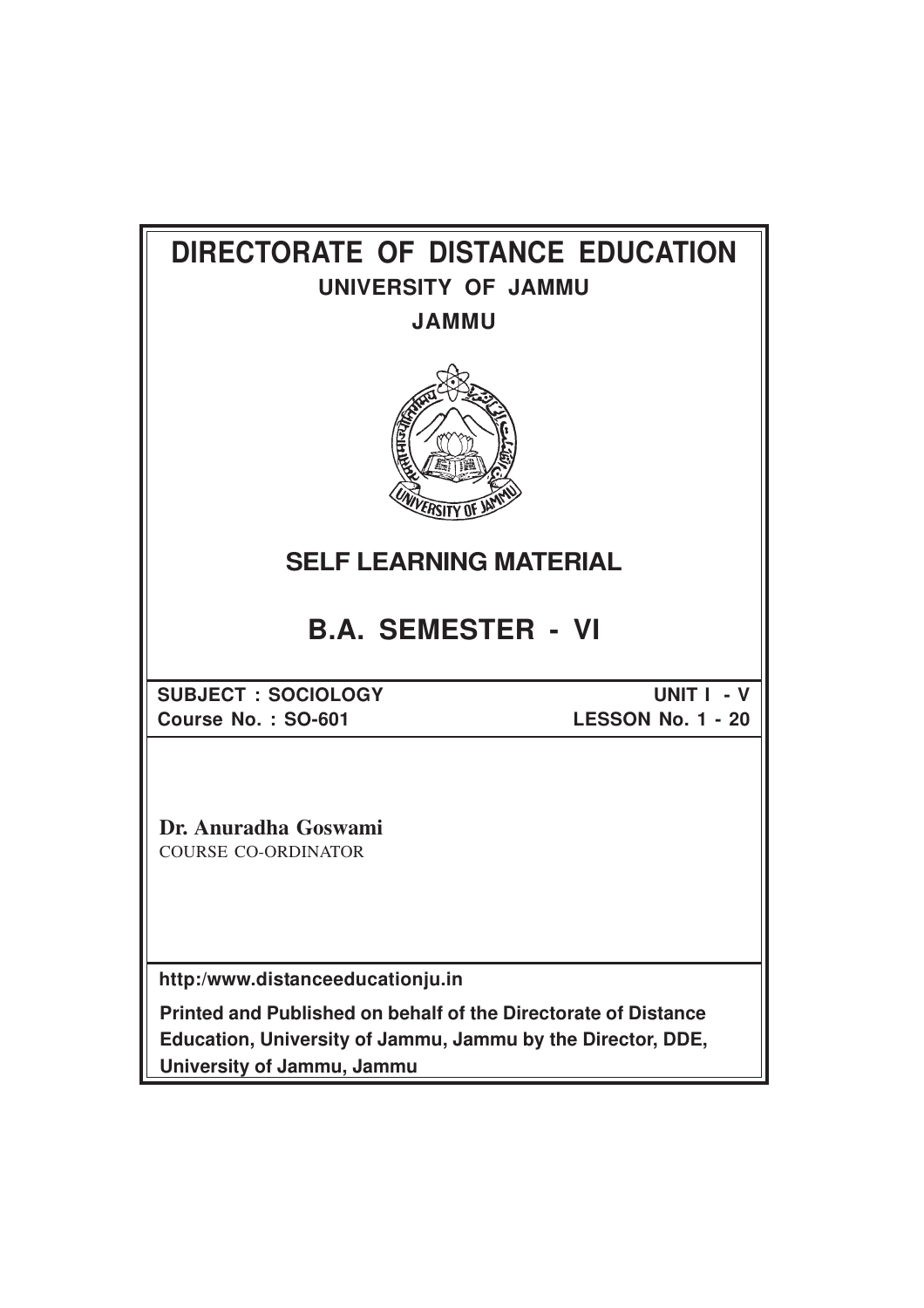# **SOCIAL CHANGE AND DEVELOPMENT**

# **IN INDIA**

**EDITING & PROOF READING : Dr. Neha Vij**

© Directorate of Distance Education, University of Jammu, Jammu 2021.

- All rights reserved. No part of this work may be reproduced in any form, by mimeograph or any other means, without permission in writing from the DDE, University of Jammu.
- The script writer shall be responsible for the lesson/script submitted to the DDE and any plagiarism, shall be his/her entire responsibility

Printed at : Ashish Art Printers / July 2021 / 400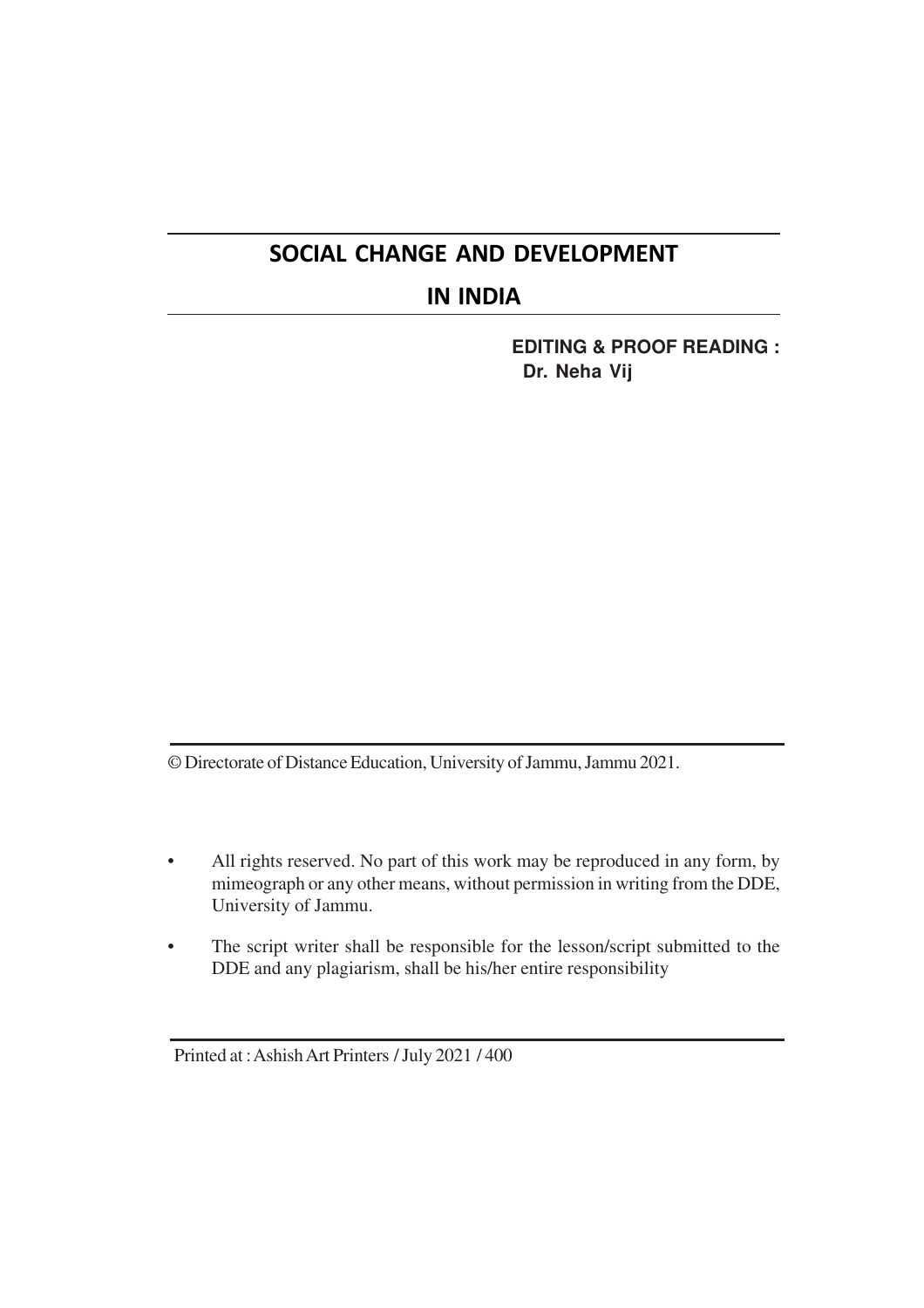# **SYLLABUS : SOCIOLOGY B.A. SEMESTER - VI**

| <b>Course No.: SO - 601</b><br>Duration : 3 hrs.<br>Credit: 4 |                                                       | <b>Tittle: Social Change and Development in India</b><br><b>Total Marks: 100</b><br><b>Theory Examination: 80</b><br><b>Internal Assessment: 20</b> |  |
|---------------------------------------------------------------|-------------------------------------------------------|-----------------------------------------------------------------------------------------------------------------------------------------------------|--|
|                                                               |                                                       | <b>Note:</b> There shall be one written paper of 80 marks and of 3 hours duration.<br>20% marks shall be reserved for internal assessment.          |  |
| Objectives :                                                  |                                                       | To familiarize the students of sociology about the social change $\&$<br>development in India.                                                      |  |
| Unit -I                                                       | <b>MODERNIZATION OF INDIAN TRADITION</b>              |                                                                                                                                                     |  |
|                                                               | 1.1                                                   | Indian Social Values: Traditional & Modern                                                                                                          |  |
|                                                               | 1.2                                                   | Phases of Modernization in post independent India                                                                                                   |  |
|                                                               | 1.3                                                   | Modernization and Resilience of tradition                                                                                                           |  |
|                                                               | 1.4                                                   | Factors and forces : Education, legislation and mass media                                                                                          |  |
| $Unit-II$                                                     | PROCESSES OF SOCIAL CHANGE                            |                                                                                                                                                     |  |
|                                                               | 2.1                                                   | Sanskritization                                                                                                                                     |  |
|                                                               | 2.2                                                   | Westernization                                                                                                                                      |  |
|                                                               | 2.3                                                   | Secularization                                                                                                                                      |  |
|                                                               | 2.4                                                   | Social Movement and Mobilization                                                                                                                    |  |
| Unit-III                                                      | <b>CHANGES IN THE SYSTEM OF SOCIAL STRATIFICATION</b> |                                                                                                                                                     |  |
|                                                               | 3.1                                                   | Meaning and Characteristic of Stratification                                                                                                        |  |
|                                                               | 3.2                                                   | Changing dimensions of caste structure                                                                                                              |  |
|                                                               | 3.3                                                   | Changing dimensions of class structure                                                                                                              |  |
|                                                               | 3.4                                                   | Changing dimensions of power structure                                                                                                              |  |
| <b>Unit-IV</b>                                                | <b>CHANGES IN FAMILY, MARRIAGE AND KINSHIP</b>        |                                                                                                                                                     |  |
|                                                               | 4.1                                                   | Changes in the family system - (from joint to nuclear)                                                                                              |  |
|                                                               | 4.2                                                   | Family in the urban and industrial setting                                                                                                          |  |
|                                                               | 4.3                                                   | Changing marriage pattern                                                                                                                           |  |

4.4 Regional valuation kinship system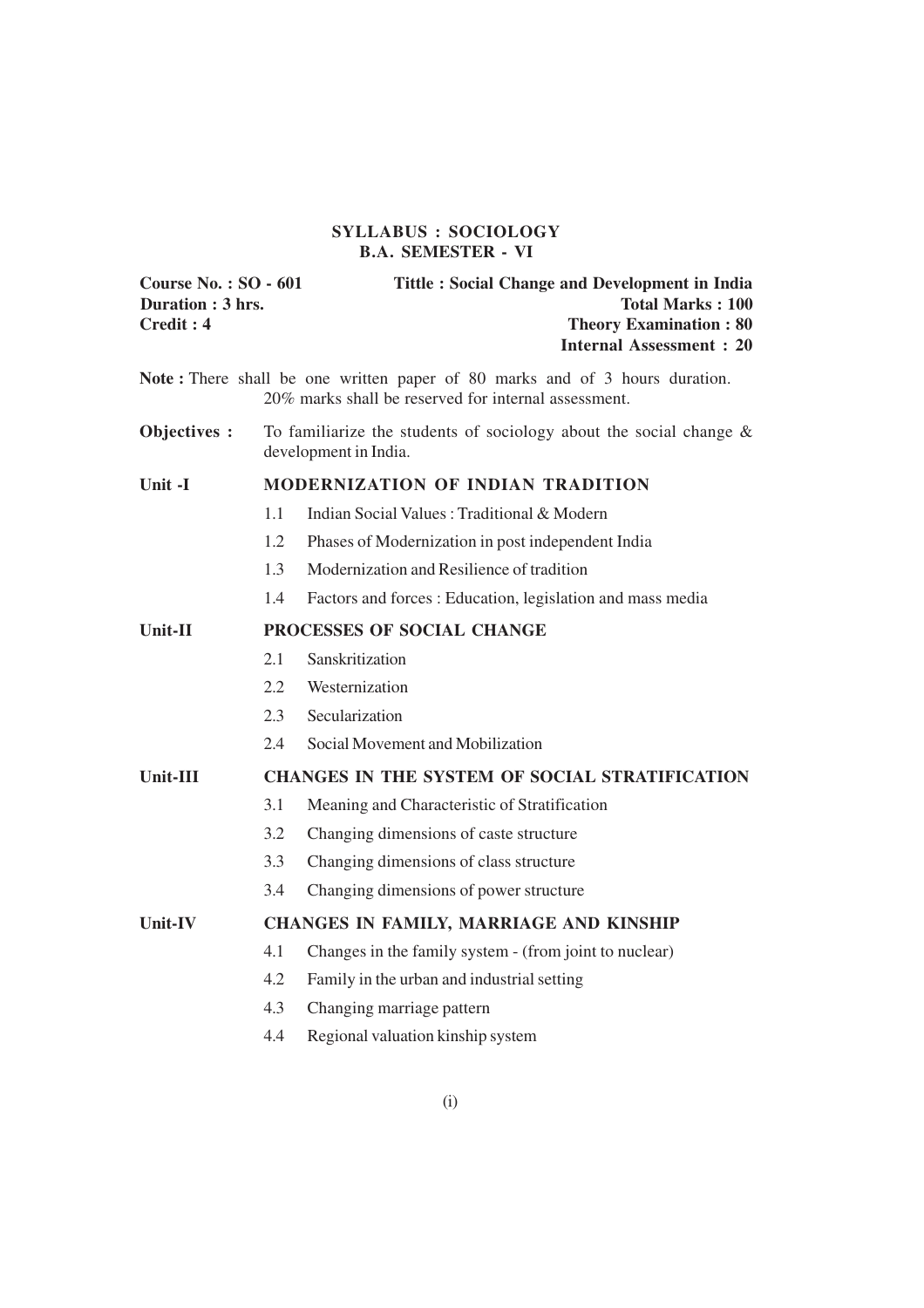#### **Unit-V SOCIAL DEVELOPMENT IN INDIA**

- 5.1 Development Schemes for Scheduled Castes / Backward Classes
- 5.2 Development Schemes for Scheduled Tribes
- 5.3 Development Schemes for Women
- 5.4 Development Schemes for Children

#### *Note for paper setting :*

*The question paper for each course will consist of two sections A and B viz. Section A will consist of 10 Long Answer Type Questions, two from each unit with internal choice. Each question will be of 10 marks. The candidate will be required to answer 5 questions, one from each unit. Total weightage will be of 10X5=50. The length of each answer should be of 500 words approximately.*

*Section B will consist of 10 Short Answer Type Questions, two from each unit with internal choice. Each question will be of 6 marks. The candidate will be required to answer 5 questions, one from each unit. Total weightage will be of 6X5=30. The length of each answer shall be of 150 words approximately.*

- • *Internal Assessment : 20 Marks*
- • *Two Written Questions : 10 Marks Each*

### **Books Prescribed :**

- Ahuja, Ram. 1977. "Indian; Indian Social System." Rawat Publication, Delhi.
- Singh, Y. 1966. "Modernization of Indian Tradition." Rawat Publication, Delhi.
- Dube, S.C. 1992. "Understanding Change." Vikas Publishing House, Delhi.
- Dube, S.C., 1995. "Tradition & Development." Vikas Publishing House, Delhi.
- Kapadia, K.M., "Caste in Transition", Sociological Bulletin, September 1962.
- Singh, Yogendra, "Sociology of Social Stratification", A Survey of Research in Sociology and Anthropology, ICSSR, New Delhi, 1974.
- Tharner, Daniel, 1956. "Agrarian Structure." Allied Publishers, Delhi.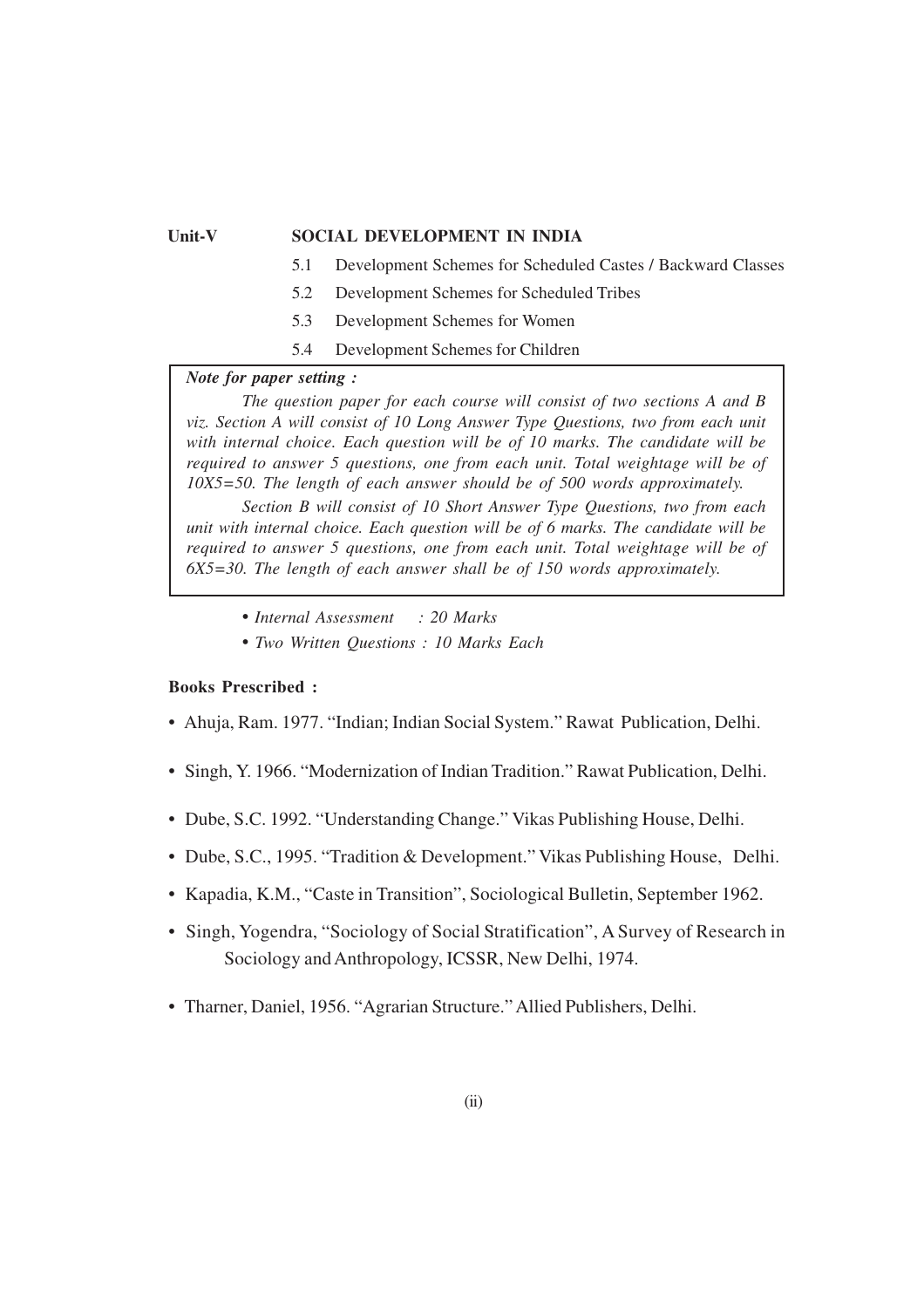|                 | SOCIAL CHANGE AND DEVELOPMENT IN INDIA |
|-----------------|----------------------------------------|
| <b>CONTENTS</b> |                                        |

| <b>LESSON NO.</b> | <b>TITLE</b>                                               | PAGES NO.    |  |
|-------------------|------------------------------------------------------------|--------------|--|
| L.No.1            | Indian Social Values: Traditional & Modern                 | $\mathbf{1}$ |  |
| L.No.2            | Phases of Modernization in post independent India          | 31           |  |
| L.No.3            | Modernization and Resilience of tradition                  | 44           |  |
| L.No.4            | Factors and forces : Education, legislation and mass media | 56           |  |
| L.No.5            | Sanskritization                                            | 70           |  |
| L.No.6            | Westernization                                             | 79           |  |
| L.No.7            | Secularization                                             | 87           |  |
| L.No.8            | Social Movements and Mobilization                          | 96           |  |
| L.No.9            | Meaning and Characteristics of Stratification              | 105          |  |
| L.No.10           | <b>Changing Dimensions of Caste Structure</b>              | 129          |  |
| L.No.11           | <b>Changing Dimensions of Class Structure</b>              | 150          |  |
| L.No.12           | <b>Changing Dimensions of Power Structure</b>              | 160          |  |
| L.No.13           | Changes in the Family System - (from joint to nuclear)     | 180          |  |
| L.No.14           | Family in the Urban and Industrial Setting.                | 189          |  |
| L.No.15           | Changing Marriage Pattern                                  | 198          |  |
| L.No.16           | Regional Valuation Kinship System.                         | 214          |  |
| L.No.17           | Development Schemes for Scheduled                          | 228          |  |
|                   | Castes / Backward Classes                                  |              |  |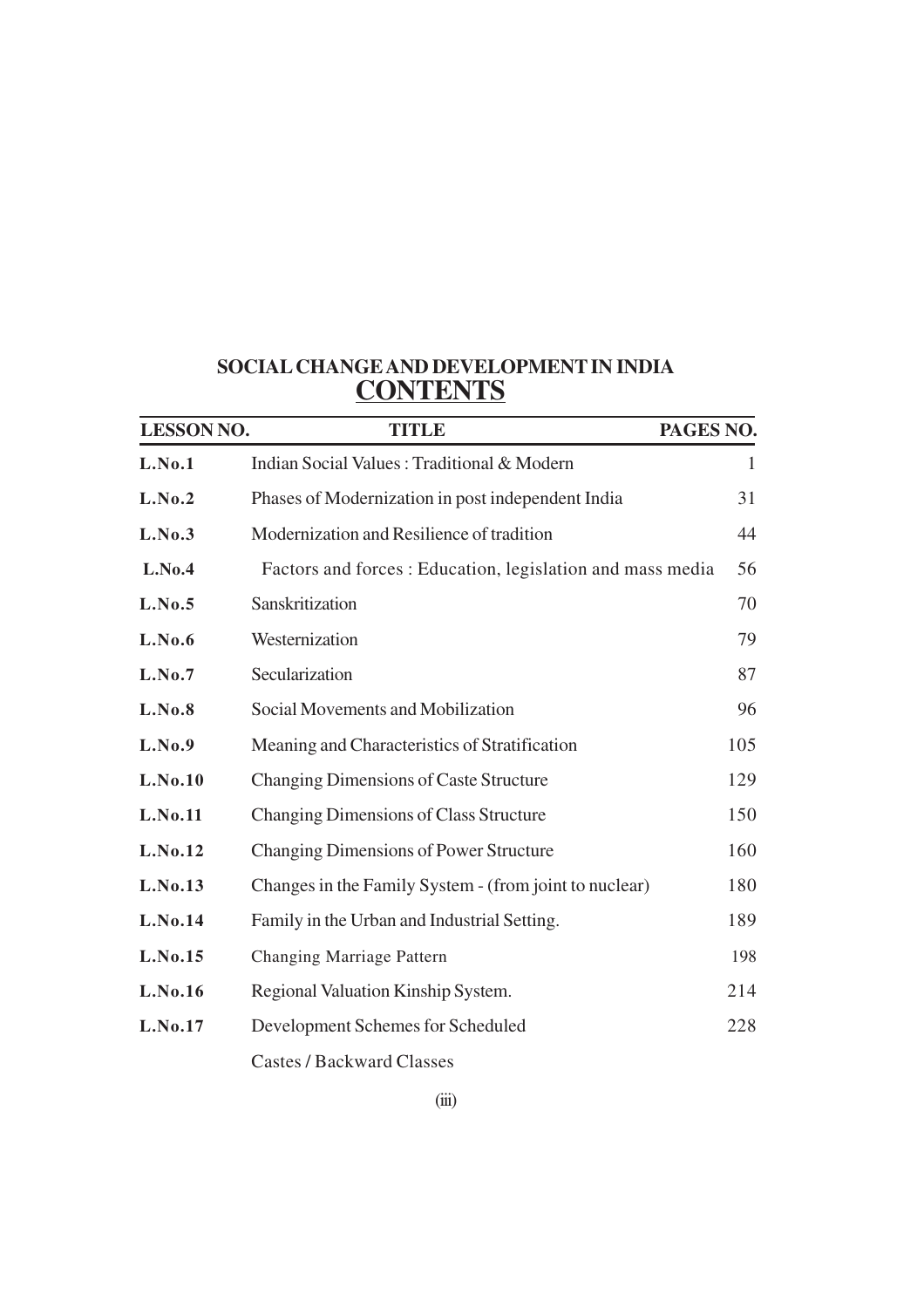| L.No.18 | Development Schemes for Scheduled Tribes | 234 |
|---------|------------------------------------------|-----|
| L.No.19 | Development Schemes for Women            | 244 |
| L.No.20 | Development Schemes for Children.        | 253 |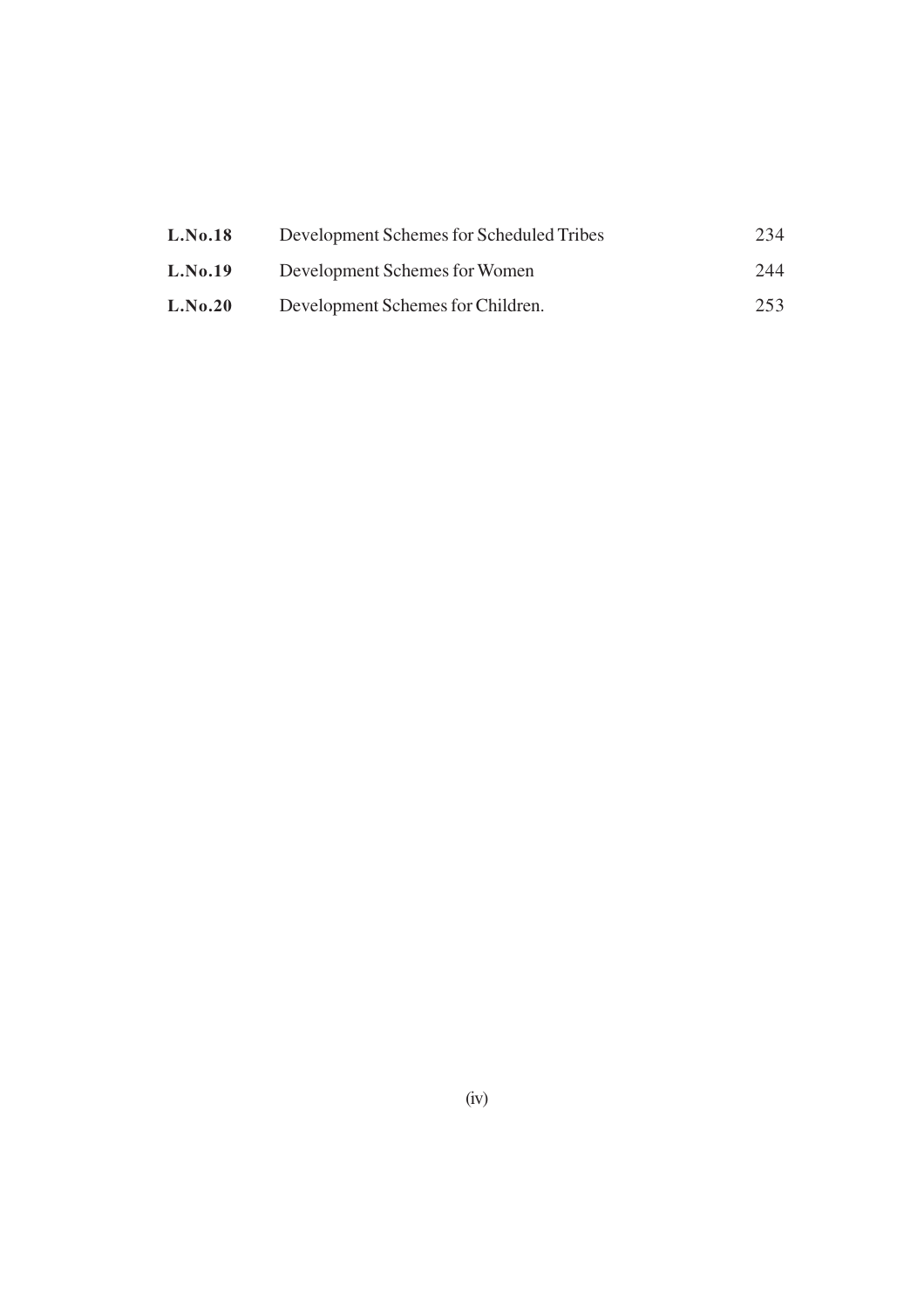# **INDIAN SOCIAL VALUES :** Unit-I **TRADITIONAL & MODERN**

## **STRUCTURE**

- 1.1 Introduction
- 1.2 Objectives
- 1.3 Social Changes in Traditional India
- 1.4 Structural Changes and Sanskritization
- 1.5 Process of Modernization
- 1.6 Islamization: An Encounter between Two Traditional Systems
- 1.7 Institutionalization and Breakdown in Modernization
- 1.8 The Indian Scenerio
- 1.9 Historicity of Modernization
- 1.10 Let Us Sum Up
- 1.11 Suggested Readings
- 1.12 Answers to Check your Progress

## **1.1 INTRODUCTION**

Tradition by which we mean value-themes encompassing the entire social system of Indian society prior to the beginning of modernization was organized on the principle of hierarchy, holism, continuity and transcendence. These four value-themes were deeply interlocked with other elements of Indian social structure. Hierarchy was engrained not only in the system of caste and sub caste stratification but also in the Hindu concepts of human nature, occupational life cycles (ashramas), and moral duties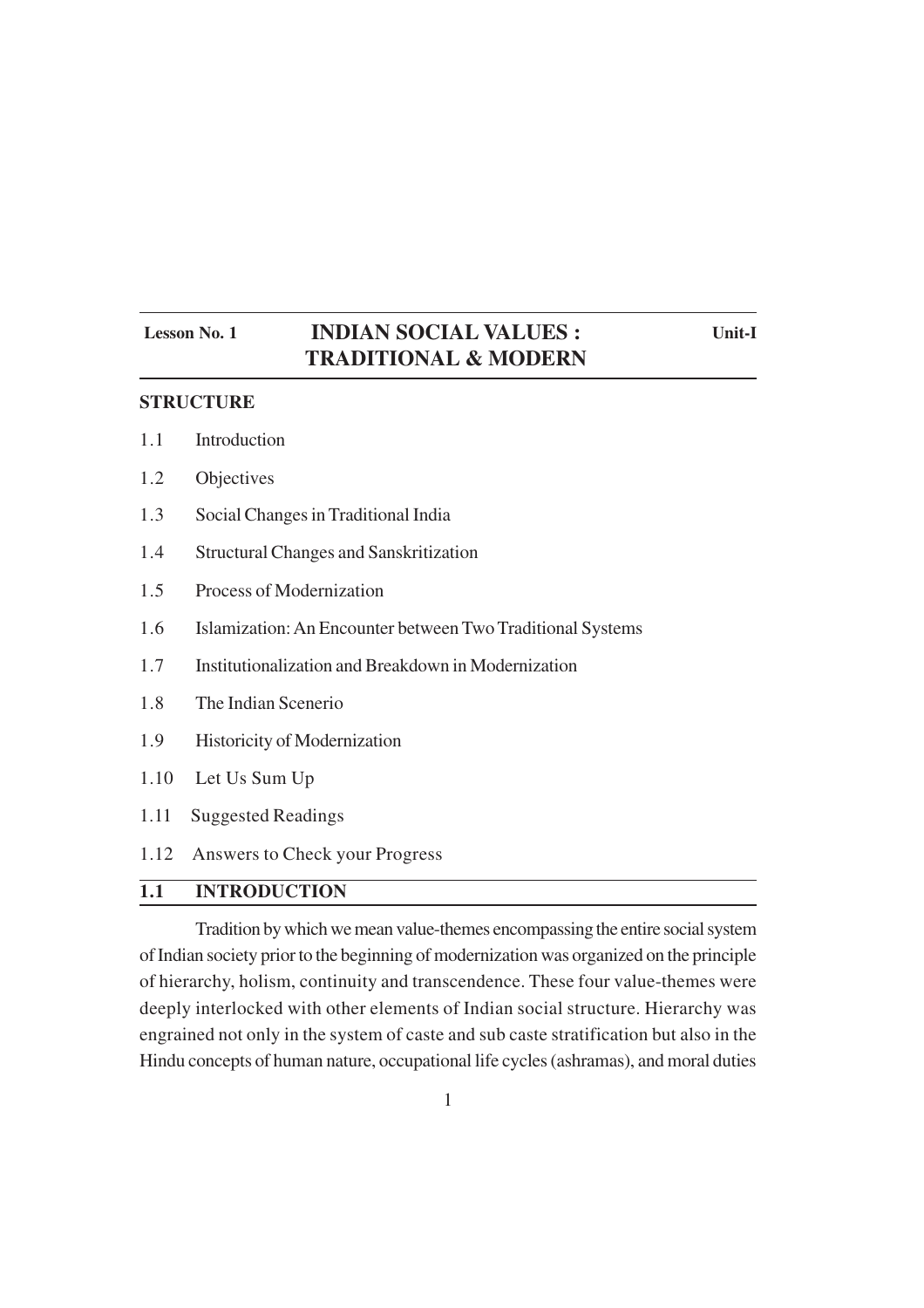(dharma). Holism implies a relationship between individual and group in which the former was encompassed by the latter in respect of duties and rights; what had precedence here was community or sangha and not the individual. This assumption of individual by collectively persisted all along the line of traditional social structure, e.g., family, village community, caste and political territory or nation. Communalism in traditional social system was reinforced through the value system of continuity which in Hinduism was symbolized by principles of karma, transmigration of soul and a cyclical view of change. The principle of transcendence also posited that legitimization of traditional values could never be challenged on grounds of rationality derived from the non-sacred or profane scales of evaluation. It formed a super-concept contributing to integration as well as rationalization of the other value themes of the tradition.

The organization of tradition based on these values-components could not be called typical only to the Indian society, since at one level similar phenomenon also existed in the traditional west. The divergence between the two traditions, however, arose from their unique social heritage, existential situations and historicity of circumstances. From this a question follows: will the historicity of modernization in heterogeneous societies and traditions result into their transformation towards a universal and homogenous form of modernization? This question assumes significance especially for India which has a hoary past and has been the centre of civilizations with great temporal death.

This temporal death of civilization in traditional Indian society has relevance not only for analyzing the direction the process of modernization might eventually take through major transformations in the social structure and culture, but it is also important for understanding causality and sequence of events through which modernization has made its impact on the traditional Indian society. It might reveal also the manner in which initial structural and cultural conditions of modernization in India might contribute to such institutional adaptations which may be universalistic in orientation yet particularistic in form. The form of traditional institutions may remain intact but their substance might undergo major transformations incorporating modernization.

Historically, social structure and tradition in India remained impervious to major elements of modernity until the contact with the West began through colonization. The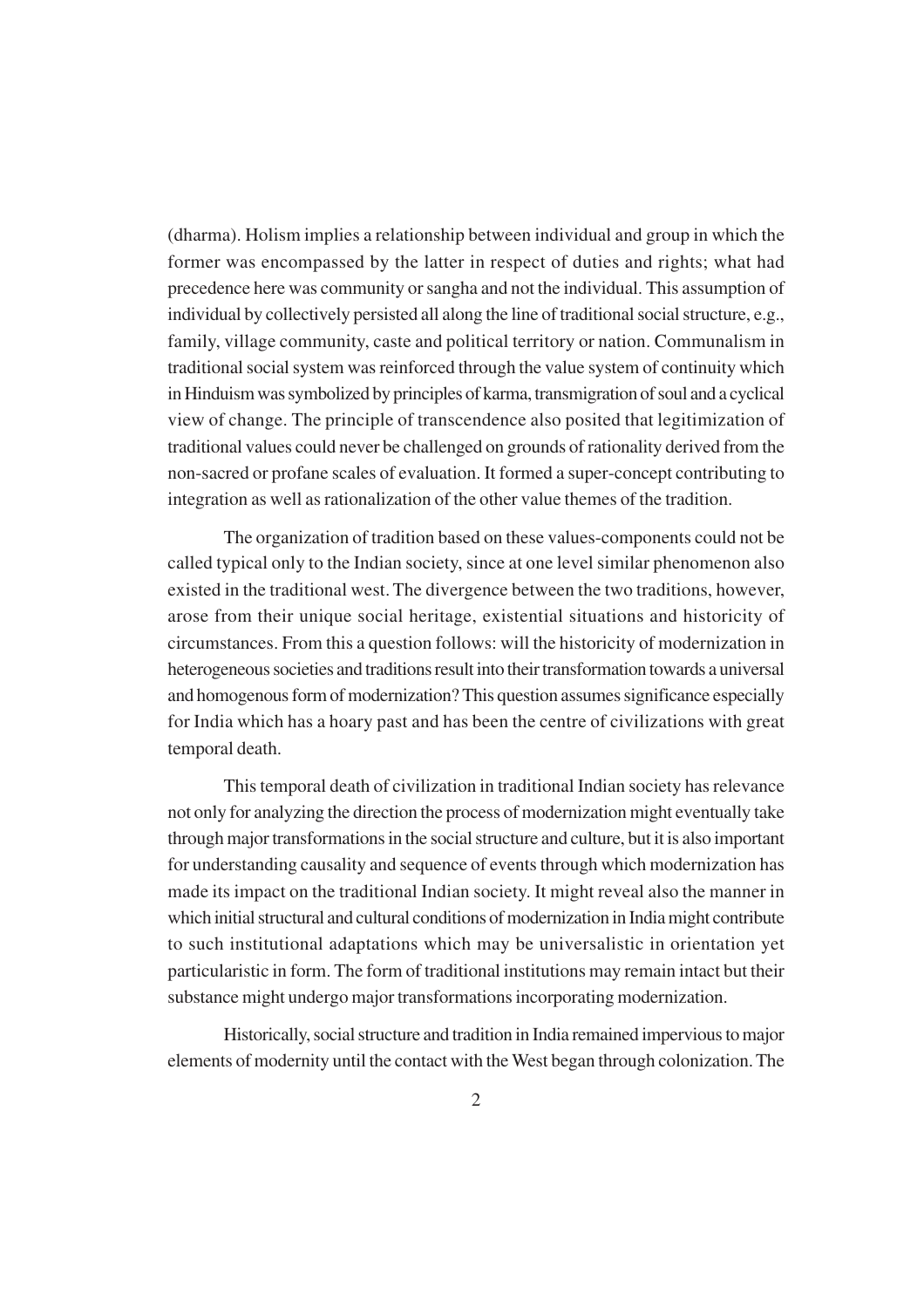earlier encounters with Islam only reinforced the tradition since Islam despite being exogamous to the Hindu tradition was basically organized on values-themes which were traditional; ideally, Islam had no place for hierarchical differentiation of individuals within its community of believers; its world-view was messianic-historical in contrast with the Hindu view of continuity; the principle of transcendence in Islam was strictly monotheistic and here too it differed from Hinduism. The principle of holism which no doubt was present both in Islam and Hinduism also varied in Sociological meaning in the two civilizations. In Hinduism, holism implied individual's social and moral subordination to the group without theocratic implications, so basic in Islam.

Despite these dissimilarities in ideal value-themes of the Hindu and Islamic traditions, there took place a synthesis between them which reinforced the traditional character of Indian society without significant breakdown in its organization. Islam, in its Persian transformation had already imbibed some elements of hierarchical stratification when it came to India from there, and in the midst of the caste-stratified when it came to India from there, and in the midst of the caste-stratified Hindu society, more so, owing to large-scale conversation to Islam by caste Hindus, Islamic social structure in this country soon developed its own pattern of caste hierarchy. In political structure too feudal monarchical system followed by the Muslim rulers was not fundamentally different from those of the traditional Hindu rulers, and even where there were variations attempt was made to accommodate Hindu norms of political order through institutional adjustments. Hindu princes and administrative functionaries held important offices at the courts of Muslim rulers in the North. Consequently, there took place a high degree of cultural as well as institutional syncretism between the two systems without major breakdowns. From the view-point of modernization, therefore, the Islamic contact was more tradition-reinforcing than otherwise.

## **1.2 OBJECTIVES**

In this lesson the students will be able to :

- Discuss the process of modernization and Sanskritization
- Describe the social changes in traditional India
- Explain the concept of visit institutionalization and breakdown in modernization.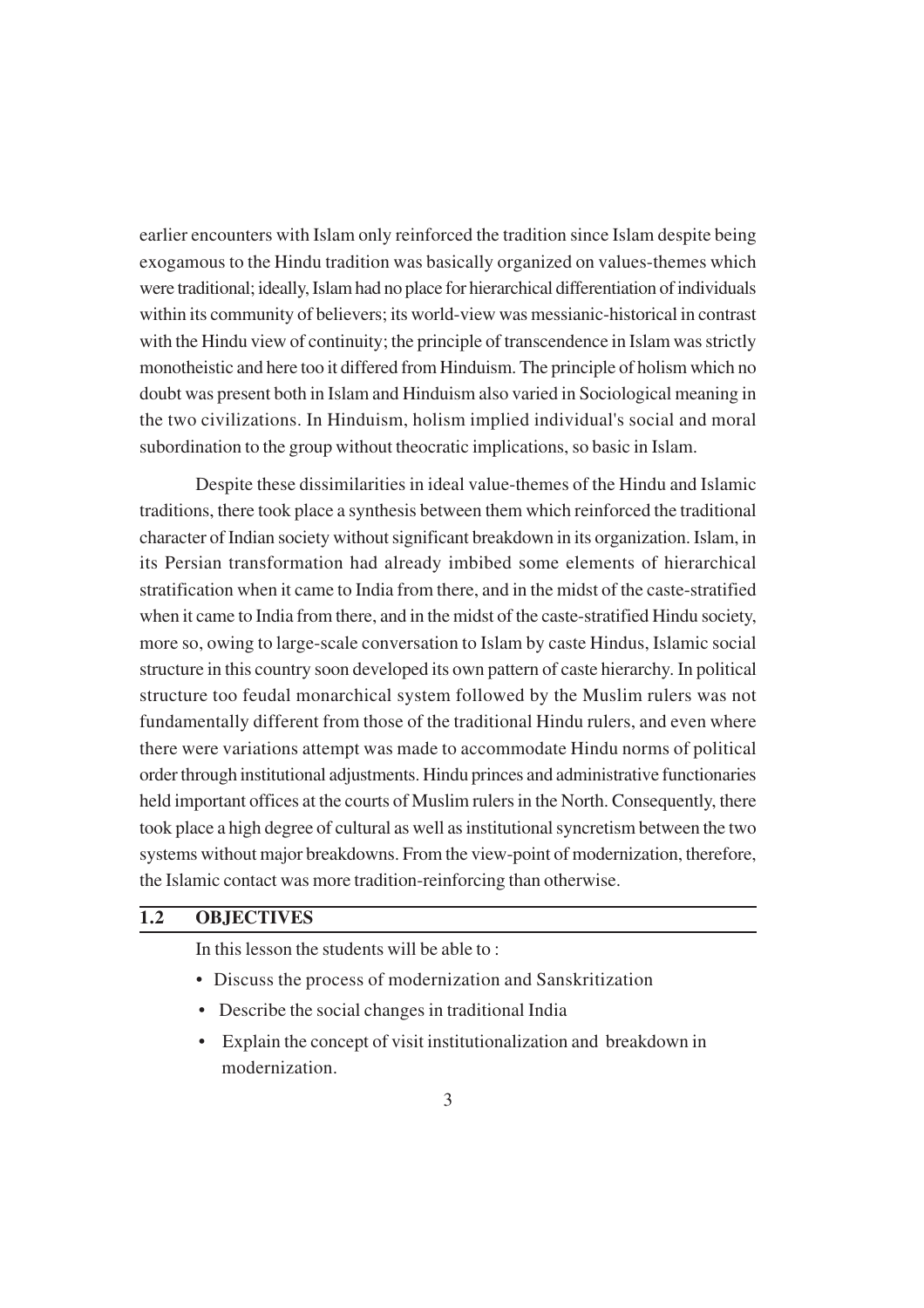# **1.3 SOCIAL CHANGES IN TRADITIONAL INDIA**

It is necessary to draw a distinction between social change and modernization, especially to evaluate changes in the traditional society. In traditional India there were continual instances of social change without implying modernization. These changes were from one traditional structure to another, without, however, transcending them for a qualitatively distinctive evolutionary differentiation. The changes were initiated both through orthogenetic and heterogenetic causal sources, and related to social structure as well as culture, but there were essentially in nature and quality.

The traditional cultural structure comprising the Little and Great traditions in India experienced many changes before the beginning of the western contact. Buddhism and Jainism emerged as protest movements against the Hindu caste system; their growth led to formation of new caste-like segmentary groups which later degenerated into castes contributing further to pluralistic tradition. These movements had their impact also on political and economic structure of the Indian society. Jainism particularly was an urban movement, and both Jainism and Buddhism led to the emergence of new mercantile castes in urban centre. Orthogenetic movements also formed the bases of Sikhism in north India, of Bhakti movements in North and South India, of Arya Samaj and Brahmo Samaj during the British regime, and finally of the Gandhian movement in the contemporary times that culminated in India's political independence. With the partial exception of the Bhakti movements in North India which projected egalitarian values and sought for a synthesis between the Hindu and Muslim traditions, all other movements were either break-away processes to establish parallel Great traditions or reiterated the established Great tradition of Hinduism.

The changes which thus occurred were confined to differentiation within the frame work of traditional social structure and values; structural changes were very few, and those which took place were limited in respect of the types of roles. Mention may be made of the priestly roles and monastic organizations which emerged with rise of Buddhism. Similar developments in religious role-structures and organizations partially followed the emergence of other traditions. But these changes by no means could be called structural, since differentiation of roles was segmental and did not alter the system as a whole. The role differentiation also had an elitist character since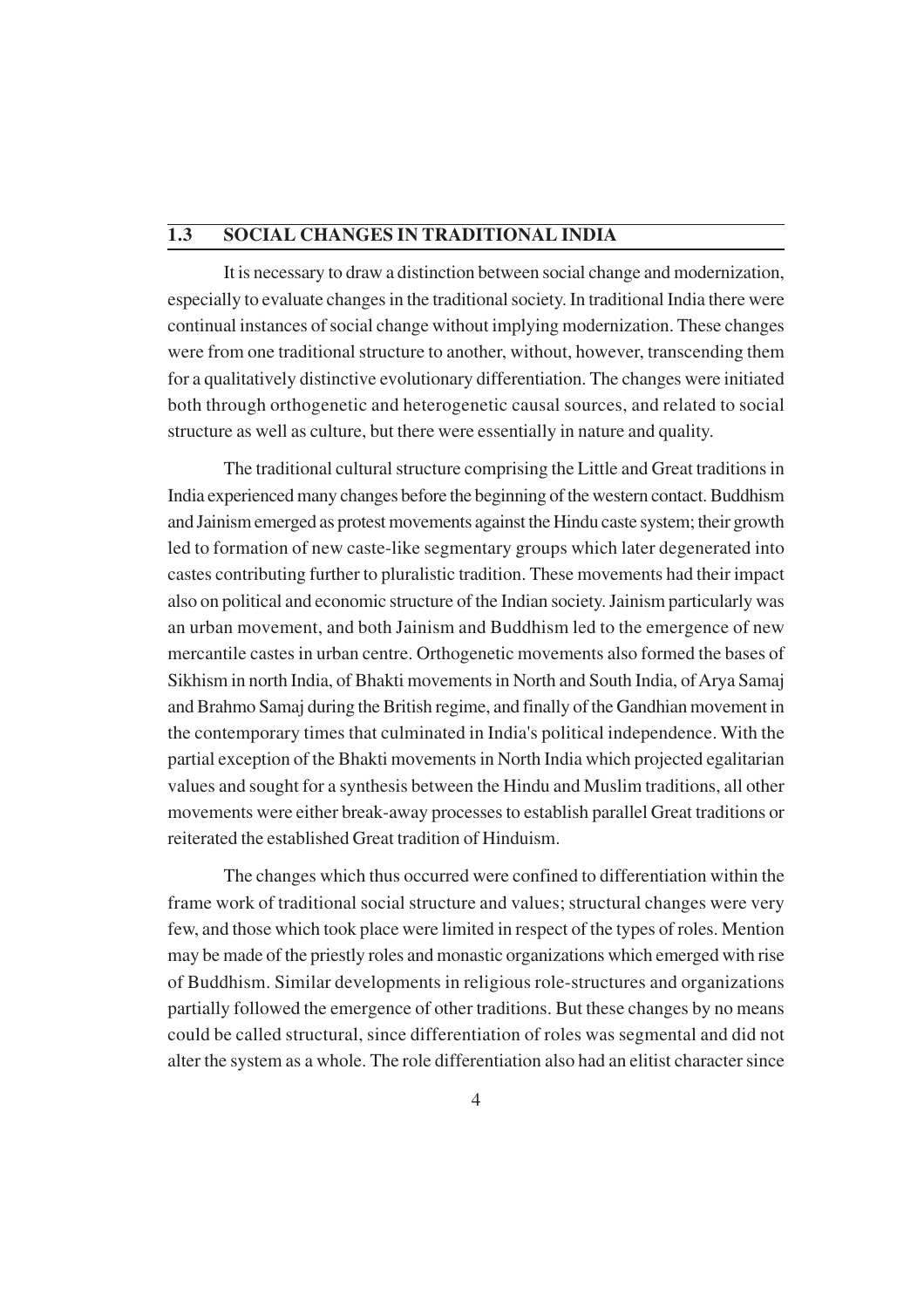all of them were led by members of the upper class and caste. Only a few Bhakti movements were an exception, but these were invariably reiterative rather than innovative in significance. None of them had a meaningful impact on political system, the stratification system or the caste order against which they propagated.

The Islamic tradition in India came from a heterogenetic sources; its establishment by conquest introduced a complex emotional variable right from the beginning which has continued through time. Value-themes of Islam were holistic but the principle of hierarchy or caste was not accepted in theory; the idea of continuity was also less pronounced as Islam, like all religions of Semitic origin, was based on the conception of historical time; its value-theme on transcendence too was rooted in the principle of absolute monotheism. These contrasts of history and values-themes could not, however, render Islam as a systematic exogenous source for radical transformation in the Indian tradition. Despite the apparent dissimilarities, the contact between the Great traditions of Hinduism and Islam was only a contact between two traditional systems. Large-scale conversions to Islam during the Muslim rule in India might be said to have offered a structural outlet for the deprived Hindu castes for social, economic and cultural mobility. But the extent to which the converts succeeded in it was always limited. Ashrafs (the four immigrant Muslim groups) generally maintained their social distance from these converts in matters of marriage and kinship ties; they never recognized them as their equals. The caste hierarchy continued within the convert Muslims and in most cases traditional occupations and caste rituals were also maintained. Yet, it is reasonable to believe that there must have been some advantages; being a Muslim in a political setup where Muslim kings and chiefs were the rulers did offer security and other peripheral benefits to these groups.

These facts, however, do not support the view that conversion to Islam was motivated by cultural rigidity of the caste system and its dysfunction. Both castes and cultural deprivations did largely survive among the converts within the Islamic social structure. A stronger motivation behind conversion, therefore, might have been that of the felt structural deprivations (in terms of new economic opportunities, security and power) rather than cultural deprivation of the caste system. The spirit behind conversion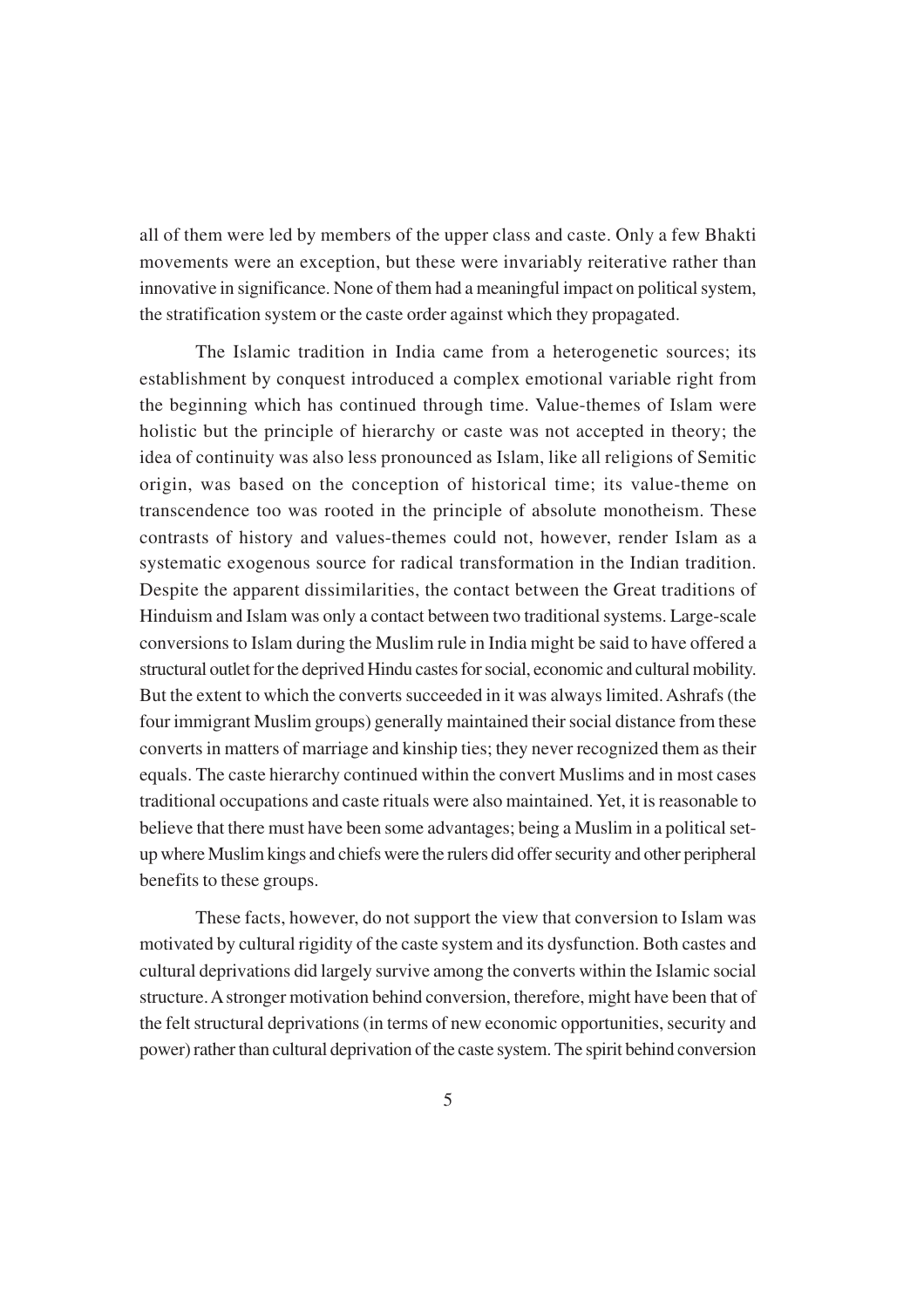may not have been merely that of escape but also of innovation. However, the groups which took readily to the Islamic faith were from the lower castes for whom psychological appeal of belonging to the ruling community must have been stringer apart from the material benefits they must anticipated. The main structural deprivations here were those of power and social status, which Dumont rightly characterizes as an equation between 'power and religion'. In all traditional societies where the system of social stratification is closed and there are no legitimate structural means to climb up in social hierarchy, the change of faith, or of customs and rituals might offer a relatively secure means of gambling for higher status.

This clearly revealed when we shift our analysis from the Great to the Little traditions. These Little traditions as Redfield and Singer have maintained comprise the cultural beliefs and practices held by folk, through oral tradition and localized adaptations of cultural roles and values of the Great traditions. Plurality of the Little traditions was preserved through caste structure and its local cultural expressions especially among the castes of lower and intermediate ranks. These castes, both Hindu and Muslim, formed their own plural traditions and micro-structures. As we have already mentioned kinship and social ties of castes hardly ever extend beyond the radius of two hundred miles in any part of India; the diversity of languages and communication barriers traditionally delimited the scope of caste interaction. Thus, plural traditions of these castes formed the Little traditions in India.

Two important processes of change which have traditionally been active in the Little traditions are those of Sanskritization and Islamization. Sanskritization refers to the processes of change from within the Hindu tradition whereas Islamization has been in response to the contact with an external tradition. Both these processes reflect a tendency among the strongly deprived groups to adapt or change their local traditions in conformity with the normative elements of a Great traditions, whether orthogenetic or heterogenetic in origin. There is considerable literature on Sanskritization which has grown since the pioneering studies on the process of Islamization are, however, lamentably scarce, although both Sanskritization and Islamization are at one point homologous processes. This homology arises from the similarity of structural contexts in which the motivation for these changes comes into being. An important causal factor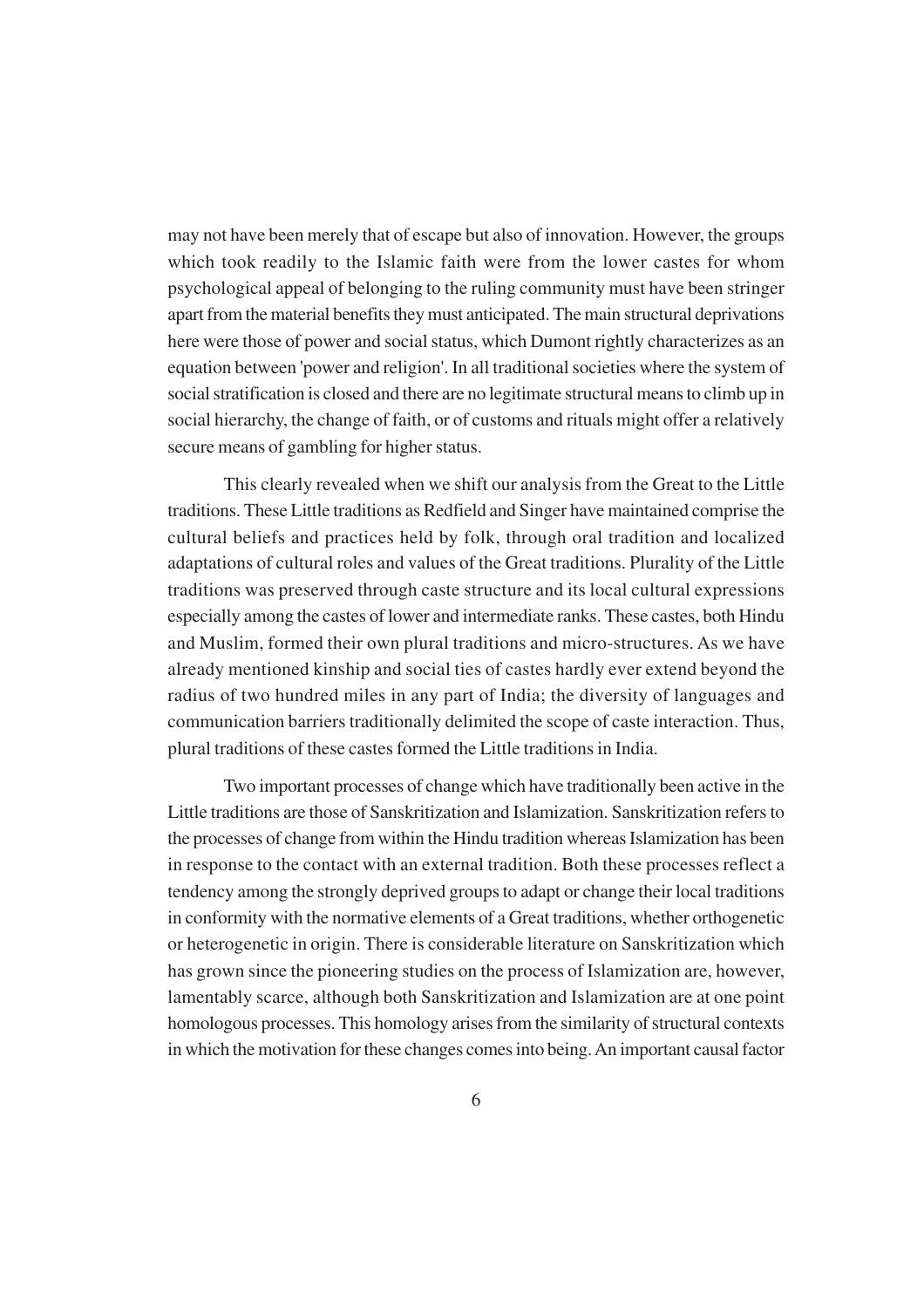here is that of 'relative deprivation' of groups and castes in comparison to other groups and castes enjoying better social status; which or outside the tradition, this forms a part of the theory of reference group analysis.

## **1.4 STRUCTURAL CHANGES AND SANSKRITIZATION**

Endogenous changes in the cultural tradition of Hinduism were mainly confined to Sanskritization before the beginning of Western contact. Sanskritization took place in two different forms throughout this period; first, as a historical process by collective recognition of lower castes to the ranks of upper castes as a result of their acts of chivalry, rise in economic and power status and political alliances. In most such cases mobility was legitimized by consensus of the dominant castes and came into being as a historical necessity. Such legitimation to status upgrading was provided by the established higher castes, even by kings through royal decrees, and by other formal means of admittance to a higher rank recognized by the priestly castes. Here, Sanskritization had a wider historical implication. Although its impact was confined to a region or a sub region the implicit political and economic relationship in its background gave it a new dimension of importance. In the second form, Sanskritization has a contextual or local meaning and generally amounts to unilateral attempt of a caste or sub-caste to move upward in hierarchy. Some lower caste groups begin to emulate customs and seek to get recognition for higher caste status within the system. A major difference in this process from the historical context of Sanskritization is the absence of consensus. Often the opposite of it, that is, resistance by the dominant castes, prevails. Sanskritization in this form is seldom legitimized within the caste system. The maximum empirical cases of Sanskritization refer to this type of change.

Sanskritization in the second, or the contextual form, is a slow and nonspectacular process of cultural mobility of castes. It is devoid of wider political implications which this process follows in the historical sense. In both forms, however, Sanskritization results from certain developments which may be called the structural pre-requisites of this process. These are:

- (1) a change in the self-image of castes or groups followed by higher status aspiration;
- (2) some improvement in social and economic status of these castes (groups) which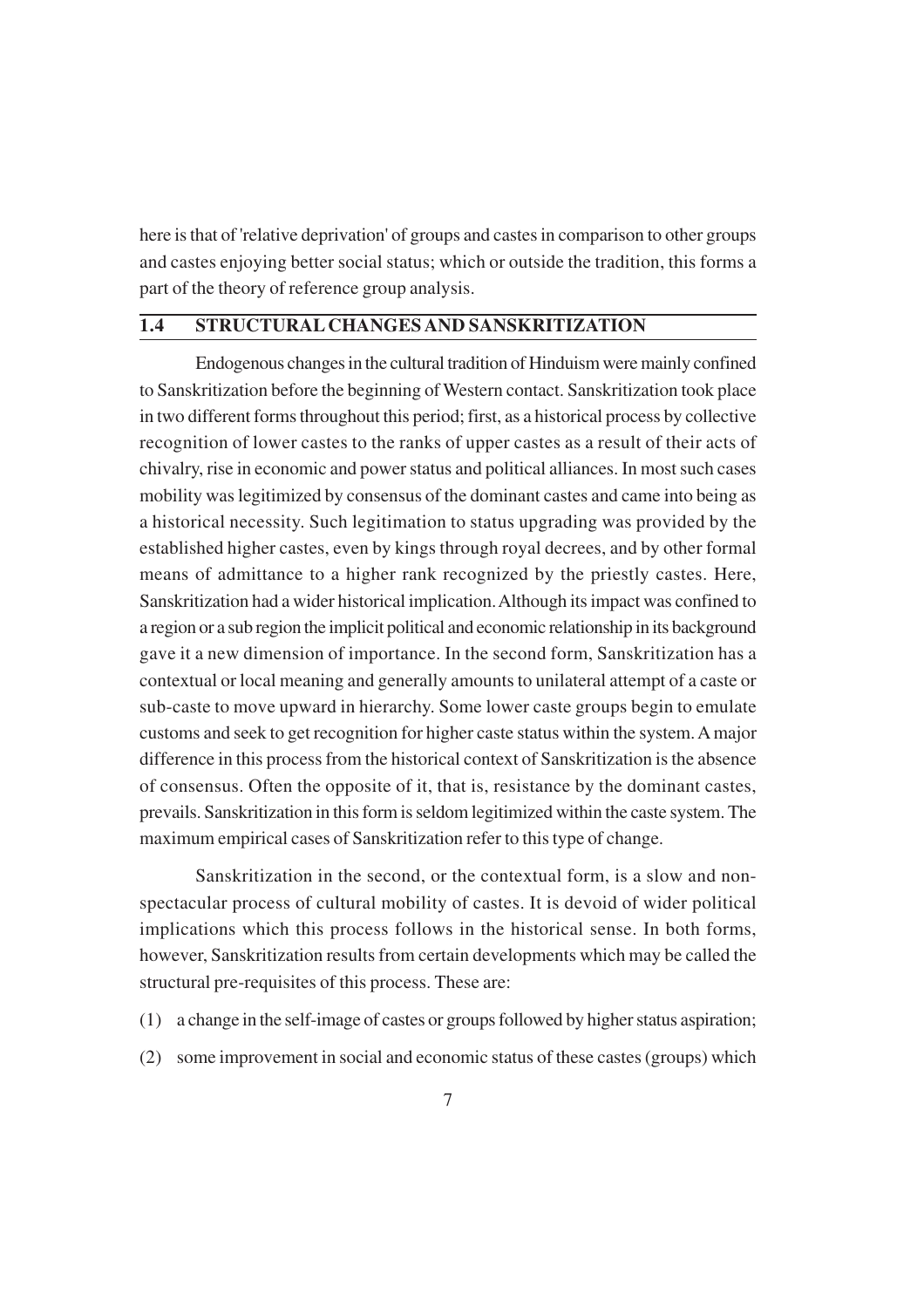could render changes in aspiration and self image viable for making active effort for status mobility;

- (3) the closure of stratification system in respect of other avenues (social roles, occupations, economic competition and competition for power status, etc.) except through emulation of customs and cultural styles;
- (4) the absence of social and psychological pressures among the aspiring castes to identify upper caste status as negative reference group either due to deeper commitment to ideology of traditional society or force of habit; and
- (5) the absence of organized opposition from the upper castes to such behavior of the lower castes due to reasons either psychological or structural.

In the light of these pre-requisites which in various combinations are present in all reported cases of Sanskritization, whether historical or contextual, many structural implications of this process can be seen. Sanskritization might not be a result of lower castes greater acceptance of the values of the Great tradition held by the upper castes, but it might be used as the only pragmatic means available to them for status mobility in a closed system of social stratification. Hence, Sanskritization may often disguise the seedbeds of effective modernization. Sanskritization is psychologically or even structurally, akin to modernization in so far as the motive forces to challenge the deprivations imposed by Great tradition are stronger. After Independence, with the lower and backward classes having gained political and legal rights to fight out their deprivations not Sanskritization but formation of politically oriented caste associations is the practice.

Sanskritization denotes changes in the cultural and not the structural aspect of tradition and society. It doesn't, for example, show how role differentiations following urbanization and new occupational innovations, or changes in the family structure and power structure (leadership and elite) follow from the inter-linkage of social variables, and how these variables could be explained. The major analytic orientation in this concept is culturological rather than Sociological. However, some social scientists believe that once Sanskritization is evaluated in the framework of reference group theory it could be defined not only culturally but also structurally.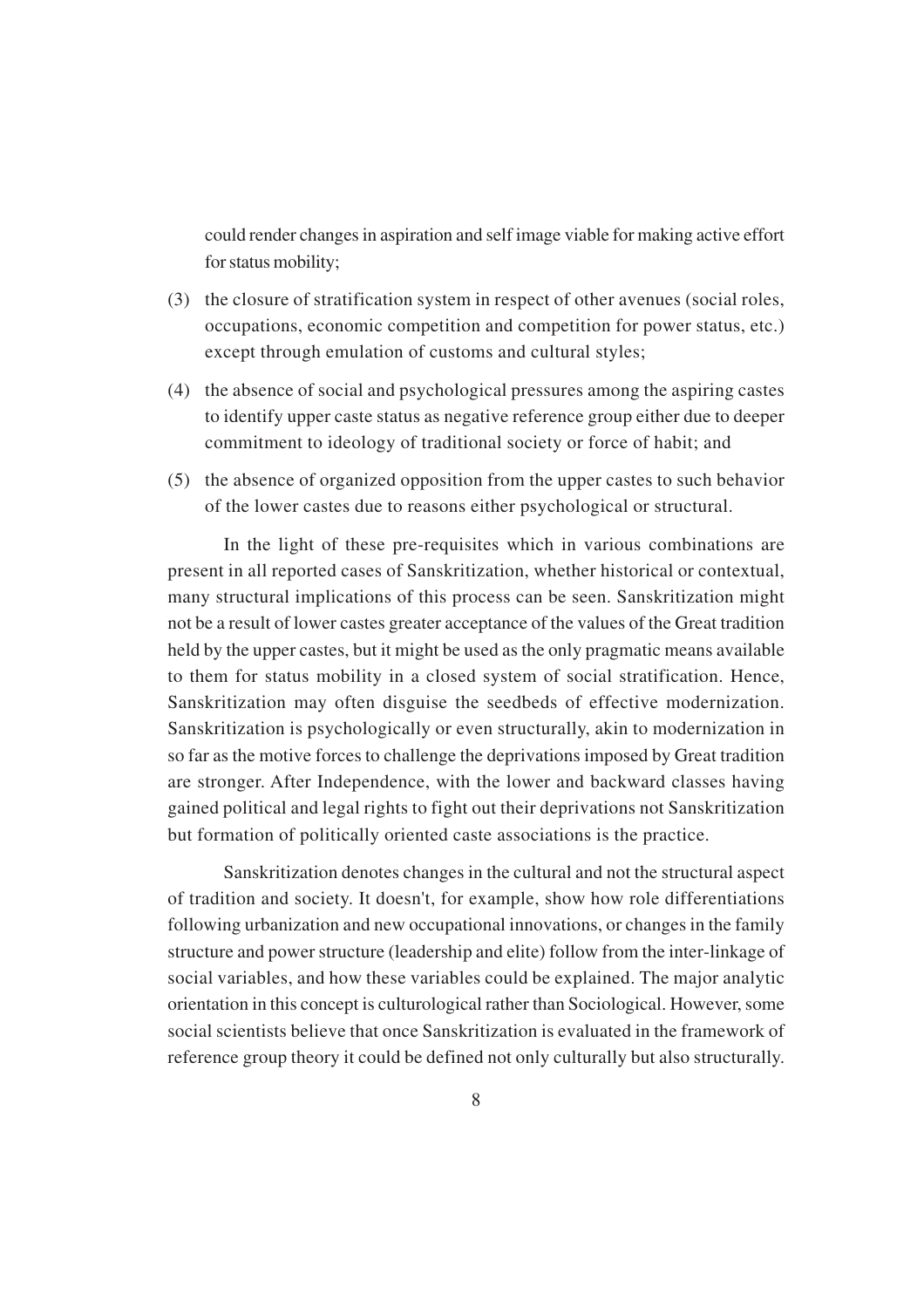### Owen M. Lynch writes:

Under the frame or analysis provided by reference group and status role theories, Sanskritization can be defined not only culturally but also structurally. That is to say, it can be seen as more than a borrowing of status attributes or as more than a change of behavior of a particular caste, whereby it substitutes the ritual, pantheon, and practices of an upper caste for that which it previously held. Sanskritization can now be seen as structured relation between groups or castes. Thus a Sanskritization caste defines the social situation in which its mobility is to occur (reference groups) and thereafter interacts with members of other castes. In such interaction particular statuses are activated (dominant and salient statuses). Such social interaction has the intended of a rise in status within the caste hierarchy and an opening of the power and opportunity structure to the members of the Sanskritizing caste. More often than, not, such social action has the unintended consequence of 'conflict' or 'contradiction'.

The important distinction involved here is between Sanskritization as a concept referring to cultural changes in the internal organization of a particular caste and as a concept relevant to the understanding of structural changes within the caste system. There is no doubt that reference group theory offers a structural explanation of the cultural process called Sanskritization; it is because being more general, reference group theory has greater explanatory power. But in the analysis of Sanskritization by Lynch there seems to be an unfortunate Implication that simply by introducing the reference group theory to this nominalistic concept, Sanskritization could be made to explain structural changes in the caste system.

The reason for this simplistic assumption in Lynch's analysis lies in his lack of focus on some other important distinctions that Merton has introduced while formulating his reference group conceptual frame. These are:

- (1) the distinction between membership and non-membership groups based on the feeling of relative deprivation of members within a group;
- (2) the process of anticipatory socialization of members within to renounce their existing membership to a group in favor of some non-membership group; and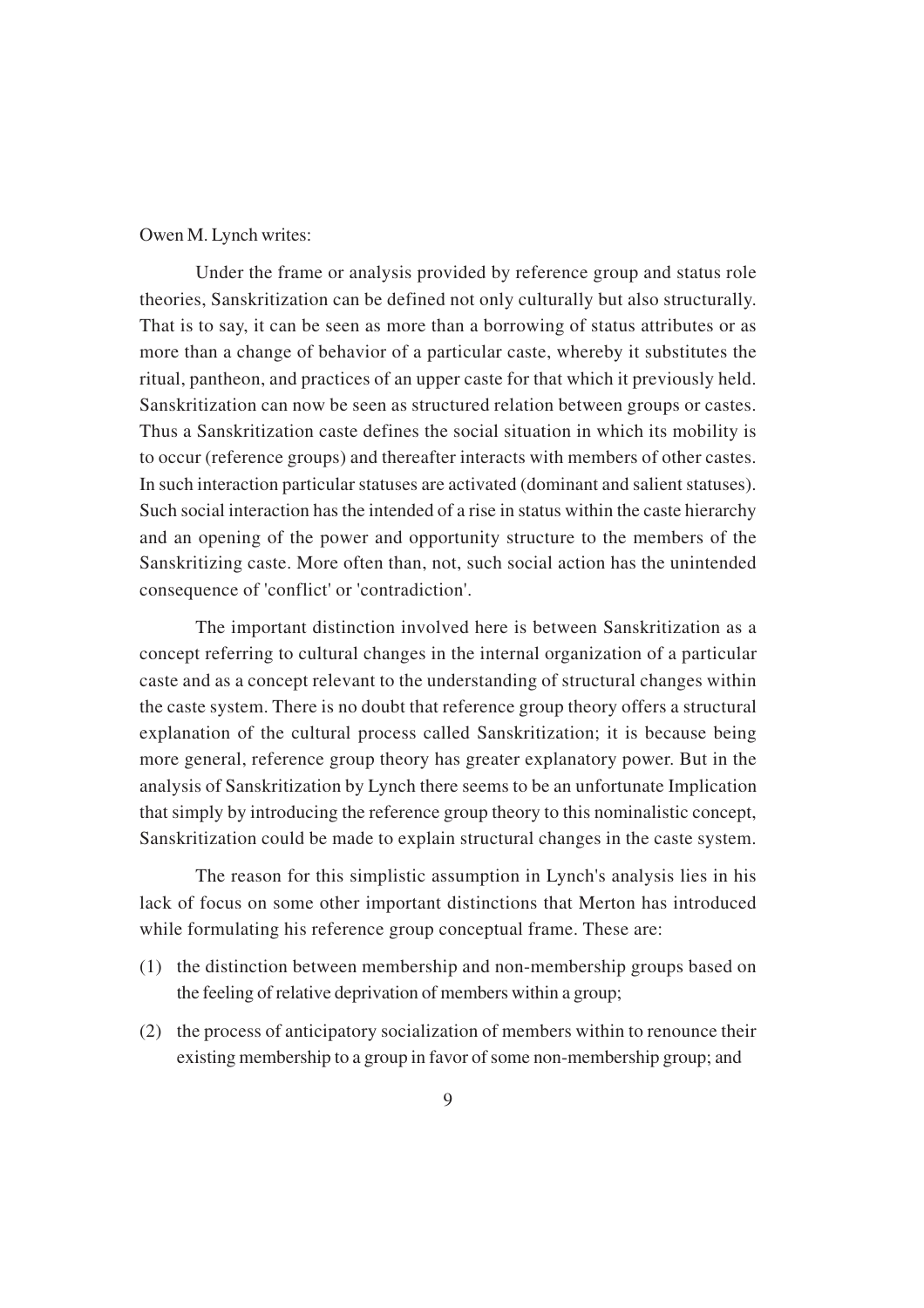(3) the important role of closure or openness of membership of the aspired for nonmembership group which would finally define the limit of success or failure of reference group behavior of the aspirants.

Sanskritization process found in some castes is more like anticipatory socialization in the hope of status enhancement; but it must be stated that this hope is rarely if ever realized. Lynch's statement that a Sanskritizing caste defines the social situation in which its mobility is to occur, is very relevant but his conclusion, "and thereafter interacts with members of other castes", is highly vague. Probably the idea is of the interaction with the higher reference group caste, but again the meaning of interaction is left undefined. This is particularly misleading as some negative or positive forms of interaction are always present among castes forming its social system. The specific context in which 'interaction' assumes additional meaning through reference group analysis can only be made by membership non-membership distinction which is not fully explained by Lynch. The Fatavas of Agra whose cases he cites could never be accepted within the membership fold of the upper castes; their interaction with upper castes could never be either commensal or connubial, the two most significant and key forms of interactions which define the structure of the caste system. Consequently, these upper castes have according to Lynch's own statement become a negative reference group for the fatavas. It is here that the status of caste as closed assumes new explanatory significance which Lynch's analysis fails to pin-point.

In a more comprehensive treatment of the reference group theory as applied to the study of mobility in the caste system Y. B. Damle writes:

The caste system is characterized as a closed system and inclusion into a caste (jati) other than one's own (by birth) is not normally possible. But the reference group theory sets forth the pre-requisites for positive orientation in an open system, where ultimate inclusion in the non-membership group is possible and often anticipated. If ultimate inclusion in another caste (Jati) is not normally possible by the very nature of the caste system, would positive orientation to a caste other than ego's be dysfunctional for the person concerned? The paradox of caste lies in the fact that, although lower caste persons cannot expect to be included in a higher caste (jati), and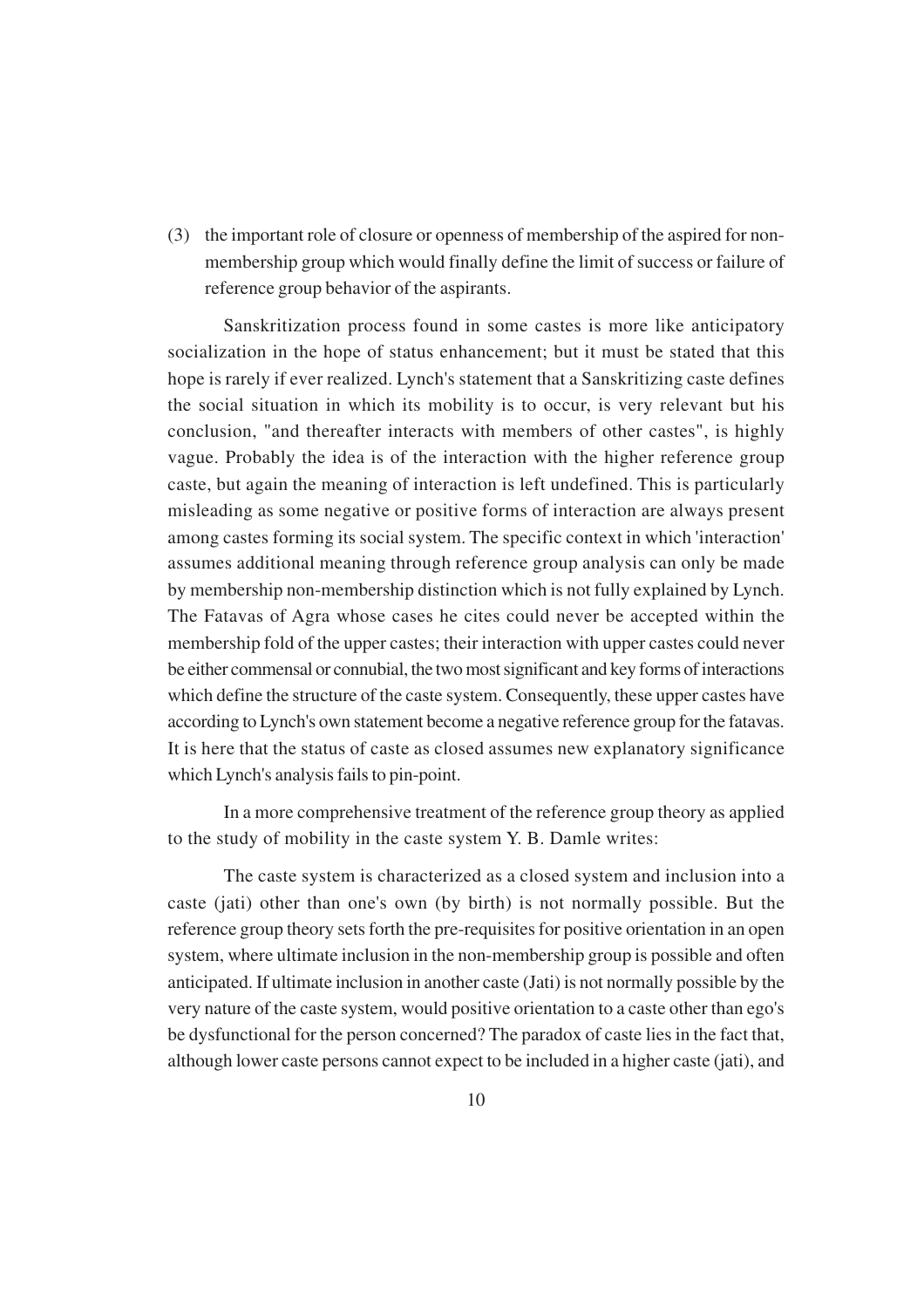also because higher caste persons need not fear their inclusion, positive orientation for reference and imitation is permitted and even encouraged. Anticipatory socialization can thus occur and it has the effect of reducing distance and repulsion between castes even if it does not ensure ultimate absorption or inclusion.

This renders it clear that Sanskritization as a process only refers to changes in cultural attributes of a caste and not to a structural change in its system; the structural factors, however, are highly meaningful; mention may be made of the five structural pre-requisites of Sanskritization we mentioned above. The most important among these is redefinition of a caste's self image following either a change in its economic or political situation. What matters more in such changes is not the actual amount of improvement in status but the perception that a positive change is possible. Once this feeling is there, closure of membership to the aspired for group does not matter as it is adequately compensated by recognition by default of reaction from the upper castes. However, if the reaction of the upper castes is hostile or is perceived to be so by the lower castes, it is likely that latter (lower castes) would define the former (upper castes status) as a negative reference group, and from this a break-away movement in the caste system would follow. Particular mention may be made of conversion to Islam in the medieval period, to Christianity during the British period, and the current neo-Buddhist movement among the scheduled castes and tribes in India.

Despite these limitations, Sanskritization is an extremely viable concept to understand the changes in the traditional system of Indian society, where the social stratification system was closed and the normative principle were correspondingly hierarchical and holistic; the latter strengthened the former and thus a relatively stable social equilibrium was achieved. The changes which took place within tradition were seldom contradictory to this system of stratification and the value-themes. On the contrary legitimation was sought for changes and innovations from within these twin structural-normative attributes of the traditional society. Sanskritization connotes the special form that change takes place in the framework of Indian tradition.

Now the question is: what were the forms of structural changes in the traditional Indian society? To analyze such changes we have made a distinction between microstructures and macro-structures of society. Heuristically, this categorization is attempted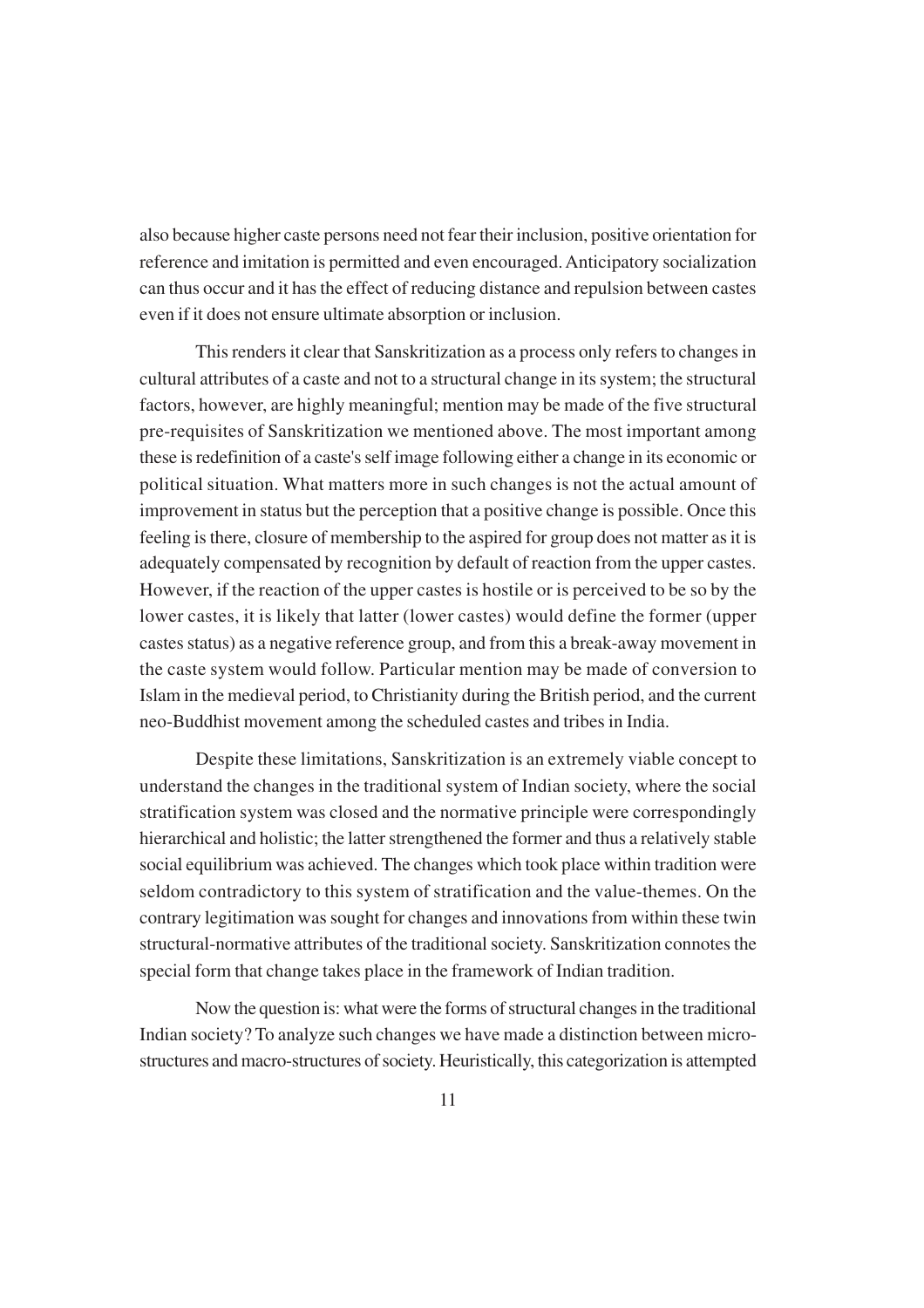on the basis of extension of networks of relationships. The range of extension of relationships of micro-structure is limited both in terms of territory and choices of activities involved. Its instances are: family, castes and sub-castes, and the village community. The caste structure played crucial role in defining the networks of relationship both of the family and community in the traditional society. Empirical studies suggest that its own boundaries of interaction very rarely outcrossed the limits set by the regional-linguistic and cultural inclusiveness, which in territorial terms extended not beyond two to three hundred miles. The macro-structures, on the other hand, have an inter-regional and pan-Indian spread of relational networks. Instances of such macro-structures in traditional India were the imperial and feudal political networks, the institutions of banking and commerce and monastic and other religious structure, etc.

An important aspect of structural change in the traditional society was determined by the nature of the relationship which existed between the microstructures and the macro-structures. These relationships were characterized by a high degree of autonomy; its consequence was that changes and upheavals at macro-structural levels could seldom generate corresponding repercussions at the micro-level of society. Hence, the spectacular continuity of cultural practices and norms in India, despite the steady stream of encroachments to its cultural identity form alien sources. The inter-structural autonomy helped in selective syncretism of new cultural modes, forms of behavior and structure. Innovation at one level could be effected without causing breakdown in the social structure as a whole. This structural characteristic of traditional Indian society proved to be extremely helpful in its adaptive transformations towards modernization, beginning with the British regime.

This attribute of traditional society also set a limit to the nature and direction of structural changes. These changes were characterized by circular processes: a joint family would become nuclear and then again grow joint in structure; townships and trading centres would appear and disappear and reappear; there would be circulation of elite and rulers from among the same class and caste, etc. without major structural transformations. The changes were, therefore, adaptive rather than structural in the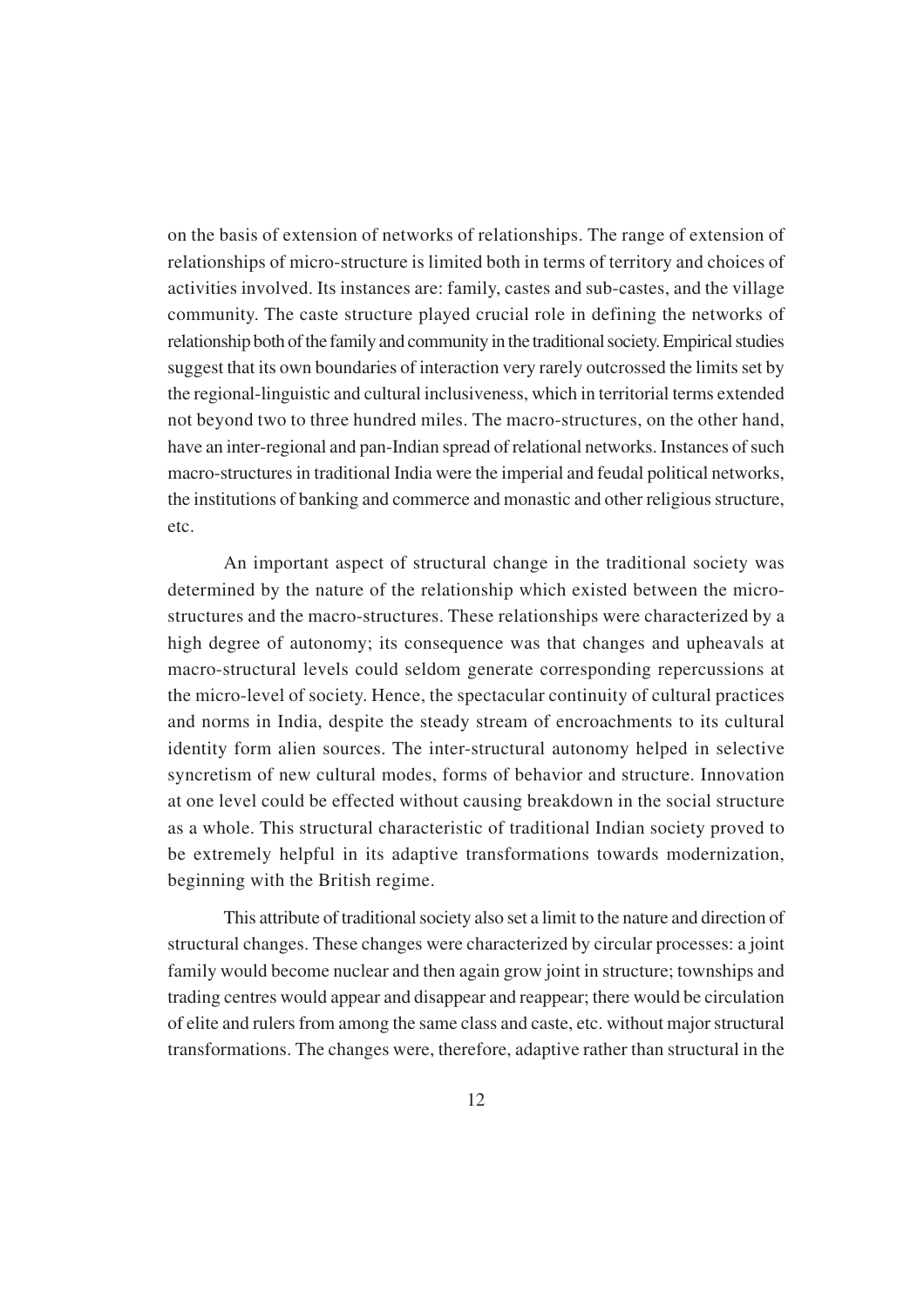real sense. Fluctuating nature of these changes would be evident from the estimates of India's population between 300 B.C. and 1845; population during this period fluctuated between 100 and 140 millions. Only after 1855 a rising trend in population seems to have stabilized in India. The social structure had, thus a 'fused' character without much functional differentiation of roles. This was because most innovations were reinterpretative adjustments in structural forms and activities (role-structures) within the traditional principles of legitimation and not alternative evolutionary solutions. This pattern continued even after the first major exogenous impact, that of Islam, on the traditional Hindu social structure.

### **1.5 PROCESS OF MODERNIZATION**

Modernization in India started mainly with the Western contact, especially through establishment of the British rule. This contact had a special historicity which brought about many far reaching changes in culture and social structure of the Indian society. Not all of them, however, could be called modernizing. The basic direction of this contact was towards modernization, but in the process a variety of traditional institutions also got reinforcement. This demonstrates the weakness of assuming a neat contrariety between tradition and modernity. This polarity may be more heuristic than real. However, only after the establishment of British rule in India, modern cultural institutions and forms of social structure were introduced. In this respect the impact of Western tradition fundamentally differed from that of Islam, although both were heterogenetic and both began with political domination and rulership. The Western tradition at the time of contact had itself undergone fundamental transformations through Industrial Revolution and social reformation. Its traditional principle of hierarchy in stratification represented both by Church and Feudalism were shaken; its medieval holism of value system was seriously jeopardized by emergence of Protestantism, and was on the way out. Its place was now being taken by rational-individualism in economy and society. The basic dynamism to all these processes was imparted by cumulative chain of innovations in science and technology. It was a period of extreme optimism and ever more accelerated rate of social change in the West, particularly Britain.

This social background to a large extent determined the attitude of the British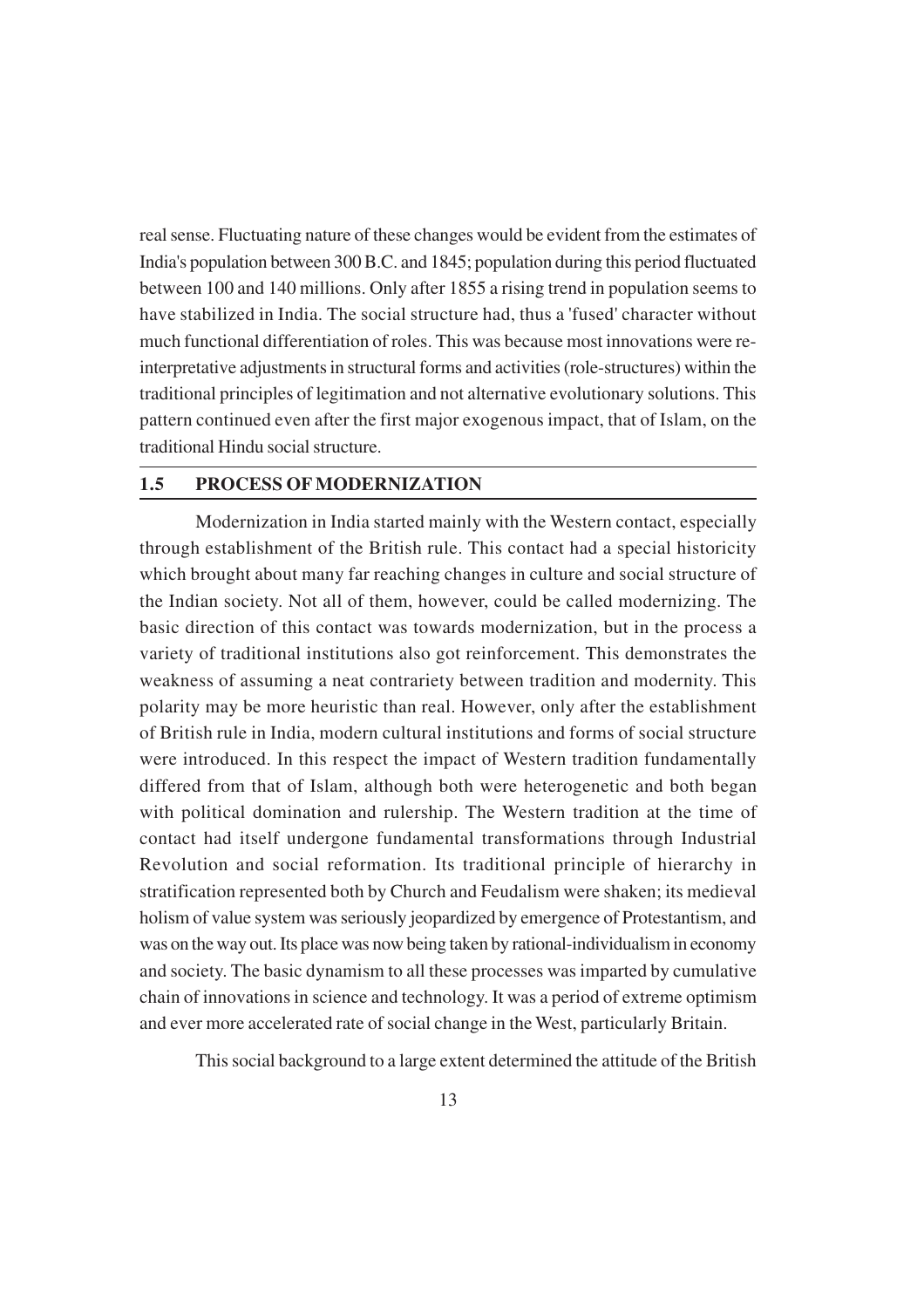rulers and administrators about modernization in India; another determining factor was their colonial status. With the exception of a handful of Orientalists who were overwhelmed by the textual grandeur of Indian tradition, the majority of British missionaries and administrators were only impressed by contrasts which Indian society presented to their own Western society. Indian society appeared to them as consisting of discrete plural traditions of castes, sub-castes and tribes devoid of a systematic binding force of a universal nature. The significance of British contributions to modernization mainly lies in the creation of such networks of social structure and culture which were modern and pan-Indians.

Initially, the contact led to growth of a modernizing sub-culture or Little tradition of Westernization, especially during the seventeenth century in Bengal, Madras and Bombay, where a small nucleus on interpreters, trader-cum-middlemen emerged who were slowly being socialized to Western ways; subsequently, there also emerged sects which emphasized assimilation of Western cultural norms and Western modes of learning (e.g. Brahmo Samaj, Prarthana Samaj, etc.); these also ran a crusade against obscurantism in Hindu traditions. These movements on one hand and the consolidation of the British power towards the middle of the nineteenth century on the other, finally led to the institution of a modernizing Great tradition. Its components were: a universalistic legal system, expansion of Western form of education, urbanization and industrialization, spread of new means of communication and transport and social reforms. Along with these modernization norms structural modernization also took place. For instance, rational bureaucracy, new classes of business elite and entrepreneurs came into being. These were accompanied by emergence of political elite and a nationalist leadership by the middle of the nineteenth century. Growth of industrial entrepreneurship also contributed to the emergence of industrial working class and trade unions organized on corporate lines as in the west. These modernizing structures had a uniform character throughout the country. Their development led, therefore, to articulation of nationalist aspirations in the country which itself was a major step in the growth of modernization

There was, however, one important feature of Indian modernization during the British period. The growth of this process was selective and segmental. It was not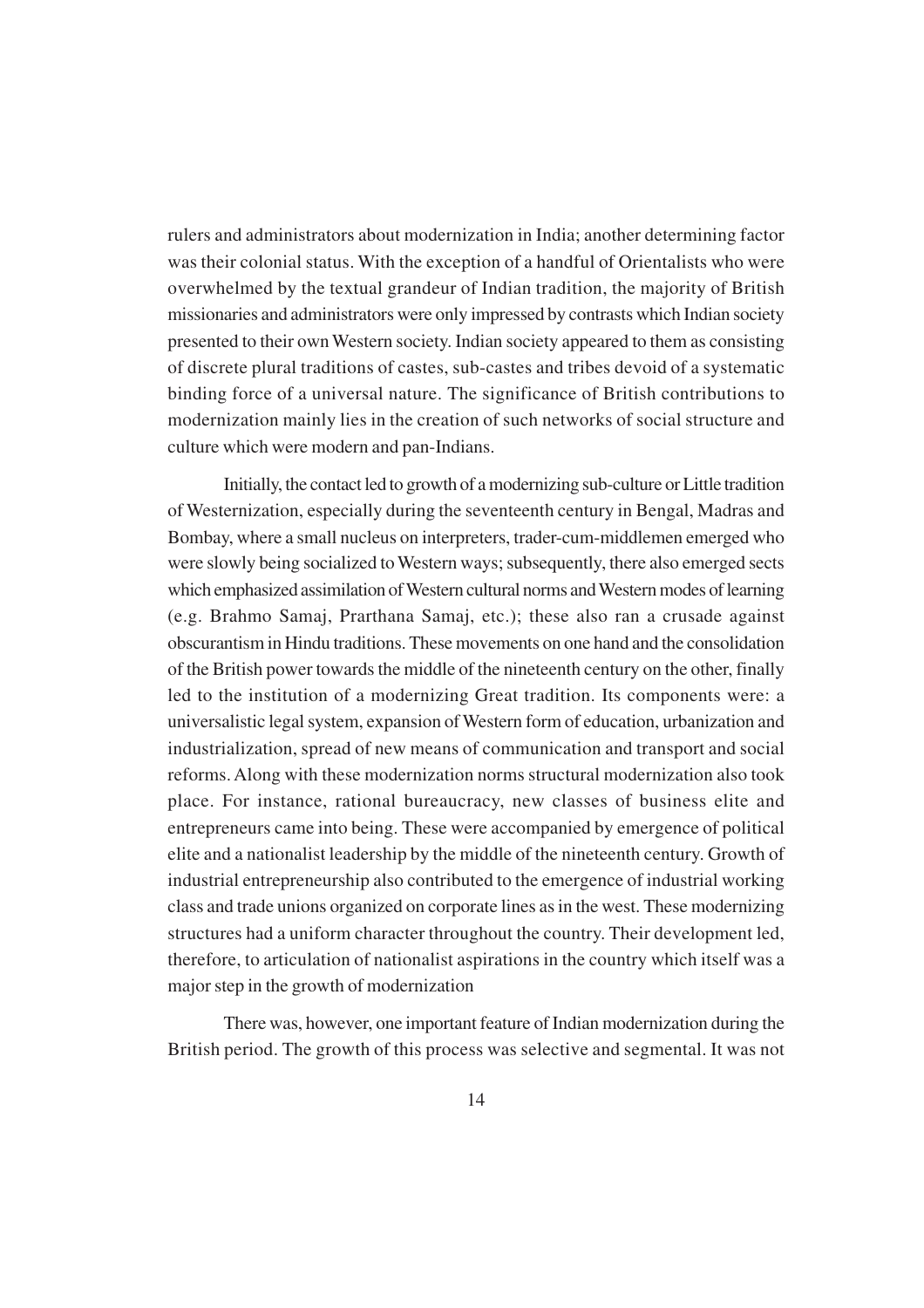integrated with the micro-structures of Indian society, such as family, caste and village community. At these levels, the British by and large followed a policy of least interference, especially after the rebellion of 1857. Moreover, some British administrators were wrongly impressed by the staticness and autonomy of these microstructures compared with the rest of the Indian society. This was especially so about the notion of village community, and importance attributed to caste. For a long time caste and ethnic factors were given recognition in recruitment of officers to army and middle and lower ranks of bureaucracy. Later, in the twentieth century, as the nationalist movement gathered momentum, a communal electorate system was introduced. These historical factors have deeply influenced the process of modernization which followed during the post-colonial period. It increased the contingency of traditional institutions and symbolisms to the Indian process of modernization.

This development is fully articulated in the freedom movement and the pace of modernization of Indian society thereafter. Freedom movement ushered in a new political culture of modernization. At its centre was the personality of Mahatma Gandhi whose one foot was always deeply embedded in tradition. His emergence during the peak of westernization process in India signifies an orthogenetic response of Indian tradition to the new challenges of social change. Gandhi successfully mobilized Indian people for the attainment of freedom, but he could not, however, avert one serious breakdown in the process…..the partition of India into two independent nations. As we mentioned above, it followed from the uneven growth of sub-cultural traditions of modernization in Hinduism and Islam, each conditioned by unique historicity of their own. The quest for a separate nationhood by the Muslim community in India reflected a crisis of aspiration along with that of confidence.

Following Independence, modernization process in India has undergone a basic change from its colonial pattern. As an integral part of developmental strategy now modernization has been envisaged for all levels of cultural and structural systems. Discontinuity in modernization between macro-structures and micro-structures and between the Little and Great traditions, as during the British regime, has now been consciously abolished. Introduction of adult suffrage and a federal parliamentary form of political structure have carried politicization to every sector of social organization.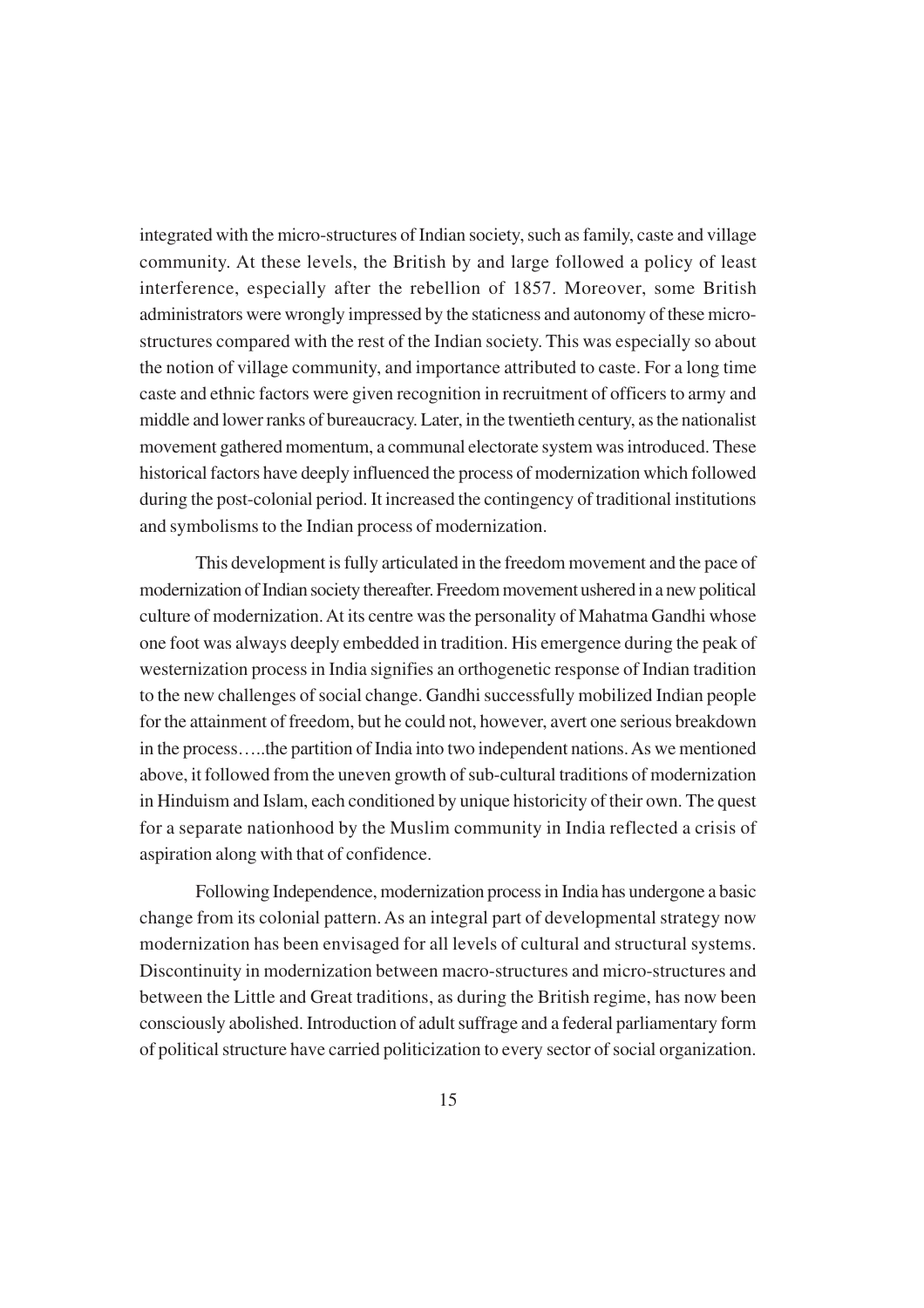Conscious legal reforms in Hindu marriage and inheritance laws have deeply affected the foundations of traditional Hindu family structure. Community Development Projects have carried the cultural norms and role-structures of modernity to each and every village in India, and this, coupled with introduction of land reforms and elective village panchayats, has initiated villagers to a bureaucratic form of participation in local level management and administration unleashed by democratization of polity and power structure. We have analyzed in detail how caste is increasingly developing an associational character. Now it functions as an important structural network in the process of modernization.

As the process of modernization becomes all encompassing, it also generates inter-structural tensions and conflicts between traditions (past and contemporary). Future course of modernization in India would depend much on the manner in which these tensions are resolved as modernization gathers momentum. In many developing countries in Asia modernization contributed to a structural and cultural breakdown in society. The cases of China, Indonesia, Burma and Pakistan could be cited. The only successful case of modernization in Asia is that of Japan, but there too its institutionalization has been without a breakdown following the Second World War.

# **1.6 ISLAMIZATION : AN ENCOUNTER BETWEEN TWO TRADITIONAL SYSTEMS**

For social change the Islamic influence on India was limited and could conducive to modernization. However, its diffusion gave birth to the emergence of new Great and Little traditions, although it is not clear to what extent Islam led to innovations in the micro and macro-social structures of Indian society. Its impact on family, caste and village community was insignificant, and in the macro-structures too it did not set out any basically new forms. Islamic polity and judicial administration were essentially feudal and patrimonial; the legal principle and norms were also hierarchical and did not fully recognize the principles of equality and equity in political and civil rights. This explains why Islamic impact unlike that of the West failed to contribute to modernization.

The cultural changes which the impact of Islam initiated emerged from the growth of Islamic Great tradition on Indian soil. Since Islam established itself in India by conquest some element of force in the spread of this tradition cannot be ruled out,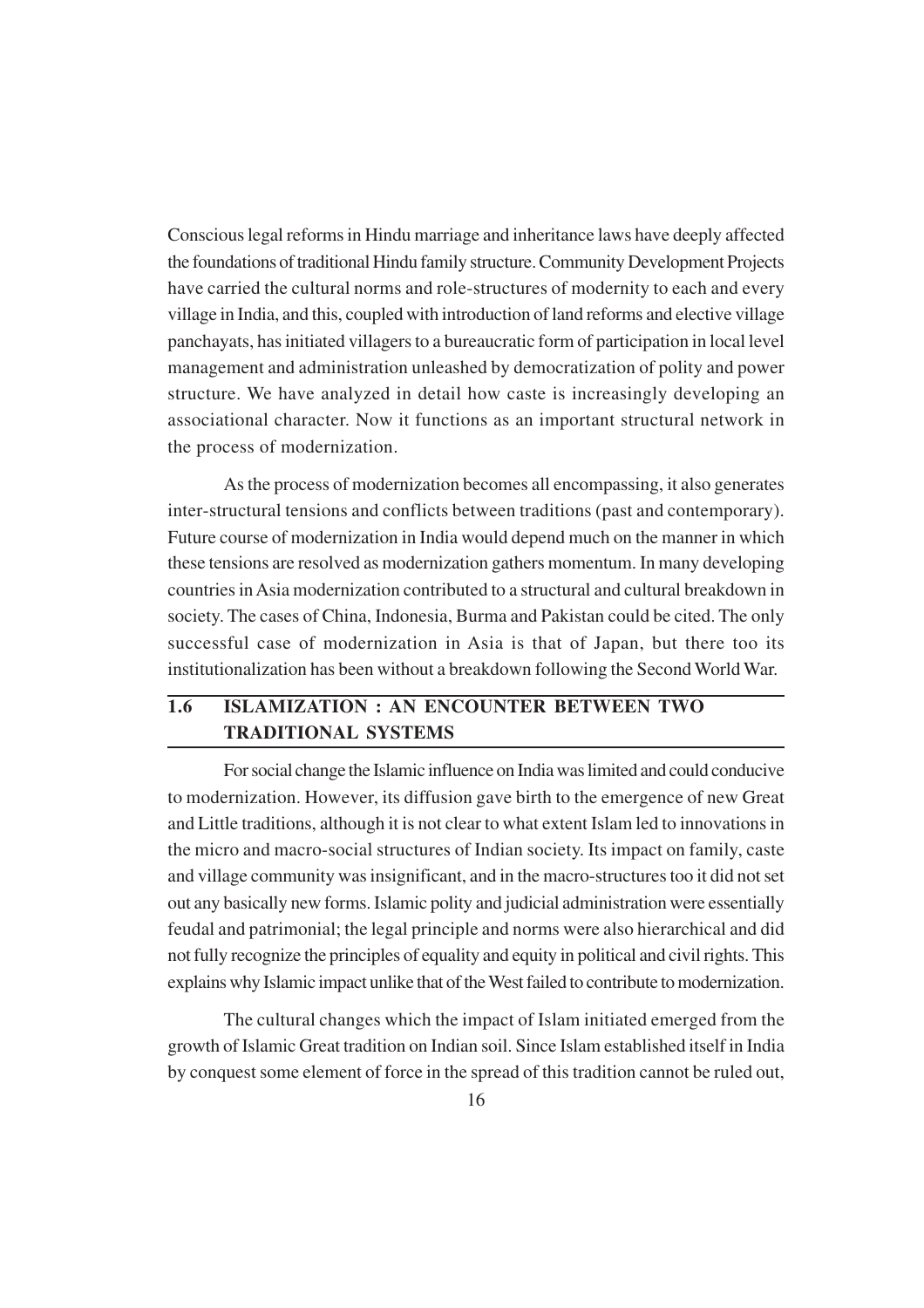but a more important reason for its growth can be attributed to structural factors which in early Hindu tradition motivated castes towards Sanskritization. It is revealing that both Sanskritization and conversion to Islam or Islamization had been most popular among the lower castes of India. The structural pre-requisite for Islamization too were the re-definition of self-image, frustration from the closure of existing system of stratification and anticipation that conversion would improve social chances; the same factors were active also in Sanskritization. The structural pre-requisites for Islamization too were the re-definition of self-image, frustration from the closure of existing system of stratification and anticipation that conversion would improve social chances; the same factors were active also in Sanskritization. Important differences, however, was in the reaction of the Hindus to such changes which presumably was of definite hostility and isolation. Islamization at every stage might have meant an active and hostile reaction from the original membership group towards the converts and their complete exclusion from its membership. This was not the case in Sanskritization.

Hence, Islamization also led to some structural changes through continual differentiation and segmentation of new castes who got converted to Islam. As the sub-culture of these Muslim castes even to this day suggests, they did not renounce many of their former rituals and practices. This led to formation of Little traditions of Islam. These traditions were remarkably syncretic and worked out a synthesis between the Hindu and Muslim cultural patterns and beliefs. With formation of Little traditions of Islam, Islamization further developed structural similarities with Sanskritization. The lower caste converts began to strive for the status of Ashrafs and a caste of Pseudo-Ashrafs emerged. As in Sanskritization, here too the claim for higher status is not recognized by the upper Muslim castes. Such cases of Islamization are widespread and have been reported from different parts of the country.

With the establishment of the British power gradually the relations between Hindu and Muslim groups and traditions began to be politicized. This was sparked off by many factors, such as the emergence of Hindu revivalist movements, frustration of Muslims with the British, and the beginning of new political movement for national independence which stimulated Muslims to chalk out their course of action. The result of this politicization was finally the division of India, adding a new dimension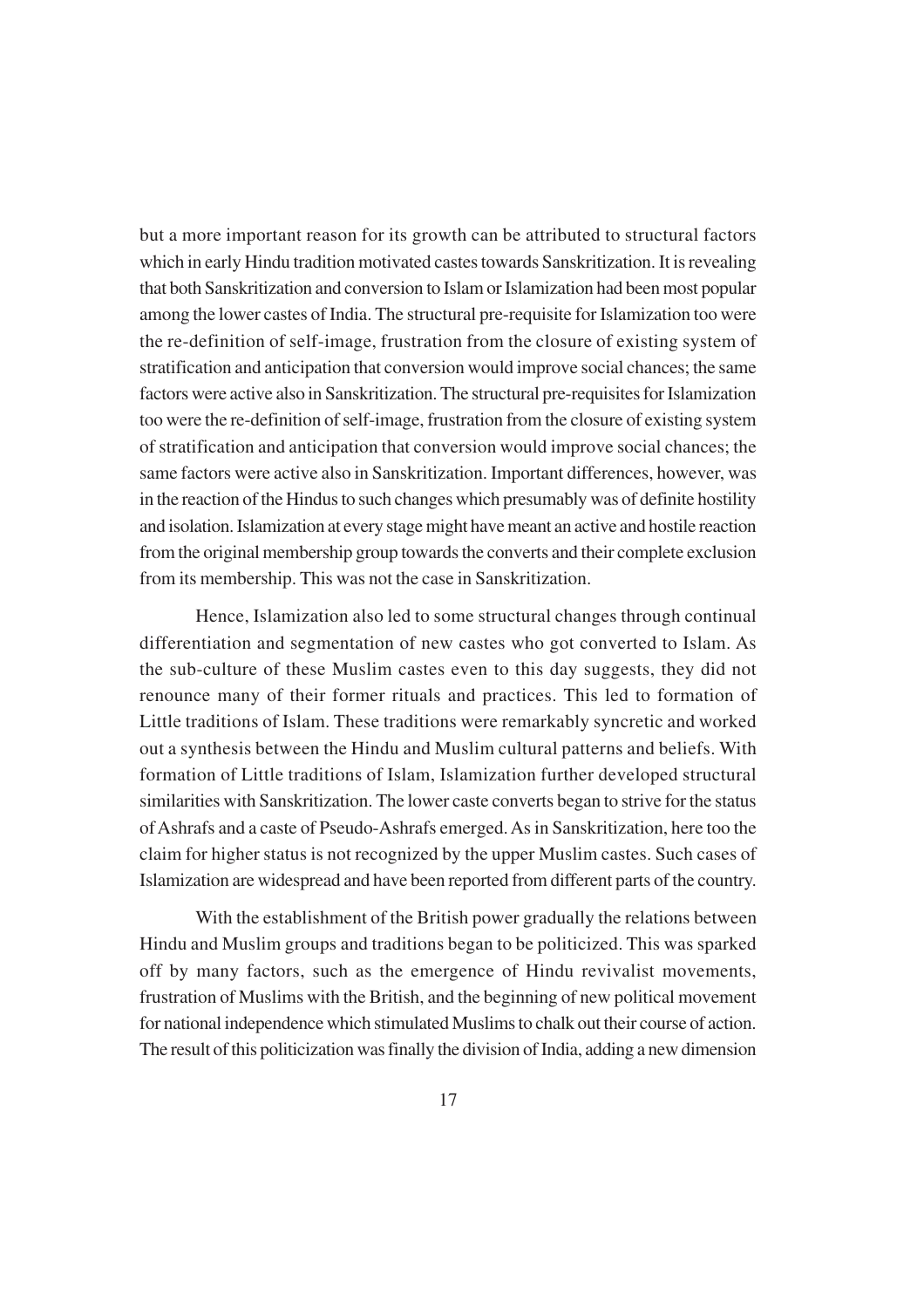to the minority status of the Indian Muslims.

There has now emerged a new awakening among the Muslims to level off the differences of their Little traditions and of caste sub-cultures of the past by encouraging purist conformity with the Great tradition of Islam. Tabligh movement, for instance, is directly oriented to this goal. Muslim communalism has also become active and forceful in some parts of the northern India and Kerala. The process of vertical mobility to new caste status by Islamization is now being replaced by emphasis upon horizontal solidarity of the entire Muslim community.

 Thus, we see how Islamization as a cultural process has completed a full cycle in India. It began as a process of external impact and conversion of low caste Hindus to Muslim Great tradition, then it emerged as a process of status mobility within the Islamic social structure very much like Sanskritization, and finally it regained its earlier orthodoxy; sub-cultural frills which are outside the tradition of Islam are purposely renounced with the view that Muslims must consolidate themselves into an organic whole irrespective of divergent Little traditions. This turn in the process of Islamization corresponds with the new movement among the lower Hindu castes to form caste associations and establish horizontal solidarity instead of seeking status mobility within the caste system through Sanskritization. The casual background for both seems to be structurally identical. It emanates from the realization that in a democratic society power and status mobility would more easily be gained by consolidation of one's rank and formation of effective power and protest groups rather than by imitating a traditionally defined higher status which is difficult to get and is also becoming rapidly obsolescent in the new social dynamics.

It may well be that latent reasons for such changes both in the Hindu and Islamic cultural tradition are disguised protest movements against the established system of stratification and power. Attempt is not only towards forming horizontal communal solidarities but also to give them organizational shape to modern corporate groups, based on rational norms, allocation of duties and obligations and rational means of communication and propaganda. This aspect of the movements which may apparently seem to be traditionalizing is highly relevant to our analysis of modernization.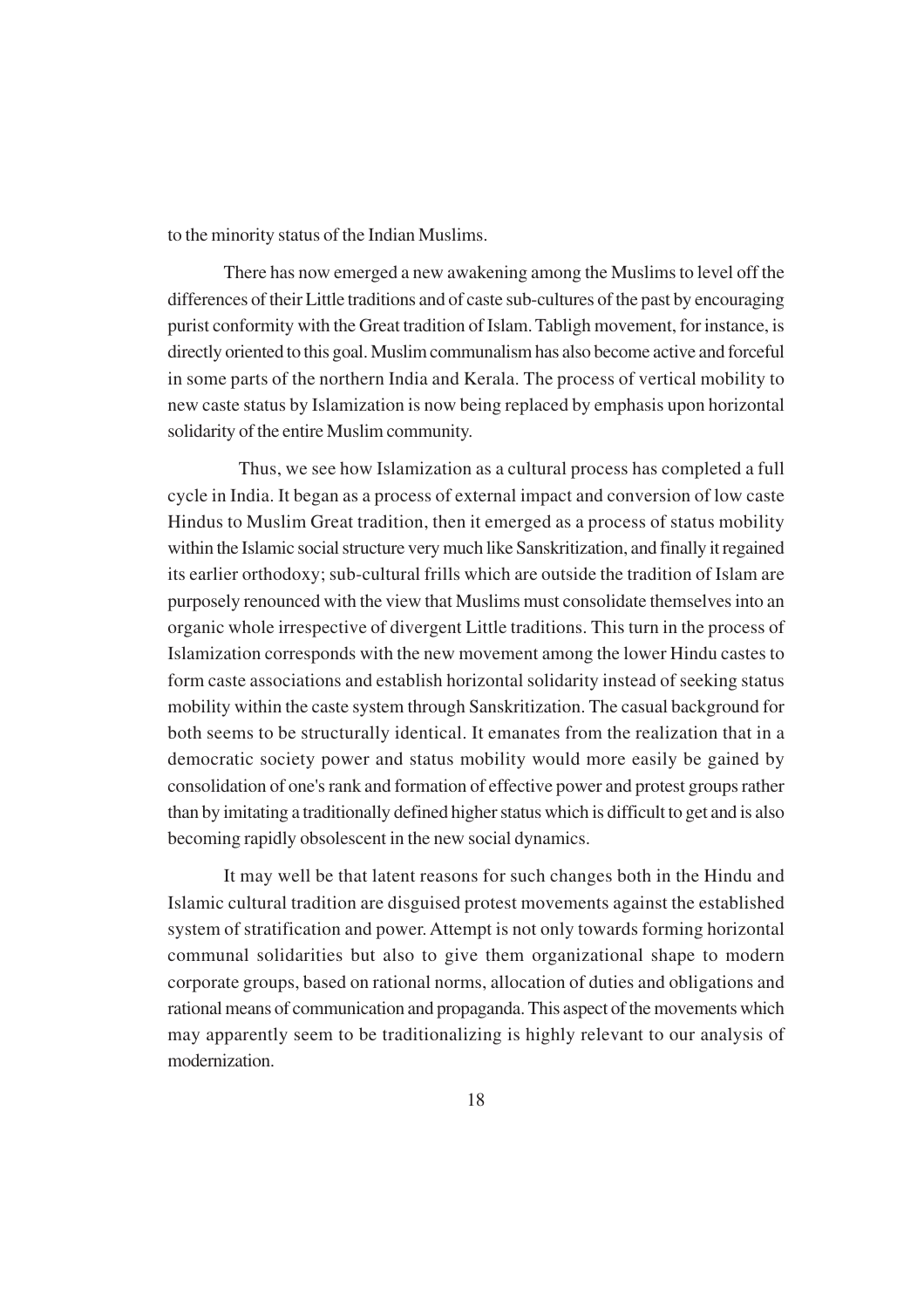# **1.7 INSTITUTIONALIZATION AND BREAKDOWN IN MODERNIZATION**

The questions are: Under what structural or cultural conditions does modernization leads to integrative transformation of society? What are the structural pre-requisites for institutionalization of modernizing changes without breakdown? How far does the Indian case warrant the possibility of institutionalization of modernity or alternatively of structural breakdown in the process?

Answers to these questions are related to the way modernization is conceptualized. Significantly, there is still no unanimity on concepts and evaluative standards of modernization among social scientists, and each approach can be charged having latent ideological bias. Sociologists having a Marxist approach to modernization might decry the very concept of 'breakdown' as employed by Sociologists from the 'free world' bloc; for Marxists 'breakdown' may be a vulgarized conceptual substitute for 'revolution' which is a pre-requisite for modernization in all developing as well as developed capitalists societies. It is, therefore, necessary that we try to evaluate some important theoretical presuppositions of modernization which may have a bearing upon modernization in India.

Most approaches to modernization could be grouped under two broad categories: structural and evolutionary. The structural approach is rather preponderant in social sciences. It seeks to analyze modernization with the help of selected social or normative variables. Such variables as 'social mobilization' growth of 'communication', 'media exposure'; democratic political institutions and values, morals and norms conducive to modernization, technological and economic resources of society, and 'initial conditions' of society with respect to the presence of cultural and structural autonomy of parts within the social system, have been taken into consideration. Modernization is supposed to follow as a result of the presence of these variables in the social system; their intensity and proportion would determine the nature and extent of modernization in specific situations.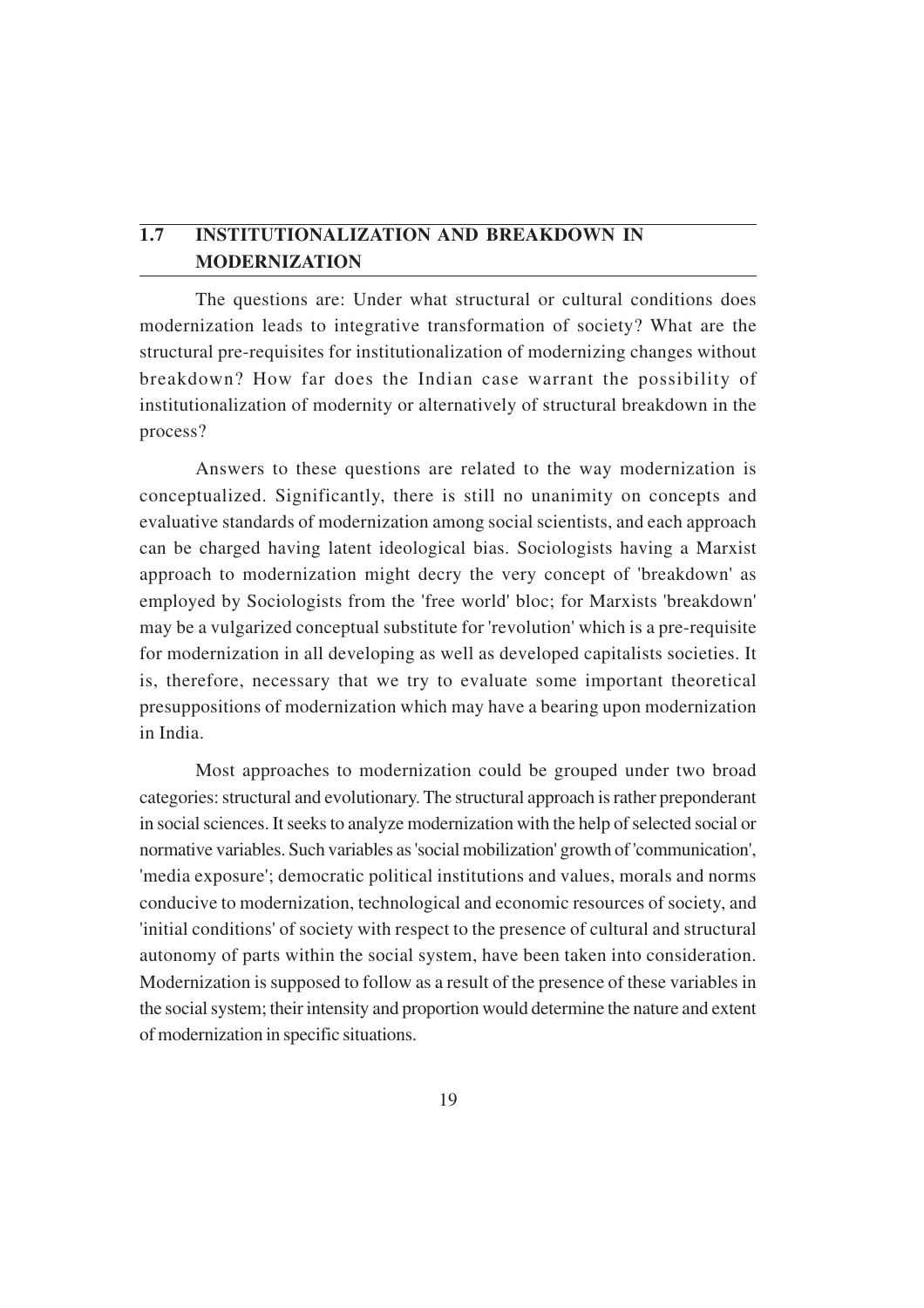Evolutionary approach to modernization, on the other hand, is based on more systematic theoretical assumptions. It treats modernization as an evolutionary stage in the life of human society. There are, however, difference in formation of the process of evolution and its direction. Its methodological formulation may either be structuralfunctional or dialectical; similarly direction of evolution may also be either unilinear or multilinear. A major difference between dialectical and structural-functional evolutionary approaches to modernization is that the former treats 'breakdown' in the established political, economic and structural framework of a society as a necessary and inevitable condition for development towards modernization. Class-struggle and its international form of struggle between the rich and poorer nations are here assumed as necessary processes for such evolutionary achievements. Even modernization as a concept is understood differently, its focus is upon changes in stratification system, sytem of property ownership and ownership of productive resources in a nation, and not on psychological-normative variables like 'achievement orientation', 'psychic mobility' and 'rational hedonism', etc, common among the treatments of many social scientists. Individual characteristics are here treated as bye-products of major aggregates of changes in institutional structure of society and its structure of power and property relationships.

The structural-functional evolutionary treatment of modernization is drawn primarily from an organismic analogy where evolution is treated as continuity from the sub-human to human phase and beyond. In an essay on modernization as an 'evolutionary universals' of human society, Talcott Parsons writes that such evolutionary changes would engulf all human groups despite their typicalities in other facets of social and cultural organization. His view assumes that the watershed between sub-human and human does not mark a cessation of the development change, but rather a stage in a long process that begins with many pre-human phases and continues through that watershed into our own time, and beyond. Modernization follows a succession of 'evolutionary universals', which are defined as "any organizational development sufficiently important to further evolution that, rather than emerging only once, is likely to be 'hit upon' by various systems operating under different conditions". An important 'evolutionary universal' in the sub-human organic world as a whole is that of vision, and in case of man it is development of hand and brain. In the social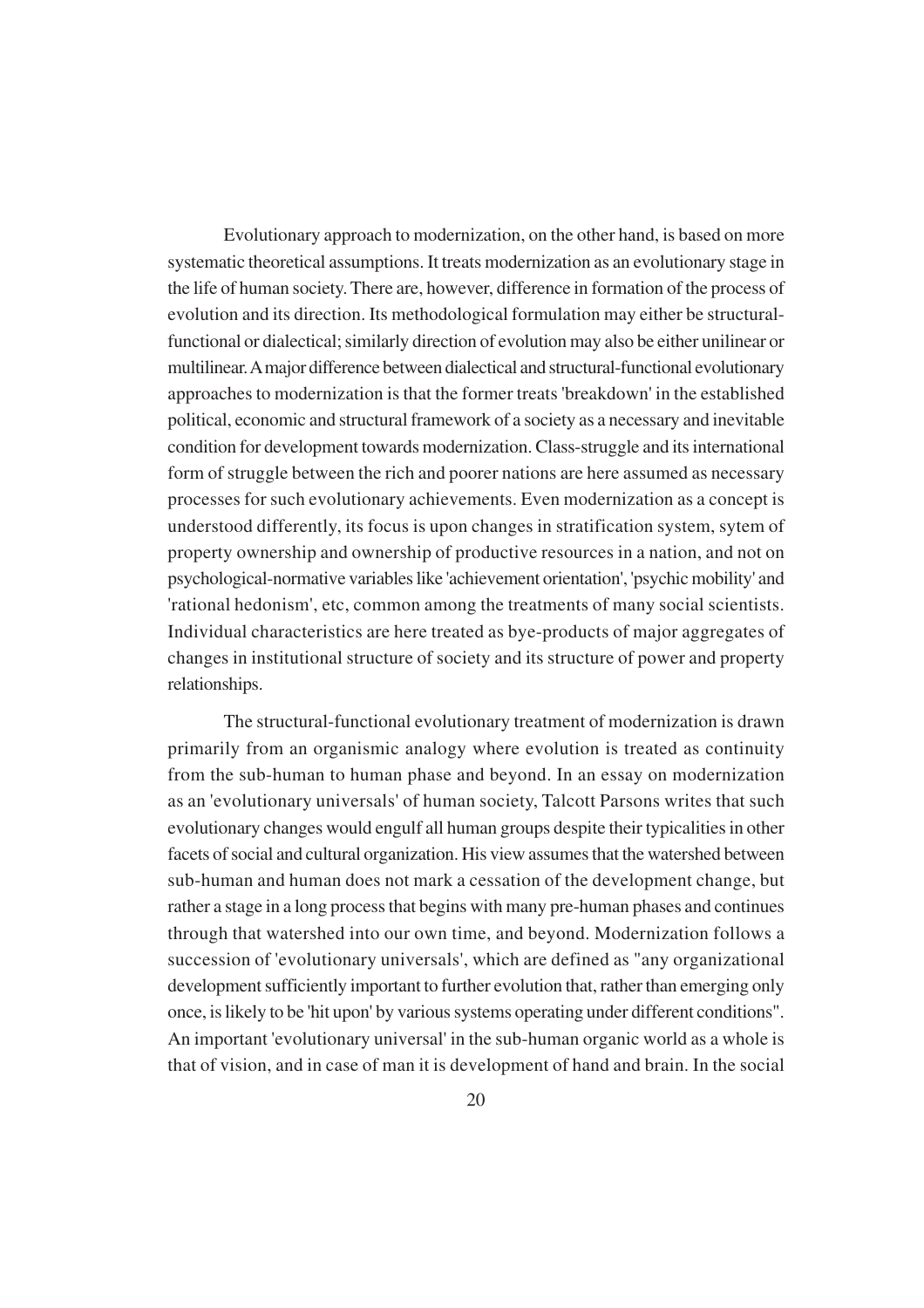realm the sequence of its evolution is set by four pre-requisites universals; these are: communication with language, religion, social organization with kinship, and technology. These integrated together constitute a set for elemental social organization. On this foundation universals like 'stratification', 'cultural legitimation', bureaucratic organization, 'money and the market complex', 'generalized universalistic norms', and finally, the democratic associations develop in a sequential order. Of these, the last four constitute the structural-normative condition of a modern society.

Structural breakdown in modernization, according to Parsons' theory' emerges when, due to historical or other cultural factors, the sequence of evolution is reversed or made uneven or when some of the universals become far too rigid and offer more than normal resistance to further evolution. Such conditions according to a later study by Buck and Jacobson prevail in the Asian nations. These nations, being ex-colonies, have many evolutionary structures like bureaucracy, democratic associations, and generalized universalistic norms introduced into their social structure without adequate development of other basic founding universals like communication, technology, stratification and principles of legitimation. This is true for countries like Indonesia, India, Pakistan and many others in Africa, Latin-America and the Middle East. Particularly about India, Buck and Jacobson's study reveals higher development in respect of bureaucracy and generalized universalistic norms but very poor growth in spheres of communication, Kinship, technology, social stratification and money and market complex. Thus, value support to many modern institutions is lacking, and the wholesale transfer of many institutions from the West renders the lag more acute.

There are many assumptions in Parsons' evolutionary theory of modernization which may not be accepted by other Sociologists. For instance, his assertion that 'democratic association' is the highest evolutionary stage in the process of modernization could be variously interpreted or even refuted both by Marxist and non-Marxists sociologists.

Despite these limitations which emanate from value premises of modernization, Parsons' formulation is theoretically powerful and could be used to explain many structural and cultural contradictions of modernization in under-developed countries. Stratification is one important factor which causes bottlenecks in rapid modernization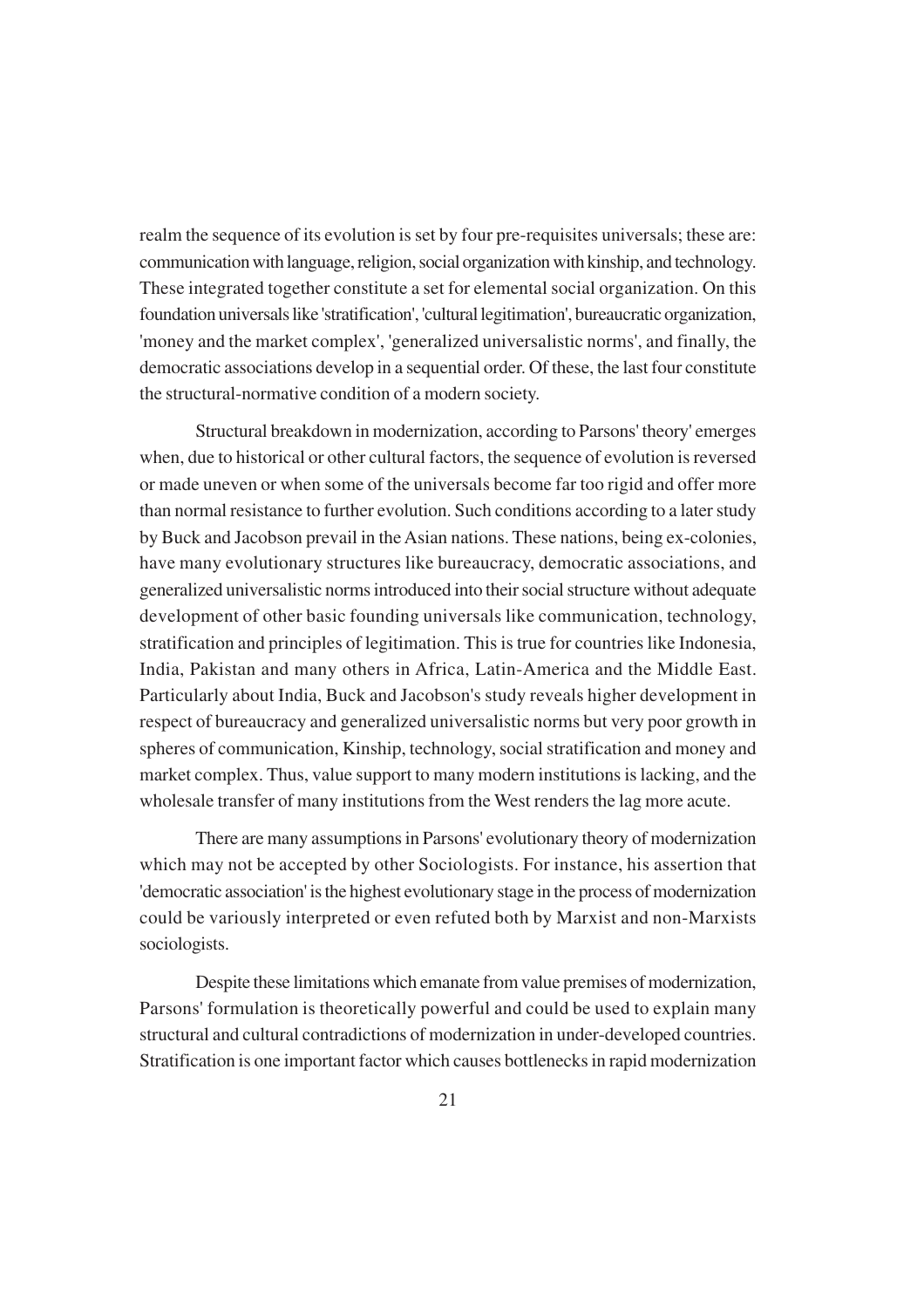of India by its rigidity and non-egalitarian character. His model also delineates a course of modernization hypothetically, which would involve least conflict through stages of transition.

## **1.8 THE INDIAN SCENERIO**

Modernization, in its initial stages in India, according to Eisenstadt, did not lead to any serious breakdown because of the peculiar structural characteristics of the Indian society. Here, cultural system was fairly independent of political system. Louis Dumont writes: "this domain is, in the dominant tradition, relatively autonomous with regard to absolute values"; there was also independence between the political system and the system of caste stratification. Castes had their own panchayats and plural traditions, and similarly there also existed autonomy for groups and regional communities. This inter-structural autonomy facilitated assimilation of modernization innovations, without introducing major breakdown. Modernity, however, mainly developed as a sub-structure and sub-culture without pervasive expansion in all sectors of life.

The colonial phase of modernization did not seriously articulate many structural challenges which now the totalization of this process in free India implies. As segmental nature of modernization becomes encompassing, relevance of structural autonomy ceases to operate as a shock-absorber. Changes in political system begin increasingly to impinge upon the system of stratification (caste, class, ethnic communities), and these together create serious stresses for the cultural system as a whole. The cultural pre-requisites of a comprehensive modernization necessitate adaptive changes in the system of values which come in direct confrontation with traditional cultural values and norms. For instance, secularism, untouchability, non-parochialism are some cultural demands of modernization in contemporary India which its traditional value system continues to resist. The question thus arises: will Indian society be able to avoid structural breakdown also in the second phase of modernization? Will not the advantage which it formerly enjoyed through structural autonomy, become, under the changed circumstances, a bottleneck for smooth institutionalization of modernity.

The answer to these questions can be formulated only through objective analysis of important trends of social and cultural changes in India which are relevant to the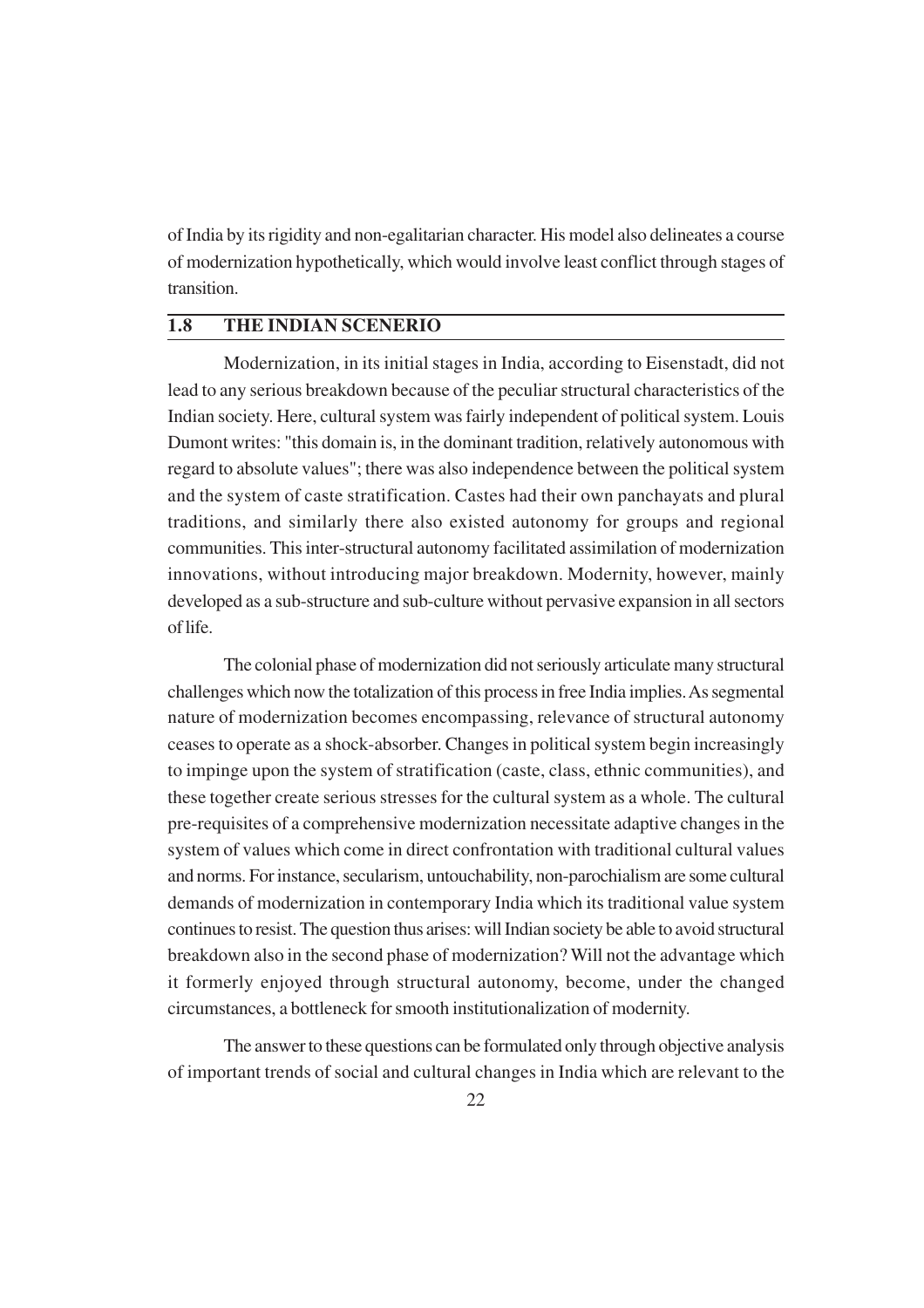process of modernization. In cultural sphere, major changes have been introduced by legislations. These seek to abolish social inequalities and exploitations handed down by tradition and accord democratic rights and constitutional privileges to all members of society. This had led to a trend away from Sanskritization and towards formation of new identities and associations of castes, regional groups and tribes. These processes are accelerated by 'Great Traditions' of modernization such as, urbanization, industrialization, spread of education, and politicization. The traditional structures and loyalties are being mobilized for objectives which are essentially modern and an increased emphasis is on protest movements. However, the tradition also gets reinforcement in, the process; modern media of communication and transport are increasingly used for spreading ritual order and for rational organization of religious groups and their mode of activities and social participation. There is a tendency among religious sects to organize themselves on rational bureaucratic model, and the previous fission of each new sect from the parent body has now changed into strong orientation towards fusion.

Inconsistencies are similarly there in structural changes that India has undergone during the post-colonial phase of modernization. Micro-structures like caste, family and village community have retained their traditional character; caste has shown unexpected elasticity and latent potential for adaptation with modern institutions such as democratic participation, political party organization and trade unionism, and it persists as unabatedly joint family loyalties and particularistic norms continue to prevail. These contradictions are, however, further magnified at the level of macrostructures, such as the political system, bureaucracy, elite structure, industry and economy. The colonial period of modernization had homogeneity in elite structure. These elite from industrial, civil and military bureaucracies, as well as political spheres came from similar class-caste stratum; they had equitable exposure to Western education, and socialization. They also had uniformity of ideologies and aspirations. This was because the social base for recruitment of these elite was limited. This has fairly widened during the post-independence period; it may not be equitable in terms of stratification system, but in cultural background there is enough representativeness which leads to many contradictions. A gap is specially coming into being between political elite and non-political elite; the former are less Westernized, and externally at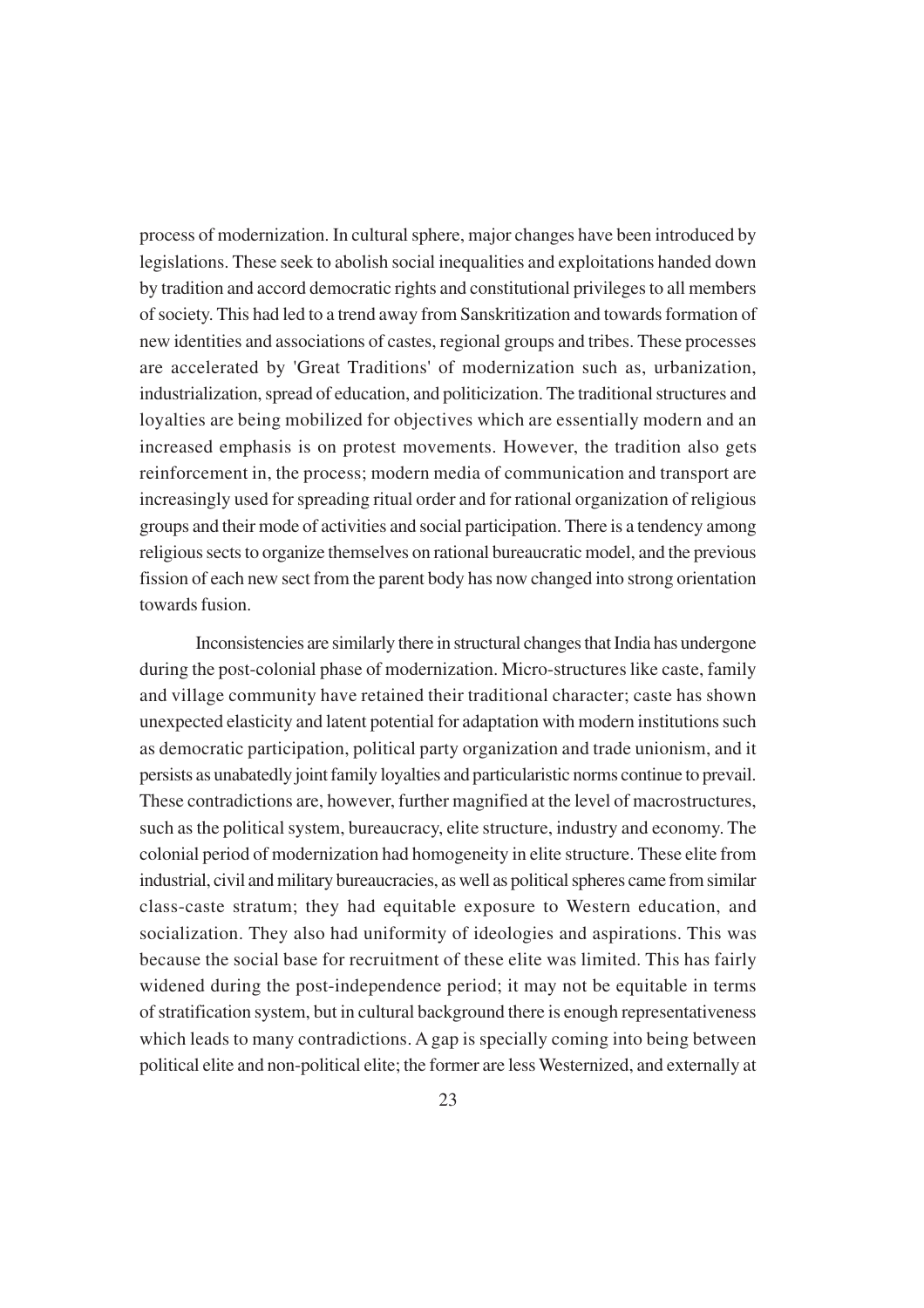least identify with traditional cultural symbolisms more strongly than the latter. Contradictions are also growing in the federal structure of the Unioin as one party government is being replaced by multi-party governments in States, having divergent ideological policies. There is also evidence that, in the course of three five-year plans additional income generated by economic investments has gone in favour of only the well-to-do classes to the deteriment of poorer sections. Planning has thus accentuated and sharpened tha gaps in social stratification. This along with the slow rate of economic growth and rapid increase in population creates additional intensities for structural tensions. Despite the years of effort at industrialization, India continues to be a ruralpeasant dominated society with general poverty of living standards.

Thus, major potential sources of breakdown in the Indian process of modernization may, in one form or another, be attributed to structural inconsistencies, such as: democratization without spread of civic culture, bureaucratization without commitment to universalistic norms, rise in media participation and aspiration without proportionate increase in resources and distributive justice, verbalization of a welfare ideology without its diffusion in social structure and its implementation as a social policy, over urbanization without industrialization and finally modernization without meaningful changes in the stratification system.

Gunnar Myrdal refers to similar impediments to modernization in India and other Asian countries in his work Asian Drama. Nationalism and democratic institutions themselves, according to him, have grown in a structurally uneven form in these countries. "In Europe, strong independent State with a fairly effective government and a common pattern of law enforcement," he says, "preceded nationalism, and both preceded democracy;" in South Asian countries democratic ideology if not reality, has, due to special historicity, preceded strong and independent State and effective government, and this is further complicated by onslaught of nationalism. This uneven historicity along with economic dependence of these countries on developed nations and slow rate of economic growth and still slower pace of institutional changes. Particularly in India, which, according to Myrdal, has a more viable size of intellectuals and middle classes necessary for democracy, planned economic growth has not made as deep an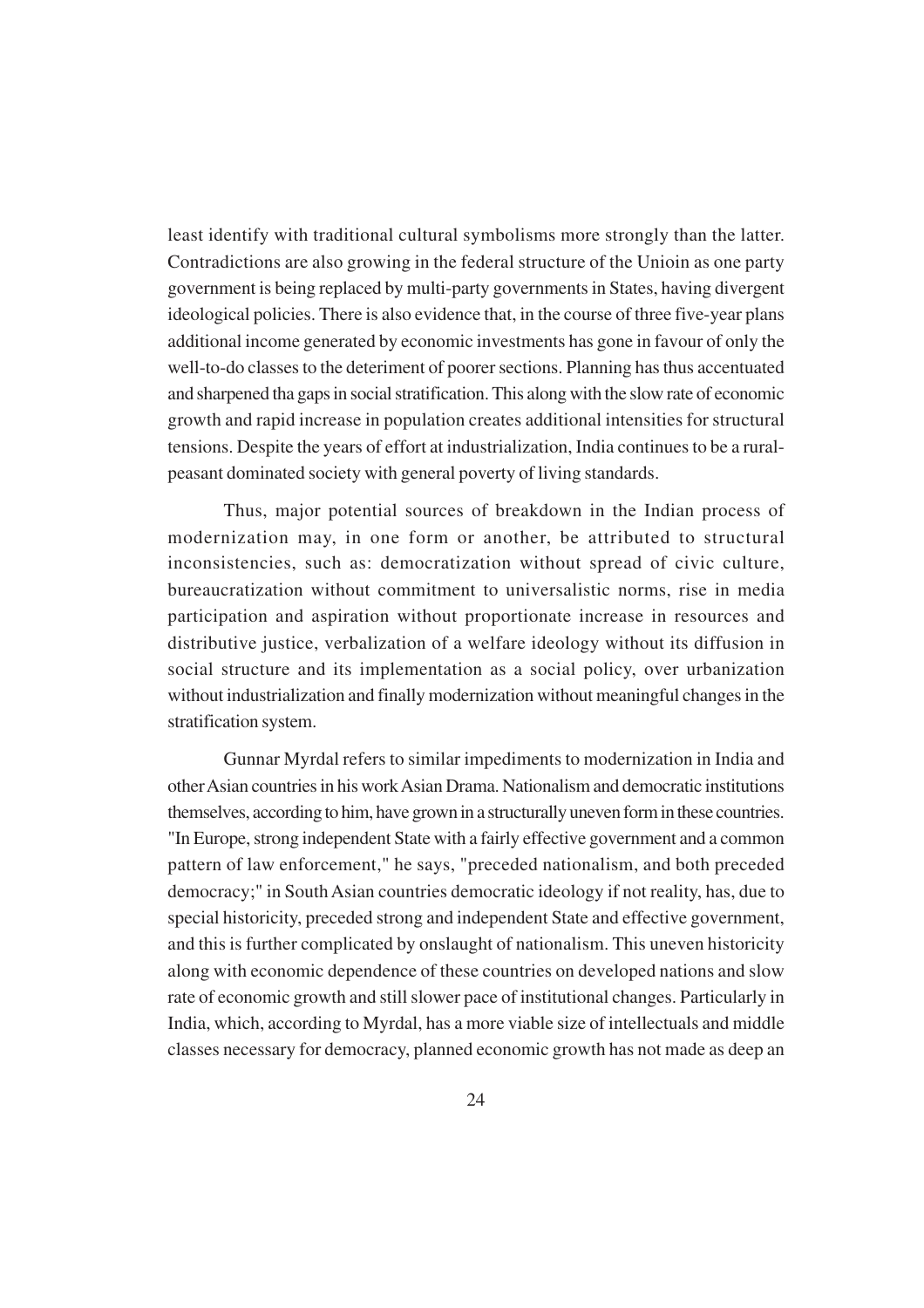impact towards liberalizing the structural bottlenecks for modernization as should have been expected. According to Myrdal, India's 'soft-state' policy after independence inhibited its leadership from going to the root of the problem, that is, introduction of basic changes in the institutional structure of the society. Consequently, the inegalitarian structure of the society continued to grow and consolidated itself; there developed a long gap between verbalization and implementation of policies of reform; the decentralization of power in rural sectors led to concentration of power in the hands of a petty plutocracy. Also the leadership of the country as a whole remained with those who are opponents of real economic and social change.

Myrdal's well known position on theory of social change and development is that of circular causation and cumulative change. He suspects the validity of constructing universal evolutionary stages of 'growth'. These according to him tend to be teleological and often have conservative ideologies latent in them. The crucial factor in the development is an 'upward' movement of the social system as a whole with all its component 'conditions'. These conditions for the South Asian countries as described by Myrdal are (1) output and income: (2) conditions of production; (3) levels of living; (4) attitudes towards life and work; (5) institutions; and (6) policies. He assumes a uni-directional casual relationship between these conditions; an 'upward' or 'downward' movement in one would cause cumulative movement of similar nature in other conditions too. Value premises, related to these conditions might differ from country to country specially in regard to conditions which are treated for their 'independent' values as different from those having 'instrumental' values. These valuations define ideological contexts of development in each national society, but their selectivity is organically linked with attributes of social system as a whole. The modernization process in India and other South Asian countries, according to Myrdal, is heading fast towards a climax, and the time for reasonable choice for them is limited. The opportunity for a 'gradualist' approach is also over. Myrdal thinks "it is not more difficult, but easier, to cause a big change rapidly than a small change gradually." The prime areas for such big, rapid changes are social and institutional conditions in Indian society. These conditions hold keys for mobilization of all other conditions of development.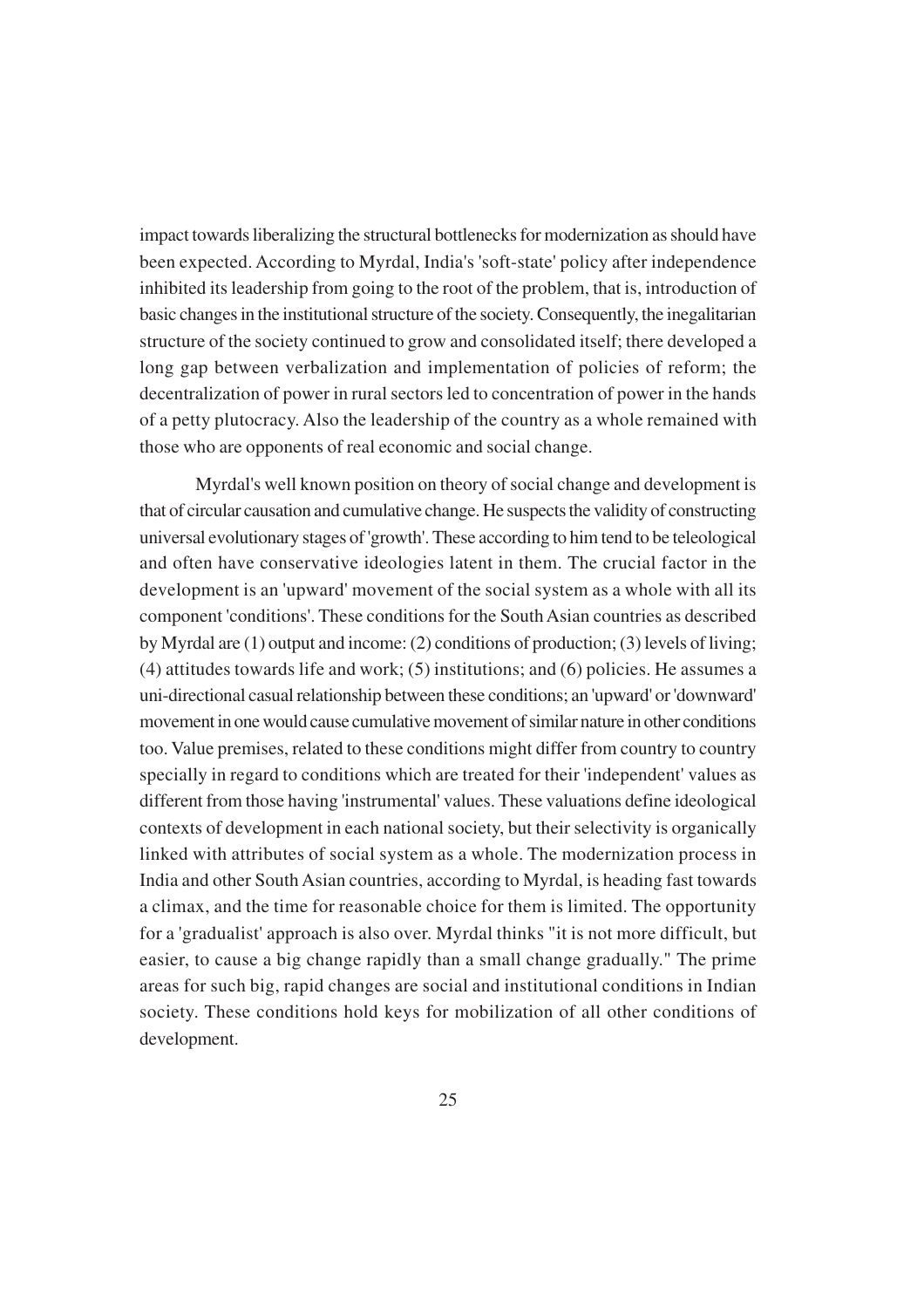Myrdal's theory of modernization could best be evaluated through the distinction he introduces between 'independent' and 'instrumental' values that institutions and social realities of a society have for their people. The 'independent values' of a traditional society differ from those of a modern society, and more often they are mutually contradictory. But the 'independent values' cannot be demonstrated to be false or irrelevant without transforming them into 'instrumental values'. Since, the institution and attitudes towards life and work in a traditional society come to be valued for their 'independent values', it is necessary to demonstrate their poverty over 'independent values' of a modern society in order to motivate people to renounce them for the latter. This, however, cannot be realized without introducing the medium of 'instrumental values'. If we want to convince people that "(A) closed system of stratification is bad" and "(B) open system of stratification is good", then we have to demonstrate also that "(c) the goal of social justice cannot be realized in a closed stratification system, but it can be easily accomplished in an open system." People would change their independent value (A) for  $(B)$ , more easily when the instrumental value  $(C)$  they cherish, is shown to have closer association with the latter (B) than former (A).

As we have explained above the crucial variable to bring this about lies in mobilization of people's motivations for change on utilitarian grounds or what Myrdal calls the grounds of rationality. If we accept this, then it would appear that Myrdal's overemphasis on priority of radical changes first in the value systems of the developing society over the more instrumental or structural 'conditions' such as income, production, etc., tend to be highly unrealistic. To our mind it is difficult to begin with radical value changes in traditional society in order to facilitate the growth of modern instrumental structures. In fact, Myrdal votes for a 'mobilization system' of social transformation which is valid but does not logically conform with his emphasis on first changing the values or institutions rather than the structures of society.

The institutional changes are, however necessary for coordinating modernizing changes in other structural conditions of a society, but no general hypothesis, that 'bigpush' policy of change in institutions is preferable to 'gradualist' approach to change' can be tenable. This in fact, contradicts Myrdal's own theory of balance among various 'conditions' for development and modernization. More important factor will be rational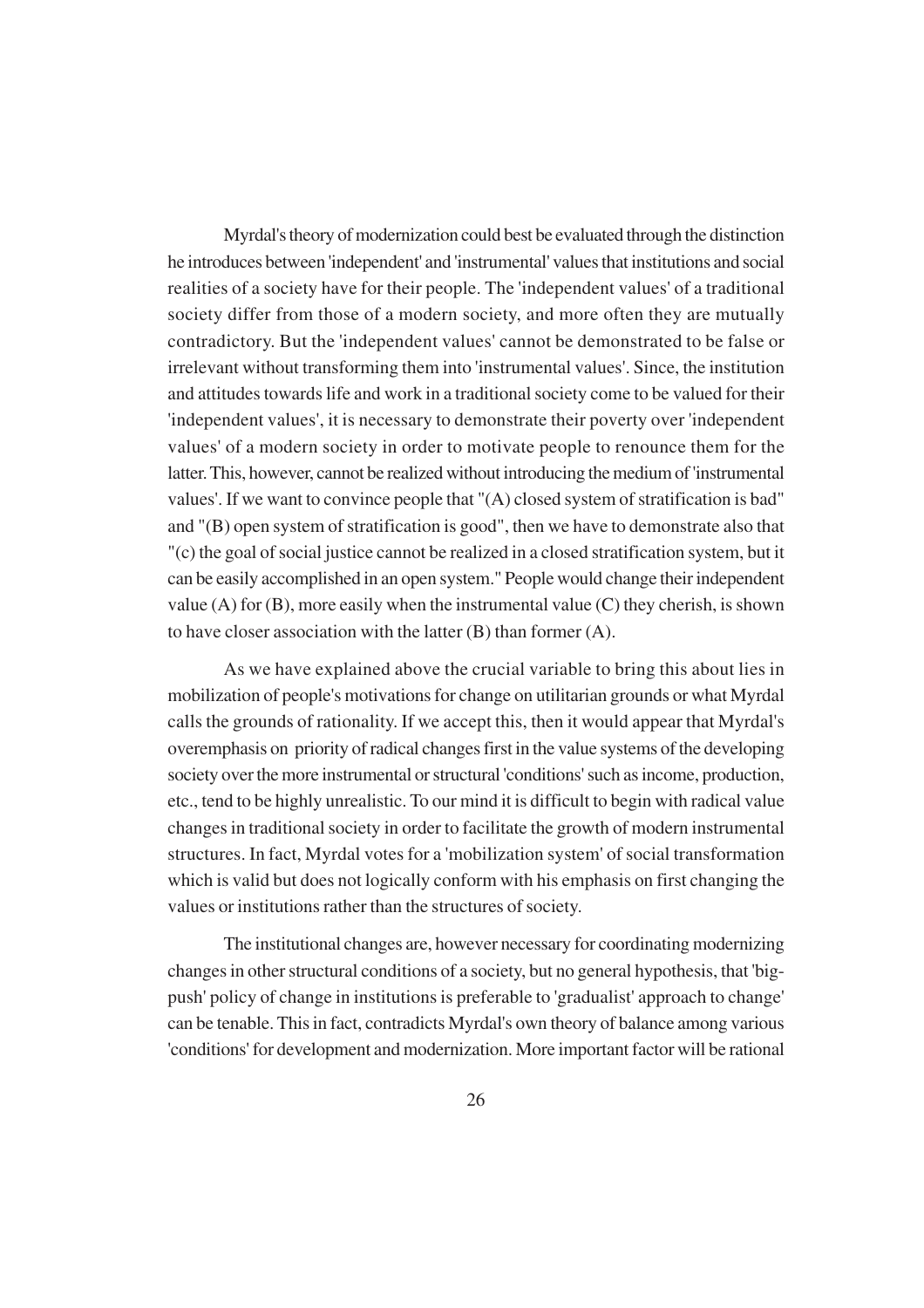coordination rather than 'big-push' policy which in an uncoordinated manner might inevitably contribute to a breakdown in the social structure, especially in India where democratic polity and way of life have been accepted as independent values.

In fact, the emergent tensions caused by processes of modernization in India do direct our attention to much needed further coordination in the strategy of change with radical changes in policy. Contradictions are emerging in the system at various points as a result of uncoordinated institutional reforms and economic measures introduced for modernization during the post-independence period. These contradictions, however, also inhere and symbolize the frictions caused by upward movement of hitherto suppressed aspirations and interests of groups. Protest movements whether disguised are inevitable in democratic transition to modernization. These, of course, indicate the specific areas where institutional and other reforms could further be accelerated to remove friction in the process of change. Modernization should thus proceed by a series of conciliatory steps through a forceful strategy of mobilization in the course of the developmental process. The need is also simultaneously to reinforce the democratic values and institutions. Given a democratic political framework, there exists a built-in mechanism in the system to build pressures for removal of inconsistencies emerging from uncoordinated changes in the 'conditions' of modernization; but the same cannot be said to be true for other forms of totalitarian political system.

On the Indian scene it appears that, despite continual tensions and contradictions, chances of the institutional breakdown are minimal; democratic values have fairly institutionalized in the political system; cultural gap which has recently widened between various levels of the elite does not go far enough to introduce major conflict about the ideology of modernization. Caste, which represents institutionalized form of inequality sanctioned by tradition now fights battles against inequality and inegalitarianism by its own rational selftransformations into associations; many independent or categorical values of tradition have shown a surprising degree of elasticity to adapt themselves even thrive as modernization processes accelerate without creating major contradictions. In the realm of material resources too, the recent 'agricultural revolution' in the countryside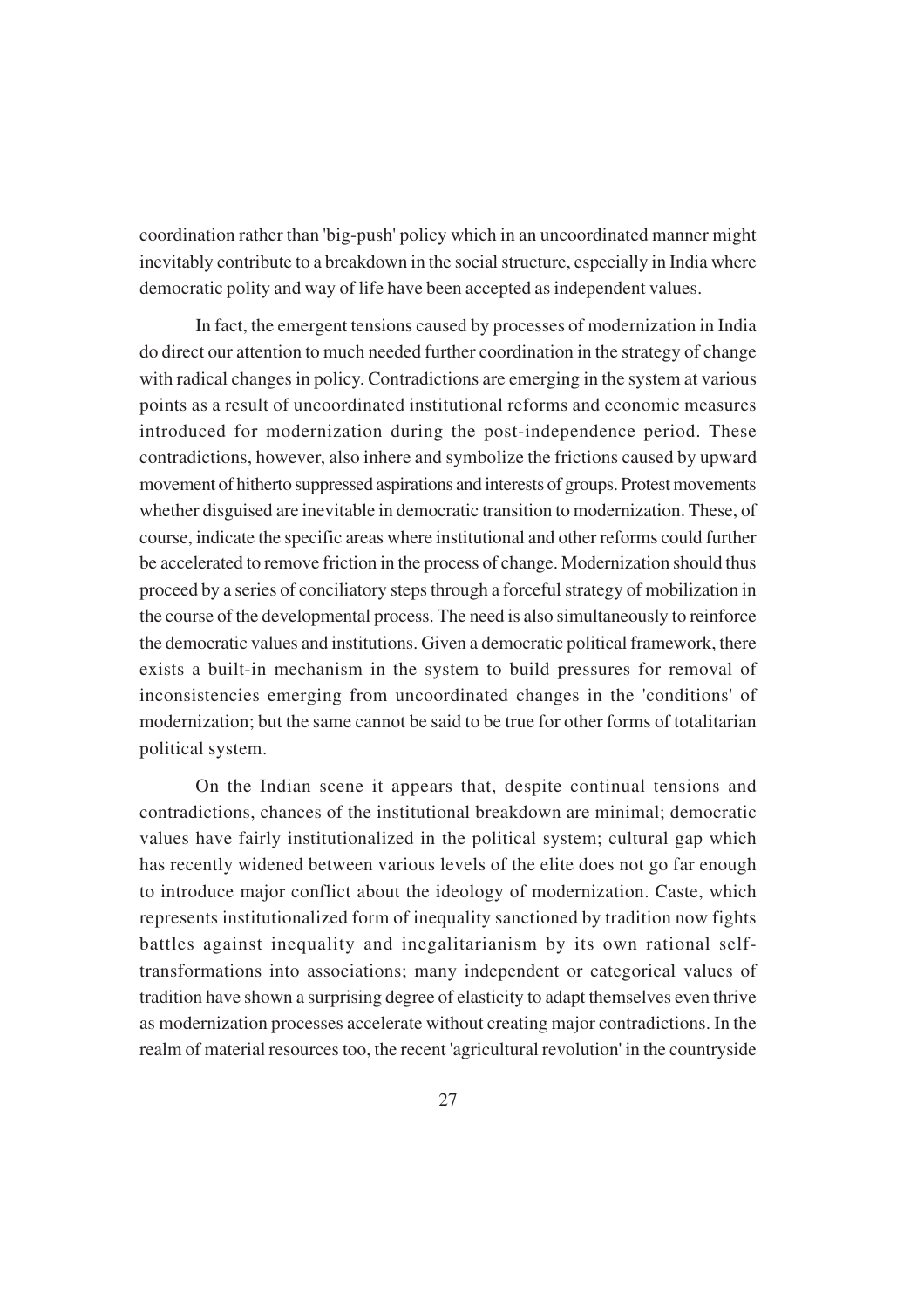has created a new atmosphere of optimism for further progress. This, along with people's increasing awareness to curb the birth-rate may point towards new hopeful signs of modernization without a breakdown.

This assumption would, however, rest on one major conditional assumption, that at no stage in the Indian process of development would conciliation as a goal of resolving contradictions be renounced or replaced by a policy of controlled suppression. A constant coordination of mobilization with conciliation is a pre-requisite for democratic form of modernization in India.

# **1.9 HISTORICITY OF MODERNIZATION**

The problems connected with historicity of modernization emerge from the 'initial conditions' of different societies from where modernization as a process starts. The difference in these conditions may be both cultural and social structural in origin and lead to variations in adaptive patterns in modernization, which have been recognized by many social scientists. In contrast with evolutionary universalistic theory of modernization these social scientists hold that modernization would develop typical forms in different societies. This is also our contention in this essay.

There are both logical and substantive grounds why growth of modernization might vary in pattern from society to society. Often, modernization is defined through attributes which are too abstract and partial in nature and do not take account of the dynamics of social and cultural forces in each society. Modernization is understood as growth of a uniform set of cultural and role-structural attributes, but attention is not paid as to how these attributes develop typical adaptations within the traditional conditions of each society. This limitation in our view can be avoided if we conceptualize both tradition and modernization as sets values and role-structures which interact as they come into contact, and between them a selective acceptance is played by the system of values. These values in each society are differentiated into

- (1) Categorical or independent; and
- (2) Instrumental types.

All role-structures whether traditional or modern inhere both categorical and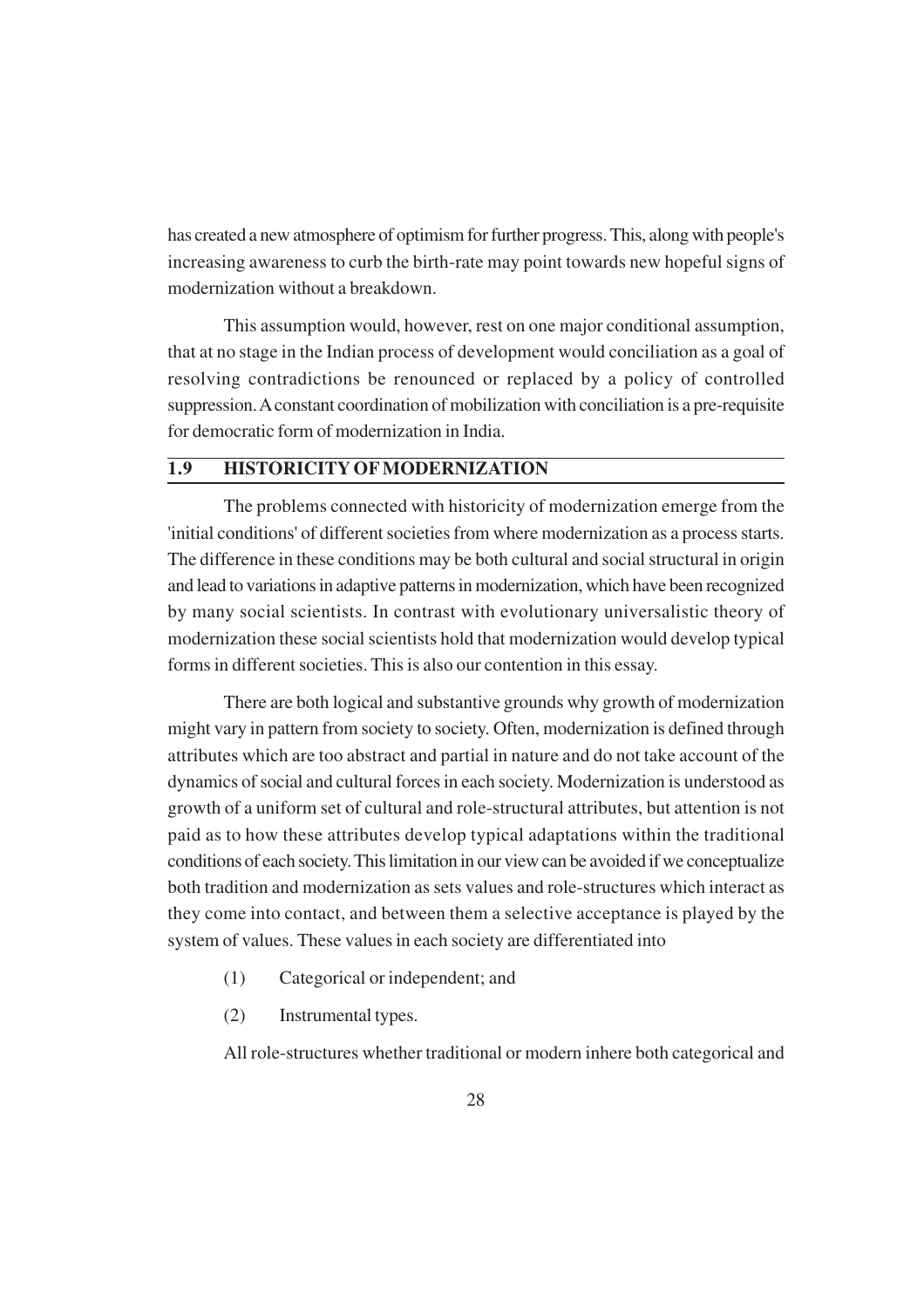instrumental standards, and this leads to a combination of both; a person who is welltrained in the modern role-structure with high instrumental value, for instance a surgeon or an engineer or a scientist, may be deeply committed to traditional categorical values. This is logically quite possible, because the categorical values enjoy autonomy over the instrumental values. Such instances are quite common in the Indian society, but it is presumed that no society would be an exception to this rule.

As for modernization in India, we find a growing trend that traditional rolestructures are giving way to modern ones. But persons following these roles often retain categorical values of tradition instead of those of modernity. We have mentioned how caste itself is adopting many functions which properly belong to rational corporate groups. Generally, ritual order and religion which are essentially based on categorical values of a traditional nature do not show evidence of decline, nor is there an easy possibility of their disappearance in the near future. Since many of these categorical values differ from one society to another, there may always be a possibility of unique combination of traditional values with modern ones; the categorical values can hardly be falsified by scientific proof and hence the spread of science may not logically lead to obsolescence of traditional categorical values.

This would explain the diversity in the pattern of modernization in different societies. But it would be wrong to deduce from this argument that modernization will not bring about structural and cultural similarity among the peoples of the world. As modernization proceeds, it would create uniforms sets of role-structures with accompanying modern value commitments, instrumental or categorical. Inconsistent combinations of roles and values may still persist but a large sector of societal and cultural life of societies would share uniformity of standards with other modern societies. Diversity may persist within this strong sense of unity in the traditions of mankind. The major factor would here be the nature of value premises that societies adopt for modernization. So far, however, no uniformity of such value premises is in sight. The divergence of political ideologies, contradictions in cultural and racial identities coupled with inequality of resources among nations create basic schism in the value-structure of modernization. Hence, particularistic growth pattern of modernization seems to be more credible than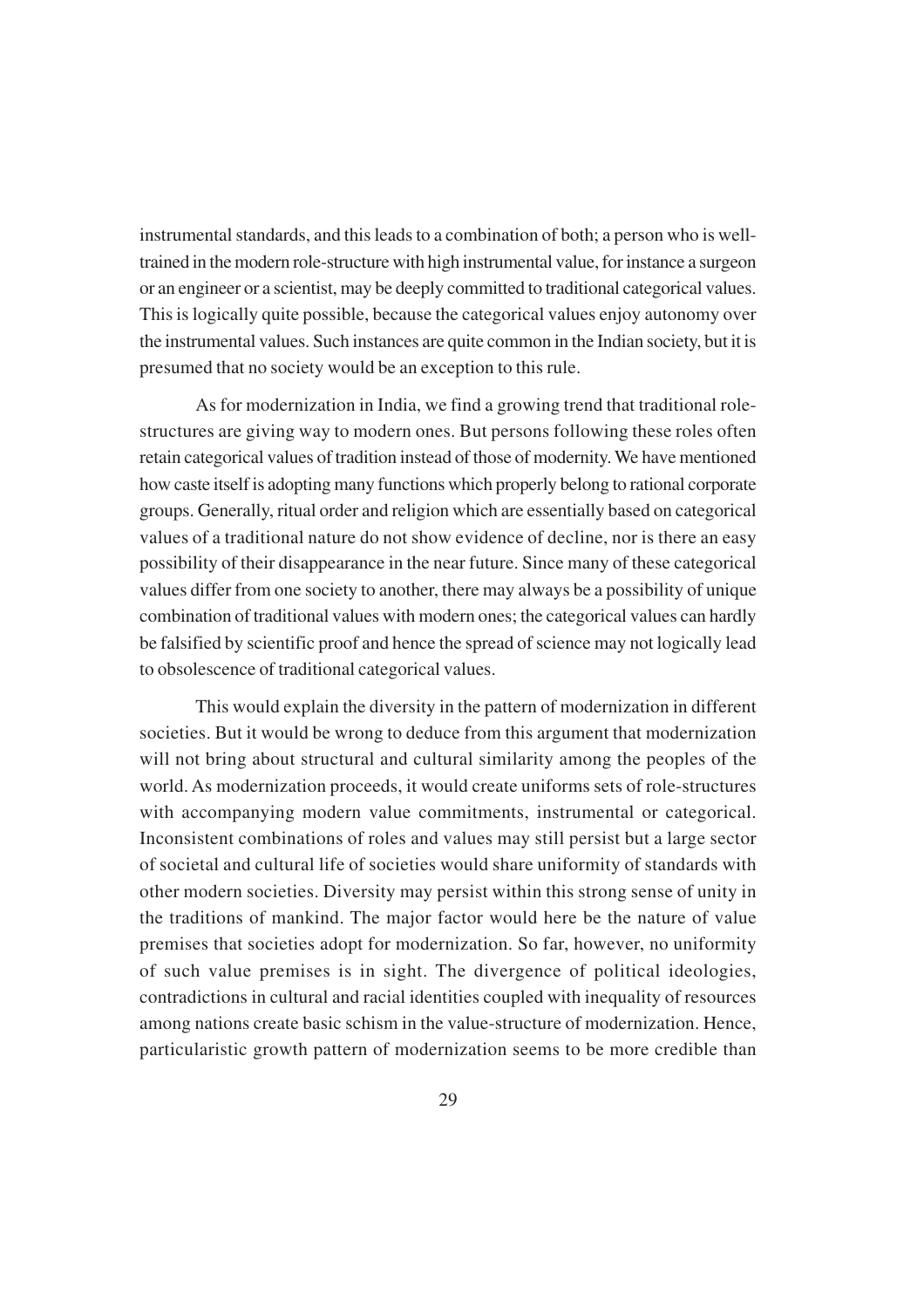universalistic form of its development.

### **Check your Progress :**

**Note :-** (a) Write your answers in the space given below.

(b) Check your answers with those given at the end of the lesson.

\_\_\_\_\_\_\_\_\_\_\_\_\_\_\_\_\_\_\_\_\_\_\_\_\_\_\_\_\_\_\_\_\_\_\_\_\_\_\_\_\_\_\_\_\_\_\_\_\_\_\_\_\_\_\_\_\_\_\_\_\_\_

 $\frac{1}{2}$  ,  $\frac{1}{2}$  ,  $\frac{1}{2}$  ,  $\frac{1}{2}$  ,  $\frac{1}{2}$  ,  $\frac{1}{2}$  ,  $\frac{1}{2}$  ,  $\frac{1}{2}$  ,  $\frac{1}{2}$  ,  $\frac{1}{2}$  ,  $\frac{1}{2}$  ,  $\frac{1}{2}$  ,  $\frac{1}{2}$  ,  $\frac{1}{2}$  ,  $\frac{1}{2}$  ,  $\frac{1}{2}$  ,  $\frac{1}{2}$  ,  $\frac{1}{2}$  ,  $\frac{1$ 

 $\mathcal{L} = \{ \mathcal{L} = \{ \mathcal{L} \} \cup \{ \mathcal{L} \} \cup \{ \mathcal{L} \} \cup \{ \mathcal{L} \} \cup \{ \mathcal{L} \} \cup \{ \mathcal{L} \} \cup \{ \mathcal{L} \} \cup \{ \mathcal{L} \} \cup \{ \mathcal{L} \} \cup \{ \mathcal{L} \} \cup \{ \mathcal{L} \} \cup \{ \mathcal{L} \} \cup \{ \mathcal{L} \} \cup \{ \mathcal{L} \} \cup \{ \mathcal{L} \} \cup \{ \mathcal{L} \} \cup \{ \mathcal{L} \} \cup$ 

\_\_\_\_\_\_\_\_\_\_\_\_\_\_\_\_\_\_\_\_\_\_\_\_\_\_\_\_\_\_\_\_\_\_\_\_\_\_\_\_\_\_\_\_\_\_\_\_\_\_\_\_\_\_\_\_\_\_\_\_\_\_\_

(1) How are the Indian social values differentiated in each society ?

(2) How is Myrdal's theory of modernization evaluated ?

### **1.10 LET US SUM UP**

 Thus it is concluded that due to many forces of modernization like education, secularism, empowerment etc, the traditional values are replaced by modern one thereby producing synthetic approach in the Indian system. The traditional cultural structure comprising the Little and the Great Traditions in India experienced many changes before the beginning of the western contact.

# **1.11 SUGGESTED READINGS**

- Singh,Y. 1996; Modernization of Indian tradition, Rawat publication, Delhi.
- Singh,Y. 1993; Social change in Indian-crisis and resilience, Har Anand Publication, Delhi.

## **1.12 ANWERS TO CHECK YOUR PROGRESS**

- (i) The Indian social values are differentiated into :-
	- (a) Categorical (b) Instrumental
- (ii) Myrdal's theory of Modernization evaluated through the distinction between Instrumental and Independent Values.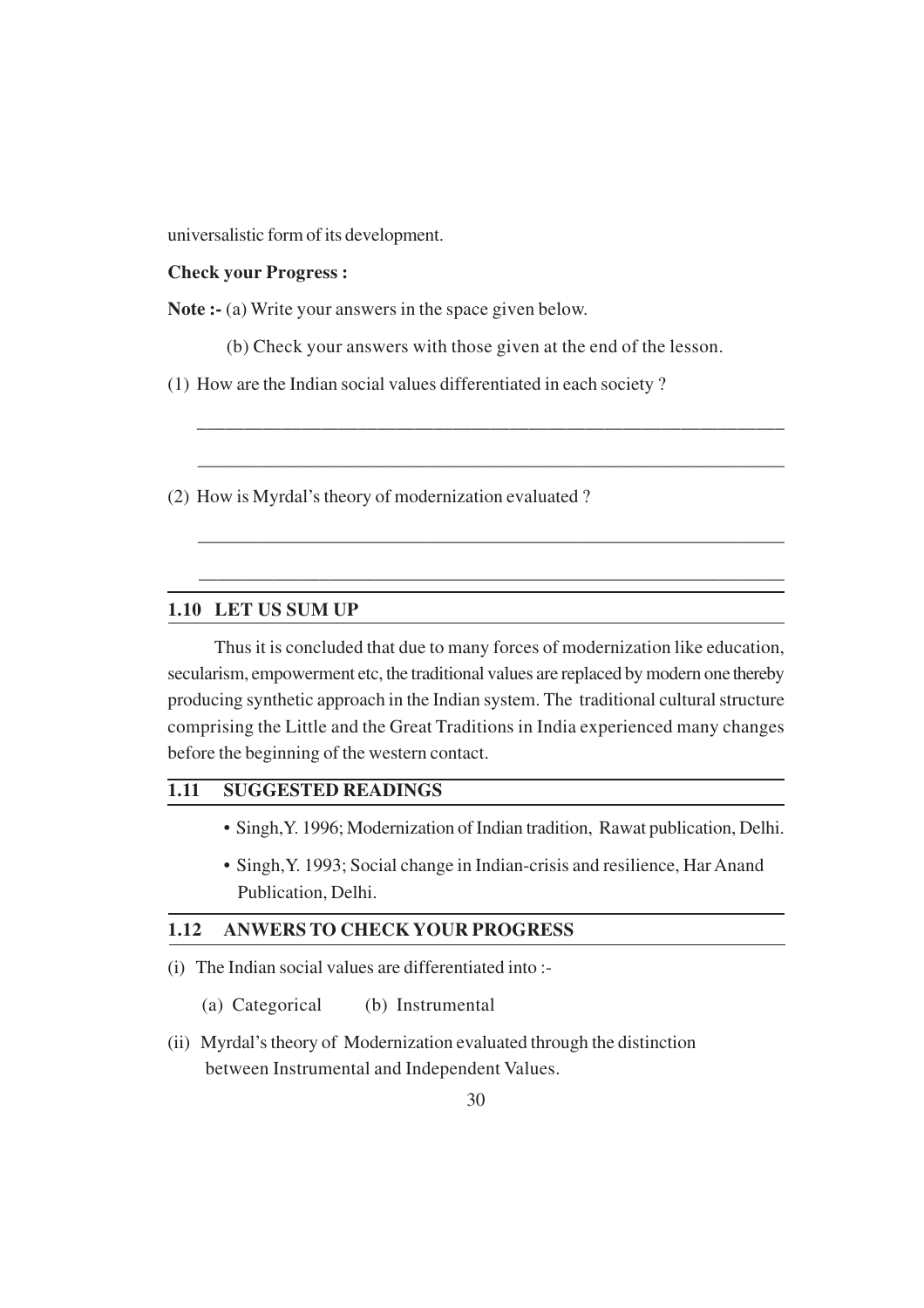# **Lesson No. 2 PHASES OF MODERNIZATION** Unit-I **IN POST - INDEPENDENT INDIA**

## **STRUCTURE**

- 2.1 Introduction
- 2.2 Objectives
- 2.3 Understanding of Modernization
- 2.4 Difference between Modernization and Development
- 2.5 Phases of Modernization in India
- 2.6 Let Us Sum Up
- 2.7 Suggested Readings
- 2.8 Answers to check your progress

# **2.1 INTRODUCTION**

Indian Society is marked by the presence of various customs and traditions. These cultural traditions, although maintained status quo, have started showing transition because of modernization forces. These forces are not revolutionary but gradually they have brought serious changes in their actual nature. Let us try to know these changes in tradition in the Indian Society.

### **2.2 OBJECTIVES**

In this lesson the main emphasis is to :

- Explain the concept of modernization
- Distingnish between modernization and development
- Discuss various phases of modernization in India.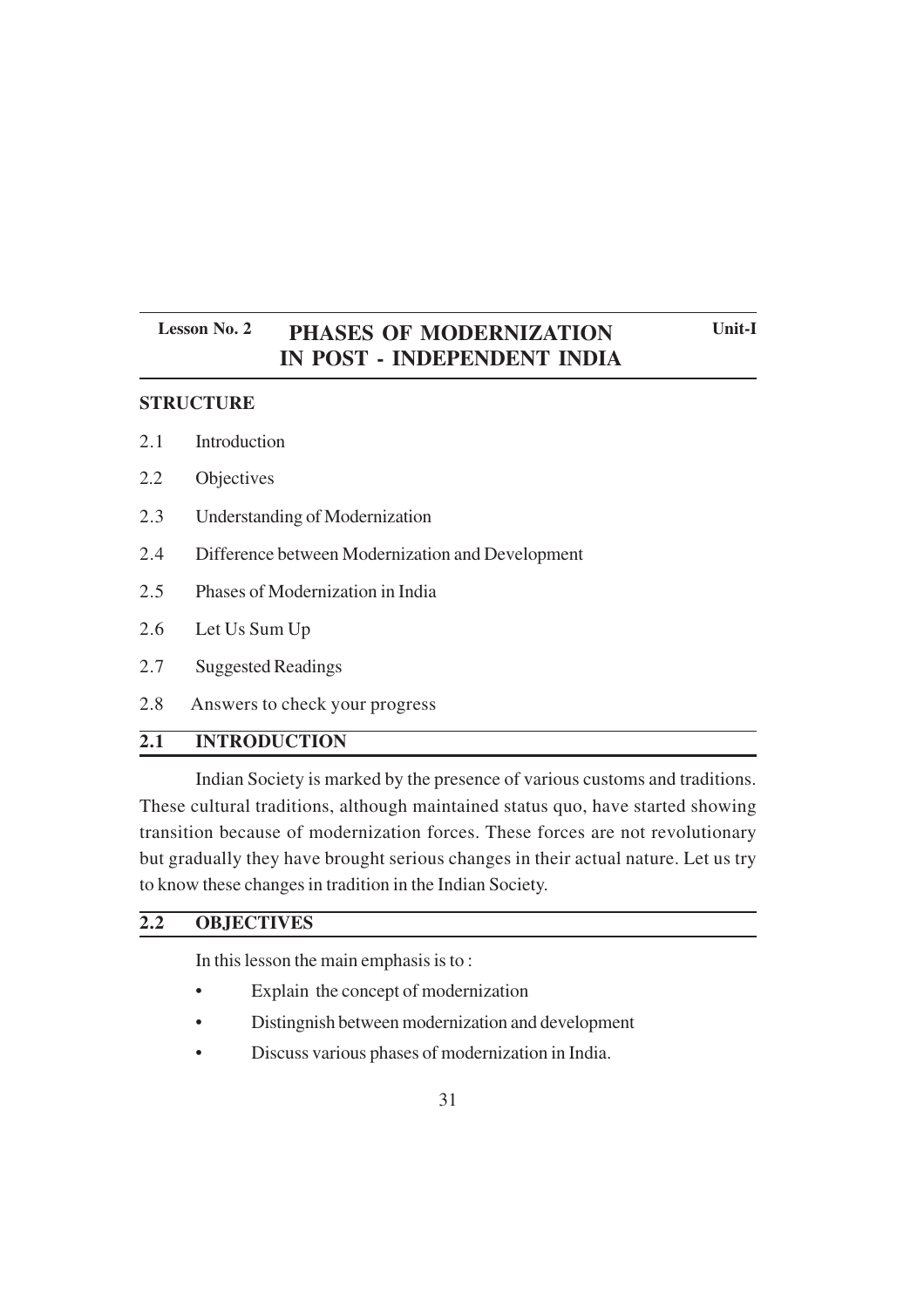## **2.3 UNDERSTANDING OF MODERNIZATION**

"Cultural Traditions might undergo momentous and resolutionary changes even through endogenous processes. However, in the developing contemporary societies, changes of much more revolutionary nature are at present in the offing, which emanate from exogenous sources. Such changes, as Arnold Toynbee (A study of History; 1948) postulates, result from cultural encounters through processes of 'challenge and response'. Modernization is one such challenge. In the developing societies in Asia, Africa and Latin America, modernization as a cultural goal implies an exposure to deeply ambivalent situations; the normative structure of modernization being mostly foreign to the indigeneous cultural tradition of these societies, it poses a threat to their identity. In contra-distinction to this, since modernization also constitutes a kind of universal strategy for economic development and social growth, its requirement is urgently felt and it is coveted for. This introduces some ambivalence in the cultural response of these traditions to modernization. Such ambivalence may be recognized as an inalienable part of all the processes of cultural changes which take place through encounters between an indigenous and a non-indigenous cultural tradition.

Apart from the above discussion, let us evaluate modernization in a different frame of reference. Modernization, as a form of cultural response, involves attributes which are basically universalistic and evolutionary; they are pan-humanistic, trans-ethnic and non-ideological. Modernization may in this respect be treated as a kind of 'cultural-universal', at a higher level of manifestation–a level at which the institutionalization of a higher order of culture is possible.

According to the views of M.J. Levy Jr. (Modernization and the structure of Societies, 1966). Modernization symbolizes a rational attitude towards issues, and their evaluation from a universalistic and not particularistic view-point, modernization is rooted in the scientific world view, it has deeper and positive association with levels of diffusion of scientific knowledge, technological skill and technological resources in a particular society. But what may be essential to modernization is the commitment to scientific world-view, the internalization of humanistic and philosophical view point of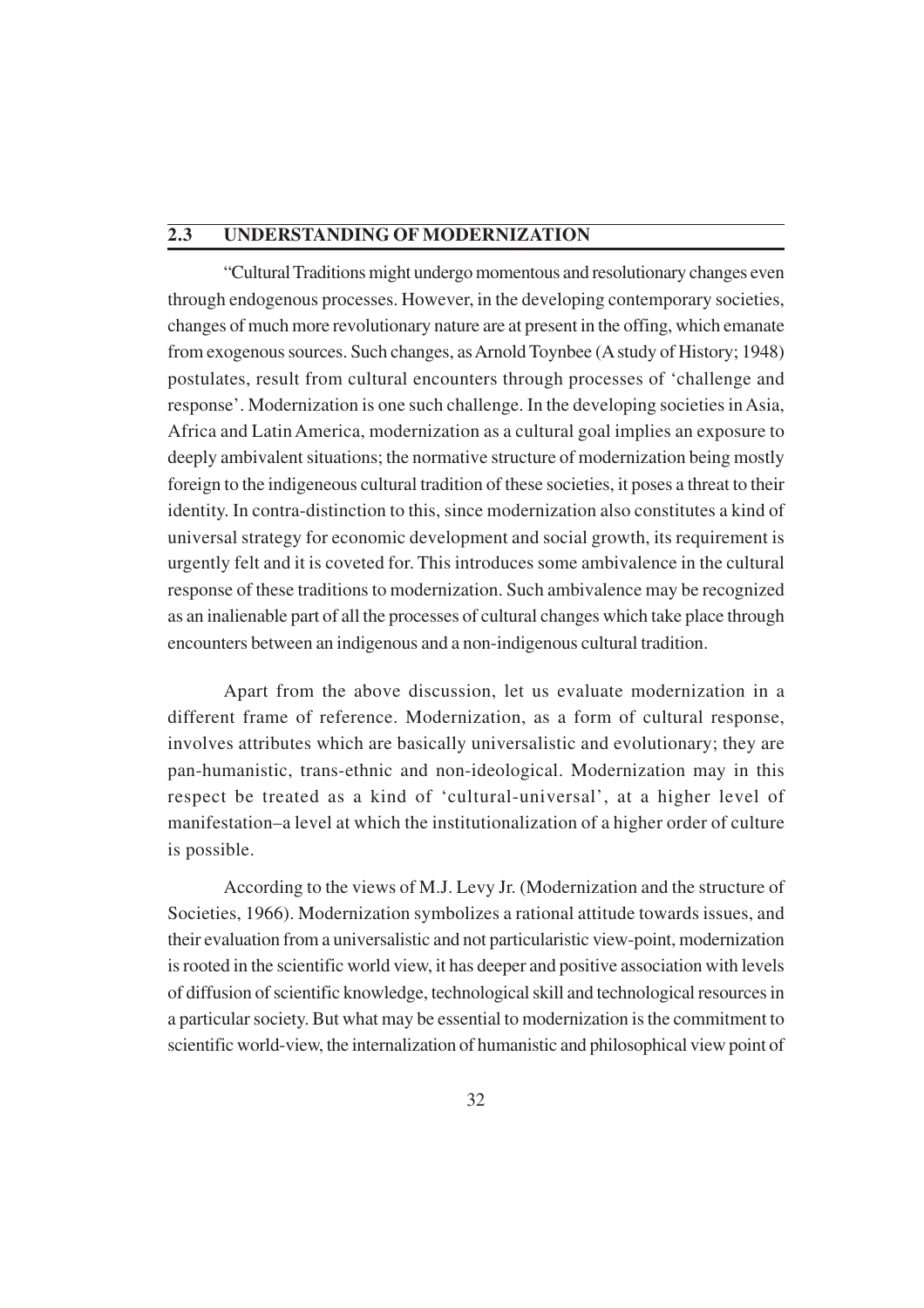science on contemporary problems and not merely the volume of technological advancement.

One of the most famous of early modernization studies was carried out by Daniel Lerner. In a the passing of Traditional Society (1958) he examined the process of modernization in several Middle East countries, sample survey in underdeveloped societies and village society. According to Lerner, Modernization is characterized by a high degree of literacy, urbanism, media participation and empathy.

# **2.4 DIFFERENCE BETWEEN MODERNIZATION AND DEVELOPMENT**

Views of 'development' are inevitably linked to some idea of progress, which involves a change, perhaps an evolution, from one state to another, both of which may be 'real' of 'idealized'. But there is no agreed definition of development. It is inescapably a normative term, which at various times has meant economic growth, structural economic change, autonomous industrialization, capitalism or socialism, selfactualization and individual, national, regional or cultural self-reliance.

By contrast, 'Modernization' seems to be more easily defined. Put simply, 'modernity' is what is 'up-to-date' in a specific place at a given time. Generally, it will be an aspect of 'westernization involving changes which contrast with a previous 'traditional' stability. Indeed, any reference to modernity implies the just a position of something new with a pre-established order. In such circumstances, conflict may occur, but it is not inevitable. Existing institutions can adapt, and the change may generally be acceptable. In additions, what is new may incorporate much of the traditional. Alternatively, modernization may also involve extensive structural changes.

The difference between development and modernization is that the former is a movement towards a valued state, which may or may not have been achieved in some other social context and which may not be achievable. The latter is a similar process. It is what is actually happening, for good or ill : a series of patterns with consequences that can be described, argued and evaluated.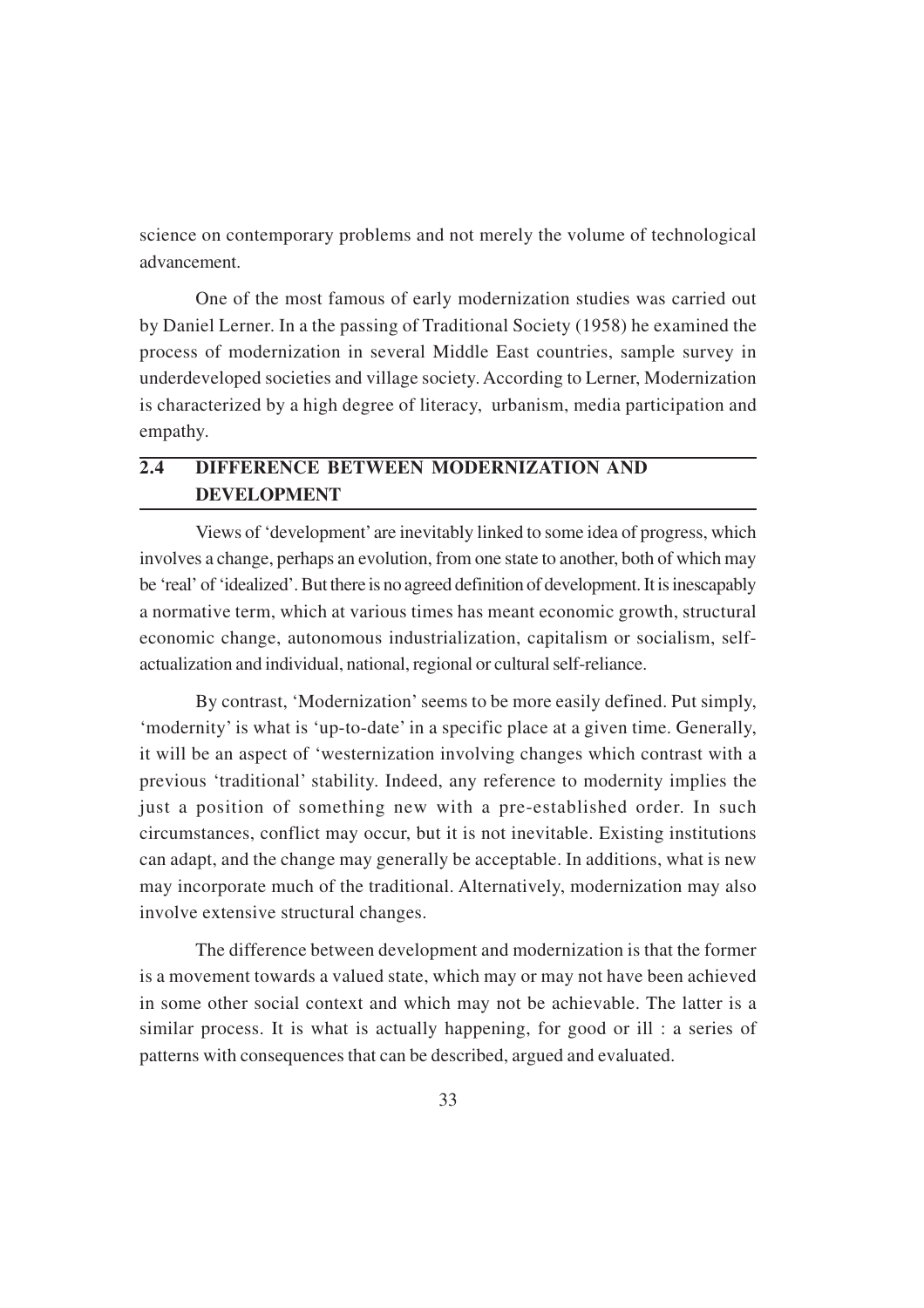#### **PHASES OF MODERNIZATION IN POST INDEPENDENT INDIA**

 With the attainment of independence, India chose to follow the path of planning social and economic development, for which the Planning Commission was set up on 15 March, 1950 under the chairmanship of Pandit Jawaharlal Nehru, the first Prime Minister of India.

 Since then, Prime Minister of India has been the ex-officio Chairman of the Planning Commission. Having gone through the background of the Indian economy, the main aims and objectives of the various Five-Year Plans of development.

#### • **First Plan (1951-56):**

 The First Five-Year Plan, in fact, paved the way for the planned economic development of the country. It had two main objectives. First, to bring the Indian economy out of the state of stagnation caused by the Second World War and partition of the country. Secondly to initiate the process of all-round balanced development of Indian economy, so as to ensure a steady improvement in the living standards of the people over a period of time.

 The First Plan accorded the highest priority to agriculture, with special emphasis on rural reconstruction programmes and land reforms, including initiation of various irrigation and power projects. About 44.6 per cent of the total outlay of Rs. 2,069/- crore was allotted for its development. The Plan projected, rather optimistically, that savings and investment as a proportion of national income would rise from an estimated 5 to 6 per cent in the early 1950s to 20 per cent by 1968-69 and stabilize at that level thereafter. Aggregate income was expected to double in approximately twenty years and per capita income in twenty-seven years.

#### • **Second Plan (1956-61):**

 In 1954, Parliament declared that the economic policy should have to achieve al socialistic pattern of society with greater equality in income and wealth in sight. The main aim of the Second Plan was, therefore, to promote a pattern of development, which could lead to the establishment) of a socialistic pattern of society in India.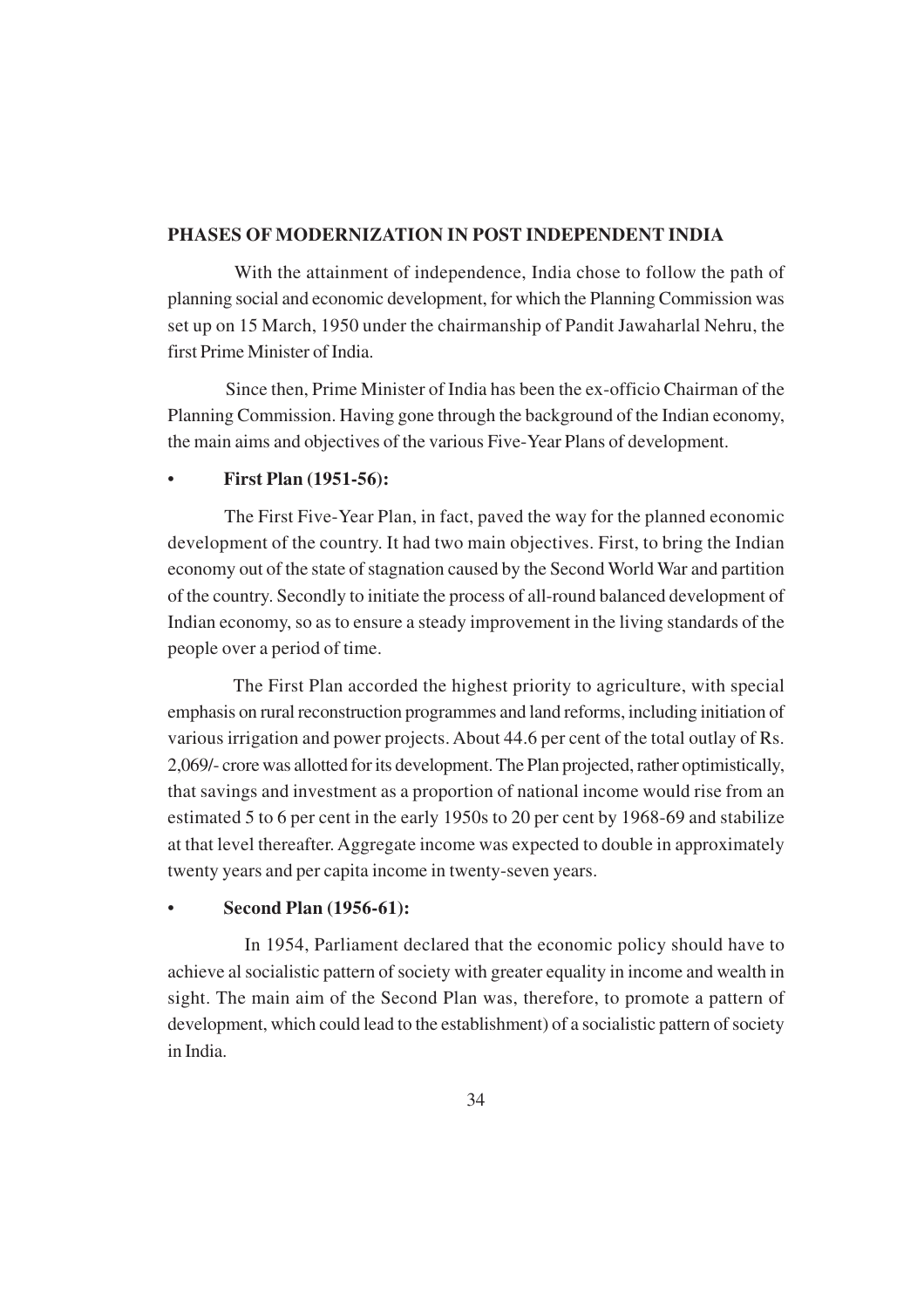The Second Plan was aimed at:

An increase of 25 per cent in the national income;

- i. Rapid industrialization with particular emphasis on the development of basic and heavy industries;
- ii. Large expansion of employment opportunities and
- iii. Reduction of inequalities in income and wealth and a more even distribution of economic power.

 In the Second Plan, there was a special emphasis on industrialization and it also aimed at increasing the national income by 11 per cent per annum by 1960-61. The development strategy of economic growth through modern industrialization was continued into the Third Plan.

## • **Third Plan (1961-66):**

The immediate objectives the Third Plan, which was aimed at self-sufficiency, were:

- i. To secure an increase in the national income of over five per cent per annum and at the same time ensure a pattern of investment which could sustain this rate of growth during subsequent plan periods;
- ii. To achieve self-sufficiency in food-grains and increase agricultural production to meet the requirements of industry and exports;
- iii. To expand basic industries like steel, chemicals, fuel and power and to establish machine-building capacity, so that the requirements of further industrialization could be met within a period of ten years or so mainly from the country's own resources;
- iv. To utilize fully the manpower resources of the country and ensure a substantial expansion in employment opportunities; and
- v. To establish progressively greater equality of opportunity and bring about reduction in disparities of income and wealth and a more even distribution of economic power.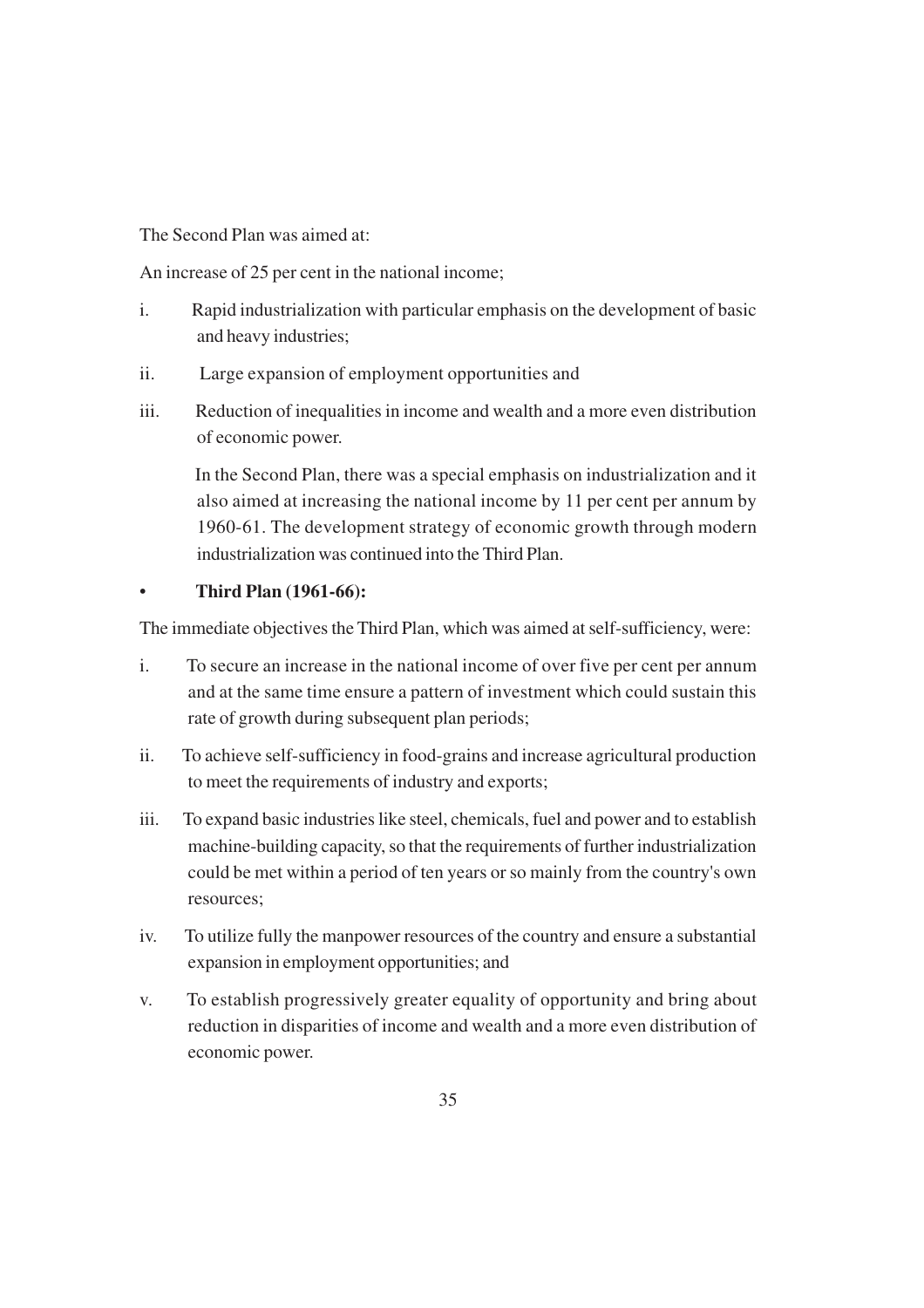Therefore, in this strategy of development, the public sector was expected to promote the growth of infrastructural facilities like basic and heavy industries and on the other hand, to reduce the concentration of economic power through the expansion of public ownership of means of production.

The first phase of development over the first three Five-Year Plan periods was characterized by fairly sustained growth in per capita income, with an 8 to 10 per cent compound growth rate of industrial output, 3 to 3.5 per cent compound growth rate in food grains output and around 1.75 per cent growth rate in per capita income, thus indicating a steady improvement compared to the pre-independence past.

# **• Annual Plans (1966-69):**

During the fifties and sixties, there was a stable government, thus paving the right way of planning and development. However, the Indo- Pakistan conflict of 1965, two successive years of severe drought, devaluation of the currency, general rise in prices and erosion of resources available for Plan purposes delayed finalization of the Fourth Plan. Therefore, instead of the Fourth Plan, three Annual Plans were formulated between 1966 and 1969.

## • **Fourth Plan (1969-74):**

The Fourth Plan emphasized on improving the condition of the less privileged and weaker sections of society through the provision of employment and education. It aimed at raising the standard of living of the people through various programmes to promote equality and social justice.

## **• Fifth Plan (1974-79):**

During this period, the economy was facing severe inflationary pressures. Though the major objectives of the plan were to achieve self- reliance and to adopt measures for raising the consumption standards of the people living below the poverty line, emphasis was also put on bringing inflation under control and to achieve stability in the economic situation.

## **• Sixth Plan (1980-85):**

The Sixth Five-Year Plan was formulated after taking into account the achievements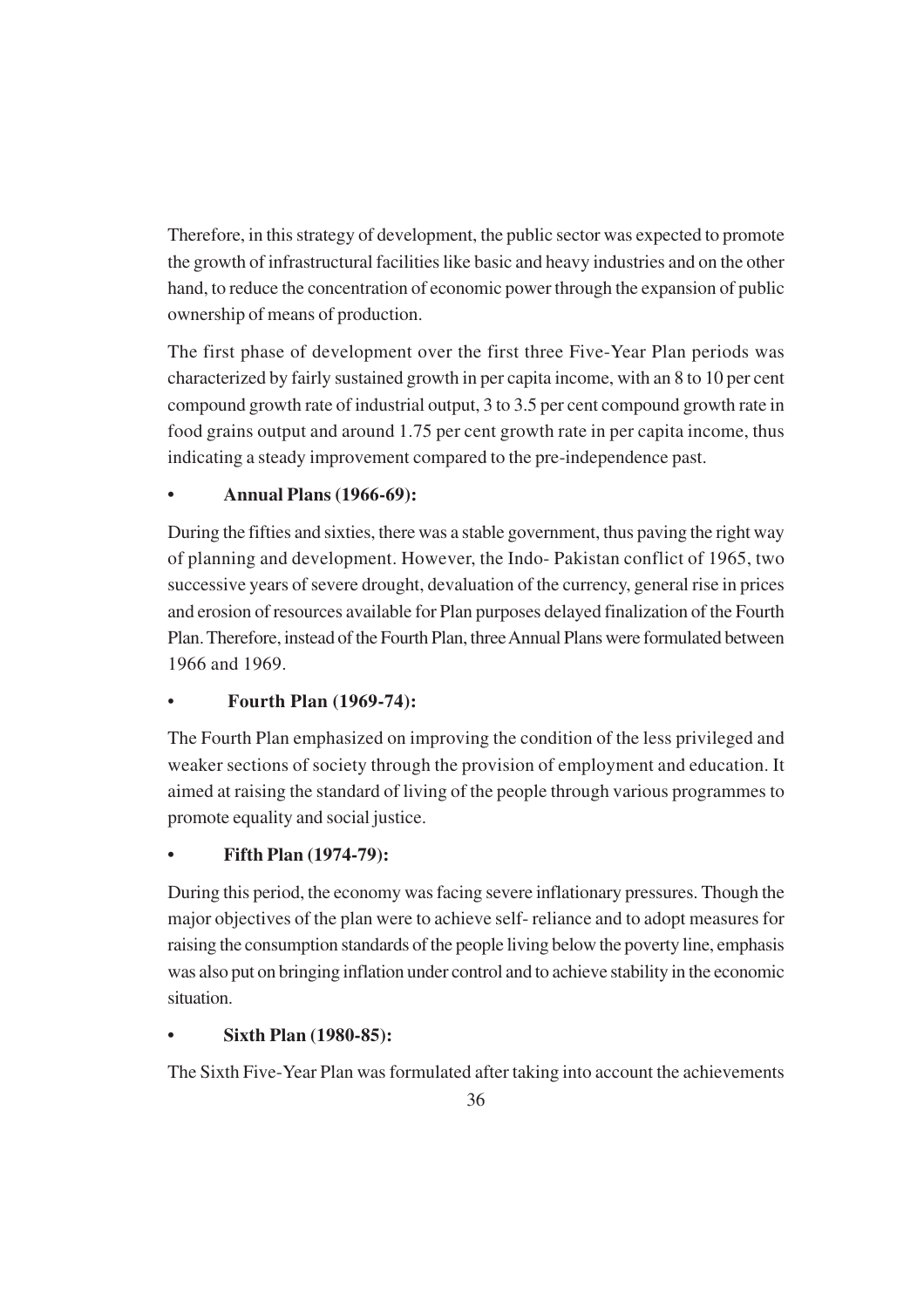and shortcomings of the past three decades of planning. The main objective of the Plan was removal of poverty. Therefore, the strategy was adopted to strengthen the infrastructure for both agriculture and industry. There was also an emphasis on increasing opportunities for employment especially in the rural areas.

# **• Seventh Plan (1985-90):**

The main objective of the Seventh Plan was to provide employment opportunities and to raise productivity as well as the growth in food-grains production, with an emphasis on reducing poverty and improving the quality of life in the poor villages and towns.

# **• Eighth (1992-97) and Ninth Plans (1997-2002):**

Though the Seventh Five-Year Plan went uninterrupted, there were unstable political developments such as assassination of former Prime Minister Shri Rajiv Gandhi, etc. resulting in short-life governments, and economic crisis due to shortage of foreign exchange. The Eighth Five-Year Plan (1992- 97) was, therefore, launched after return of normalcy in 1992, with its emphasis on generation of adequate employment to near full employment by the turn of the century and to achieve self-sufficiency.

The Eighth Plan was initiated against the backdrop of introduction of economic liberalization, and structural adjustment programmes. This plan proved to be a turning point when the role of planning in development was questioned and analyzed from various viewpoints. Therefore, the Ninth Plan was formulated viewing the role of the state and the private sector as complementary and both were considered essential. The Plan had accorded priority to agriculture and rural development with a view to accelerate the growth rate of the economy.

# **• Tenth Plan (2002-2007):**

Presently, the Tenth Five- Year Plan is in operation, with its emphasis on expansion of social and economic opportunities for all individuals and groups with reduction in disparities and an indicative target growth rate of 8.0 per annum.

Many changes in policies and programmes were introduced keeping in mind the needs and demands of the situation. These reforms, to be precise, can be summed up by the notions of "liberalization, privatization and globalization".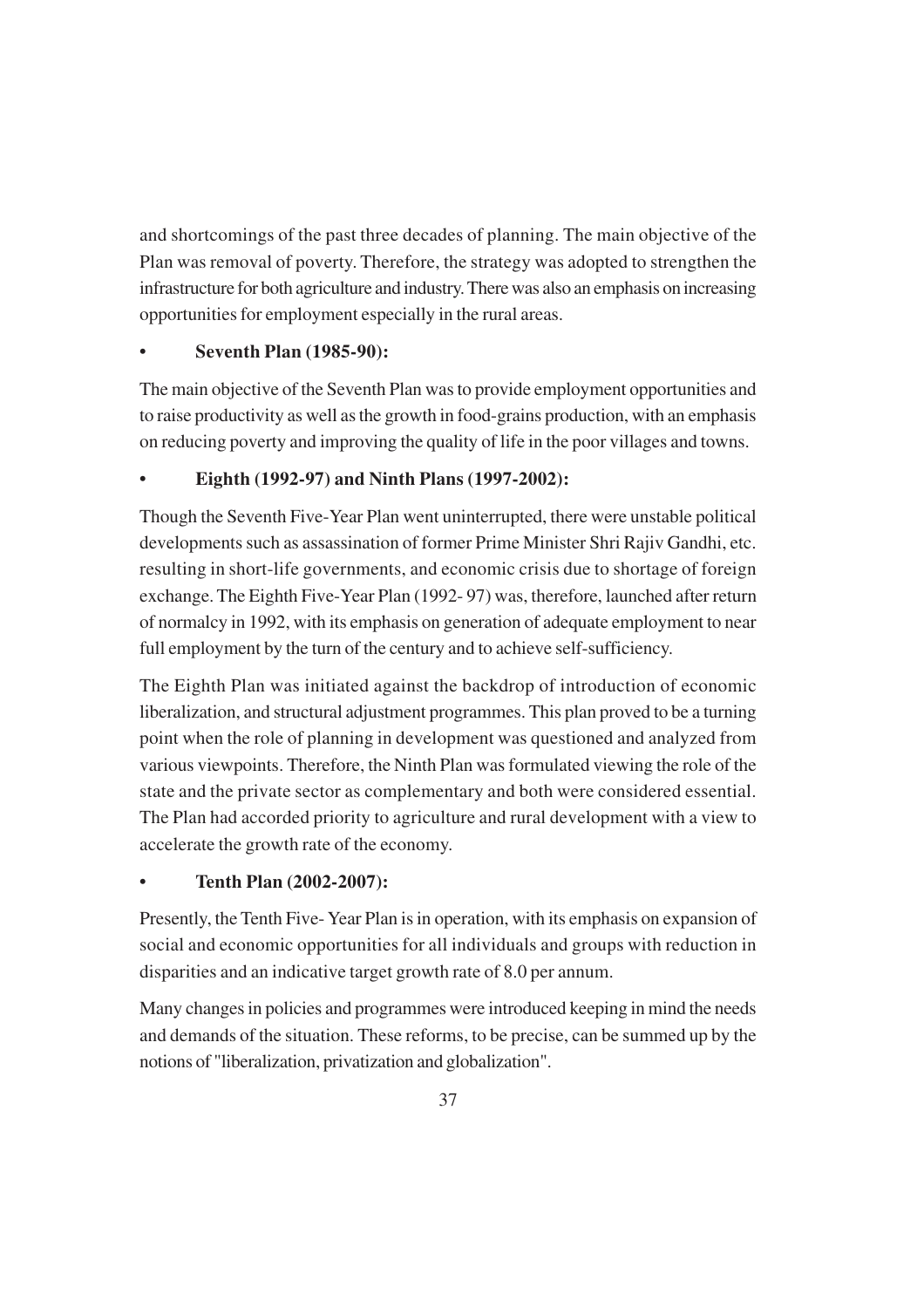## **2.5 PHASES OF MODERNIZATION IN INDIA**

The history of the contacts of the primary Indian civilization with heterogenetic cultural tradition is very old, it dates back to the time of the Vedas. However, most of such contacts either remained marginal or were assimilated in the cultural stream of the orthogenetic Hindu Tradition. The real heterogenetic cultural encounters in India began, with Islamic conquest and later through the imposition of the British rule in the country. The three major cultural processes which shall be analyzed in the context of heterogenetic growth in culture are : Islamization, Westernization and Modernization.

In this part we will deal with the processes and phases of cultural changes and modernization that took place in the post-independent India.

According to Y. Singh (1993) the studies of modernization and social mobility in post-independence indicates, such as investment in education, agriculture, industry, the reservation policy for the weaker sections etc. A very substantial middle class has emerged both in the rural and the urban sectors of society. In this regard, the role of Gandhiji was foremost in his thinking of modernization in India, which could be characterized as revolutionary in content and evolutionary in strategy. Later Jawahar Lal Nehru completed this process by evolving a model for Indian path to social transformation. At recognised that revolutionary changes in institutions, social structures and values of the Indian society were essential if social change was to be brought about through democratic participation. Indeed, the model of social transformation that India gave to itself is contained in the constitution. It lays down the normative principles which are the over riding elements in the entire strategy for social change. Its emphasis on parliamentary democracy, justice, freedom and equality comprise the fundamental values to which all other processes of social change, the economic, social and cultural should be subordinated.

Democracy, equality and freedom are revolutionary ideas and are important for modernization process. The constitution enunciates them as establishment of a socialist democratic republic, which guarantees freedom of expression, occupation, religion and social justice to all citizens irrespective of their birth, sex and religion. It provided for protective discrimination in favour of the deprived castes, classes, tribes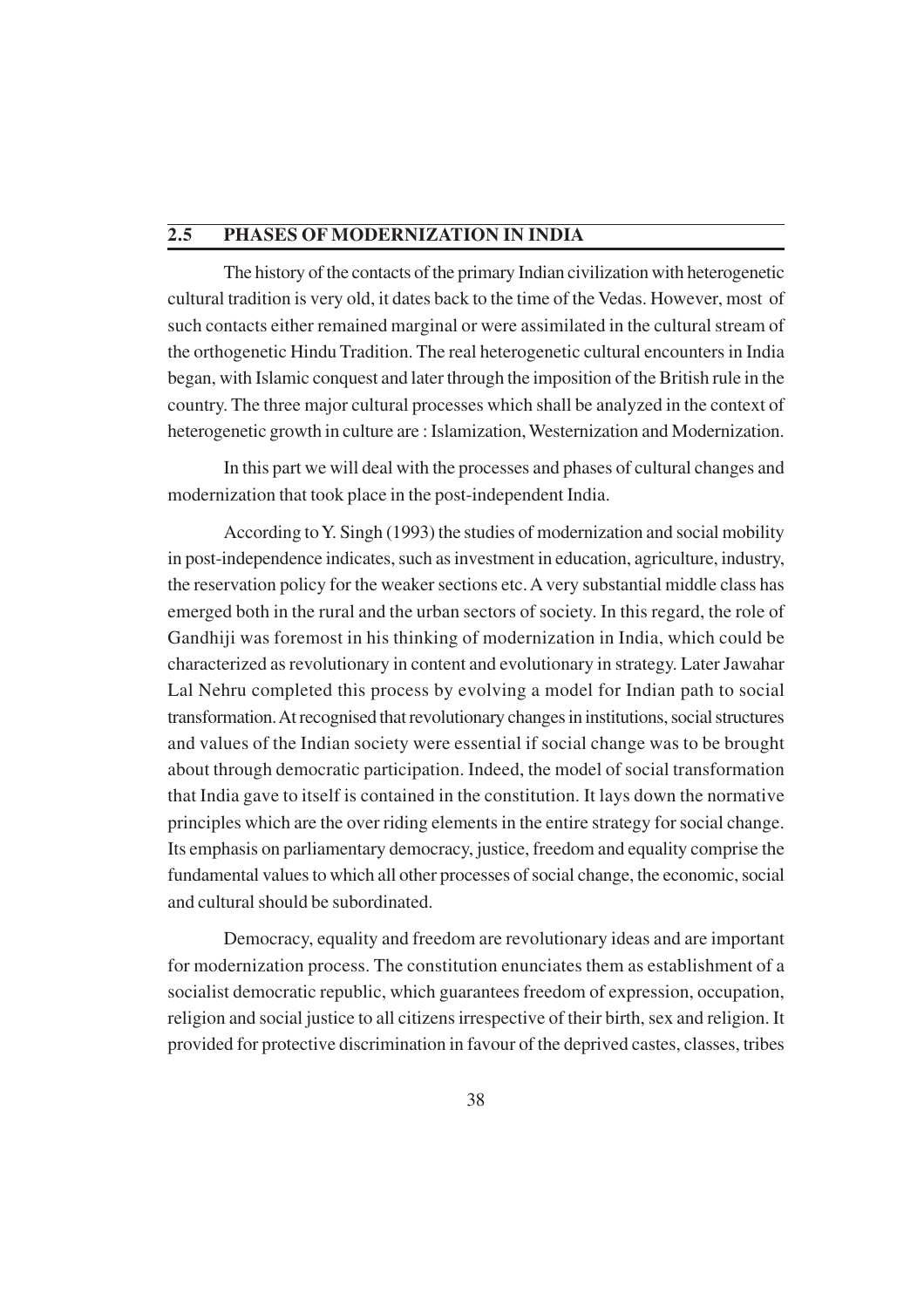and minorities. These objectives call for establishment of new institution, abolition of outmoded ones and modernization of economy, technology, education and cultural life.

Thus, we find the sign of modernization through the strategy of social change after independence. The state took upon itself the responsibility of conscious planning of social transformation. Its objectives were the creation of a society based on democratic political participation, social justice and cultural and religious pluralism within the framework of a secular state. The constitution of India broadly lays down these objectives. In some areas the policy of change began to show immediate results. These were electoral politics, agrarian reforms, industrial and economic expansion and investment in education, science and technology. All these coincided with an expanding role of communication and media participation.

From the above discussion it is clear that the process of modernization affected various aspects of Indian society. Let us try to understand the phases of modernization under the following broad heads :–

#### **a) Rural Social Transformation**

Institutional innovations and measures for social and economic reforms set into motion basic and irreversible changes in the rural society in India which comprises the largest social segment. During 1950's and 1960's the impact of these changes was more in the realms of values and consciousness than in the social structure. Its impact was more on people's aspirations and outlook than on their material conditions. In some parts of the country, the new electoral and political rights initiated important changes in the power structure, especially in the rural panchayats and districts and state level councils. The measures of decentralization of power, agendas of I<sup>st</sup> five years plan, land reforms, Community Development Programmes and others were sign of modernization processes in rural India. All these led to breakdown in the segmentary mode of social change, rise of new middle classes to power, massive absorption of science and technology in agriculture and substantial changes in values and beliefs. Later, the "green revolution" signifies not merely growth in agricultural production but also the use of new technology and social relationships in production processes. More importantly, green revolution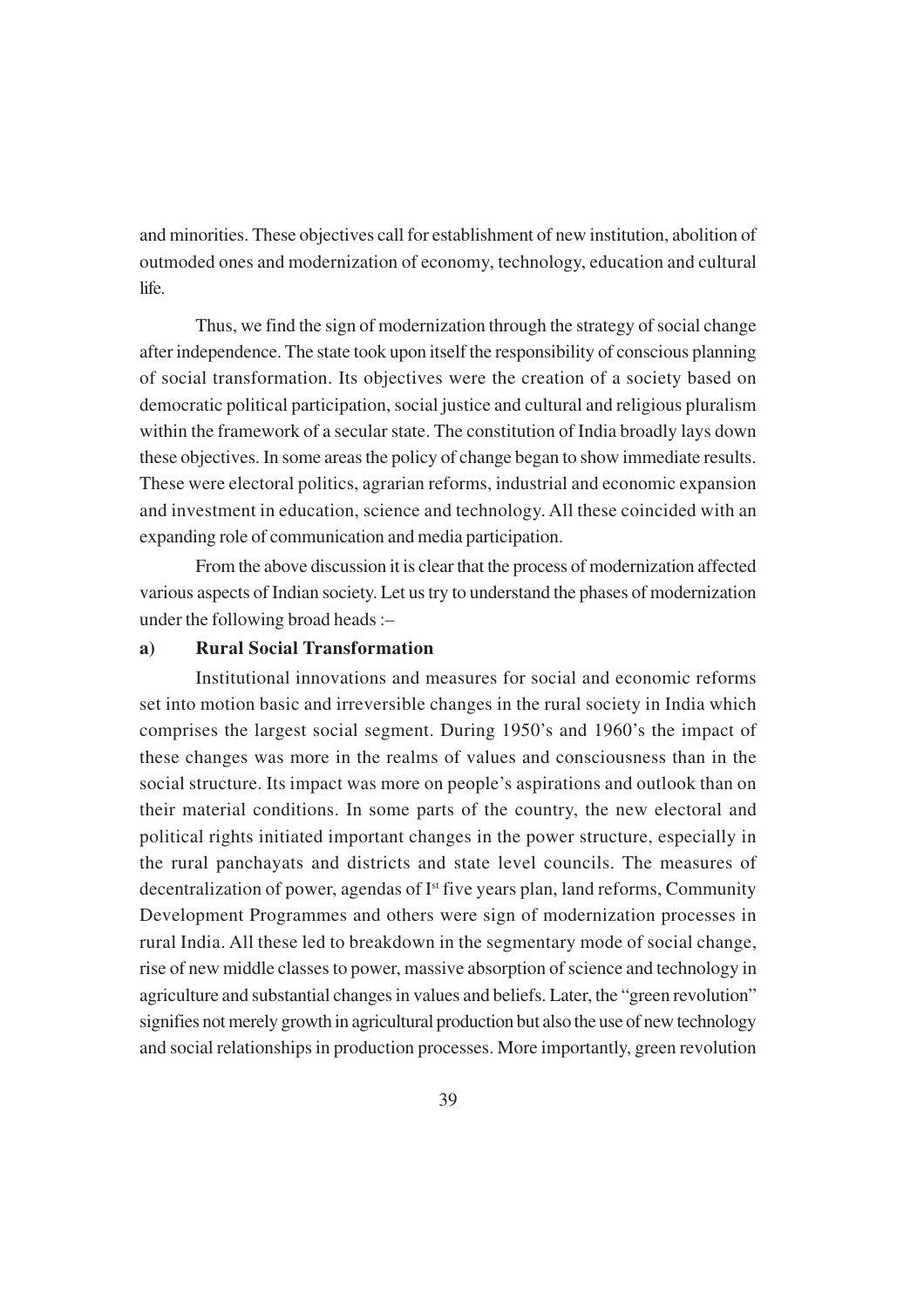reinforced a value system that was oriented to entrepreneurial initiative.

This attempt was further extended through new economic policies in 1990's especially the liberalization & privatization which were ultimately followed by globalization. These reforms in agrarian society brought new dimensions of modernization through communication networking, improved technology, access to wider market, competitive spirit and class character.

### **b) Urbanization and Industrialization**

The massive investment in industry and technology which took place during the first two decades after independence has resulted into significant development in industrial activities and rise of entrepreneurial classes in urban areas. The growth in the size of the services, professions and administrative bureaucracy reflects the process of modernization and social dynamism in the urban-industrial sectors. Slowly the process of mercantile capitalism growing and maturing into industrial capitalism took place in India after independence. Further, the industrial policy resolution of the 1950's defined that social purpose should guide industrial production and therefore mixed economy (public & private) was envisaged. This process of modernization can be analyzed together with those of the demographic transition and urbanisation. As the census figures reveal, a proliferation of township with growth in economic activities and rise in transport and market facilities has taken place. The urban population which in 1901 stood at 25.9 million, in 1951 at 62.24 millions later rose to 156.2 million in 1981. Between 1951-1981, about 355 new towns emerged in India and the percentage of class-I towns roughly trebled. Similarly, substantial industrial expansion has taken place. The figures of joint-stock companies both public and private show a tremendous increase. This has swelled further because of the New Economic policies in 1990's, which gave rise to tremendous increase in private sectors. Presently, the Indian society has entered into a new era of modernization through the process of globalization which signifies the market. Competitiveness, new technology and communication, especially the IT sector.

Thus one can say that a process of social restructuration took place in the urban and industrial sector of our life. It symbolizes social dynamism, mobility and growth and is compounded by the high degree of communication exposure,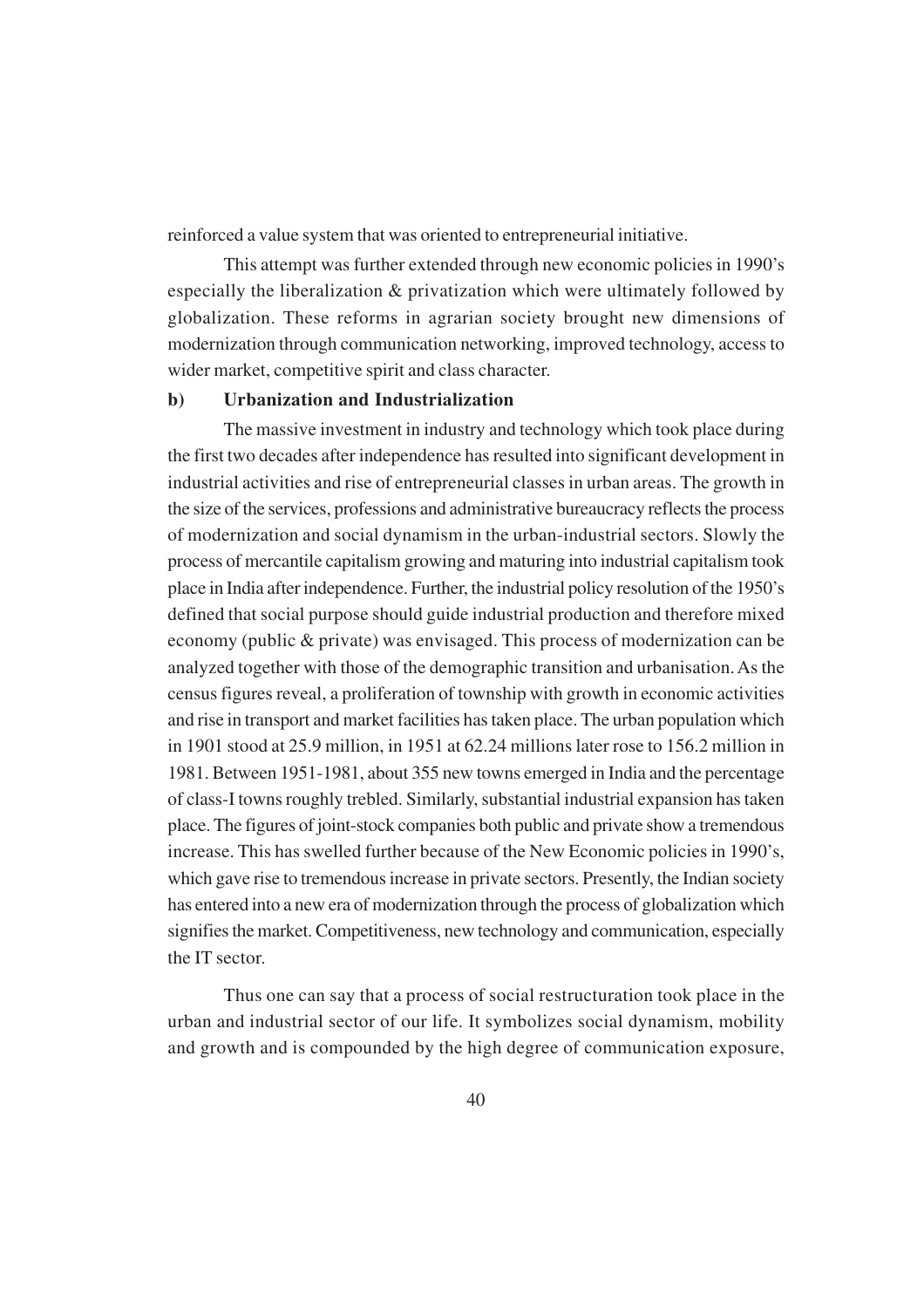mass media participation and political activism.

#### **c) Cultural and Ideological Transformation**

Both in the rural and urban social systems the quest for economic and social modernization has activated cultural forces which legitimise values like acquisitiveness, opportunistic utilitarianism, revivalism, communalism and primordialism. These have resulted from social restructuration in society since independence. The rural development symbolised by green revolution, and urban development reflected in entrepreneurialism and professionalism have ironically generated a sense of narrow utilitarianism instead of liberal and cosmopoliton values of modernization.

The basic pluralism of Indian social structure and its inter-structural autonomy facilitated the initial process of cultural modernization when India was exposed to the west through colonization. After independence, cultural modernization became more participatory and less exclusive with mass participation in institutions of social, economic and cultural development. This has enlarged the base of people's participation in modern ways of life and sharpened their political consciousness and sense of identity. It has also set into motion new values as well as disvalues as the process of social restructuration takes place in society. Revivalism, casteism, communalism and regionalism are some of the disvalues which have emerged as a result of this development.

#### **d) Institutional Transformation**

According to Y. Singh, (1993) processes revolutionary in potential were set into motion in India soon after independence. These comprised a series of institutional innovations. At the national scene, the electoral rights based on adult suffrage was introduced. It meant a great qualitative change in the social psychology of people and their social, cultural and political self-awareness.

At the national level major institutional innovations included establishment of the Planning Commission and Development Council, the creation of a chain of scientific and educational institutions such as the Council for Scientific and Industrial Research, University Grants Commission, Councils for growth of research in social, historical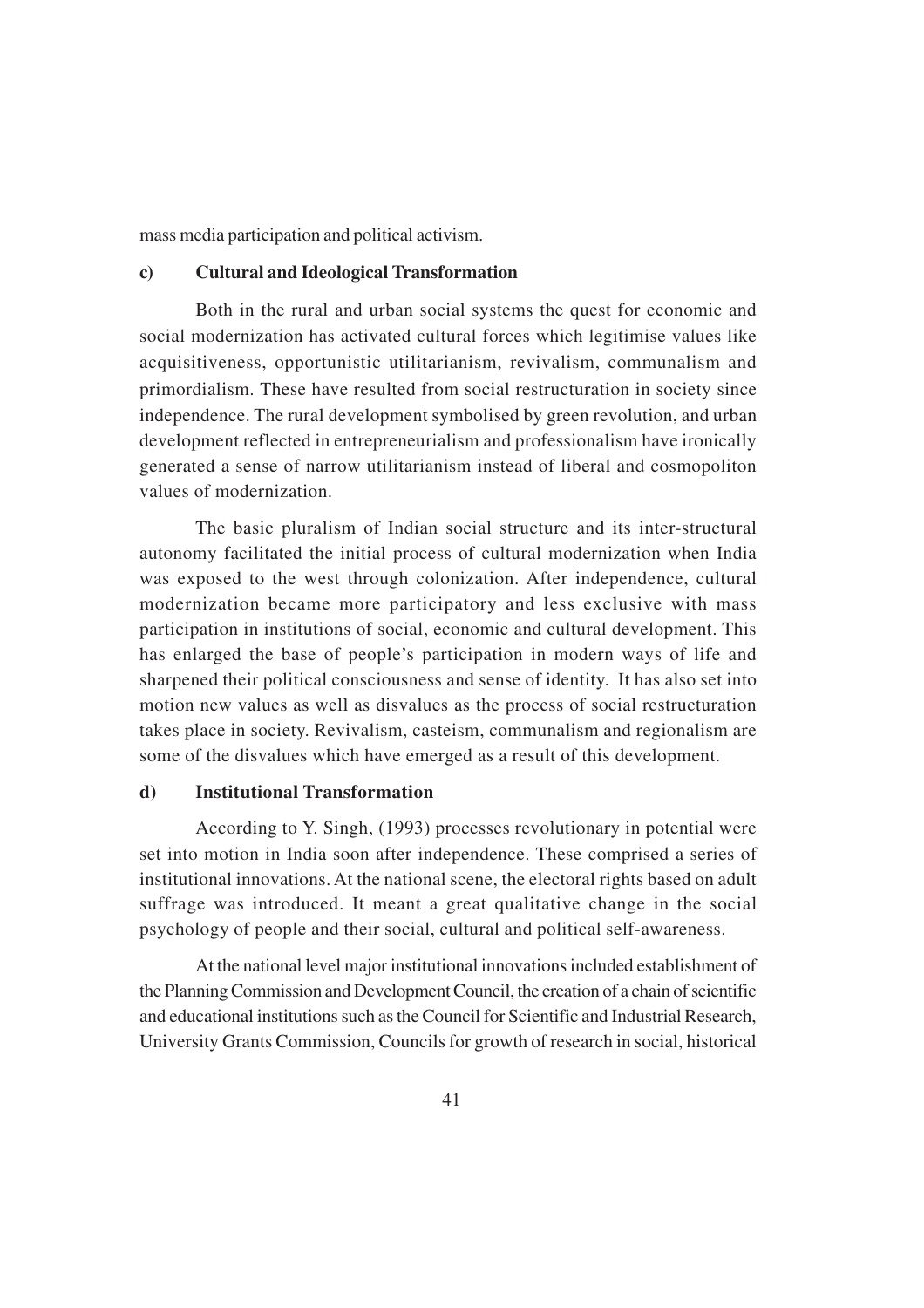and philosophical sciences, the Indian Councils of Medical Research etc. These institutions were to serve as agents of modernization and development in India to create a democratic, socialist republic. New institutions were established to promote cultural and artistic heritage of India to safeguard against one-sided modernization. Massive economic investment was made to modernize both industry and agriculture.

#### **Check your Progress**

**Note :-** (a) Write your answers in the space given below.

(b) Check your answers with those given at the end of the lesson.

 $\frac{1}{\sqrt{2}}$  ,  $\frac{1}{\sqrt{2}}$  ,  $\frac{1}{\sqrt{2}}$  ,  $\frac{1}{\sqrt{2}}$  ,  $\frac{1}{\sqrt{2}}$  ,  $\frac{1}{\sqrt{2}}$  ,  $\frac{1}{\sqrt{2}}$  ,  $\frac{1}{\sqrt{2}}$  ,  $\frac{1}{\sqrt{2}}$  ,  $\frac{1}{\sqrt{2}}$  ,  $\frac{1}{\sqrt{2}}$  ,  $\frac{1}{\sqrt{2}}$  ,  $\frac{1}{\sqrt{2}}$  ,  $\frac{1}{\sqrt{2}}$  ,  $\frac{1}{\sqrt{2}}$ 

\_\_\_\_\_\_\_\_\_\_\_\_\_\_\_\_\_\_\_\_\_\_\_\_\_\_\_\_\_\_\_\_\_\_\_\_\_\_\_\_\_\_\_\_\_\_\_\_\_\_\_\_\_\_\_\_\_\_\_\_\_\_\_

\_\_\_\_\_\_\_\_\_\_\_\_\_\_\_\_\_\_\_\_\_\_\_\_\_\_\_\_\_\_\_\_\_\_\_\_\_\_\_\_\_\_\_\_\_\_\_\_\_\_\_\_\_\_\_\_\_\_\_\_\_\_\_

 $\frac{1}{2}$  ,  $\frac{1}{2}$  ,  $\frac{1}{2}$  ,  $\frac{1}{2}$  ,  $\frac{1}{2}$  ,  $\frac{1}{2}$  ,  $\frac{1}{2}$  ,  $\frac{1}{2}$  ,  $\frac{1}{2}$  ,  $\frac{1}{2}$  ,  $\frac{1}{2}$  ,  $\frac{1}{2}$  ,  $\frac{1}{2}$  ,  $\frac{1}{2}$  ,  $\frac{1}{2}$  ,  $\frac{1}{2}$  ,  $\frac{1}{2}$  ,  $\frac{1}{2}$  ,  $\frac{1$ 

- (i) What is meant by the term "Modernization" ?
- (ii) Give the difference between Modernization and Development ?

#### **2.6 LET US SUM UP**

Thus to conclude Modernization involves rationalistic and scientific outlook. It is rooted in the Scientific World view. It involves a shift from particularistic understanding to universalistic application. Modernization symbolizes a rational attitude towards issues. Indian society is marked by the modernization processes in terms of equality, democracy, freedom, secularism and others. The modernization process effected rural setup, urban setup, cultural and institutional transformation in India.

## **2.7 SUGGESTED READINGS**

- Singh, Y. 1996, "Modernization of Indian Tradition." Rawat Publication, Delhi.
- Singh, Y. 1993, "Social change in India." Crisis & Resilience, Har Anand Publication, Delhi.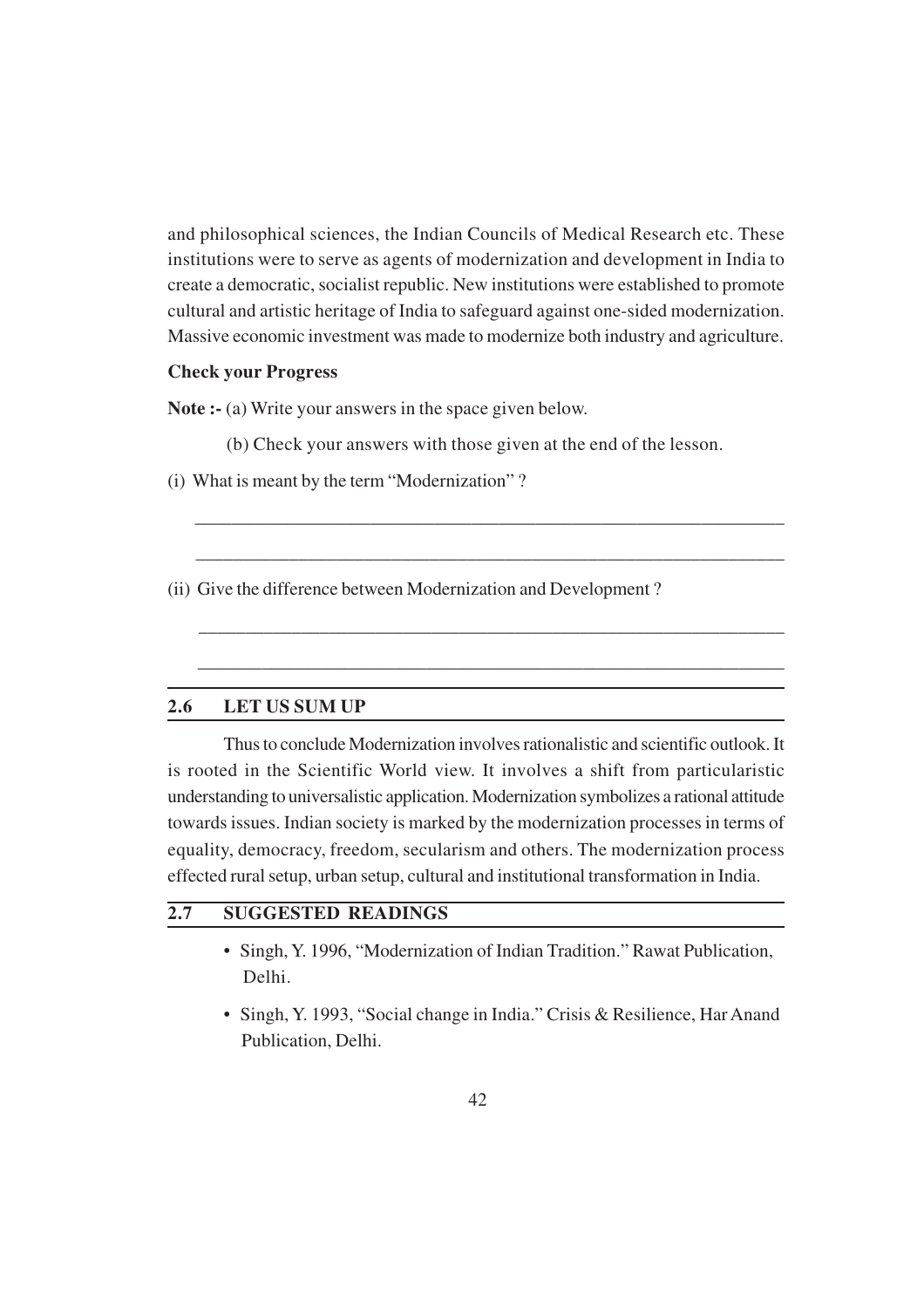### **2.8 ANWERS TO CHECK YOUR PROGRESS**

- (i) Modernisation is define as rationalistic and scientific outlook. It is a commitment to scientific world view.
- (ii) The difference between modernization and Development is, the former is a series of pattern with consequences that can be described & evaluated and the latter is movement towards a Valued State.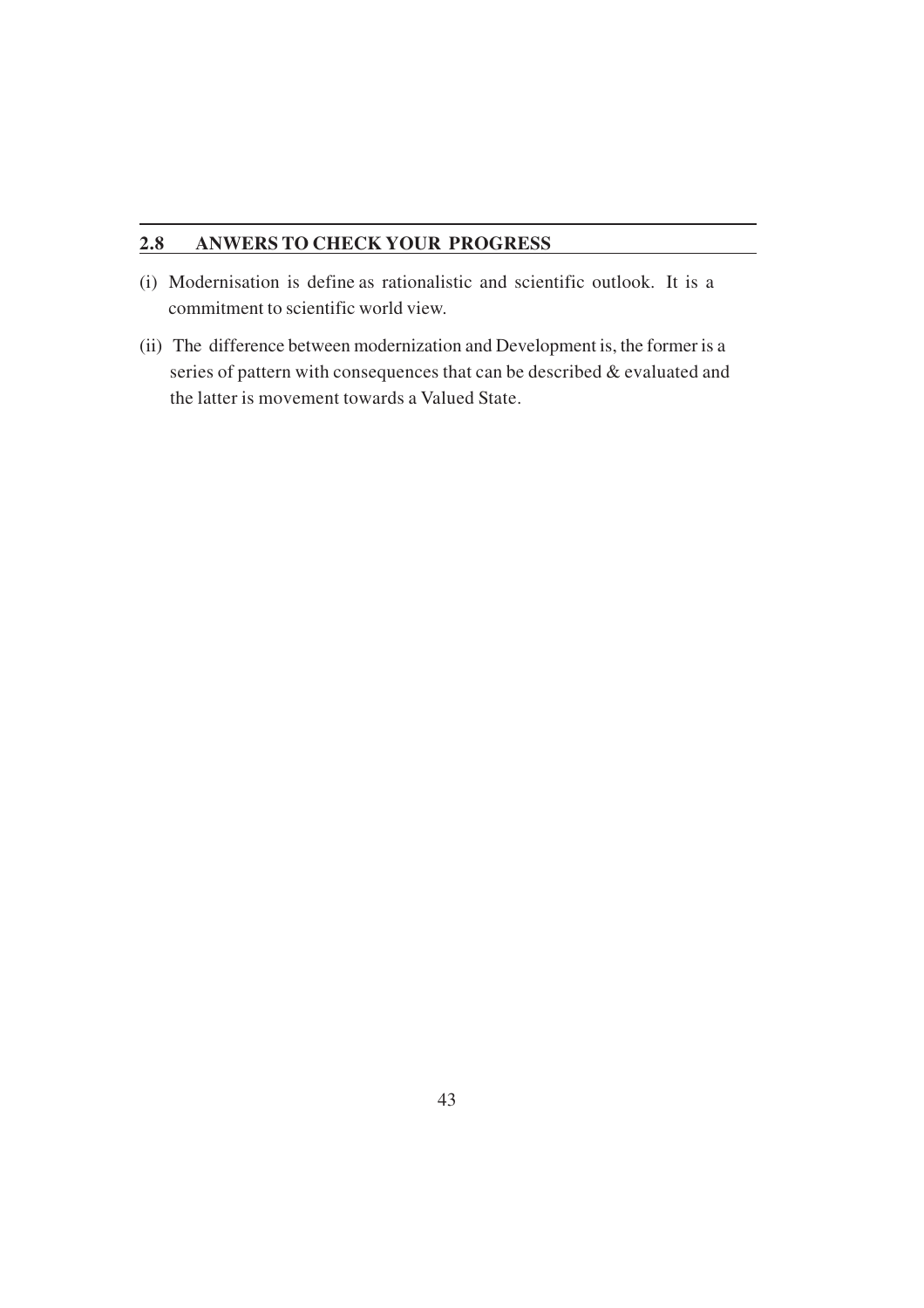# Lesson No. 3 **MODERNIZATION AND** Unit-I **RESILIENCE OF TRADITION**

#### **STRUCTURE**

- 3.1 Introduction
- 3.2 Objectives
- 3.3 Social Structure and Resilience
- 3.4 Tradition, Structure & Resilience
- 3.5 Modernization & Resilience of Tradition
- 3.6 Let Us Sum Up
- 3.7 Suggested Readings
- 3.8 Answers to check your Progress

## **3.1 INTRODUCTION**

The term societal resilience is to be understood in its contextual sense to be meaningful as a framework for analysis of social processes in the developing societies. The context lies in the past history of colonial exploitation and neo-colonial threats to these societies, and the continual attempts by imperial nations to dominate their economic, political and cultural autonomy. The fragility of the constitutional foci in these nations gives a poignant meaning to the notion of resilience. The resilience of the societal structure and tradition connotes the ability of the developing nations to withstand socially, culturally and economically the forces of instability both internal and external to their system as they plan their march towards modernization. Obviously, the term societal resilience is to be understood not in a literal sense; such as status quoism or static consensuality in the system. It is to be used as the contextually relevant notion or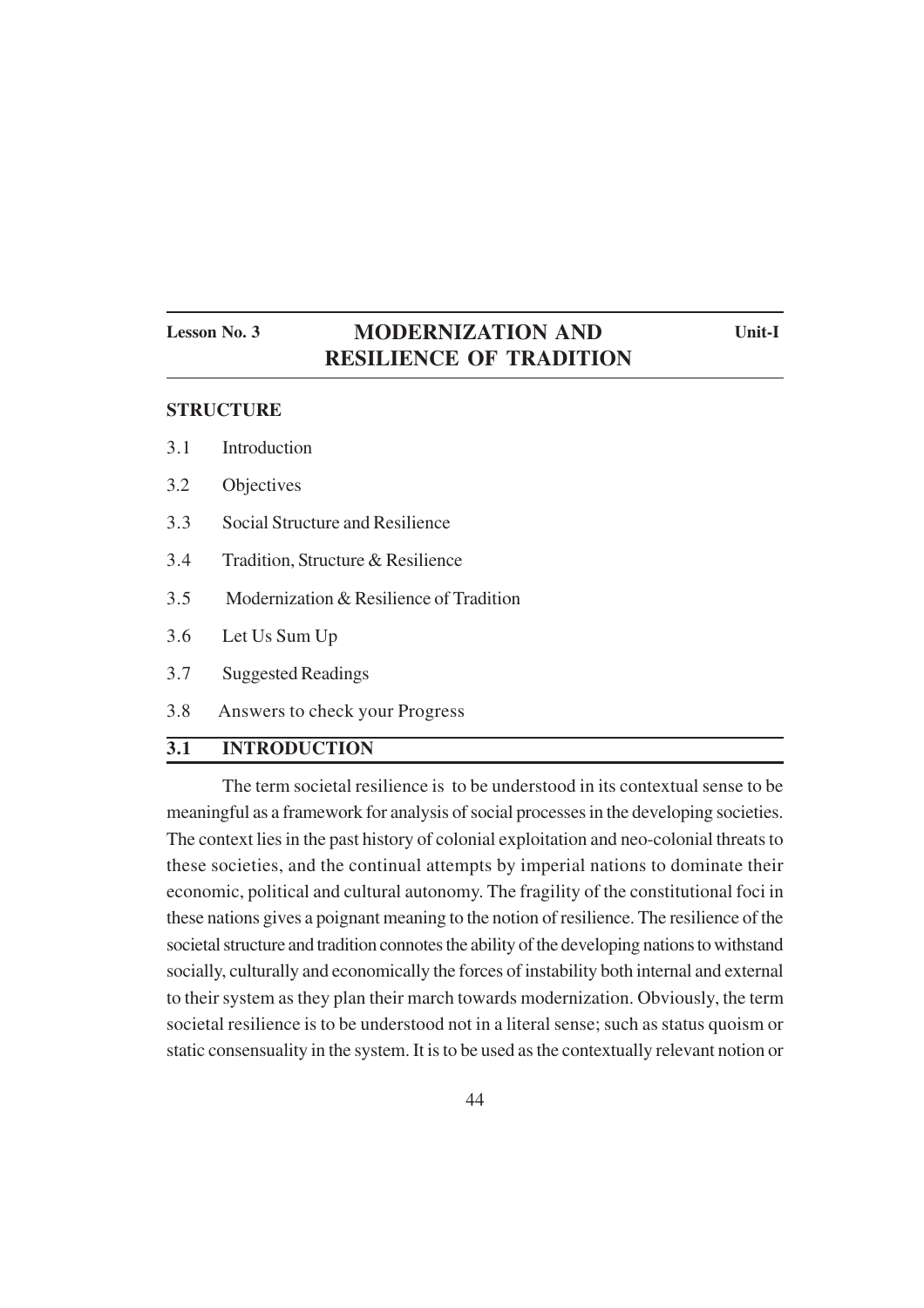even a process through which the crisis of cultural, economic and political identity of the new nations in Asia, Africa and Latin America are articulated leading to the evolution of a meaningful strategy for autonomous process of development and modernization.

The initial impact of the forces of modernization generates social and cultural tensions in most societies which put to test their capacity for societal resilience. The process of modernization needs to be analysed in the background of history and tradition of each society to fathom the potential of its societal resilience.

#### **3.2 OBJECTIVES**

In this lesson the students will be able to :

- Discuss social structure of Indian Society.
- Explain continuity and change in the social structure.
- Describe role of modernization in changing traditions.
- Discuss resistance by traditions in overcoming modernization forces.

#### **3.3 SOCIAL STRUCTURE & RESILIENCE**

Social structure and its historical specificities influence the degree of resilience that a social system has in withstanding the challenges of development and modernization. In the Indian experience, such historical forces were defined by interstructural autonomy within the society. The impact of initial forces of technological, institutional and cultural modernization coming through colonialism was encapsulated by the social system because of the autonomy among its major structural foci, such as the polity, stratification & value system. The inter structural autonomy in the Indian society has subsisted through its tradition and past history. As a result, the exogenous impacts, political, economic and cultural, were moderated or even encapsulated in the system through selective adaptation which helped their indigenisation instead of their creating forces of disenchantment from the native tradition. It enabled the social system to maintain a remarkable degree of continuity with change. This process was put to severe test following the establishment of the British colonial rule in India. The contact with the western cultural tradition through colonial rule was for India in the nature of an encounter of a historical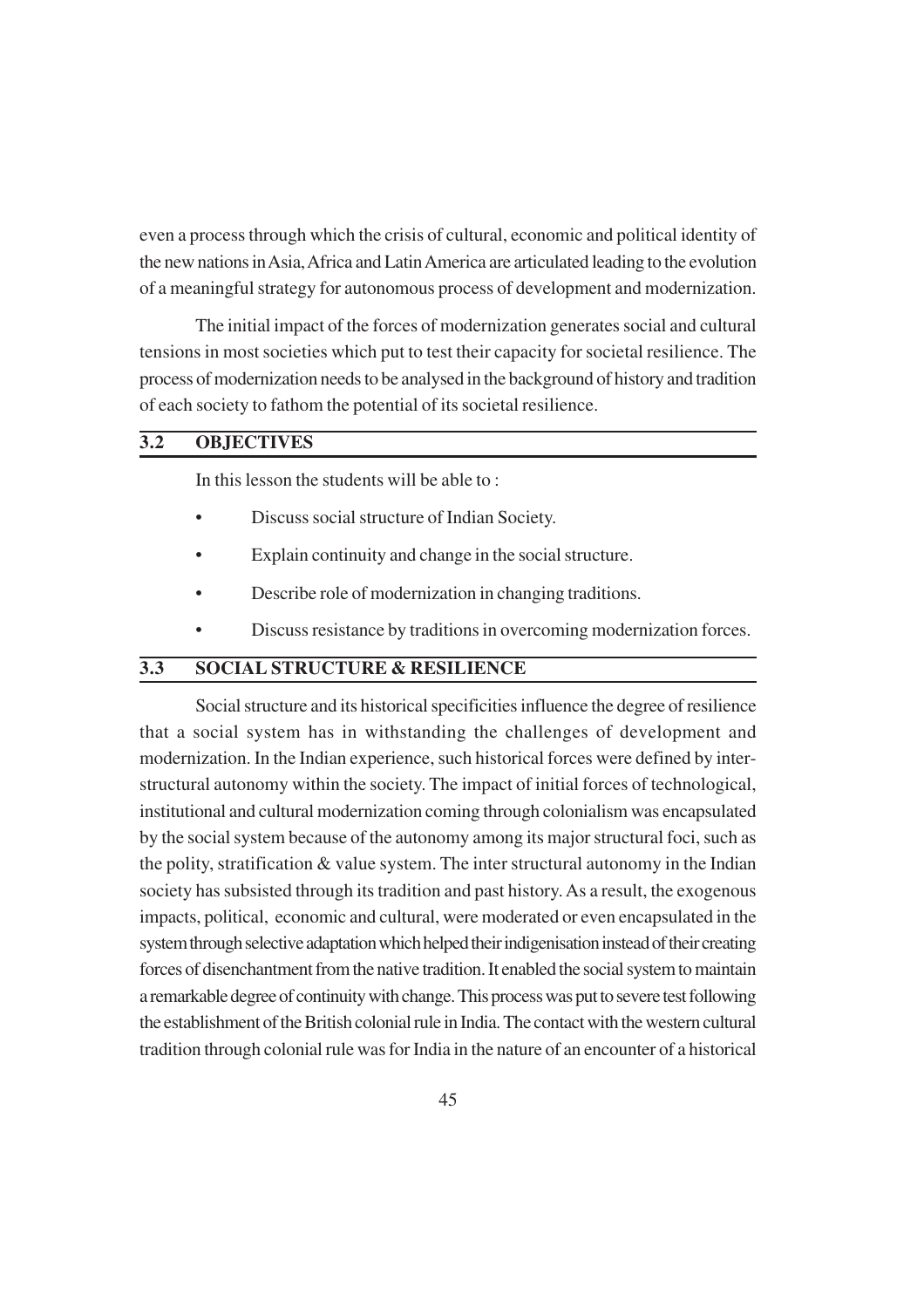kind. It represented an encounter of a technologically and scientifically stronger tradition inhering modern values of rationality, enterprise and industrialism with one which was suffering from its inner tensions and institutional survey. Such an encounter, in a colonial setting could have swept India from its cultural roots but for the resilience of its social system resulting from the historicity of its social structure and tradition. The impact of westernization in the initial stages of colonial rule was moderated in India through a process of structural encapsulation. This is evident from the fact that the educational, economic and cultural policies that the British introduced in India during the 19th century only succeeded in creating a middle class largely confined to the metropoliton cities, big towns and upper castes.

The social background of this middle class, which emerged as a result of the colonial form of modernization had features which initiated the freedom movement on the one hand, and on the other, encapsulated the impact of the western cultural onslaught and tensions of the colonial penetration. Thus the social and cultural forces such as values of equality, legal rationality, technology and science which this western contact generated were structurally confined to a limited group and the system gained time for slow percolation of these values to the rest of the society through an adaptive process of transformation. It did not cause major dissociation in the established institutions, values, social structure and tradition. Eventually, the growth of national independence movement gained a mass character. It made it possible for an alternate ideology for India's social, economic and political modernization to evolve with wider sensitization of people to this ideology. The historical forces in the society imparted a social resilience to the system that it could after independence undertake a massive and revolutionary programme of social, political and economic modernisation despite the human cost of partition. The colonial policy of divide and rule for a moment proved stronger than the traditional forces of resilience in the system and the country was partitioned on communal principle of two nation theory.

 The second phase of modernization began with the achievement of independence at the end of the colonial rules.

 The paradigm of modernization derived many elements form the western tradition, such as the emphasis on rationality, secularism, parliamentary form of democracy, adult franchise, and a rational judicial and administrative system etc. The constitution, however,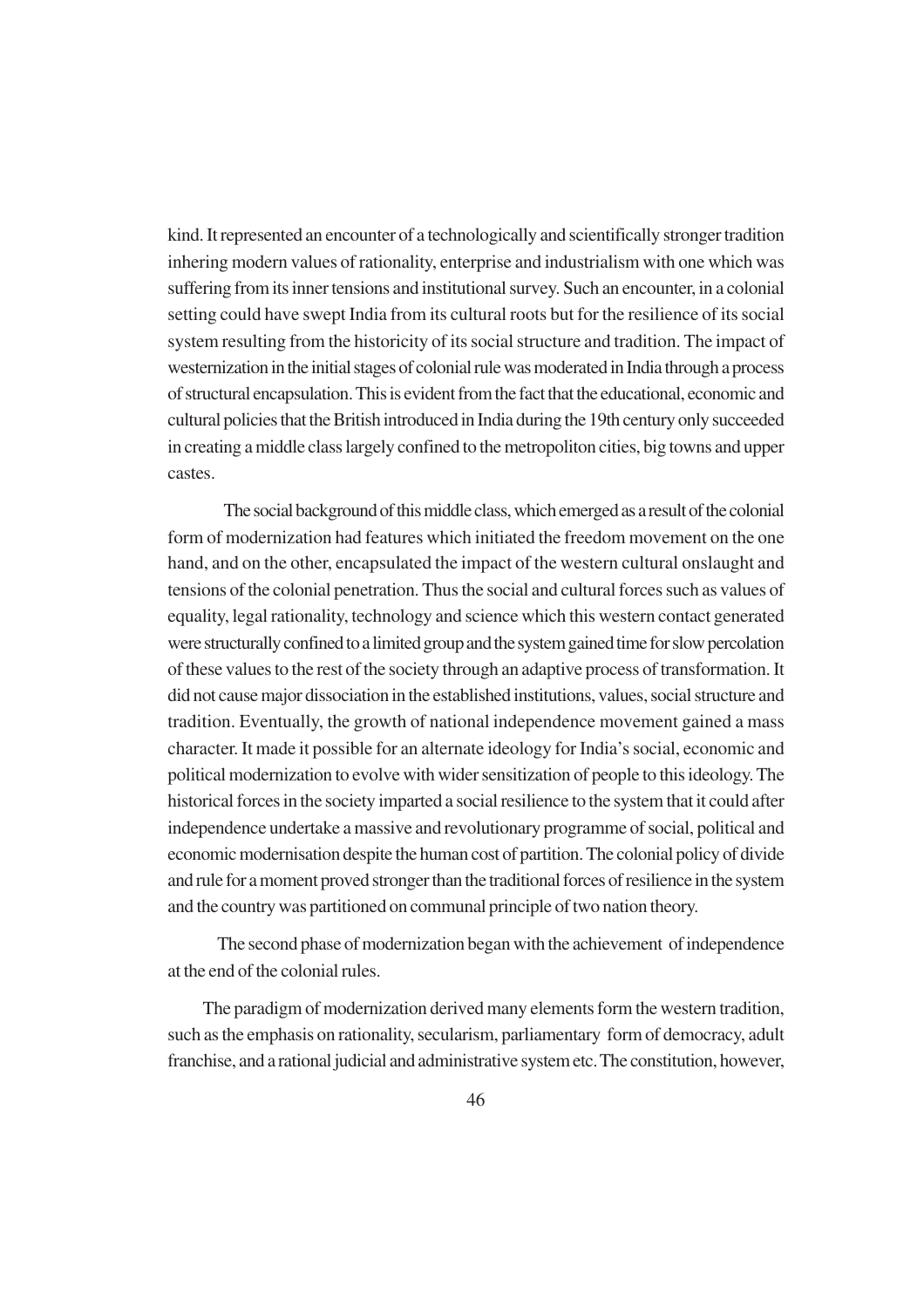also incorporated many elements form the Indian nationalist movement and history, such as emphasis on social justice, moral bases of the directive principles of the state policy, the provision for protective discrimination for the scheduled castes and tribes and special provision for the religious minorities, backward classes and women. It also laid emphasis on maintaining the positive aspects of the Indian culture and tradition in the process of economic development and modernization. Thus the paradigm of modernization which India adopted after independence was itself a measure of resistence of its social structure and values.

### **3.4 TRADITION, STRUCTURE & RESILIENCE**

 The first issue that emerged soon after India embarked on the path of parliamentary democracy with adult suffrage was as to whether its people, illiterate and traditional as they were, would be able to absorb the tensions released in the process of electoral participation. The education to which in a broader sense the people were already exposed to through mass participation in the national movement was overlooked because the analytical model was imitatively borrowed form the west. The electoral politics and the level of political participation in India on the contrary has shown remarkable resilience through its responsive character and feed backs form interest groups on issues of devolution of powers, social policies and finer electoral discriminations in respect of voting for parliament and the Assemblies.

 Another negative prognosis on the role of tradition and traditional values in the modernization of Indian society was based on the argument of the other worldly orientation of Hindu values which were expected to retard successful industrialization and economic growth . This has proved to be wrong as is evident from the pattern and direction of entrepreneurial activities and people's active participation in industrial work in all parts of the country. In the villages, even the puritan Brahmins have not hesitated from sericulture. Studies of urban centres in various parts of the country have established that religious gatherings such as the 'Hari Kathas' and prayer of assemblies along with preaching religion also serves as a means of communication of messages relevant to modernization ideology of the country such as social reforms, upliftment of the status of women, curbing the practice of caste discrimination and other social evils. Such uses of the traditional institutions and values in the promotion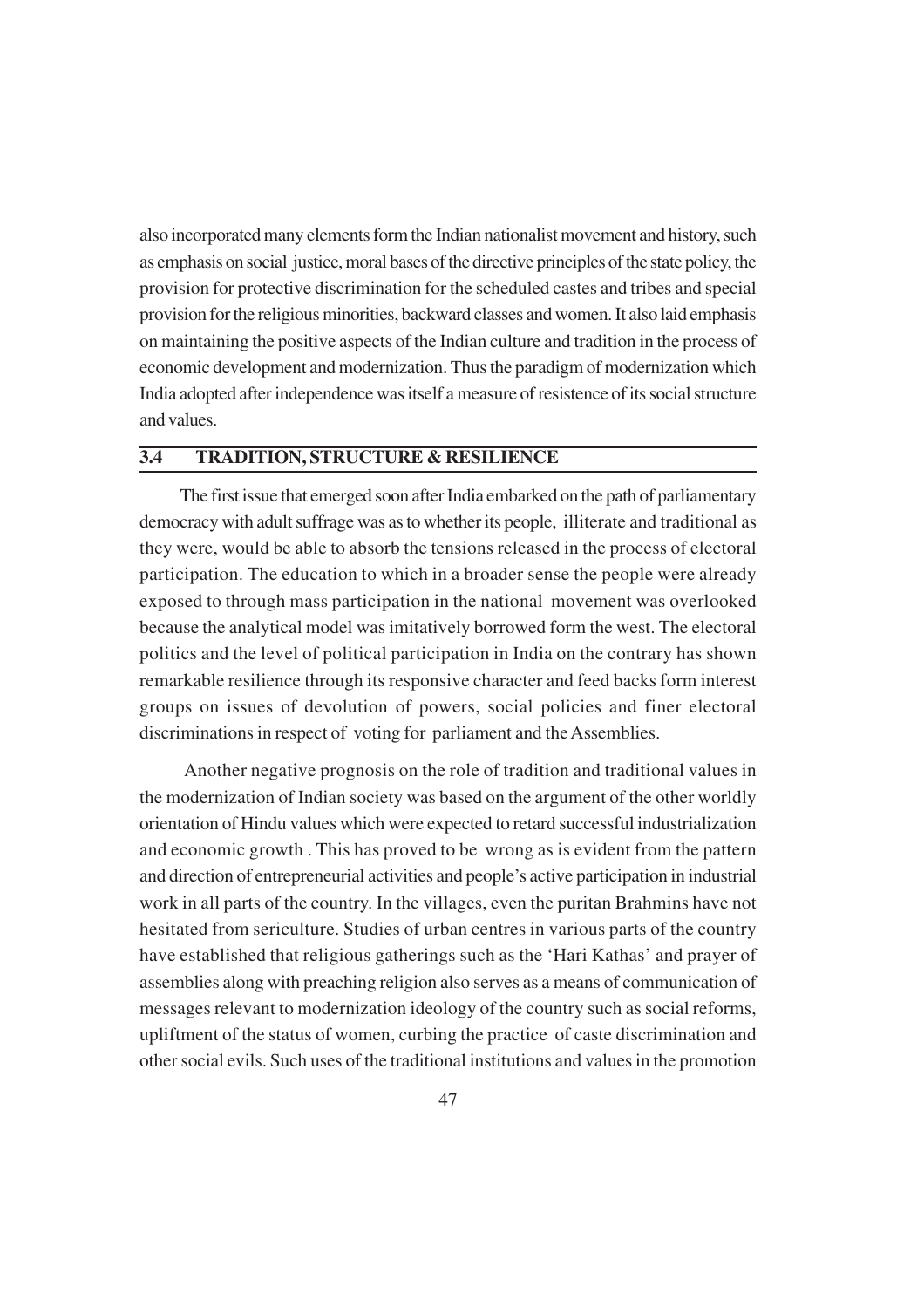of modern institutions and values have established a successful strategy of modernization with the continuity of tradition.

This is further evident when we observe the role that traditional joint family has been playing in country's economic and industrial modernization. The joint family and kinship resources of the members of the business community were successfully utilised for raising capital for investment in industrial units in the country. The same pattern has also continued after independence despite governmental support for capital funding as an organic element of the planning process. The studies of industrial entrepreneurships have revealed that there exists a causal relationship between successful functioning and growth of an industrial unit and the internal cohesiveness among the members of the family which owns and manages the enterprises.

A more prominent relationship between the joint family structure and economic development in India has been highlighted in the studies of the agricultural development called the 'green revolution'. The leaders of green revolution in all parts of the country come from the traditional peasant castes, normally the middle castes which have had centuries old tradition of cultivation on land as their calling. The mode of their work invariably is oriented to the joint family partnership. The joint family mode of production nevertheless selectively includes elements of rational uses of technology, such as uses of new variety of seeds and rational methods of irrigation. It also makes use of modern techniques of marketing, banking and credit alongwith utilising the resources of traditional family and kinship ties. This is combined with continuity of such traditional values of peasant castes as finegal style of living, consumption mainly on the traditional items of food, clothing and living, etc. and careful family budgeting. These contribute to higher economic surpluses which are used not only for further economic modernization, but also for incurring expenses on such traditional items as marriage feasts, construction of houses, temples and sacred ponds etc. in villages.

 These sociological facts amply reveal the continuity of tradition in the process of modernization of economy, social structure and value system of the Indian society. Such adaptive tendencies have been consistently observed in the emerging functions of institutions of religion, caste, family and kinship and folk cultural tradition.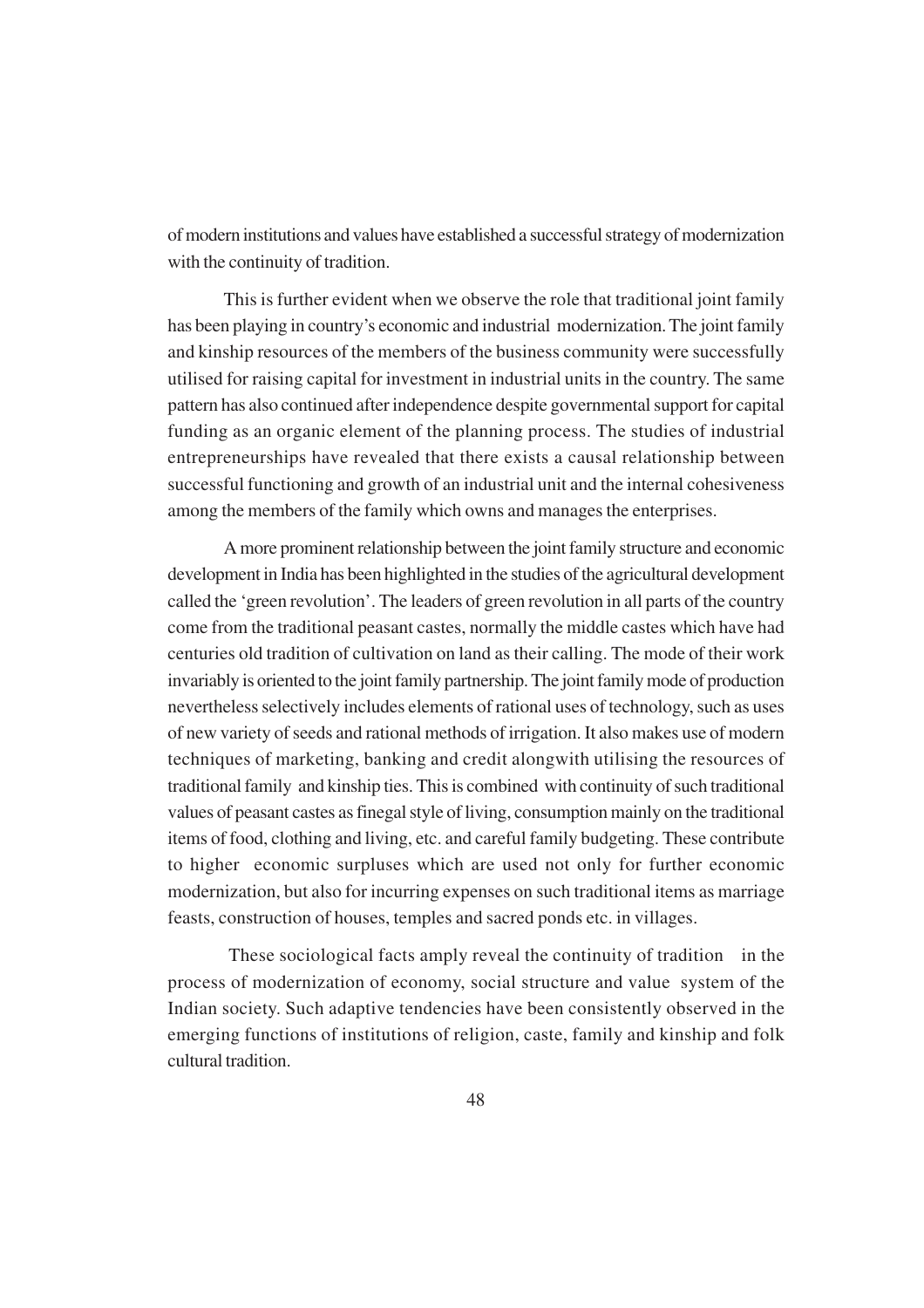### **3.5 MODERNIZATION AND RESILIENCE OFTRADITION**

Soon after independence, caste-vote-banks played significant role in influencing the political and electoral behaviour of parties and people in India. It led to politicalisation of castes, emergence of caste associations and backward caste and class movements. These developments represent not the traditionalisation of the forces of modernity in society, but modernization of its tradition.

 The resilience in the social and cultural systems of the developing societies depends upon their balanced growth within and regulation of forces from without that influence their process of social transformation. The paradigm of modernization that India has adopted is reflected in its planning and development strategy. It comprises a consensual approach to development and modernization consensus strategy has to a large extent contained the conflicts based on caste and class in the country side and cities. It has been helpful in the management of interstate, inter-political-party and centre-state relationships. It has maintained its legitimacy through policies and programmes of removal of poverty, of social welfare and protectives discrimination. Conscious of the threat that communal ideology posed to balanced process of modernization in India, the religious minorities have been provided many constitutional safeguards to protect and promote their cultural and religions identies. The dimensions of communalism in India have assumed a multifaceted character such as casteism, tribalism regionalism and religious fundamentalism. The Indian social and political institutions have shown enough resilience despite many ups and downs in containing communalism of the false consciousness variety. Its modernization paradigm has a built-in strategy to overcome strains generated by communalism.

 The cumulative result of the processes of modernization in India since Independence have set into motion a massive process of social restructuration. Through this India enters into a new phase of modernization. Its societal resilience is also put to new strains. The direction in which society is moving is indicated by the impact that modernization forces are having in the creation of alternative social structure by fracturing the traditional ones which were based on caste by classes, professional groups and social reform movements are going on in India today which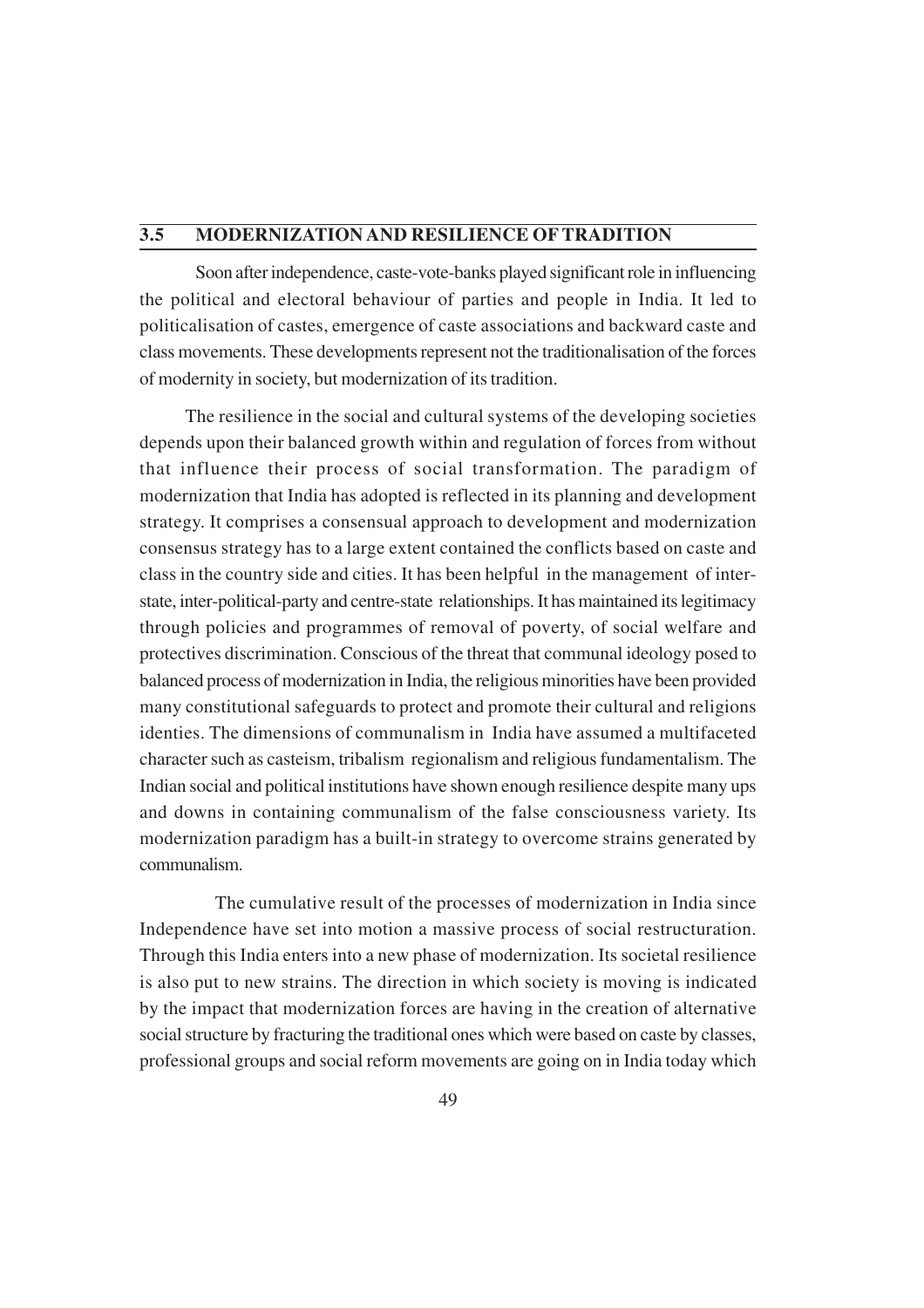are organised not on the principles of caste, religion or community but on secular principles, such as the commonality of interests, skill and knowledge and commitment to social responsibilities. These developments augur well for realising the Indian goal of modernization. Its impact, however, still remains limited in size and spread through strong in qualitative terms. The principles of caste, community and religions continue to articulate themselves as interest groups in the system. The significant change is the historical disjuncture today between the principles of community versus category in the processes of social restructuration in society which differs from the pattern of the 1960's and 1970's. In the decade of the 1980's the traditional institutions instead of wholly succeeding in adapting the modern institutions and values within their frame work are slowly giving way to institutional replacements and differentiation. This process indicates a qualitative shift in the pattern of social transformation in the Indian society. In the new social formations, traditional institutions instead of absorbing the functions of the modern sector are most likely to undergo differentiation of forms without, however, fully eroding the traditional institutions and value orientations.

 social and economic opportunities for all individuals and groups with reduction in disparities and an indicative target growth rate of 8.0 per annum.

Many changes in policies and programmes were introduced keeping in mind the needs and demands of the situation. These reforms, to be precise, can be summed up by the notions of "liberalization, privatization and globalization".

#### **MODERNIZATION AND RESILIENCE OFTRADITION**

By destroying the traditional pattern of life, it has shattered the humane values evolved through centuries together. Implying considerable value changes, modernization involves the emergence of a new behavioral system having certain distinctive characteristics of its own. Value change is considered essential for institutional rearrangement which is absolutely necessary for modernization. A multiplicity of analyses of modernization provides its historical, economic and political perspectives. However, from the sociological angle these perspectives lack tolerance and miss certain important aspects of human context.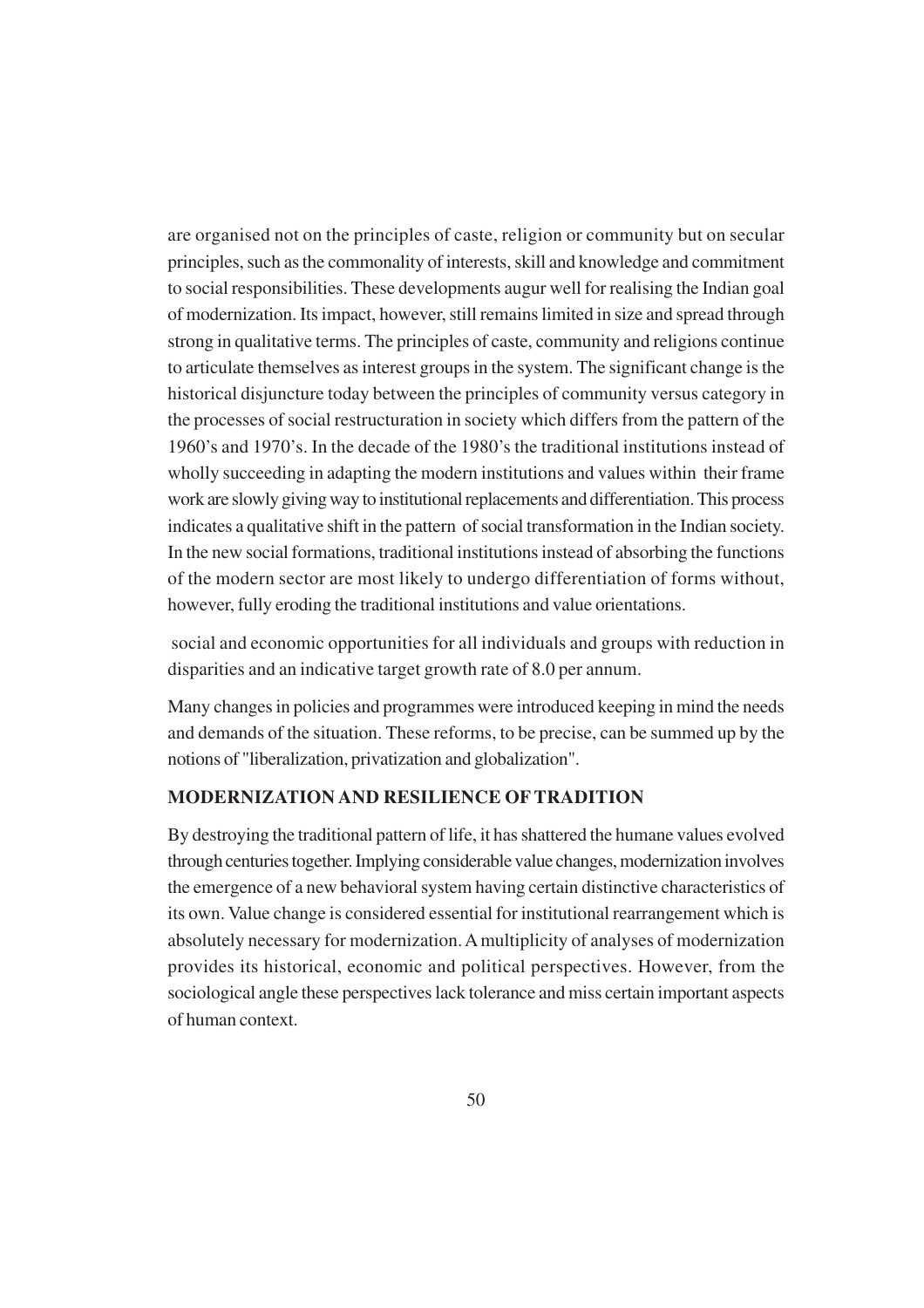# **The works of Lerner, Almond and Coleman, McClelland, Pool, Moore provide the following list of characteristic attributes of modernity:**

- (i) Mobility
- (ii) High participation
- (iii) Interest articulation
- (iv) Interest aggregation,
- (v) Institutionalized political competition
- (vi) Achievement orientation
- (vii) Rational ends means calculations
- (viii) New attributes to wealth, work, savings and enterprise
- (ix) Faith in the desirability and possibility of change
- (x) Social, economic and political planning.

Thus a telescopic view of the works of social scientists make us believe that modernization is but just superficial acquisition of some isolated elements and characteristics of the more advanced countries.

#### **Pre-requisites of Modernization:**

# **Eisenstadt holds that modernization requires three structural characteristics of a society:**

- (i) A high level of structural differentiation.
- (ii) A high level of social mobilization, and
- (iii) A relatively centralized and autonomous institutional framework.

## **Prasad holds that the pre-requisites needed for a shift from traditionalism to modernization are:**

(i) An awareness of purpose keeping in view the future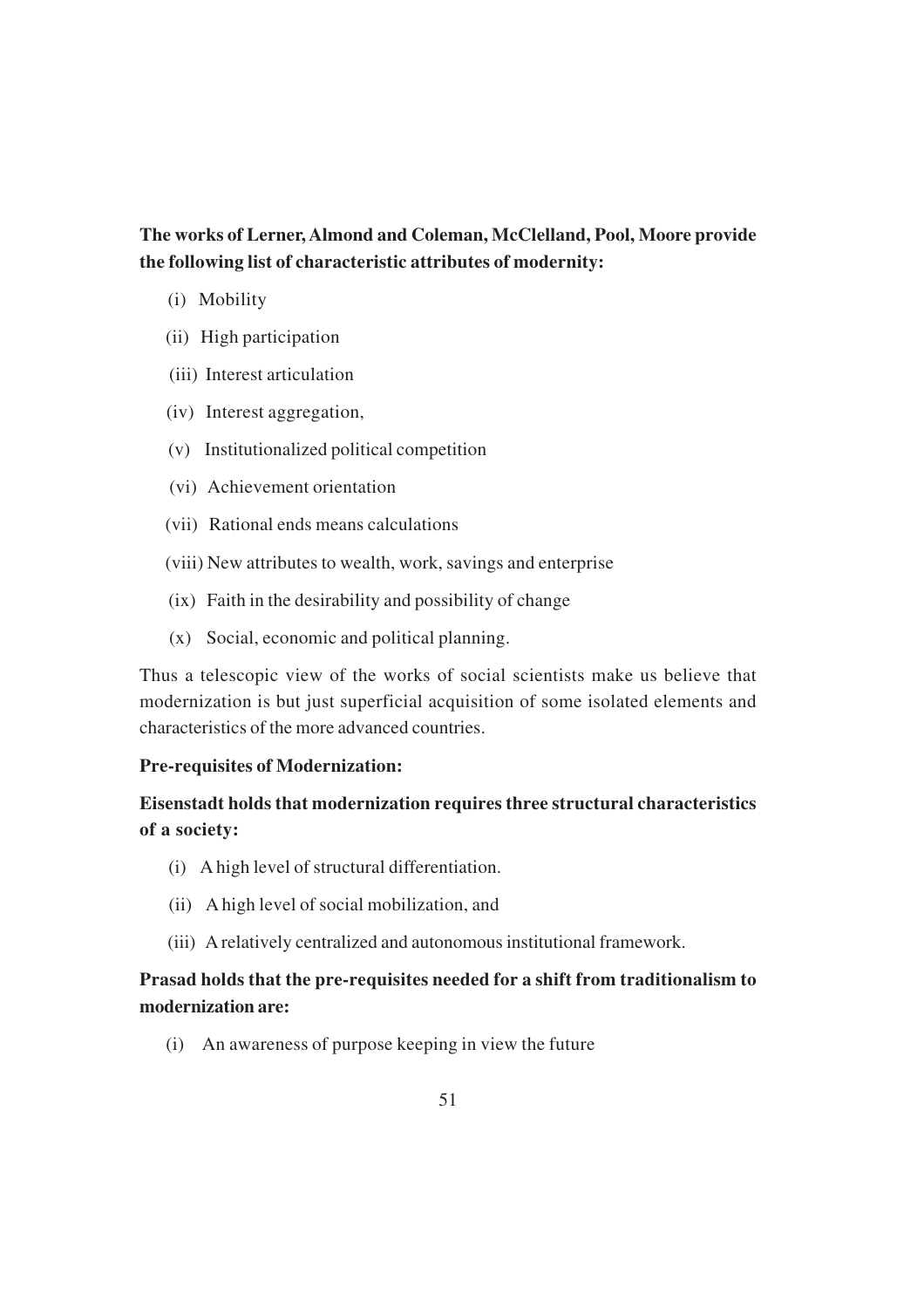- (ii) An awareness of existence beyond one's own world.
- (iii) A sense of urgency
- (iv) Availability of variety of opportunities and roles;
- (v) An emotional preparedness for self-imposed tasks and sacrifices.
- (vi) Emergence of devoted, dynamic and limited leadership.

# **Eisenstaedt is of the view that in any social system modernization requires three structural characteristics:**

- (i) A high level of structural differentiation
- (ii) A high level of social mobilization and
- (iii) A relatively centralized and autonomous institutional framework.

#### **Ways of response to modernization:**

**As the process of modernization is not responded in an uniform manner, in all social systems, Blumer evinces five different ways of response to the process of modernization, such as;**

- (i) Rejective response
- (ii) Conjunctive response
- (iii) Assimilative response
- (iv) Supportive response and
- (v) Disruptive response.

Rejective response presupposes that a traditional society may reject modernization and maintain traditional order due to powerful groups, landed aristocracy, oligarchy, religious fanaticism, vested interests, social prejudices, special interest and firm attachment to given forms of traditional life.

In the conjunctive response pattern, there occurs the co-existence of traditionalism and modernity without threatening the old order. The assimilative response comprises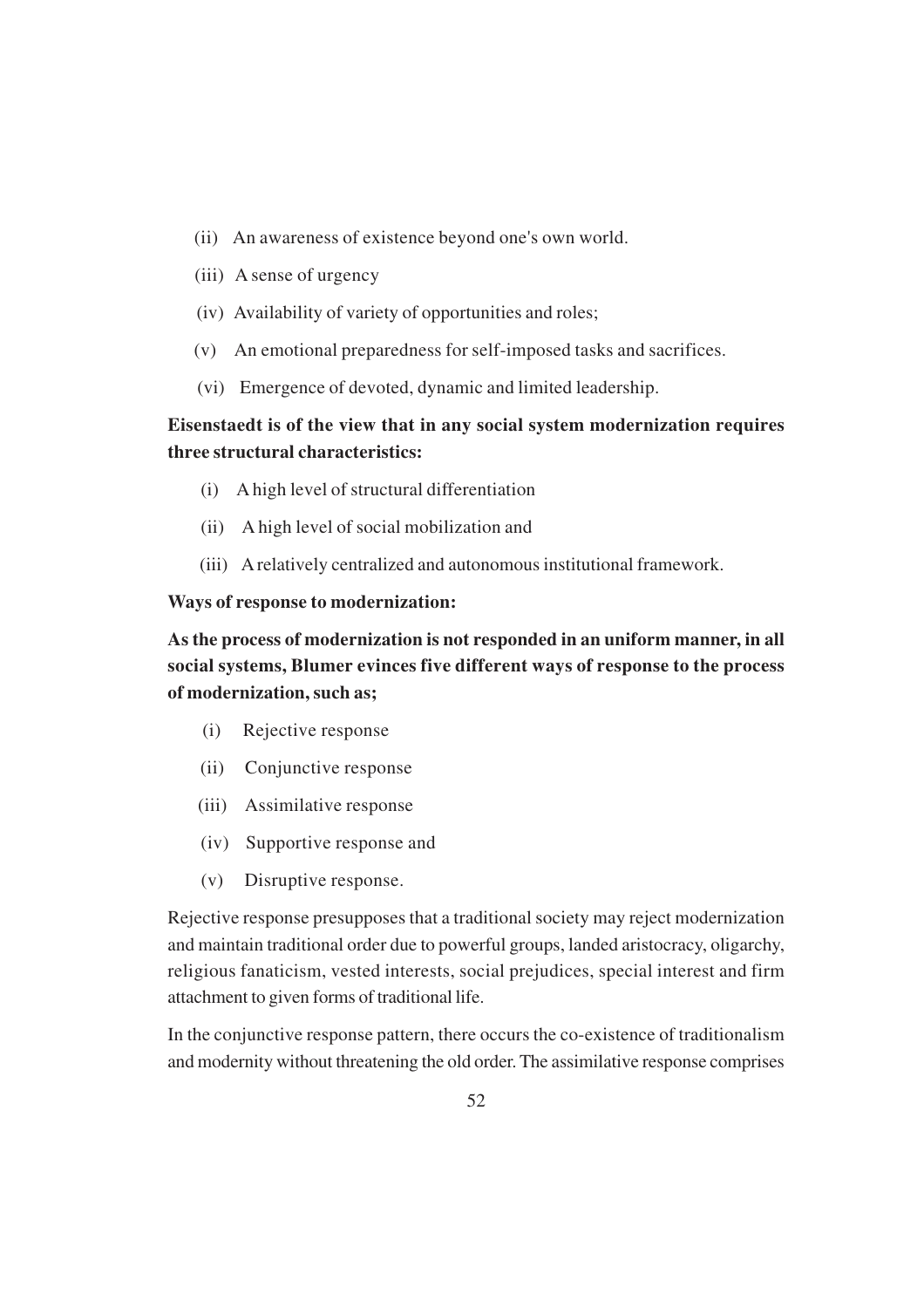of absorption of the process of modernization by the traditional order. But simultaneously the traditional organizational pattern and life pattern are retained.

In supportive response the new and modern things are accepted on the ground that they strengthen the traditional order. The traditional groups and institutions utilize the scope provided by modernization to pursue the traditional interests in a more effective manner.

The disruptive response to modernization undermines the traditional order at many points while making adaptation to the changing situation. These five responses are controlled by values, interest or preferences and occur at different stages of the traditional order and in different combinations.

### **Conceptual formulations of modernization:**

In social sciences, modernization is conceived through four conceptual formulations at the minimum.

#### **These are:**

- (i) Psychological formulation
- (ii) Normative formulation,
- (iii) Structural formulation
- (iv) Technological formulation.

Motivation and orientations of the individual, his mode of thinking, beliefs, opinions, attitudes and actions are all conceived in the psychological formulation. The normative approach to modernization emphasizes norms and values like universalism, humanism, rationalism, individualism, pragmatism, liberalism and secularism.

Structural conceptualizing of modernization stresses structural components of society such as bureaucracy, democratic associations and complex economy. Simultaneously it recognizes the importance of psychological as well as normative formulations. Technological approach to modernization emphasizes the economic resources and the utilization of inanimate power in production system.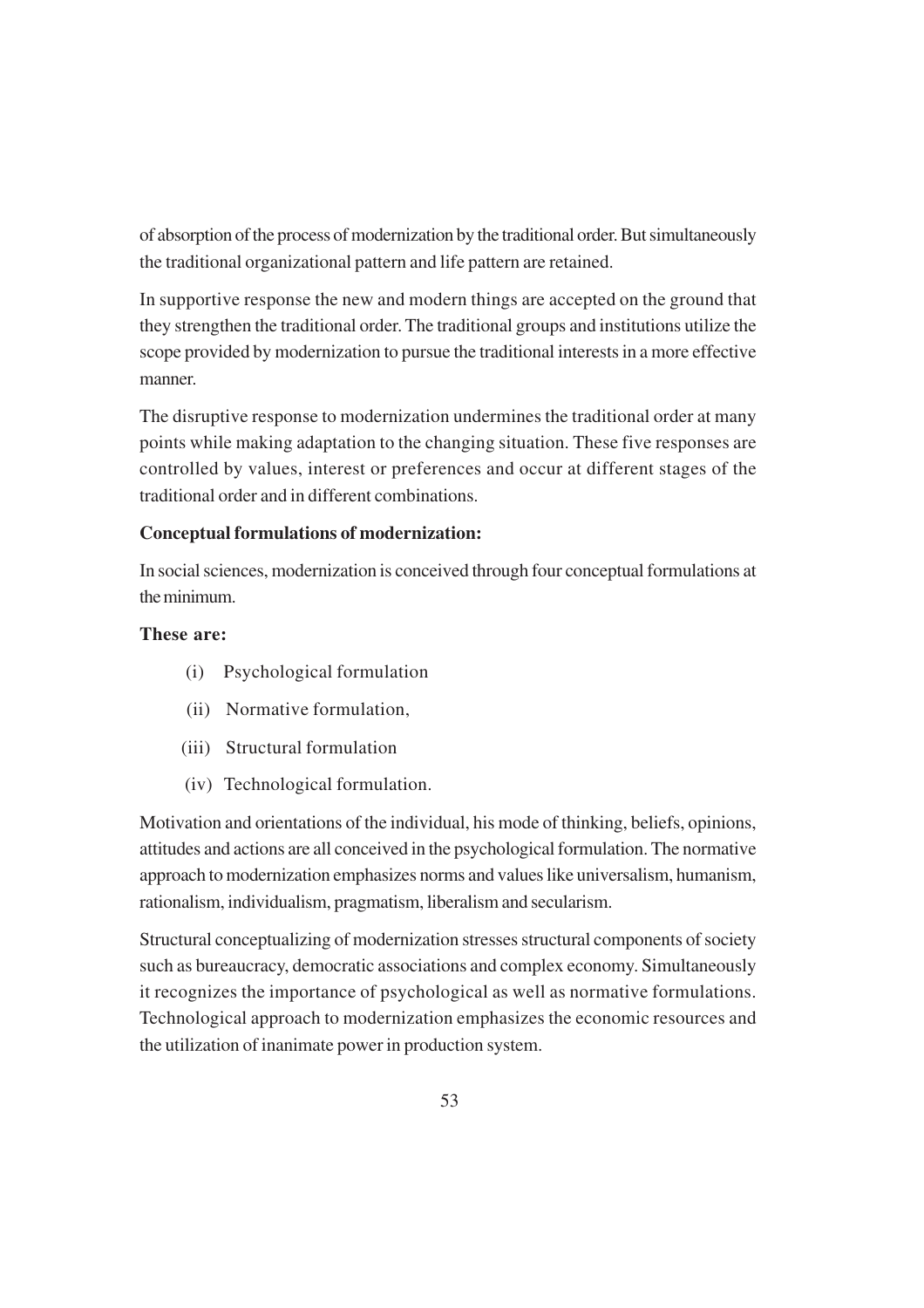Daniel Lerner believes that modernization implies changes not only at the institutional level, but also at the personal level. As a rationalist and positivist spirit, it involves changes in the modes of belief, thinking, attitudes, opinions and action of the individual. Prof. Y. Singh also holds that modernization "symbolizes a rational attitude towards issues and their evaluation from universalistic and not particularistic view point." As a form of cultural response, modernization involves "attributes which are basically, universalistic and evolutionary; they are pan-humanistic, trans-ethnic and nonideological."

The very root of modernization lies in the scientific world views. "It has deeper and positive association with levels of diffusion of knowledge, technological skill and technological resources in a particular society." However, Prof. Singh believes that the commitment to scientific world-view, the internalization of humanistic and philosophical view point of science on contemporary problems is the essential conditions for modernization.

#### **Check your Progress**

**Note :-** (a) Write your answers in the space given below.

(b) Check your answers with those given at the end of the lesson.

 $\overline{\phantom{a}}$  ,  $\overline{\phantom{a}}$  ,  $\overline{\phantom{a}}$  ,  $\overline{\phantom{a}}$  ,  $\overline{\phantom{a}}$  ,  $\overline{\phantom{a}}$  ,  $\overline{\phantom{a}}$  ,  $\overline{\phantom{a}}$  ,  $\overline{\phantom{a}}$  ,  $\overline{\phantom{a}}$  ,  $\overline{\phantom{a}}$  ,  $\overline{\phantom{a}}$  ,  $\overline{\phantom{a}}$  ,  $\overline{\phantom{a}}$  ,  $\overline{\phantom{a}}$  ,  $\overline{\phantom{a}}$ 

\_\_\_\_\_\_\_\_\_\_\_\_\_\_\_\_\_\_\_\_\_\_\_\_\_\_\_\_\_\_\_\_\_\_\_\_\_\_\_\_\_\_\_\_\_\_\_\_\_\_\_\_\_\_\_\_\_\_\_\_\_\_\_

 $\overline{\phantom{a}}$  ,  $\overline{\phantom{a}}$  ,  $\overline{\phantom{a}}$  ,  $\overline{\phantom{a}}$  ,  $\overline{\phantom{a}}$  ,  $\overline{\phantom{a}}$  ,  $\overline{\phantom{a}}$  ,  $\overline{\phantom{a}}$  ,  $\overline{\phantom{a}}$  ,  $\overline{\phantom{a}}$  ,  $\overline{\phantom{a}}$  ,  $\overline{\phantom{a}}$  ,  $\overline{\phantom{a}}$  ,  $\overline{\phantom{a}}$  ,  $\overline{\phantom{a}}$  ,  $\overline{\phantom{a}}$ 

 $\frac{1}{2}$  ,  $\frac{1}{2}$  ,  $\frac{1}{2}$  ,  $\frac{1}{2}$  ,  $\frac{1}{2}$  ,  $\frac{1}{2}$  ,  $\frac{1}{2}$  ,  $\frac{1}{2}$  ,  $\frac{1}{2}$  ,  $\frac{1}{2}$  ,  $\frac{1}{2}$  ,  $\frac{1}{2}$  ,  $\frac{1}{2}$  ,  $\frac{1}{2}$  ,  $\frac{1}{2}$  ,  $\frac{1}{2}$  ,  $\frac{1}{2}$  ,  $\frac{1}{2}$  ,  $\frac{1$ 

(i) How did the second phase of Modernization begin ?

(ii) Give a brief note on various paradigms of Modernization.

#### **3.6 LET US SUM UP**

Thus to conclude India has a long history of presence of numerous traditions. The traditions are so deep rooted that it is difficult to transform them. Thus at many time they show resilience to the process of change. It is further seen that how the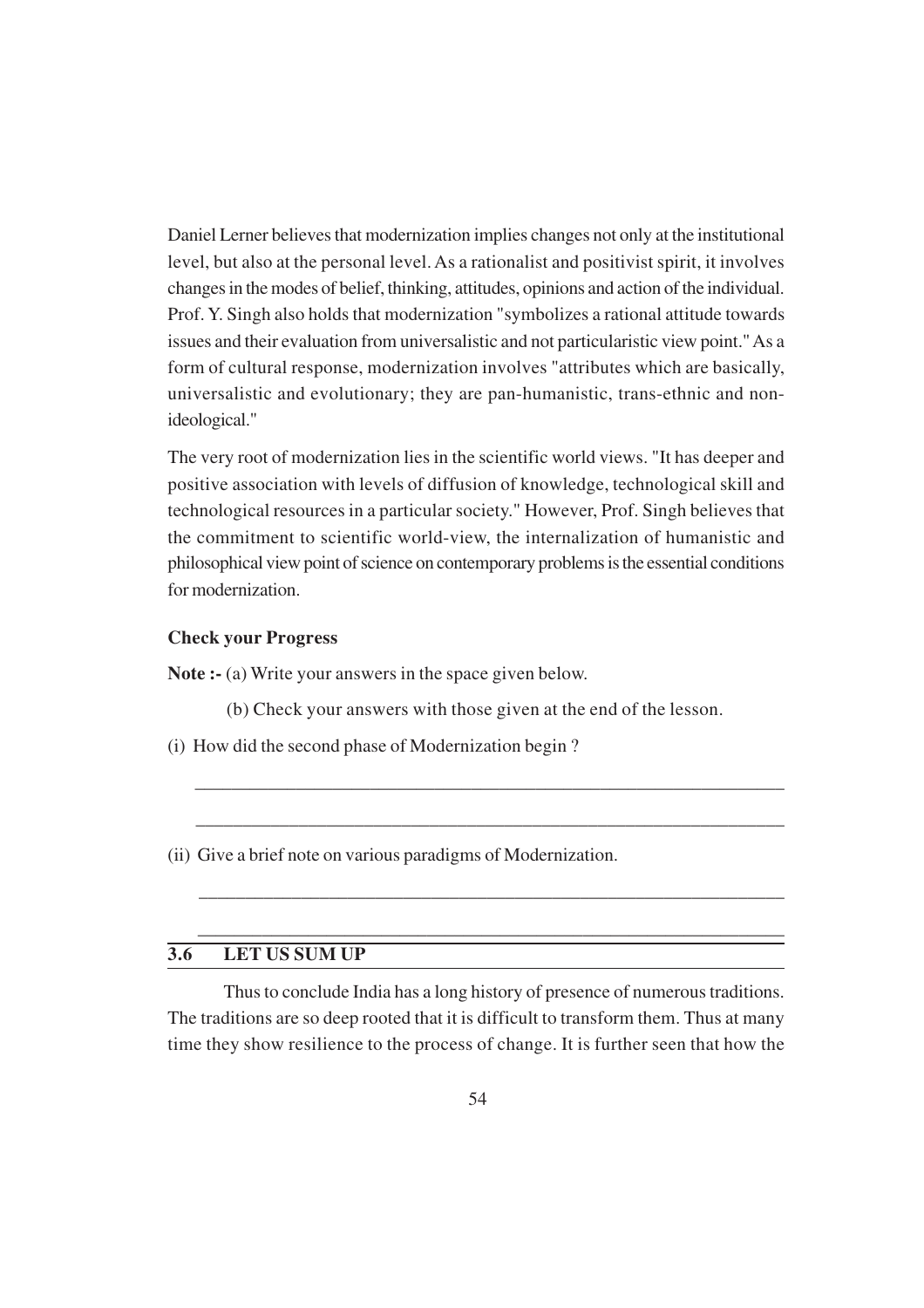change in the tradition is mainly accommodative and not revolutionary in nature. Value change is considered essential for institutional rearrangement which is absolutely necessary for modernization.

## **3.7 SUGGESTED READINGS**

- Singh,Y. 1996. "Modernization of Indian Tradition." Rawat Publication, Delhi.
- Singh,Y. 1993. "Social Change in Indian-Crisis and Resilience." Har Anand Publication, Delhi.

## **3.8 ANWERS TO CHECK YOUR PROGRESS**

- (i) The second phase of modernisation began with the achievement of independence at the end of the colonial rules.
- (ii) The various paradigms of modernization are as follow : rationality, secularism, parliamentary form of democracy, adult franchise etc.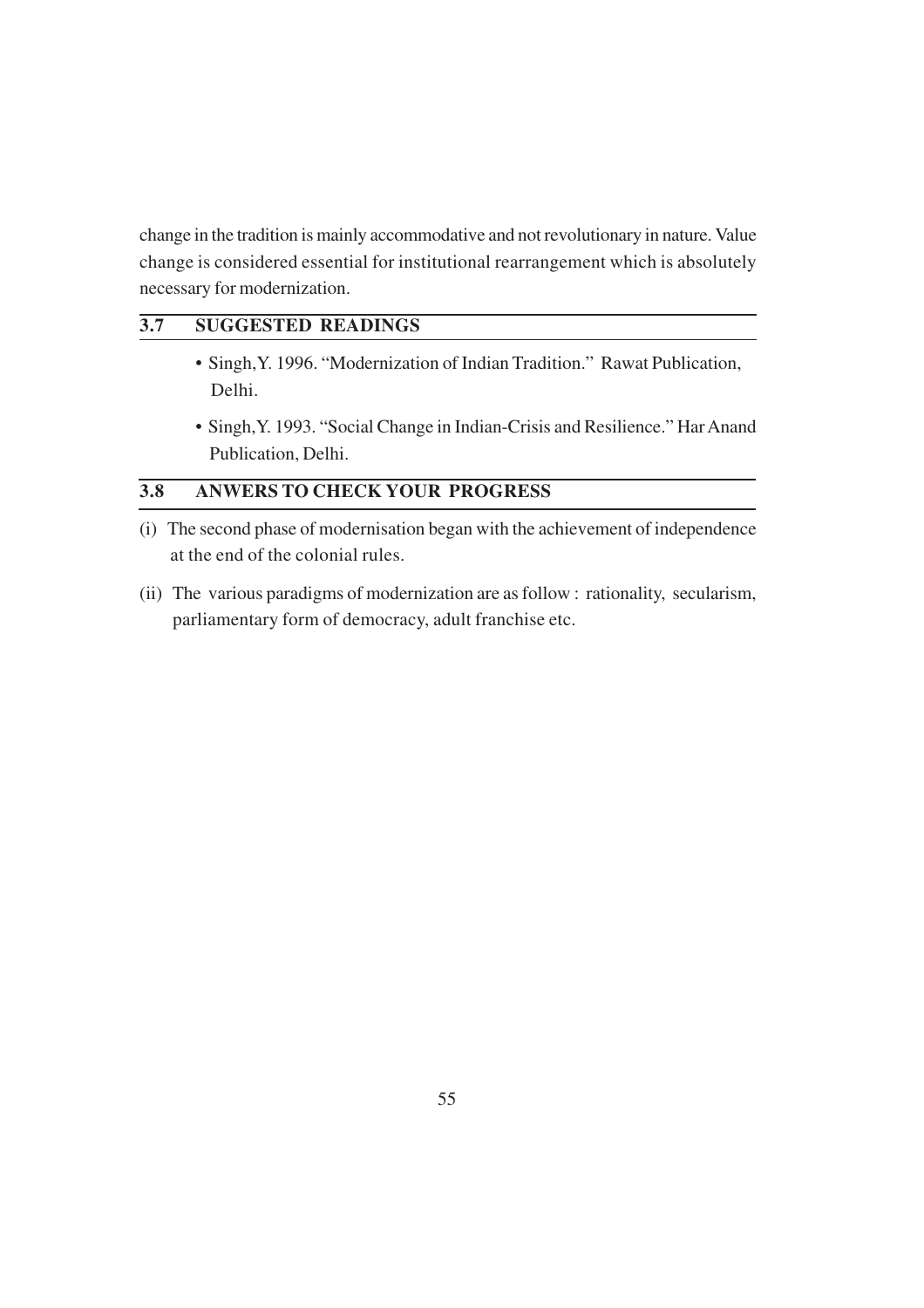# Lesson No. 4 **FACTORS AND FORCES : EDUCATION,** Unit-I **LEGISLATION AND MASS MEDIA**

#### **STRUCTURE**

- 4.1 Introduction
- 4.2 Objectives
- 4.3 Education & Modernization
- 4.4 Legislation & Modernization
- 4.5 Mass Media & Modernization
- 4.6 Let Us Sum Up
- 4.7 Suggested Readings
- 4.8 Answers to check your Progress

## **4.1 INTRODUCTION**

As we came to know in the earlier chapters that modernization process is a complex process and it involves series of factors responsible for bringing changes in society. Although their are many factors and forces to speed up the process of modernization but still education, legislation and mass media plays a significant role in modernization. If we try to see the society, then the transformation in it is made by the efforts of members also. Here the role of education is important because it changes the attitude of people from superstitions to scientific and rational outlook. Thus education contributes a lot in process of modernization. However, we can also say that efforts by people alone is not sufficient to bring changes. The state has to help them by implementing proper legislation related to it. The law gives the colour to transformation because it make things more effective and universal. It is also seen that mass media plays its own role in popularizing and generating awareness among masses.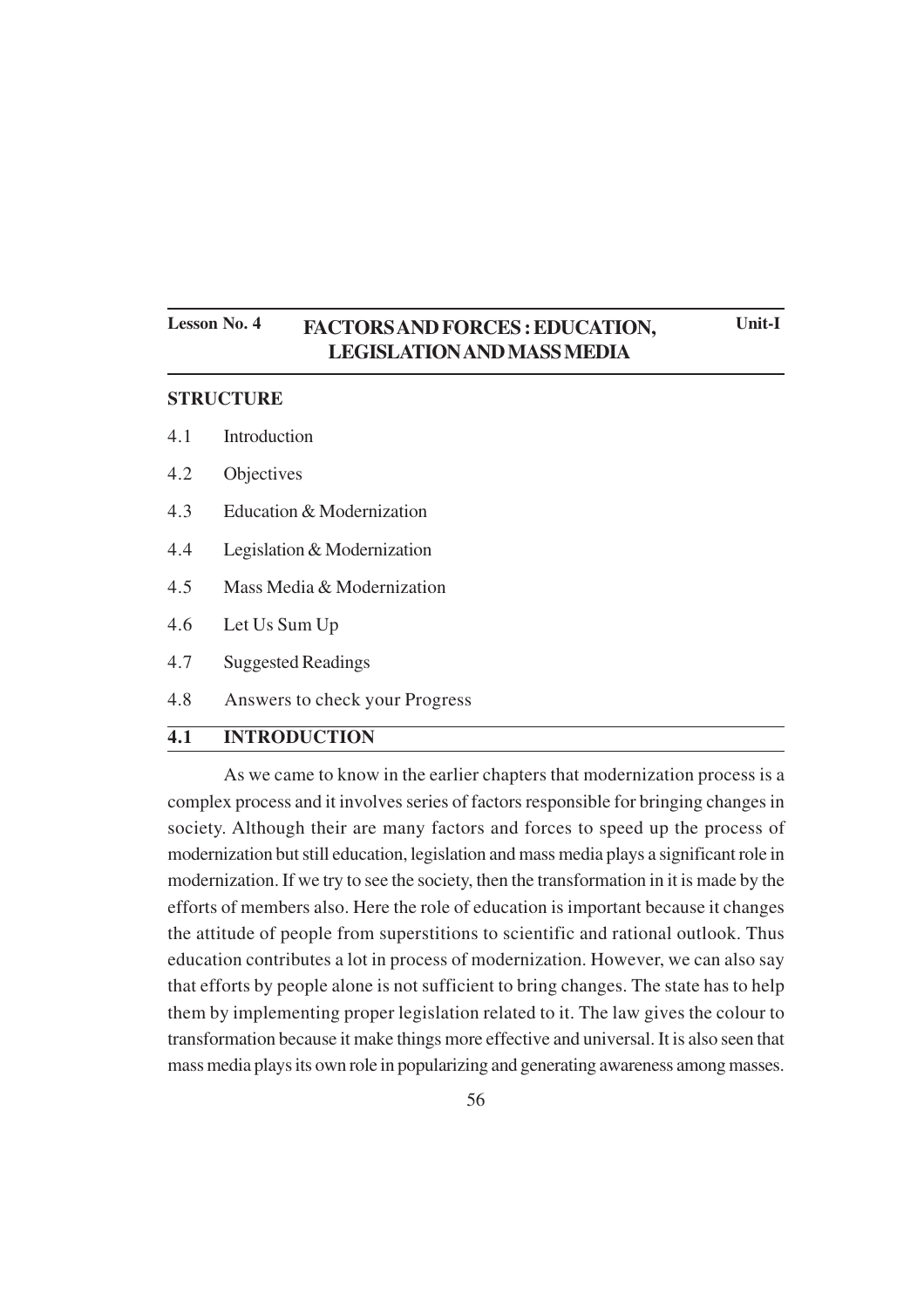Mass media acts as a strong force of modernization because it effects every section of society. Let us try to look to them individually.

## **4.2 OBJECTIVES**

In this lesson the students will be able to :

- Understand the concept of education and its role in modernization.
- Discuss the idea of legislation and its role in modernization.
- Describe the idea of mass media and its role in modernization.

#### **4.3 EDUCATION AND MODERNIZATION**

Contemporary education, which is an agent of modernization in various forms is of western origin. The significance of education in modernization can be analysed in three areas. **First,** the cultural content of the education, secondly its organizational structure and thirdly, the rate of its growth. The content of new education was doubtlessly modernizing and liberal in nature. The literary content of the courses in the humanities and social sciences were drawn from the literature of the European, Renaissance, Reformation and Enlightenment. Its themes were humanistic, secular and liberal. For eg., John Stuart Mill's essay 'On Liberty' soon after its publication became a text in Indian colleges. Indians came to known Magna Carta, and the struggle for Liberty and equality in Europe and America. The implications of modern science became manifest in their studies. An important element in this education was emphasis on contemporary and humanistic evaluation of social, political and historical issues. Its sociological result was a disenhancement from traditional education, whose categories being embedded in the scriptural and mythological loves had an obsessive degree of orientation towards the past. The categorical structure of the new education was oriented to the present and the future.

The new education was also different in its organizational structure. It was imparted by teachers who were appointed on the basis of educational achievement irrespective of their caste or birth, a principle which was in basic contrast with the concept of Guru in the Hindu tradition who had to be a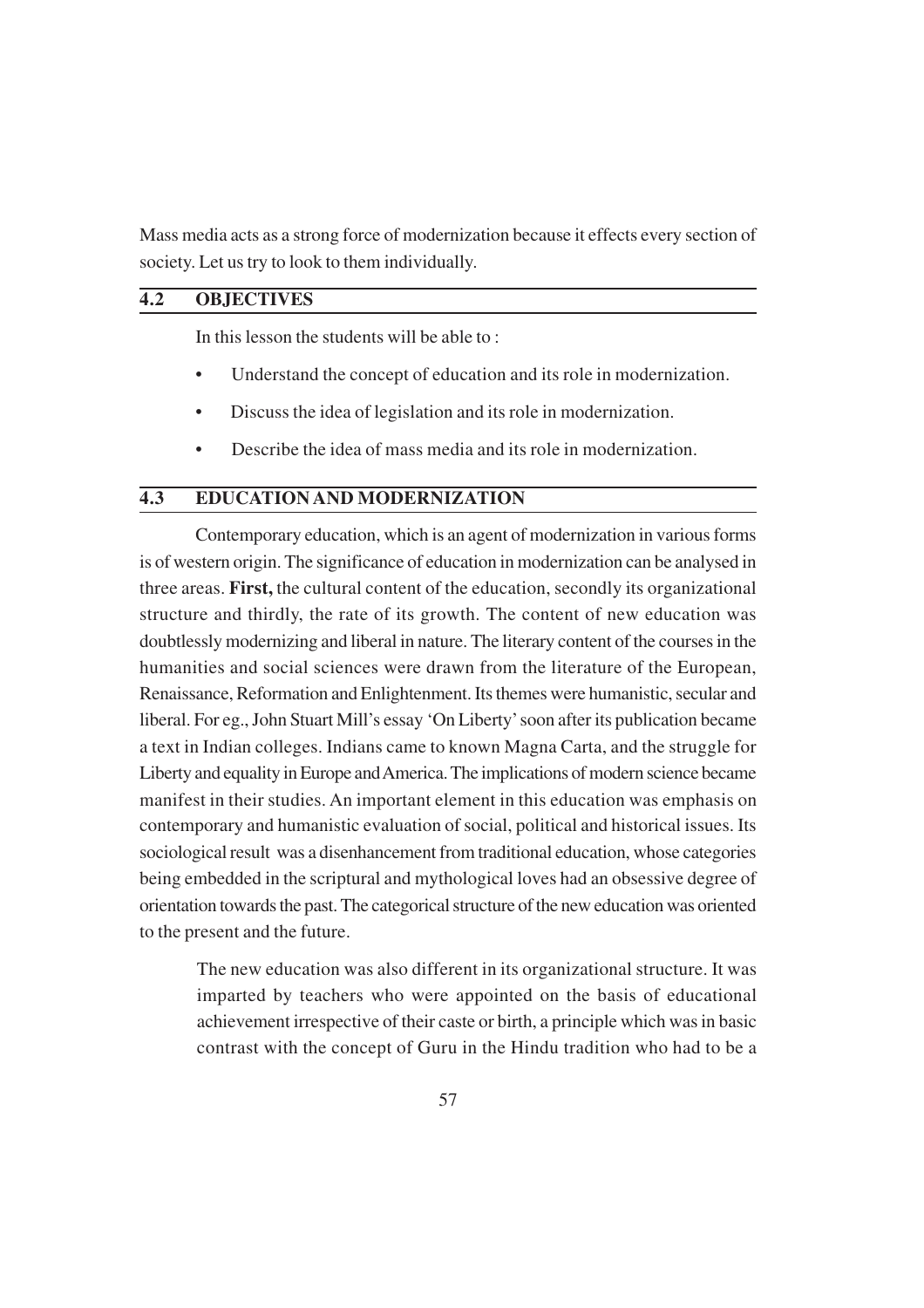Brahmin by caste. Not only the content of education but also the structure of the teaching profession was thus secularized.

There has been a tremendous expansion in primary, middle and high school education. The expansion of primary and secondary levels of education has been followed by growth in higher education. Progress has been made in other spheres of educational planning and modernization of its organization. Percentage of girls going to schools and colleges has increased. In many States schooling of children has been made free and compulsory. New vocational and polytechnical institutions have been started.

Education has been one of the most influential instruments of modernization in India. It has led to the mobilization of people's aspirations for nationalism, liberalism and freedom. It alone has been responsible for the growth of an enlightened intelligensia which carried forward not only a movement for Independence, but also a relentless struggle for social and cultural reforms. It has created a sub-culture of students in India which though not fully modern, contains elements of transition from tradition to modernity. Finally, the educational system has contributed to modernization by growth of new forms of rationally organized structures in the shape of schools, colleges and universities, which serve as cultural networks for diffusion of knowledge and cultural categories which are modern in ethos.

## **4.4 LEGISLATION AND MODERNIZATION**

There are two views about the functions of law. According to one view, the essential function of law is to reinforce the existing modes and to provide a uniform procedure for the evaluation and punishment of deviance from the existing rules. According to the other view, it has not only the function of social control but it has also to bring about social change by influencing the behaviour, beliefs and values. By means of new enactments there will be institutionalization of new pattern of behaviour manifesting new social values. However, law could be a powerful force for social change only if a large majority of people are in favour of the new social norms.

#### • **Social Legislation in Pre-Independence days :**

Sati or the burning of widow on the funeral pyre of the husband was the custom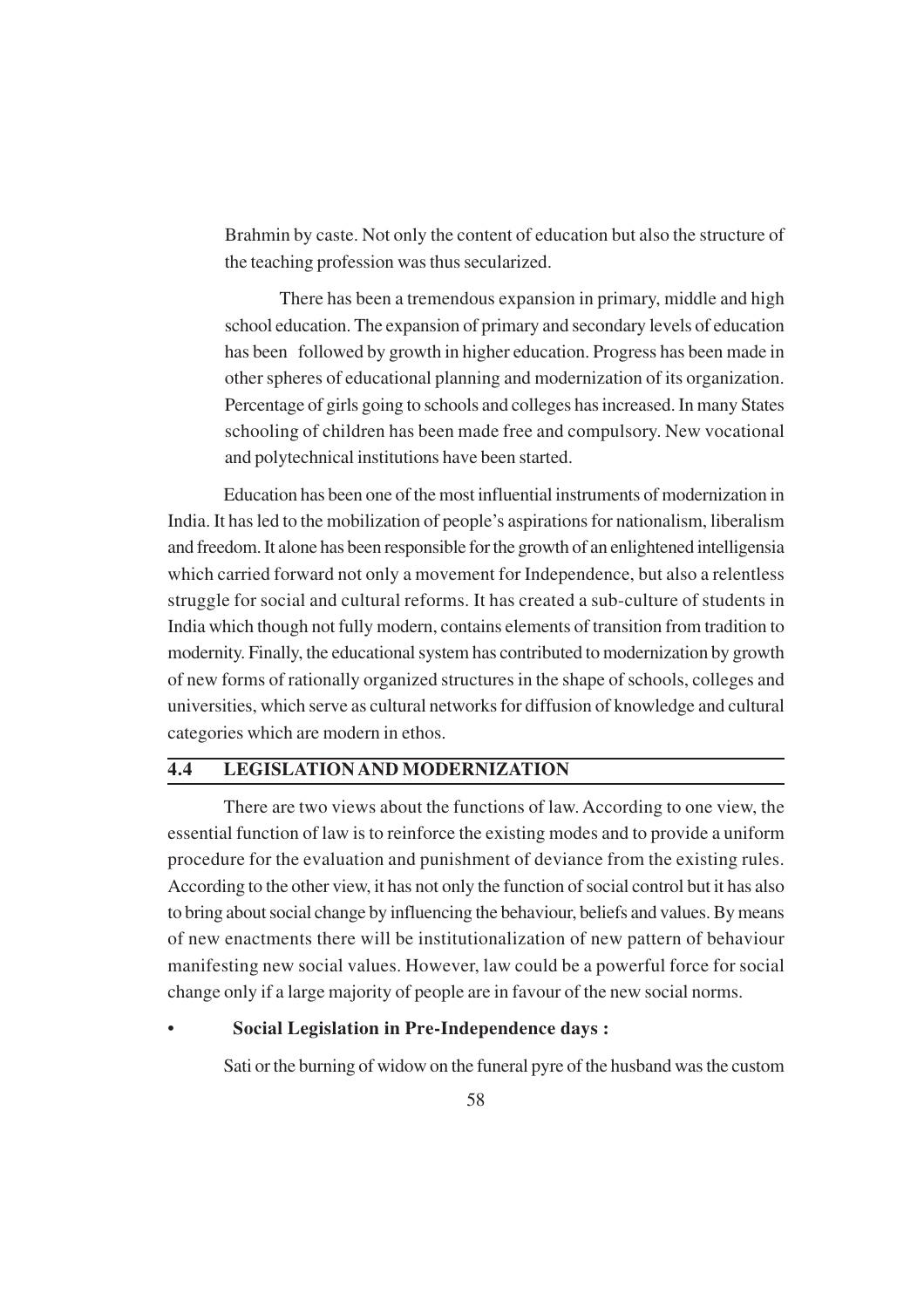practised extensively in Rajasthan and to some extent in U.P. and other northern states. Ram Mohan Roy began the active compaign against Sati. Finally in 1829, an Act prohibiting Sati was passed.

Another revolutionary social legislation of this period is the Hindu Widow Remarriage Act of 1856. Some enlightened Indians like Iswarchandra Vidyasagar, Behramji Malabaree, and others denounced the customs which continued to make the life of a widow miserable. Due to their efforts the government passed the Widow Remarriage Act. Ishwarchandra Vidyasagar himself set an example by getting his son married to a widow. As a result of this Act, the social reformers started widow's homes and widow remarriage associations in different parts of the country.

Yet another illustration of social legislation is the Female Infanticide Prevention Act of 1870. To put an end to the barbarous custom of killing the female infants as soon as they were born, in 1870 legislation was passed prohibiting this custom and enforcing registration of births and deaths.

The next significant social legislation was the special Marriage Act of 1872 which provided for marriage irrespective of differences in religion. This Act is the first Act providing for civil marriage and registration of marriage. The Act was amended in 1923 in order to permit the Inter-caste marriage.

Another important social legislation in pre-independence India was against child marriage. In 1860, at the instance of Vidyasaar, the Indian Penal Code prohibited the consummation when the girl was less than 10 years old. Later, according to the Brahm Act of 1872, the marriageable age was fixed at 14 for the girls and 18 for boys. In 1891, the Age of Consent Bill was passed by the government prohibiting cohabitation with a wife under the age of 12. With further agitation the Child Marriage Restraint Act was passed in 1929 raising the marriageable age of girls to 14 and of boys to 18.

Another important Act of pre-independence era is the Madras Children's Act of 1920 which provided that no child under 14 could be imprisoned. Within the next few years, many of the other Indian states passed similar legislation and established juvenile courts and certified schools.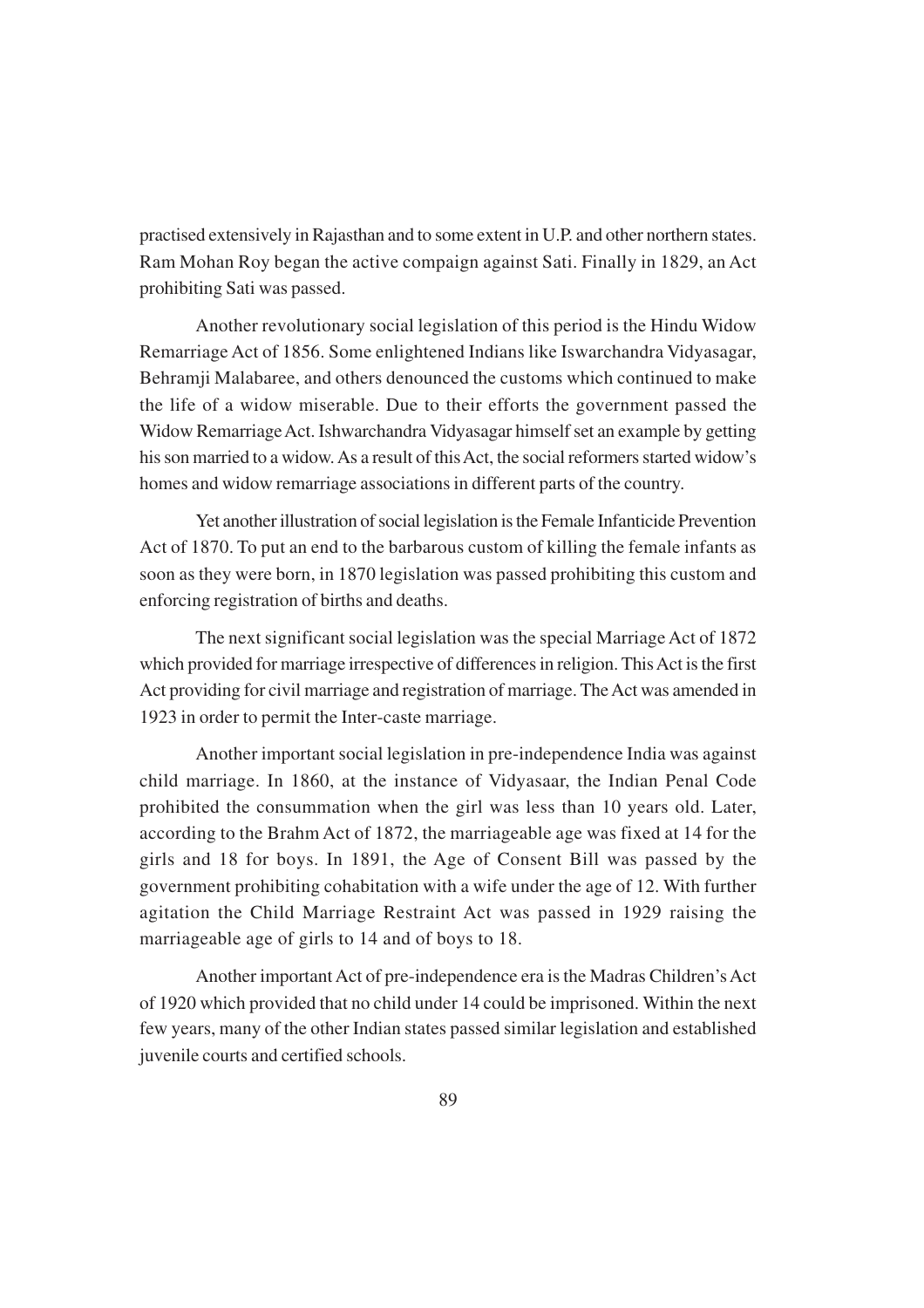Hyderabad state passed the Beggary Act in 1940 and Bengal followed in 1943. Other States passed similar legislation and established beggar homes in the following years. This Act gave power to the police officers to take a person before a Sub-Magistrate if he was wandering about asking for alms.

The Factory Act of 1881 prohibited employment of children below 7 years in the cotton textile mills. It also fixed the hours of work for children between 7 and 12, at a hours a day with a rest of one hour and four holidays a month.

The 1922 Act defined a child as a person under 15 and prevented employment of children below 12. It limited the hours of work of adults to 60 hours per week with one hour rest per day. The 1931 Act limited hours of work to 54 hours per week and 1946 Act amendment reduced the work per week to 48 hours.

The employment of Children Act of 1938 regulates the employment of children in certain industrial employment. Under this law, children below 15 years are prohibited to take up certain types of employment, keeping in mind the deteriorious effect, working in such places, may have on the health of such children as bidimaking, cement manufacture and packing etc.

The children (Pledging of Labour) Act 1933 was passed to prohibit the pledging of the labour of the children.

The Workmen's Compensation Act of 1923, required the employer to give compensation for accident, disease, disablement and death when these are due to working conditions. The Trade Union Act, 1926 provided for the registration of Trade Unions. The payment of Wages Act 1936 provided for regular and prompt payment of wages and prevented arbitrary deduction from wages.

Thus, in the pre-independence era, a series of acts were promulgated to bring about a change in the social condition with respect to marriage, the position of women, juvenile delinquency, beggary, child labour and women labour, and the conditions of labour in general.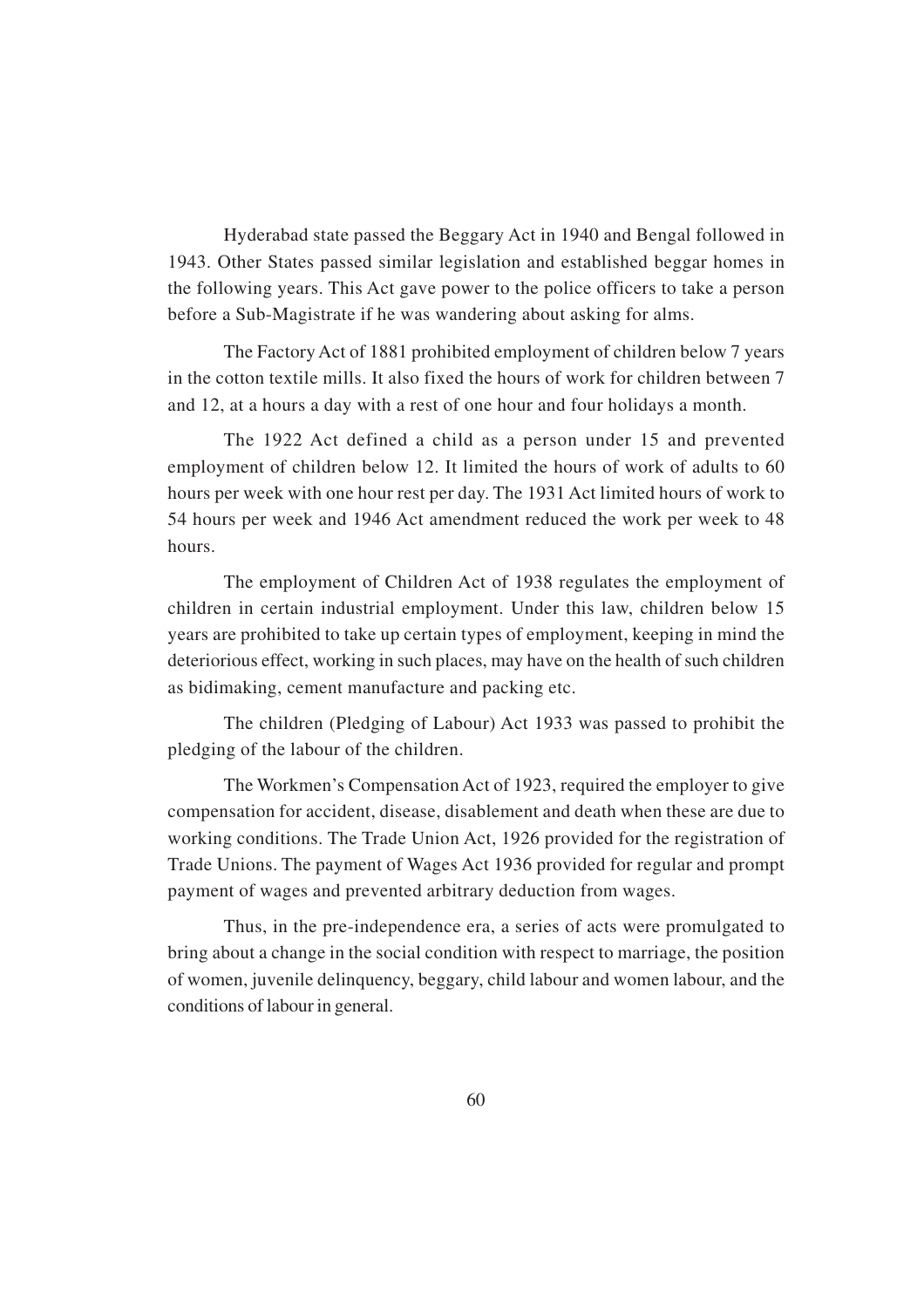#### • **Social Legislation Since Independence :**

The constitution of India provides for equality of status and the principle of social, economic and political justice to all citizens irrespective of caste, creed, sex, etc. Infact, this is put as an article in the Fundamentals Rights which are justiciable. The Directive Principles of State Policy have provided for legislation on various social matters. Thus, after 1950, it has been the policy of the government to bring legislation in line with the fundamental rights enuciated in the constitution. As a consequence of this, there has been considerable social legislation since independence.

• The Hindi Marriage Act of 1955 abolished all caste restrictions as a necessary requirement for a valid marriage. Secondly this Act provides for a secular outlook with respect to a marriage and enables the registration of marriage. This Act enforces monogamy, thereby bringing an equality between the two sexes. It also provides for judicial separation and divorce. Finally this Act defines the term "Hindi" in the widest possible manner to include the protestant groups like the Buddhists, Sikhs, Aryasamajists, it also includes the scheduled castes and scheduled tribes.

• The Hindu Succession Act of 1956 confers for the first time absolute rights over the property possessed by a Hindu Woman. Secondly both the sons and daughters get the right of inheritance from the property of a intestate Hindu.

• The Hindu Adoption and Maintenance Act 1956, is also a significant departure regarding the status of women. It permits the adoption of a son or a daughter. Further it makes the consent of the wife necessary. Finally, the widow has got the right to adopt.

• Since a long time many states had passed legislation against dowry. The government passed the Dowry Prohibitions Act, 1961, making the giver as well as receiver of the dowry punishable.

• The children Act 1960, was passed to provide for the care, protection, maintenance, welfare, training, education and rehabilitation of neglected or delinquent children.

• The Minimum Wages Act 1948 was passed to provide for minimum rates of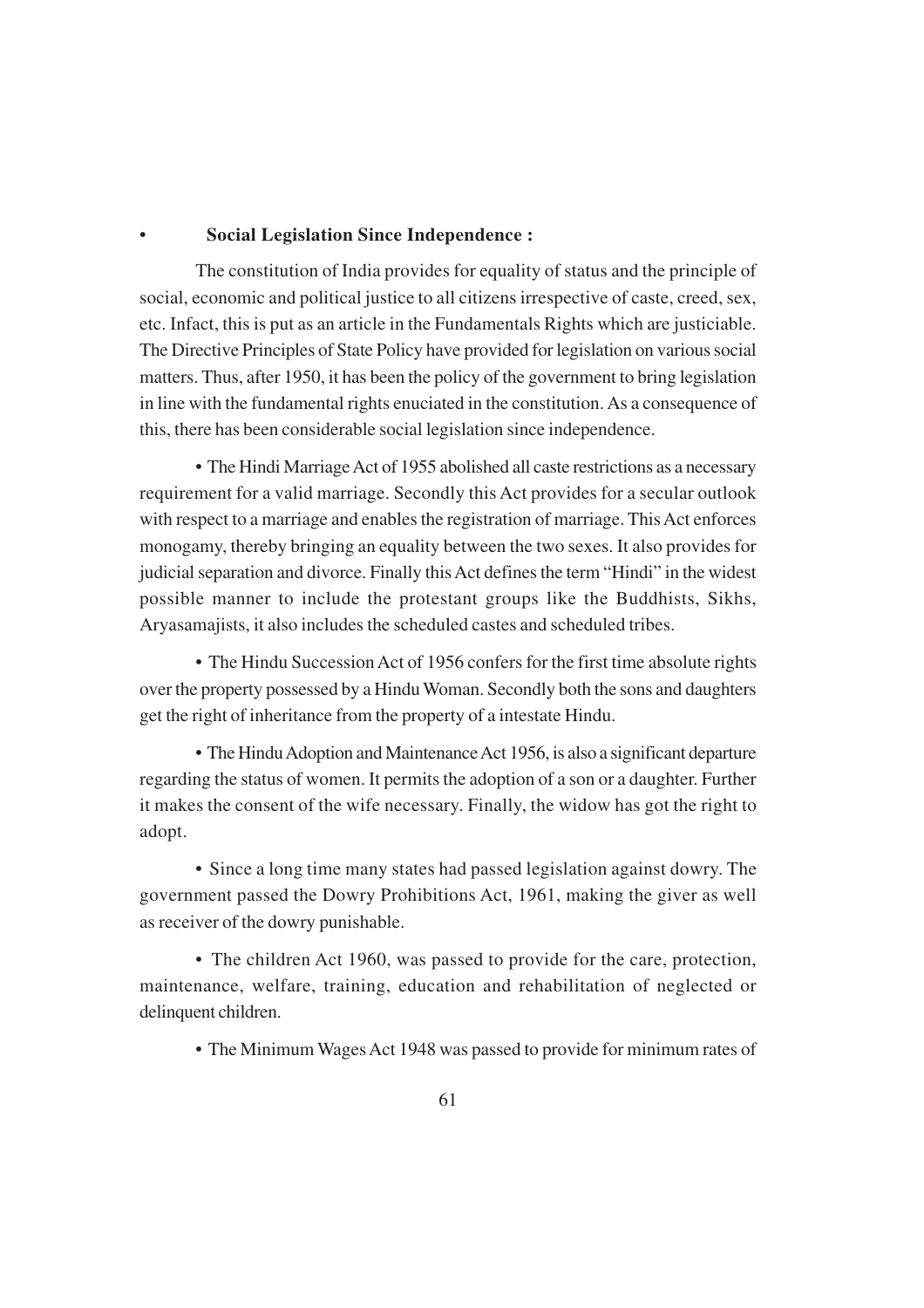wages in certain employments.

• Another very significant Act is the Untouchability (Offence) Act, 1955. This is in accordance with the Article 17 of the constitution offences against this Act age cognizable and compoundable.

• Even with respect to labour laws there has been marked change since independence because of the enuciation of the directive principles in the constitution. The Factory Act of 1948, raises the minimum age of worker to 14 and made provision for annual medical examination of the workers between 14 and 18.

The Employment Exchange Act of 1959, in order to help the unemployed individuals to get jobs, provides for registration of the unemployed people and for training programmes. The Employment State Insurance Act was passed to provide for certain benefits to employees in case of sickness, maternity and employment injury and to make provisions for certain other related matters. This was followed by the Employees Provident Funds and Miscellaneous Provisions Act of 1952 to provide for the institution of Provident Funds including Family Pension Fund and Deposit Link Insurance Fund for employees working in factories and other establishments. Under this enactment, the Employment Provident Fund Scheme and the Employees Family Pension Scheme was introduced in 1971. To further improve the lot of labour employed in different industries, Parliament enacted a series of Social Welfare Legislations like the Bidi and Cigar Workers (conditions of Employment Act, 1966). Contract Labour (Regulation and Abolition) Act was passed in 1970. For the abolition of the bonded labour system with a view to preventing the economic and physical exploitation of the weaker sections of the people. The Bonded Labour System (Abolition Act) was passed in 1976. On 1981, the Cine-Workers Welfare Cess Act and the Cine-Workers Welfare Fund Act was passed.

Thus, many efforts have been made before Independence and after Independence to bring about changes in Indian society by using legislation as the medium. However, social legislation could become effective only when there is organized voluntary effort to help the people understand the new values emboided in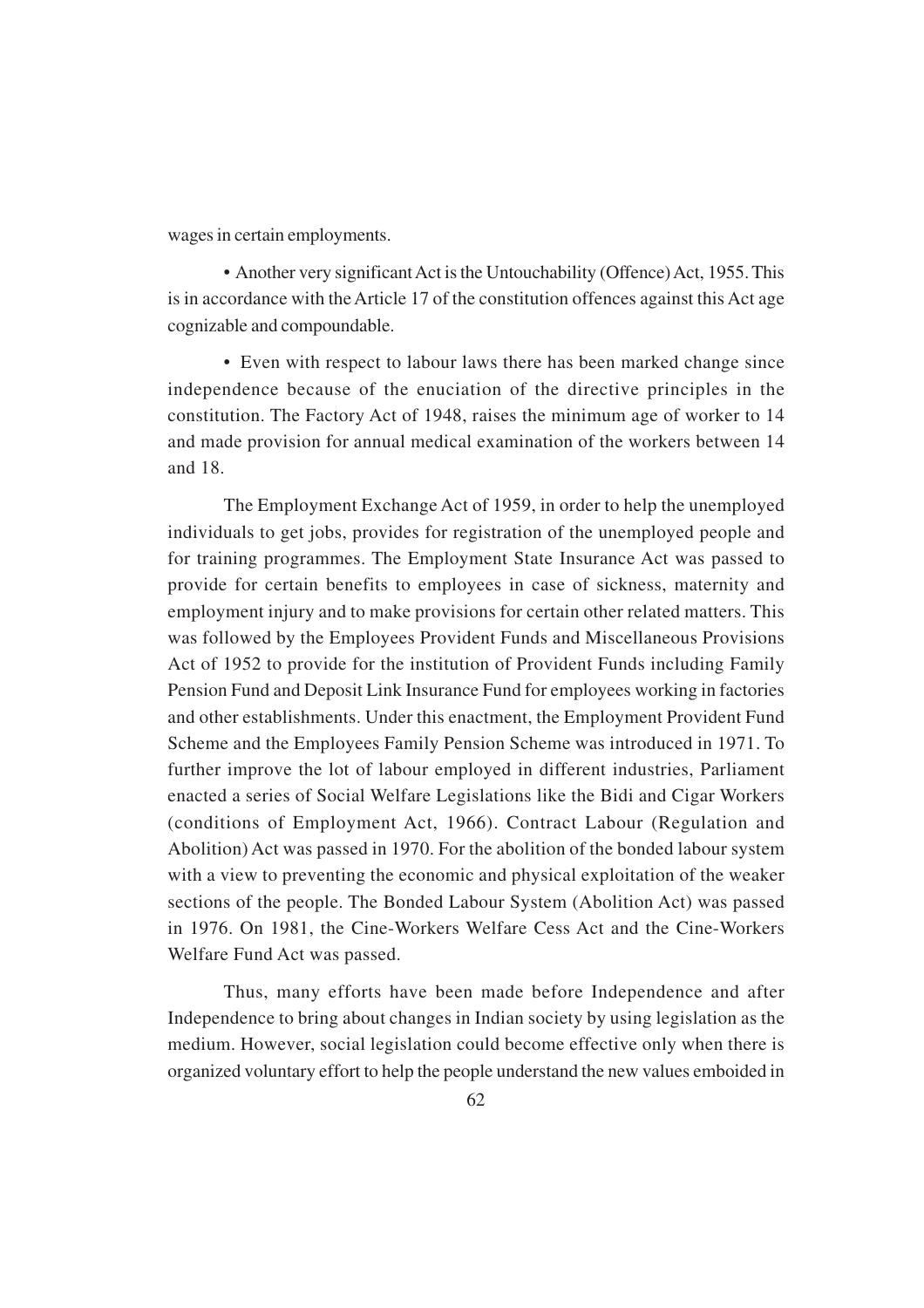the new law.

### **4.5 MASS MEDIA AND MODERNIZATION**

There is a close relation between modernization and mass media. Realizing the importance of the modern media of communication in the transformation of the world society, the General Assembly of the U.N. in 1958 called for a "programme of concrete action" to build the press, the radio, the film in the developing countries. Free and adequate information is not only a goal but it is also a means for bringing about social and economic change. National development depends upon a change in knowledge– what people know, skills–what people can do, and attitudes–what people can aspire for and hope to get. These basic changes in knowledge, skills & attitudes among the citizens of the country help in increasing its productivity.

The function of mass media is to open up the large masses in society to new information, new thought, new attitudes and new aspirations which lead them to new achievements. Even without travelling, sitting in his own village, the young man is able to live through an immense amount experience; he learns about other ways of living and other patterns of culture than his own with the help of the creative communicator. This is why Lerner calls the mass media the "mobile multiplier". The mass media is the device that can spread the requisite knowledge and attitudes quickly and widely.

The literature people who are exposed to mass media develop, according to Lerner, a "mobile personality" with a capacity to identify themselves with the new aspects of their environment and becomes free from his bonds to native soil and desires to move from the field to the factory and from the farm house to the urban flat.

A number of programmes on national integration and communal harmony and on various compaigns themes such as population control and family welfare, public health and hygeine, consumer protection, prohibition and drug abuse, social evils like untouchability, sati, dowry etc. are broadcast. Programmes related to protection of environment, protection of minorities, conservation of energy, adult education, women's education, welfare of women and children, laws concerning industrial labour, unorganized labour, programmes on science in daily life, scientific inventions and researches are also dealt with.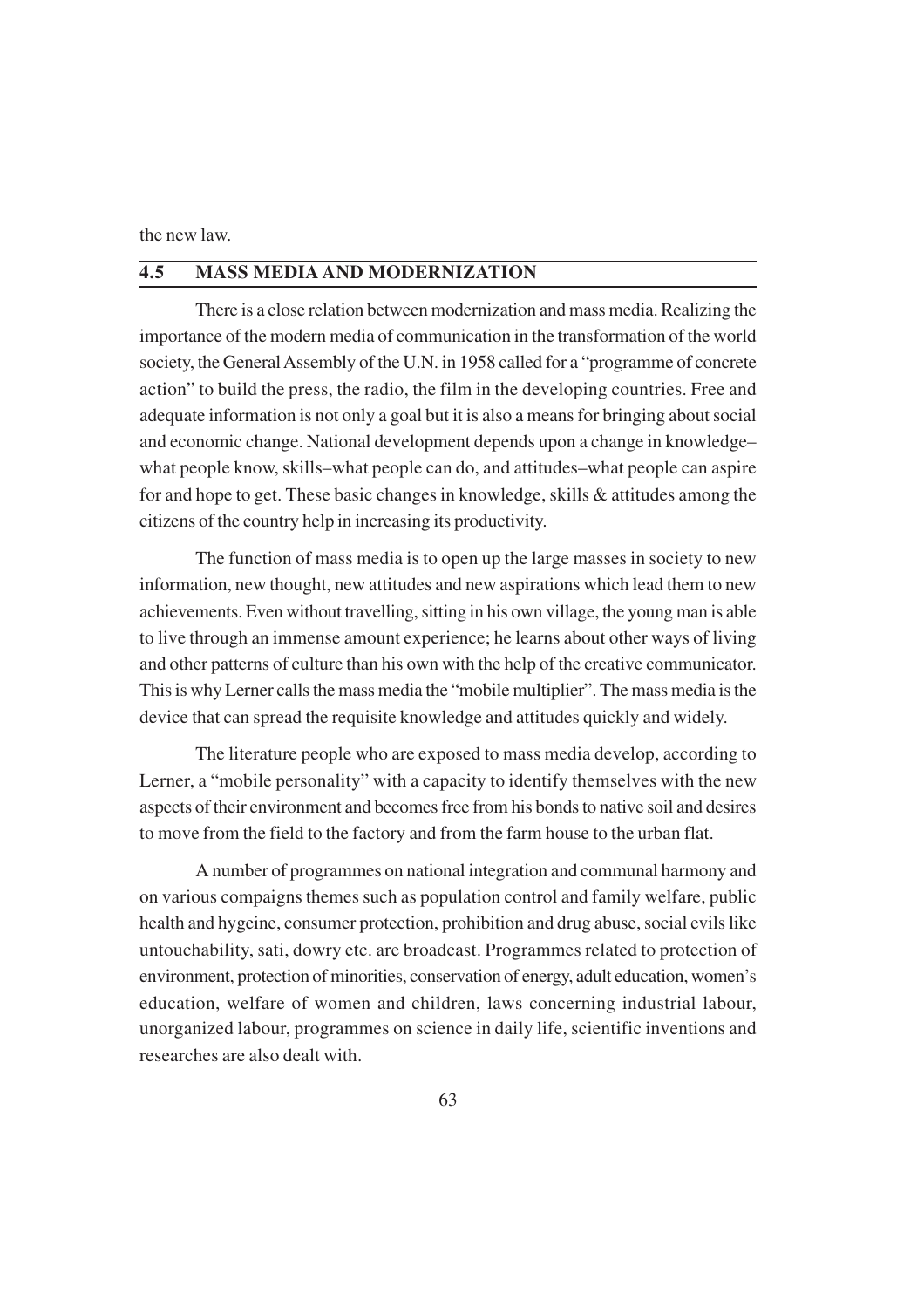Yuva Vani provides a forum for the youths in the age group of 15-30 years, in which they can express themselves freely on subjects intimately connected with their problems and also of the country. The Yuva Vani Services have helped in bringing out to the fore the best potential talent in the fields of literature, drama and music. Programmes for Senior Citizens (aged people) featuring interesting subjects like genetic care, pension problems, tax liabilities, legal advice, readings from classics, current affairs are being broadcast. Educational Programmes cover a wide spectrum including current curriculum based programmes like school and university broadcasts.

Seth has pointed out that radio is the one medium of mass communication which offers the solution to the three problems of inaccessibility, illiteracy and lack of properly trained and motivated extension personnel. Surveys have shown that in Jalanar district, for eg., the families of the farmers listen carefully to the weather forecasts and price bulletins and are keen to listen to the latest information on agricultural practices, the performance of new seeds and new pesticides. Even television is a very powerful medium provided the programmes are designed to promote innovation and adoption of innovation.

Some of the film producers have tackled the current social problems, for eg., Harijan problem has been portrayed in some of the best films ever produced. Another recurrent theme is about the suffering of the women and the need to develop a sense of equality. Many good pictures have been produced with patriotism as the theme. Films division in order to educate the people about the potentialities of the new nation produced documentaries dealing with health, hygeine, farming, illiteracy and other subjects and showed these throughout the country. Many short films on subjects like India's struggle for Independence have been produced. Documentaries on subjects like agriculture, science & technology, energy, industry and overall development of the country from 1947 to 1988 have been produced.

# **FACTORS AND FORCES: EDUCATION, LEGISLATION AND MASS MEDIA**

Sociologists of the present age use the concept of modernization in the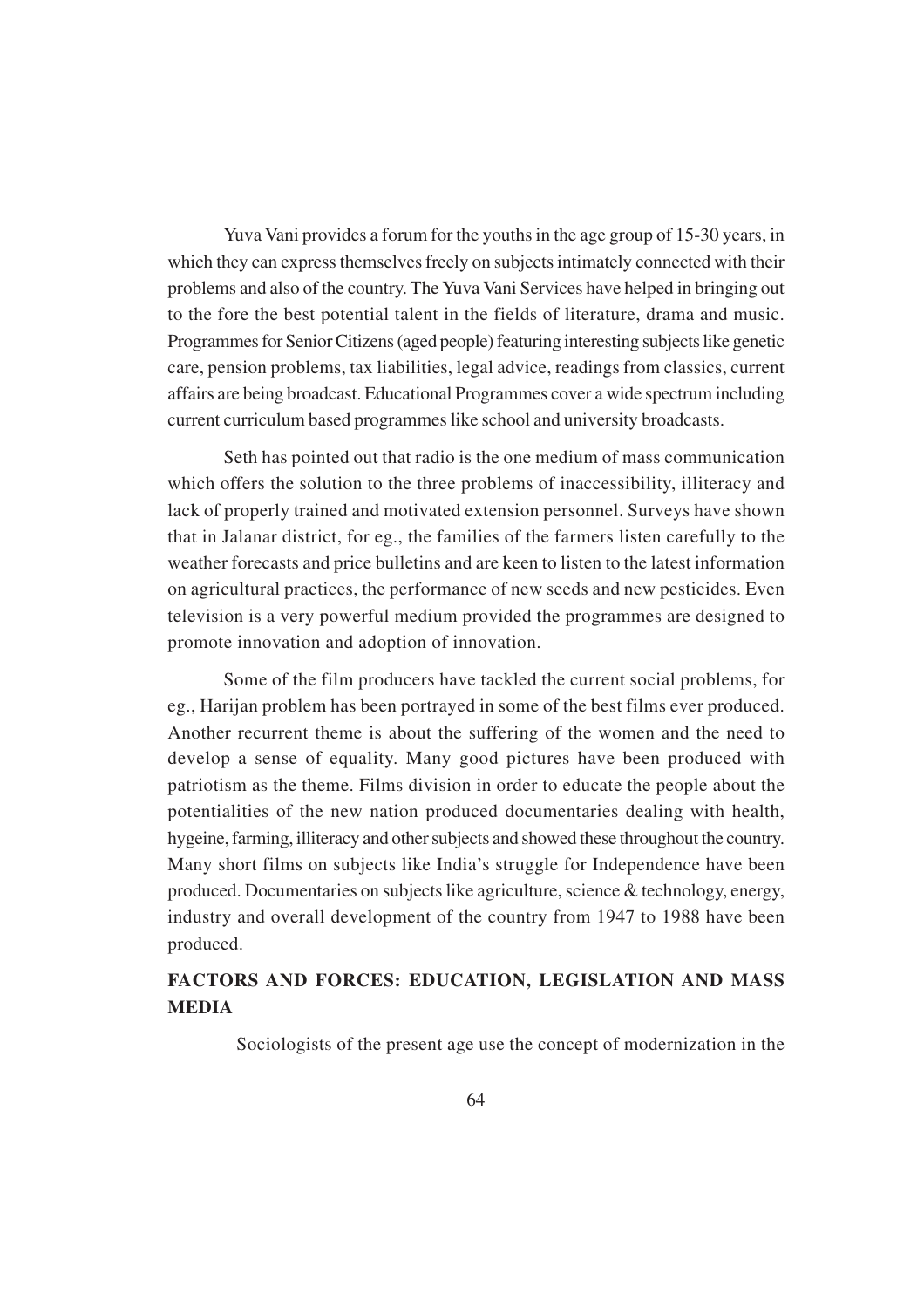analysis of social change. It means the development of modern approach and outlook and adoption of modernity in everyday life. Modernization refers to the deeper change in man's way of thinking and feeling, a change in his whole attitude to life's problems, the society and the universe. As such, modernization appears to be a complex phenomenon involving the development of rational outlook and acceptance of realities and facts in the context of scientific value.

 It implies an inherent change in the mode of life in a particular direction for attaining modernity. Hence, man's attitude, idea, outlook and approach are oriented towards change in that direction. The term modernization is used not only to describe the changes in the material culture of a nation but also in its belief system, values and way of life on the whole.

 It is a process which brings desired types of changes in the social structure, value orientation, motivations and norms. It is a process of transformation of a society from its backward framework to a forward looking, progressing and prospering structural build up. Modernization is not a process which has emerged out just recently.

 The Western people have been undergoing this process for some five centuries and people in the least developed regions of the world for less than a century. It began with the colonial history of many nations. In fact, the process of modernization has been slow in the initial stage but was accelerated after 1945. After World War Two it has been sped up and broad-based.

 The factors which facilitated and accelerated the process of modernization are : the achievements in the field of science and technology, rapid growth of industrialization and urbanization, the rationalization of social life, the emergence of a rational outlook in every walk of life, rapid development of mass phenomena like mass production, mass communication, mass, education and participation, democratization of political structure and growth of large heterogeneous complex societies Weiner points out that each social science discipline is primarily concerned with modernization in terms of man's application of technologies to control the resources of nature so as to achieve a marked increase in the growth of per capita output.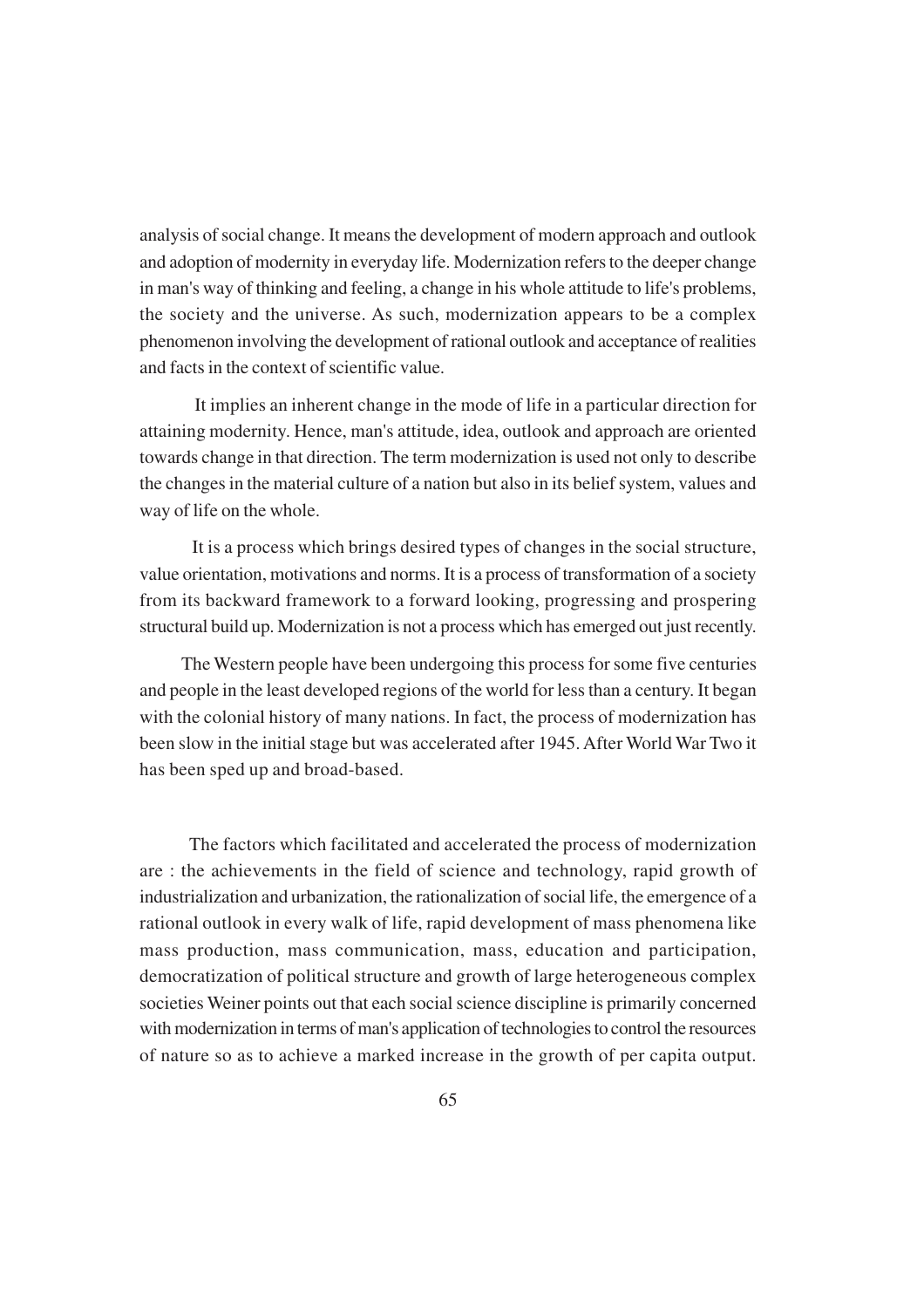Basically the process of modernization is concerned with the natural, behavioral and social processes and the application of the new knowledge to human affairs.

 This process also involves an achievement, orientation and self-reliance in each individual. It does not mean mere imitation of the developed nations. It is a process which helps a nation to establish its own identity. Of course a nation has to learn much from the developed countries. But being a replica of the developed nations will not necessarily result in modernization. Society in the process of modernization recognizes its values of cultural heritage, but is not bound by the outmoded patterns of beliefs.

 It is a society which has cultural patterns favoring the adaptation of new methods and techniques in enriching its, physical, moral and socio-economic life. Daniel Lerner holds the view that the process of modernization involves the replacement of sacred revelation by the secular enlightenment in the guidance of human affairs. Secular enlightenment is personal to be achieved by each person. One wrong notion about modernization is initiation of one society by the other but modernization is essentially based on "a rationalist and positivist spirit."

 It is essentially a mass affair involving not only changes at the institutional level but also fundamental changes at the personal level, a change in modes of thinking, beliefs, opinions, attitudes and actions. It involves a fundamental change in social structure. In the Indian context it may be viewed as a structural change from the immutable Caste society which is a closed society to a casteless, classless, open society in which the ascriptive pattern changes to achievement pattern, i.e. an individual's status depends not on his birth but on his personal achievement and attainment. As such, the main feature of modernization is the building up of an 'open society' in which individuals of talent, enterprise and training, can find places in the society appropriate to their achievement.

#### **Modernization is experienced in different spheres:**

(i) In the political sphere, as simple tribal or village authority systems give way to systems of suffrage, political parties, representation and civil service bureaucracies;

(ii) In the educational spheres, the social system strives to bring down the rate of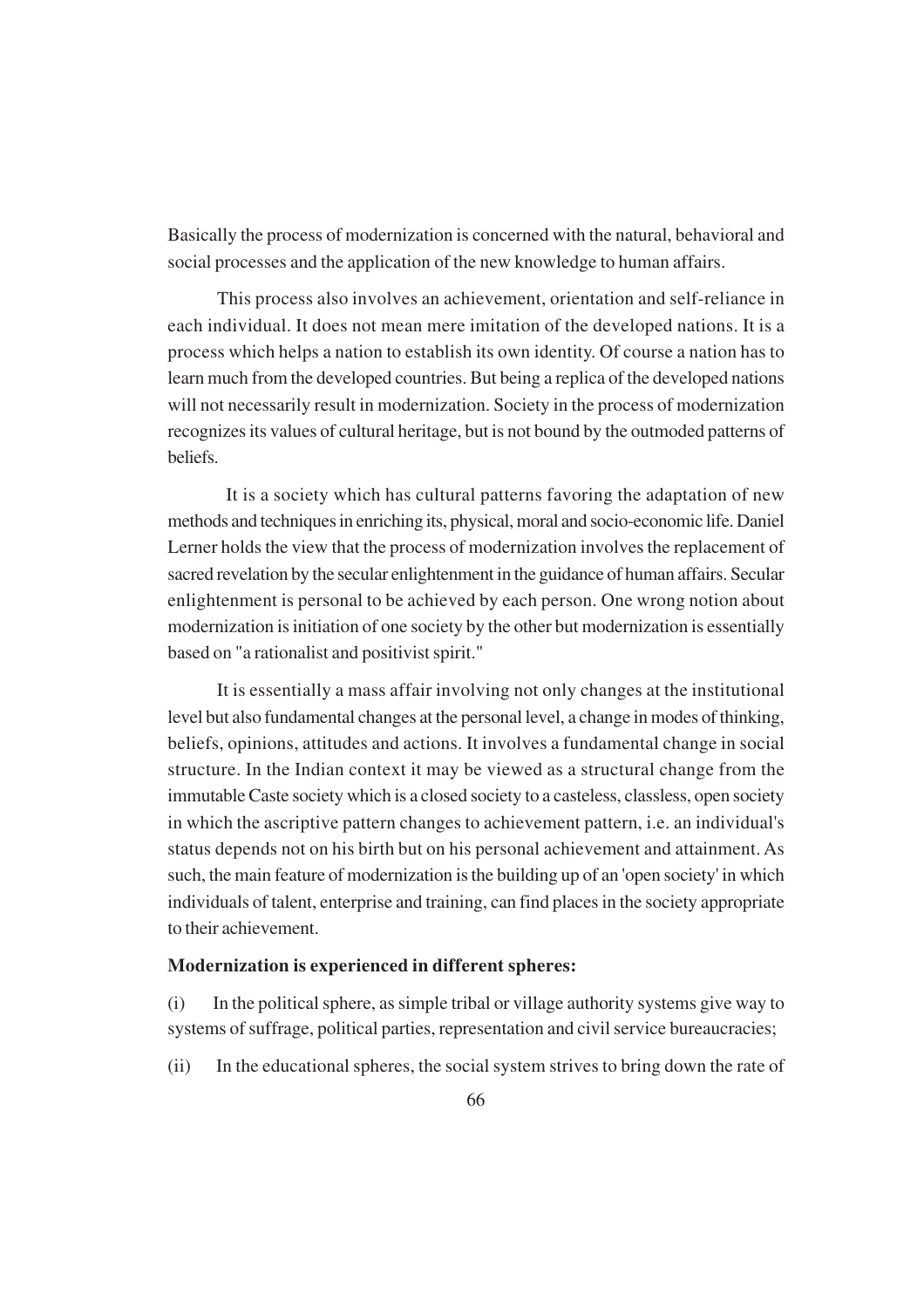illiteracy and enhance economically productive skills;

(iii) In the religious sphere traditionalistic religions are gradually replaced by secularized belief systems,

(iv) In the familial sphere, the extended kinship units gradually break down

(v) In the stratification sphere, geographical and social mobility make a shift from fixed and ascriptive hierarchical system. These multiplicities of change do not begin simultaneously or do not proceed at a uniform speed. Rather, these changes occur at different times and progress at different rates in a developing nation.

# **In the economic sphere Neil J. Smelser evinces at least four distinct processes which are also interrelated:**

(i) In the realm of technology, a developing society changes from simple and traditional techniques towards the application of scientific knowledge.

 (ii) In agriculture, the developing society evolves from subsistence farming towards the commercial production of agricultural goods.

(iii) In Industry, the developing society undergoes a transformation from the use of human and animal power towards industrialization, or men working for wages at power-driven machines, which produce commodities marketed outside the community production.

(iv) As regards the ecological conditions, the developing society moves from the farm and village towards urban concentrations.

# **Political modernization comprises of the following features:**

(i) The existence of a legal structure

(ii) The broadening of popular participation in the polity.

(iii) The capability of maintaining national integration through orderly accommodation of various divisive forces.

(iv) The capacity to blend administrative expertness, responsibility and rationality along with the popular will into an effective amalgam.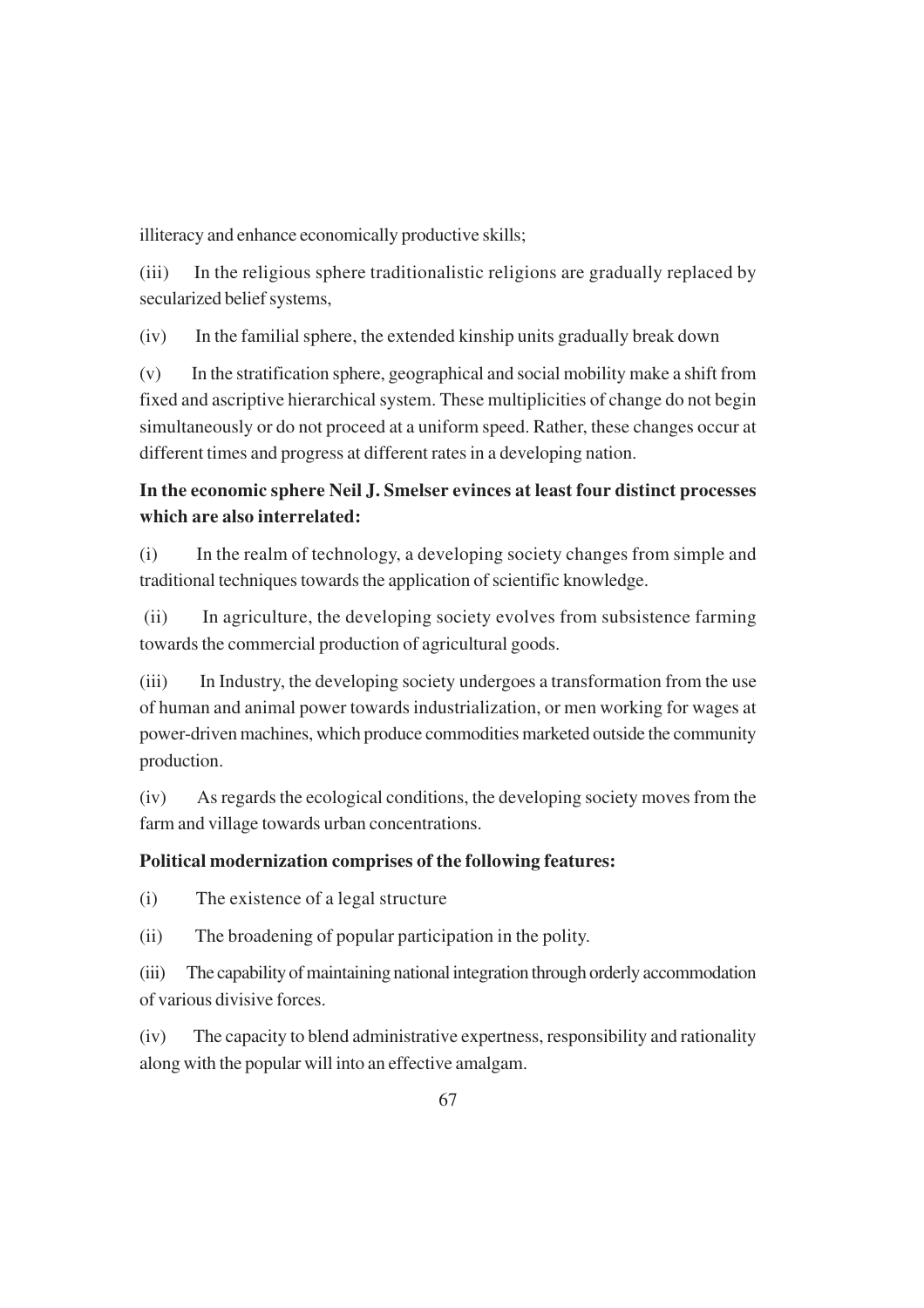#### **Factors of Modernization:**

 A number of factors are involved in modernization i.e., education, mass communication, ideology, values and attitude, growth of knowledge and science. Education is the prime instrument in the creation of modern man; Shils and Anderson indicate that education plays a vital role in the inculcation of a sense of national loyalty and in creating attitudes and skills essentials for technological innovation. Development of mass communication is an important means of spreading modern attitudes.

 The media helps create knowledge of desirable things faster than these things themselves produced. Ideology also plays a significant role in changing mass behaviour and attitudes. Attitudinal and value changes are pre-requisites of the creation of modern society, economy and political system. The growth of knowledge and its application will enhance man's control over nature. Science has provided the information needed by people to increase the strength of their own impulse to modernize.

 Thus modernization is a multi-dimensional process and the complex and interrelated series of changes in man's way of life. The occidental people have been undergoing this process for last five centuries and peoples in the least developed regions of the world for less than a century. It is a part of the universal experience. Although modernization holds great hopes for the welfare of mankind, it has also been regarded as a destructive process in many respects.

#### **Check your Progress**

**Note :-** (a) Write your answers in the space given below.

(b) Check your answers with those given at the end of the lesson.

 $\frac{1}{\sqrt{2}}$  ,  $\frac{1}{\sqrt{2}}$  ,  $\frac{1}{\sqrt{2}}$  ,  $\frac{1}{\sqrt{2}}$  ,  $\frac{1}{\sqrt{2}}$  ,  $\frac{1}{\sqrt{2}}$  ,  $\frac{1}{\sqrt{2}}$  ,  $\frac{1}{\sqrt{2}}$  ,  $\frac{1}{\sqrt{2}}$  ,  $\frac{1}{\sqrt{2}}$  ,  $\frac{1}{\sqrt{2}}$  ,  $\frac{1}{\sqrt{2}}$  ,  $\frac{1}{\sqrt{2}}$  ,  $\frac{1}{\sqrt{2}}$  ,  $\frac{1}{\sqrt{2}}$ 

\_\_\_\_\_\_\_\_\_\_\_\_\_\_\_\_\_\_\_\_\_\_\_\_\_\_\_\_\_\_\_\_\_\_\_\_\_\_\_\_\_\_\_\_\_\_\_\_\_\_\_\_\_\_\_\_\_\_\_\_\_\_\_

- (i) Why was the Minimum Wages Act 1948 passed?
- (ii) What is the function of Mass Media ?

 $\overline{\phantom{a}}$  ,  $\overline{\phantom{a}}$  ,  $\overline{\phantom{a}}$  ,  $\overline{\phantom{a}}$  ,  $\overline{\phantom{a}}$  ,  $\overline{\phantom{a}}$  ,  $\overline{\phantom{a}}$  ,  $\overline{\phantom{a}}$  ,  $\overline{\phantom{a}}$  ,  $\overline{\phantom{a}}$  ,  $\overline{\phantom{a}}$  ,  $\overline{\phantom{a}}$  ,  $\overline{\phantom{a}}$  ,  $\overline{\phantom{a}}$  ,  $\overline{\phantom{a}}$  ,  $\overline{\phantom{a}}$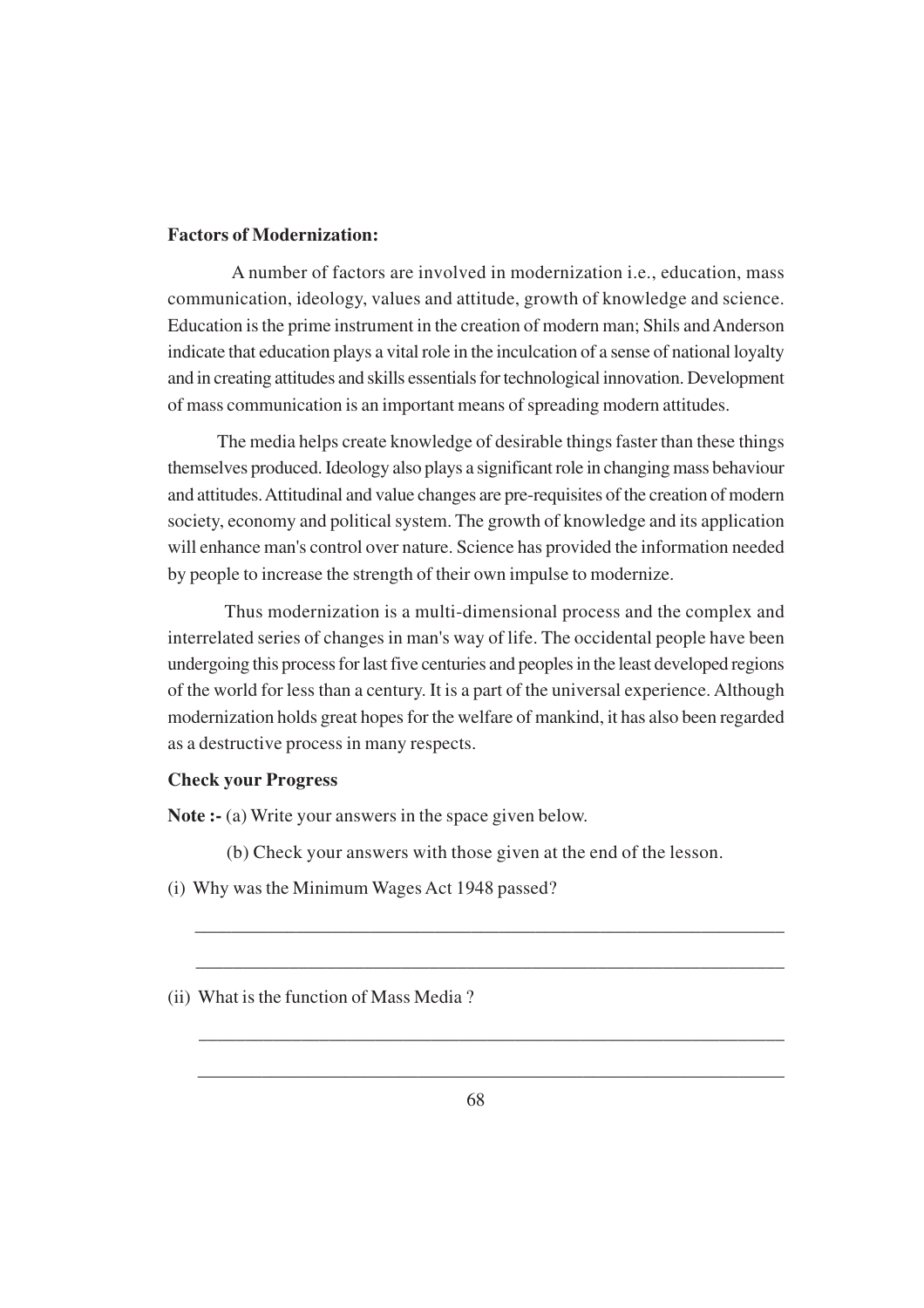# **4.6 LET US SUM UP**

Thus the conclude modernization process is accelerated by the forces like education, media and legislation. Education helps in bringing scientific temperament and rationality in one's outlook. The legislation passed by the government helps in enforcing new idea more smoothing and finally media popularize the same by its own way. The function of mass media is to open up the large masses in society to new information, new thought, new attitudes and new aspirations which led them to new achievements.

# **4.7 SUGGESTED READINGS**

- Singh,Y. 1996. "Modernization of Indian Tradition." Rawat Publication, Delhi.
- Dube, S.C., 1995. "Tradition & Development." Vikas Publishing House, Delhi.

#### **4.8 ANWERS TO CHECK YOUR PROGRESS**

- (i) The Minimum Wages Act 1948 was passed to provide for Minimum rates of wages in Certain Employments.
- (ii) The function of mass-media is to open up large masses in a society.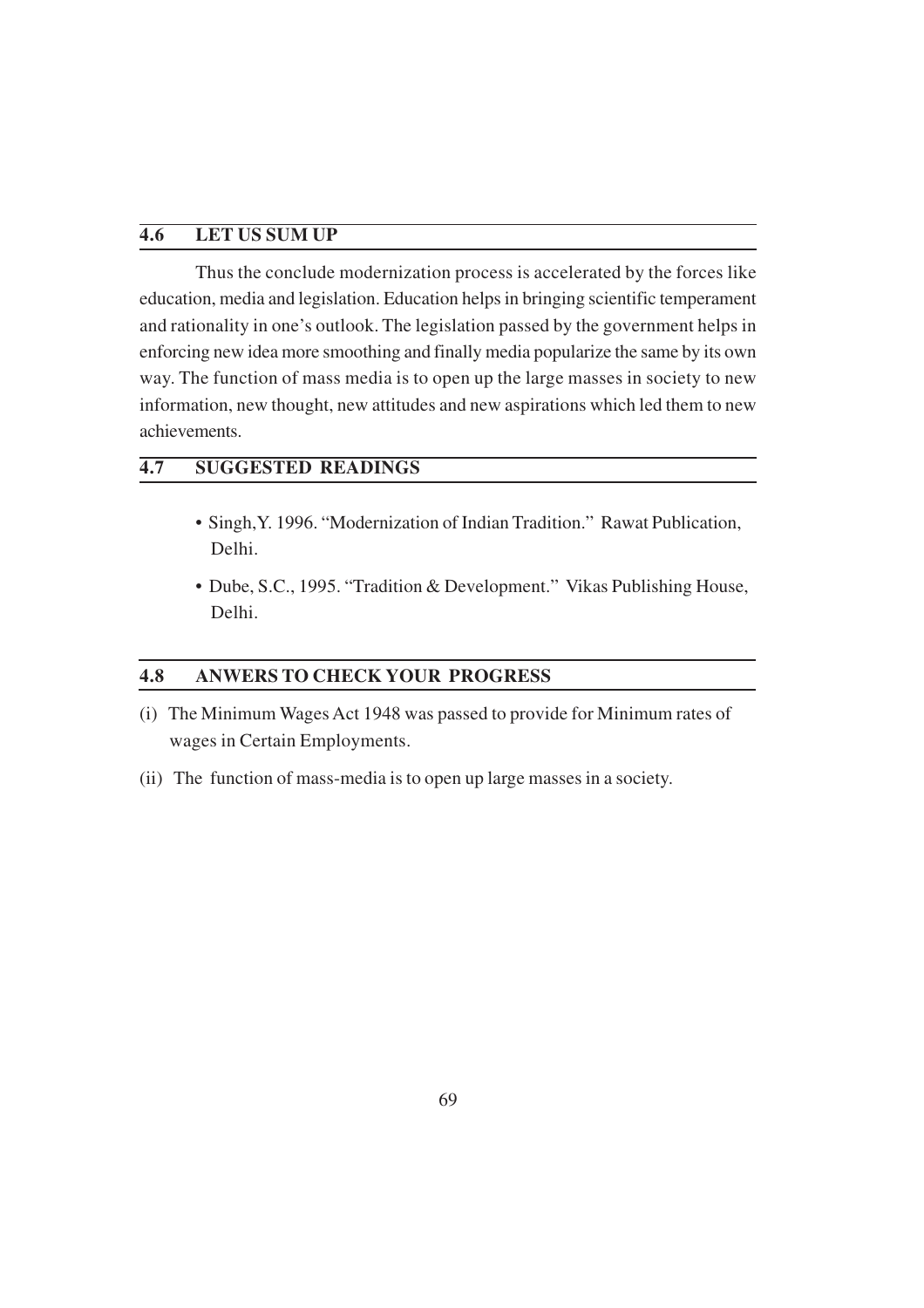# Lesson No. 5 **SANSKRITIZATION** Unit-II

#### **STRUCTURE**

5.1 Introduction

- 5.2 Objectives
- 5.3 Meaning of Sanskritization
- 5.4 Ideal of Sanskritization
- 5.5 Characteristics of Sanskritization
- 5.6 Models of Sanskritization
- 5.7 Let Us Sum Up
- 5.8 Suggested Readings
- 5.9 Answers to Check your Progress

# **5.1 INTRODUCTION**

Sanskritization refers to the process of social change particularly in Indian society. The structure of Indian society is based upon caste system. There is hierarchy of the caste and certain caste are considered upper and certain castes, the lower. According to varna system, Brahmins were on the top, then kshatriya, vaishya and Shudra occupied the second, third and the fourth rungs respectively. The varna system was based upon the cultural values. The higher castes were considered to be culturally higher also. In the caste system, the social hirearchy is not strictly based upon the varna hirearchy. The higher castes control and govern the behaviour of the lower castes and the lower castes try to carry out the dictates of the higher castes. M.N Srinivas is of the view that by sanskritization we do not mean only the adoption of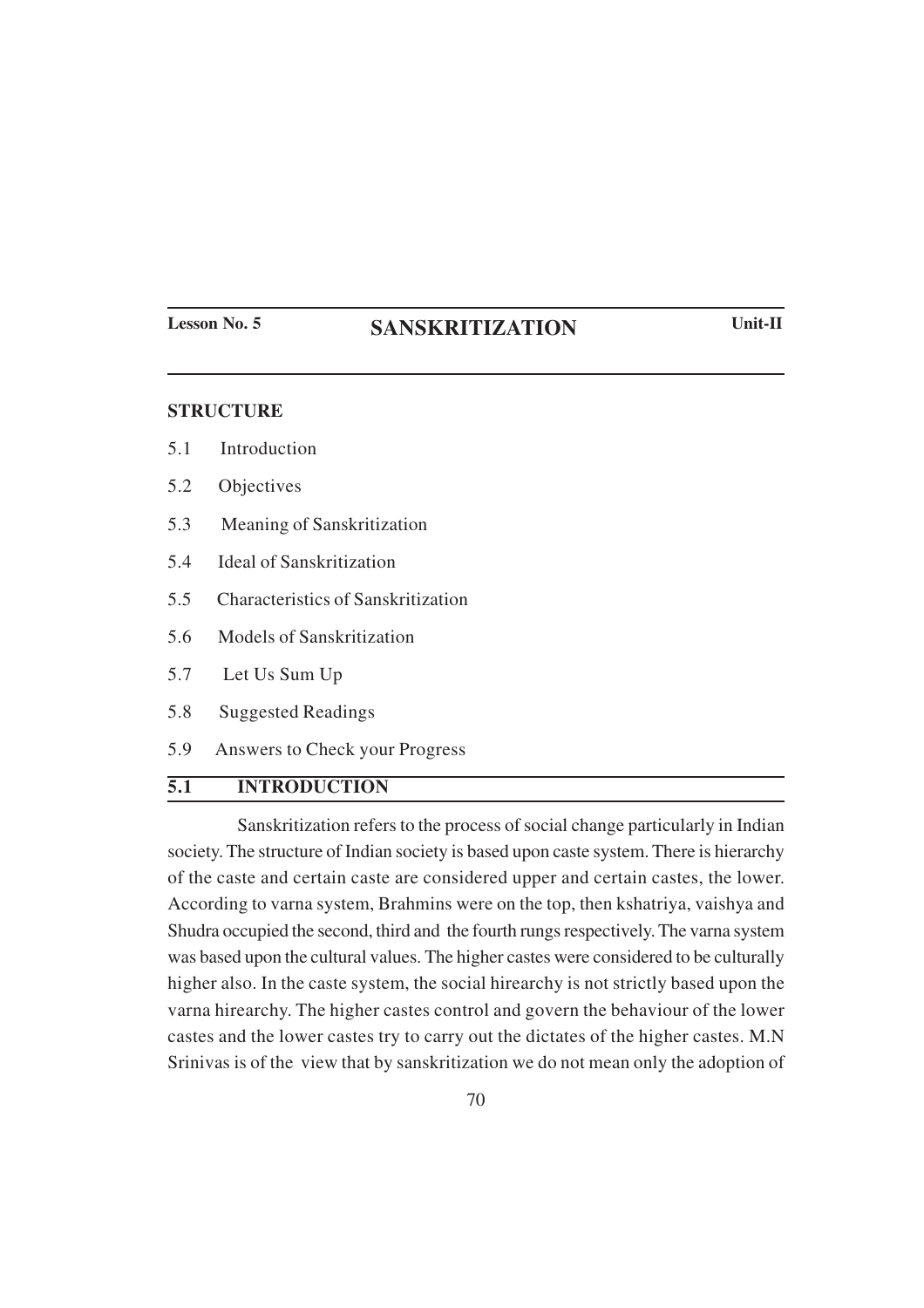new habits and traditions but also the expression of new idea and values. In this process, the dominant caste finds a place of pride in the social hierarchy but the lower castes follow it with great care and caution.

#### **5.2 OBJECTIVES**

After going through this lesson the students will be able to :

- Explain the basic concept of sanskritization
- Describe the concept with various impact on society
- Discuss with various characteristics of sanskritization.

#### **5.3 MEANING OF SANSKRITIZATION**

M.N. Srinivas in his book 'Social change in Modern India' has defined the process of sanskritization as " sanskritization is the process by which a 'low' Hindu caste or tribal or other group, changes its customs rituals, ideology and way of life in the direction of a high court, and frequently twice born caste. By means of these changes in customs and ritual, the low caste people claim a 'higher position is the caste hierarchy. M.N. Srinivas further stressed that " A low caste was able, in a generation or two, to rise the 'higher' position in the hierarchy by adopting vegetarianism and teetotalism, and by sanskritizing its ritual and pantheon". He also mentioned that there may be also agreement among the people between claimed and concerned status result only in positional changes in the system and doe snot lead to any structural change. "He also notes that how the tribal groups such as Bhils of western India, the Gonds and Oraom of central India claim to be a 'caste' through the process of sanskritization and then claim a place in the caste hierarcy. This is well known that there is no conversion process in the traditional Hindu system and the only way to become a Hindu was to belong to caste, which is the unit in the social system. M.N. Srinivas called sanskritization, to mean, some kind of Brhminzation. Some other Indian sociologists showed that sanskritization would be based on Kashtriya or vaishya or shudra models. Sometimes it can be said that sanskritization is only an illustration of the operation of the reference group. A reference group is a group which is used as a standard to evaluate ones, attitude, custom, rituals etc. The influence of the group or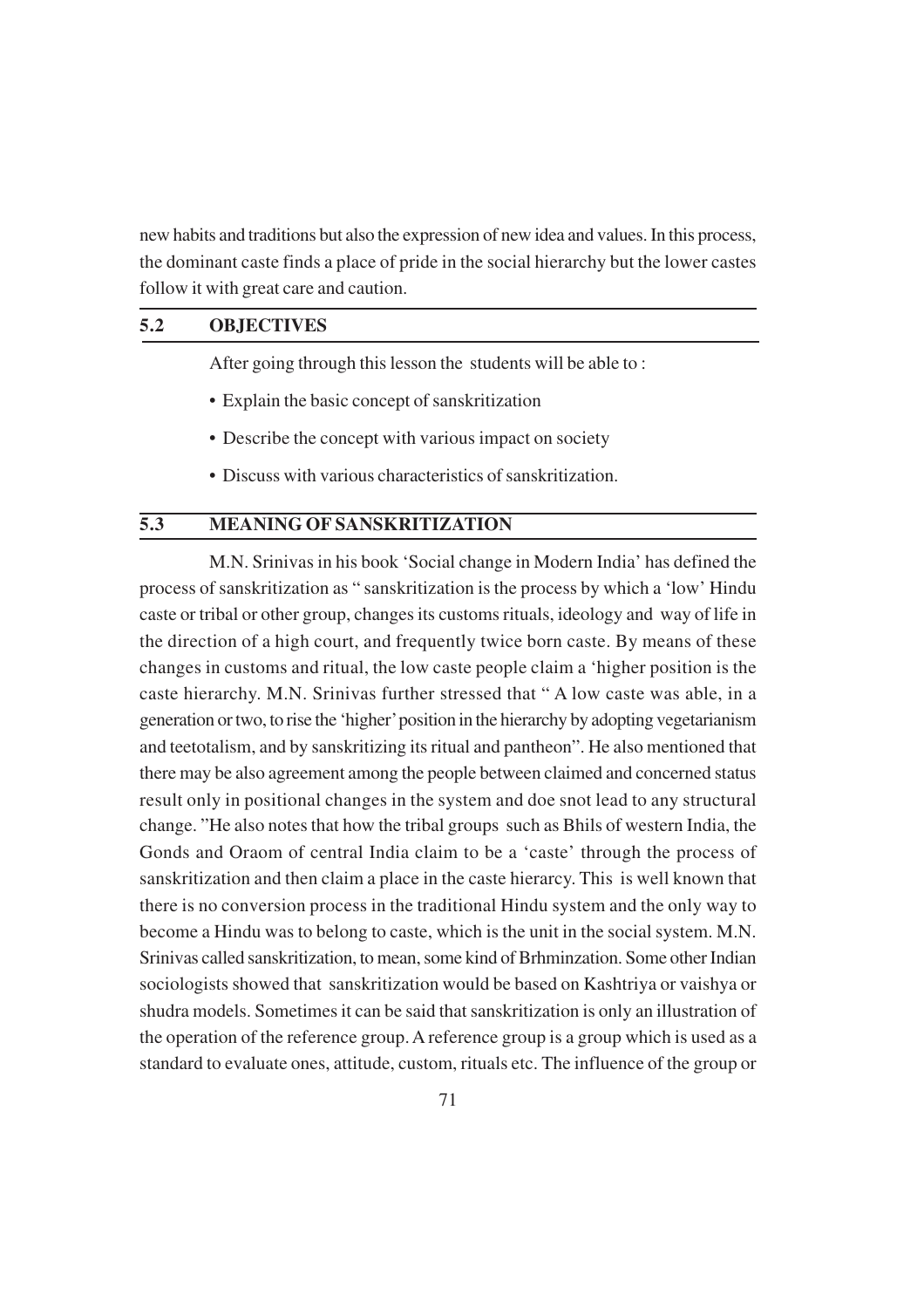person depends on the prestige of that group in a particular society. In Indian society, so long as the Brahmin caste has prestige in social group it serve as model.

In the same way, the ruling caste or group will also serve as a model when it commands prestige in the society. M.N. Srinivas has observed, "the best way of staking a claim to a higher position is to adopt the customs and way of life of a higher caste. Though over a long period of time, Brahmin's custom spread among the lower caste, in the short run, the locally dominant caste was limited by the rest" even if it was not Brahmin.

R.K. Merton has remarked the influence of reference group with respect to the norms and standards and by providing a frame for comparison, the other members try to adopt the norms of the reference group and also develop the character of attitudes of the group. They also aspire to be members of those group. But in the context of the caste system which is the "close system" based on birth, membership in the reference group is impossible. But a slight shift with in the varna is possible. The sudra continues to be a sudra but because he has adopted vegetarianism, he may move up slightly in the scale of Jatis within the given varna . M.N.Srinivas has remarked that the varna hierarchy is clear and immutable. It is evident, therefore, that sanskritization reimpress and consolidates the immutable varna hierarchy" rather than dislodge or modify it. Srinivas mentioned, the division of the different varna is clearly intended to support the theory of Brahminical supremacy." Thus sanskritization is not a process by which structural changes in the hindu society can become possible, it is certainly not the means by which any social change in India can be brought about.

From the above illustration it can thus be cleared that

- (i) By sanskritization, a caste or a tribal community ventures to gain higher states in society.
- (ii) In sanskritization, a low caste takes to the conduct, customs and rituals of the higher caste.
- (iii) The process of sanskritization is found not only in caste but also in tribal communities.
- (iv) In sanskritization, Brahmins alone are not the object of invitation. Kshatriyas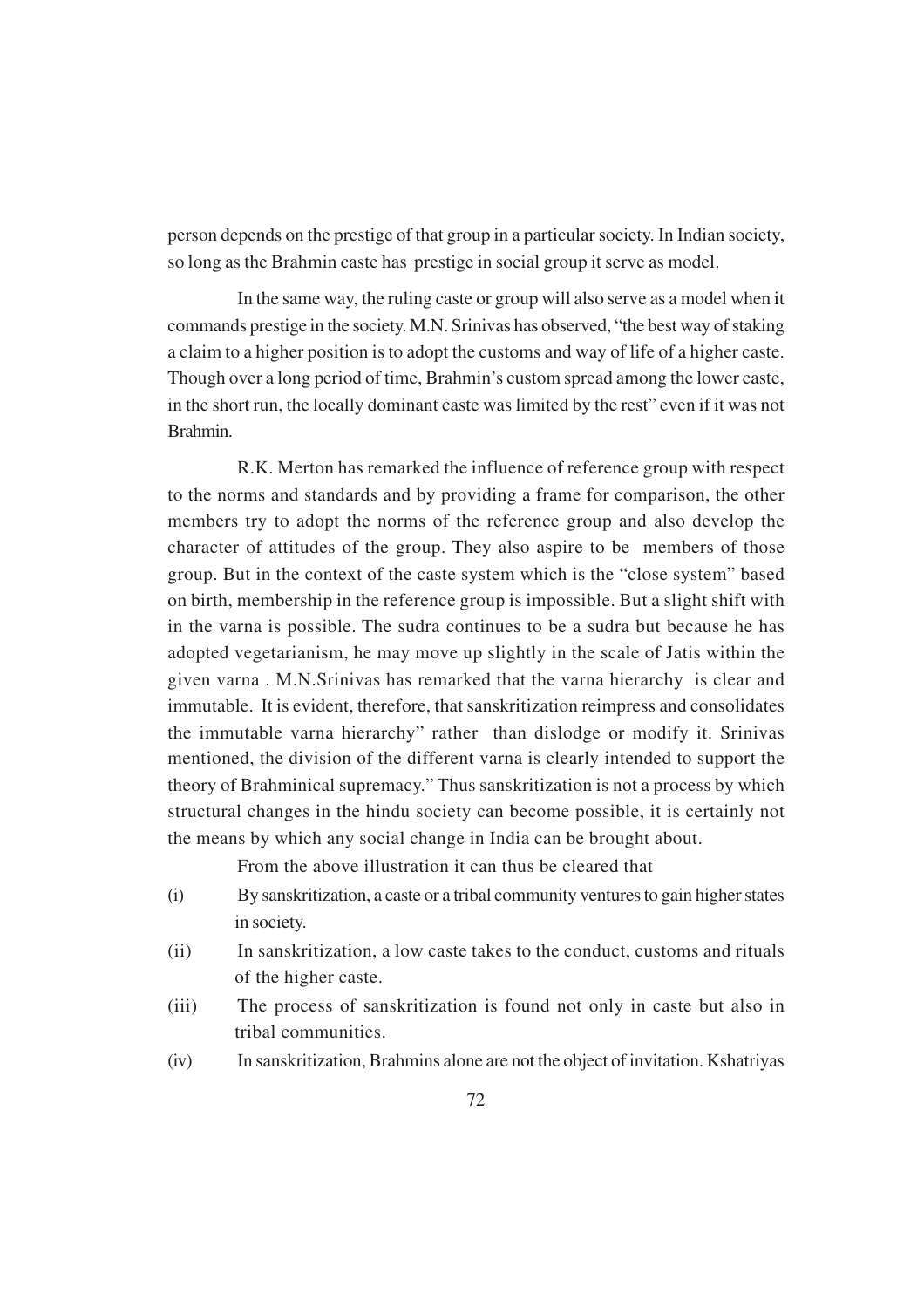and Vaishyas are also taken as model.

(v) By sanskritization, a caste or group adopts and follows customs and rituals which would quality it for being treated as twice-born.

# **5.4 IDEAL OF SANSKRITIZATION**

In the process of sanskritization, one claims for higher social status in a particular social structure, therefore it is a vertical movement. In Sanskritization, there is no structural change but only positional change. In India, besides castes, the process of sanskritization is to be ;owned in tribal communities like Bails of Rajasthan, Gonds of Madhya Pradesh and other hilly tribes. In this process, a tribal community tries to prove itself to be part of Hindu society. M.N. Srinivas, in this book, on coorgs laid under emphasis upon the ideal of Brahminism. But in his book, 'social change in modern India', he admits that the ideal of sanskritization can also be kshatriya, vaishya and even shudra.

**Vertical & Horizontal Integration :** M.N. Srinivas has mentioned quite difference between vertical and horizontal investigation. Horizontal investigation occur with in a single varna. Whereas vertical varna takes place between two castes.

On the whole, Brahmans have tried to keep aloof from the local influences and these are in different parts of the country are separated by deep difference. The maximum Sanskritization has taken place in certain shudra castes.

**Sanskritization in tribals :** The process of sanskritization is to be found among tribals. On the other hand S.L. Kalia has tried to show that a process of tribalization is evident among the castes of Jaunsar Bahlar of U.P. and Bastar of M.P. The elders of dominant caste administer punishment to those who violate its rules. But at times twice-born upholds of great traditions yield to little traditions. It is offcourse not always true that maximum sanskritization occur in Brahmins.

**Factors promoting Sanskritization :** Industrilisation is one of the major factors which made sanskritization possible. There are some other factors like, occupational mobility, developed communication, spread of literacy, and western technology that led the spread of Sanskritization.The development of communications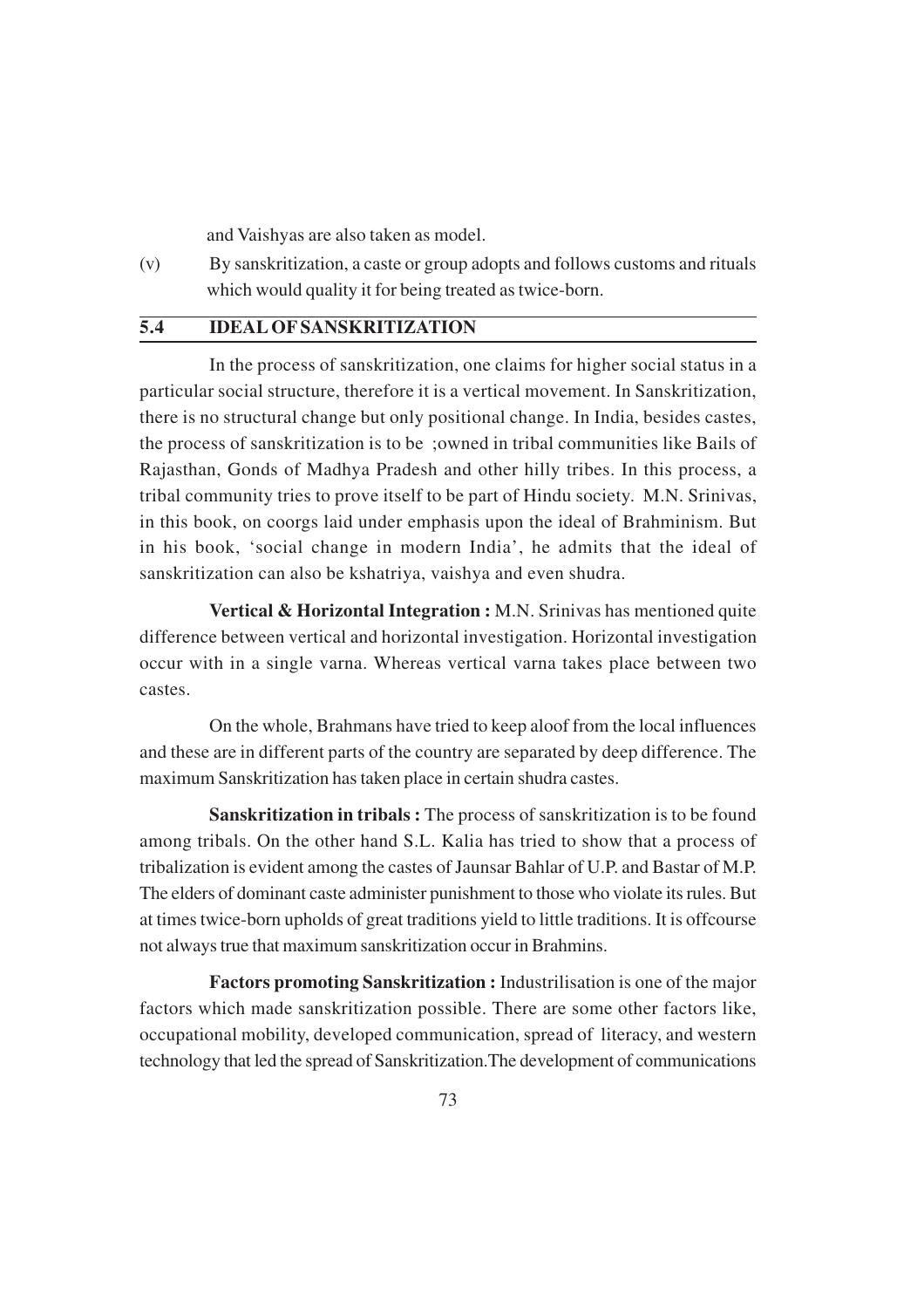carried sanskritization to areas previously inaccessible and the spread of literacy carried it to groups very low in the caste hierarchy. M.N. Srinivas, specially referred to one factor which has helped the spread of sanskritization among to low caste. It is the separation of ritual acts from the accompaning mantras which facilitated the spread of Brahmaical rituals among all Hindu castes, including the untouchables. The restriction impose by the Brahmins on the non twice born castes banned only the chanting of mantras from the Vedas. Thus, the low caste people could adopt the social products of the Brahmins. This made sanskritization feasible.

The political institution of parliamentry democracy has also contributed to the increased sanskritization, according to Srinivas. Prohibition, a Sanskrit value, has been mentioned in the constitution of India some states have introduced it wholly or partially.

# **5.5 CHARACTERISTICS OF SANSKRITIZATION**

The following are the main characteristics of Sanskritization:-

- 1. The concept of sanskritization has been integrated with economic and political domination, that is, the role of local dominant caste in the process of cultural transmission has been stressed. Though for some time, the lower caste imitated Brahmins but soon the local dominant caste was often a non Brahmin caste.
- 2. Sanskritization occurred sooner or later in those castes which enjoyed political and economic power but were not rated high in ritual banking, that is, there was a gap between their ritual and politics-economic positions. This was because without sanskritization, claim to a higher position was not fully effective. The three main axes of power in the caste system are the ritual, the economic and political ones. The possession of power in any one sphere usually leads to the acquisition of power in the other two. But Srinivas mentioned that inconsistencies do occur.
- 3. Economic betterment is not a necessary precondition to sanskritization nor economic development must necessary lead to sanskritization. However sometimes a group may start by acquiring political power and this may lead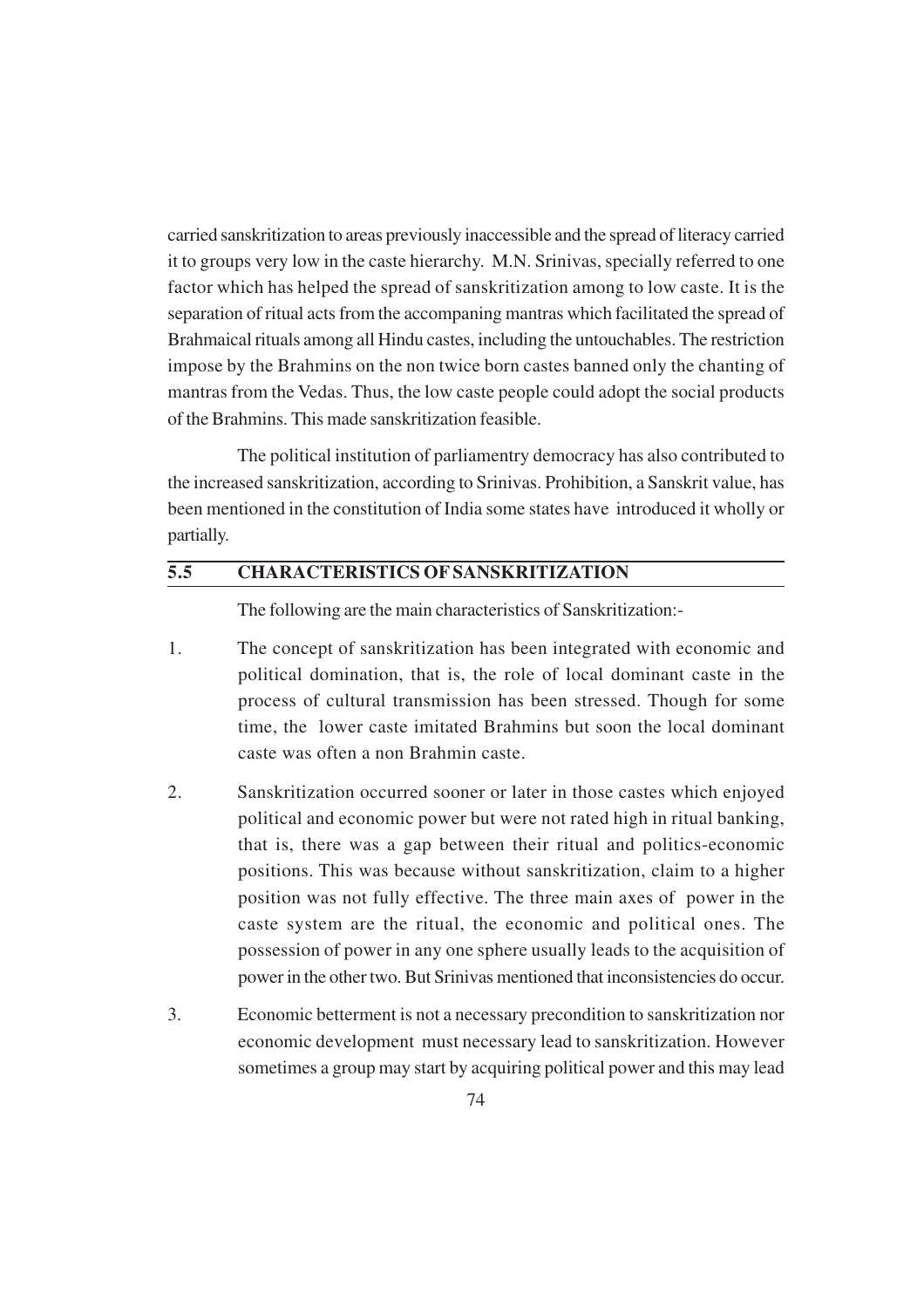to economic betterment and sanskritization. M.N.Srinivas has give the example untouchables of Rampura villages of Mysore who have got increasingly sanskritized through their economic condition almost remain unchanged Economic betterment, the acquisition of political power, education, leadership, and a desire to move up in the hierarchy, are all relevant factors in sanskritization.

- 4. Sanskritization is a two way process. Not only a caste 'took' from the caste higher to it but in turn it "gave" some thing to the caste. We find Brahmins worshipping local devotion which preside over epidemics, cattle, children, lines and crops, besides the great gods of all India Hinduism. It is not unknown for a Brahmin to make a blood sacrifice to one of these devoties through the medium of a non Brahmin friend. Though local culture seem to receive more than they give, yet sanskritic Hinduism has also absorbed local and folk elements.
- 5. Unit of mobility is group and not individual or family.
- 6. The British rule provided impetus to the process of sanskritization but political independence has weakened the trend towards this change. The emphasis, is now on the crustal mobility and not on the horizontal mobility.
- 7. Describing social change in India in terms of sanskritization and westernization is to describe it primarly in cultural and not in structural term. M.N. Srinivas conceded that sanskritization involves positional change in the caste of system without any structural change.
- 8. Sanskritization does not automatically result in the achievement of a higher status for the group. The group must be content to want an indefinite period and during this period it must maintain a continues pressure regarding its claim. A generation or two must pass usually before a claim began to be accepted. In many cases the claim of the caste may not be accepted even after a long time. The fact that sanskritization may not help a lower caste to move up does not present it to discard the consumption of beef change polluting occupation, stop drinking alcohol and adopt some Sanskritic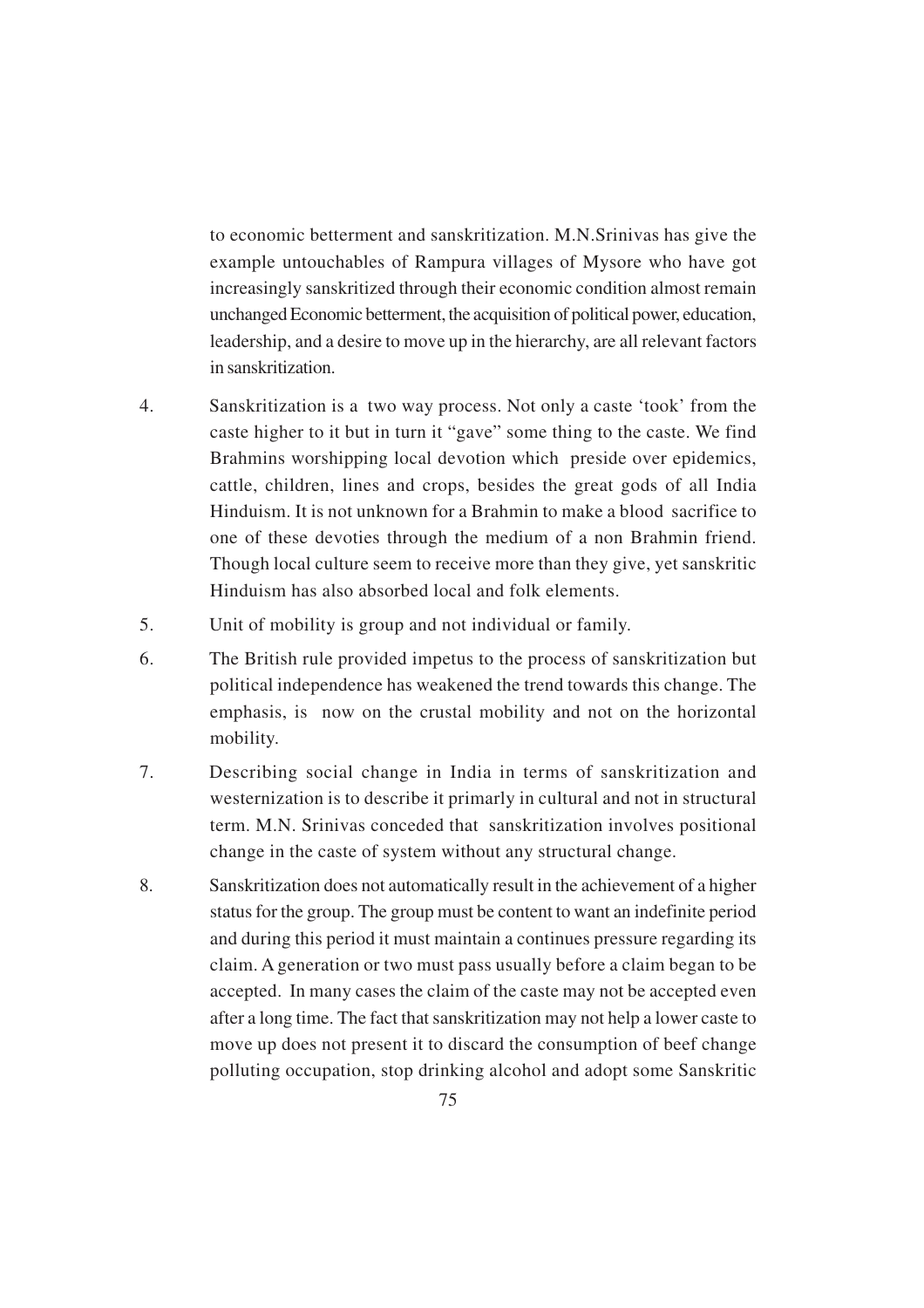customs, beliefs and devotes. Thus the process of sanskritization may remain popular without achieving the goal of mobility.

# **5.6 MODEL OF SANSKRITIZATION**

#### **Sanskritization may follow any of the following models such as:**

- 1. Cultural model.
- 2. Varna Model.
- 3. Local Model.

#### **1. Cultural Model:**

Castes have been assigned high or low status according to cultural characteristics of Hindus. The wearing of sacred thread, denying the use of meat and liquor, observing endogamy, prohibition of widow remarriage, observing the restriction in caste system, worship according to the modes and methods described in the religious text books, giving respect to the religious and mythological stories etc. have been given sanctity in traditional culture. They are considered to be the measuring standards of sacredness and purity. Accepting these behaviour and code of highness and purity as described in religious texts in a form of Sanskritization.

# **2. Varna Model:**

In the Varna system the highest status is given to that of a Brahmin followed by Kshatriya, Vaishya and Sudra. Antyaj or the lowest is the fifth Varna that is the lowest and untouchable one in the Varna system. The lower castes coping the ideals and life style of the superior castes. Where the Kshatriyas enjoy superiority, the lower castes followed their life style and ideals. Simultaneously where the vaishyas enjoy superiority, the lower castes followed their life style and ideals. Only the Antyaj or lower castes copy the Sudras. That is to say emulating the life style or ideals of a Varna on the basis of honour and superiority enjoyed by that class is called Varna model or sanskritization.

#### **3. Local Model:**

In every country, some castes are considered to be more respectful than others on account of their economic power. This caste may be called the "master caste" or the "dominant caste". So the lower caste copies the life style of the local dominant caste in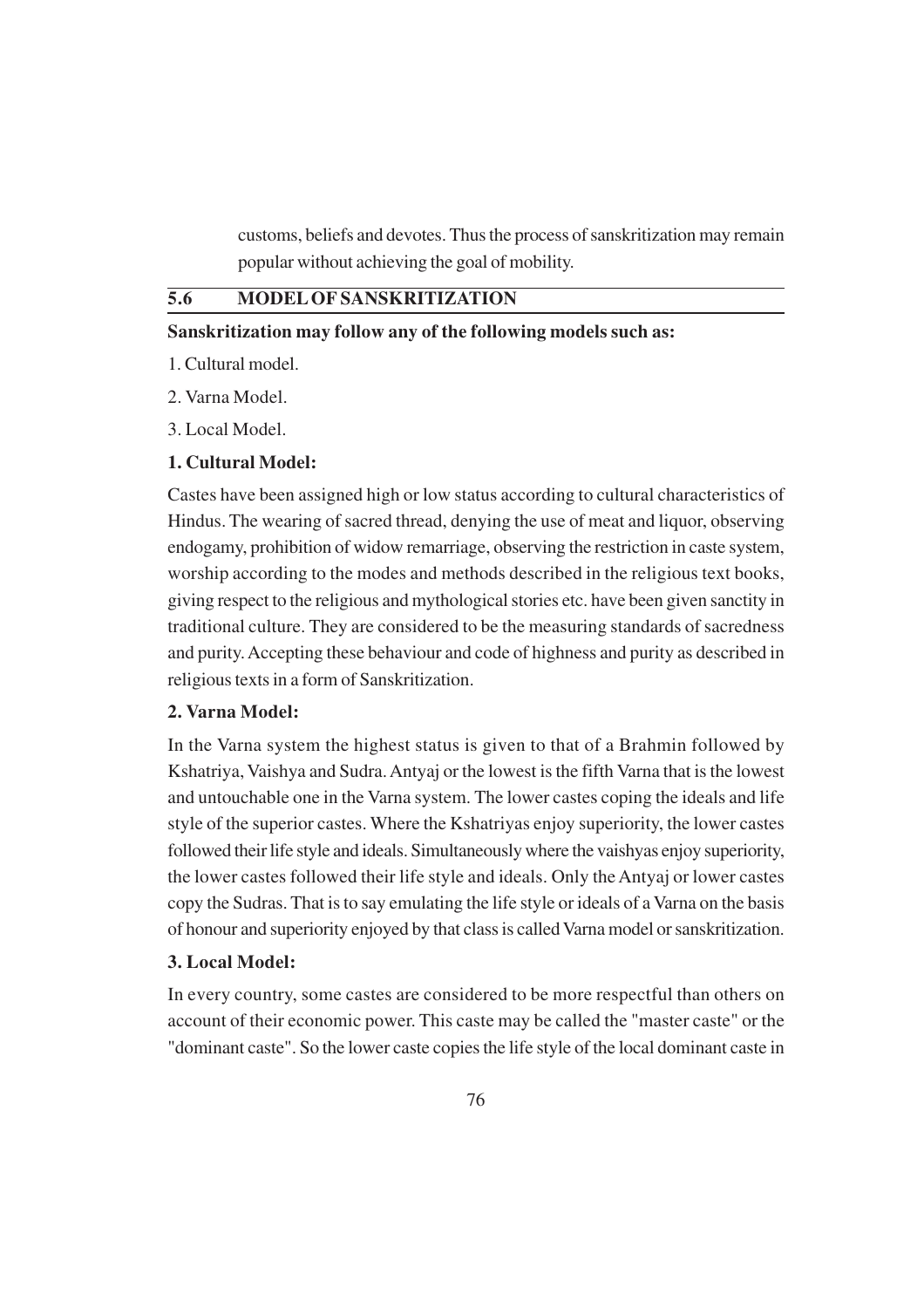order to improve their status.

# **Effects of Sanskritization:**

# **1. Sanskritization in social field:**

The social aspect of sanskritization is much more important from the view point of change. The low caste individuals are inclined towards sanskritization because in that way they can elevate their social status and get higher status in caste hierarchy.

# **2. Sanskritization in economic field:**

Economic betterment and sanskritization is another related issue. The lower caste people have given up un-cleaned occupation to raise their economic status because clean trades are a symbol of social light.

# **3. Sanskritization in religious field:**

Sanskritization also can be observed in the religious field. Like Brahmins many of the lower castes people put on sacred thread. They also go to their temple regularly and perform Arti and Bhajan. They have left prohibited food and un-cleaned occupation. Even they have specialized in performing ceremonies like Brahmins.

# **4. Sanskritization in living patterns:**

The living patterns of lower castes have also Sanskritized. Like higher caste they also get Pucca houses built for them. Now they sit along with the higher caste on the cots without any fear or hesitation. They also keep their houses clean and put on dresses like higher castes.

# **Check Your Progress**

Note :- (a) Use the space given below for your answers.

(b) Use separate sheet if needed :-

1. What is meant by the term sanskritization and discuss its impact on Indian society?

\_\_\_\_\_\_\_\_\_\_\_\_\_\_\_\_\_\_\_\_\_\_\_\_\_\_\_\_\_\_\_\_\_\_\_\_\_\_\_\_\_\_\_\_\_\_\_\_\_\_\_\_\_\_

\_\_\_\_\_\_\_\_\_\_\_\_\_\_\_\_\_\_\_\_\_\_\_\_\_\_\_\_\_\_\_\_\_\_\_\_\_\_\_\_\_\_\_\_\_\_\_\_\_\_\_\_\_\_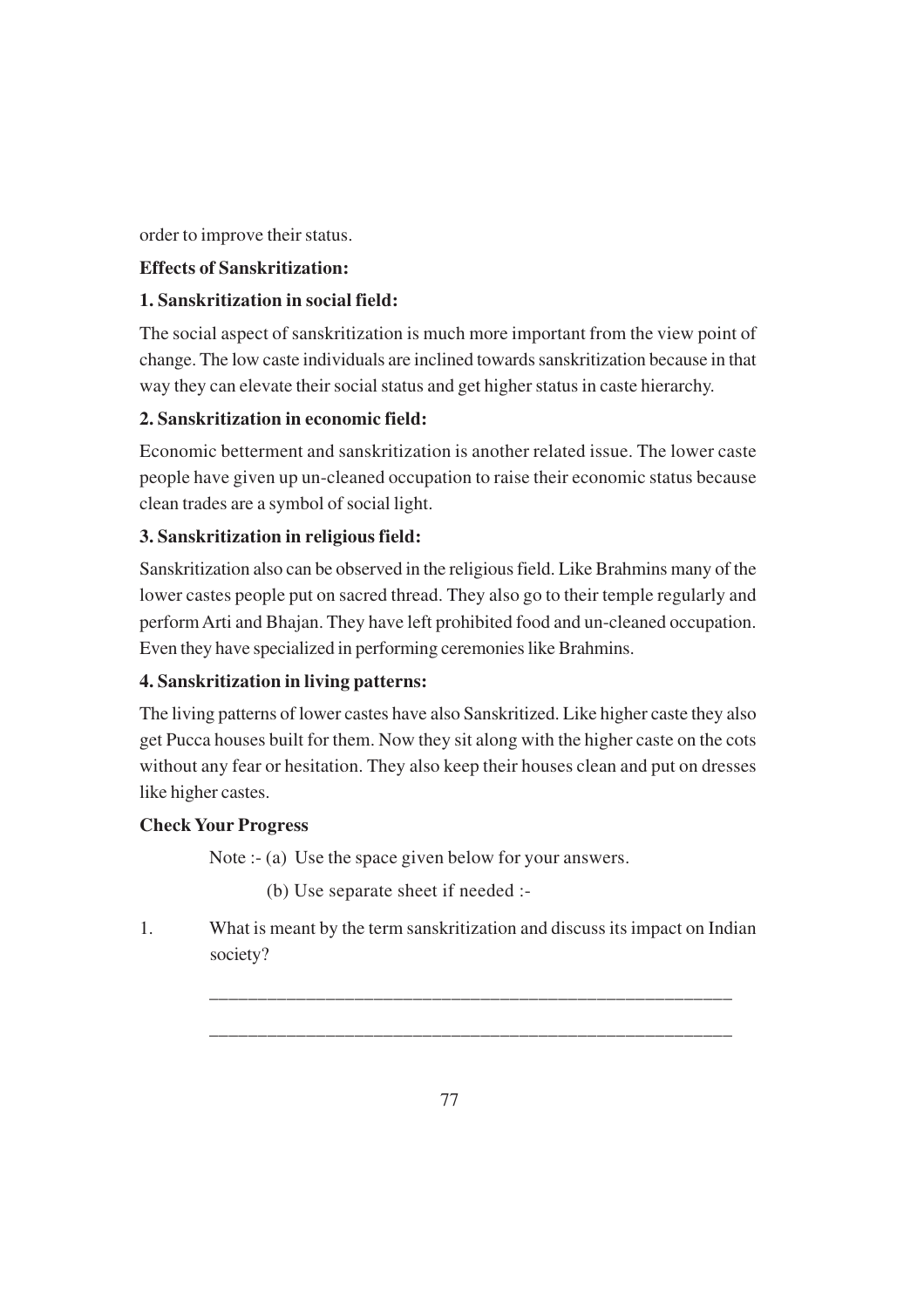2. A process through which lower caste Hindu claims themselves as high, 'Comment'?

\_\_\_\_\_\_\_\_\_\_\_\_\_\_\_\_\_\_\_\_\_\_\_\_\_\_\_\_\_\_\_\_\_\_\_\_\_\_\_\_\_\_\_\_\_\_\_\_\_\_\_\_\_\_

\_\_\_\_\_\_\_\_\_\_\_\_\_\_\_\_\_\_\_\_\_\_\_\_\_\_\_\_\_\_\_\_\_\_\_\_\_\_\_\_\_\_\_\_\_\_\_\_\_\_\_\_\_\_

# **5.7 LET US SUM UP**

Thus Sanskritization is defined as a process of social as well as cultural changes. It is not only change in the culture and values but also in habits and traditions. In the process of sanskritization, a low caste takes the customs and rituals of the high caste. The process of sanskritization is not only found in castes but also in tribal communities.

# **5.8 SUGGESTED READINGS**

- Singh,Y. 1996. "Modernization of Indian Tradition." Rawat Publication, Delhi.
- Dube, S.C., 1995. "Tradition & Development." Vikas Publishing House, Delhi.

#### **5.9 ANWERS TO CHECK YOUR PROGRESS**

- (i) Sanskritization is a process of social change and its impact is seen with the upward mobility in the Indian caste system in Indian Society.
- (ii) With the process of modernization and Sanskritization lower caste hindu claims themselves as high so as to attain the upward status in Indian Social system.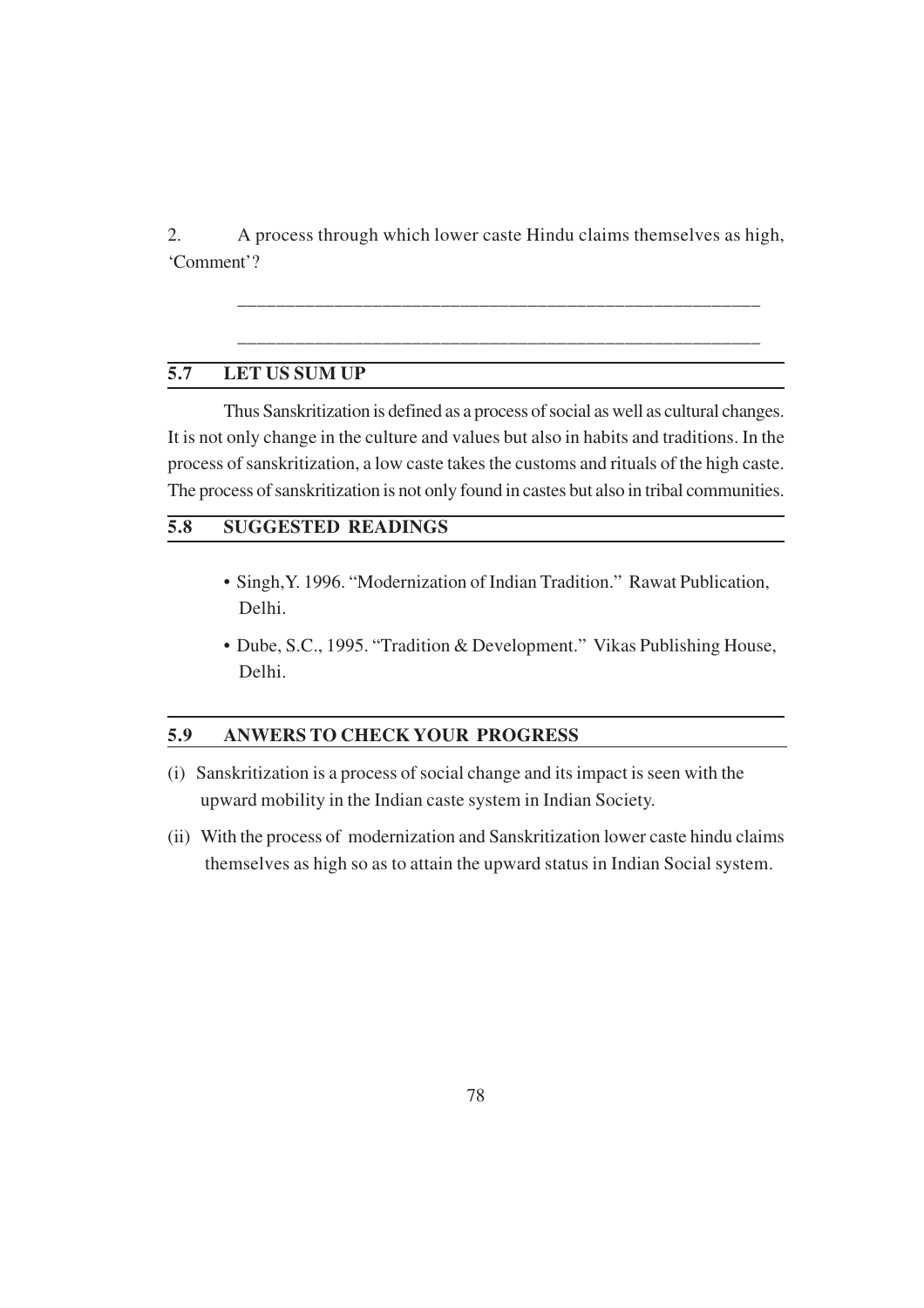# Lesson No. 6 **WESTERNIZATION** Unit-II

#### **STRUCTURE**

- 6.1 Introduction
- 6.2 Objectives
- 6.3 Concept of Westernization
- 6.4 Characteristics of Westernization
- 6.5 Impact of Westernization
- 6.6 Carriers of Westernization
- 6.7 Let Us Sum Up
- 6.8 Suggested Readings
- 6.9 Answers to Check your Progress

# **6.1 INTRODUCTION**

In the modern times, a wide spread influence of the western culture has led to many important social changes. Therefore, Westernization is a vital factor in social change. Westernization has produced profound changes in the structure of family and marriage, personal relations, female education, social mobility etc. It has also affected in important ways like the ideological and value system. The means of social control has also undergone change. Along with Westernization, the materialist and scientific outlook of the west has also produced profound changes in the thinking of Indians. The philosophies of utilitarianism, pragmatism and individualism have also affected the Indian society. Still the cultural fallout from the industralization and urbanization is less than what it could be.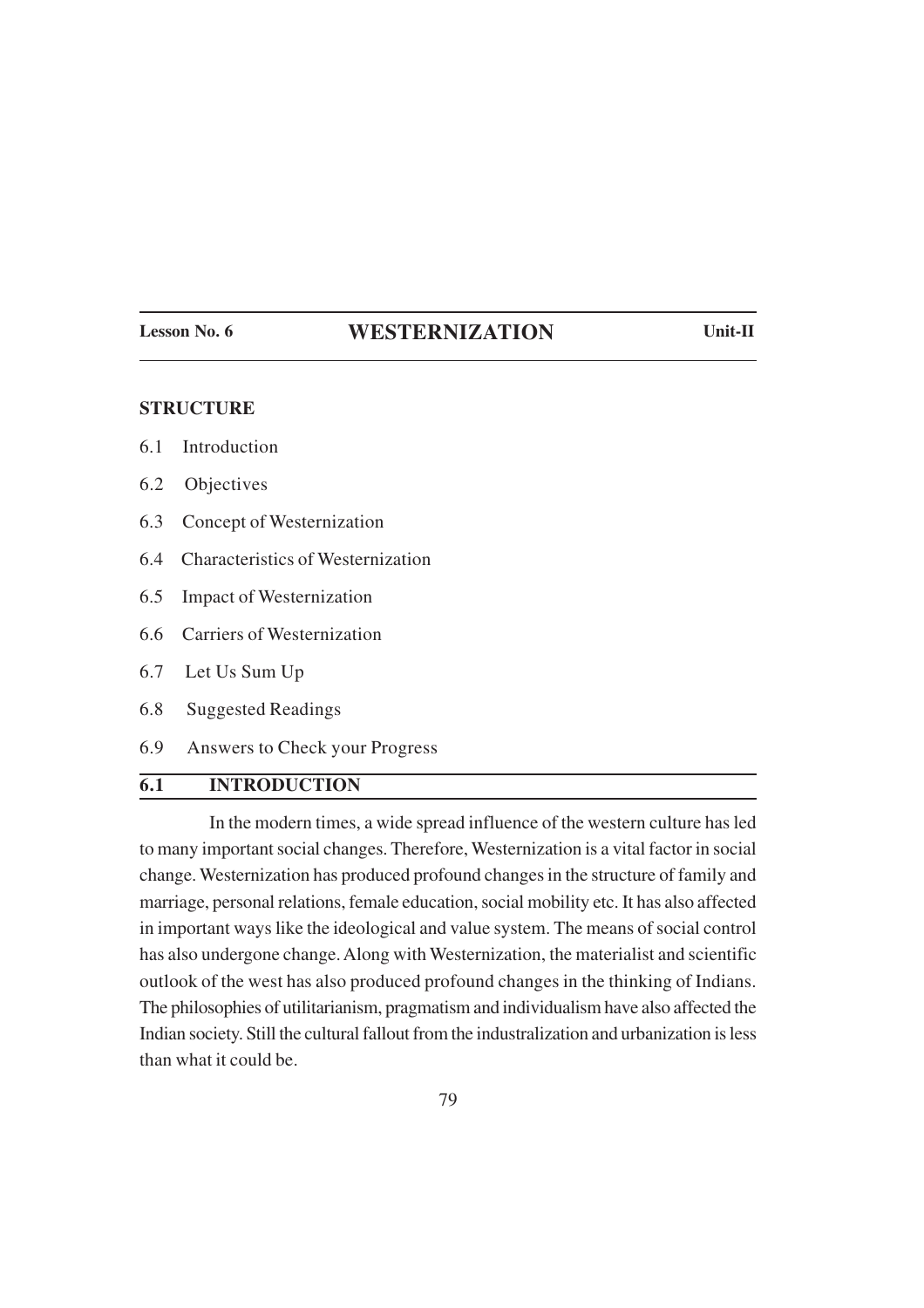#### **6.2 OBJECTIVES**

In this lesson the students will be able to :

- Discuss the basic concept of Westernization
- Explain the various characteristics of Westernization
- Describe the impact of Westernization on Indian society.

# **6.3 CONCEPT OFWESTERNIZATION**

Westernization refers to "Changes in technology, institutions, ideology and values of non-western society as a result of cultural contact with the western society for a long period". M.N. Srinivas indicated the concept, while giving an example of Indian society, the technological changes, establishment of educational institutions, rise of nationalism and near political culture, etc. may all be described as the bye products of Westernization or of British rule of two hundred years in India. Thus by Westernization, M.N. Srinivas primarily meant of the British impact.

The form and pace of Westernization of India varied from region to region and from one section of population to another. M.N. Srinivas has indicated an example in this regard, as one group of people became westernized in their dress, diet, manners, speech, sports and in the gadgets they used while another absorbed Western science, knowledge and literature, remaining relatively free from Westernization in externals. e.g. Brahmins accepted the dress and appearance, sending their children to westernized schools, using gadets like radio, car, etc. but they did not accept the British diet, dancing, hunting and freedom from pollution. This distinction is, however, only of relative emphasis and it is not a clear cut distinction. M.N. Srinivas prefers the term 'Westernization' to 'modernization'Where as Daniel Lerner, Harold Gould, Milton Singer and Yogendra Singh prefer "Modernization" in place of Westernization. Srinivas considers the latter term as subjective and the former term as more objectives.

In 1962, M.N. Srinivas has written, "The Westernized upper castes began acquiring customs and habits which were not dissimilar from those they had looked down upon namely, meat eating, alcohol consumption etc.". He also indicated that certain sectional differences. In 1966, M.N. Srinivas in his essay, has extended his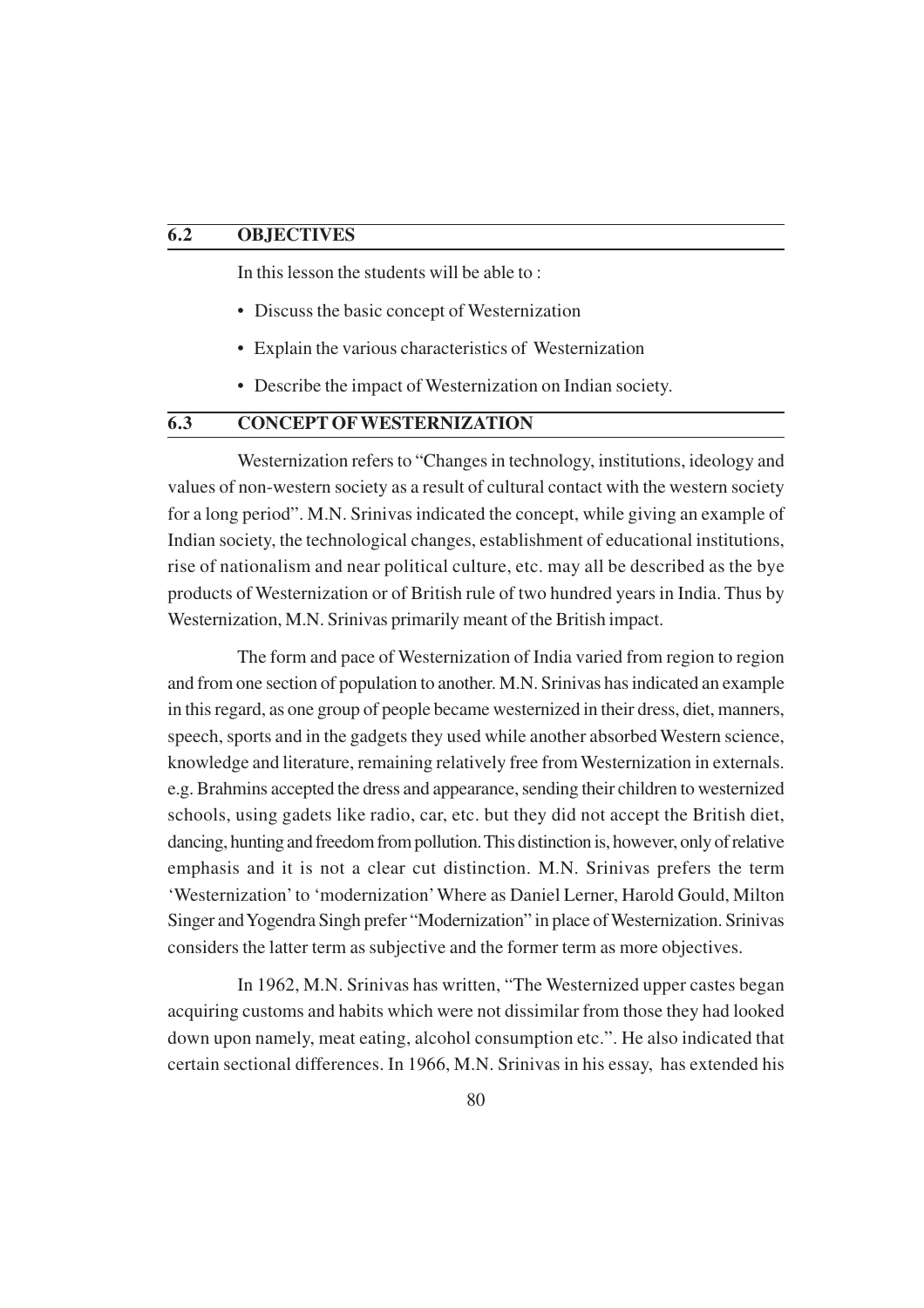concept of Westernization to include "technology, institution knowledge, belief and values. He also tried to distinguish Westernization and the "concomitant process" of industralization and urbanization, he warned against equating Westernization or industralization with urbanization since urbanization is both oriental and pre-industrial. He next proceeded to show, "Westernization results not only in the introduction of new institution but also in fundamental changes in the old institution. Implicit in Westernization are certain values preferences. A most important value, which in turn subsumes several other values, is what may be broadly characterized as human itarianism, by which is meant an active concern for the welfare of all human - beings irrespective of caste, economic position, age and sex. Equilitarianism and secularism are both included in humani tarianism."

Thus it can be said that concept of westernization as used by M.N. Srinivas concern three aspects (i) The behavioural aspects like eating, drinking, dressing, dancing etc (ii) The knowledge aspects like literature science, etc. and (iii) The values aspects like humantarianism, equalitarianism, secularism, etc. He refers to the technological aspects in passing.

# **6.4 CHARACTERISTICS OFWESTERNIZATION**

The following are the major characteristics of Westernization:

#### **1. Morally Neutral:**

Modernization is generally considered to be good. But this is not always so with Westernization. Westernization has been for good as well as evil so it can be said that westernization is morally neutral.

#### **2. Limits of Westernization**

A distinction has to be drawn between westernization and Western culture. All the elements of Western culture did not originate in the west. For example, christianity originated in Asia. The decimal system orginated in India and via Arabia reached the West. Gun Powder, Printing Press and paper were invented in China. All these constitute the important elements of Western Culture, though these did not originate in the west. The manner in which westernization operates in India is mainly the result of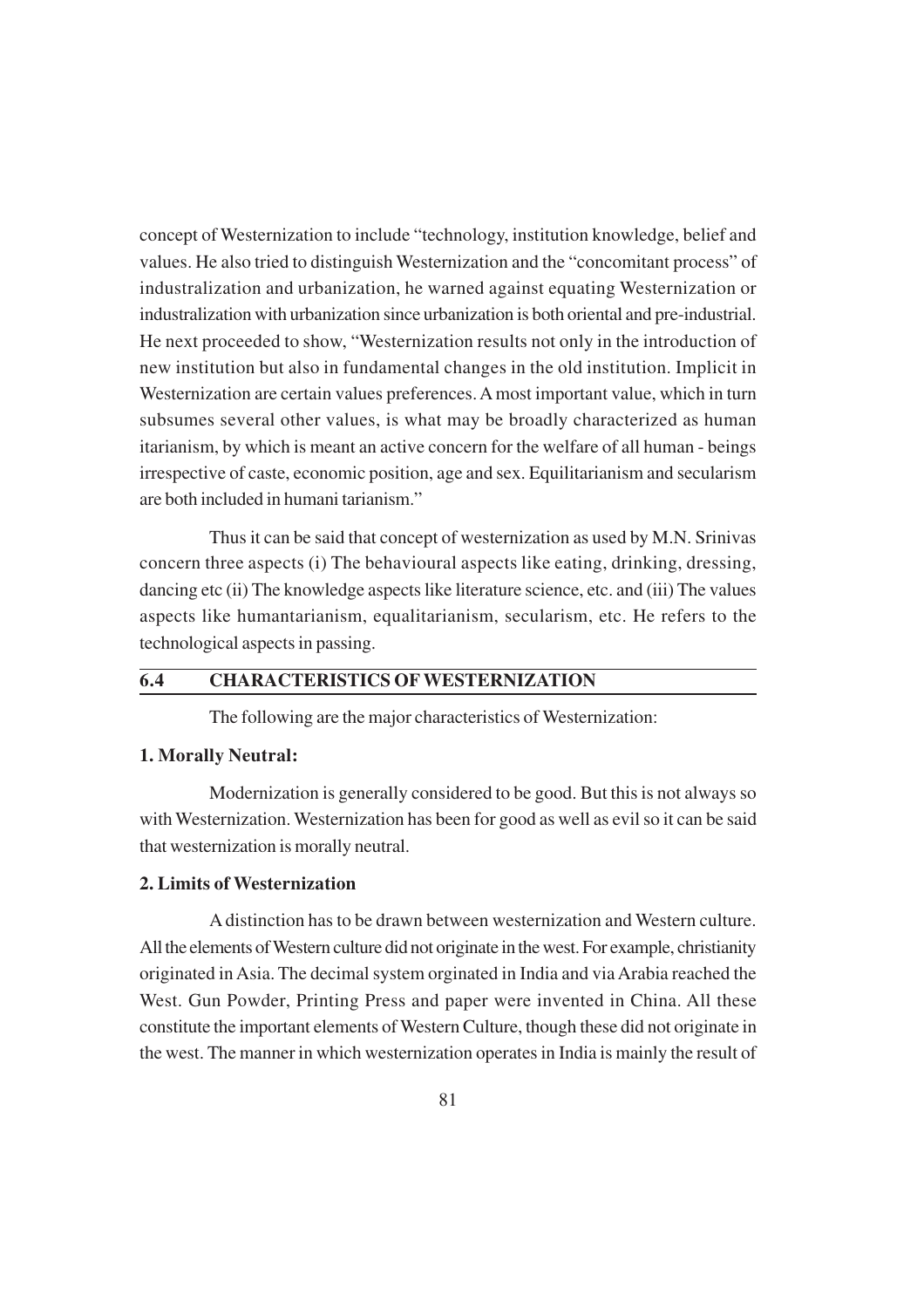British influence. The culture of Germany, France and Russia etc., is quite different from the Indian culture.

#### **3. Wide, Complex and Multi-Level concept**

The concept of westernization is quite wide. It subsumes all changes which are consequent upon Western Technology and Modern science. Secondly, it has had varing impact upon the different aspects of the culture. Hence, it is the complex concept.

Thirdly Westernization has affected society on different levels. Fore example, in olden days people used to eat in thali or Banana's leaves in squating position but now they use dining table with all its accessories. While Westernization has had very wide impact, there has been resistance to it in some quarters. Thus Westernization has had variable impact on the Indian society.

#### **4. Conscious-Unconscious Process:**

Westernization has not been incorporated Willingly every where in India. At places the copying of British manners and customs was deliberate; at other places it was a sub-conscious process.

# **6.5 IMPACT OFWESTERNIZATION**

The following are the major impact of Westernization:-

#### **1. Impact on Institutions:**

Westernization has influenced caste system; joint family system etc. It gave birth to new institutions like press, electrical system, christian missionaries, etc.

#### **2. Transvaluation:**

Westernization has encouraged modern values like humanism, equalitarianism and secularism. British civil and criminal law affected Hindu and Muslim laws. The system of salavery was ended and members of all castes were free to get education. Gradually, there was spread of education among women. Theoretically, all were accorded equal economic opportunity. Many discriminative religious practices were ended. Among such practices the practice of untouchability is foremost.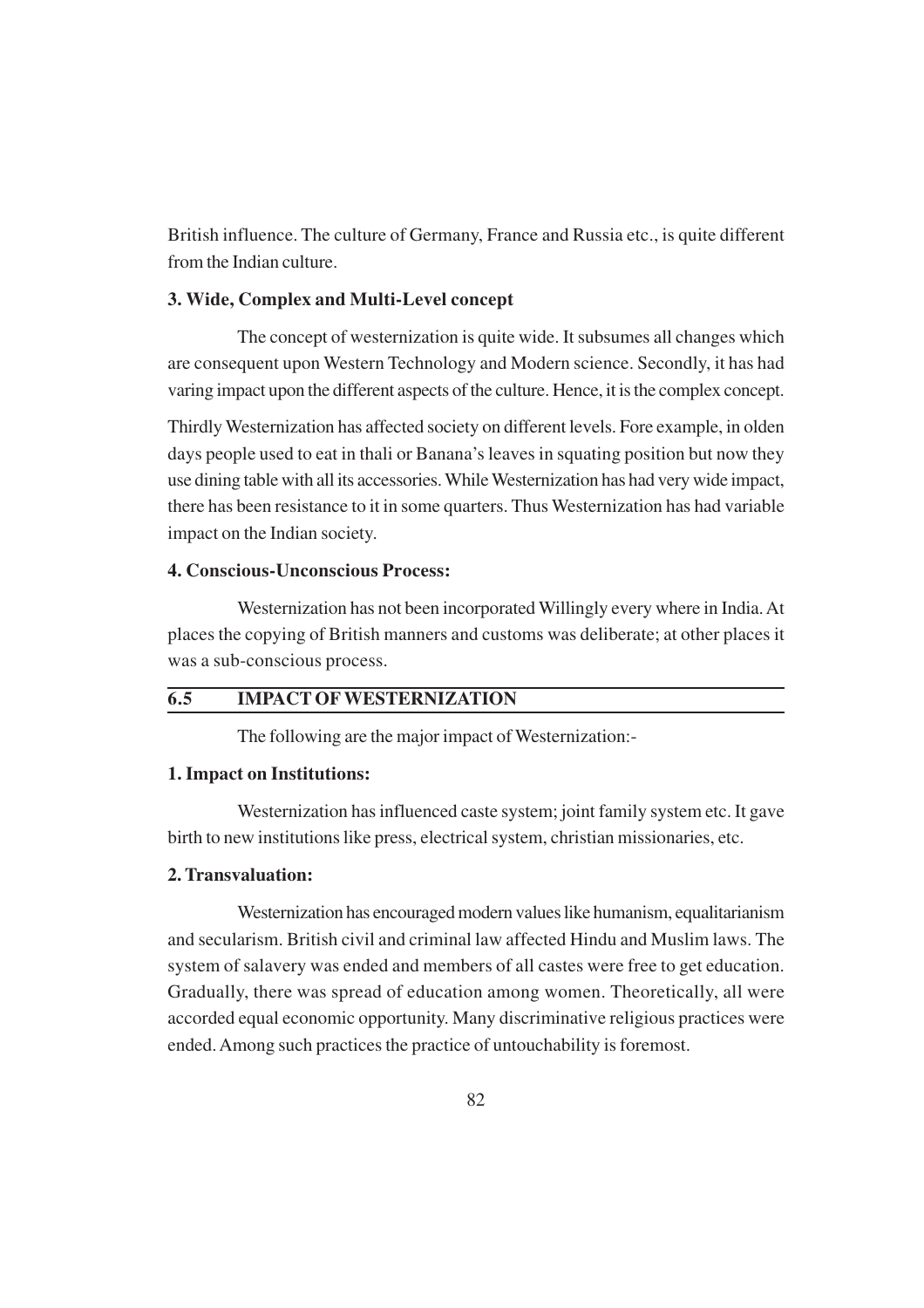#### **3. Government Reform:**

Under the impact of Westernization, the states undertook a number of reform. The steps were taken to prevent epidemics and famines. An effort to spread education was also made, every member of society is having right to get education irrespective of caste, colour, creed or sex.

#### **4. Redefinition of Hinduism:**

Under the impact of Westernization, many religious reform movement came into existence and they attempted to re-define the various aspects of Hinduism in the light of modern science and knowledge. In redefining Hinduism, Maharishi Dayananda, Ramakrishna Parmahansa, Vivekananda, Rabindranath Tagore, Sri Aurobindo,Raja Ram Mohan Roy did commendable job. They indicated to various aspects of Hinduism which required urgent reforms. By their efforts sati system where a wife was burnt alive on the funeral Syre of her husband was ended. The curse of child marriage was put to an end and widow-remarriage was sanctioned. An effort to eradicate the evil of untouchability was also made.

#### **5. Many political and cultural movements:**

Besides religious reform movement which came into existence under the impact of westernization many political and cultural movements were also started. Besides nationalists movements many parochial movements based upon caste, creed, language and religion came into existence.

#### **6. Spread of Education:**

The most significant impact of Westernization is to be seen in the form of modern education taking root. During the British period many schools, colleges and universities were opened to disseminate modern education. Press came into existence and many new papers and periodicals were published which offered a number of view points. An educated class came into existence which became the vanguard of freedom movement. This trend of modern education in India due to westernization has eradicated conservatism and orthodoxy. This sphere was obviously leading towards the progressive way of social life.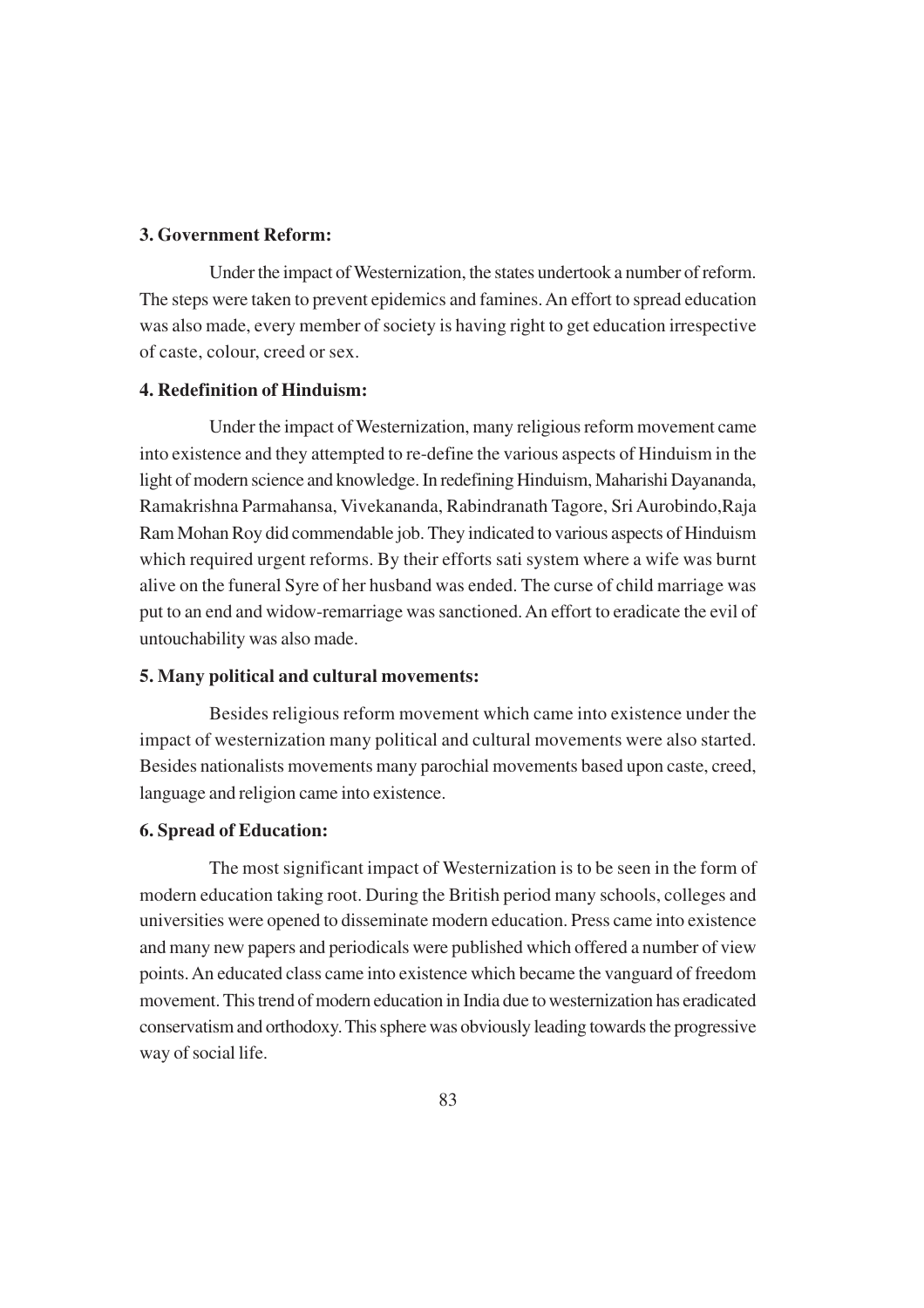#### **6.6 CARRIERS OFWESTERNIZATION**

The British and Indian both helped to begin and accelerate the process of Westernization. Due to which both the aspects can be considered as carriers of Westernization. Among Britishers three groups can be distinguished. Firstly, there were soldiers and civilians occupying high ranks. Secondly, there were traders and the owners of orchards. Thirdly, there were missionaries. All of these three groups helped to spread westernization. On the other hand many Indian also helped the process of Westernization. Among them the following are included:-

#### **(i) Indians who came in direct contact with the British:**

The Indians who came in direct contact with British were influenced by their life style. Among them were the persons who were in the household employment of the British and also those Hindus who abandoned Hinduism and espoused christianity.

# **(ii) Indirect Influence:**

Primary contribution towards westernization was made not by those who came directly in contact with the englishmen but by those who were indirectly influenced. Among these are included the persons who received new education, entered into trades or secured as petty bureaucrates under the British. All were not middle-class persons. For example, Raja Ram Mohan Roy and Rabindra Nath Tagore belong to aristocratic families. These english educated gentlemen brought forth great change in society by launching various movements. Among the Muslim, Sir Saiyad Ahmed Khan belonged to this category. Among the Backward class, Dr. B.R. Ambedkar, did a great job of modernization. Besides the contribution made by the above mentioned luminaries certain castes among Hindus were especially westernized. These includes vaids of Bengal and Parasi and Bania of Western India.

The impact of Westernization was also felt through the patients who were treated in the British hospitals, the persons who had to go to law courts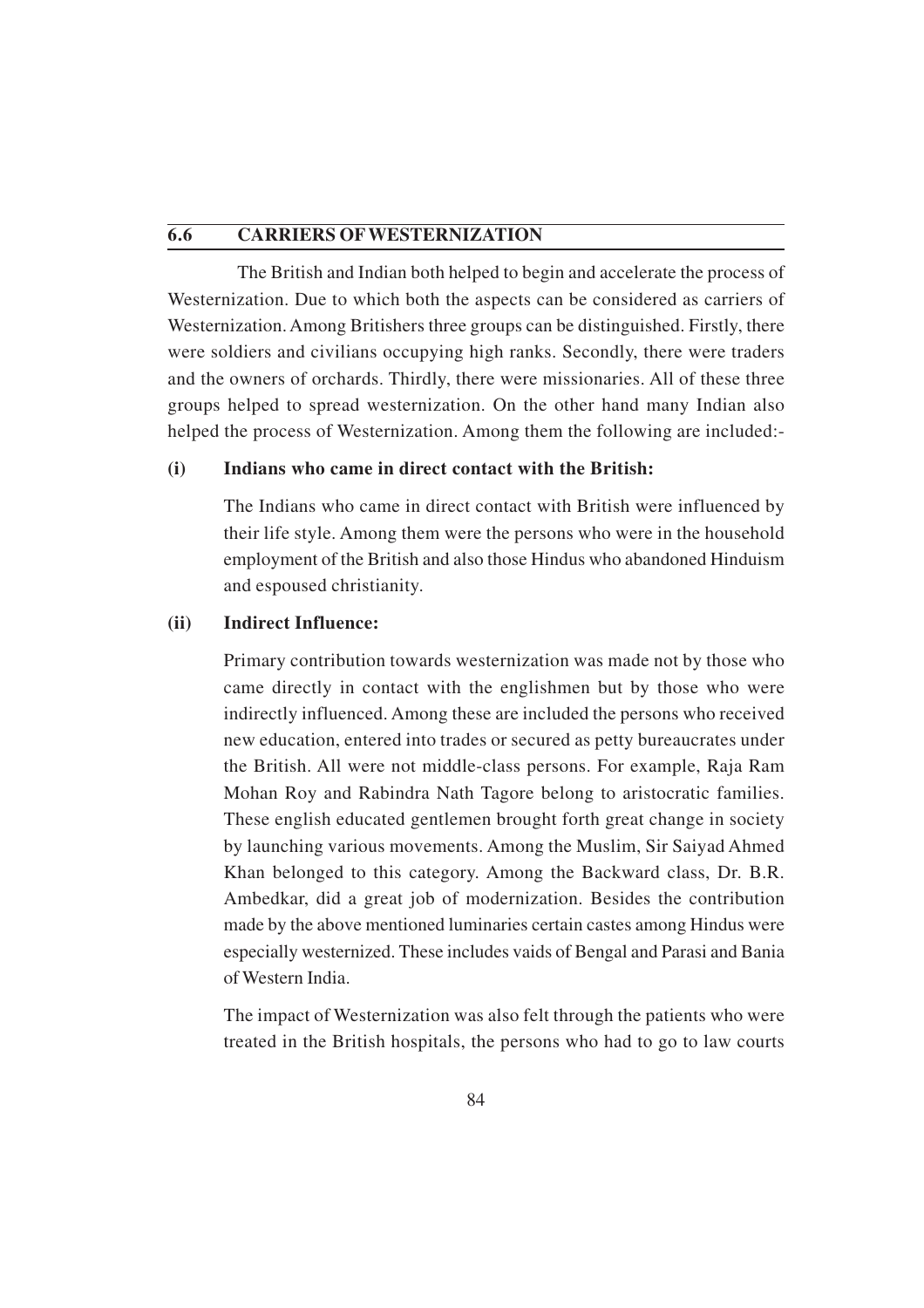and through the medium of Newspaper and Books. The port cities near the sea coasts were particularly ulnerable to Westernization. E.g. Calcutta, Mumbai and Chennai were the first cities to receive the impact of Westernization. Westerinzation is a vital factor in social change. Westerization has produced profound changes in the structure of family and marriage, personal relations, female education, social mobility etc. It has also affected in important ways like the ideological and value system. The means of social control has also undergone change. Along with westernization, the materialist and scientific outlook of the west has also produced profound changes in the thinking of Indians. The philosophies of utilitarianism, pragmatism and individualism have also affected the Indian society. Still the cultural fallout from the industralization and urbanization is less than what it could be.

Indian Westernization did not take place on a whole sale basis rather it was selective. The Westernization in India was the result of the traditional tolerant, catholic and respective attitude of Indians. India always had the tradition of catholicity, tolerance and self criticism. The luminaries like Vivekananda, Ranade, Gokhale, Tilak, Tagore, Aurbindo, Gandhi, Patel, Nehru and Radhakrishnan who came under the influence of Westernization tried to reevaluate and re-define the ancient Indian values in terms of modern enlightment.

#### **CHECK YOUR PROGRESS:**

**Note :** (a) Use space given below for your answers.

(b) Use separate sheet if needed.

1. Define the term Westernization ?

2 Discuss the various characteristics of Westernization in brief ?

\_\_\_\_\_\_\_\_\_\_\_\_\_\_\_\_\_\_\_\_\_\_\_\_\_\_\_\_\_\_\_\_\_\_\_\_\_\_\_\_\_\_\_\_\_\_\_\_\_

\_\_\_\_\_\_\_\_\_\_\_\_\_\_\_\_\_\_\_\_\_\_\_\_\_\_\_\_\_\_\_\_\_\_\_\_\_\_\_\_\_\_\_\_\_\_\_\_\_

\_\_\_\_\_\_\_\_\_\_\_\_\_\_\_\_\_\_\_\_\_\_\_\_\_\_\_\_\_\_\_\_\_\_\_\_\_\_\_\_\_\_\_\_\_\_\_\_\_

\_\_\_\_\_\_\_\_\_\_\_\_\_\_\_\_\_\_\_\_\_\_\_\_\_\_\_\_\_\_\_\_\_\_\_\_\_\_\_\_\_\_\_\_\_\_\_\_\_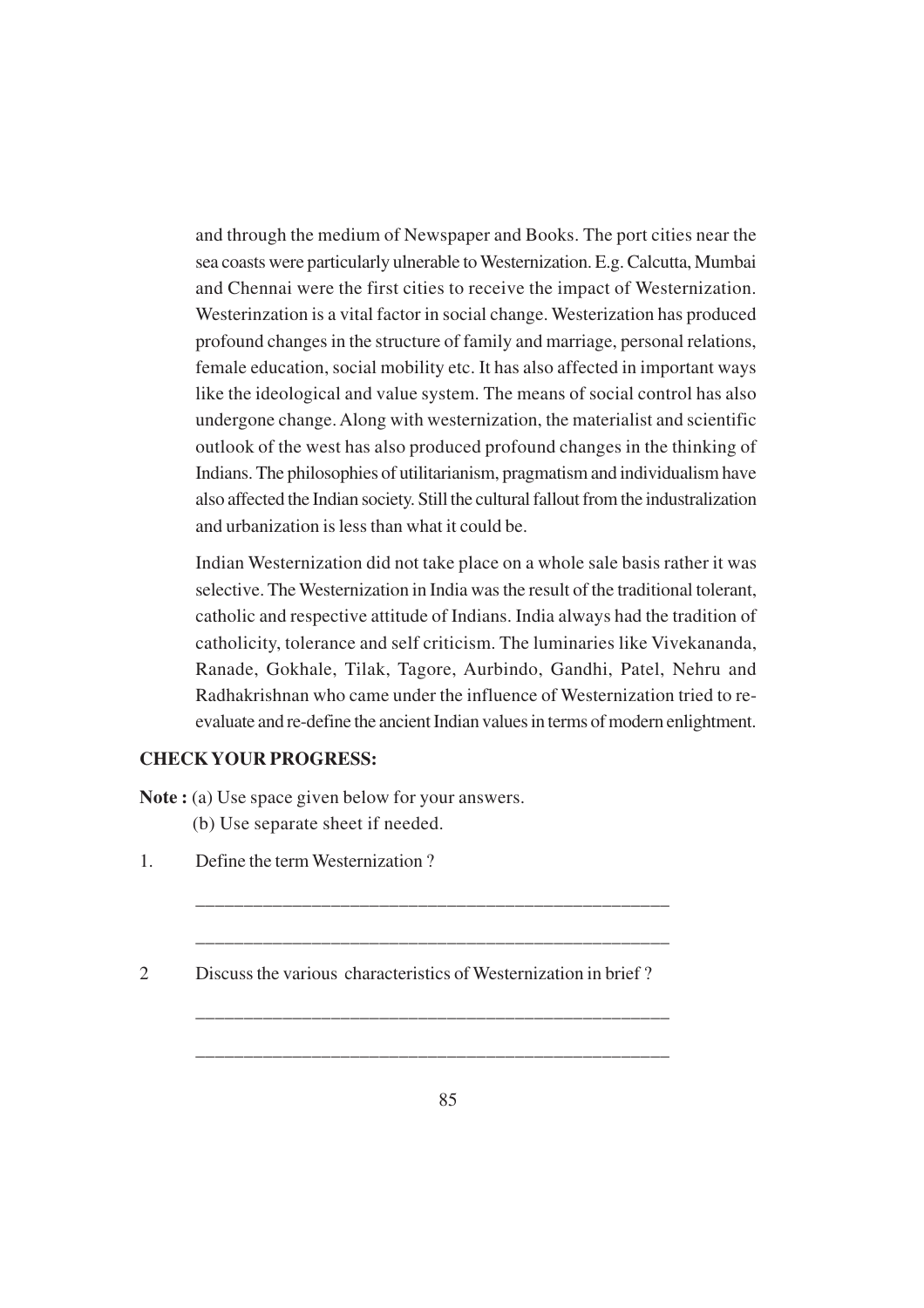# **6.7 LET US SUM UP**

Thus to conclude Westernization is a process of social change i.e. changes in technology, institutions, ideology and values of non-western society. The form and pace of Westernization of India varied from region to region and from one section of population to another Modernization and Westernization are basically interrelated concepts.

#### **6.8 SUGGESTED READINGS**

- Singh,Y. 1996. "Modernization of Indian Tradition." Rawat Publication, Delhi.
- Dube, S.C., 1995. "Tradition & Development." Vikas Publishing House, Delhi.

#### **6.9 ANWERS TO CHECK YOUR PROGRESS**

- (i) Westernization is defined as a process of social change. A change that occurs in both materialistic & non materialistic aspects of social life.
- (ii) The various characterstics of westernization are:-
	- (1) Morally neutral
	- (2) Widely complex & multilayered concept
	- (3) Conscious-Unconscious process.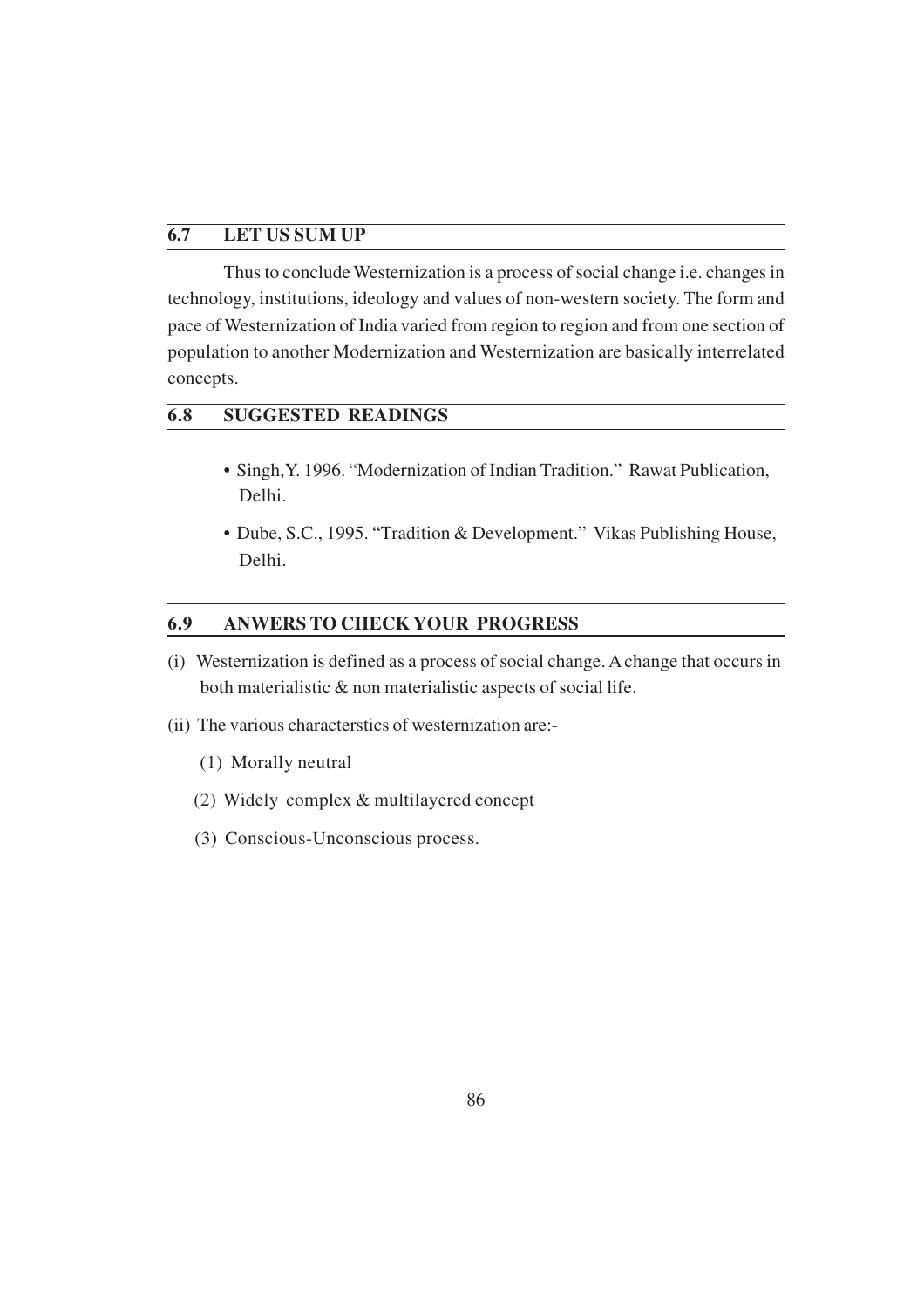# **Lesson No. 7** SECULARIZATION Unit-II

#### **Structures**

| Objectives<br>7.1 |
|-------------------|
|-------------------|

- 7.2 Introduction
- 7.3 Concept of Secularization
- 7.4 Characteristics of Secularization
- 7.5 Impact of Secularization on Indian Society
- 7.6 Causes of Secularization
- 7.7 Let Us Sum Up
- 7.8 Suggested Readings
- 7.9 Answers to Check your Progress

# **7.1 INTRODUCTION**

The ancient Indian civilization was dominated by religion; but under the influence of westernization it is becoming increasingly secular these days. Under the influence of Westernization the influence of religion over social institutions, traditions, practices and usages is declining and in its place utilitarianism and personal predilections govern human behaviour. After independence the Indian government has adopted the ideal of secularism. This has given imputs to the process of secularism.

Growth of Biological Science, expantion of Technology, dominance of rationalism, constituted a challenge to the blind faith, unscientific situation and the theological postulations organised religion lost its influence and church ceased to attract people in west. Max Weber also created Calvinism and the emergence of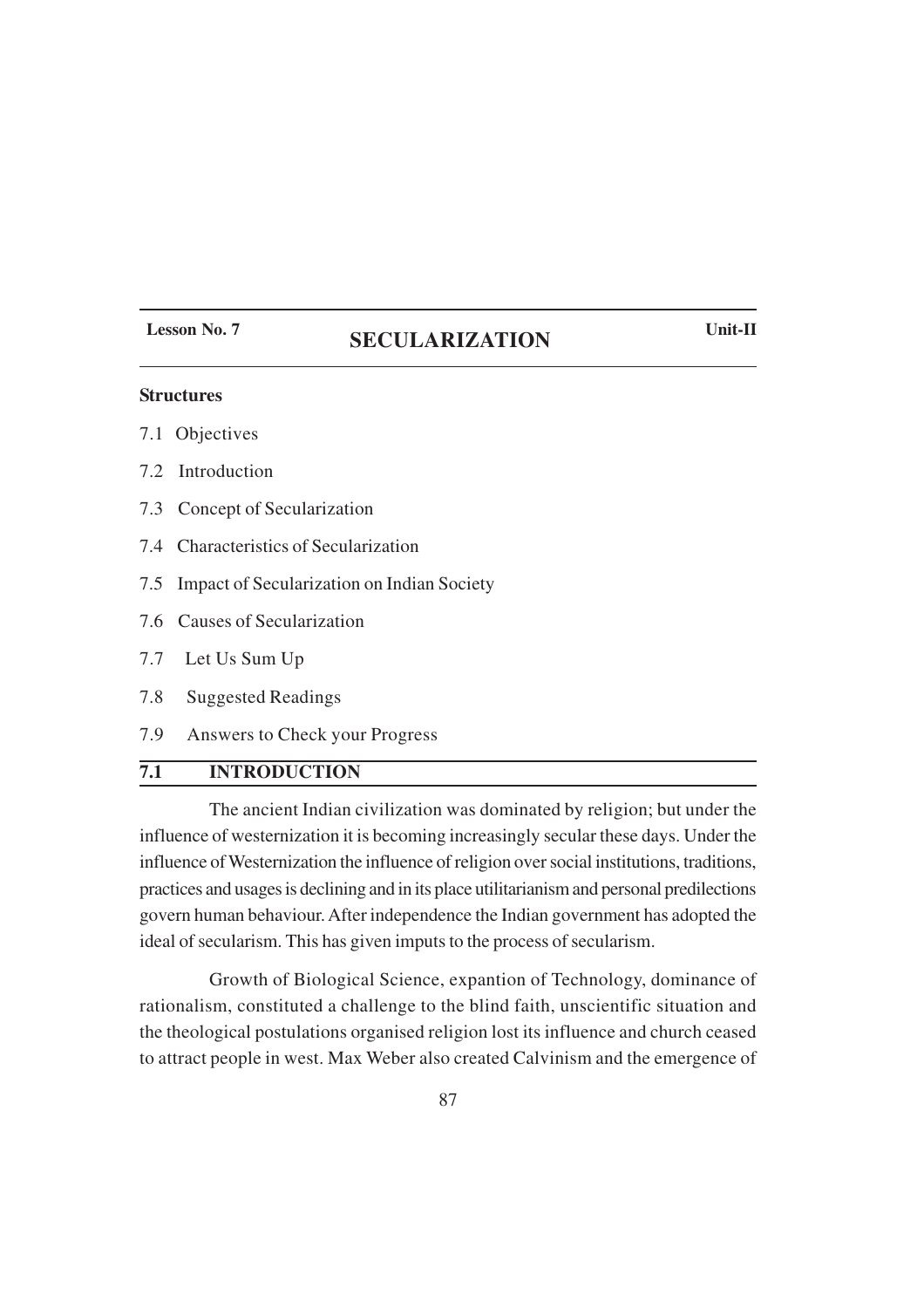the protestant ethic as constituting a major development in the rationalization of the world and secularization is part and parcel of that rationalization when its teaching turned men from other worldly pre-occupation to an inner worldly asceticism that termed to reshape radically the social structure and was one of the major sources of the powerful rationalization that produced both capitalism and industrialism. Protestantism directed the world of the magic and the miracles of medieval catholism. It reduced the sacrament in number and eliminated all the intermediaries between God and men; Saints, the vurgin, angels, miracles and the sacraments through which grace would be dispenced."

#### **7.2 OBJECITVES**

In this lesson the students will be able to :

- Explain the meaning of Secularization
- Discuss various characteristics of Secularization
- Explain cause & impacts of Secularization on Indian society.

# **7.3 CONCEPT OF SECULARIZATION**

Secularization means separation of matters from matters temporal. Religion matters, it is held, must be separated from the affairs of this world, political, social economic and ethical. It is an essence revolt against ritualism and priestism.The first voice was raised against it in the Upanishads. There is thrown the direct challenge to ritualism, the Bhagvad Gita, eliminates sacrifice and ceremony and emphasis, that social action should be triple conditioned by knowledge, action and Bhakti. The Bahkti movement in a way was a challenge to ritualism. In the west, Greeks separated religion from politics and literature Buddhism, eliminates god and the belief in divine from all action. Conception of Dharma, in absolutely secular in content. Secularism therefore, in origin is not new.

While defining the secularization M.N.Srinivas has said "The term 'secularization implies that what was previously regarded as religion now ceasing to be such, and it also implies a process of differentiation which results in the various aspects of society, economic, political, legal and moral becoming increasingly discrete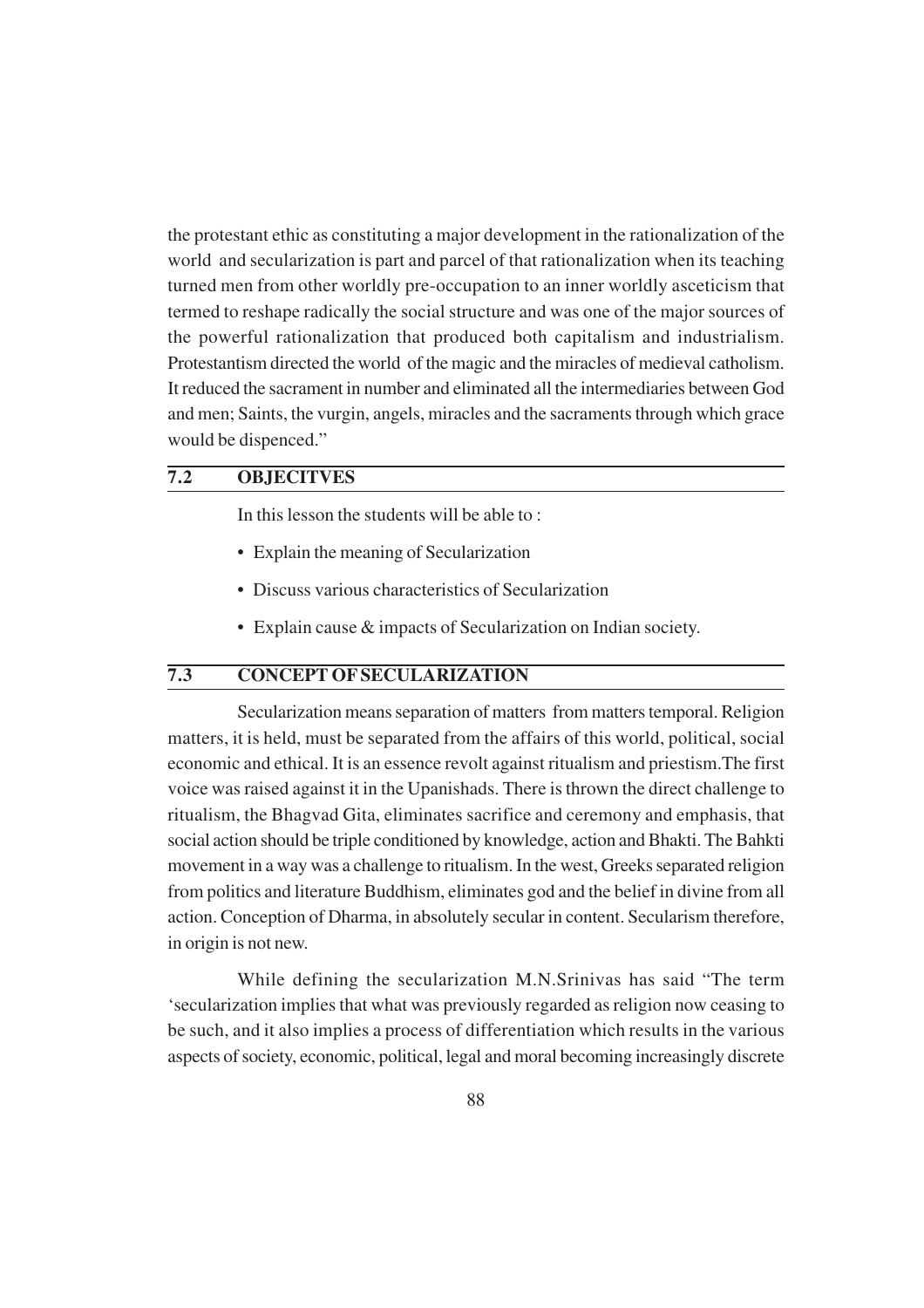in relation to each other." Thus the process of secularization is anti religion. In other words, as secularization increases religion loses hold in India, secularization is fast progressing, particularly among Hindus better educated and urban classes.

#### **7.4 CHARACTERISTICS OF SECULARIZATION**

The following are the major characteristics of secularization:-

- **(i) Decline of Religion :** More secularization less religion, this is a universal social law. Wherever the forces of secularism are strong, the forces of religion lose hold and become weekend. Among Hindus, in various walks of life, the importance of religion is nominal, and the course of things is divided by reason and pragmatism.
- **(ii) Process of Differentiation :** The increase of secularism in the differentiation of various aspects of society. Thus in modern times an educated Hindu consider the economic, the political, the legal and moral issue separate and does not allow their mixing up as this unnecessarily confuses the issues. The matters pertaining to law can not be divided on moral basis, and the economic issues cannot be resolved politically therefore with secularization clubbing of diverse issues together ceases as is the case with the religious interpretation.
- **(iii) Reasonableness :** The increase of secularism leads to discarding of superstition a secular person considers every issue at the par of reason and is not carried by the authority of religion descriptures. The personal life of secular person guided by reasons and intelligence. He is critical of accepting any thing on faith and, therefor, analytically examines each and every issue.
- **(iv) Scientific Attitude :** The adoption of scientific attitude towards life in an important characteristic of secularism. More the influence of science grows on man, the influence of religion declines. The expansion of modern education also sacrifices the values of secularism and militates against religion.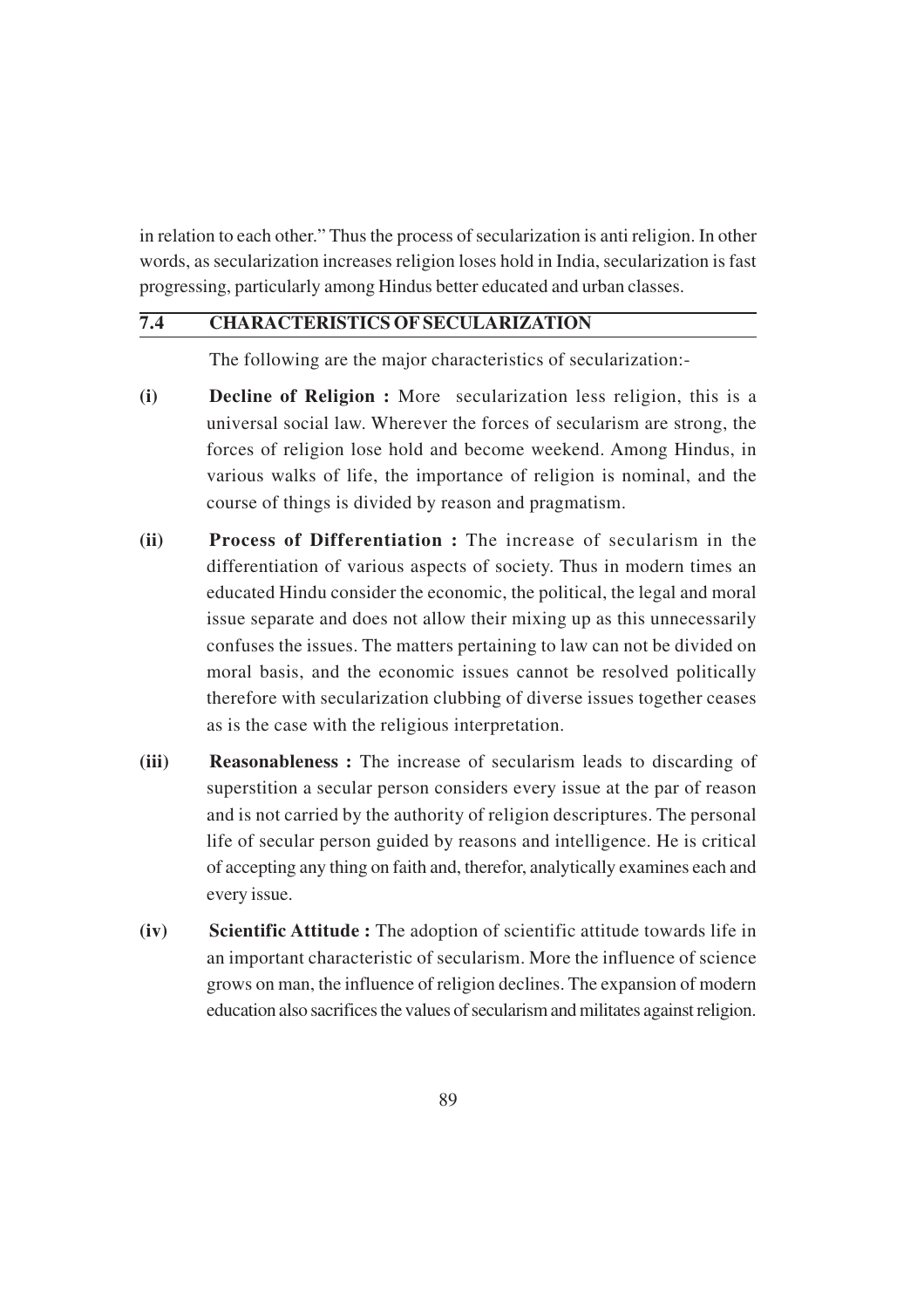# **7.5 IMPACT OF SECULARIZATION ON INDIAN SOCIETY**

The following are areas as caste system, family and rural community which have be affected by secularization :

(i) **Impact on Caste System :** In Indian society, the influence of Hindu religion is to be seen in distinction of pure and impure. From the religions point of view many action are regarded as impure, in particular, if a high caste person does action reserved for the low caste. He will get tainted by impurity. In traditional Hindu society, the caste system is rigidly followed, majority of the people were observing untouchability.

> Due to the impact of industrialization a great change has taken place in Hindu society regarding purity and pollution. In the past, the high caste persons would rather storm than take to the profession of low caste; but now even Brahmins sells shoes now a days, a mensturing women freely manes every where and does all house hold duties. She is no longer considered impure as she was regarded in past. Now feeling of untouchability is declining. A Brahmin and Sudras not only share their business but also have common dinning. The English educated youngmen are a curse to considering any thing pure or impure merely because of religion sanction. Now on account of enlightenment, the criterion, of pure and impure is not religion scriptures but the rules of religion. A number of traditional action are still considered valid and adhered to; but this adherence is not on account of religion but the principles of good health and hygene. Thus now the distinction between pure and impure is no longer based on religion. It basis has become secular rigidity of caste system now has been declined by the constitutional pravisions.

**(ii) Change in Sanskaras :** Sanskara is a chief characteristics of Hindu society. For different caste, different types of sanskaras are essential on different occasions. For example, with out the upanyan sanskara, no Brahmin could be considered twice-born. In ancient upanayan, sanskara was ceremonized some time after the child went to the school.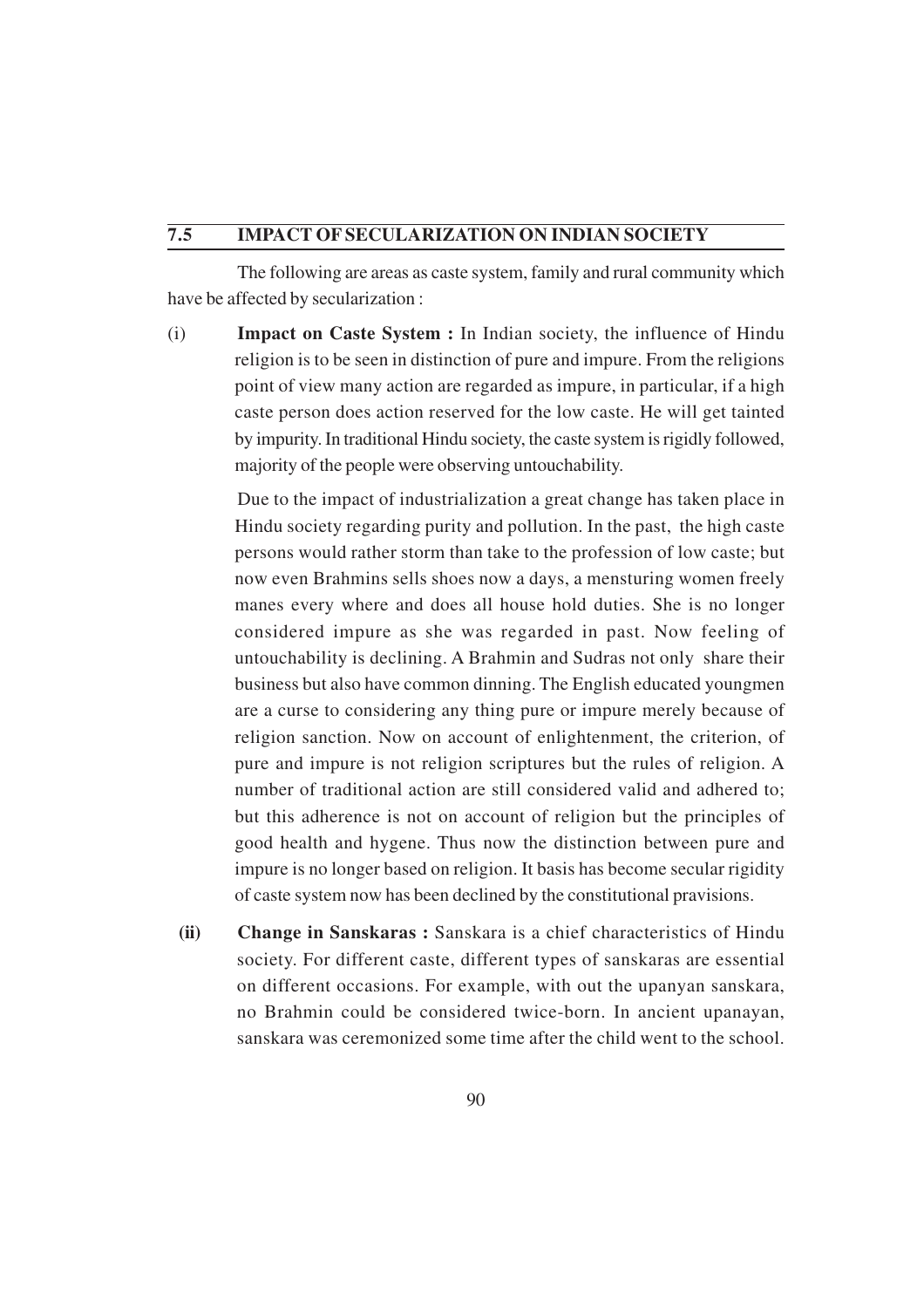For Hindus, there are numerious sanskran for all the life, the chief among there are Garbhadhan (conception) punsawan, Jatkarma, Nankaran (Baptization), Upanyan, Samavarten (Marriage and funeral) for all these there is prescribed elaborate rituals. But now, under the impact of secularization there is great change in the performance of those sanskaran. For example, the sanskaran like Garbhadhan, Jatkarma are now almost extinct. Now no educated Hindu performs them. Some other sanskaras have also lost their religion significance, and have no become an occasion of social get together in which people collect for feasting and expressing happiness over the birth of the child or other feastive occation. Even now there is priest to ceremonize the sanskaras but now people pay less attention to him than to plates filled with dainties. The upanyan sanskara is now linked with marriage. Majority of the people prefers to do the sacred thread few days before the marriage. Maximum change in rituals has taken place in the process of marriage. Now only going round the fear and kanyadan are held as necessary. Even these are done perfunctionsily and little attention is paid to the recitation of the priest. Thus secularization has taken the religion string out of sanskaras.

**(iii) Secularization of Family :** Family and marriage are the primary institutions. The provision of divorce and civil contract have greatly secularized the situation of marriage. This is also a great impact of secularization on family. Among Hindu, day by day life of various activities are fixed. For Brahmins worship, scriptural reading and yagna etc. are the compulsory features. But on account of seclarization very few Brahmin families today stick to this routine. The secularization has revolutionized the kitchen and the distinction of pure and impure is now virtually non-existent. In matter of food also there is better religion now. The festivals are still celebrated but now they have become more a social affair than religion. Now people celebrate Holi, Diwali, etc. not so much for their religious significance but only for their entertainment values. Some festivals are now celebrated on larger scale but this is not due to any realization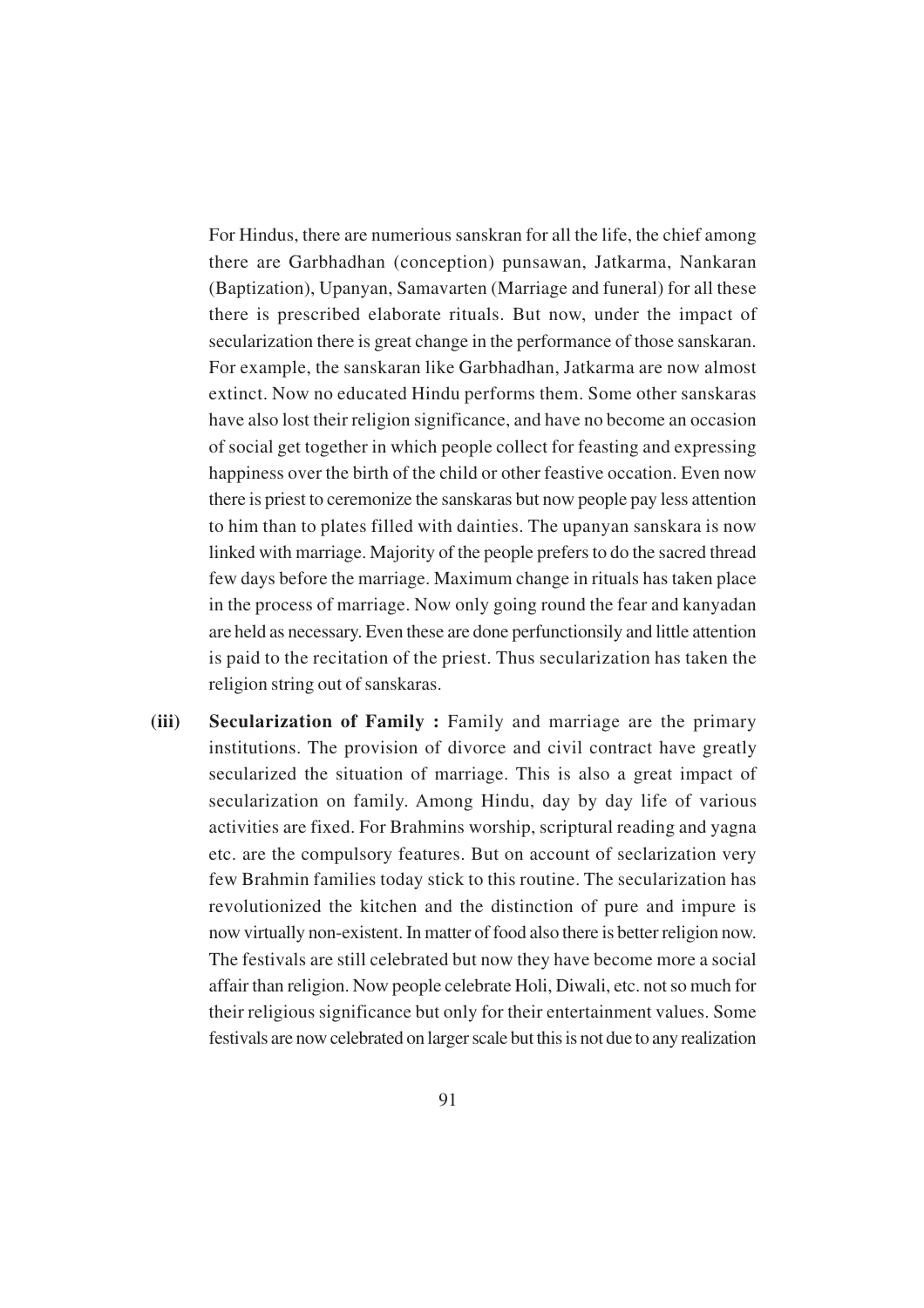of their religion significance on account of modern education system inter community family interaction is seen at large scale. The respect for Saints, Sadhu and Medicants among house holders is much less. In Urban areas, the place of religion in family is now becoming extinct.

**(iv) Secularization in Rural Community :** The impact of secularization is obviously seen in urban areas but the rural India also is not immune to this influence. In villages, the effectiveness of panchayats is declining and where ever there are panchyats these are now organised as political rather than religion basis. In the rural India now, a person is not respected so much for his religious basis or caste basis as for his money. That is why in rural India, money lender is respected more than Brahmin. The influence of religion on the family system in the village is also declining. The changes parallel to those in the urban families have occured in the rural families also. Even then the secularization in rural india is on a lesser scale than in the cities through intercaste marriages are rare in the village some stray cases can be seen. The festivals have turned into social occasions.

#### **7.6 CAUSES OF SECULARIZATION**

The following are the major causes of secularization :

**(i) Modern Education :** The most important cause of secularization is modern education which came to India with the British. With the impact of knowledge of english, science and modern socio-political thinking, the thinking of people inclined towards secularism. The educated mass abandoned all the superstition and false beliefs and put the entire tradition to critical analysis and accepted those parts of the tradition which can stand the test of reason. With co-education the tendency of inter-caste marriage received fillup. The educated are more pragmatic and restrictarian in their thinking and ideas and this exchange secularism. The members of different castes met in the educational instituions and this helped to discourages untoucability and caste feeling.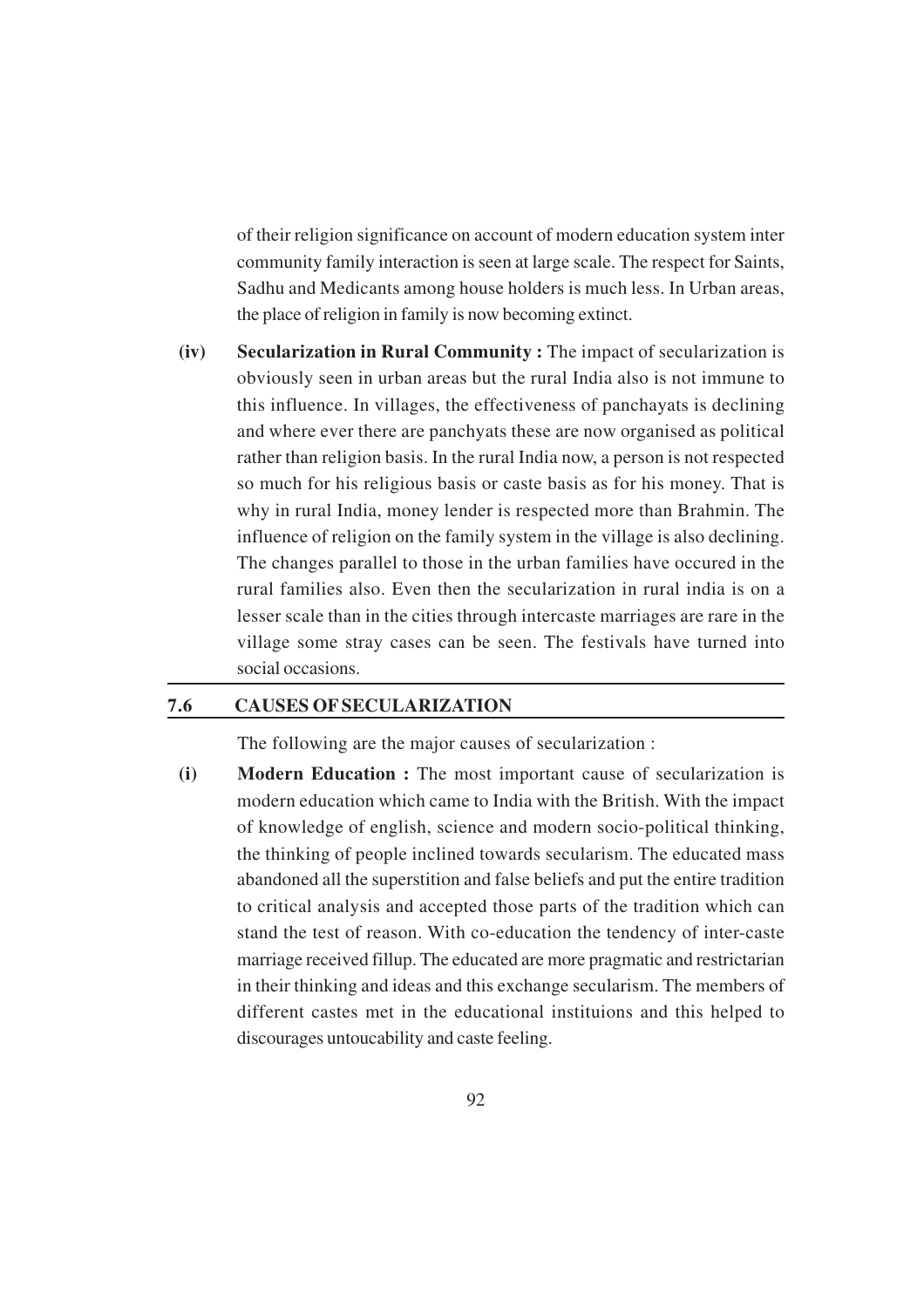- **(ii) Development of Means/Transportation and Communciation:-** The developmental mean of transport and communication has helped the process of secularization. This has encouraged catholicity of outlook. This give a block to caste system and helped in reducing the feeling of untoucability. The development of means of transport and communication helped the villages to come to towns and take the massage & liberalization back to their homes.
- **(iii) Social and Religious Movement :** During the British rule, Raja Ram Mohan Roy , Sir Syed Ahmed Khan, Keshav Chandra Sen, Mahadev Govind Ranade, M.K. Gandhi, Swami Dayananda etc. led a number of social and religious reform movements which greatly encouraged rational and critical thinking. Naturally, this helped the moment of secularism.
- **(vi) Legal Reforms:-** In Modern time, Hindu code bill greatly modernized and secularized the Hindu society. The various laws like Property succession provisions, adoption promisions etc have helped to liberate and emancipate woman. This made the marriage and family a temporary affairs. The 1955 untouchability eradication law gave blow to untouchability and the distinction of pure and impure. In modern times, all adults are equal before law. Besides the constitutional provision of equality before law, Indian constitution declares India to be a secular, democratic republic.
- **(v) Contribution of Political Organizations :-** Some political organization like D.M.K have directly attacked the Hindu society and thus encouraged secularism. On the other hand, Pro. Hindu organizations, like R.S.S. and Hindu Mahasabha also helped secularization by calling for reform in the Hindu society.
- **(iv) Secularization of Profession :** Though the Indian culture is know as being religion dominated, it is becoming progressively secularized. In this process of secularization, the modern generation does not consider it obligatory to choose their profession on the basis of religion but are guided practical and progmatic consideration in this respect.

Thus from above discussion it can be expected that the process of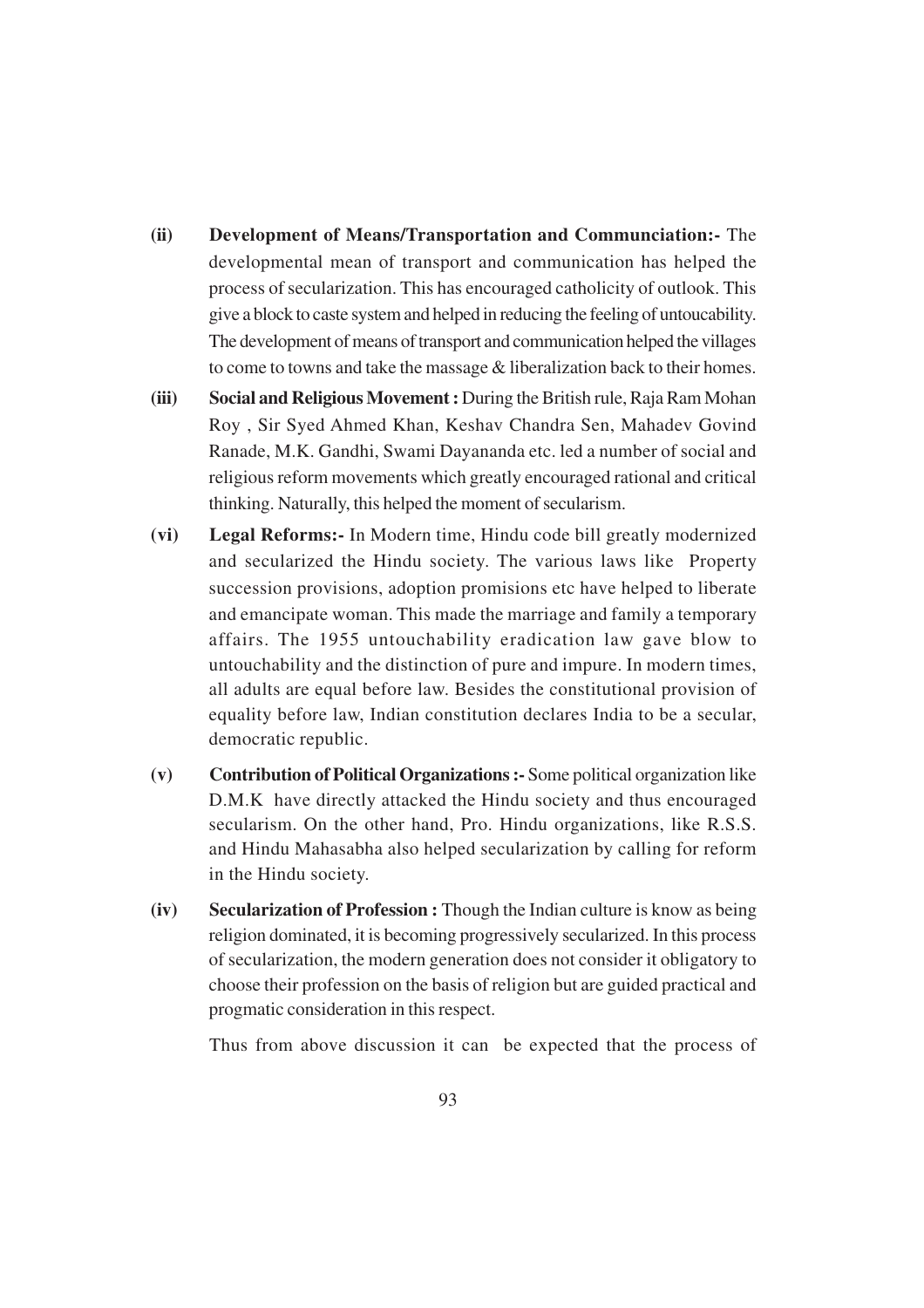secularization makes it clear that in the near future there is no possibility of this process showing down. And on account of the above mentioned causes the secularization is encouraged.

#### **CHECK YOUR PROGRESS :**

Note : (a) Use space given below for your answers.

- (b) Use separate sheet if needed.
- 1. Define the term Secularization ?
- 2. Briefly discuss the various characteristics of Secularization ?

\_\_\_\_\_\_\_\_\_\_\_\_\_\_\_\_\_\_\_\_\_\_\_\_\_\_\_\_\_\_\_\_\_\_\_\_\_\_\_\_\_\_\_\_\_\_\_\_\_

\_\_\_\_\_\_\_\_\_\_\_\_\_\_\_\_\_\_\_\_\_\_\_\_\_\_\_\_\_\_\_\_\_\_\_\_\_\_\_\_\_\_\_\_\_\_\_\_\_

\_\_\_\_\_\_\_\_\_\_\_\_\_\_\_\_\_\_\_\_\_\_\_\_\_\_\_\_\_\_\_\_\_\_\_\_\_\_\_\_\_\_\_\_\_\_\_\_\_

\_\_\_\_\_\_\_\_\_\_\_\_\_\_\_\_\_\_\_\_\_\_\_\_\_\_\_\_\_\_\_\_\_\_\_\_\_\_\_\_\_\_\_\_\_\_\_\_\_

# **7.7 LET US SUM UP**

Thus to conclude Secularization implies process of differentiation which results in the various aspects of society like economic, political, legal & moral. Secularization means separating religious matters from the affairs of the world like political, social, economic and ethical. It is a revolt against ritualism and priestism.

# **7.8 SUGGESTED READINGS**

- Singh,Y. 1996. "Modernization of Indian Tradition." Rawat Publication, Delhi.
- Dube, S.C., 1995. "Tradition & Development." Vikas Publishing House, Delhi.

#### **7.9 ANWERS TO CHECK YOUR PROGRESS**

(i) Secularization means separation of matters from methods temporal. It is an essence revolt against ritualism and priestism.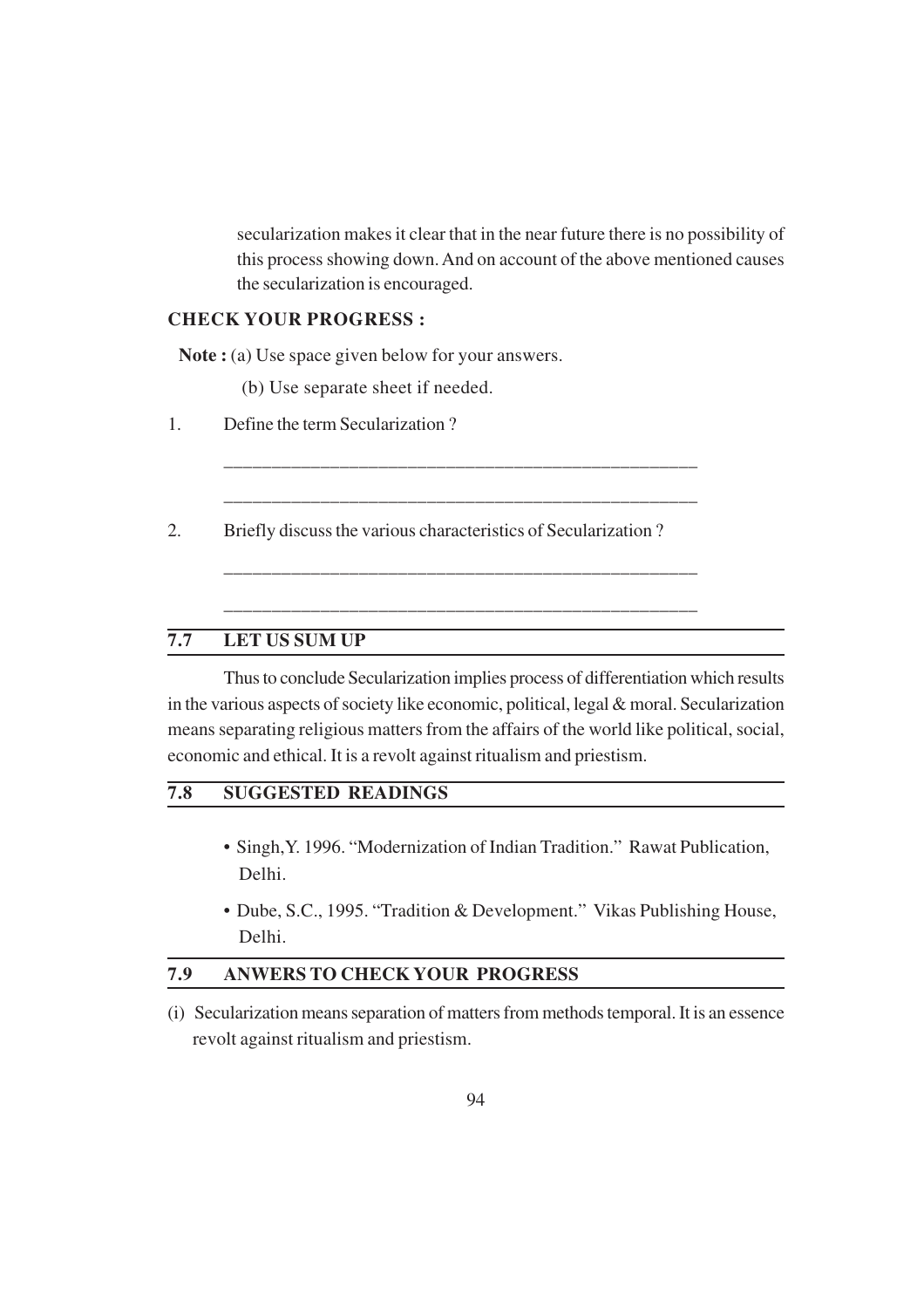- (ii) The various characterstics of Secularization are as follows :-
	- (a) Decline of Religion
	- (b) Process of Differentiation
	- (c) Reasonableness
	- (d) Scientific Attitude.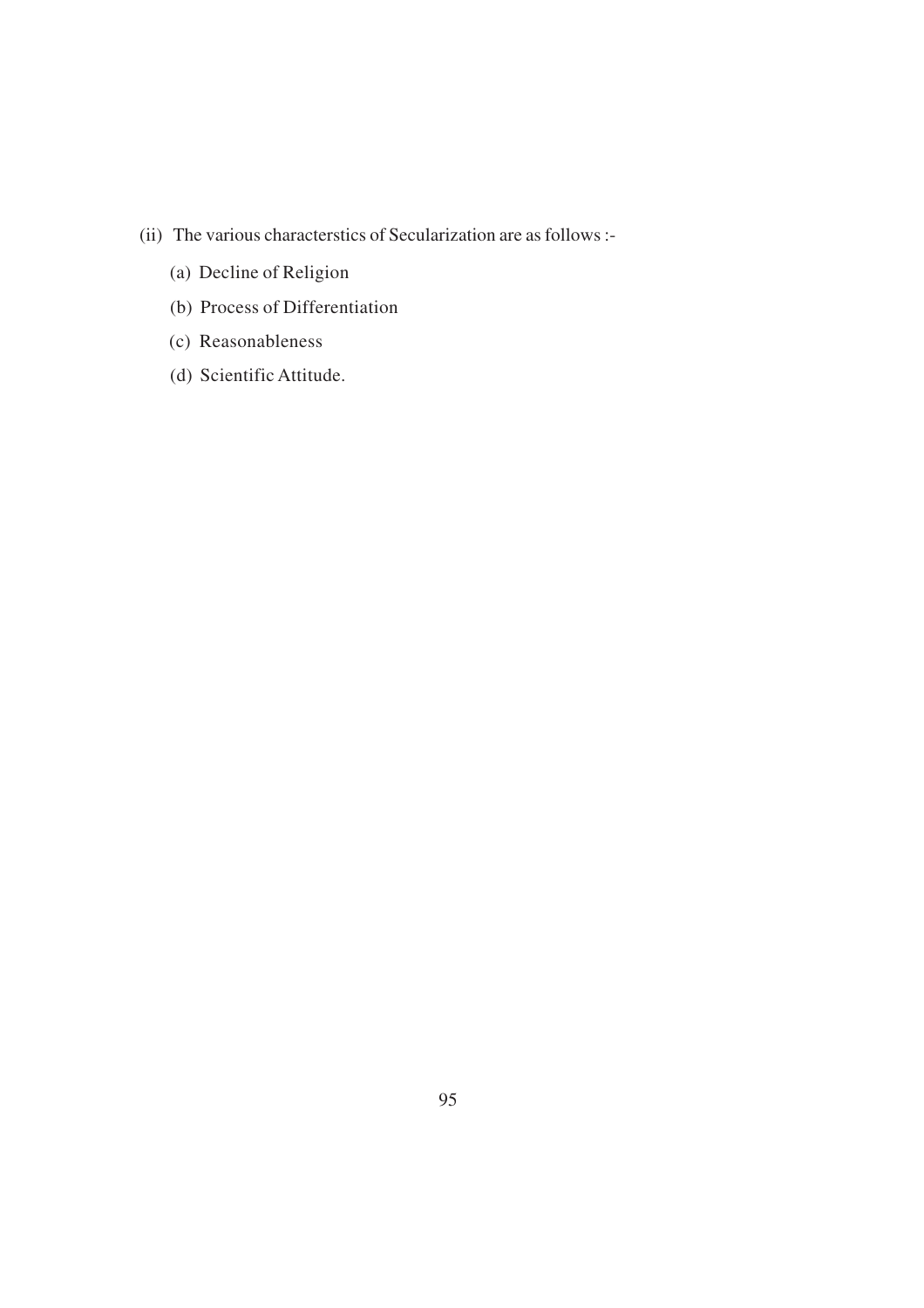# Lesson No. 8 **SOCIAL MOVEMENTS AND** Unit-II **MOBILIZATION**

#### **Structure**

8.1 Introduction

8.2 Objectives

8.3 Concept of Social Movements

8.4 Major Indian Social Movements

8.5 Mobilization and Movements

8.6 Let Us Sum Up

8.7 Suggested Readings

8.8 Answers to Check your Progress

# **8.1 INTRODUCTION**

The term 'Social Movement' gained currency in European languages in the early nineteenth century. The leaders and writers who have used the term were concerned with the emancipation of exploited classes and the creation of a new society by changing basic social structure. A social movement requires a mininal degree of organisation, this may be ranging from a lose informal or partial level of organisation to the highly institutionalized and bureaucratized movement and the corporate group. It is a fact that much of the literature of movements is concerned with natural histories, models or theories of movement development. Such models have enhanced changes in the movement structure and organization ranging from states of initial social unrest and excitement and the emergence of a charismatic leadership, to a revolutionery a movemetns in different aspects of life of the people who came in contact directly or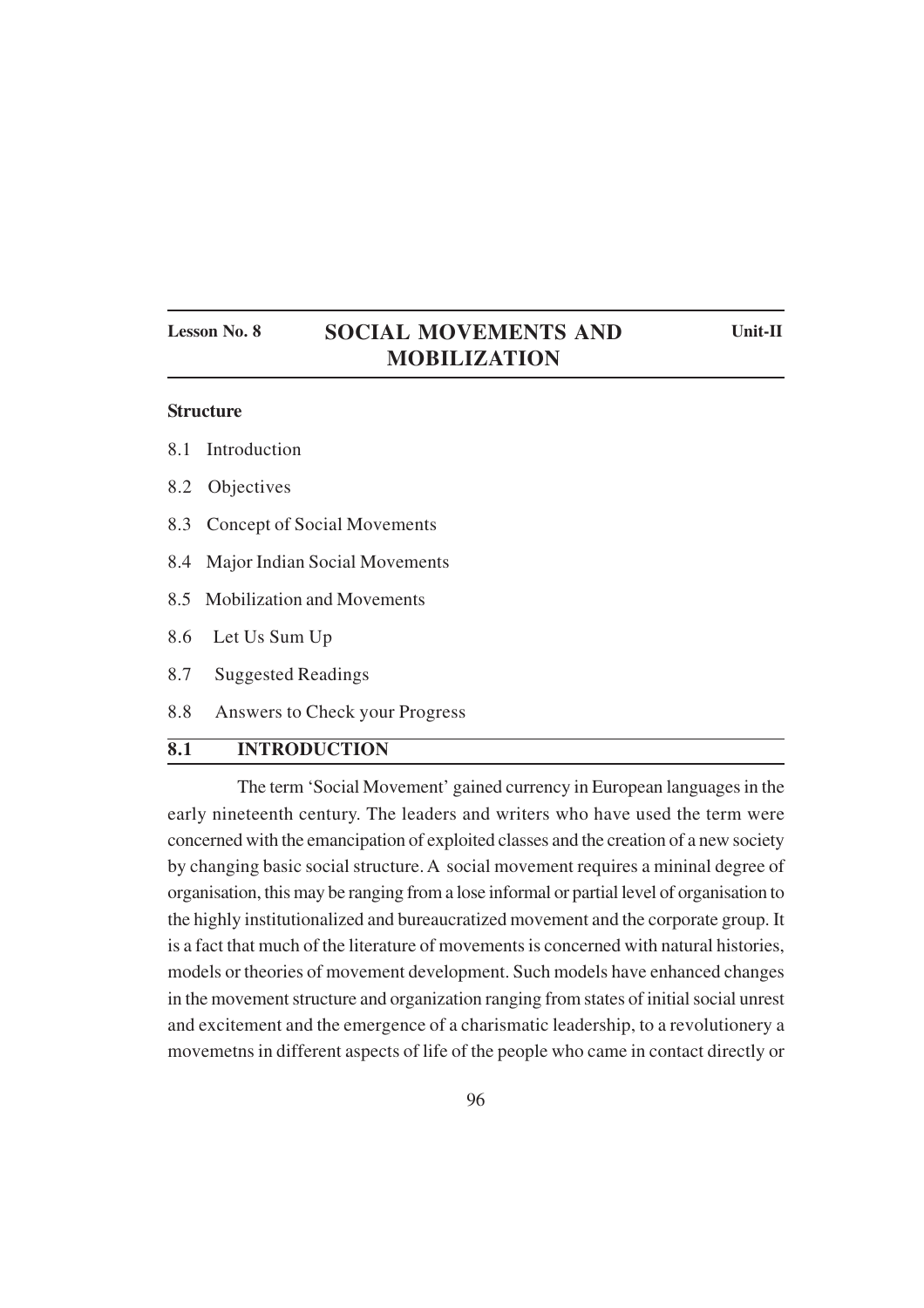indirectly with them. Mobilization depends upon the committment to change and nature of organization and active participation of the members and also collective will of the people among whom they are accepted.

#### **8.2 OBJECITVES**

In this lesson the students will be able to :-

- Explain the concept of social movements
- Discuss the various Indian Social Movements
- Explain the impact of movements on Indian society

### **8.3 CONCEPT OF SOCIAL MOVEMENTS**

The term 'social movement' referes to one of the major forms of collective behaviour, it is formally defined as "a collectivity acting with some continuity to promote or resist change in the society or group of which it is a part. Stated less formally, a social movement is a collective effort to promote or resist change. Social movement orginate an unplanned, unorganised, undirected groupings of people who are dissatisfied with things. People talk, share ideas and grumble; intellectuals publish learned articles; citizens write letters to the editor; people experiment with novel forms of expression. In most movements, leadership and organization emerge before long. After an active life which seldom exceeds a decade or two, the movement passes out of the active phase. Some time the movement leaves permanent organizations or changes. And some times it disappears with scarcely a trace.

Paul Wolkinson has interpreted as, " A social movement is a deliberate collective endeavour to promote change in any direction and by any means, not excluding violence, illegality, revolution or withdrawal nit sitopian' community. Social movements are thus clearly different from historical movement, tendencies or trends. It is important to note, however, that such tendencies and trends and the influence of the unconcious or rational factors in human behaviour may be of crucial importance in illuminating the problems of interpreting and explaining social movement.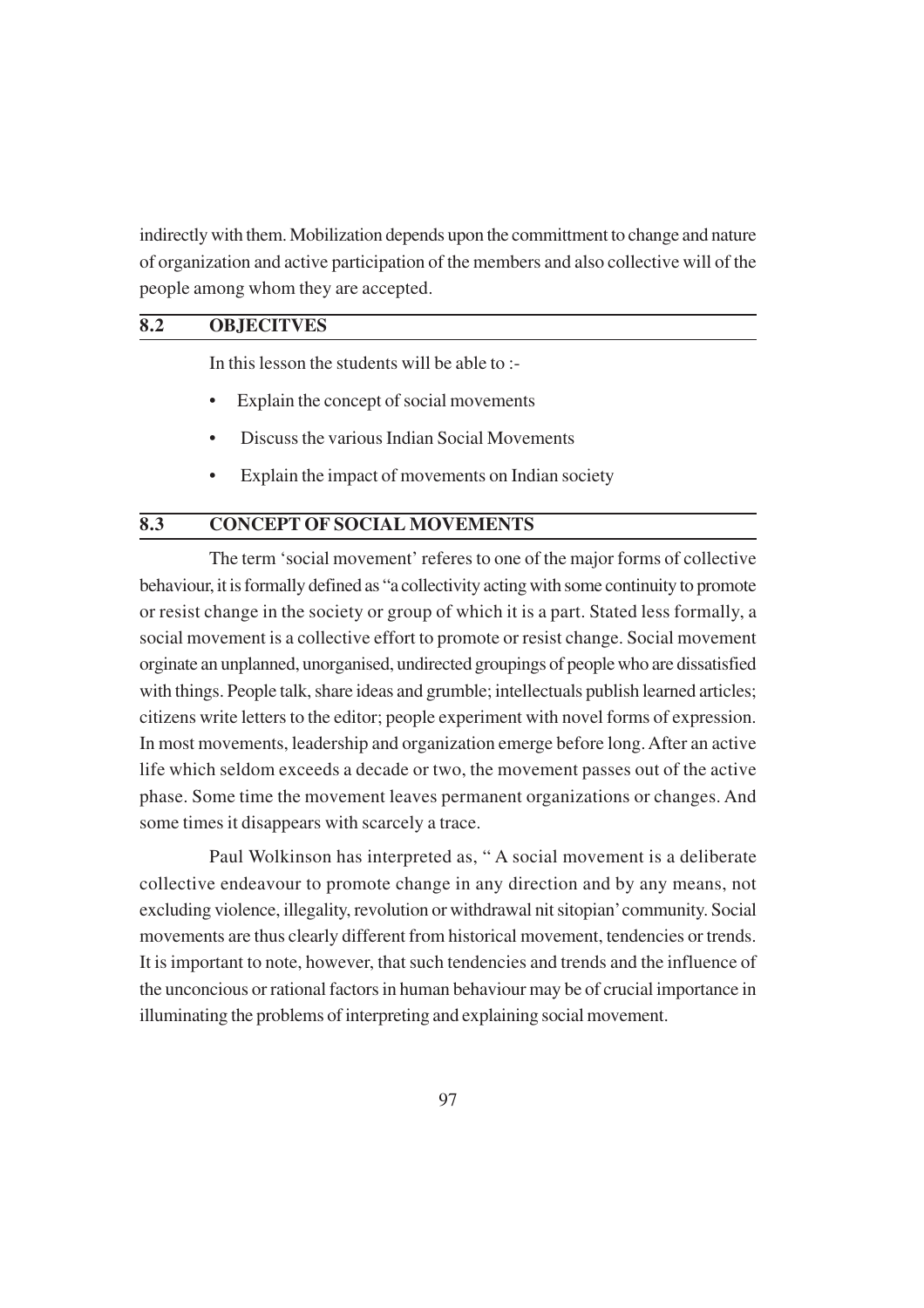#### **8.4 MAJOR INDIAN SOCIAL MOVEMENTS**

The major Indian social movements has been interpreted below:

#### **1. Brahmo Samaj Movement :**

The movement was founded in 1832, by Raja Ram Mohan Roy, who was the most advanced and intelligent social reformer in India. He belived that the government should interfare in social affairs of the country only when social reformers failed to reform society. He was of the opinion that Indian society has reached at that stage where Idol worship, caste and Sati system the held no place in the religion. Similarly, he believed that the present stage of woman folk was also without any religious approval. He realized the need and necessity of proper interpretation of our religious books. Thus, the Samaj preached that Hindu religion should be properly understood and interpreted. He suggested that religous books of other religions should be studied and their good points and features followed in their true spirit. After the death of Raja Ram Mohan Roy, responsibilities fell on the shoulders of Ravinder Nath Tagore who infused a new spirit into it. The major impact of this movement was that the conversion of Hindus into christanity was checked.

#### **2. Prarthana Samaj Movement:**

It was an other movement which aimed at reforming Hindu society. The Samaj suggested the worship of one almighty. In order to end social evil, it started many institutions like orphanges etc. It also condemned ban on widow remarriage. With this view it opened widow ashramas and supported the cause of widow remarriage. It also started a plan for adult leteracy. It also suggested a suitable place for women in Indian society.

#### **3. Swami Dayanand and Arya Samaj Movement:**

This movement was founded in 1875 by Swami Dayanand. The main object of the Arya Samaj was the spread of ancient Indian culture and civilization based on our ancient religious books. The Vedas and Shastras. In his opinion, ancient Indian civilization was one of the most advanced in the world. He also believed that all Indians were equal and there was no high or low in the society. In his opinion, child marriage and restruction on widow remarriage were the product of some selfish people. These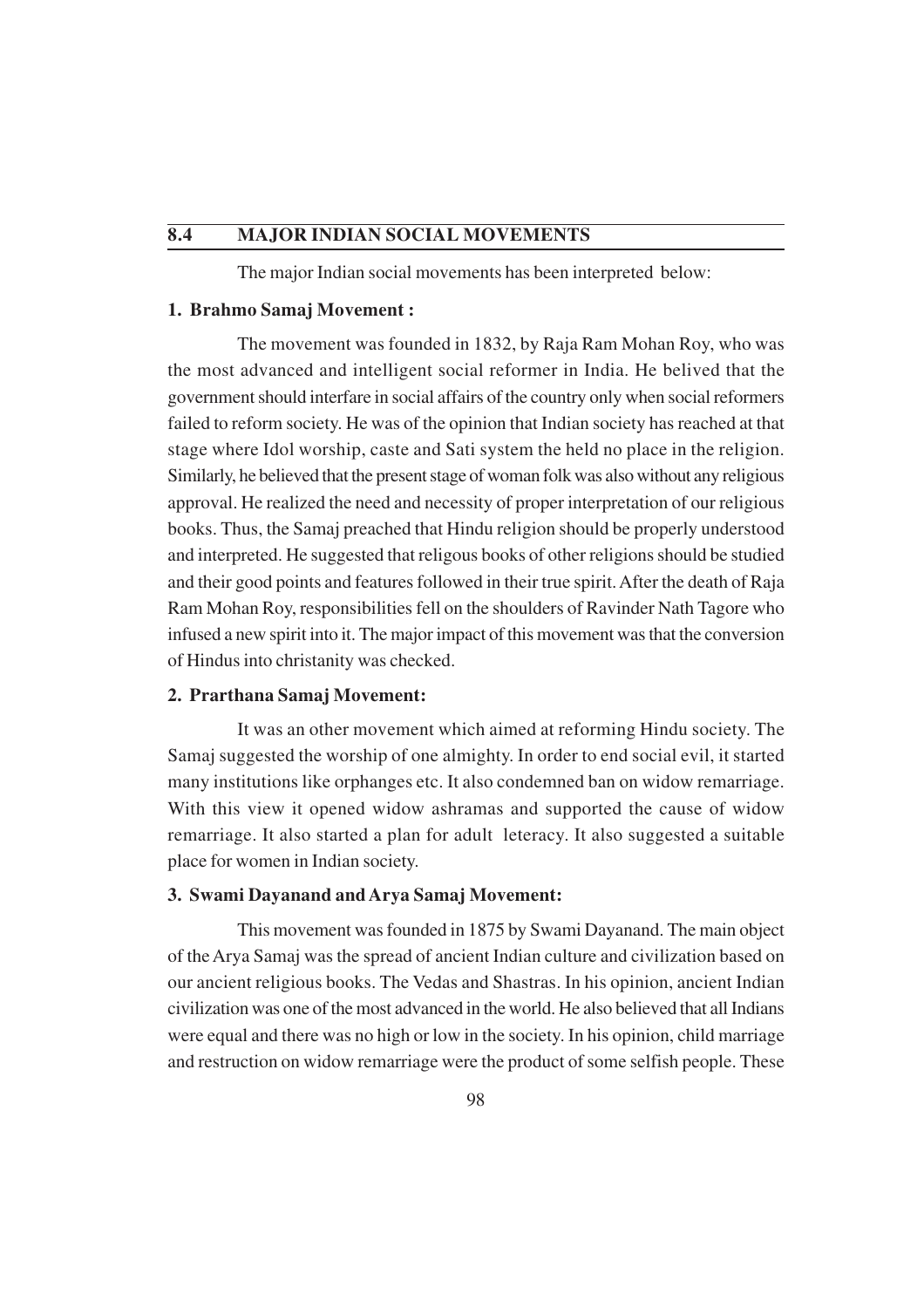have no religious sanctions behind them. He was of the opinion that due to these social evils our country had been defamed in the world and our rulers are making it an excuse for denying us our political rights. He laid stress on female education and expected that all other social reformers will help him in this noble cause. In the political field, he declared that our own worst Raja was better than the best alien ruler.

#### **4. Rama Krishna Mission**

It was established by Swami Vivekananda. After the name of his Guru Rama Krishna Parmahansa in 1897. Sh Rama Krishna taught unity of god, that service to man is the service to God and the equality of all religions. Swamiji, whose birth name was Narendranath Dutta, carried the massage of Rama Krishna all over India. His superme desire was to uplift the manhood of India with a view to restoring her proper place among the nations of the world. He was to quont the words of Sir Valentine Cirol. "The first Hindu whose personality Won demonstrative recognition abroad for Indian ancient civilization and for the near born claim to nationhood.

"The Rama Krishna Mission stands for the religious and social reform but takes inspiration from the ancient culture of India. It holds up the pure vedantic doctrine as an ideal and aims at the development of the highest spirituality inherent in man". This mission has laid stress on social serniux, as an essential discipline for religious and spiritual life. The mission has opened many schools and dispensaries, and has always rendered ungrudging help to the people in time of distress caused by famine or flood or other calamity. In particular, the up lift of the dumb millions of Indian forms the chief plant of the mission is platform.

#### **5. Peasant Movements:**

The peasant movements, like workers movements belong to a distinct category of social movement considering the class conflict ideology as their basis. Karl Marx considered peasantry to the passive, & Lenin, Mao and Fanon placed the peasants at the centre of the revolution. Two ideologies are associated with Indian peasant movements. The Rhoodan and Sarvodaya of Vinoba Bhava and Jai Prakash Narian and the communist.

The interest of the peasants has not come to be well safeguarded. The laws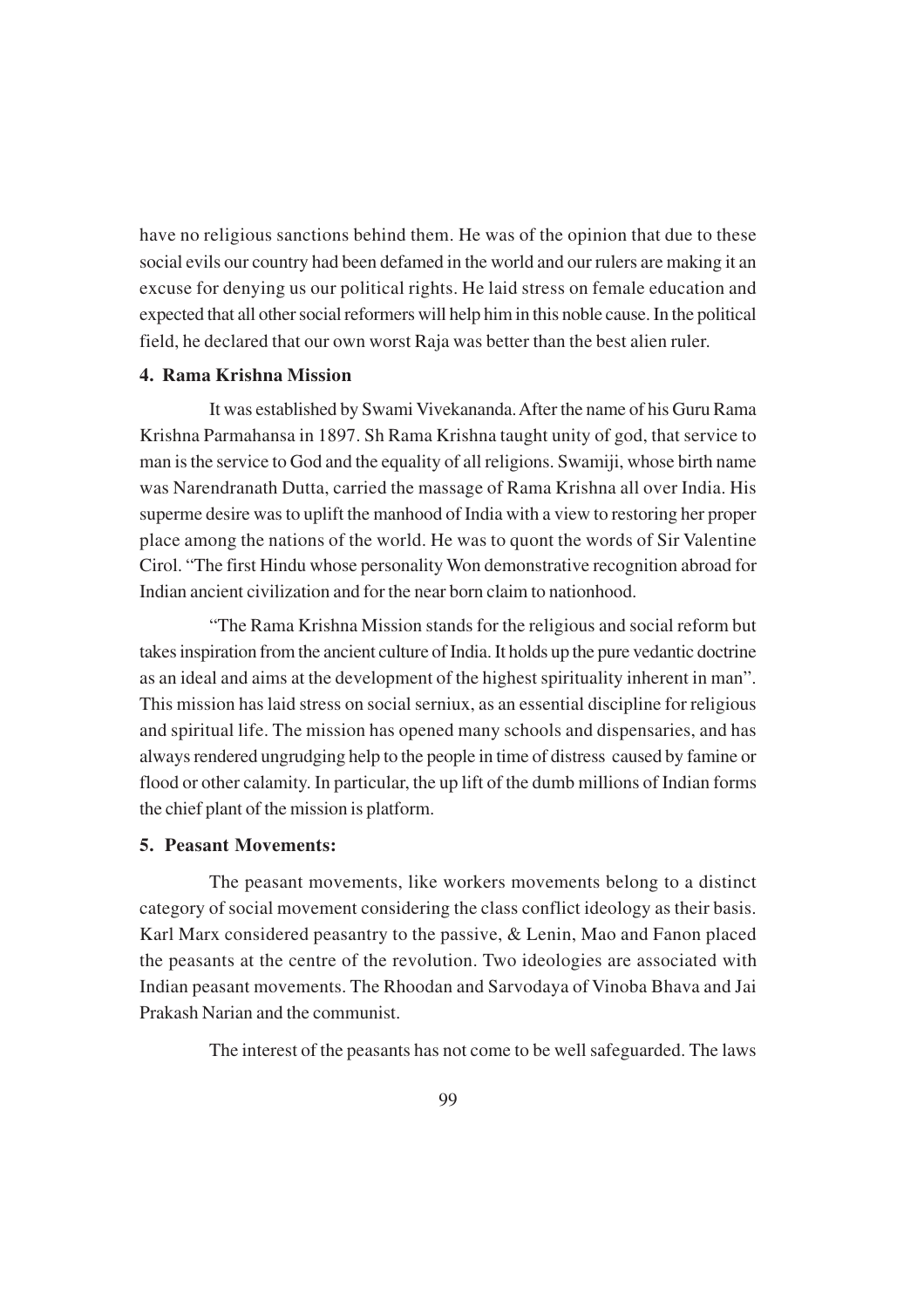made for their benefit have not been well implemented. Though all the major parties have the Kissan organs, these are mostly to solicit help, rather than to look after peasant's interest. The advantage has gone to petty land lords, middle class peasants. The local government don't want to annoy these groups otherwise they may loose their base. In the past independence period there have also been the peasant results. The Telengana rising 1946, the result in Thanjauur in 1950 and 1960, in 1967 the agricultural tenants of Naxalbari in Darjeeling in West Bangal, resorted to land grab practice. 1968 Girigan tribals in the Srikakulam District of Andhra hills clashed with land lords and police. There is yet a peasant pressure group to grow. Once, it comes into existence then along its interests can be well presented. The poor pleasantly is just now exposed to all sorts of political waves without handling what is realy in their interest.

#### **6. Tribal Movements:**

Tribal movements in India is very old like other Indian social movements. The tribal were considered to be rebellious and 'uncivilized' rulers quelled them as they had superior arm. They were in position of confrontation both with the Hindu overlords and the British colonists as the latter seriously encroached on their rights and territories. Roy Burman is of the opinion that during British rule faulty legislation pertaining to forest land and lack of understanding of tribal social organization were responsible for uprising of tribals. Roy Burman has pointed out that tribal movement since independence have been characterized by the features. There is strong tendency towards establishing tribal ethnic identities, they find near meaning regarding the relationship between man and nature and individual and society by reinterpreting their own traditions and myths. Second major trend is in the direction of agrarian movements, in the context of political ideologies including the Naxalite one.

While considering Indian tribal movement, Joseph Troisi has pointed out three specific movements among the Santal, namely the santal rebellion of 1855-57. The Khaswar movement and the Jharkhand movement. The Kharwar movement which emerged in 1930s, however, was oriented towards reform in the direction of Sanskritization. The Jharkhand movement took the Santals away from the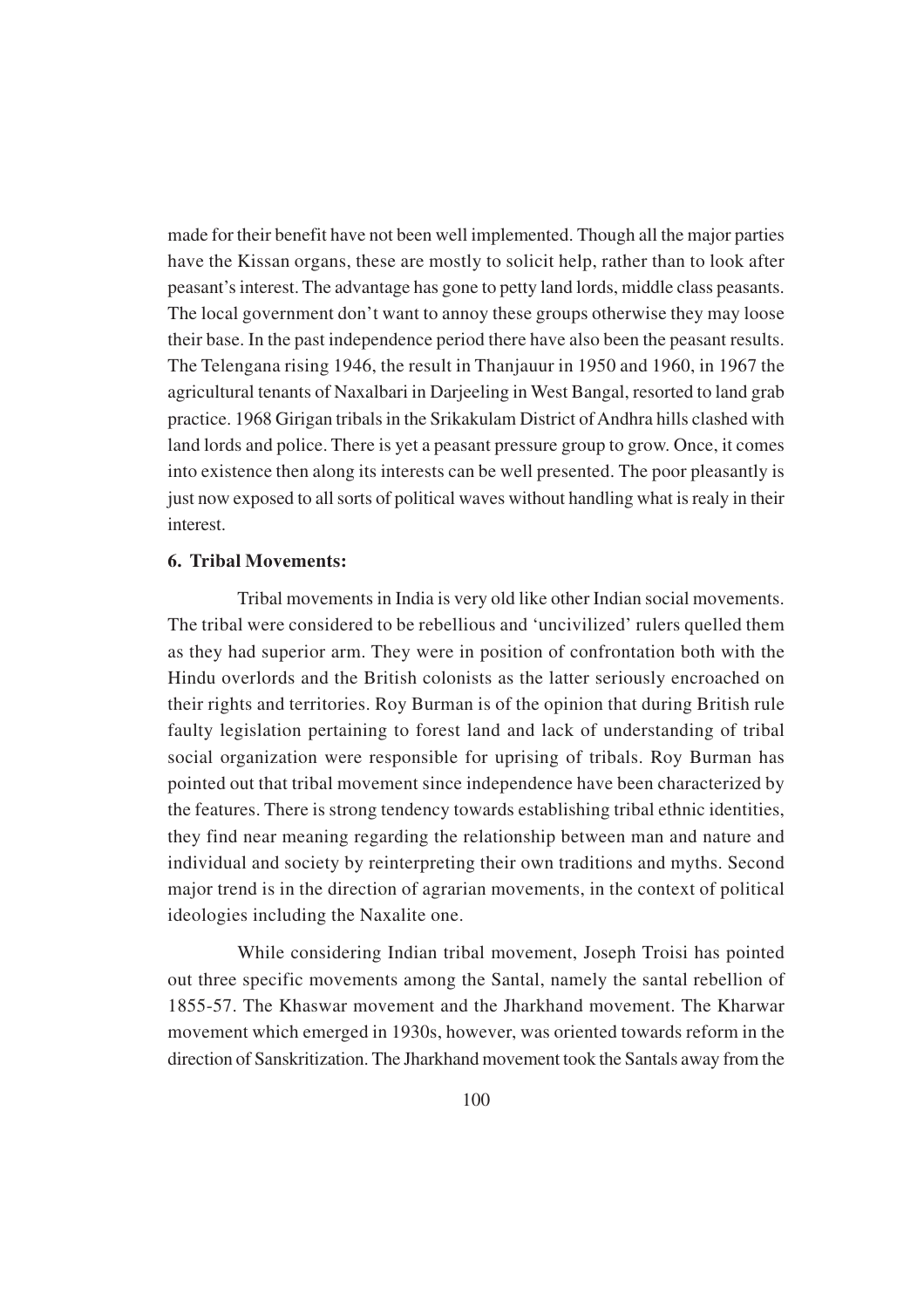process of Hinduization with increased ambinatence involving them in the modern political processes in 1940's and 1950's. The moment cut across different tribes and demanded a separate state for the tribals so as to be able to maintain their identity and autonomy.

**Trade Union Moment :** The trade union is most important pressure group with labour and management dependent on government institution, collective beginning is mutually non instent. Government labour policy for the most part is guided by an effort to reduce the number of strakes and lockouts; most part is graded by an effort to reduce the number of others and lockouts, the particular demands of the labour or management or subordinated to the goals of national economic development. The labour moment in our country is not strong. It has fragmented into general union. There is all India union congress (AITUL) of the communists; Indian national Trade union congress (INTUC) of the communists; Indian National Trade union congress (INTUC) of the congress; Hindu mazdoor sabha (HMS) of the socialists; United trade union congress (UTUL). Non communist Marxist body etc. There are 17000 registered trade union affiliated to them.

**Students Movement : Students have often worked as a strong pressure** group. It played on active role during the nationalist moment. Present day zodent, activism is a reaction to the increasing frustration caused by unresponsive reductional system, and the lack of economic Guarantee and security. The continue use of English as the medium of instillation is both force and traffic, since majority of the students come from rural background and are rendered unable to use their ability to their best. The students indiscipline due to lack of avenues of economic gain has become common. The, students have thus felt consented of economic gain has become common. The students have thus felt concerned to oppose the increase in capitation fees; have demanded easier entrance requirement to colleges, and have raised voice against staff examination and increase in bus fares. They have associated with the political moments; Language agitation in Tamil Nadu; Telengana moment in Andhra Pradesh; and now prestige nation of issue in Assam. Political parties in general expect the students O.M.K and Bhartiya Janta Sangh are desribed to learn successfully launched students moments. Students have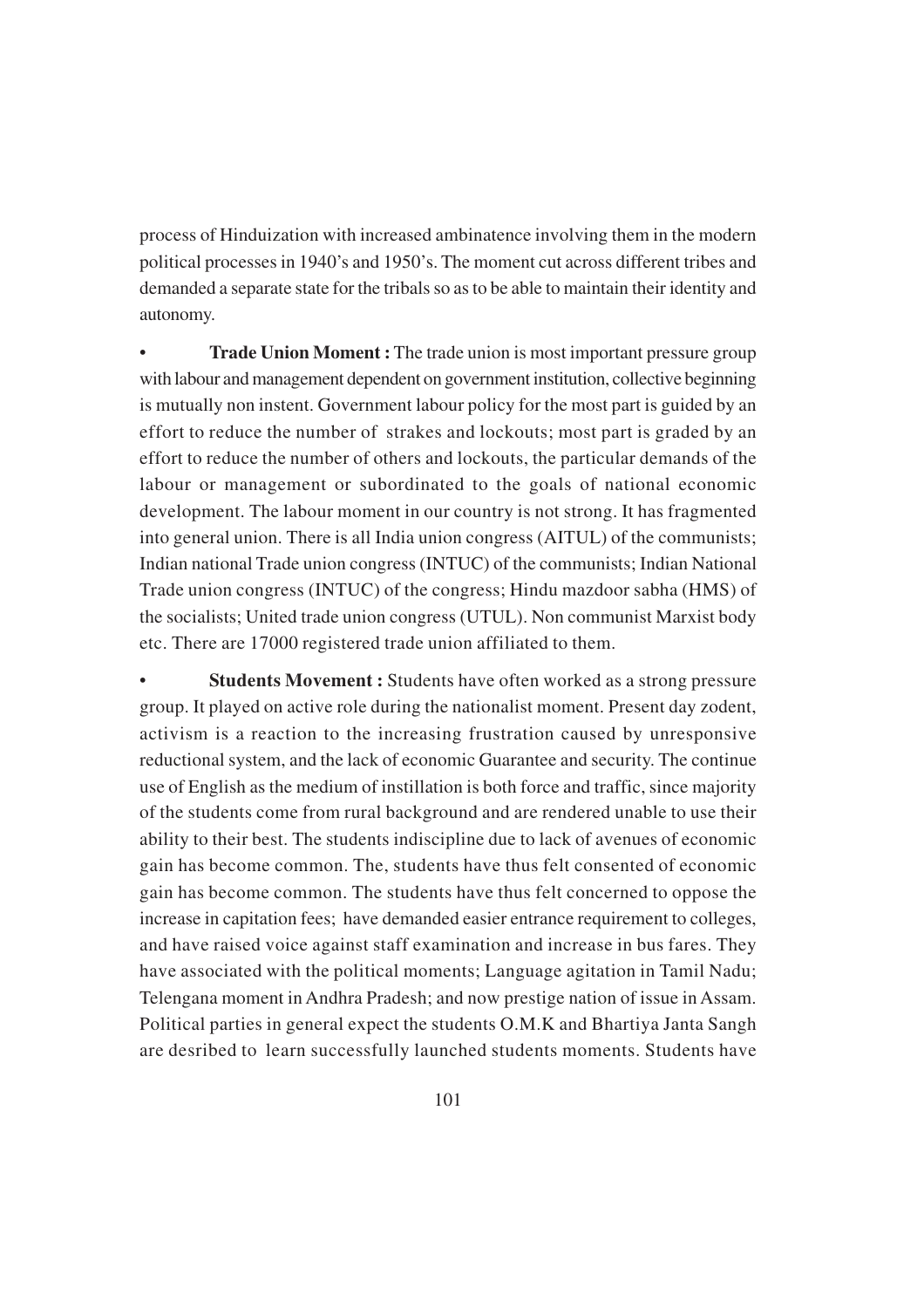contributed to the success of the political parts in their processions, demonstration and electoral efforts.

# **8.5 MOBILIZATION & MOVEMENTS**

Due to the impact of various peasant movements it can be seen that under the influence of Indian national congress during the thirties, the peasantry gradually arose from their trooper and became politically aware. There was also the simultaneous growth of an English educated middle class, and the political and military elite. The peasants soon reserved the possibility of changing their condition of relative depositions through an organized movements. Ranga Rao has described the peasant moment with reference to revolutionary ideology of 1 class struggle, collective mobilization and the catalysis adopted by the leaders. He portrays the movement in three phases and comedians the question of consequences. He concluded that although movements detents succeed in bringing about social resolution brought out significant changes in the traditional distribution of power in the various sectors.

When moblization of tribal moments are considered, It is said that since independence tribal moments have been characterised by two features there is a strong tendency towards establishing tribal ethnic identities. They found new meaning regarding the relationships between man and nature and individual and society by interrupting their own tradition and myths. The second major trend is in the direction of aggressin moments in the context of political videologves, including the analities one. As, a result of the tribal moment, Joseph Troisi has remarked that the moments should be looked at as three donatives that the Santhal, adopted in overcoming their states of relative deprication, and for impressing their social economic and political portion. He also shown how the penetration of christancy in this area spread modern education and encouraged the influence of new leadership.

With the result of various movements a great change in the status of women in seen in Indian society. Social representatives like Ram Mohan Roy, Vidyasagar, Maladev Govind Ranads, Behramy Malbari, Raved their various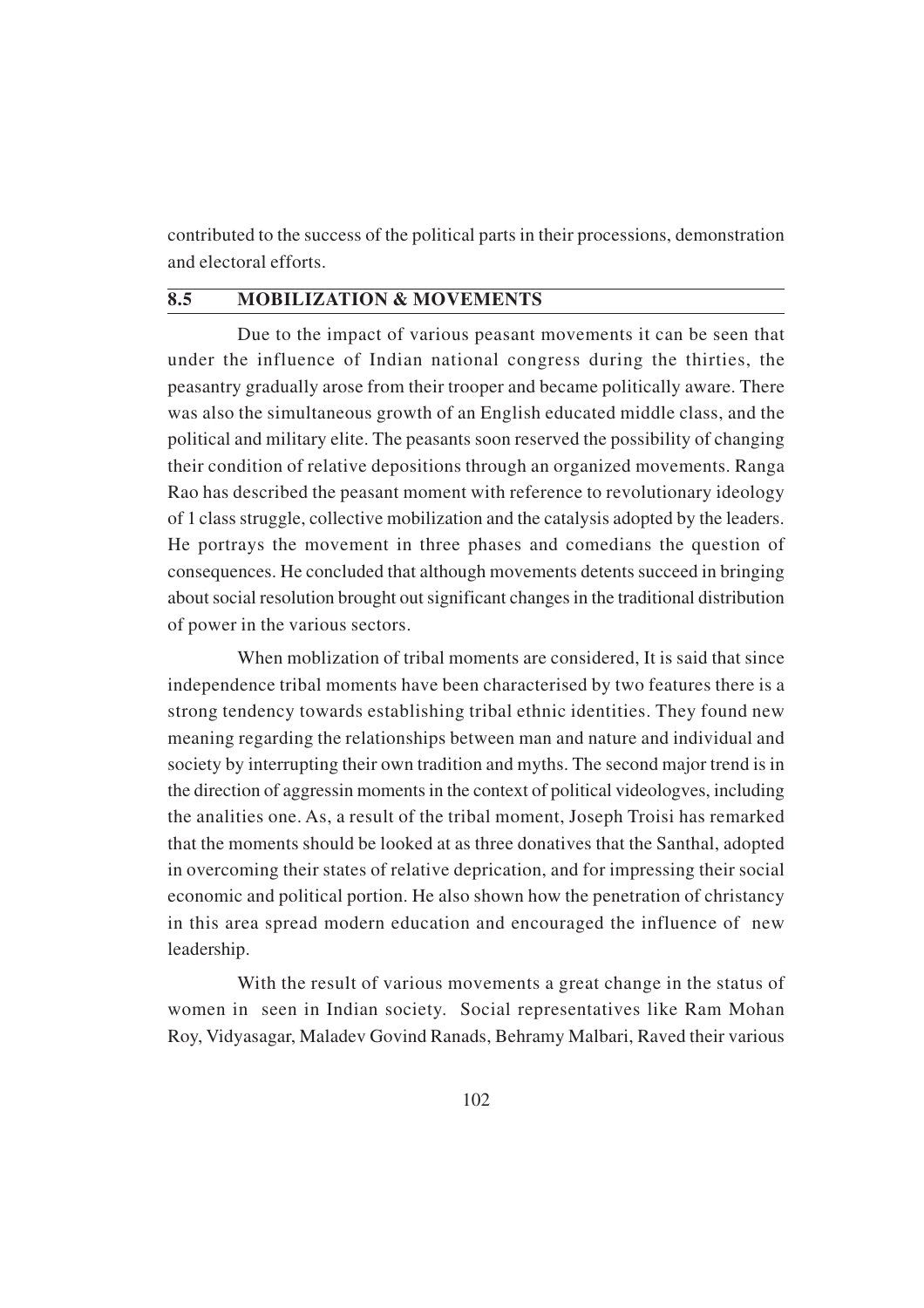social reform ideas against the preairling religious and social customs subjugating women. Their influence encouraged the British government to extract certain lakh supporters against the traditional system, permitting women to remarry, abolishing the customs of child marriage, results were also made to spread education among girls, the women were mobilised to participate the movement to get proper place in the society. With result of Trade union movement certain act, were made protect labored from exploitation and other facilities related to life security were guratned.

With the result of various students movement, various potential parties got benefits and enhanced of their influence.

\_\_\_\_\_\_\_\_\_\_\_\_\_\_\_\_\_\_\_\_\_\_\_\_\_\_\_\_\_\_\_\_\_\_\_\_\_\_\_\_\_\_\_\_\_\_\_\_\_

\_\_\_\_\_\_\_\_\_\_\_\_\_\_\_\_\_\_\_\_\_\_\_\_\_\_\_\_\_\_\_\_\_\_\_\_\_\_\_\_\_\_\_\_\_\_\_\_\_

\_\_\_\_\_\_\_\_\_\_\_\_\_\_\_\_\_\_\_\_\_\_\_\_\_\_\_\_\_\_\_\_\_\_\_\_\_\_\_\_\_\_\_\_\_\_\_\_\_

\_\_\_\_\_\_\_\_\_\_\_\_\_\_\_\_\_\_\_\_\_\_\_\_\_\_\_\_\_\_\_\_\_\_\_\_\_\_\_\_\_\_\_\_\_\_\_\_\_

# **CHECK YOUR PROGRESS :**

**Note :** (a) Use space given below for your answer.

- (b) Use separate sheet if needed.
- 1. Briefly define the term Social Movement ?
- 2. Write a short note on the peasant movement in India ?

## **8.6 LET US SUM UP**

Thus to conclude social movement originate an unplanned, unorganised, undirected groupings of people who are dissatisfied with things. It is a historical movement. The various social movements are : Brahmo Samaj Movement, Prarthana Samaj Movement, Peasants Movement, Rama Krishna Mission etc.

## **8.7 SUGGESTED READINGS**

• Singh,Y. 1996. "Modernization of Indian Tradition." Rawat Publication, Delhi.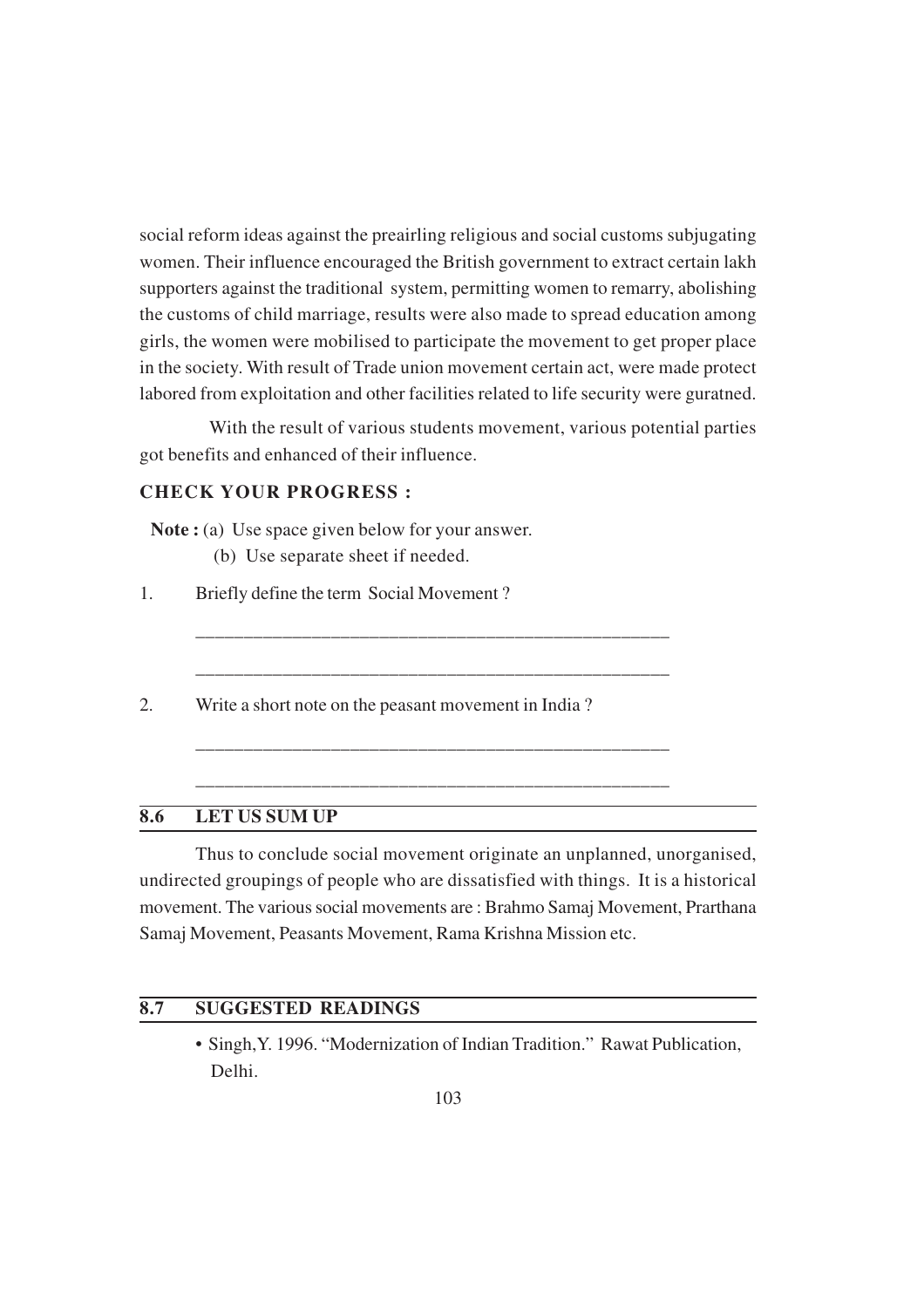• Dube, S.C., 1995. "Tradition & Development." Vikas Publishing House, Delhi.

# **8.8 ANWERS TO CHECK YOUR PROGRESS**

- (i) Social Movement refers to one of the major forms of collective behaviour. It is a collective effort to promote or resist change.
- (ii) It is a Movement where class conflict is an ideological basis. The various peasant movements in India are :- Tebhaga movement, Telangana movement, Naxalbari movement, Shetkari movement etc.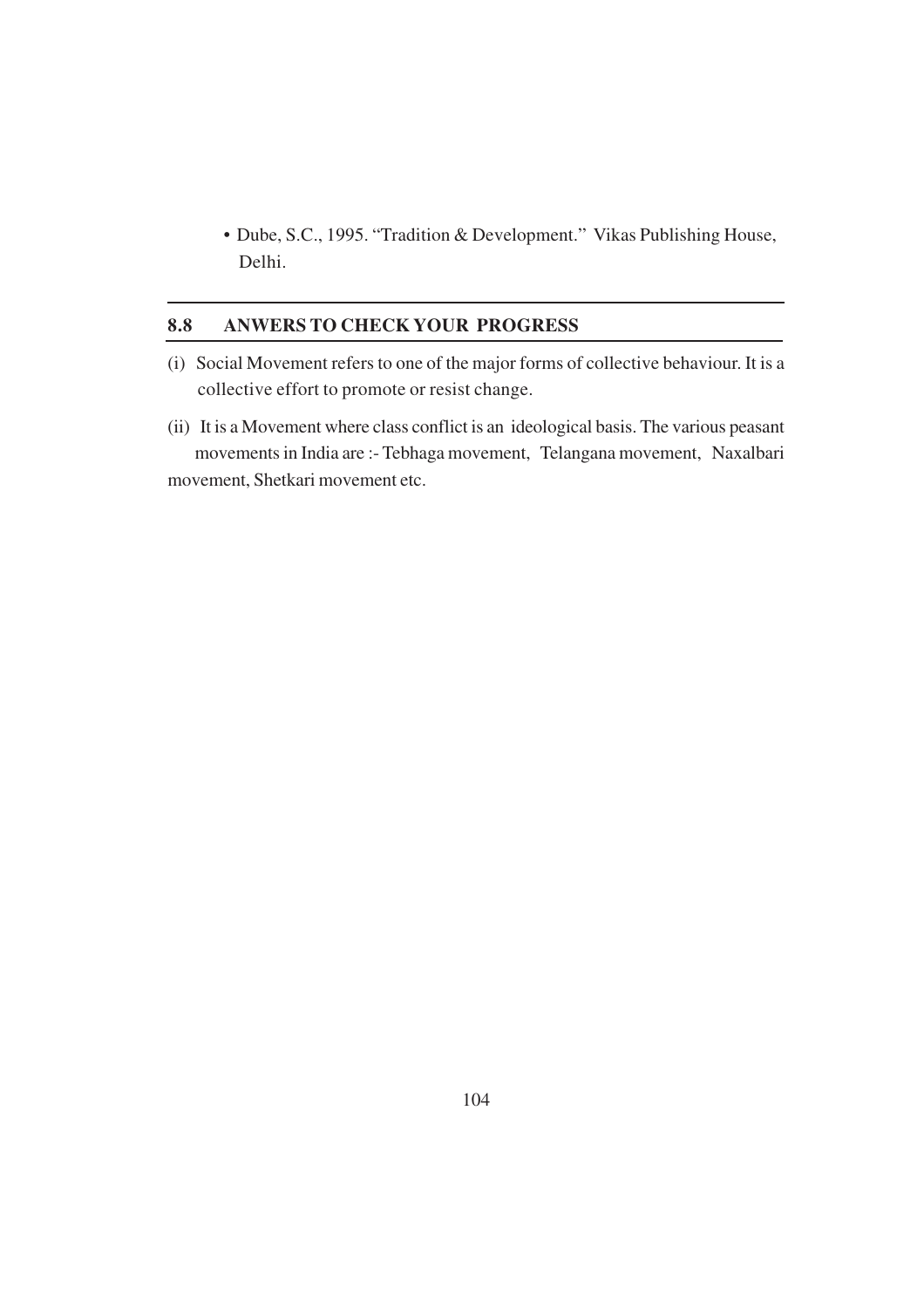# Lesson No. 9 MEANINGAND CHARACTERISTICS OF Unit-III **STRATIFICATION**

#### **STRUCTURE**

- 9.1 Introduction
- 9.2 Objectives
- 9.3 Meaning of Social Stratification
- 9.4 Characteristics of social stratification
- 9.5 Three systems of social stratification
- 9.6 Dimensions of social stratification
- 9.7 Theories of social stratification
- 9.8 Caste and class in India
- 9.9 Social mobilit**y**
- 9.10 Let Us Sum Up
- 9.11 Suggested Readings
- 9.12 Answers to Check your Progress

# **9.1 INTRODUCTION**

It will be an ideal society where all members are equal. But in reality there is no society based on perfect equality. Every society has a system of rating and ranking its members based on a number of criteria. Income, occupation, education, and hereditary status are some of the most common criteria used to rank people in a social hierarchy. Children of wealthy families inherit not only money but also prestige. Celebrities and members of the aristocracy have considerable social prestige. Based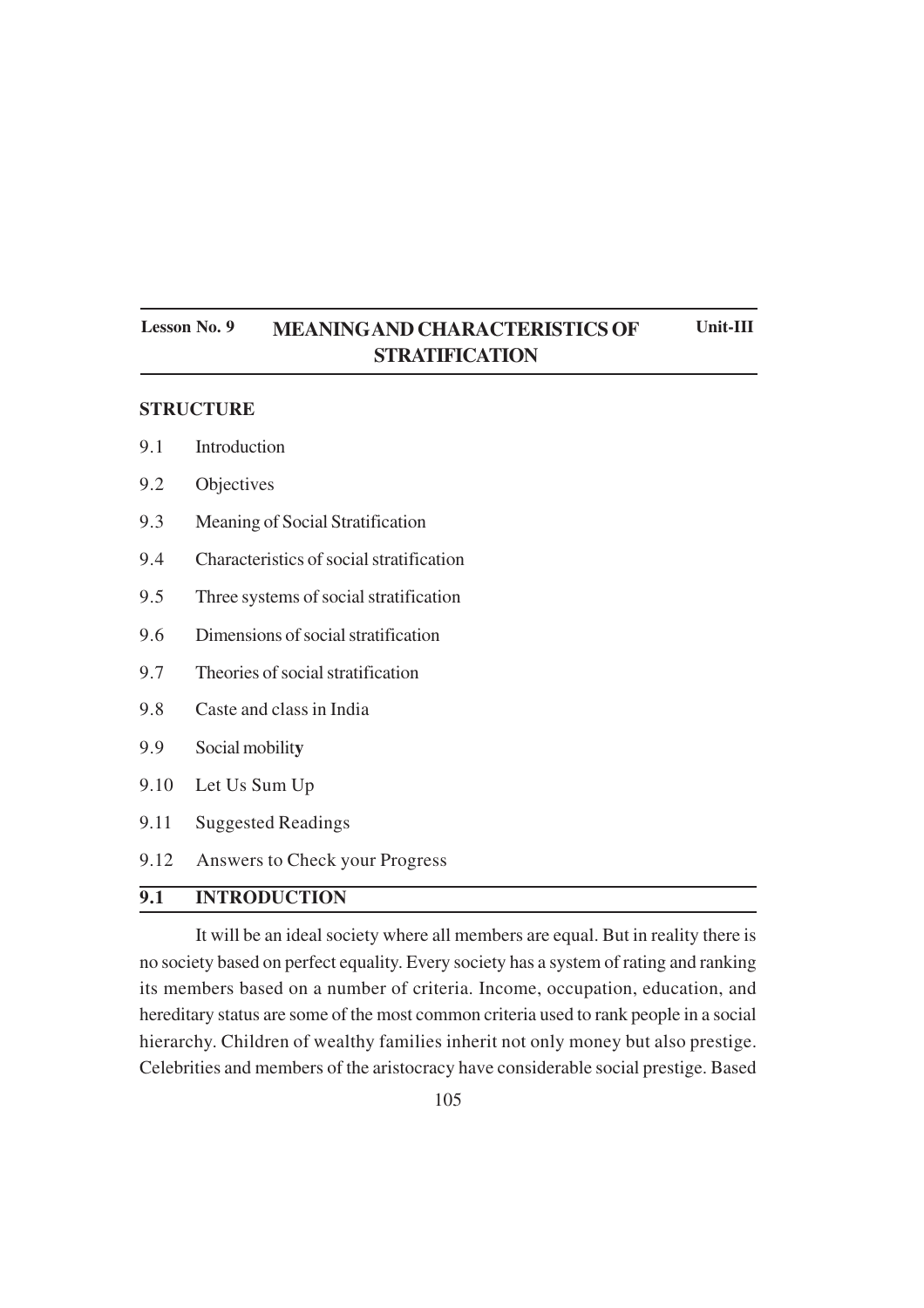on their economic status, individuals are placed in different social classes. In India the caste system is used to rank individuals and groups as high and low. Throughout history most societies have used some system of classification such as pleibians and patricians, lords and serfs, rich and poor, landlords and landless labourers, upper castes and lower castes, the rulers and the ruled, and the elites and masses.

## **9.2 OBJECTIVES**

In this lesson the students will be able to :-

- Explain the concept of social stratification.
- Discuss the various characteristics of social stratification
- Describe the various dimensions of social stratification.
- Explain the various theories of stratification.

# **9.3 MEANING OF SOCIAL STRATIFICATION**

Social stratification is a system of structured inequality which rates and ranks members of a society based on selected criteria and limits access to wealth, power, privileges, and opportunities. Social stratification is not a haphazard arrangement; it is a system of structured inequality based on definite criteria. Moreover, it is not a classification of individuals based on their attributes but an established system of classifying groups. The caste system is a typical example; it is a highly complex hierarchical arrangement based on heredity and perpetuated by an even more complex system of rules and regulations. Similarly, the ruling elites close ranks in order to protect their own vested interests. Economic dominants use their power and influence to perpetuate their privileges. The poor are exploited by the rich and forced to live on the margins of society. The system of social stratification not only apportions prestige and privileges among the elites but it also restricts opportunities available to the masses.

Thus, social stratification refers to the division of people into layers or strata which may be thought of as being vertically arranged, in the same way that layers of the earth are arranged above or below other layers. Although the geological metaphor which Sociologists use draws attention to a striking feature of many, if not most societies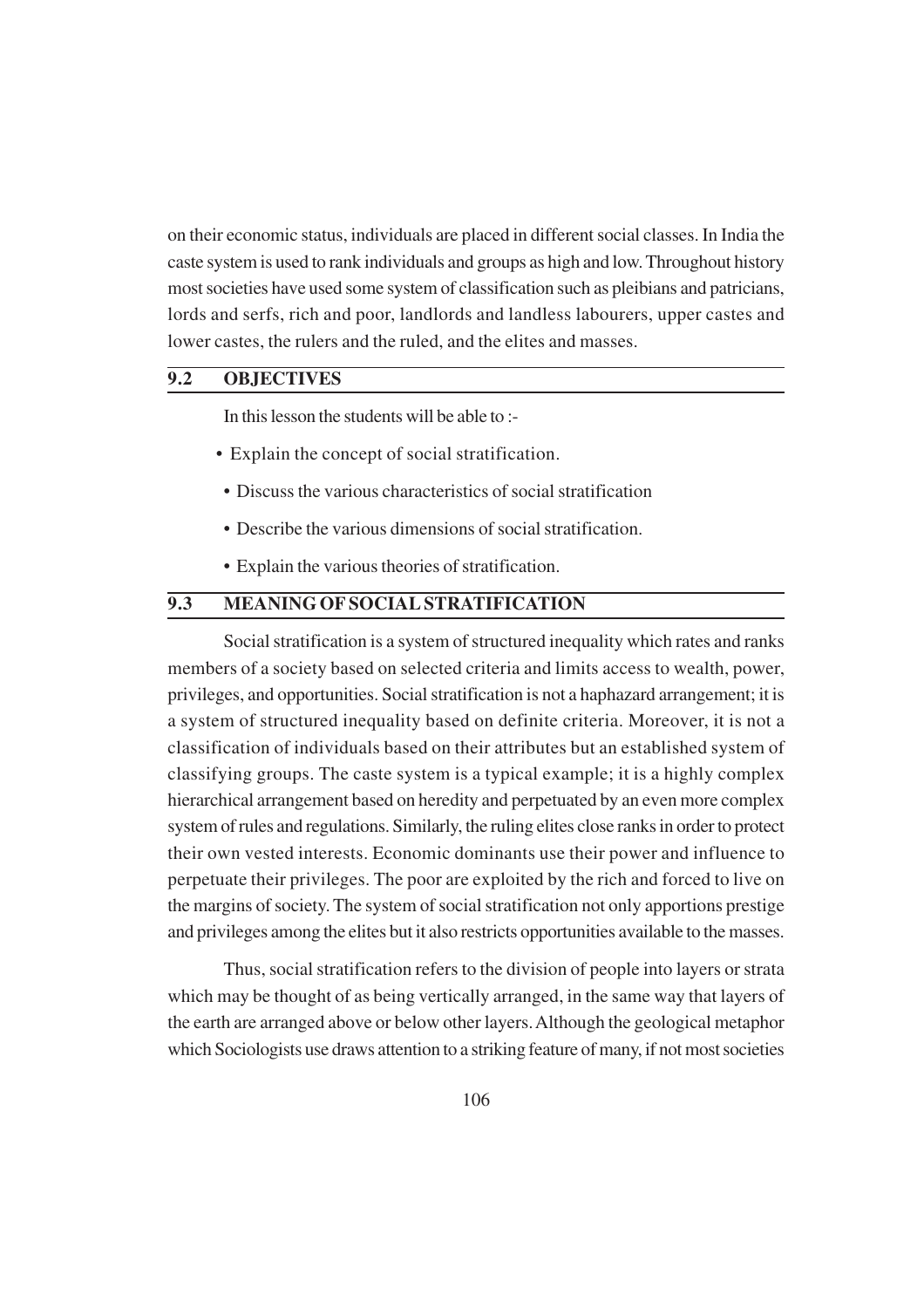is enormously more complex than the arrangement of the layers of the earth and social strata are not visible to the naked eye in the way that geological strata are.

When we talk of social stratification we draw attention to the unequal positions occupied by individuals in society. Sometimes the term is used very broadly to refer to every kind of inequality, although it may be useful to restrict it to inequalities between groups or categories of persons with a definite or at least a recognizable identity. Thus we speak of stratification between manual and nonmanual workers or between Blacks and Whites, but not usually of stratification between the members of a family. The implication of this is that one may reasonably describe such simple societies as of the Andaman Islanders or the Kung Bushmen as being unstratified although there certainly are inequalities in these societies.

Some of the definitions of social stratification are:

**According to Raymond W. Murray,** "Social stratification is a horizontal division of society into 'higher' and 'lower' social units."

**According to Gilbert,** "It is the division of society into permanent groups or categories linked with each other by the relationship of superiority and subordination."

**According to Ogburn and Nimkoff,** "The process by which individuals and groups are ranked in a more or less enduring hierarchy of status is known as stratification."

**According to Sorokin,** "Social stratification means the differentiation of a given population into hierarchically superimposed classes, stratification involves the distribution of unequal rights and privileges."

**According to Lundberg,** "A stratified society is one worked by inequality, by differences among people that are evaluated by them as being 'lower' and 'higher'."

Social stratification thus divides society into various sections. Therefore a society is called stratified in which there is a formalization of in-group versus outgroup relations. All individuals as well as groups are differentiated on the ground of recognition and privilege, consequently various divisions are created in a society. These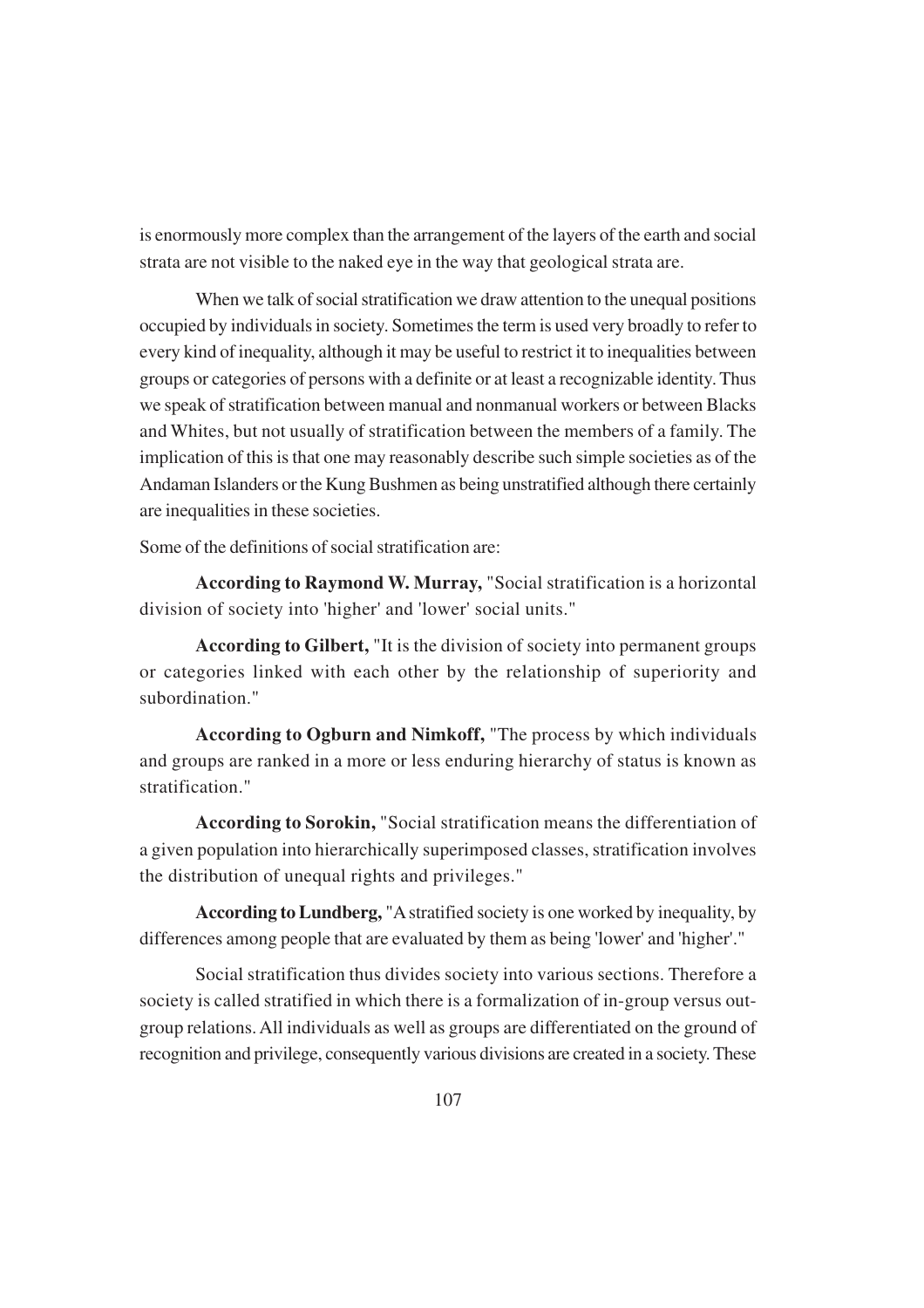divisions, when conceptualized, are called 'social strata'.

# **9.4 CHARACTERISTICS OF SOCIAL STRATIFICATION**

Three of the good things in life that are everywhere both scarce and desired are property, or rights over goods and services; power, or the ability to secure one's way of life even against opposition; and prestige, or social honor. In all societies in the past and in all societies today, people at different levels receive unequal amounts of these three classes of good things. In effect, in all societies there is a hierarchy of positions, or groups of positions, called strata that are set off from each other by the amount of property, power, and honor they command. To that condition, where societies are arranged into hierarchies of positions or strata that command unequal amounts of property, power and honor, we give the term stratification.

There are, of course, other good things in life that are distributed unequally among the people of a society. One might think of a miscellaneous class of things called psychic gratifications, including love, security, peace of mind, optimism, about the future, sense of self-worth, and that vague thing called happiness. Inequalities in these matters are rightfully included in the study of stratification if it can be shown that they, too, are scarce and desired and that they result from inequalities in property, power and prestige.

The phenomenon of stratification properly commands much attention from Sociologists because of five different characteristics it exhibit. It is (1) ancient; (2) ubiquitous; (3) socially patterned; (4) diverse; and (5) it has far reaching consequence. Each of these features now deserves further comment.

#### • **The Antiquity of Social Stratification**

According to historical and archaeological records, stratification was present even in the small wandering bands that characterized society in the earliest from their parents, or because they themselves cannot see or imagine alternatives. In short, social transmission or socialization into the norms from one generation to the next is indispensable to the continuity of these norms. Every society must be recreated a new at the birth of each child. No set of social patterns has any greater permanence than that given to it by the patterns of transmission from the adult to child, which is technically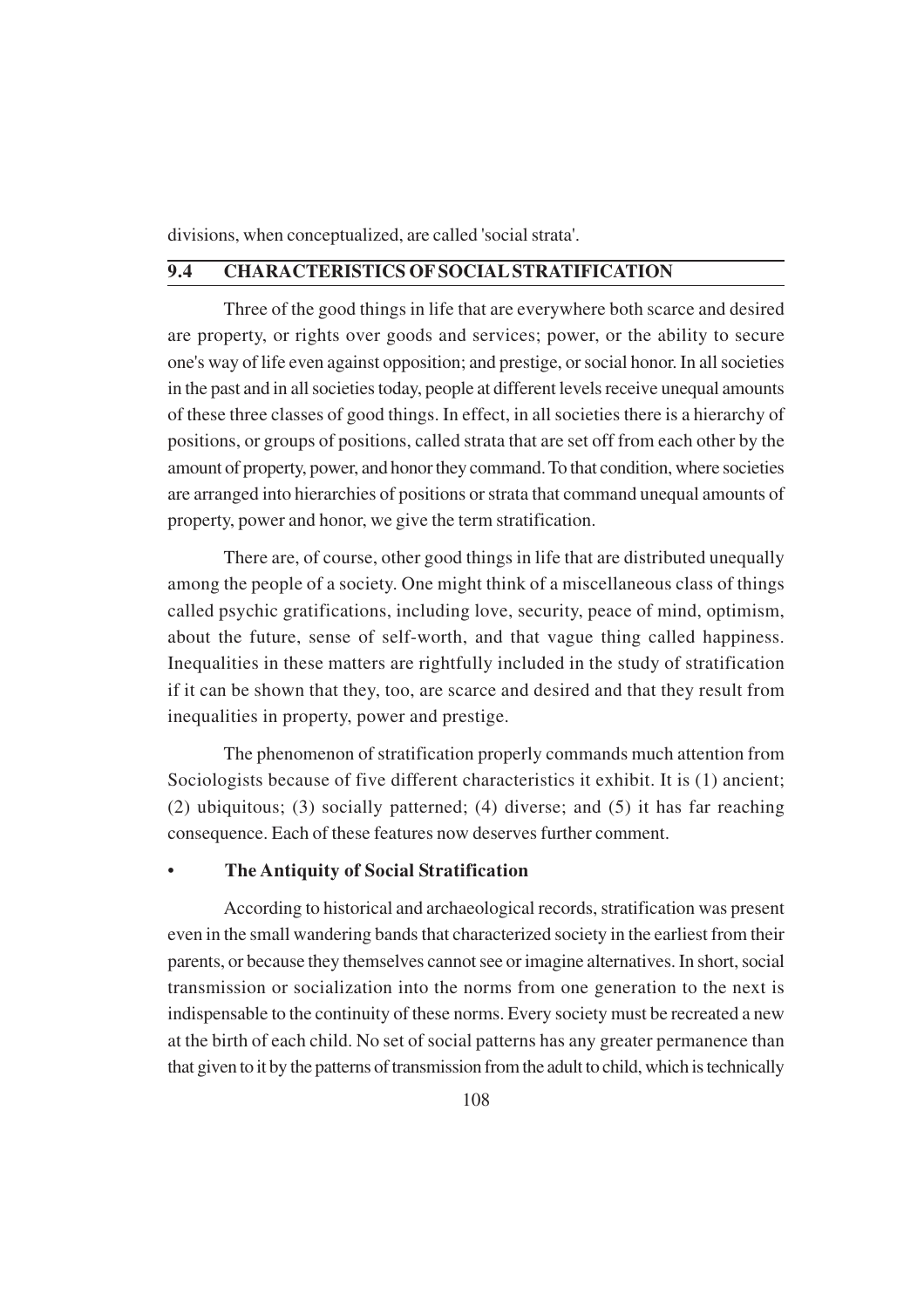called the process of socialization.

## • **The Inherent Instability of Social Arrangements**

If norms have stability and continuity because of the socialization process and the sanctions that ensure conformity, they are also unstable and discontinuous partly because that process and those sanctions never work perfectly. They are always uneven in their effectiveness from one family to the next and from one generation to the next. For this reason, among others, every system of stratification is continuously changing.

A second source of inherent instability in systems of stratification results from the differences on the birth rates of various strata. If members of the ruling class fall to have enough competent children to fill adequately the traditional ruling roles, then some of the sons and daughters of nonelite origins will probably be recruited for these positions. This failure to produce enough adequate substitutes becomes especially acute when a society is growing and expanding.

## • **The Connections of Stratification with other Institutions**

To say that stratification is social also implies that the system of stratification is always connected with other aspects of a society. We speak of such connections as institutional independences or institutional interrelationships, and we mean that the existing stratification arrangements are affected by and have effects upon such other matters as politics, kinship, marriage and the family, economics, education and religion.

An example of the connection of stratification with politics is the phenomenon of the inheritance of power, by which the sons of the ruling elite succeed their parents at the socially defined appropriate time.

The connections of stratification with economics are illustrated by the fact that the decisions as to what goods will be manufactured, what services will be provided, what salaries or wages will be paid, and what work conditions will be are often made by those who either control the capital required to implement these decisions or command the political power controlling these decisions or both. By such linkages the structure and function of the economy are closely interwoven with the system of stratification.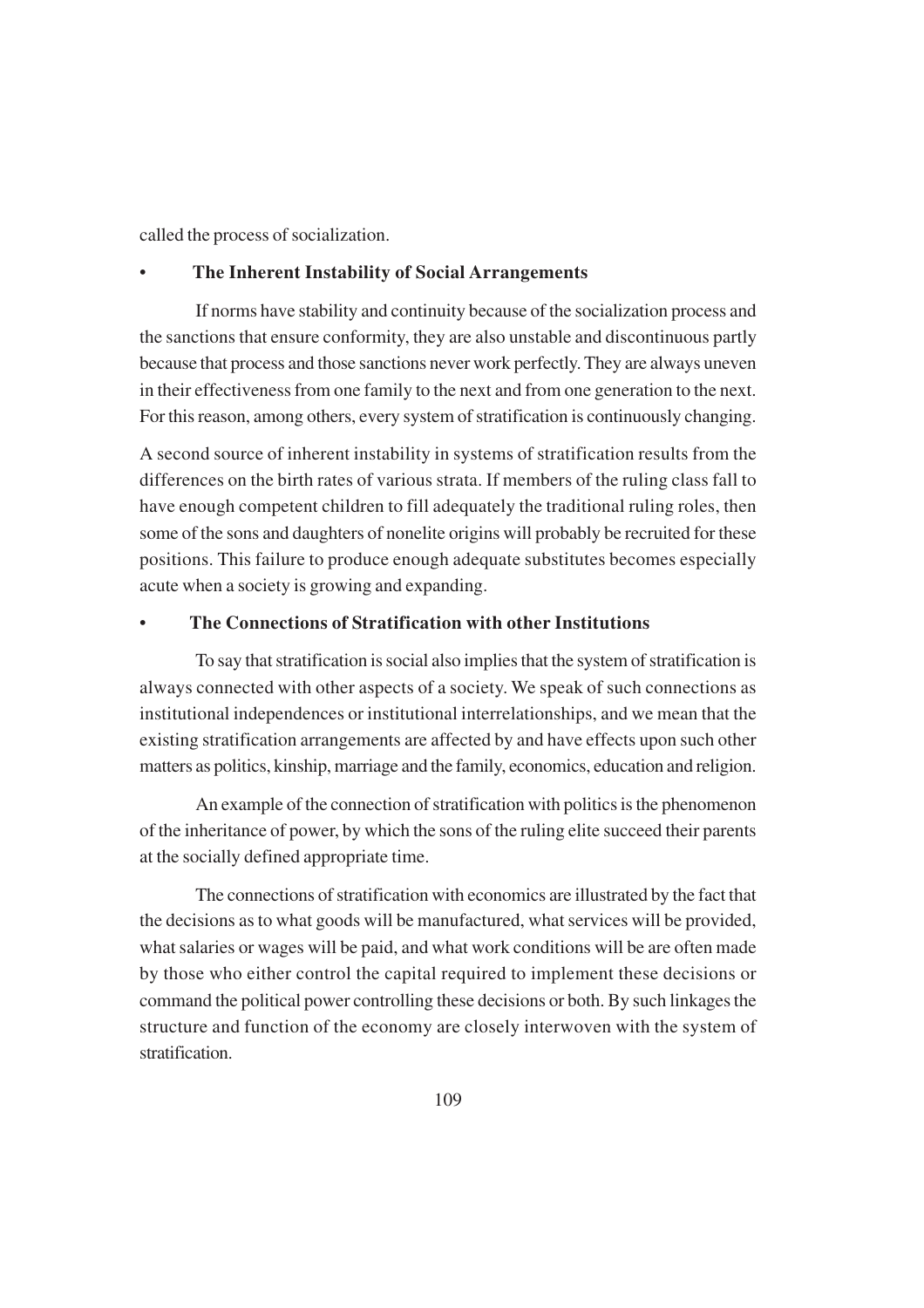In sum, we say stratification is socially patterned because

- 1. The makeup of any system of stratification is dependent upon conventionally ascribed meanings and socially defined criteria and prescriptions.
- 2. Norms and sanctions are key ingredients in the shaping and maintenance of the system.
- 3. The norms have to be taught anew to each generation.
- 4. Any system is likely to be unstable, at least to some degree, because socialization is never identical throughout the society and because of other disturbing factors, such as differential rates of birth for different strata.
- 5. Ant system of stratification is intimately connected, both as affector and affected, with other systems in the society, such as political, familial, religious, economic, and educational institutions.

Such social patterning leads to the practice of adding the adjective social to the noun stratification so that the phenomenon most often gets called social stratification. It should be understood, however, that by that term we refer to economic inequalities in goods and services; political inequalities in terms of power; and that special part of social inequalities called prestige or honor.

#### • **The Diversity of Form and amount of Stratification**

We have previously alluded to the diversity in both the forms and amount of stratification. So far as amount is concerned, the theoretical possibilities stretch from one extreme, where all statuses would be considered entitled to equal amounts of power, property, and prestige, to the other extreme, where each and every status would be assigned unequal amounts. No society has existed at either of these theoretical extremes, though a society such as traditional India, with its more than five thousand subcastes, approaches the extreme of total inequality; and the agricultural communal cooperatives in Israel, the Kibbutzim, approach the extreme of total equality.

The diversity in amount of stratification found in societies of the past and present is matched by diversity in form. Here too, such terms as class, caste, and estate are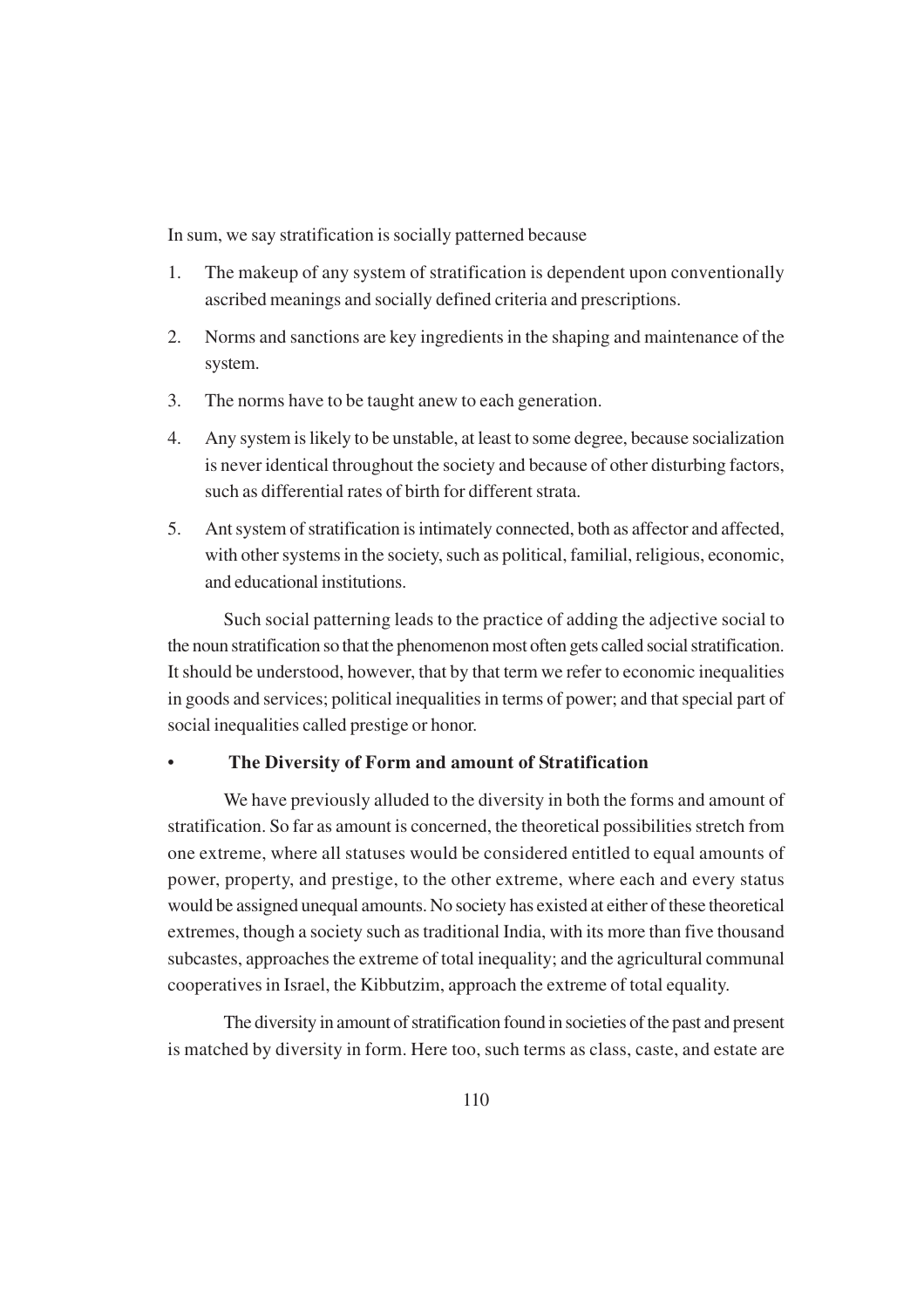useful to express the different ways in which strata can be arranged, degrees of sharpness of distinction among strata, chances to change one's stratum, and degrees of legal recognition of strata as entities.

Class, caste and estate are very general terms. Although all systems of the world could be classified under them, we need many other terms to distinguish more adequately the varying forms of class and caste systems that exist in the world today. Thus, while the relations between Blacks and Whites in the United States have some rather caste like characteristics, it is also true that many class elements are present. The same observation about the mixture of types would have to be made regarding modern India. And still other terms would be required to characterize adequately the kinds of stratification systems we find in the Soviet and East European societies or the complex social arrangements found in Latin American countries, with their mixtures of primitive, peasant and industrial life and their confluences of traditional and modern criteria of stratification.

#### • **The Consequences of Stratification**

The consequences that flow from inequalities in property, power, and prestige can be classified under four general headings:

- (1) Life chances
- (2) Institutional patterns of conduct
- (3) Life styles
- (4) Values, attitudes and ideologies

## • **Life chances**

Life chances refer to the probabilities that one will enjoy a range of opportunities, achievements, and satisfying experiences during the course of one's life. These include such things as infant survival; having good physical and mental health; the opportunity to go to school for the number of years one's talents permit; acquiring socially valued and well-paid skills; having a chance at a range of desirable occupations; earning a decent income; being able to exert a respectable amount of influence over the political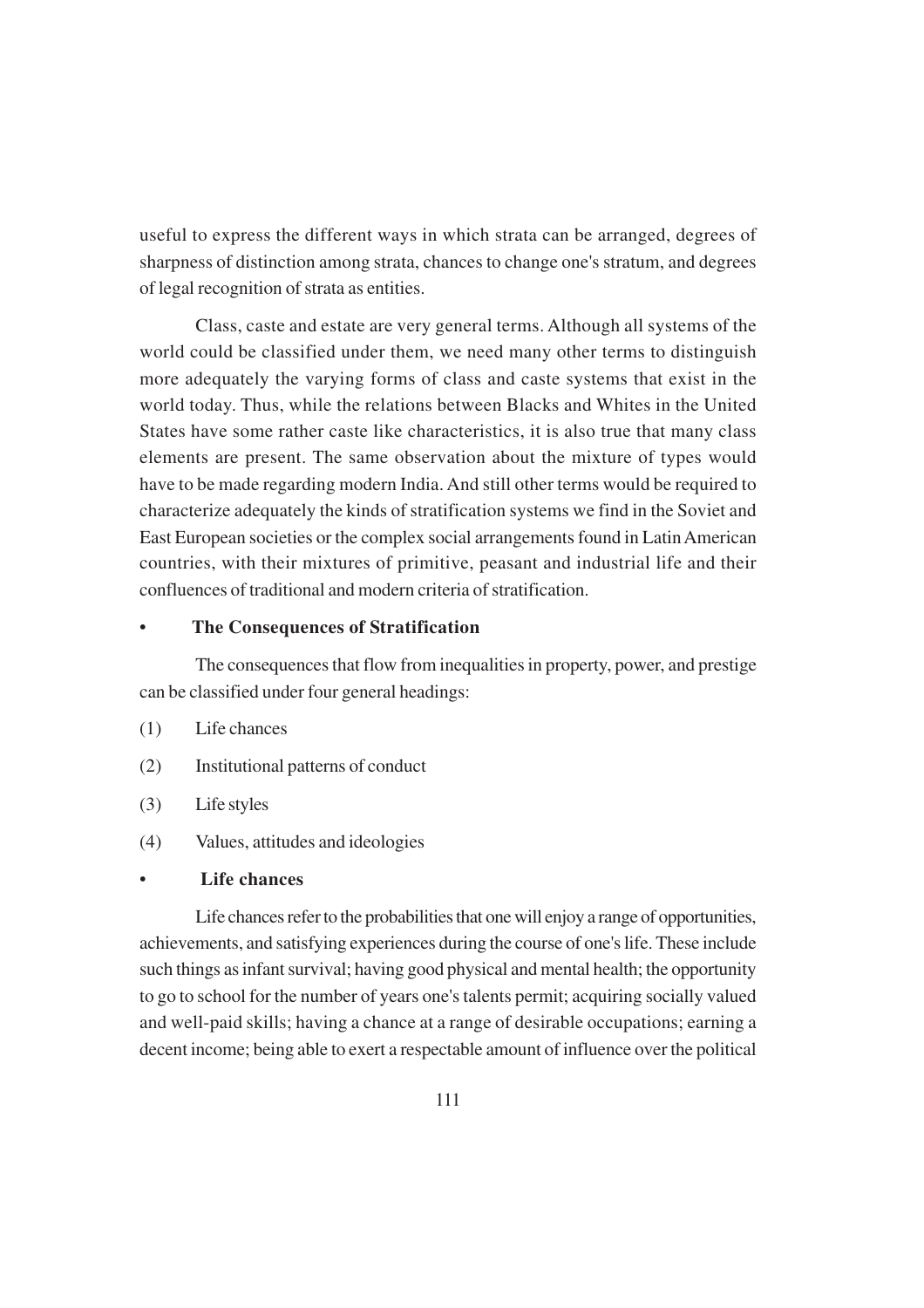affairs of one's community and nation; having a satisfying degree of control over the course of one's own life; enjoying social honor, experiencing improvement in one's material well-being; and living to advanced years. Life chances, then, refers to the most important opportunities, achievements, and experiences in life.

# • **Institutional Patterns of Conduct**

The term institutional patterns of conduct refer to the pattern of behavior of everyday life in all the basic institutions of society; the economy, the political system, the educational network, the family and religion; among others. Sociologists are interested in how inequalities in property, power, and honor influence these patterns of conduct. Do people in different income groups raise their children differently? If they do, why do they do so? Do they resolve their family quarrels in different ways? Or monitor their children's education differently? Institutional patterns, therefore, refer to the most fundamental affairs of daily life throughout the course of one's life.

### • **Life styles**

The term life style refers to the ways in which people use their disposable energy, time and resources to lay claim to certain levels of honor that they believe are due them and that they consider desirable and acceptable. How do they dress and do their hair? What kinds of autos do they purchase? How do they decorate their homes? What is their style of visiting and entertainment? What forms of recreation and leisure activities do they pursue? What are their special modes of address and greeting? What media do they read, listen to, or watch? To what organizations do they belong? What are their patterns of speech and gesture? These are the kinds of activities that comprise life style and that often help to distinguish people at different levels of social acceptability and honor.

#### • **Values, attitudes and ideologies**

The term values, attitudes and ideologies refer to sets of belief about and orientations to such questions as the following: what define a good society? What are the ingredients of a good personal life? What is the proper relationship between the individual and society? How much freedom and what kind should people have?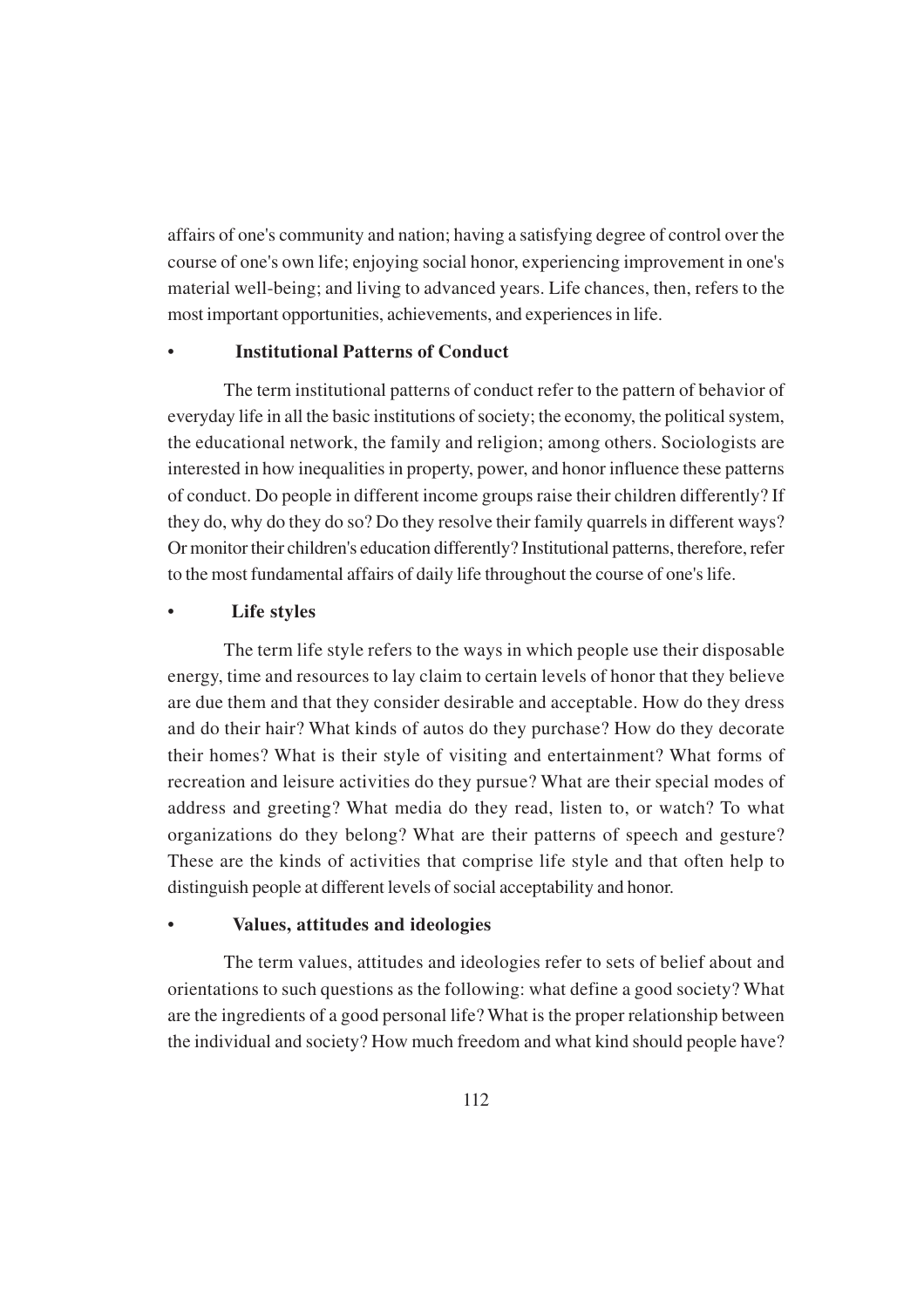How much, if anything does the system owe those who do not prosper on their own? Can one trust others? Can one expect others to come to one's aid in times of need? Is it worthwhile to bring children into the world today?

Answers to some of these questions are among the most fundamental belief system; they refer to crucial issues of public policy and personal conduct.

To the extent that people in different stratified positions enjoy different life chance, engage in different forms of institutional conduct, exhibit different life styles and affirm different values, attitudes and ideologies, the system of stratification is obviously a most consequential feature of a society.

# **9.5 THREE SYSTEMS OF SOCIAL STRATIFICATION**

There are three commonly organized systems of stratification. They are estate, caste, and class.

## **The Estate System**

The caste system of stratification formed part of the feudal system and was prevalent in Europe during the Middle Ages. It is a closed system in which a person's social position is defined by law-based land ownership, occupation, and hereditary status. Each of the strata in the estate system has its own established rights and duties. The estate system consisted of the following strata:

- 1. Landed aristocracy known as feudal or manorial lords.
- 2. The clergy.
- 3. Merchants and craftsmen.
- 4. Serfs or landless peasants who were legally tied to the land.

Wealth was concentrated in the hands of a small group of royalty and feudal lords who enjoyed hereditary status and prestige. The aristocracy owned the land as well as the peasants who lived and worked on the land. They were supposed to be brave warriors who had the responsibility to protect their vassals. The clergy also enjoyed considerable prestige and often owned vast tracts of .land. The serfs were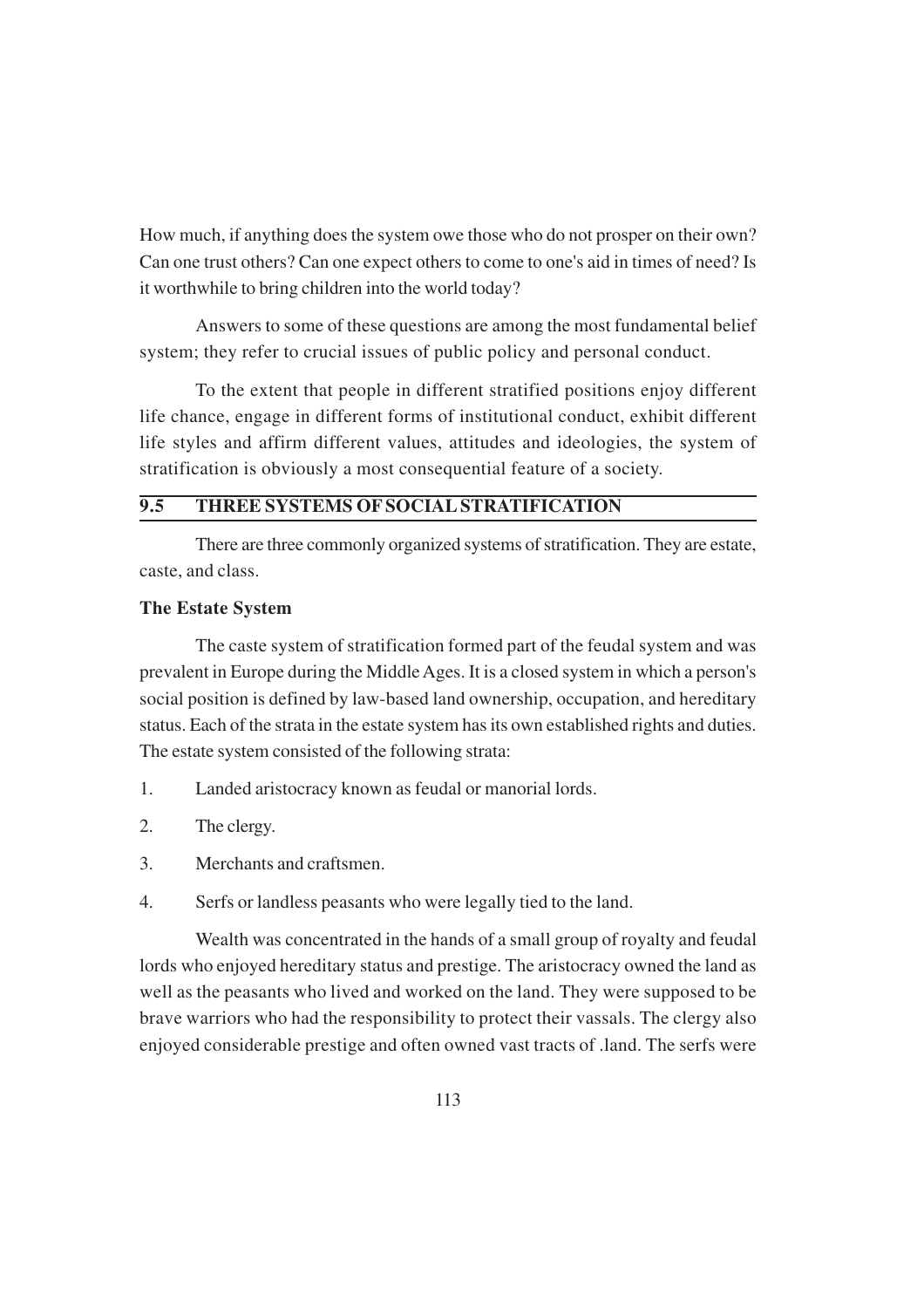legally tied to the land and were very similar to slaves but with significant differences. Unlike slaves, the serfs were not bought and sold as individuals; they came with the land. Also, unlike slaves, serfs had certain clearly defined rights. Nevertheless, their condition was not much better than that of the slaves. Merchants and craftsmen operated independently and were, strictly speaking, outside the estate system. They could achieve considerable wealth and influence. On the whole, the estate system involved a hierarchical order based on heredity and permitted very little movement from one stratum to the other.

#### • **The Caste System**

The caste system represents a rigid form of stratification based on hereditary status, traditional occupation, and restrictions on social relationships. The typical caste system is part of Hindu social organization although many of its characteristics can be found in other social contexts. Caste is a hereditary, endogamous, usually localized group having traditional association with an occupation, and a particular position in the local hierarchy of castes. There is no single valid theory that could effectively explain the origin of caste, the oldest system of stratification. Some scholars claim that caste is a pre-Aryan institution, part of the prehistoric clan life in India and that the Aryans found it a convenient basis for race relations based on inferiority and superiority in their dealings with the natives. The 'religious' explanation, of course, is that the Brahmins proceeded from the mouth of Brahma, the creator, the Kshatriyas from his shoulders, the Vaishyas from his thighs, and the Shudras from his feet. However, a more valid explanation could be that the caste system is a perversion of the old Varna system, the functional division of labour in society. Some authors, especially in the west, equate caste system with the original varna system which classified individuals into four groups:

- 1) Brahmins : priests, scholars, teachers, astrologers, and custodians of learned tradition.
- 2) Kshatriyas: rulers, administrators, and warriors.
- 3) Vaishyas: Merchants, artisans, traders, farmers, moneylenders, and cattle-keepers
- 4) Shudras: workers and labourers.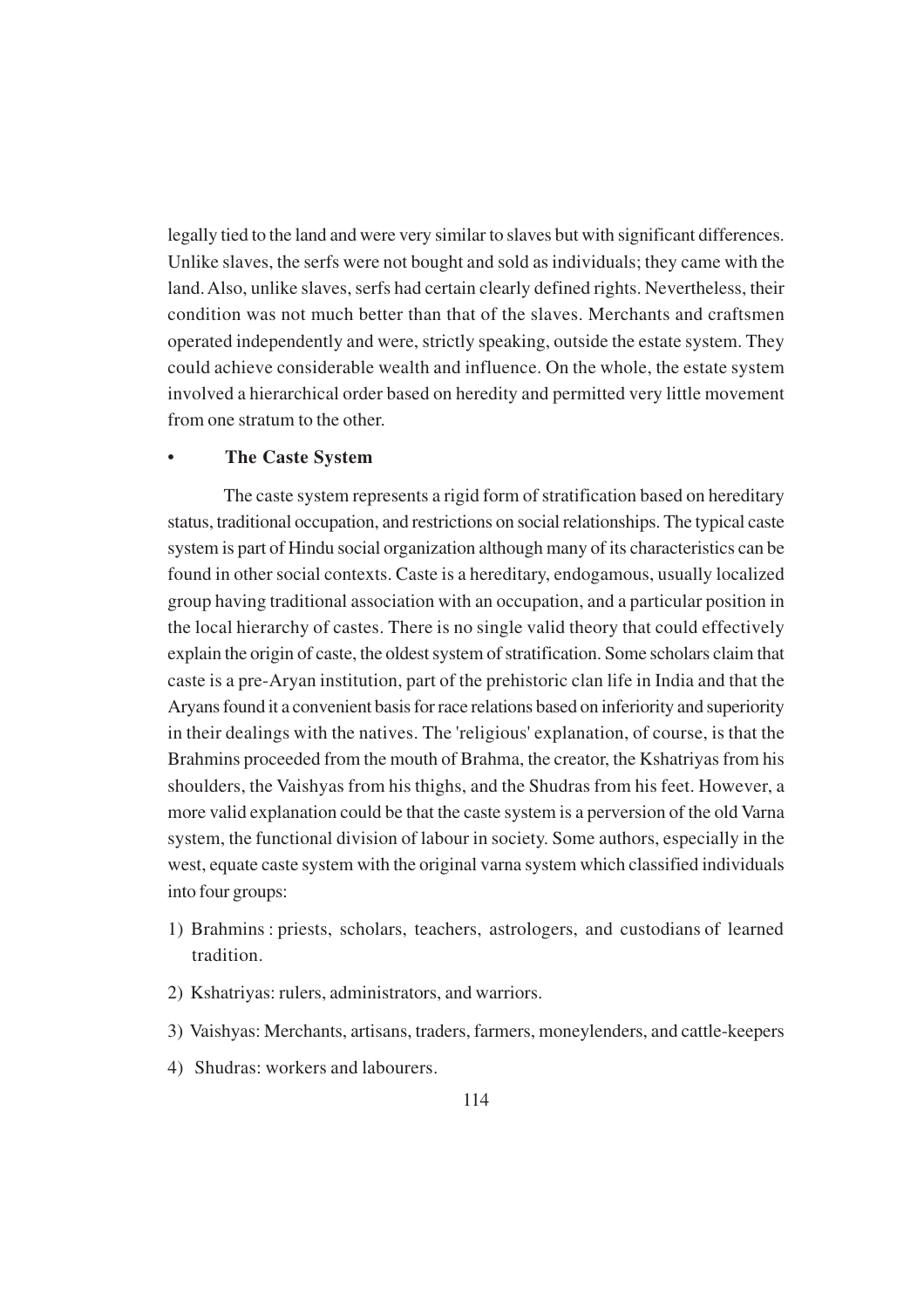The trouble is that Varna system does not begin to tell the story of the caste system. There are several religious and secular interpretations of both systems, no one is sure exactly when and how either system cane into existence. However, it seems safe to conclude that the varna system was a functional division of labour based on guna or aptitude. Any individual with an aptitude for governance or warfare, a Kshatriya and so on. In other words, the varna system was a classification of groups into individuals based on their quality or ability; it was not a classification of groups into hereditary status categories. The varna model did not inmply any gradation on the basis of ritual purity although the four groups were unequal in the status hierarchy. Since the groups were not based on hereditary status, individuals were supposed to perform the functions for which they had the necessary talent. Gradually, each stratum developed its own subculture; the Vaishyas amassed wealth and as their status improved, they joined the 'trivarnic civilization'. The Shudras were reduced to permanent backwardness as a service class. Those who resisted oppression and preferred to live independent lives retired to forests and are today counted among the tribes of India. The privileged castes, particularly the Brahmins, rewrote scriptures, introduced the theory of pollution and provided new philosophical interpretations of sacred texts in an attempt to justify their superiority and to perpetuate the serfdom of the masses of untouchables and outcastes. Thus, according to many, the caste system, based on birth, is a perversion of varna which was based on guna or aptitude.

Yet the caste system cannot be explained in terms of the four varnas. In the first place, there sre thousands of castes and subcastes in India. Second, their place in the social hierarchy varies from place to place. Generally speaking, castes are mutually exclusive, often localized, groups into which individuals are born and represent minutely graded levels of social distance and a way of life influenced by a tradatition of customs and taboos. Third, castes, have evolved over the years; legal changes, education, new employment opportunities, urbanization, and the secular standards of human values and dignity have transformed many features of the caste system. The characteristics outlines below represent the traditional system.

1. **Hierarchy.** The caste system represents a hierarchic pyramid with Brahmins at the top, numerous low castes or Dalits at the bottom, and thousands of other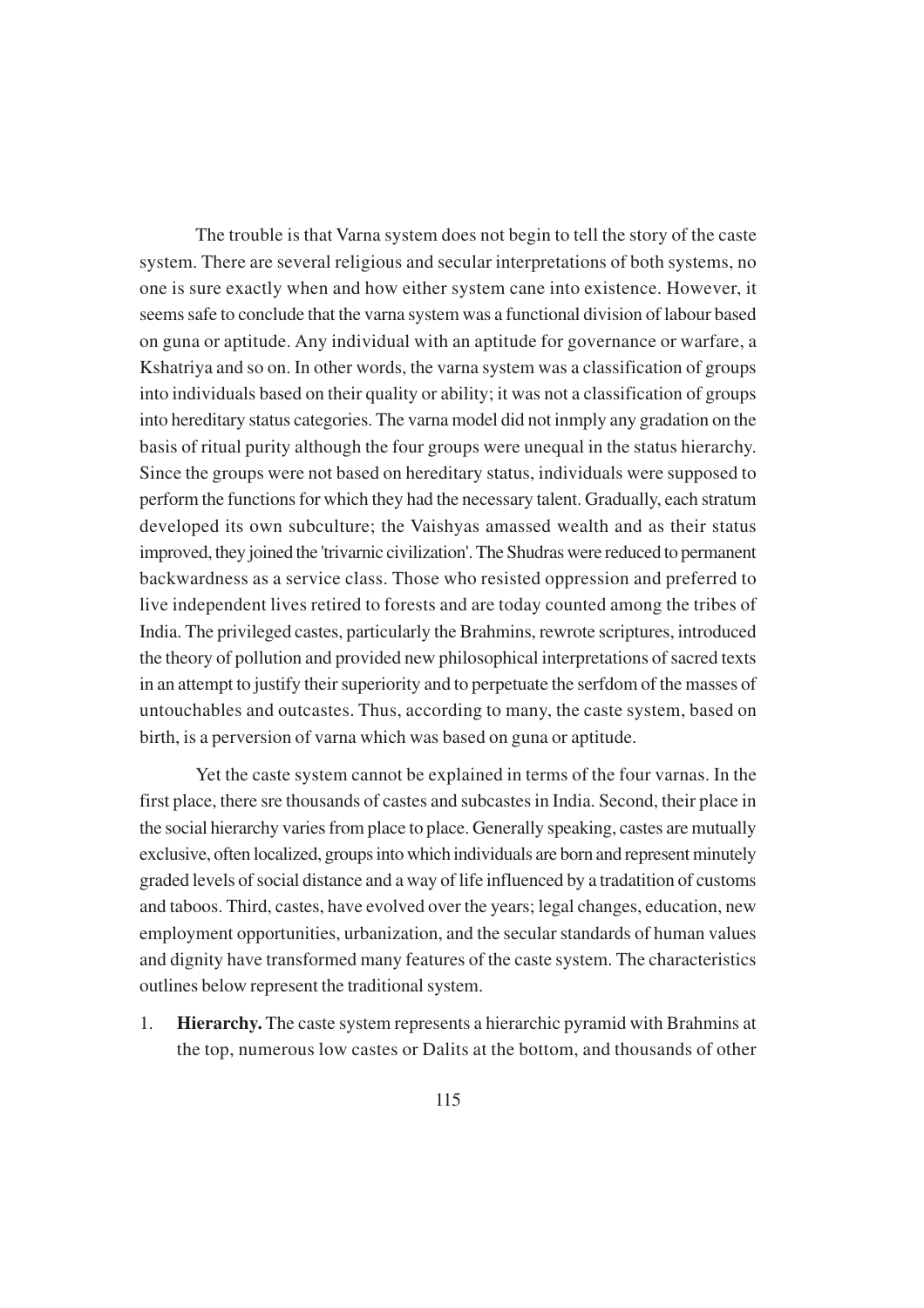castes and subcastes in the middle. However, contrary to popular impression, the hierarchy is not a clear-cut one. The top and bottom layers are relatively fixed but there is considerable debate regarding the status of the numerous groups in the middle.

- 2. **Hereditary status.** Caste is determined by birth and there is very little room for change.
- 3. **Traditional occupation.** In the old system almost every caste followed a certain occupation which was handed down from one generation to the next. Temple, preists, leather-workers, potters, carpenters, barbers, washermen, sweepers, village musicians, and even landless agricultural labourers came from traditional castes. Louis Dumont believes that the above three characteristics (hierarchy, hereditary and traditional occupation) are linked by religious orientation. These are not ordered strictly in terms of power relations or economic domination.
- 4. **Endogamy.** Individuals usually marry within the caste, and in the past inter-caste marriages were strictly forbidden.
- 5. **Theory of pollution.** Relations between castes were traditionally determined by the concepts of pollution and purity which asserted that lower castes are polluting to the higher castes. The theory of pollution formed the basis of untouchability and established the most elaborate boundary maintenance system known to man.
- 6. **Restrictions on social interaction and access to opportunities.** Lower castes were denied many opportunities; they were not allowed to wear jewellery or finery, enter temples, or attend schools. Most were force to live in separate neighbourhoods. In many areas, caste laws prescribed the distance that should separate them in both public and private places. For example, in parts of India, the lower castes could not appear in front of the higher castes and were considered polluting to the Brahmins even from a distance of 60 feet or more. Since different castes claim equal or superior status, the acceptance of cooked food and water was considered the most important criterion for judging social status. A caste that serves cooked food and water to another castes but will not accept the same from that caste considers itself superior and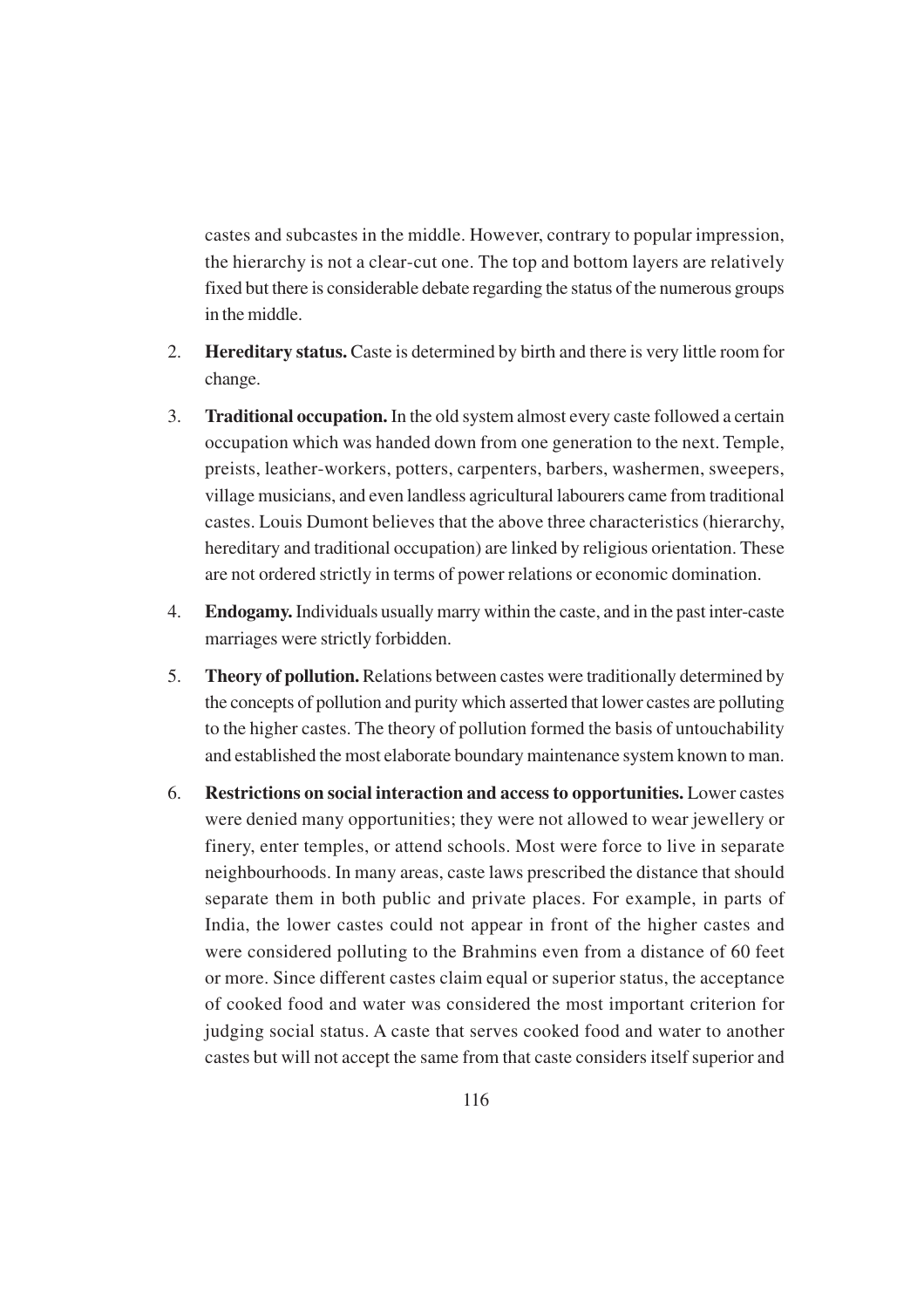the latter caste accepts its position as inferior.

7. **Castes are localized groups.** There is no uniform standard that evaluates castes all over the country. A particular caste may be considered 'untouchable' in one region and not so in another region.

While the characteristics described above can be attributed to the caste system in general, the situation on the ground is largely determined by the nature of subcastes. The castes divide themselves into numerous subcastes and some of the restrictions such as endogamy may not strictly apply to them. Ghurye, for instance, believed that although it is the caste which is recognized by the society at large, it is the subcaste which is considered more relevant by the particular caste and the individual. Therefore, Ghurye argues that in order to get a sociologically correct idea of the institution, we should recognize subcastes as real castes. But Karve insists that castes result from the aggregation of subcastes, rather than subcastes from the subdivision of castes. Once again, the situation of subcastes in relation to the castes varies with region and language.

Although much has been written about discrimination and untouchability, very little attention has been paid to the functions of the caste system. The caste system served as a great unifying force; it held together numerous culturally diverse groups in the wake of external threat and frequent aggression during the long history of Indian civilization. It also promoted efficiency and economy in the execution of traditional occupations in the absence of modern vocational training schools by encouraging artisans and craftsmen to excel in their professions. Caste also served as a mutual aid and insurance cooperative and through the institution of the jajmani system, it integrated the various caste groups in the locality into a well-knit community with an elaborate network of well-defined roles and social relationships.

Castes are no longer confined to traditional occupations. Untouchability has been abolished and its practice in any form or manner is made punishable under the law. India also has instituted an elaborate system of reservations for Dalits and backward castes in local elections, colleges and universities, public services. There are also many affirmative action programmes designed to advance the welfare of the weaker sections.

In a final note on the caste system, it must be said that although the caste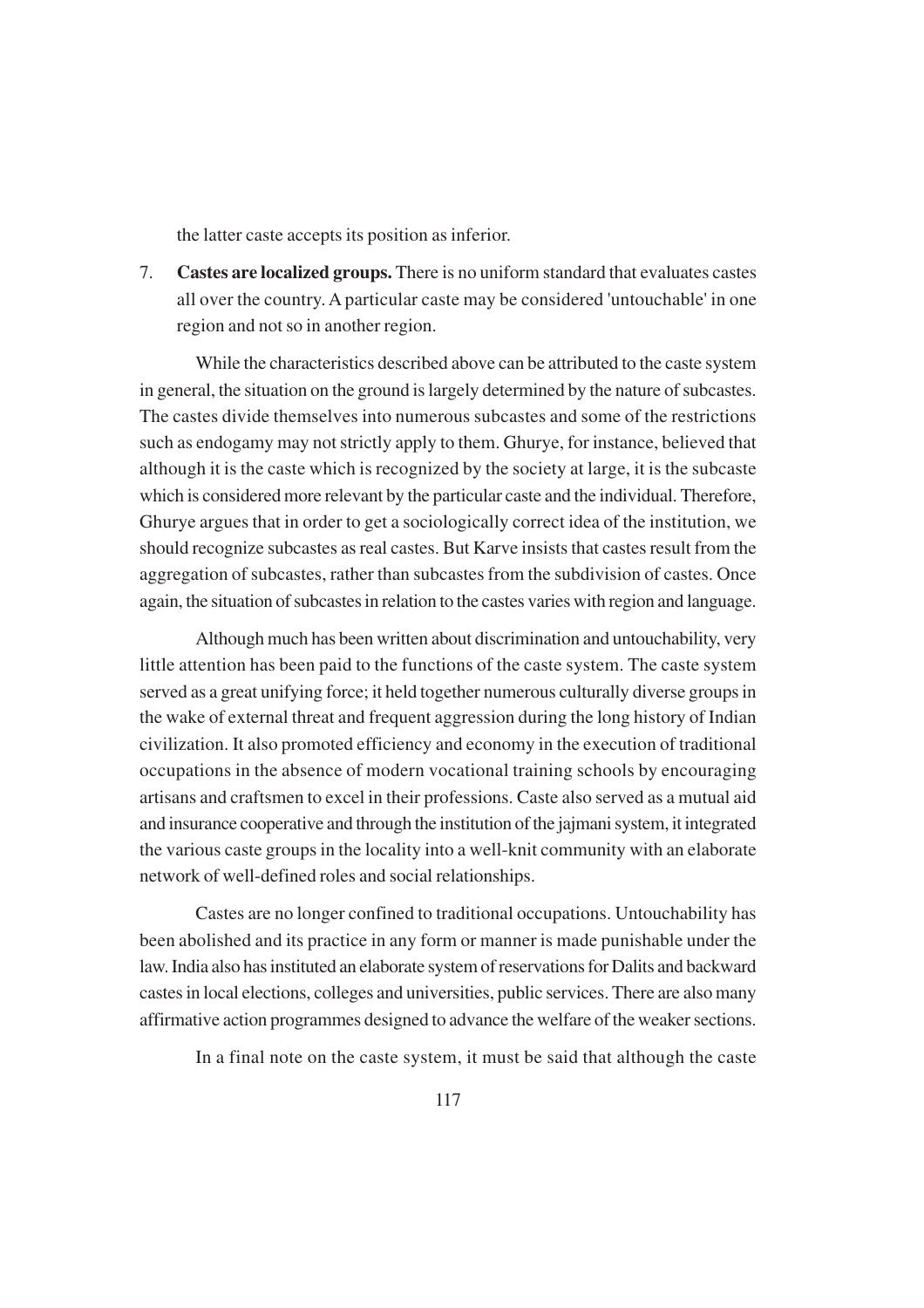system is an integral part of the traditional Hindu social organization, many of its features are found among Christians, Muslims and Sikhs in India. There are social divisions and commensal restrictions among various religious groups. Sociologically speaking, racial discrimination in the old American south and apartheid in South Africa are very similar to the caste system in India. Any rigid system of stratification based on hereditary characteristics such as birth, race and skin colour is akin to the caste system.

#### • **The Class System**

The class system refers to the classification of people based on their economic positions in society. As we saw in the section on the evolution of societies, classes began to emerge as individuals started to accumulate wealth. Social classes are not rigid defined like estates or castes. Individuals move up or down the ladder as they gain or lose in the market system. Even those born in poverty have, in principle, a chance to get an education and a good job and raise their economic standing in society. Of course, individuals born into wealthy and influential families have much better access to resources and opportunities. Yet, the hallmark of the class system is individual 'achievement' rather than 'birth'.

Although sociologists have classified classes into several types, the age-old classification of upper, middle and lower classes still holds good. The lower classes are sometimes divided into 'working class' and the poor. Among upper classes a distinction is often made between the aristocracy of birth and wealth such as royalty and the new rich. The former consists of old aristocratic families which enjoyed considerable wealth and prestige in the past. The latter group is sometimes referred to a 'money bags', people who gained a lot of wealth in business, industry or through illegal means.

Sociologists rely on a number of criteria to determine classes. Income ad wealth are the most commonly used. Whereas income refers to an individual's earnings, wealth is the sum total of all assets including inheritance, real estate, jewellery, gold and precious stones, and stocks and bonds. Level of education, type of occupation, material possessions, house-type and lifestyle are used to classify people into classes. Sometimes the place of residence-low income or poor neighborhood, slum area, or wealthy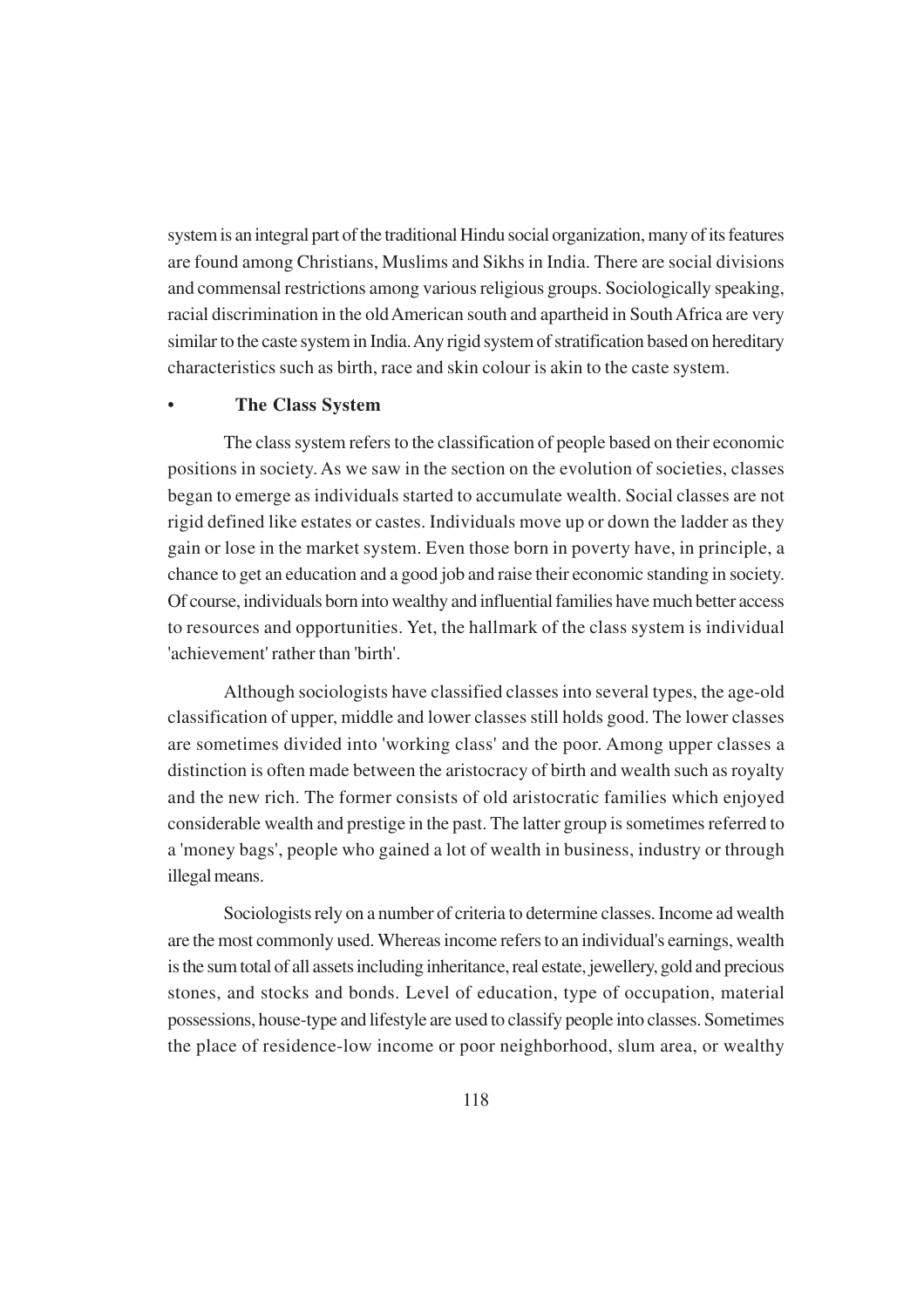subdivision-is important. Prestige or status which is purely a subjective criterion is also significant in social stratification. Based on certain attributes which elicit recognition and respect, people tend to evaluate individuals into different classes. In India, government jobs are generally valued much higher than private jobs. The three letters IAS (Indian Administrative Service) define a prestige category unto itself.

# **9.6 DIMENSIONS OF SOCIAL STRATIFICATION**

Max Weber analytically distinguished three orders within society-economic, social, and political-and corresponding to these identified three dimensions of stratification: class, status and power. Following Marx, Weber also defined class situation essentially as a market situation. In other words, classes were defined primarily in terms of economic criteria such a wealth, income, type of occupation, and material possessions. Status situation, on the other hand, is determined by a specific, positive or negative, social estimation of honor; it is not necessarily linked with class situation. The highest prestige in a particular social group does not always belong to the richest or the most powerful. The king or queen of England has the highest status in British society but he or she is not necessarily the richest and certainly not the most powerful. A call girl, stripper or member of the mafia may be very rich but does not enjoy high social status. Prestige or status is the social estimation of honor which is based on how members of a society evaluate certain occupations. In several sociological surveys of selected occupations in the United states, medical doctors, lawyers, and college professors ranked the highest with 86, 75, and 74 scores respectively whereas janitor and shoe-shiner ranked with 22 and 9 scores respectively. According to Weber, unlike classes, status groups are communities, and status symbols such as special attire, exclusive clubs and unique lifestyles distinguish them from other groups.

Power, the third dimension of stratification, exists in a social hub as well as in the state. Power is the ability to make a decision or influence the actions of others. In a democracy, politicians, especially of the ruling parties, exercise enormous power. Marx believed that those who have economic power also have the political power. It is well known that people with money and connections influence public decisions. In short, classes are stratified according to the principles of their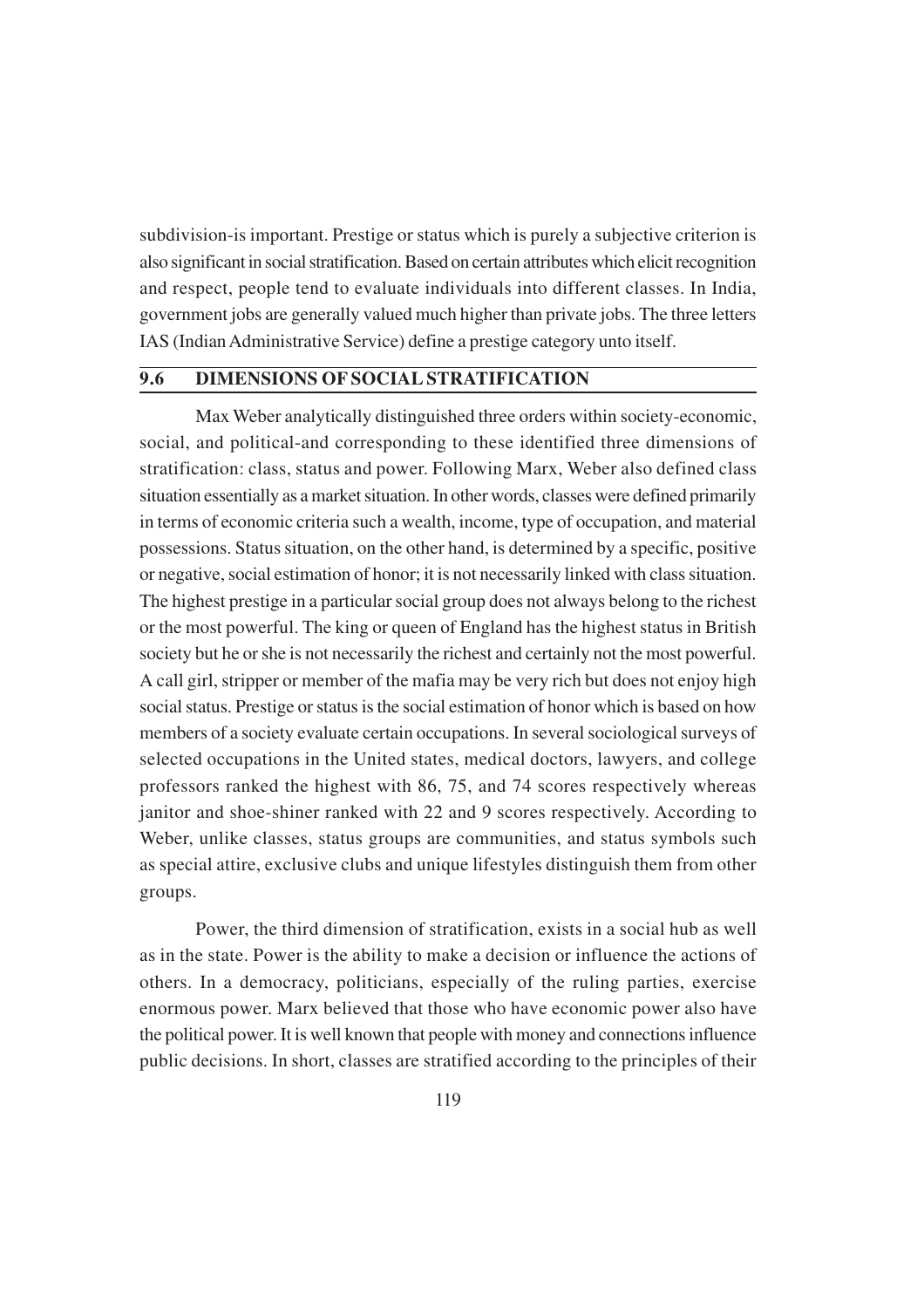consumption of goods as represented by special lifestyles. The genuine place of classes is within the economic order, the place of status groups is within the social order but parties live in a house of power.

# **9.7 THEORIES OF SOCIAL STRATIFICATION**

Structural-functionalism and conflict theory offer different perspectives on social stratification. The former looks at the functions of stratification and explains why structured inequality is essential for the stability of the social system. Conflict theories see inequality as the result of exploitation and talk about the inevitability of class struggle.

### • **Functional theory**

The functional theory of stratification was first proposed by Kinsley Davis and Wilbert Moore in 1945. According to them: ..., the main functional necessity of explaining the universal presence of stratification is precisely the requirement faced by any society of placing and motivating individuals in the social structure. As a functioning mechanism a society must somehow distribute its members in social positions and induce them to perform the duties of these positions. It must thus concern itself with motivation at two different levels: to instill in the proper individuals the desire to fill certain positions and once in these positions, the desire to perform the duties attached to them.

Davis and Moore identified two determinants of positional rank:

- 1. **Differential functional importance.** In other words, some positions are most important than others, and so society must see to it that less essential osition do not compete with more essential positions.
- 2. **Differential scarcity of personnel.** Some positions are easy to fill while others are hard. Also some positions require innate talent. In many cases talent may be abundant but the training is so long, costly and elaborate that relatively few can qualify.

The position of a janitor can be easily filled. But the position of a surgeon requires not only talent but years of training and experience. Therefore, different positions must be rewarded with different rank, salaries and priviliges. Thus, in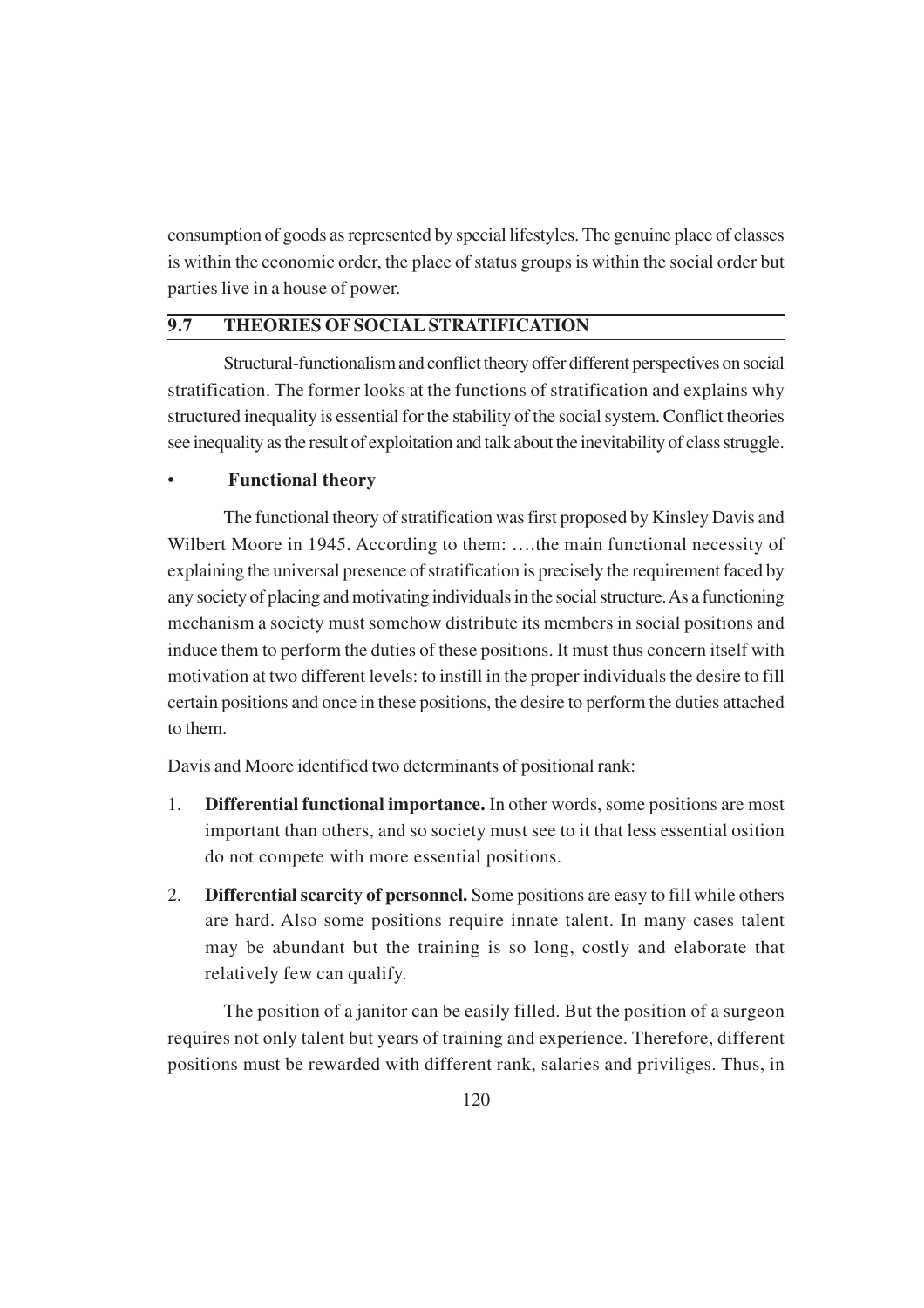functional perspective, society words better if most qualified people fill the theory. In the first place, how do we determine the relative functional importance of different positions? While it is true that a medical doctor's position is important to society, it is equally true that if street sweepers do not perform their duties, everyone's health will be affected. Similarly, if movie stars and call girls get paid well, is it because of the functional importance of their positions? Second, if the most important positions in a society always went to the most qualified people, the society would be an open society based on talent. The most talented people do not always have the opportunity to get the necessary training. Families with money, power and connections are able to get the necessary training. Families with money, power and connections are able to get many of the plum positions in society. Therefore, the functional theory of stratification has been criticized as a rationalization of structured social inequality in society.

#### • **Conflict theory**

Marx believed that the history of every society through the ages is a history of class struggle. In an industrial society the two classes who stand in opposition are the bourgeosis and the proletariat, those who own the means of production and distribution and those who sell their labour wages. The capitalists accumulate wealth at the expenses of the workers and become richer and richer. The workers, who are systematically exploited, become poorer and poorer. Eventually, the workers become conscious of their situation and organize themselves. Thus class conflict ensues. The conflict need not always be between the rich and poor, or the capitalists and the workers. Wherever there is exploitation, the oppressor and the oppressed continue two antagonistic classes. So the class struggle continues between the landlords and the landless labourers, between the rulers and the ruled and between the upper castes and the lower castes.

# **9.8 CASTE AND CLASS IN INDIA**

Although the caste system is regarded as the traditional form of social stratification in India, it must be noted that caste and class are not mutually exclusive. Classes based on economic criteria exist in all castes. In urban areas caste and classes collaborate in such a way that traditional caste distinctions almost disappear.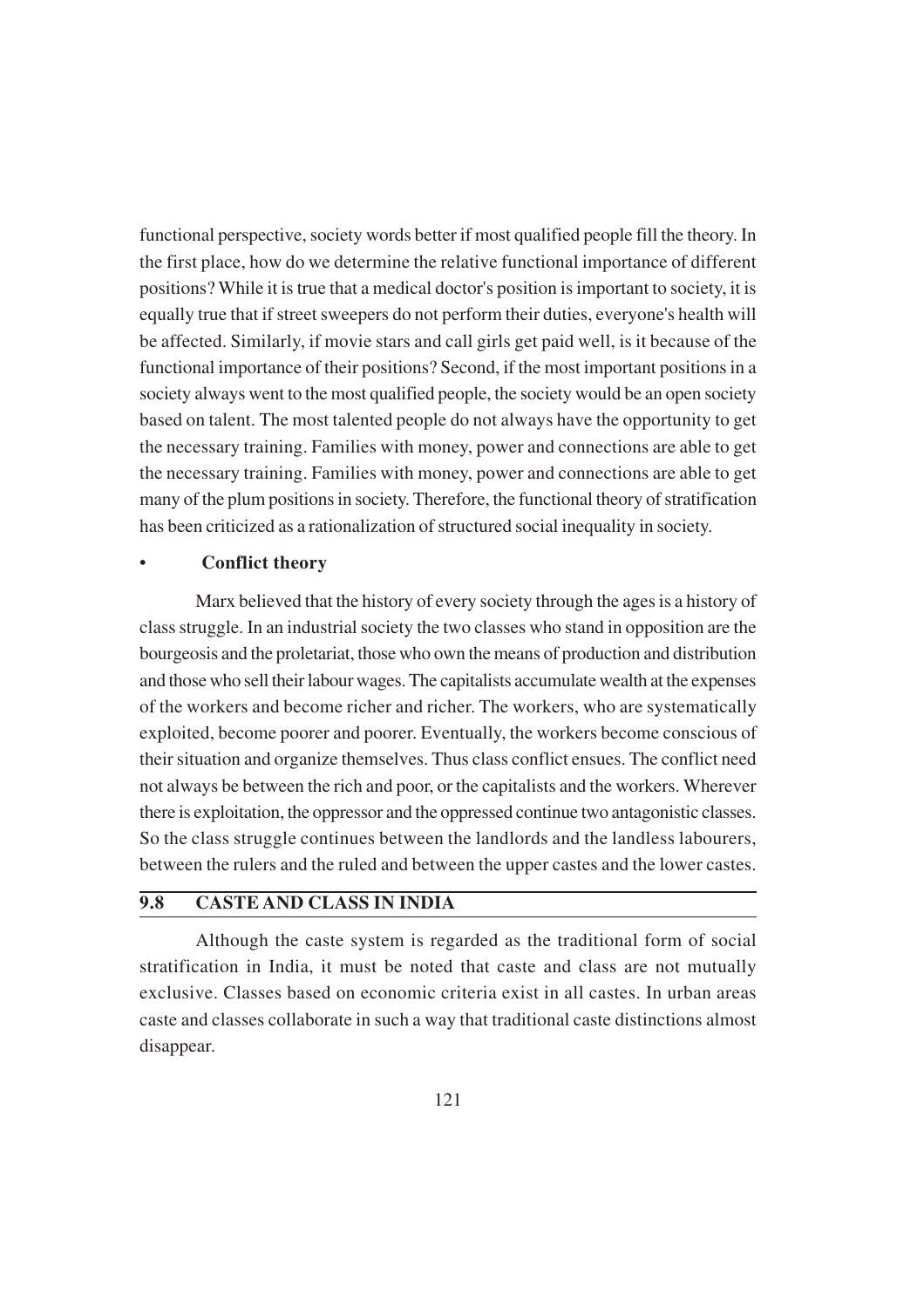Let us examine some of the recent trends in social stratification in India.

The abolition of untouchability in 1955 was a landmark legislation that transformed the face of caste system in India. Discrimination on the basis of caste and all caste-based restrictions were abolished. But law is largely ineffective in a society where customs are entrenched and resources are monopolized. Even today many temples in north India are off limits to Dalits. There are no signs which prohibit them from entering but those who dare to violate the unwritten social norms know the consequences. The poor Dalits who depend on the rich landlords for their livelihood are not in a position to take on the system. The legislation has, of course, abolished all restrictions pertaining to admission to schools, hospitals and other public facilities.

In most of the traditional villages in rural India, different castes live in different neighborhoods. Indeed, even the different castes within the Dalits community do not share the same streets. Even today, the vast majority of traditional occupations in village India are performed by the same castes just as their ancestors did for thousands of years. Dhobis, barbers, potters, blacksmiths, carpenters, leather workers, village musicians, and several communities of agricultural labourers are traditional castes.

There is an irony in India's official approach to caste. On the one hand, the state is committed to social equality and a casteless society but every individual is required to proclaim his caste for admission into schools and government jobs. And, there is an army of officials to issue caste certificates. The reality is that a caste enumeration is essential if the society wants to launch special programmes for the advancement of Dalits and backward castes.

There are at least four major trends of change that affect the caste system today.

First, Education has considerably altered the framework of the traditional caste system. Although free and compulsory universal education is still an elusive goal in India, many Dalits and tribals have been able to get a good education and liberate themselves from the clutches of traditional occupations. Many of them have attained jobs in public and private sectors as teachers, clerks and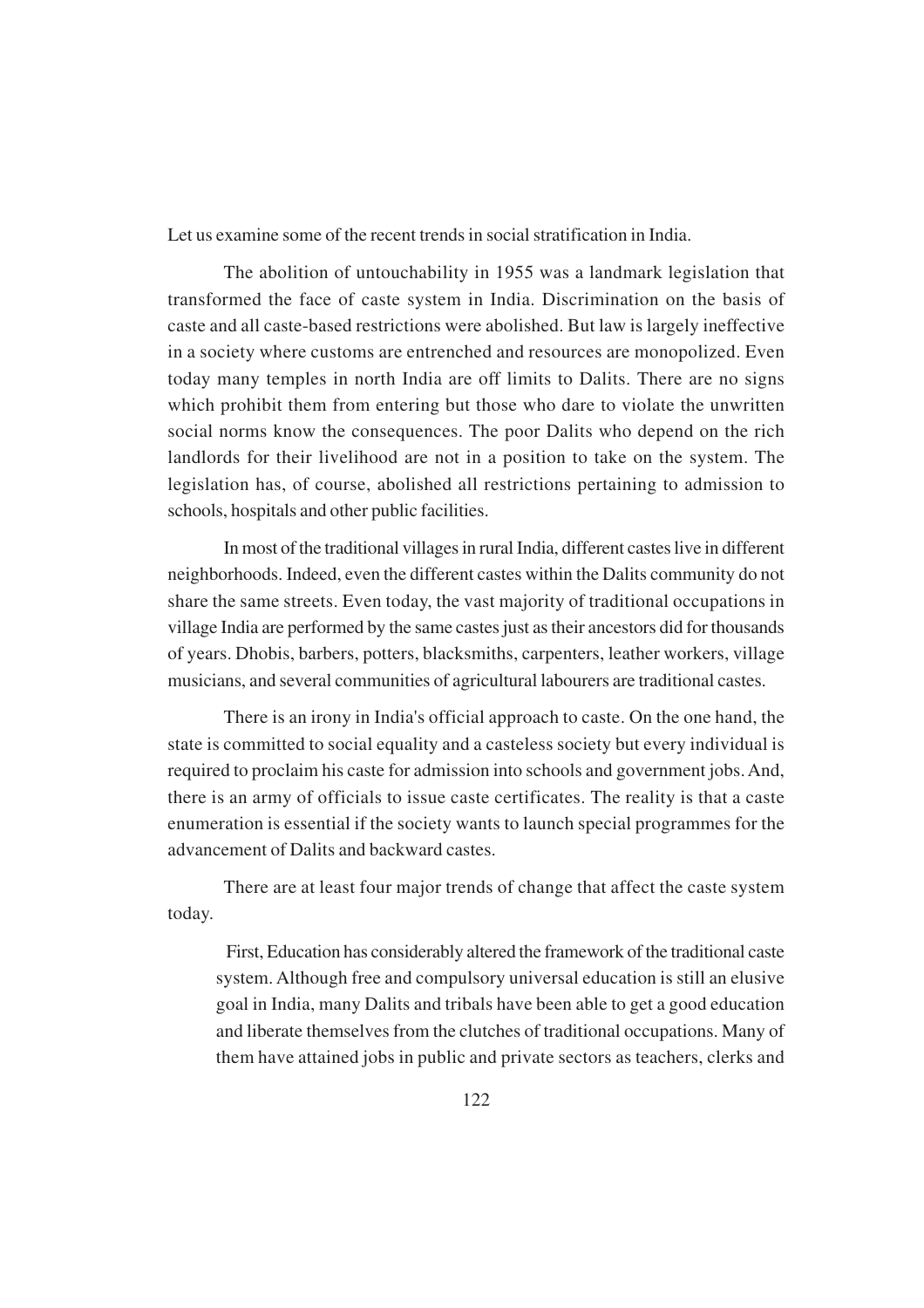officers, but their numbers are concentrated in the lower rungs of the service ladder.

Reservation of seats in educational institutions, government services, and legislatures has brought about significant change in the caste system. A certain percentage of seats is reserved for scheduled castes and scheduled tribes and for other backward caste for admission to institutions of higher education, especially professional colleges such as medical and engineering schools. From panchayats to parliament, the law provides for the reservation of seats for SC's and ST's. there is also a system of reservation in government services and certain posts can be filled by members of the general public only if suitable candidates from SC's and ST's cannot be found. Generally speaking, there are three ways in which states seek to address the problem of social inequality:

- 1. Preferential treatment. If there is a competition for a job or a seat, then other things being equal the disadvantaged person will be preferred over the other, in this case, there is no dilution of qualifications; from among the candidates who have similar qualifications, a member of the SC, ST or OBC is deliberately chosen.
- 2. Affirmative action. This includes positive actions taken to help members of the disadvantaged castes such as special loans, scholarships, training, hostels and other facilities.
- 3. Positive discrimination. Even if other things are not equal, members of the disadvantaged groups are given preference. In other words, people with lesser qualifications may be selected to fill the posts. This practice is not unique to India. Several top universities in the United States have used different set of criteria in order to encourage diversity on their campuses.

There is no question that reservation has worked; though the over all percentage of both the SC's and ST's in public services is still much below their proportion of the population, the number has virtually doubled in ten years.

Sociologically speaking, another significant point must be mentioned here. In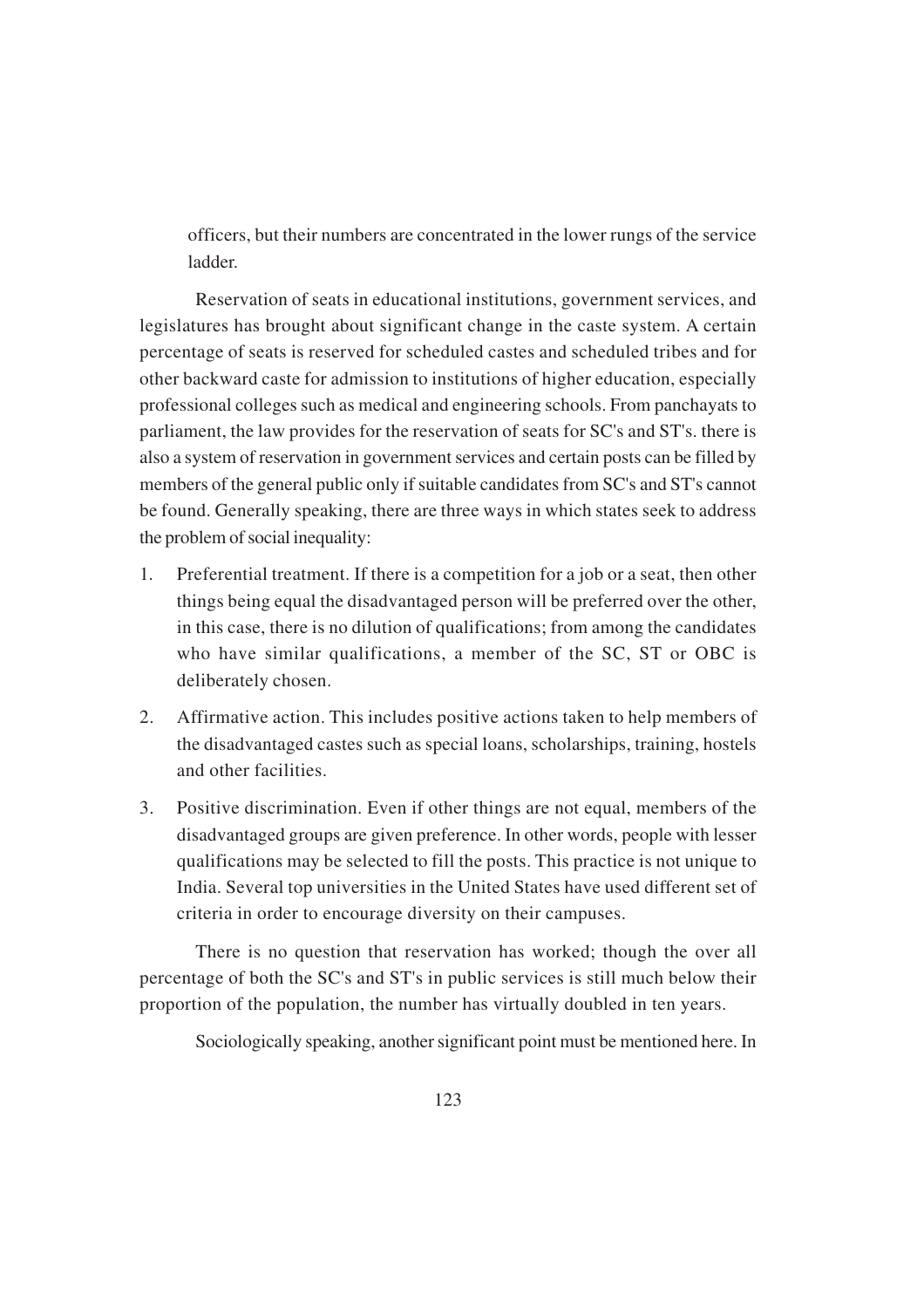India, the terms caste and class are often used synonymously. Everyone knows that caste is determined by birth but then for all practical purposes the government treats a whole caste as a class. The following excerpt from a Supreme Court ruling illustrates this point:

It must be forgotten that caste is also a class of citizen and if the caste as a whole is socially and economically backward, reservation can be made in favor of such a caste on the ground that it is a socially and economically backward class of citizens.

The third important factor affecting inter-caste relations is rural-urban migration. Every year hundreds of thousands of people leave their ancestral villages anf take up residence in urban areas. Although some of them may still carry on their traditional occupations in the cities, a vast majority of them follow occupations which have nothing to with their caste. Many of the restrictions found in the rural areas can no longer be enforced in the city. People live together in crowded urban tenements. Old paraphernalia of caste has been replaced by new symbols of class. Economic opportunities rather than traditional patterns determine an individual's social status. Levels of education and income override many conventional caste taboos including inter-caste marriage.

The fourth significant trend is the emergence of castes as important pressure groups in politics. The caste system may be cracking up in the social and ritual spheres, but it plays a dominant role in Indian party politics. All political parties consider numerically large castes to be important vote banks; they field candidates, assign seats, and allot ministerial and other posts according to caste. Caste considerations influence voting behavior and every political party is eager to exploit caste links and accentuate caste loyalities. Since the introduction of the Panchayati Raj, caste is not merely a social phenomenon but also a political force to be reckoned with. At the state and national level caste politics continues to inflame the controversy over reservation and creamy layer. The debate continues on the percentage and duration of reservation, and there is no consensus on who all should be given reservation and where. One critics of the reservation argues that disproportionate benefited from the system and have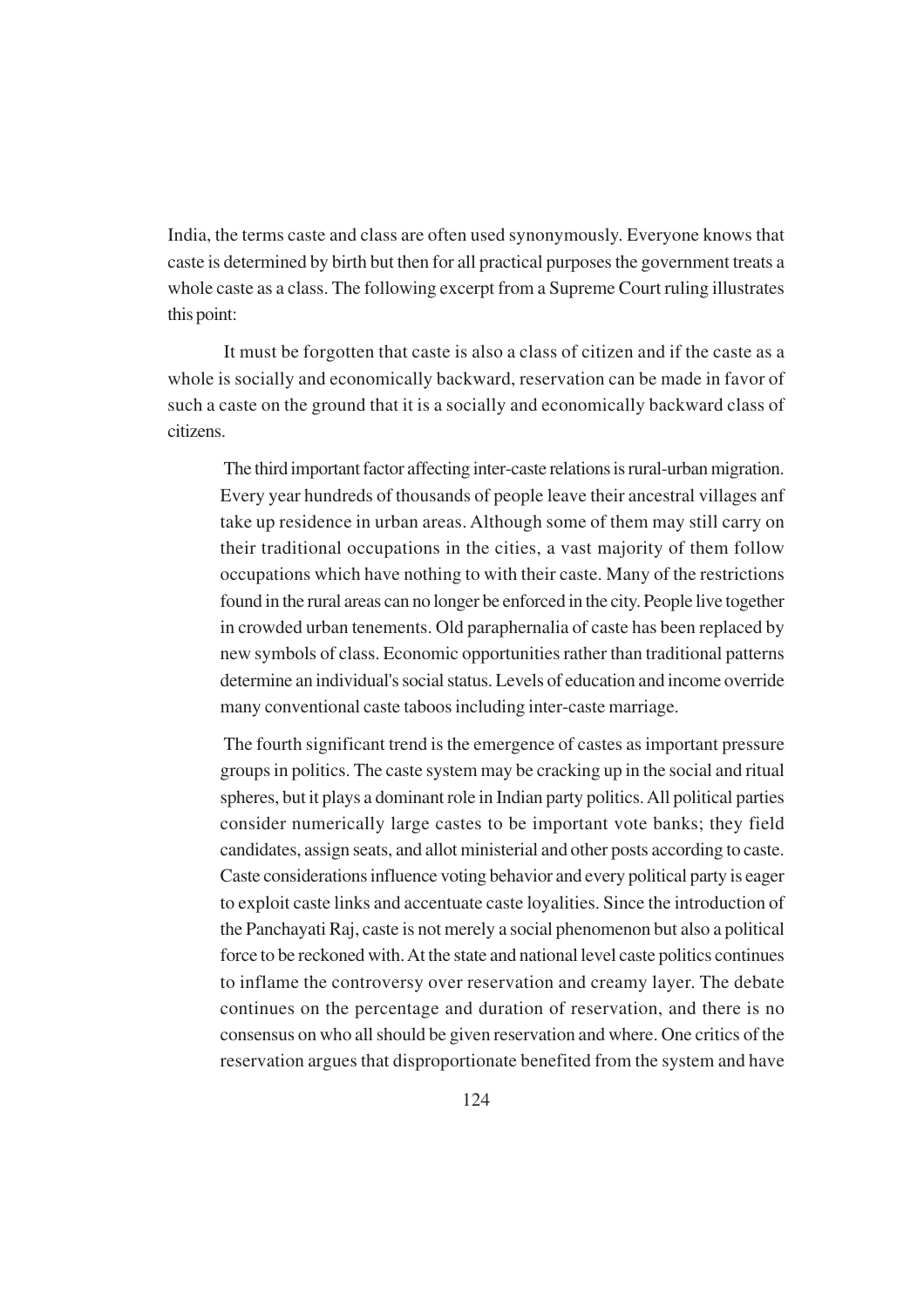now entered the level playing field. Undoubtedly, these and many other issues pertaining to reservation will continue to be debated at all levels.

Finally, a note on the class system in India. In addition to the usual categories of upper, middle and lower classes, in India we also have a large poor underclass. India still has a small group of very rich people at the top and a large proportion of lower classes and poor at the bottom. One per cent of the population is thought to be super rich even without counting the huge reserve of black money which comprises almost 30 per cent of GDP. Over 30 per cent of the rural poor merely subsist. The percentage of people below the poverty line is supposed to have declined, from 48 per cent in 1977 to 25 per cent in 1992. At the current price level, per capita income during the last ten years is a significant demographic factor. According to some data, the upper middle class makes up about 100 million people and the lower middle class about 350 million. The significant rise in middle class consumption through sales of colour televisions, cars, scooters, refrigerators and other household appliances has radically altered the lifestyles of the middle classes in India.

# **9.9 SOCIAL MOBILITY**

We have all heard about people who rose from rgs to riches; they are the heroes of many Indian movies. Individuals from low income families who get a good education, work hard, and pass competitive examinations and join the IAS and move up the social ladder. There are also many who have lost everything and shifted downward. Social mobility is the upward or downward movement of a person from one social class or status level to another. It results in gain or loss of wealth, power and prestige for the individual.

Based on the ease or difficulty of upward movement, stratification systems are classified into open and closed societies. There is very little social mobility in rigid systems of stratification such as estate and caste because status is hereditary. On the other hand, the class system is supposed to be an open society because it permits movement of people from one class to another. It must be noted that no society is absolutely closed or open systems, but compared to caste and estate, the class system is a relatively open society.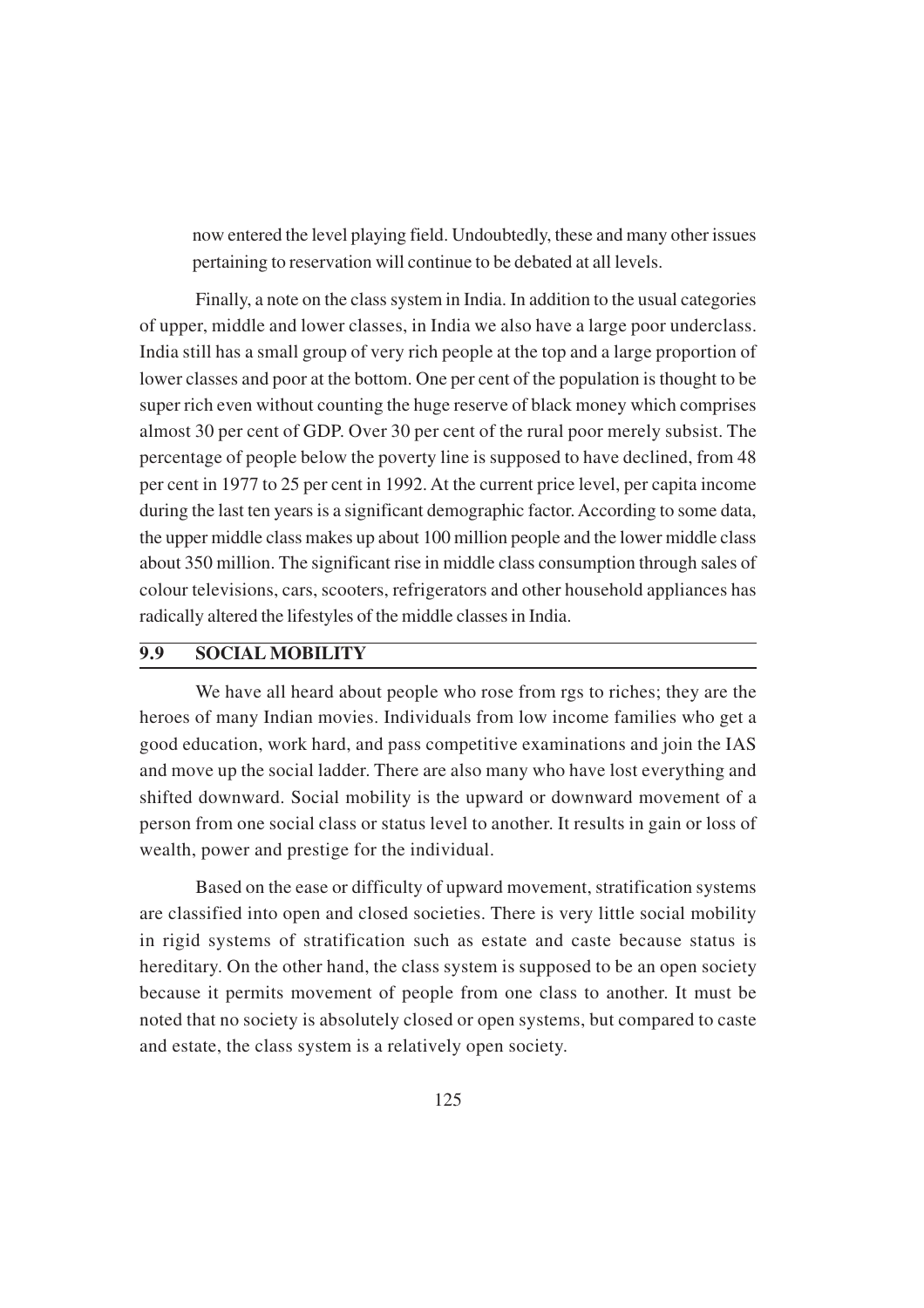#### **Sociologists are interested in two types of mobility:**

- 1. **Intergenerational mobility.** This involves the comparison of a parent's and a child's social class positions. We want to know whether a child's class position is higher or lower than that of his father. If the son of a blacksmith has attained professional education and become an engineer, this is a case of upward intergenerational mobility.
- 2. **Intragenerational mobility.** This is the study of an individual's occupational changes in the course of a lifetime. Let us say that an individual began his career as a manager in a company but he bought the company and became a successful businessman. In rural India we also observe cases where a barber or carpenter continues to perform the same occupation throughout his life without any change in his social status.

### **Horizontal and Vertical Mobility**

The movement can obviously occur in any of three directions: from lower to higher, from higher to lower, or between two positions at the same level. The first two types of movement are known as vertical mobility and the third one as horizontal mobility. In other words, when a person changes his status by moving from one position to another, the movement is called vertical mobility. Vertical mobility may be either upward or downward, depending on whether one enhances one's social status or loses it. On the other hand, when a person moves from one position to another and does not change his status in any way, the movement is known as horizontal mobility.

In a perfectly open society in which vertical mobility is unrestricted the chance of every individual to choose and secure the position most suitable for him is equal, limited only by his suitability for a particular position depends entirely on native talent and that ascriptive statuses, such as lineage, ethnic membership, father's position etc., would not in any way impede the free flow of persons into positions most suitable for them.

By contrast, in a totally closed society, in which possibilities of upward vertical mobility are absent, the individuals are assigned positions at birth. Once such positions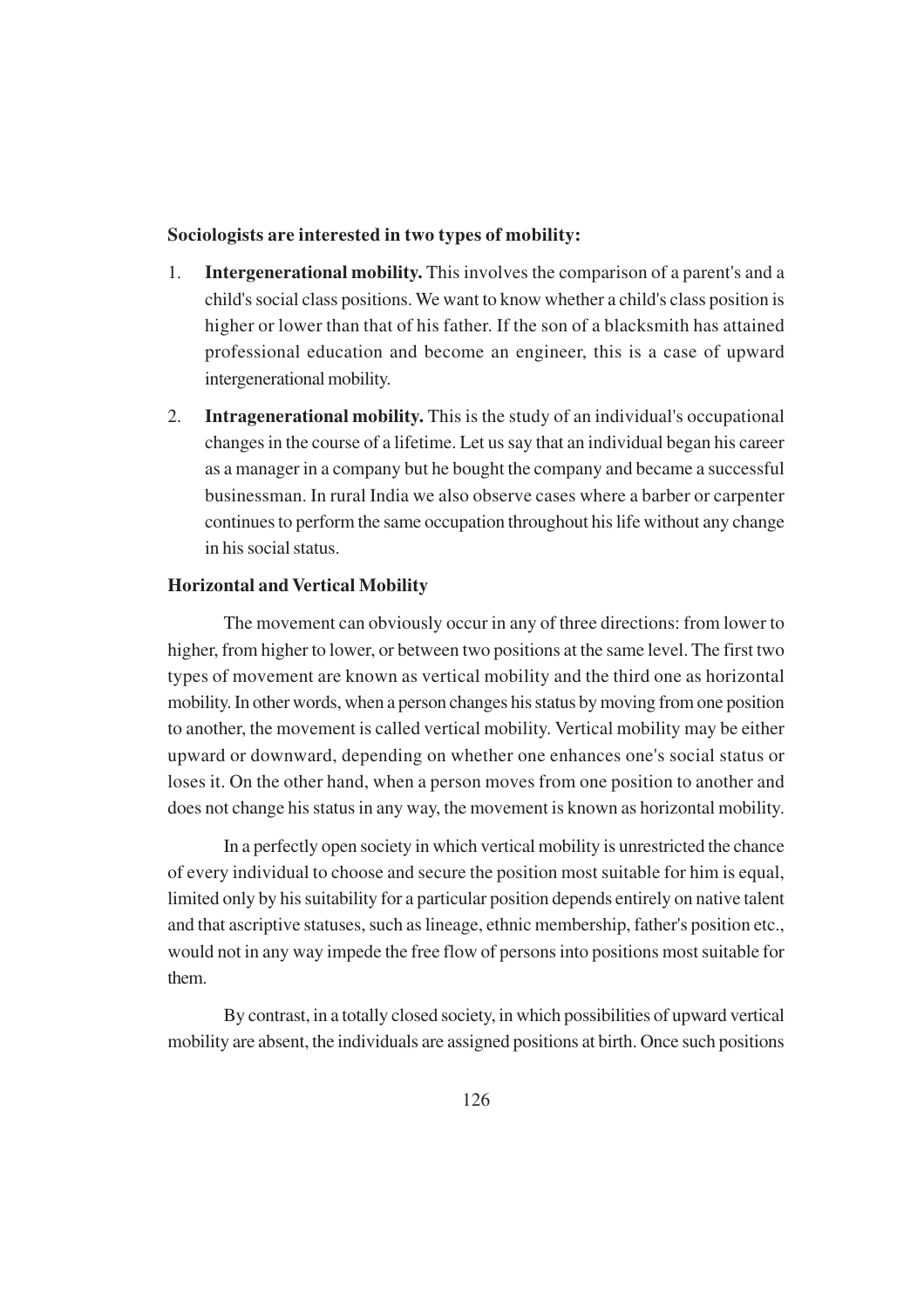are assigned, they cannot advance and improve their social status in any way.

It may be noted that no society ever existed or does exist today, in which either social mobility is totally unrestricted or possibilities of social advance are completely closed. These are two polar extremes and all societies actually fall between these extremes.

## **Check your Progress**

**Note :-** (a) Write your answers in the space given below.

(b) Check your answers with those given at the end of the lesson.

 $\frac{1}{\sqrt{2}}$  ,  $\frac{1}{\sqrt{2}}$  ,  $\frac{1}{\sqrt{2}}$  ,  $\frac{1}{\sqrt{2}}$  ,  $\frac{1}{\sqrt{2}}$  ,  $\frac{1}{\sqrt{2}}$  ,  $\frac{1}{\sqrt{2}}$  ,  $\frac{1}{\sqrt{2}}$  ,  $\frac{1}{\sqrt{2}}$  ,  $\frac{1}{\sqrt{2}}$  ,  $\frac{1}{\sqrt{2}}$  ,  $\frac{1}{\sqrt{2}}$  ,  $\frac{1}{\sqrt{2}}$  ,  $\frac{1}{\sqrt{2}}$  ,  $\frac{1}{\sqrt{2}}$ 

\_\_\_\_\_\_\_\_\_\_\_\_\_\_\_\_\_\_\_\_\_\_\_\_\_\_\_\_\_\_\_\_\_\_\_\_\_\_\_\_\_\_\_\_\_\_\_\_\_\_\_\_\_\_\_\_\_\_\_\_\_\_\_

 $\overline{\phantom{a}}$  ,  $\overline{\phantom{a}}$  ,  $\overline{\phantom{a}}$  ,  $\overline{\phantom{a}}$  ,  $\overline{\phantom{a}}$  ,  $\overline{\phantom{a}}$  ,  $\overline{\phantom{a}}$  ,  $\overline{\phantom{a}}$  ,  $\overline{\phantom{a}}$  ,  $\overline{\phantom{a}}$  ,  $\overline{\phantom{a}}$  ,  $\overline{\phantom{a}}$  ,  $\overline{\phantom{a}}$  ,  $\overline{\phantom{a}}$  ,  $\overline{\phantom{a}}$  ,  $\overline{\phantom{a}}$ 

 $\frac{1}{2}$  ,  $\frac{1}{2}$  ,  $\frac{1}{2}$  ,  $\frac{1}{2}$  ,  $\frac{1}{2}$  ,  $\frac{1}{2}$  ,  $\frac{1}{2}$  ,  $\frac{1}{2}$  ,  $\frac{1}{2}$  ,  $\frac{1}{2}$  ,  $\frac{1}{2}$  ,  $\frac{1}{2}$  ,  $\frac{1}{2}$  ,  $\frac{1}{2}$  ,  $\frac{1}{2}$  ,  $\frac{1}{2}$  ,  $\frac{1}{2}$  ,  $\frac{1}{2}$  ,  $\frac{1$ 

(i) Write in short about the different charateristics of social stratification ?

(ii) What are the different consequences of social stratification ?

## **9.10 LET US SUM UP**

Thus to conclude social stratification is a structured inequality which rates and ranks members of society based on selected criteria and limits access to wealth, power, privileges and opportunities. Social stratification divides society into various sections. All individuals as well as groups are differentiated on the basis of caste, class, race, gender and ethnicity etc.

# **9.11 SUGGESTED READINGS**

- Ahuja, Zam. 1997. "Indian Social Systems." Rawat Publication, Delhi.
- Dube, S.C., 1992. "Understanding change." Vikas Publishing House, Delhi.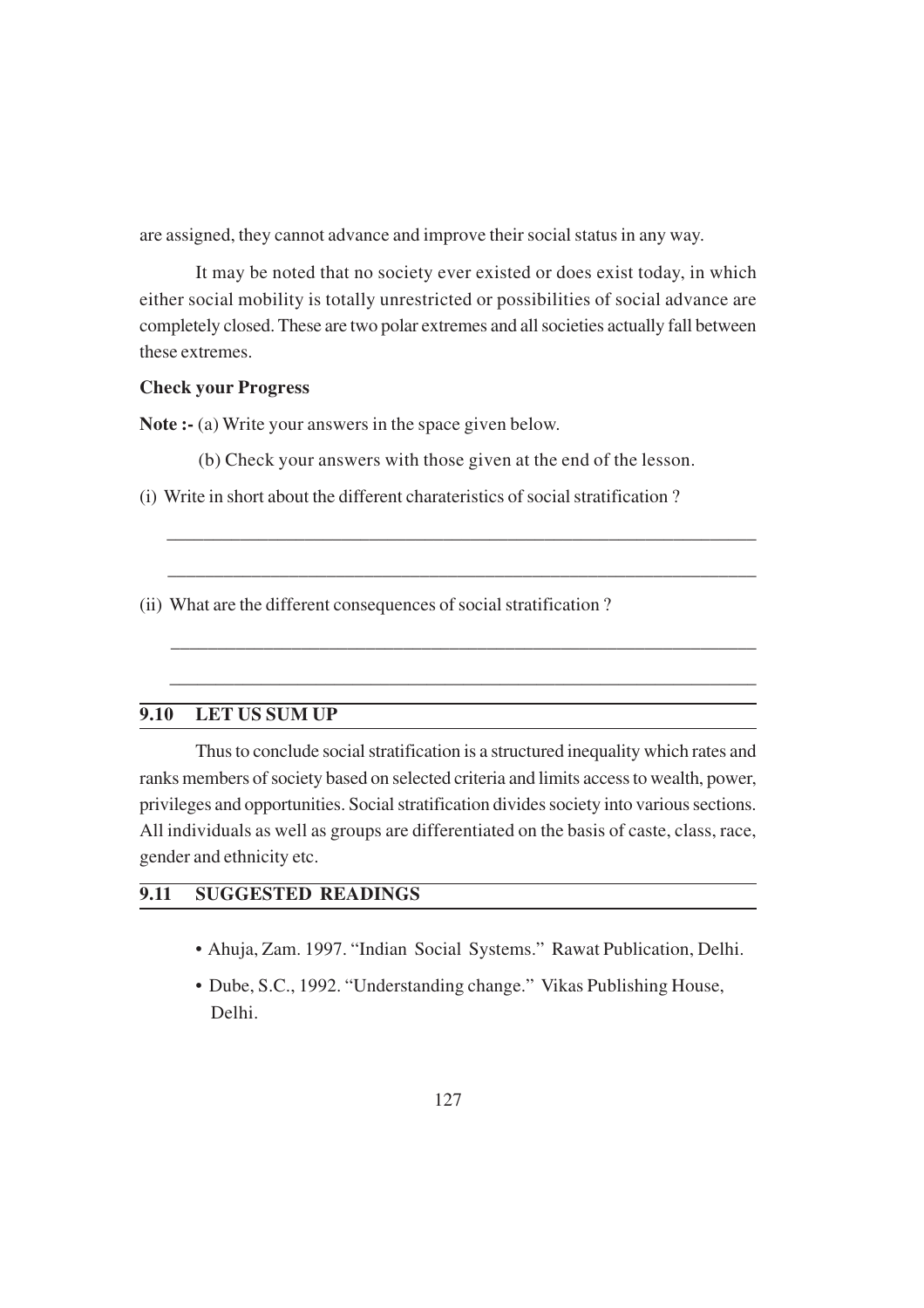# **9.12 ANWERS TO CHECK YOUR PROGRESS**

- (i) The different characteristics of social stratification are as follows :-
	- (a) It is ancient
	- (b) It is Universal
	- (c) It is socially patterened
	- (d) It is in diverse forms
	- (e) It has far-reaching consequences.
- (ii) The different consequences of stratification are:-
	- (a) Life chances
	- (b) Institutional patterns of conduct
	- (c) Life Styles
	- (d) Values, attitudes and ideologies.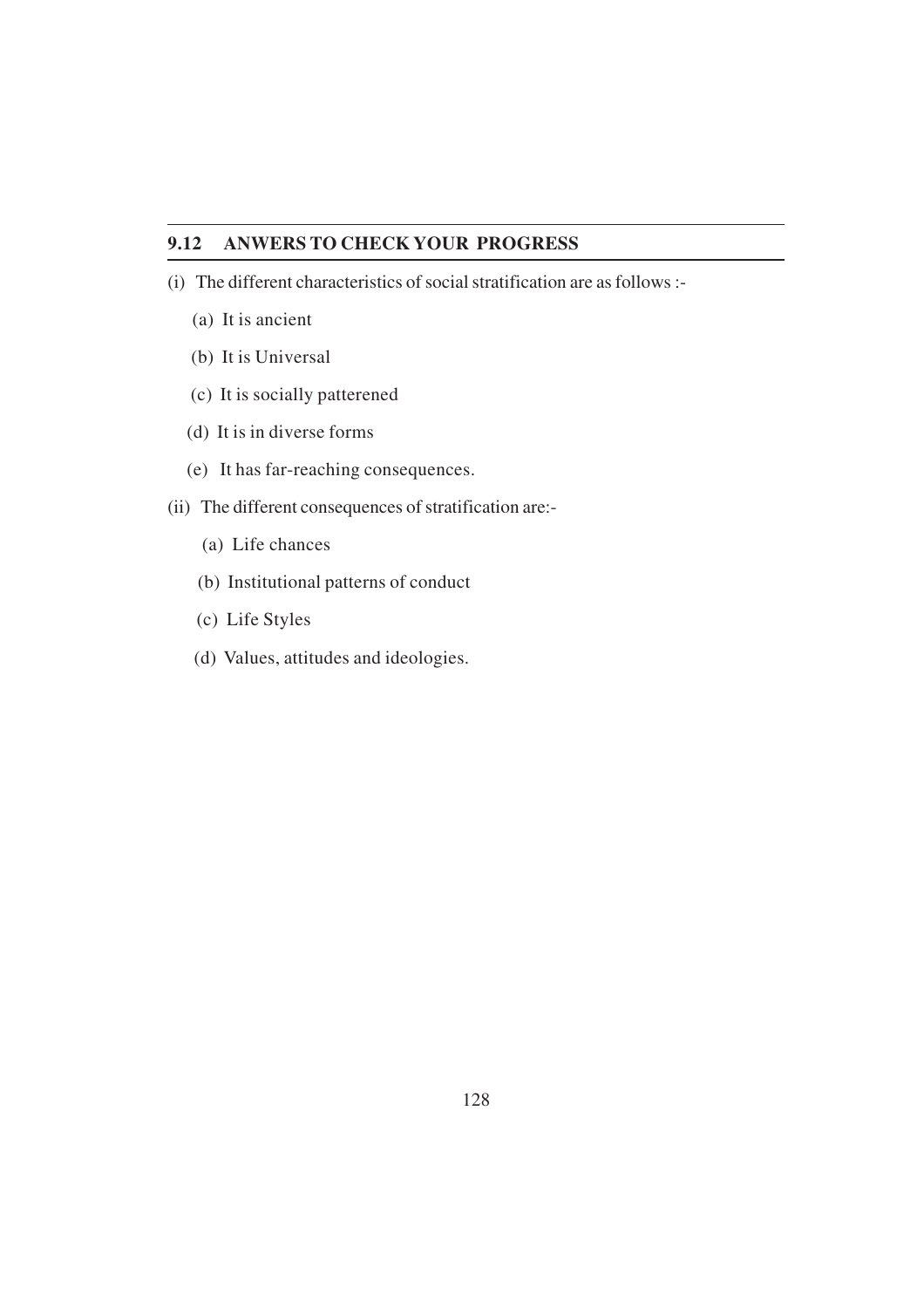# Lesson No. 10 CHANGING DIMENSIONS Unit-III **OF CASTE STRUCTURE**

#### **STRUCTURE**

- 10.1 Introduction
- 10.2 Objectives
- 10.3 Meaning and Definitions of Caste
- 10.4 Changes in Caste System
	- 10.4.1 –Structural Changes in the Caste System
	- 10.4.2 –Functional Changes in the Caste System
	- 10.4.3 –Attitudinal Changes in the Caste System
- 10.5 Factors Influencing the Caste System.
- 10.6 Let Us Sum Up
- 10.7 Suggested Readings
- 10.8 Answers to Check your Progress

# **10.1 INTRODUCTION**

The Indian social system rests on three pillars: the caste system, the joint family, and the village community. Among these, the caste system appears to be the most significant feature of the Hindu society due to its interdependence upon the social, economic and political system. In fact, the Hindu society has been described as the caste society par excellence.

As a traditional basis of stratification, caste is distinctive category in the Indian social system though it had its beginning in the Hindu philosophy of four varnas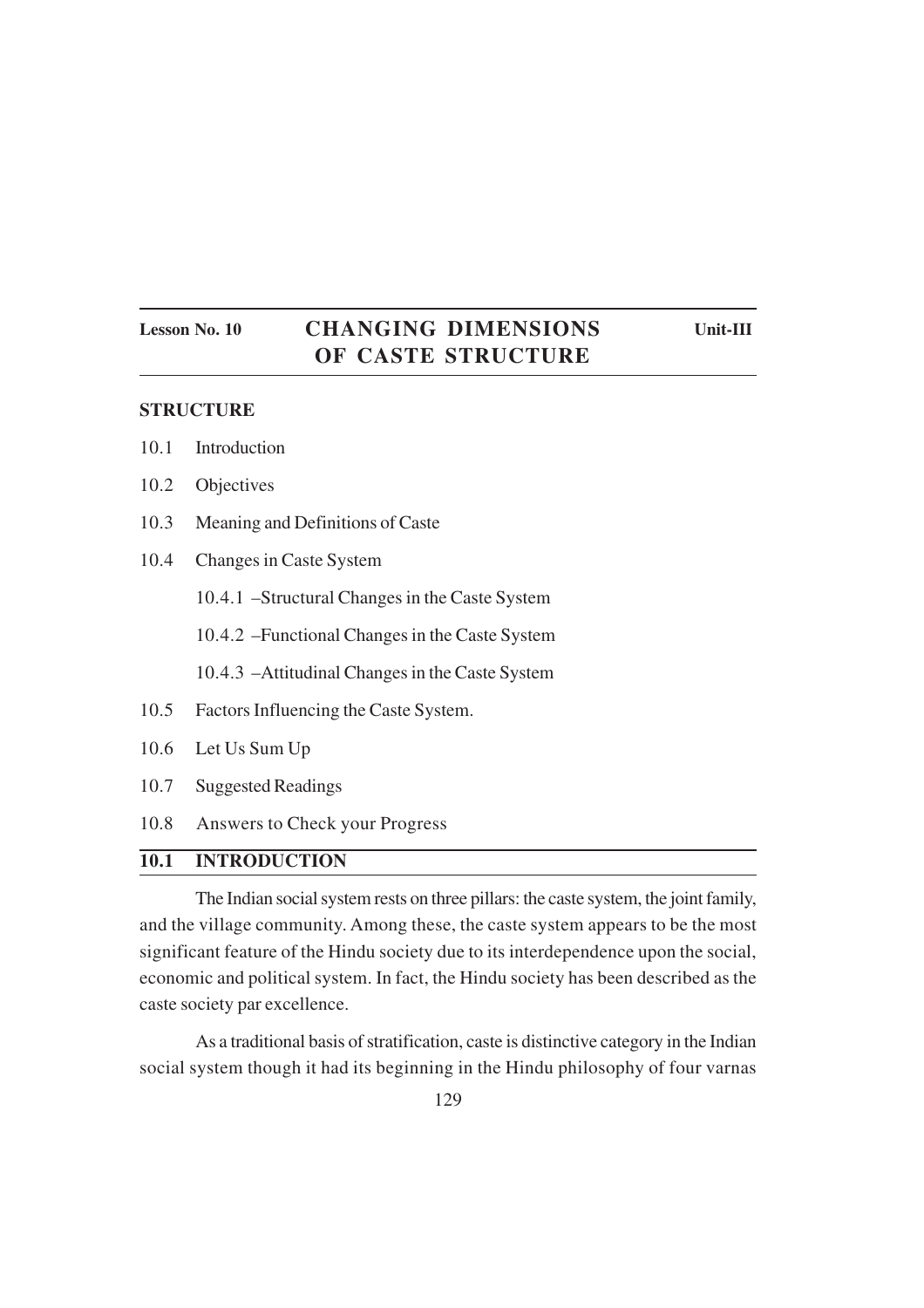corresponding to functional divisions, it has resulted in the perpetuation of several caste groups among the Hindus. Before we discuss, the changing dimensions of the caste structure in the Indian society in detail we should look into some of the basic principles underlying the system of stratification. Social stratification stands for the placement of individuals and groups on the basis of social differences in income, occupation status etc. The term denotes an arrangement of people in a society into various layers on the basis of social status.

Social status may either be ascribed or achieved.

Caste in India is an ascriptive group. Caste is also seen as a community based on kinship and primordial affinity. Cast system is regarded as a closed system of stratification with little scope in social mobility. However, it is not completely a closed system and some in the ran run of social making always existed in the caste system.

# **10.2 OBJECTIVES**

In this lesson the students will be able to :

- Discuss various definitions of caste
- Describe structural, functional and attitudinal view points regarding the interpretation of the caste system.
- Explain different factors responsible for changes in the caste system .

# **10.3 MEANINGAND DEFINITION**

The term "caste" is derived from a Portuguese word "casta" meaning breed, race or group. As already mentioned, castes are ascriptive groups. Thus basically caste refers to people belonging to the same breed. An individual is born into a caste, and this status is usually permanent.

Though the elements of caste are found outside India, it is only in India that numerous castes are found.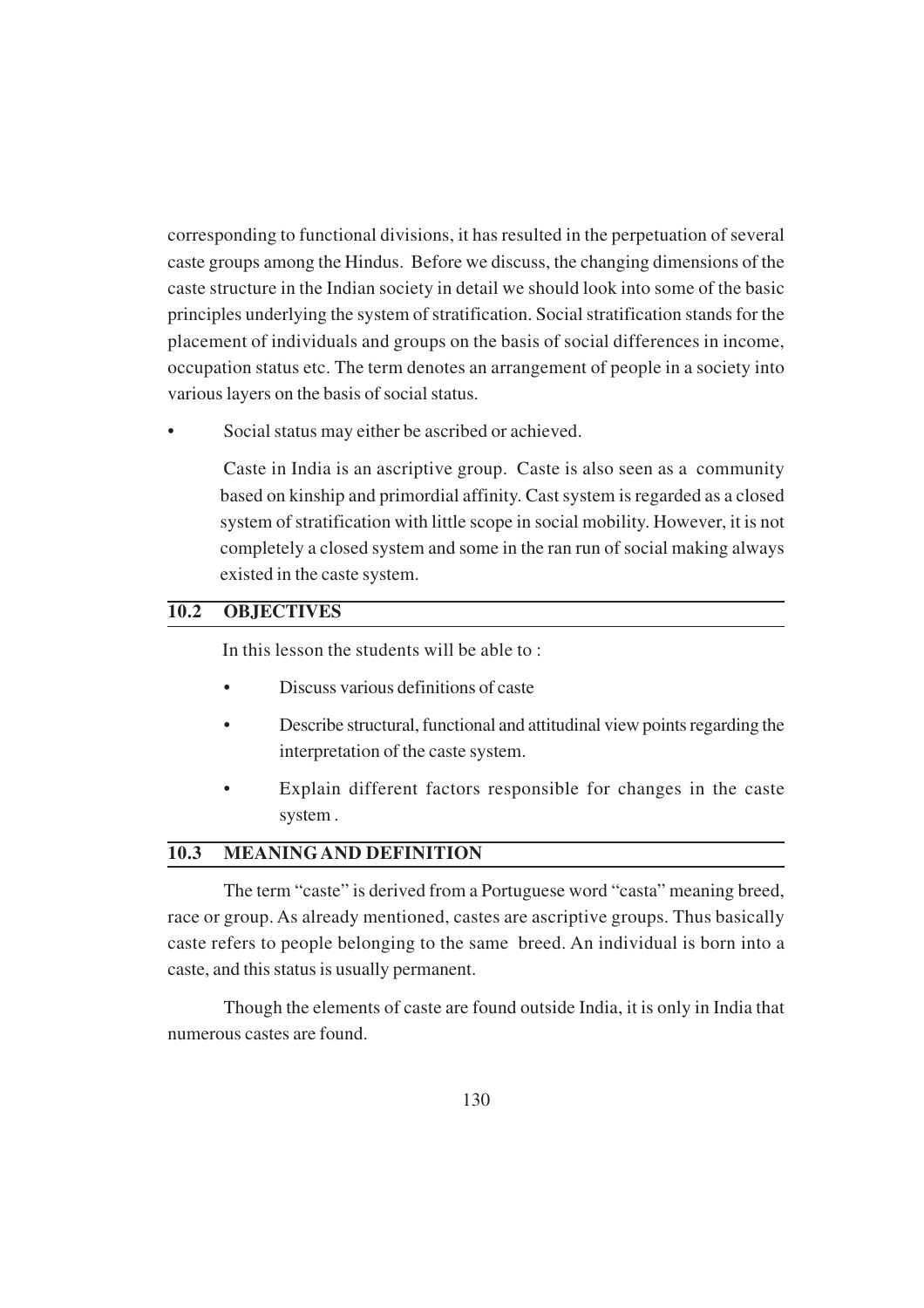A part from general feature like endogamy specialized occupation, heiarchy, restriction in social and ritual aspect, caste also have specific features which are the outcome of regional, linguistic or other variables.

## **(1) According to G.S.Ghurye,**

"Castes are small and complete social worlds in themselves marked off definitely from one another though substituting within the large society".

#### **(2) According to Maciver**

"When status is wholly predetermined so that men are born to their group without any hope of change in it, then the class takes the form of caste".

The caste system in India can be viewed from two angles

- (1) First, from the structural point of view and,
- (2) Secondly, from the cultural point of view.

As regards the structural aspect of caste it is explained by accepting it as a general principle of stratification in which caste occupies a portion in relation to other castesin the caste system. Caste, as a cultural system, is understood in terms of prominence of ideas of pollution purity and notions of hierarchy regregation and corporateness.

#### **CHANGING DIMENSIONS OF CASTE STRUCTURE**

#### • **Origin of Caste**

 Various thinkers have put forward different theories regarding the origin of caste system. Yet, the origin of caste system is disputable. Some of them state that it is an Indo-Aryan creation. Many non-Indian writers have described the origin of caste in their own ways. Herbert Risley attributed racial differences to be the cause of caste system whereas Nesfield and Ibbeston explained its origin in terms of occupational factors. Abbe Dubois emphasized the role of Brahmins in the creation of caste system. J.H. Hutton referred to the belief in Mana as the origin of caste. Some of the important theories explaining the origin of caste system are given below.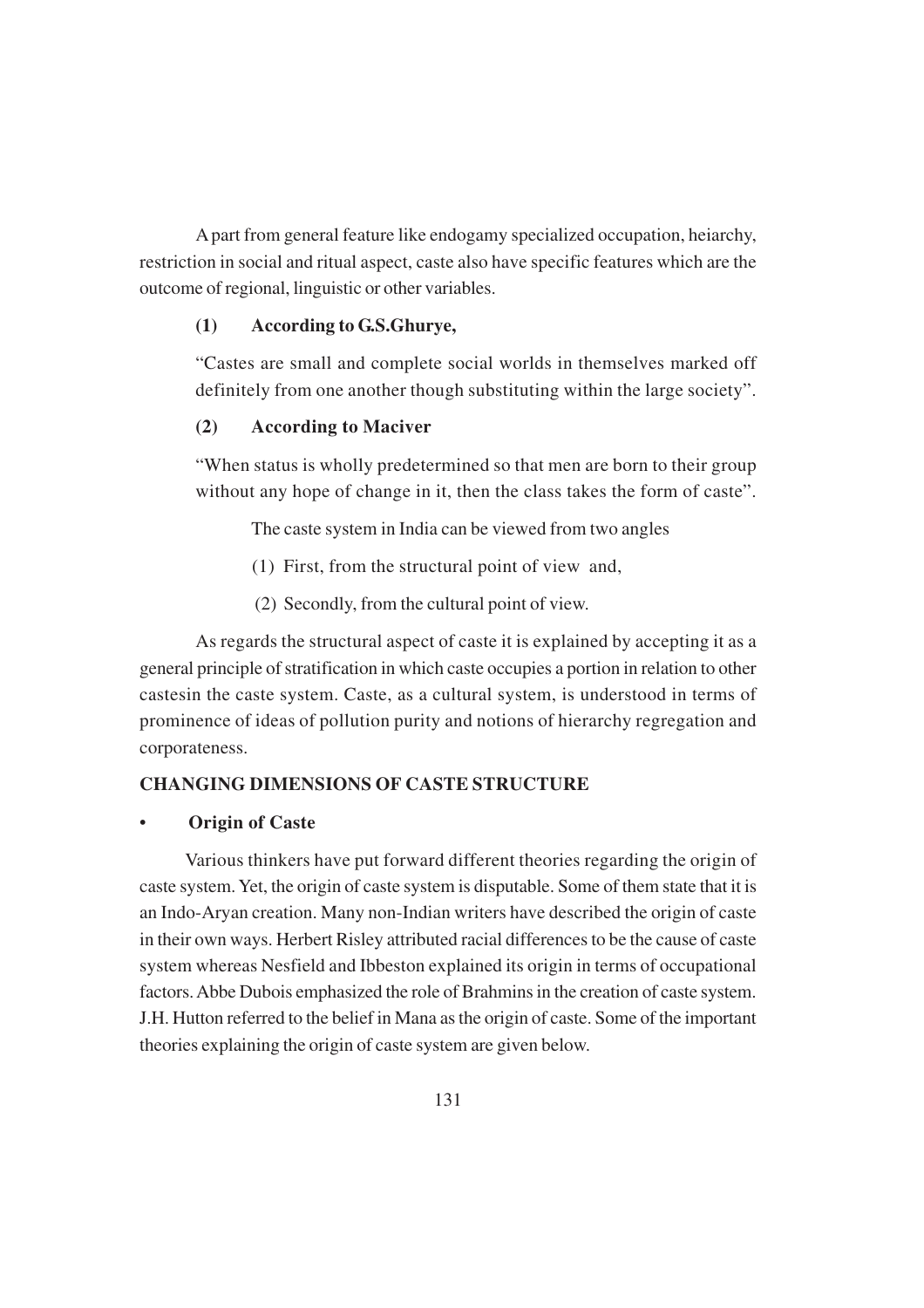#### • **Traditional Theory**

 This theory states that caste system is of divine origin. There are some references in Vedic literature wherein it is stated that castes were created by Brahma, the supreme creator for performance of various social functions to run society. According to Purusha Sukta hymn of the Rig Veda, Brahmans originated from His mouth, Rajanya or Kshatriyas from His arms, Vaishyas from His thighs and Shudras from His feet. Since Brahmans came from the mouth of Purusha, they were to do study and teaching. Kshatriyas were to protect the country as arms symbolised power. Born of thighs, Vaishyas were to take up trade and cultivate lands and born of legs. Shudras were to serve the other three castes as the feet serve the body. Supporters of this theory cite instances from Manusmriti, Puranas, Ramayana and Mahabharata in support of their argument.

 Such traditional theory has been criticised on three counts. First, it is difficult to believe man originated from Brahma's organs. Hence, it is biologically wrong. Second, according to Hutton, this theory caste engaged in agriculture. Lastly, the origin of other castes through hypergamous or hypogamous marriage is also doubtful and misleading.

#### • **Occupational Theory**

 According to Nesfield, hereditary specialization of occupation was at the root of caste system. Guilds had petrified into castes in a hierarchical order. The more primitive and ancient an occupation, the lower was its ranking. But this theory is refuted on five grounds. First, according to Majumdar, the greatest weakness of this theory is its disregard of racial factors. Second, being a social institution, caste system includes religious factors although religion is not the only element in its origin. Third, all those engaged in agriculture do not belong to the same caste. Fourth, according Bongle, the sacredness and profanity of occupation rather that superiority and inferiority may explain the origin of caste system. Lastly, the theory does not explain the conflict and hatred found between different castes. Therefore, the claim of Nesfield that function and function alone is responsible for origin of caste system is untenable.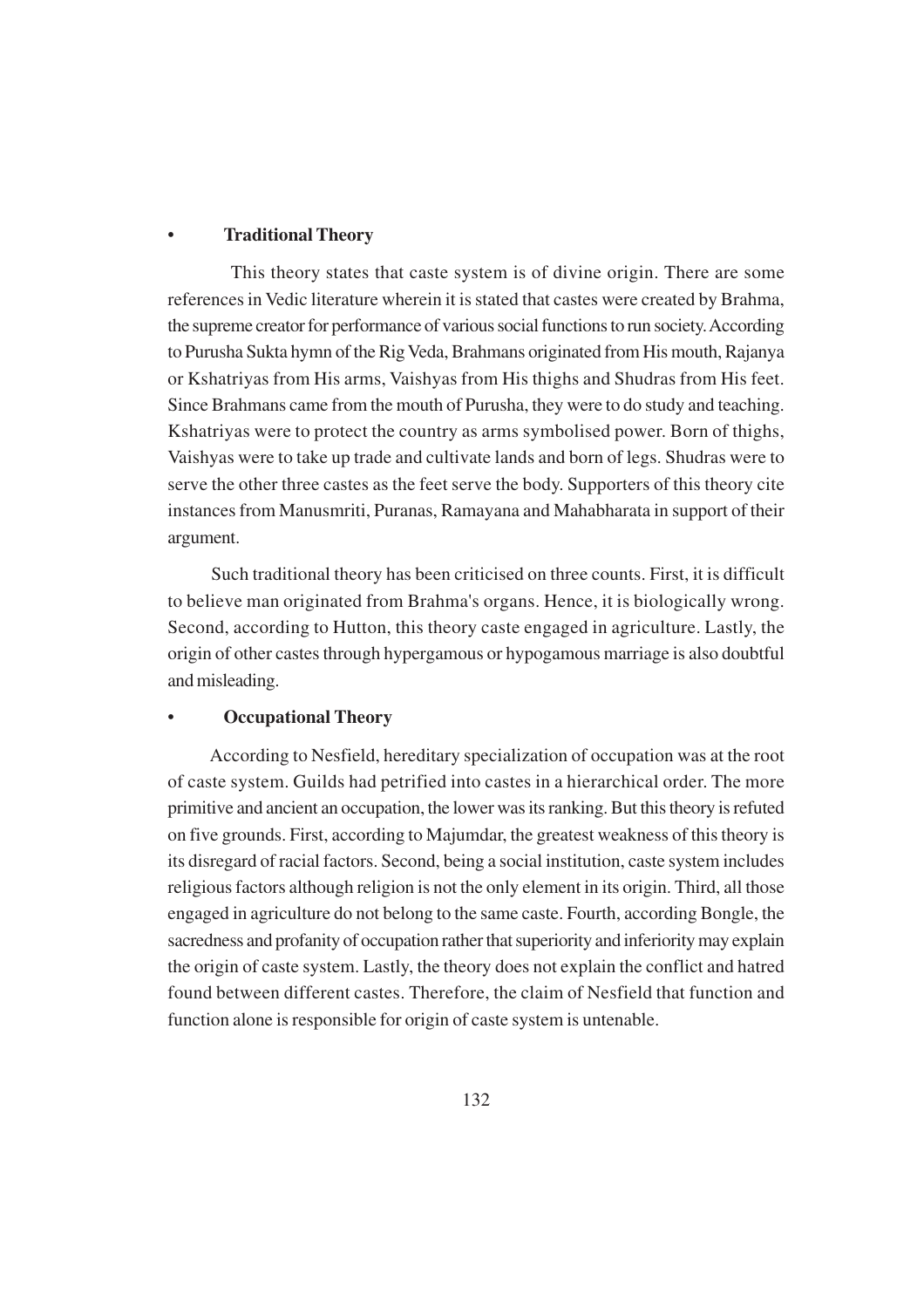## • **Political Theory**

 G.s. Ghurye and Abbe Dubois are the main advocates of this theory. They say that caste is the Brahminic child of Indo-Aryan culture cradled in the land of the Ganges and hence transferred to other part of India by Bhahminic prospectors.

 Abbe Dubois thinks that the caste system is an ingenious device made by Brahmins for Brahmins. Brahmins composed restrictions on food and social interaction to preserve purity necessary for their sacred functions. They also accorded a high place to themselves and declared all others inferior to them. This theory is also subject to the following criticisms.

 First, caste system is a fundamental and ancient institution of Indian society, therefore its artificial origin is improvable. Second, it is astonishing that nobody could understand this clever plan of Brahmans for over 2000 years. Third, Majumdar says that in view of the complex nature of this social division, it does not seen possible that it originated from any pan of social division worked out by Brahmins. Fourth, this theory overlooks racial differences. Fifth, no doubt, Brahmins did a lot to make the system stable, but they were not its originator.

 Hutton attacks this theory on two counts. First, it is not possible to accept this theory unless it is confirmed that Brahmins got political power to implement such a scheme. Second, such a deep rooted institution like caste could hardly be imposed by an administrative measure.

#### • **Theory of Mana**

 J.H. Hutton is the propounder of this theory which has been supported by Roy, Rice and Swart also. It states that 'Mana', a supernatural power possesses the capacity to do good or bad to people. The tribals believed that this mysterious impersonal power could be transmitted through contact. According to them, each mana is accompanied by its taboos. Taboos or restrictions are imposed on food, marriage and interaction, etc. to save the members of one tribe from the 'man' of the other tribe. Hutton concludes that fear of mana led to restrictions on occupation, food, drink and marriage, because it was believed that mana would be transmitted through such contacts. Thus caste system originated.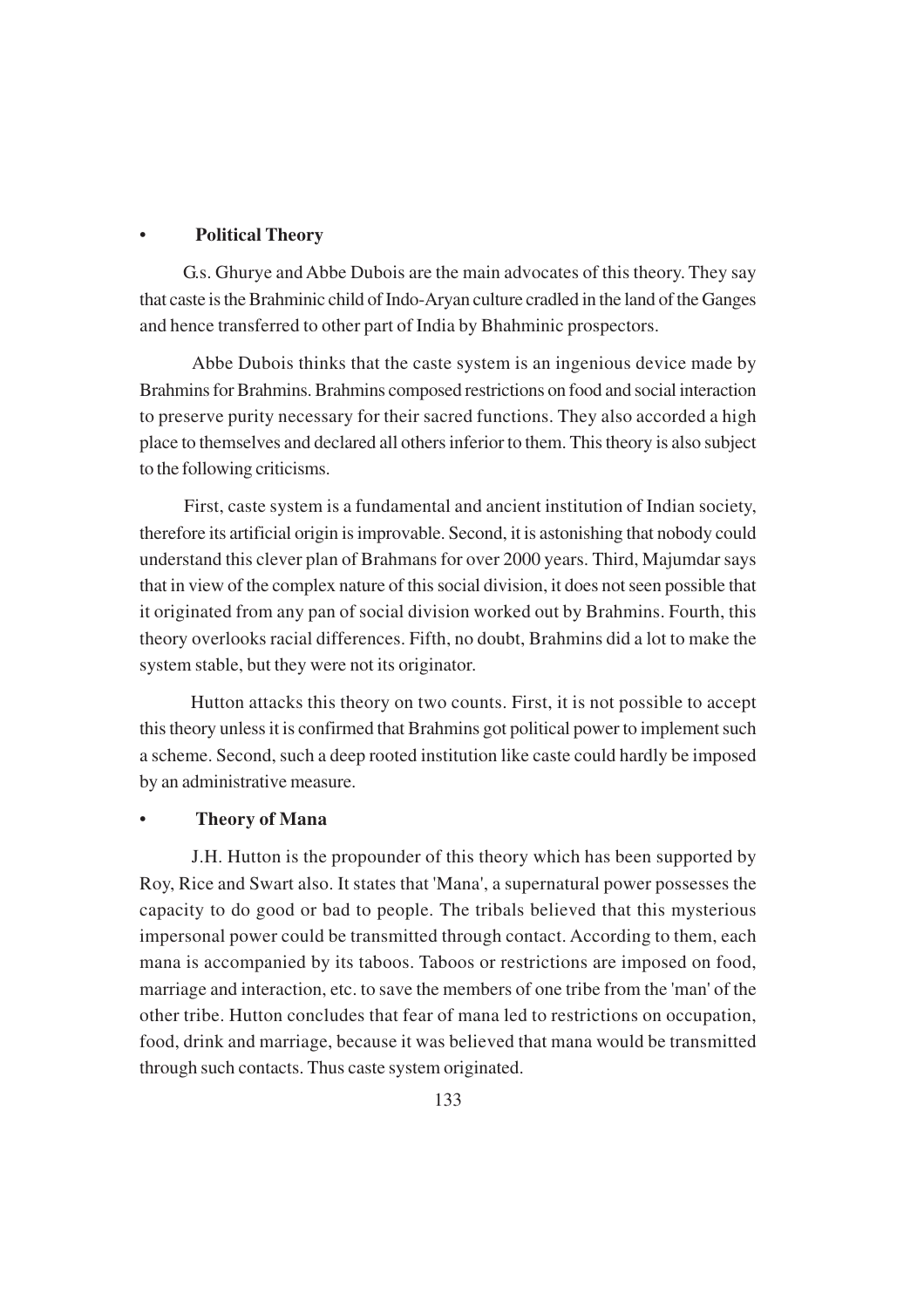However, this theory criticised on two grounds. First, India is not the only country where the belief in Mana existed. But no other parts of the world it created caste system. Hence the origin of caste system due to 'Mana' appears to be unconvincing. Second, there is no evidence supporting the existence of caste system in India alone.

### • **Racial Theory**

 Propounded by Herbert Risley and supported by scholars like Ghurye, Majumdar, Westermarc and others, this theory states that caste was created due to clash of cultures and contact of races. The Aryans came to India as invader. They conquered the original inhabitants and called them 'Dasa or Dasu'. Moreover, because of their fair complexion they considered themselves superior to the non-Aryans. hence they maintained distance from them. They married daughters of the non-Aryans but did not give their own daughters in marriage to them. Out of the practice of hypergamy, many castes originated.

 This theory is also subject to criticism. First, if the Aryans and the non-Aryans were two separate races what about this mantra in the Vedas, "Convert the World into Aryans". Second, different castes originated by functions as Brahmins are also black and many shudras are white. Third, racial basis cannot be the only basis. Lastly criticizing the racial theory Hutton asks, Why did not Christians and Muslims coming from outside turned into castes?

#### • **Religious Theory**

 Hocart and Senart are the expounder of this theory. According to Hocart, social stratification originated on account of religious principles and customs. For religious functions, sacrifice before deities was considered necessary. Sacrifice of animal required some people who could kill them. Religion considered it a profane job to kill animals. "Dasus" were engaged to perform this duty. Many duties were brought under religion. Even today services of barbers, water bearer, Gardner and waterman are required on religious occasions. These groups, formed on the basis of religious functions, developed into castes.

 Senart believes that those who have faith in one deity consider themselves to be of the same family and feel tied in one. Moreover, there were some prohibitions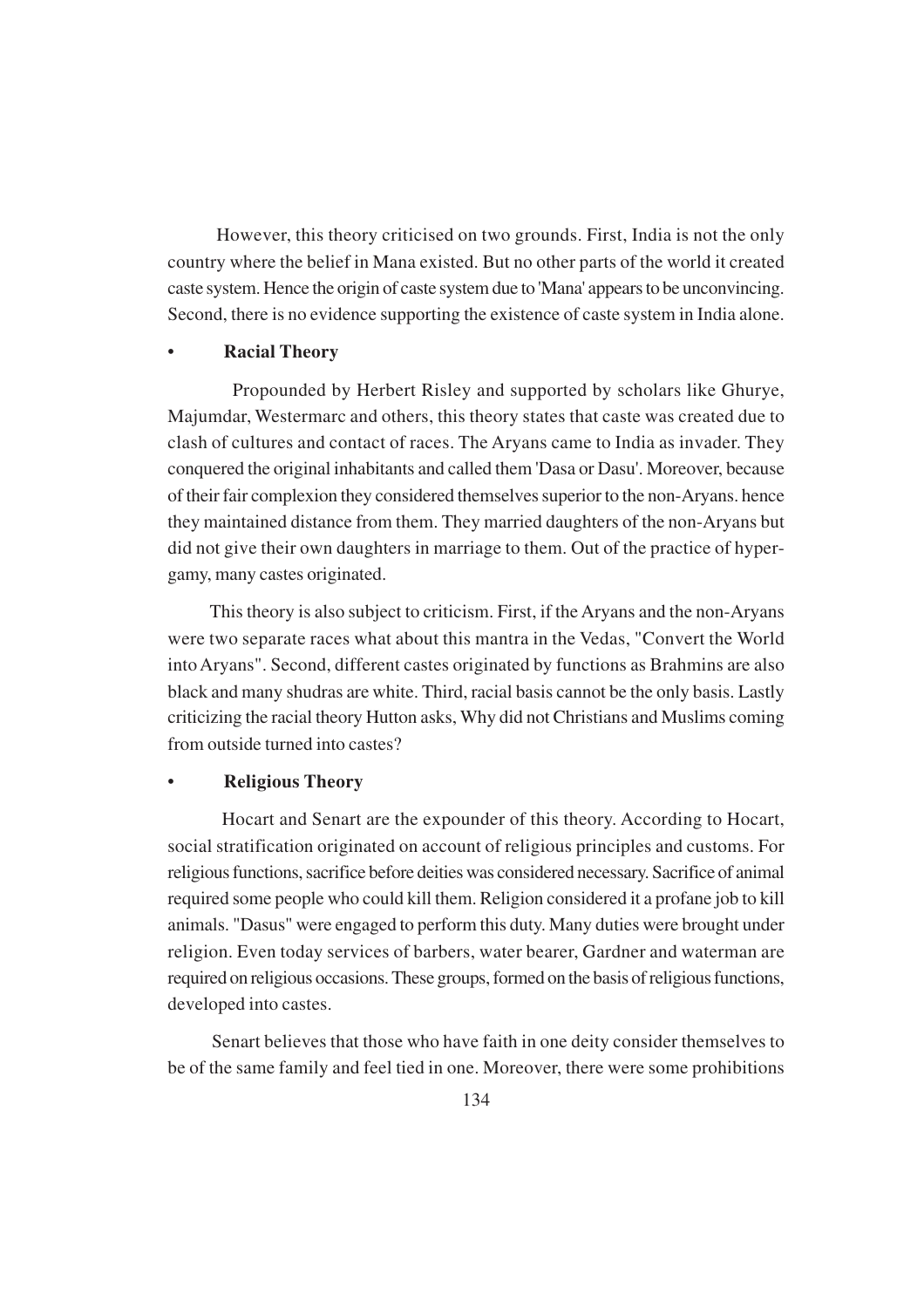regarding sacramental food. Caste system originated on the basis of these differences.

 This theory has been criticized on the following counts. First, as caste is a social institution, it cannot be fully explained with reference to religion alone. Second, Senart has created confusion between caste and gotra by imagining one ancestor.

## • **Evolutionary Theory**

 This theory of Denizel Ibbeston maintains that caste system is the result of a long process of social evolution. It states that caste system has come into being through a long process of evolution. A number of factors are accountable for its origin. These factors include hereditary occupations, desire of the Brahmins to keep themselves pure, belief in reincarnation and the doctrine of Karma, the ideas of exclusive family, ancestor worship, and the sacramental food, the nature of Hindu social order, the geographical location of the Indian Peninsula and rural social structure. All these factors encouraged the formation of caste system from time to time. However, this theory has been criticised on the ground that it completely neglects racial differences.

#### • **Multiple Theory**

 J.H. Hutton has enunciated this theory. He has pointed out more than fifteen factors contributing to the emergence of caste system such as ecological isolation, magical beliefs in certain crafts, primitive ideas regarding the power of food to transmit qualities, tribal concepts of batoo, mana, soul stuff, tokenism, pollution, ceremonial purity, belief in the doctrine of Karma, clash of races and color prejudice and deliberate exploitation by a hierarchy.

Hutton's theory has been severely criticized by some leading social anthropologists after the Second World War on the following ground. First, it is stated that Hutton overlooks the fact that caste is primarily a system of interrelated groups in which differences in the distribution of economic and political power are expressed through a cultural language such as restrictions on commensality and connubium. Second, Pocock criticises Hutton saying that Hutton's work is based on the nineteenth century evolutionism and ethnography and is an amorphous dossier of facts lacking in any guiding theory. Third, Dumont criticizes Hutton for taking an atomistic view of caste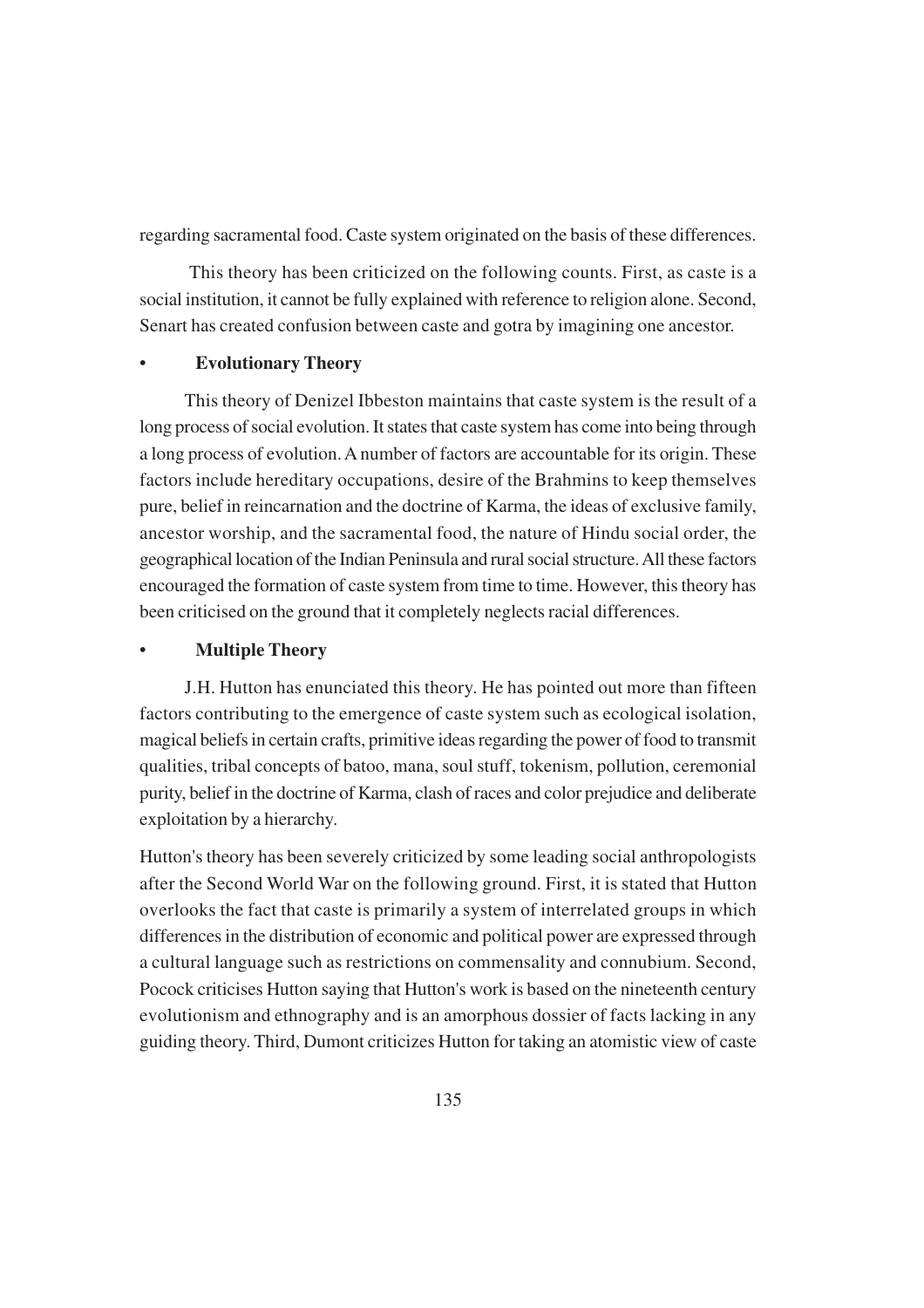and neglecting to study the system as a whole. According to Dumont, 'caste is above all a system of ideas and values'. However, in spite of criticism, Hutton's theory remains a classic as regards the origin, nature and function of caste.

## • **Relationship between Caste and Politics**

 The relationship between caste and politics reveals the politicized nature of caste in the context of Indian politics:

- 1. Caste provides an extensive basis for organization of democratic politics. The need to organize and articulate support in an open polity inevitably turns those engaged in political competition towards organizations and solidarity groups in which the masses are found. In a society such as India where caste remains the principal basis of social organization and activity, this means turning towards caste groups and associations. In this way caste groups and associations. In this way caste identity and solidarities became the primary channels through which electoral and political support is mobilized within the political system. Thus, as Kothari puts it, "it is no politics that tests caste ridden, it is caste that gets politicized.".
- 2. Caste is used more extensively in mobilizing support in rural than urban areas.
- 3. Political parties find it easier to mobilize support directly from the members of a caste community by appealing to them.
- 4. The present political system itself encourages or inhibits the use of caste as a means of breeding followers.
- 5. It has been recently argued that caste enables the illiterate and politically ignorant masses of Indian to participate in the modern democratic process.
- 6. The communication of ideas is strong within a caste and generally the members of a caste and generally the members of a caste share the same views in relation to political parties, politics and individuals.

 According to Rudolph and Rudolph, the relationship that caste bears to politics can best be understood in terms of three types of political mobilization, each suggestive of different phases of political development: vertical, horizontal and differential. Vertical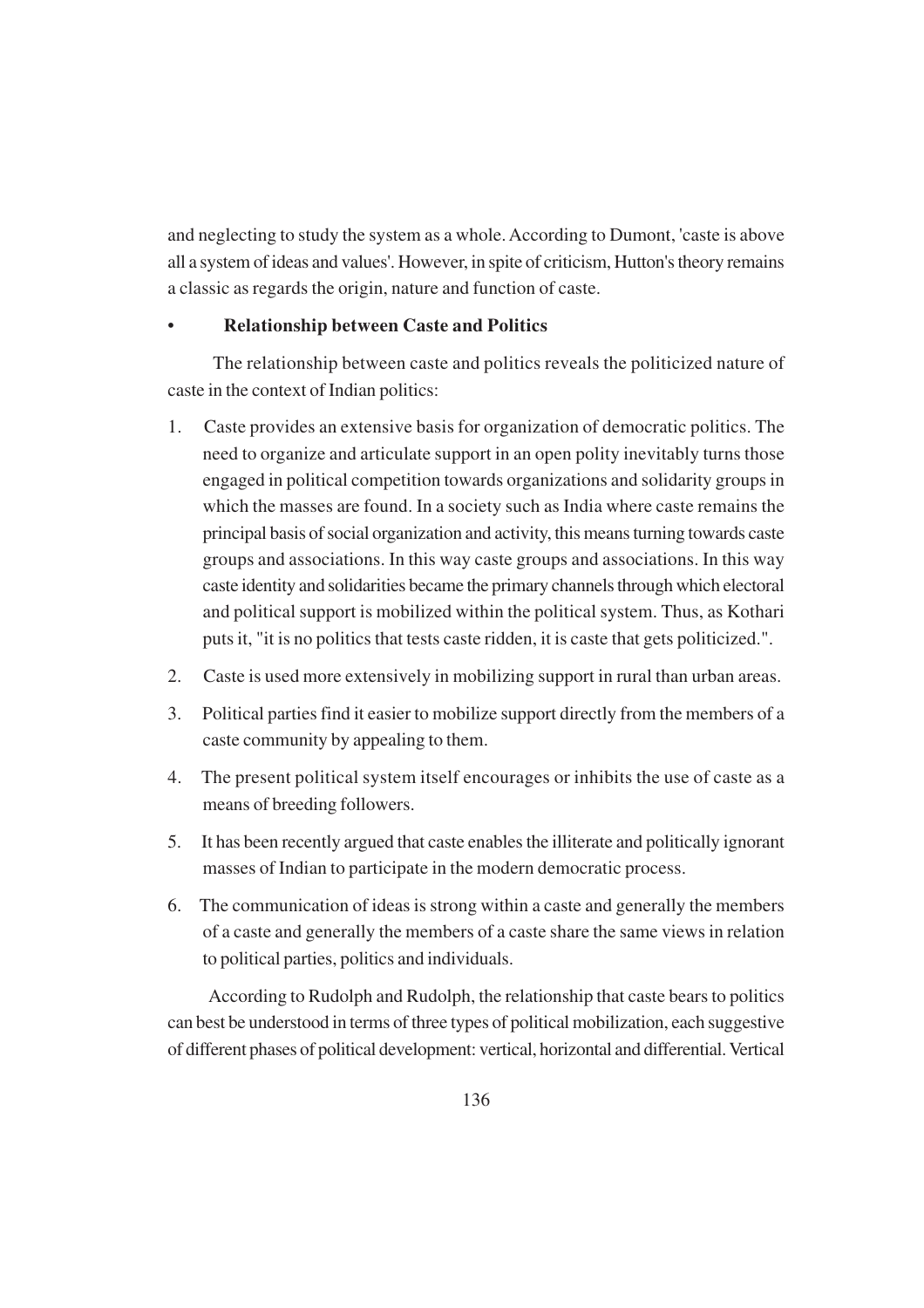mobilization is the marshalling of political support by traditional notables in local societies that are organized integrated by rank, mutual dependence and the legitimacy of traditional authority. In Indian traditional elites were characteristically the leaders of locally dominant castes. They responded to representative government and popular politics by mobilizing what local notables in Britain called their 'interest'. Horizontal mobilization involves the marshalling of popular political support by class or community leaders and their specialized organizations. Differential mobilization involves the marshalling of direct or indirect political support by political parties from viable but internally differentiated communities through parallel appeals to ideology, sentiment and interest. The agent of mobilization in this case is the political party rather than the local notable or community association.

#### • **Rajani Kothari on Caste dimension**

 In the context of interactions between caste and politics, Rajni Kothari has pointed out that three aspect of the caste system call for special attention:

 The first is what may be called the secular dimensions. In emphasizing caste as a stratification system in which distances are rigidly maintained through endogamy, pollution and the legitimacy of rituals, caste as a system of conflict and interaction has received sparse attention. Yet the fact is that functionalism and caste cleavages, patterns of alignment and realignment among the various strata, and a continuous striving for social mobility have always been prominent features of the caste system.

 Second, there is the integration dimension. The caste system not only determines the individual's social station on the basis of the group to which he is born but also differentiates and assigns occupational and economic roles. It thus gives a place to every individual from the highest to the lowest and makes for a high degree of identification and integration. At the same time, it is an integration structure of a specific type, namely, one that is more intense in its small group orientation and particularistic loyalties and where wider loyalties operate only when they are structured through the prevailing differentiations. This aspect is important in understanding the structural impact of democratic nation-building. For the competitive style of democratic politics involves group action and cohesion; democratic politics is as much a process of fusion as of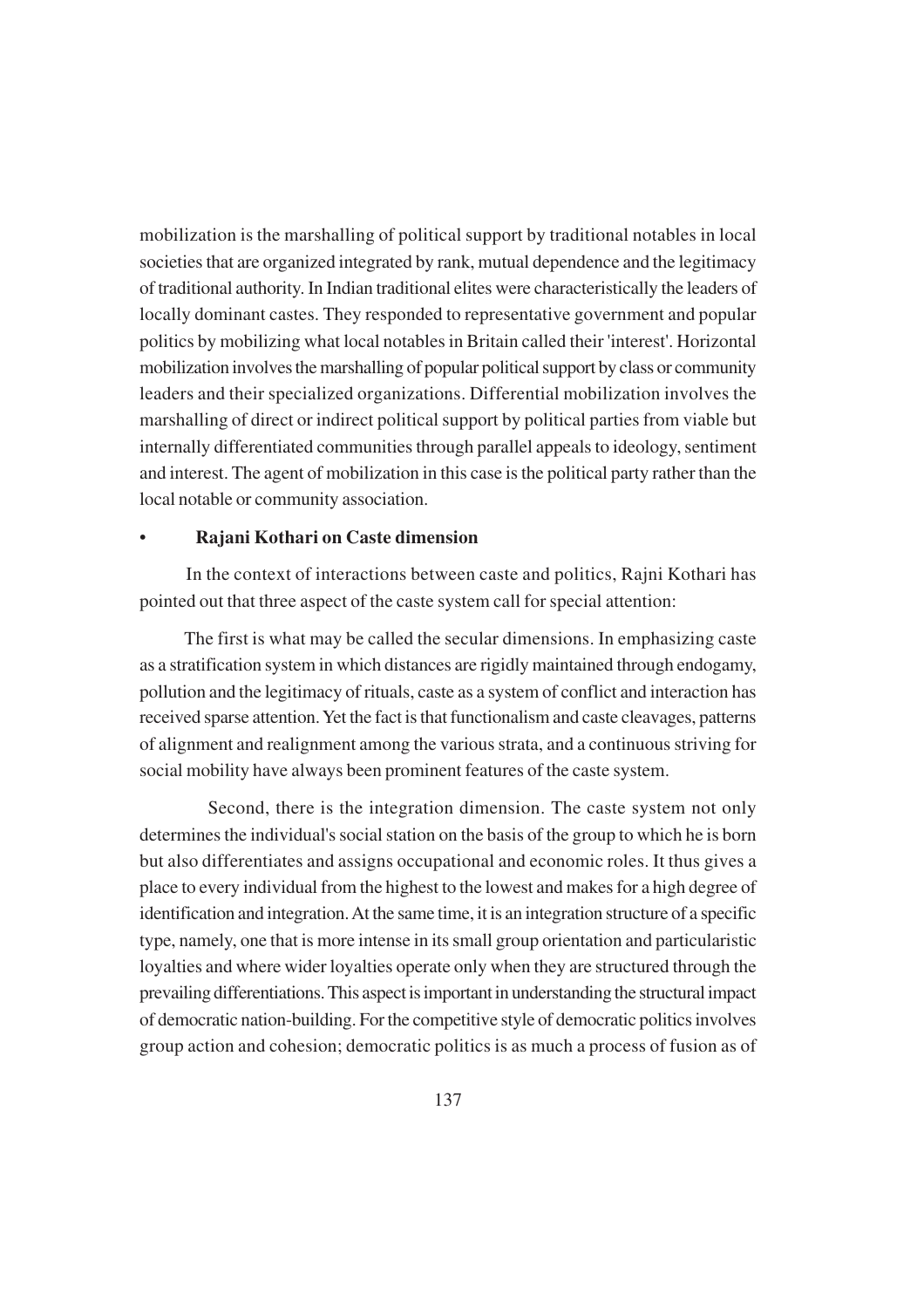fission.

 Third, there is the dimension of consciousness. Caste enters politics through the 'consciousness aspect' highlighted by its symbolism and value structure. This is where symbolic gestures for cultural mobility such as 'Sanskritisationl, 'Westernization' and 'Secularization' assume or disguise political overtones in their manifestation. According to Rajni Kothari, "It is not politics that gets caste-ridden; it is caste that gets politicized." The operation of competitive politics has drawn caste out of its apolitical context and given it a new status and identity.

## • **Caste and Democracy**

 India's democracy is the largest democracy in the world. The peculiar feature of the Indian democracy is its interaction with caste which is fundamentally oppose to the principles of democracy.

 The world 'democracy' has come from two Greek words-'demos', meaning the people, and 'Kratia' meaning power. Democracy, therefore, means power of the people. It refers to the organization of society in a way in which all power, political or otherwise, is vested in "the entire aggregate of the communty". Equality is the basic principle of democracy. But caste is a system of institutionalized inequality which recognizes and establishes the principle or differences based on birth. Therefore, just after independence, the question "Can caste and democracy go together?" was a much debated issue, Jawaharlal Nehru expressed his doubt as to what would happen to the Indian democracy if caste continued to exist. Strangely enough, caste and democracy have remained together in the Indian society, each influencing the other. Looking at the Indian society, each influencing the other. Looking at the dominance of caste in the Indian democracy Late Jayprakash Narayan commented that democracy in India has turned into autocracy. Various scholars have viewed caste as anti democratic. They have pointed out the discrepancies between caste and democracy. Some of these differences are:

1. Democracy stands for certain values such as liberty, equality and fraternity, whereas suppression of freedom, inequality and enmity among groups are values which caste stands for.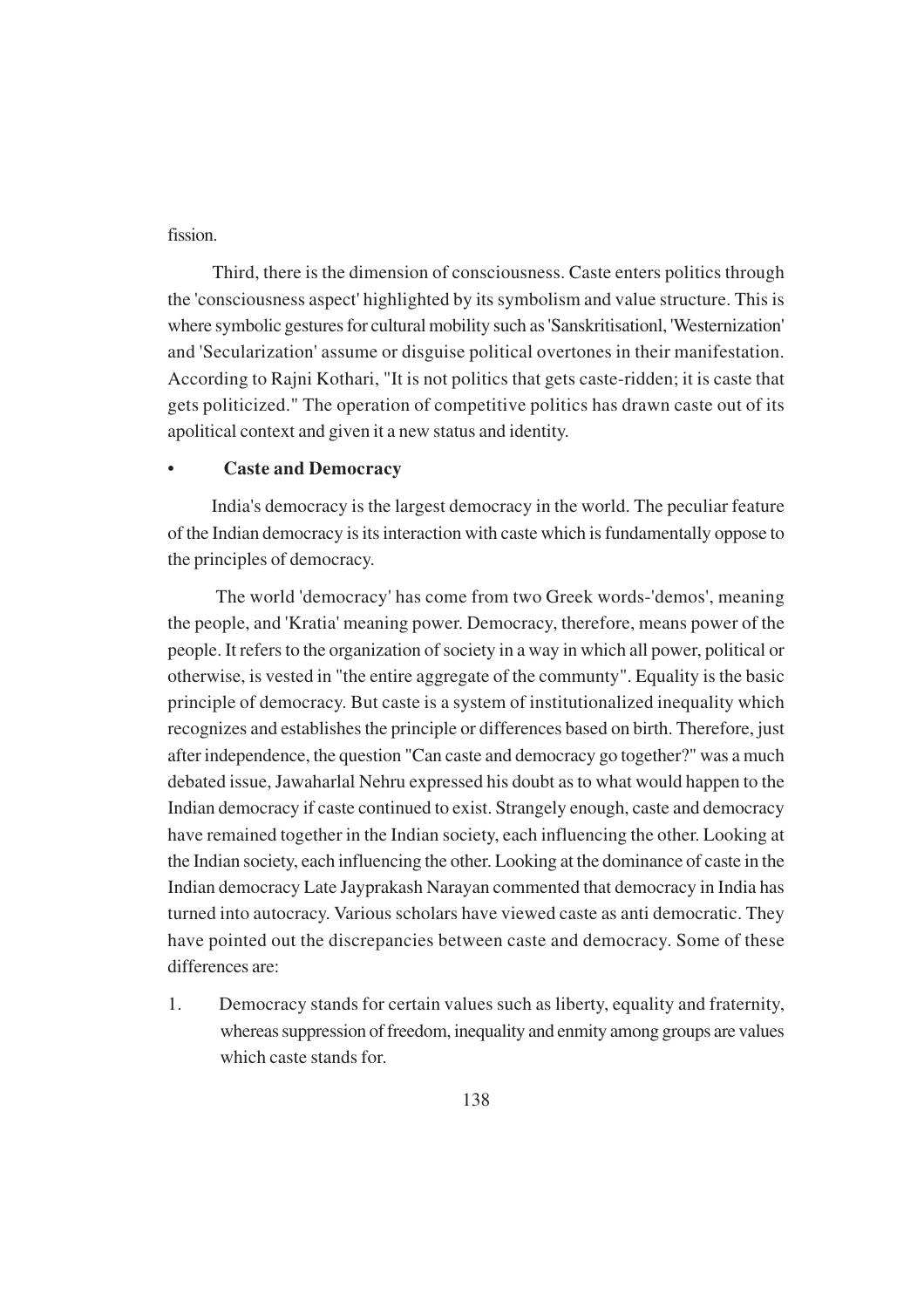- 2. Democracy is the realization of human rights for the highest development of the individual but caste keeps down the people to a sub-human level.
- 3. Democracy provides channels of social mobility but castes restricts the scope of social mobility.
- 4. Democracy has universal standards of justice whereas caste has evolved different standards of justice for different caste groups.
- 5. Democracy keeps the door of education open to all the citizens of the country while caste restricts education to the higher caste people only.
- 6. Democracy makes the occupations free and open to all and the individual gests employment according his merit and taste. On the other hand, caste makes the occupation hereditary, thus debarring the individual from choosing an occupation which suits his ability and taste.
- 7. Democracy aims at eliminating exploitation while the very basis of caste is to legitimize and perpetuate exploitation.
- 8. Democracy imposes discipline which is a reciprocal practice based on the respect for the individual, but in caste discipline is an obligation performed out of fear.
- 9. The temper of democracy is marked by productive social compromises, but the temper of caste is marked by self righteousness.
- 10. The basic principle of democracy is liberation but caste is based on tyranny.
- 11. Democracy provides a base for common action for the collective welfare while caste looks after the welfare of as particular caste group and opposes any collective ideology meant for common action or common good.
- 12. Democracy propagates nationalism and patriotism but caste encourages caste-loyalty and parochialism.
- 13. Democracy infuses the idea of national sentiments and unity and thus brings in integration, while caste-loyalty leading to casteism is a hindrance to the national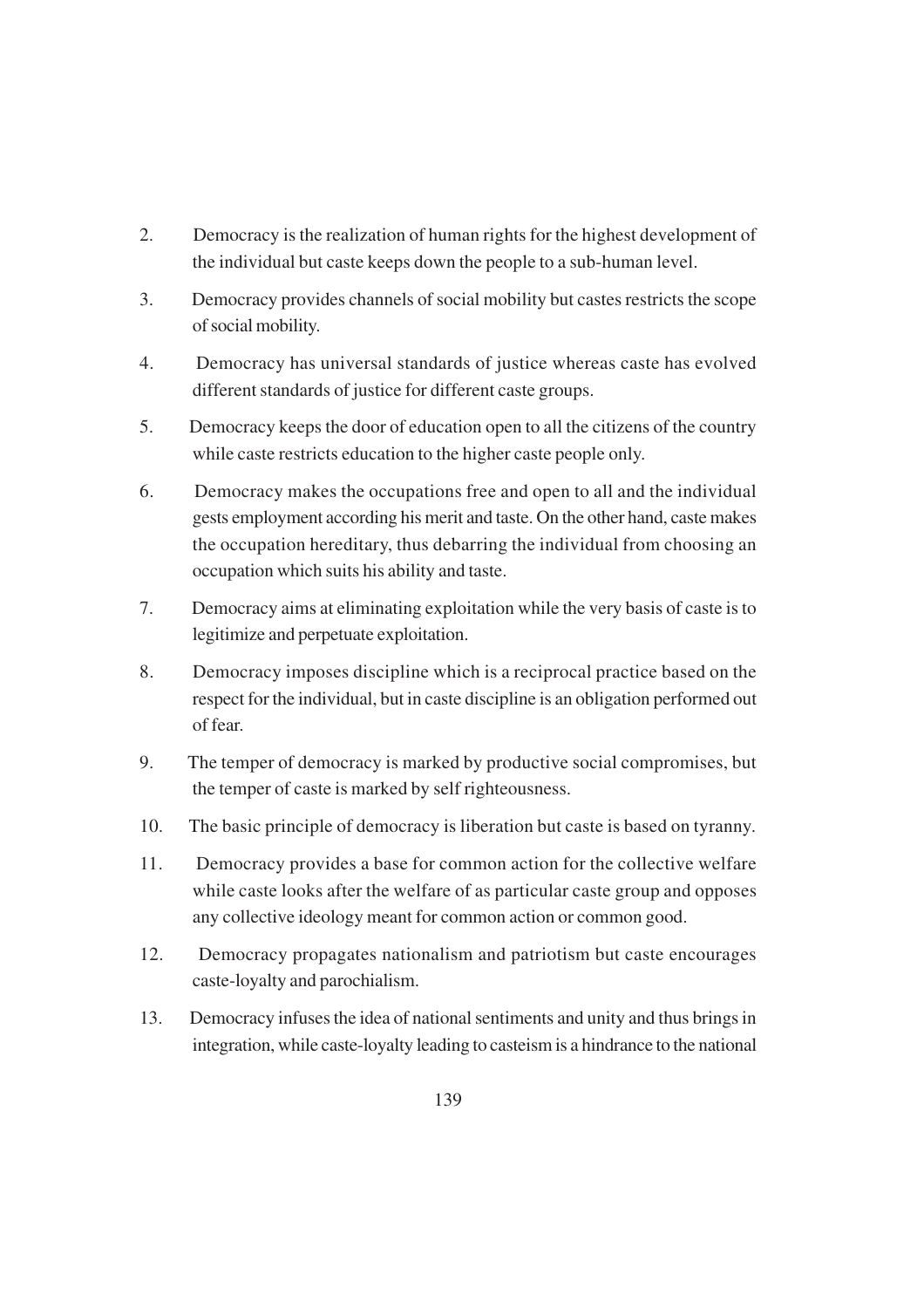integration.

14. Democracy is secular in nature. It is above the dogmas of religion. But caste claims to be sacred and is supported by religious sanction.

 Sociologists have pointed out that there is mixing of caste and democratic politics in many parts of the country. In her study about caste and politics in India, Miss Maureen Patterson writes how three important castes like the Brahmins, the Marathas and the Maharas played a dominant role in the politics of Maharashtra. Mr. S.S. Harison also mentions the role of Reddy and Kamma castes in the politics of Andhra Pradesh. In Karnataka politics there is a rivalry between Okkaliga and Lingayat castes. In Bihar, Bhumihar, kayastha and Rajput castes are playing a dominant role in state politics. In the state of Orissa Karans and Khandayats are playing a major role in the state politics. In this way a number of studies have shown how caste and democratic politics have been interlinked in the Indian society.

 Caste acts as a pressure group in politics to secure material benefits and status improvement. Political parties and government are often forced to make decisions and act in a certain manner to accommodate the interests of caste associations. Thus Weiner maintains that caste associations create problems for the Indian democracy.

 Caste affects democratic politics in another way, too. A caste group as a whole may have its own political party or in the absence of its own caste-party it may lend support to one particular party. The Jatavas of Agra present a fine example of caste-political party. There is always struggle among political parties in their attempt to seek the favor of the caste groups. Competing political parties choose their candidates from the dominant castes. Sharma writes how caste lobbies in Parliament State Assemblies, Zilla Parisads, Panchayat Samitis and Village Pancayats have become a fact of today's political life. Elections have been fought to these organizations on caste lines.

 I.P. Desai has lucidly narrated how caste influences the political behavior of the people in the present democratic set up. The following instances can be cited to illustrate this point.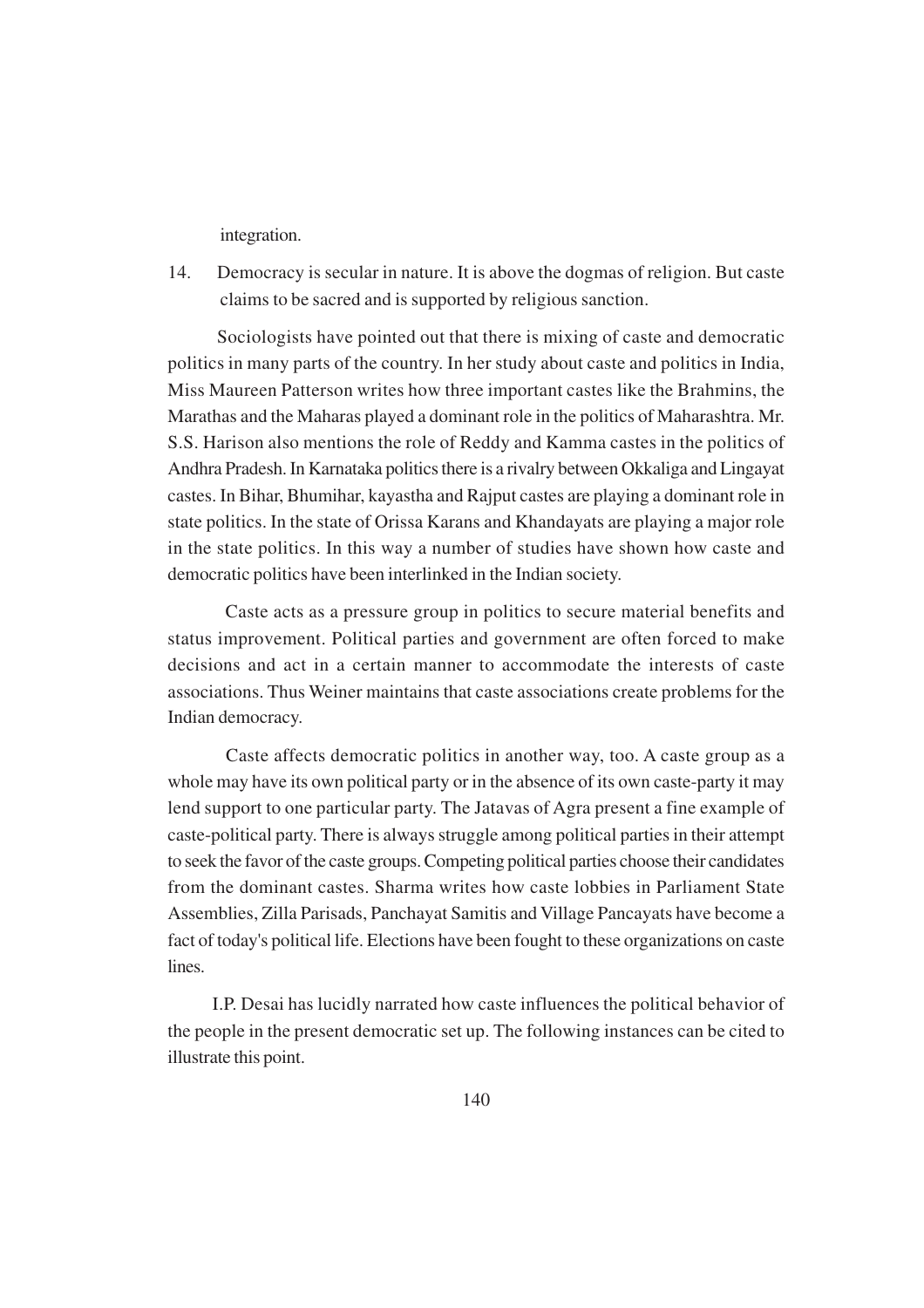- 1. The people of a caste vote in a body for a candidate of the same or a different caste as decided in the caste Panchayat or in the meeting or caste members.
- 2. Even when they do not vote in a body, they prefer a candidate of their own caste to other castes irrespective of the merit or demerits of the candidate.
- 3. The selection of a candidate for a constituency is very often based on whether he will be able to get the support of a caste or castes.
- 4. In recommending candidates, the caste of the recommenders plays an important role.
- 5. When a single caste is not likely to win, alliances with other castes are formed by the selectors, by the candidates or by the voters.
- 6. The office-bearers of a party are appointed on the basis of caste considerations.
- 7. Sometimes even ministerial appointed on the basis of caste considerations. So far, we have seen the effect of caste on democracy. Let us now examine how democracy affects caste:-
	- 1. Democracy affects caste in several ways. The adoption of adoption of adult franchise has opened up new opportunities of political participation of the lower castes which were denied political rights in the past. This phenomenon has compelled the higher castes to contact the lower castes to get their support in order to win the elections.
	- 2. Democracy introduces politics which demands the people's acceptance of the political ideology of a party. Thus political consideration may go against caste loyalty. Thus political consideration may go against caste loyalty. Apart from the working political parties, legislations, especially, land legislations and land reform have affected the rural power structure to a great extent.
	- 3. Democratization has also affected the traditional functions of caste. Functions which were restricted to some castes have now become the property of everybody. The opening of occupations and the availability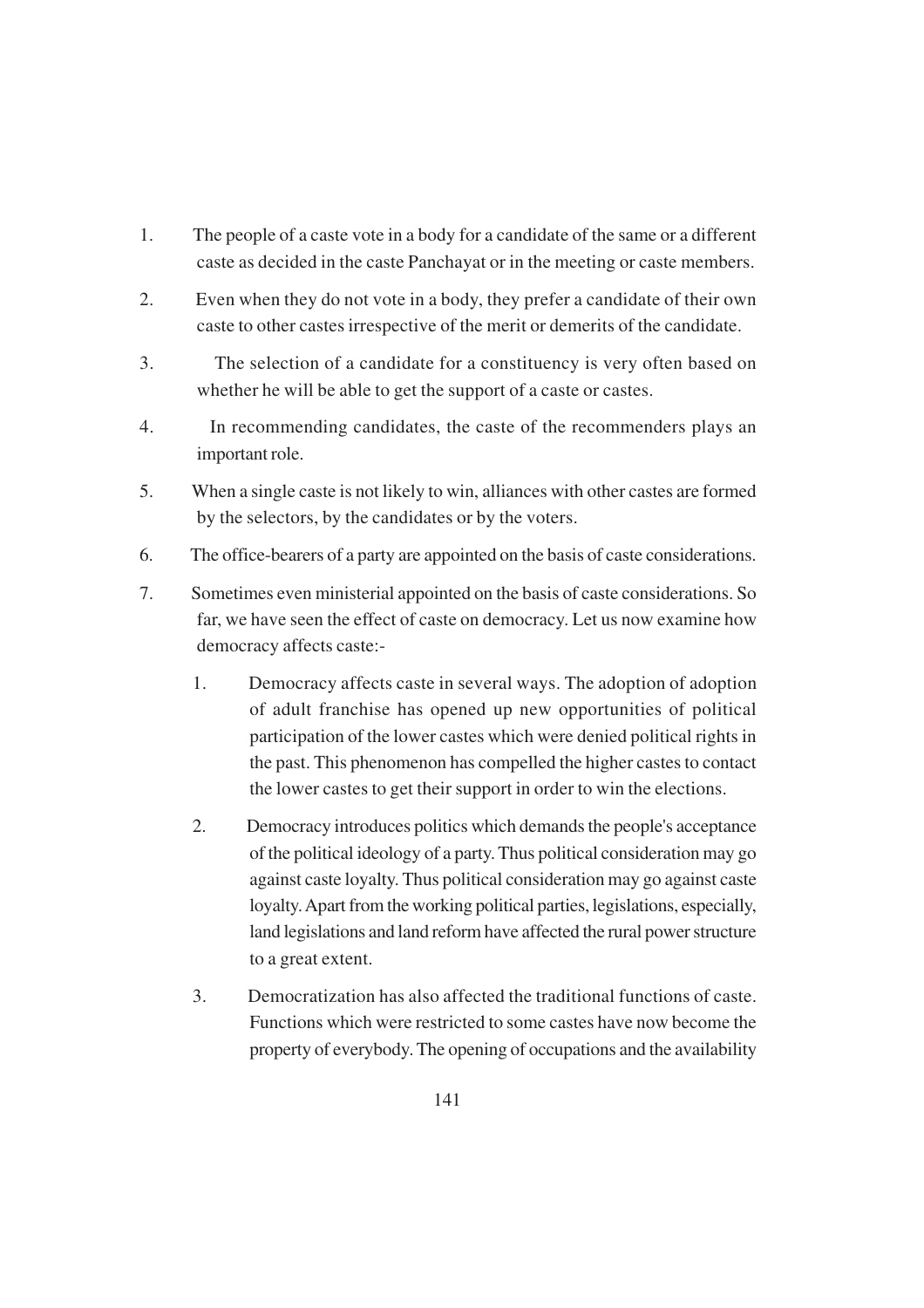of making a living outside castes occupations has affected the caste system.

4. Democratic politics attach great importance to political ideologies and pushes back caste considerations to the background. It creates functions or divisions within the caste groups. Thus it succeeds in breaking down caste solidarity.

 In this way, in the Indian democracy an interchange and exchange between caste and democratic politics has taken place. All have realised that caste is a cancerous element in the Indian democracy. It has eaten into the vitality of secular democracy. Almost all the political parties have raised their voice against caste-politics. But most of the parties and politicians, in reality, encourage casteism to bag caste vote. Unless there is strong political will it is difficult that casteism would be rooted out from Indian politics in near future. Caste-based political parties should be banned. Strict rules should be laid down to debar any candidate exploiting caste sentiments at the time of election campaign.

# **10.4 CHANGES IN THE CASTE SYSTEM**

The caste system, as it exists today, has developed through many centuries. Its structure and functioning in ancient period (from 400 B.C to 700 A.D. i.e., vedic Brahmanical, Maurya and Post-Maurya (or Sanga, Kushan and Gupta) periods was much different from the medival (Rajput and Muslim i.e. 700 A.D to 1757 A.D) and the British periods (i.e 1757 to 1947 A.D.).

- Changes in the caste system can be viewed from various angles, such as :
	- 1) the structural change
	- 2) the functional change
	- 3) the attitudinal change
	- 4) the changes relating to caste restrictons

# **10.4.1 Structural Changes in the Caste System**

Structural changes pertain to the changes in the hierarchical arrangement, i.e,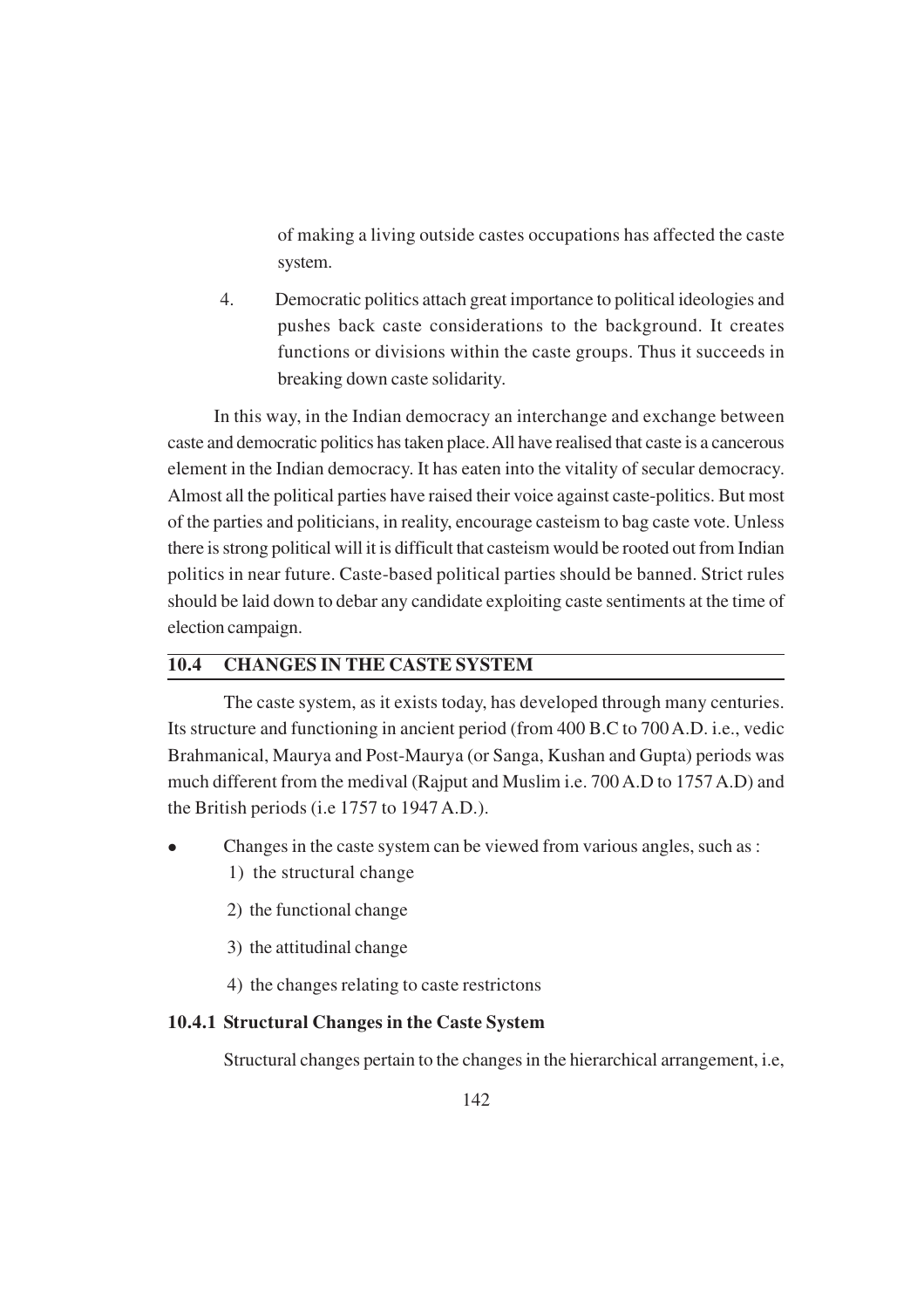the supermacy of the Brahmins and the suppression of the untouchables and other backward classes.

- **1. Decline in the Supermacy of the Brahmins:** In the traditional caste system the Brahmins were at the apex of the social and religious spheres and thus they enjoyed supermacy over others. But due to the process of secularization and westernization, the authority of the Brahmins gradually declined and they ceased to enjoy the traditional respect and honour in the society.
- **2. Changes in the Caste Hierarchy:** Traditionally each caste was maintaining its own style of life and the higher castes maintained a better life than the rest. But in course of time the process of sanskritizationstarted. Sanskritization is a process in which a status group aspiring for upward mobility in the system of social stratification tends to emulate the life style of the higher castes and its acceptance within the great tradition of Sanskritic norms and varna system. The lower castes followed Sanskritiation to bring about change in their social status. In Northern India, many Sudra castes demanded a higher status. After Sanskritizing themselves, they wanted to put on the sacred thread in order to register themselves in the census as members of the Kshatriya or Vaishya castes.
- **3. Safe Guards to the Harijans and OBCs:** A policy of protective discrimination has been accepted by the Government of India. This aims at making various provisions for the Harijans in the spheres of entry into educational institutions, getting into jobs representing in the legislature etc. That apart the practice of untouchability, in any form, in banned. As a result, the position of the Harijans is gradually improving in the social, economic and political spheres.

## **10.4.2 Functional Changes in the Caste System**

Changes in the traditional functions of castes can be viewed in the following ways:

**1. Changes in the fixation of status:-** The status-indicating function of castes has undergone changes due to the process of secularization, westernization and materialistic attitude of individuals. The ascriptive status based on caste and birth has lost its-ground and the achievement pattern has gained momentum.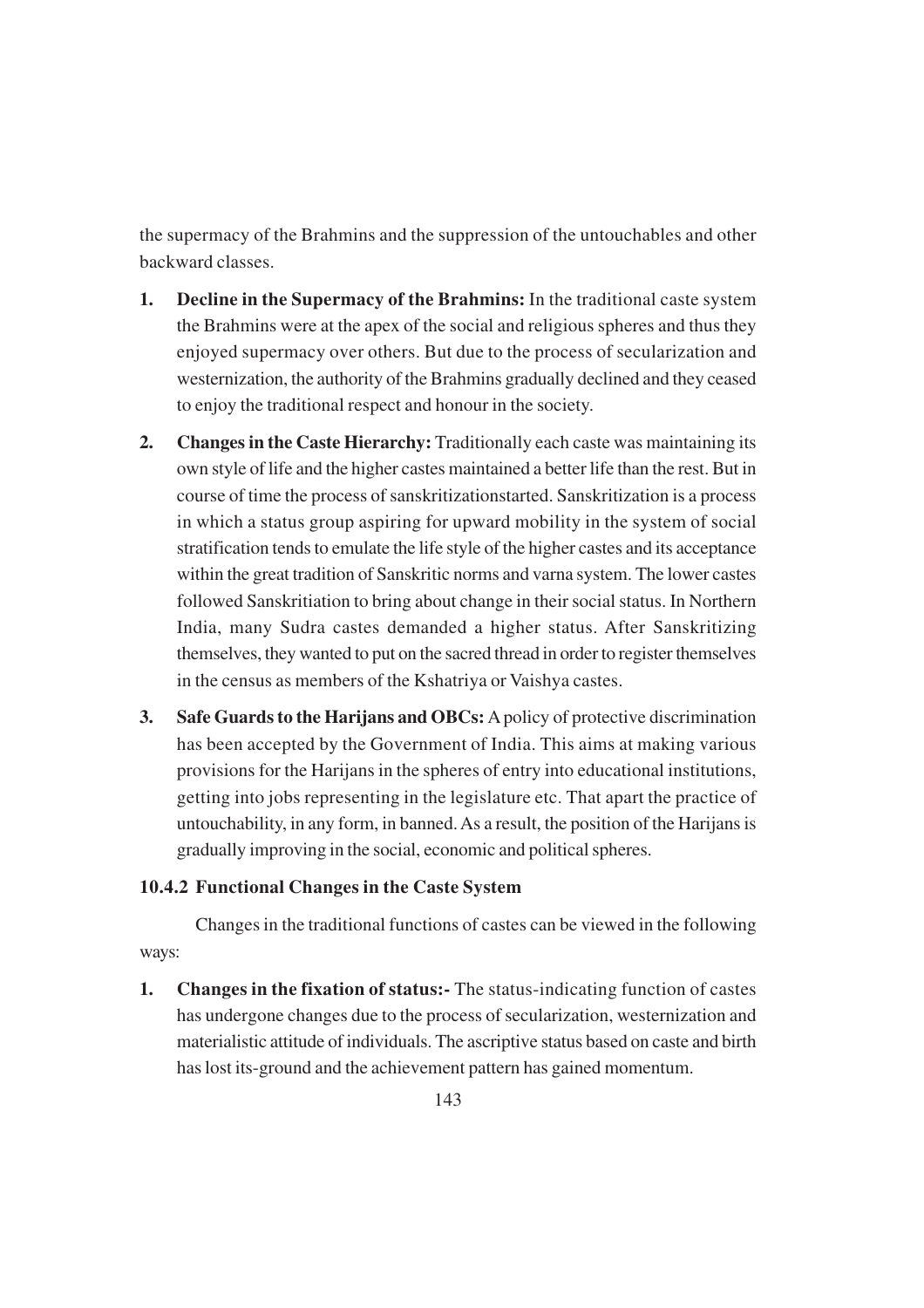- **2. Occuptional changes:** In a caste-ridden society occupations were hereditary and an individual's births into a particular caste determined his occupation for ever. But when the rigidity of the caste system broke down, occupational changes were also marked.
- **3. Changes in the sphere of culture:** The impact of the west and the process of sanskritization acted as the external and internal forces of cultural change in the traditional Hindu Society. This manifested itself in the changed style of life of different caste groups, their modes of living patterns of worship and performance of rites and rituals, customs and traditional practices.
- **4. Changes in endogamy:** The rigidity of endogamic rules in marriages has undergone changes due to the changed attitude of people, legal support, romantic fallacy etc. The caste barriers have broken down and inter-caste marriages are practised, resulting in heterogeneous composition and intermixture of different castes. Thus, a fundamental function of the caste system i.e., to maintain purity of blood, has lost its significance.
- **5. Changes in the commensality:** Changes has also occured in the commensality aspects of the caste system. People are no more confined to their places of origin. They have migrated to different places and so it becomes very difficult to stick to the restrictions relating to the food habits. Particularly in the urban places where the strangers dine in hotels, it is impossible to maintain the restrictions. The cook and the co-dinners may not belong to the same caste. Hence persons from different caste groups come together and eat by breaking the rules of commenrality. In various offices and work-organisations, the same relaxation is evident. The employees get together and allow interdining.

# **10.4.3 Attitudinal Changes in the caste System**

Changes in the attitudes towards caste have been noticed within the system. This relates to loss of faith in the ascriptive pattern and justification of the system itself. The following are the altitudinal changes.

**1. Loss of faith in the ascriptive status:** Under the sway of rapid social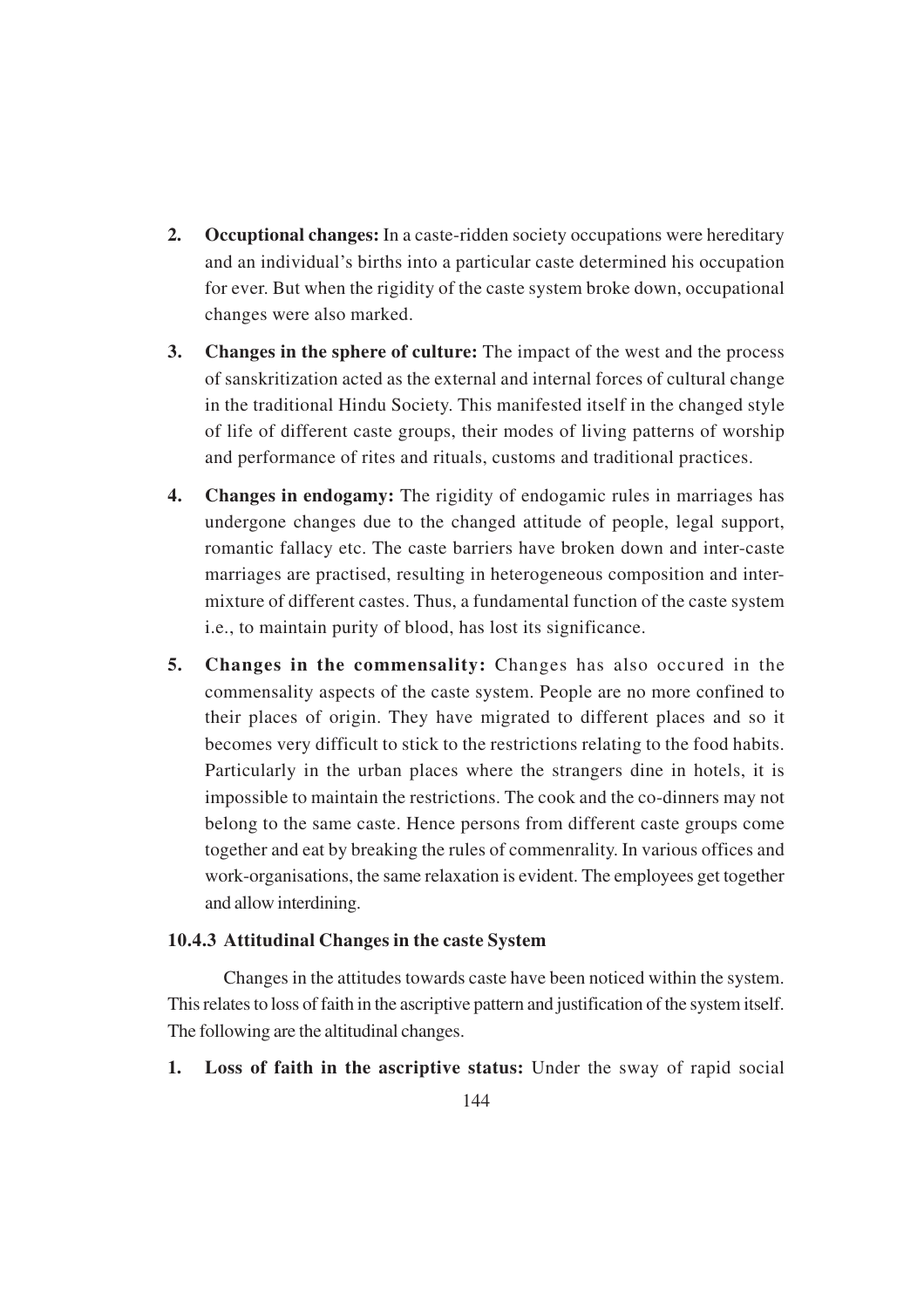transformatin, people have changed their attitude towards life and have started questioning the old values, which are of no use for the social system, at present. People are no longer prepared to accord a fixed status on the basis of birth which is the sole criterion for determination of one's caste. The question of ability, aptitude, talent and efficiency has haunted the minds of people. As such the very existence of the caste system has been threatened.

**2. Suspicion of the justification of caste:** The traditional belief that the caste system has a divine sanction has been lost. This is also due to contradictory views in the shastras as well as recognition of efficiency and talent. Panikkar holds the view that the four-fold division of the society as a divinely-ordained institution has remained at the level of myth or fiction.

# **10.5 FACTORS INFLUENCING THE CASTE SYSTEM**

The caste system is still existing in our society, but it is not as rigid or irrational at once it was. A number of factors are responsible for bringing about changes in the system. These factors are explained below.

**1. Industrialization and Urbanization:** The twin forces of industrialization and urbanization have far reaching consequences in our society. The process of urbanization operates at two levels. First, it draws people from villages to urban and industrial centres through the migratary current.

Secondly, there is a shift in the occupational sphere-from agricultural to nonagricultural pursuits. That apart, urbanisation also produces social heterogeneity secondary and tertiary occupations, tolerance, social mobility spatial segregation, etc. Industrialisation and urbanisation,taken together,produce far reaching changes in the socio-economic life of people in the following manner :

- a) The ascriptive status loses its importance. In the industrial Urban sector the low caste people hold higher positions and vice-versa. Thus people belonging to a high castes work under them and accept the supermacy of the lower castes.
- b) In the industrial colonies, the residential accomodation is usually so altered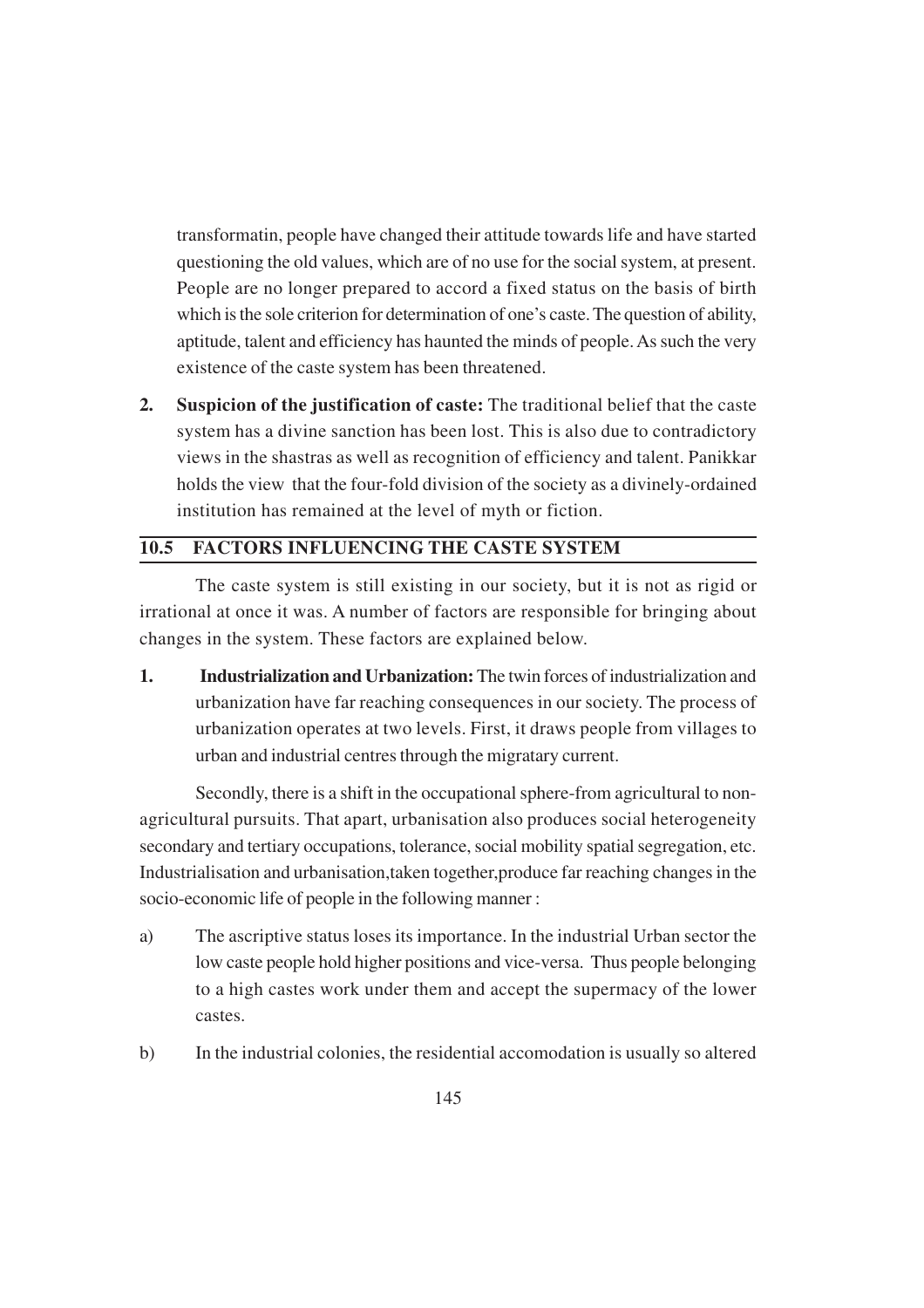that there is no distinction between high and low caste people. Thus they have social intercourses through inter-mixing and inter-dining. This strikes at the root of the caste system.

- c) The educational institutions do not impose any restriction on the basis of caste. Children of different castes read in the same school, play together & take part in common prayer.
- d) Open competitions for getting into jobs in many factories and industries have shown that many a time people belonging to the low castes establish their superiority over the so-called high caste people. Thus the superiority of wisdom and knowledge claimed by the high castes cannot be maintained.
- e) In the industrial matrix the status symbols of both the higher and lower castes change, food habits and dress patern become more or less uniform and the high caste peole don't hesitate to host lunch and dinner in honour of wellestablished persons and holders of superior official positions of other castes.

# **2 Westernization**

The term westernization was used by Srinivas to describe the change in Indian society during the British rule. The changes were observed in the spheres of dress, food habits, style of eating, manners etc. Westernization brought very important changes in the field of education by introducing English as the medium of instruction and the introduction of secular subjects of study. More over, the Schools were thrown open to all and so people belonging to the lower castes could send their children for study. This came as the blow to the supernacy of the higher castes, especially the Brahmins in matters of acquisition of traditional knowledge.

# **3. Sanskritization**

It as a process of change, concerned with positional change in the caste system, Srinivas defines, "Sanskritization" as the process by which a low Hindu caste or tribal or any other group changes its customs, rituals ideology and way of life in the direction of a high and frequently "twice-born" caste. By changing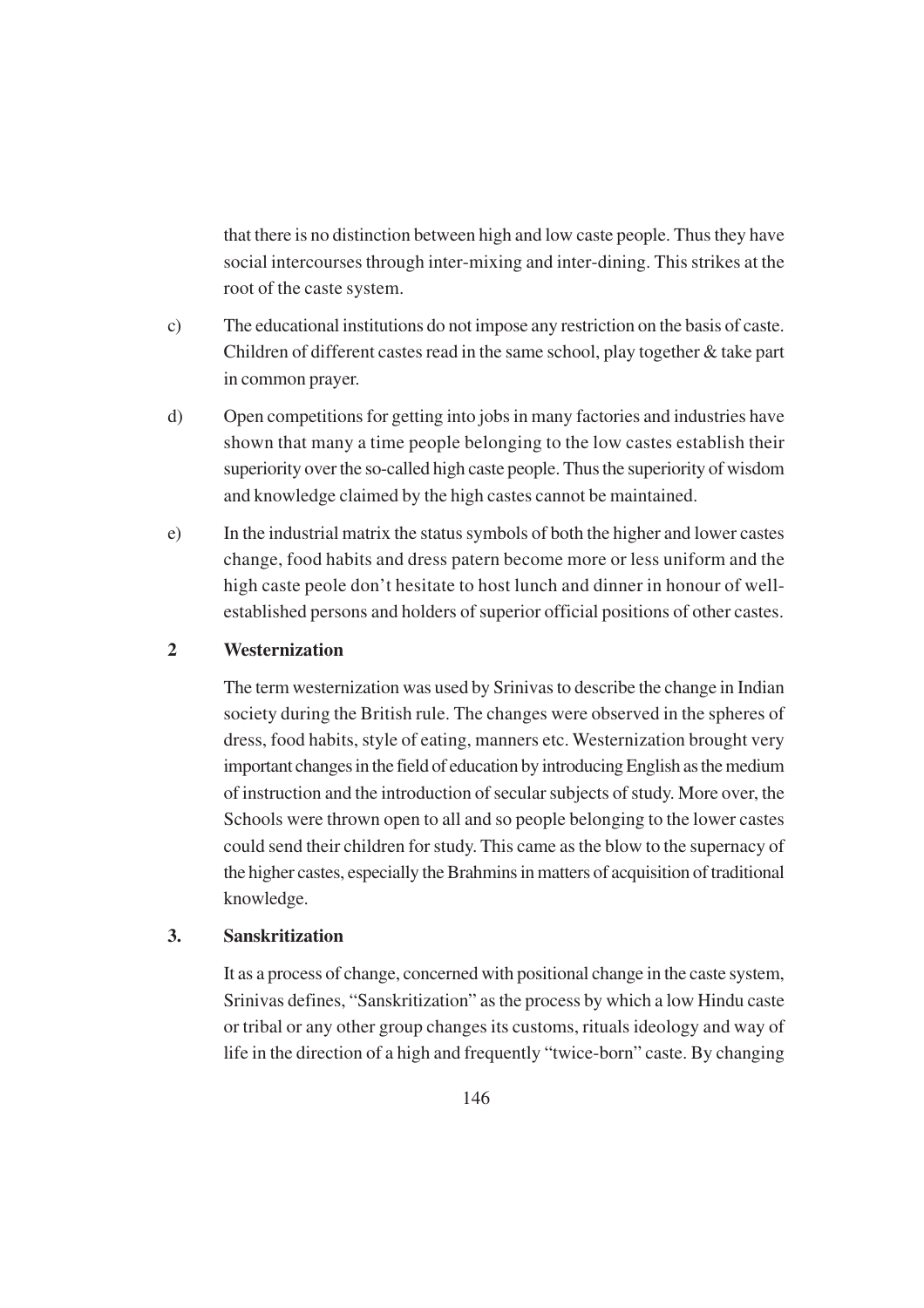the customs and rituals, people belonging to the low castes claim a higher position in the caste hierarchy. All to Srinivas, a low caste was able, in a generation or two, to rise to a higher position in the hierarchy by adopting vegetarianism and testotalism and by Sanskritization its ritual and pantheon.

# **4. Secularization**

Secularization also disintegrate the caste system as it displaces the religious beliefs, rituals and sense of community from the moral life of the society. People's routine invocations of the sacred lose importance and the major institutions in society become legitimized primarily by secular ideologies and formal legal doctrines rather than by religious ethics.

# **5. Legislative Measures**

A variety of social legislations are being introduced in the postindependence era. Those which relate to the changes in the caste system cover legislations to safeguard the interests of the down-trodden, to eradicate untouchability, to facilitate the social and economic development of the depressed castes and making the provisions of reservation for scheduled castes and other backward classes.

The untouchability act, 1955, provided far punishment against the practice of untouchability. Article 14 and 15 of the Indian constituton provided equality before law as a fundamental right. The caste Disabilities Removal Act, 1950 was also enacted. All these legislations and constitutional provisions are slowly but surely making their impact on the caste system.

# **6. Changed world view**

Due to the belief in the doctrine of Karma and the belief in salvation and rebirth, the people had to accept their fate on the basis of birth and didn't question the basis of birth and didn't question the basis of religion. Western education changed the attitude towards life. Religious interference in the social activity came to a halt. The Hindu became more concerned with this-worldliness rather than the other-worldliness Gandhiji and Pandit Nehru propagated the Ideology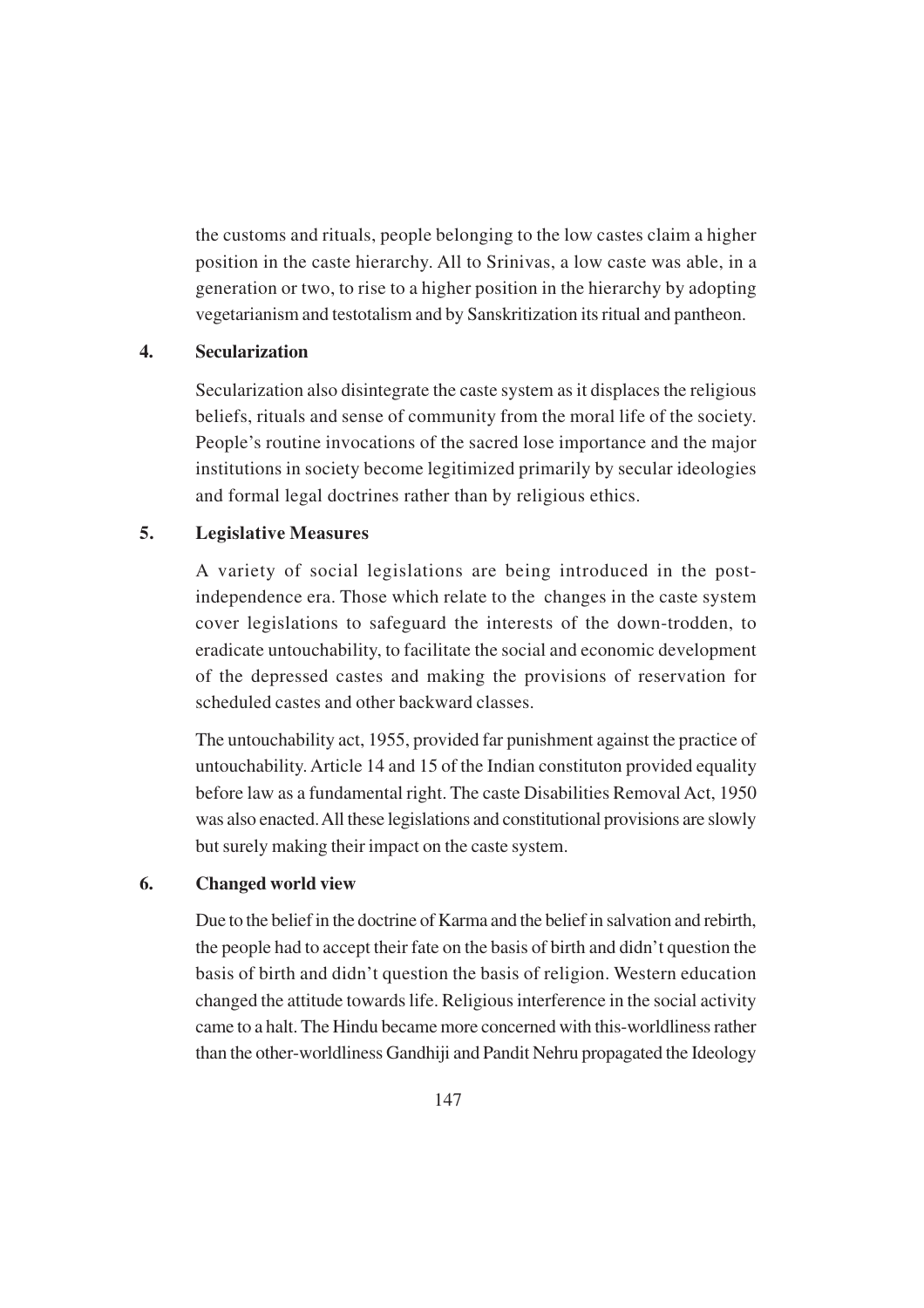of action and people became more and more oriented towards the changing world view.

#### **Check your Progress**

**Note :-** (a) Write your answers in the space given below.

(b) Check your answers with those given at the end of the lesson.

 $\frac{1}{\sqrt{2}}$  ,  $\frac{1}{\sqrt{2}}$  ,  $\frac{1}{\sqrt{2}}$  ,  $\frac{1}{\sqrt{2}}$  ,  $\frac{1}{\sqrt{2}}$  ,  $\frac{1}{\sqrt{2}}$  ,  $\frac{1}{\sqrt{2}}$  ,  $\frac{1}{\sqrt{2}}$  ,  $\frac{1}{\sqrt{2}}$  ,  $\frac{1}{\sqrt{2}}$  ,  $\frac{1}{\sqrt{2}}$  ,  $\frac{1}{\sqrt{2}}$  ,  $\frac{1}{\sqrt{2}}$  ,  $\frac{1}{\sqrt{2}}$  ,  $\frac{1}{\sqrt{2}}$ 

\_\_\_\_\_\_\_\_\_\_\_\_\_\_\_\_\_\_\_\_\_\_\_\_\_\_\_\_\_\_\_\_\_\_\_\_\_\_\_\_\_\_\_\_\_\_\_\_\_\_\_\_\_\_\_\_\_\_\_\_\_\_\_

\_\_\_\_\_\_\_\_\_\_\_\_\_\_\_\_\_\_\_\_\_\_\_\_\_\_\_\_\_\_\_\_\_\_\_\_\_\_\_\_\_\_\_\_\_\_\_\_\_\_\_\_\_\_\_\_\_\_\_\_\_\_\_

 $\frac{1}{2}$  ,  $\frac{1}{2}$  ,  $\frac{1}{2}$  ,  $\frac{1}{2}$  ,  $\frac{1}{2}$  ,  $\frac{1}{2}$  ,  $\frac{1}{2}$  ,  $\frac{1}{2}$  ,  $\frac{1}{2}$  ,  $\frac{1}{2}$  ,  $\frac{1}{2}$  ,  $\frac{1}{2}$  ,  $\frac{1}{2}$  ,  $\frac{1}{2}$  ,  $\frac{1}{2}$  ,  $\frac{1}{2}$  ,  $\frac{1}{2}$  ,  $\frac{1}{2}$  ,  $\frac{1$ 

\_\_\_\_\_\_\_\_\_\_\_\_\_\_\_\_\_\_\_\_\_\_\_\_\_\_\_\_\_\_\_\_\_\_\_\_\_\_\_\_\_\_\_\_\_\_\_\_\_\_\_\_\_\_\_\_\_\_\_\_\_\_\_

 $\mathcal{L} = \{ \mathcal{L} \mid \mathcal{L} \text{ and } \mathcal{L} \text{ and } \mathcal{L} \text{ and } \mathcal{L} \text{ and } \mathcal{L} \text{ and } \mathcal{L} \text{ and } \mathcal{L} \text{ and } \mathcal{L} \text{ and } \mathcal{L} \text{ and } \mathcal{L} \text{ and } \mathcal{L} \text{ and } \mathcal{L} \text{ and } \mathcal{L} \text{ and } \mathcal{L} \text{ and } \mathcal{L} \text{ and } \mathcal{L} \text{ and } \mathcal{L} \text{ and } \mathcal{L} \text{ and } \mathcal{L$ 

(i) What is meant by the term "Caste" ?

(ii) What are the various factors that influence the caste system ?

(iii) What are the two different changes that are present in the caste system ?

# **10.6 LET US SUM UP**

In conclusion we can say that many factors are responsible for the changes that have undergone in the structure of the caste system and the caste rules. Although, all the factors are directly related to the industralisation. Besides the importance of education and social Movements too cannot be under-rated. Keeping in view the modern changes one is sometimes haunted by the delusion-Will the caste system develop into a class? Virtually speaking, the closed doors of the caste system are gradually being unbolted. The social distances amongest the various caste based communities are getting shorter. The exploitation of the low castes is drawing to an end. The caste restrictions are getting eliminated. Hence the caste system is assimilating various qualities of the class system. The mutual give and take amongst the various castes is on the increase. There does a exist a marked difference between the caste system and the class system the caste system is virtually a caste system even today.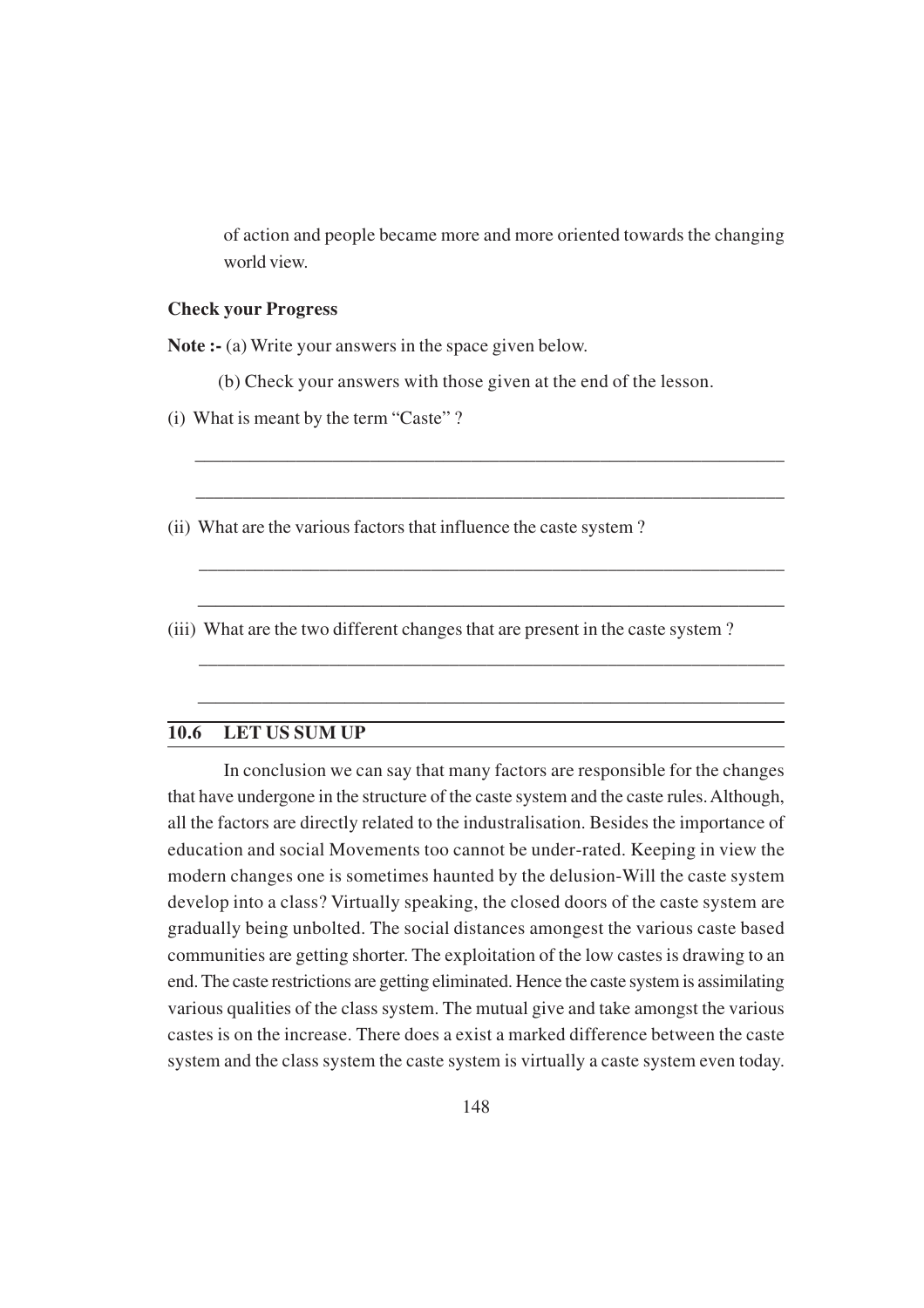Any how this has actually happened that the caste system has changed its form keeping in view the requirements of the changing circumstances.

# **10.7 SUGGESTED READING**

- Bailey, F.G. Caste, Tribe and Nalion, Manchester University Press, Manchester England, 1960.
- Kapadia, K.M., "Caste in Transition", Sociological Bulletin, September 1962.
- Beteille, Andre, Inequality Among Men, 1977.
- Singh, Yogendra, "Sociology of Social Stratification", A survey of Research in Sociology and Anthropology, ICSSR, New Delhi, 1974.

# **10.8 ANSWERS TO CHECK YOUR PROGRESS**

- 1 Caste refers to people belonging to same breed. Caste is an ascriptive status.
- 2 The various factors that influence the caste system are :
	- a) Industrialization
	- b) Westernization
	- c) Sanskritization
	- d) Legislative measures
	- e) Secularization
- 3 The two different changes present in the Caste system are :
	- a) Structural change
	- b) Attitudinal change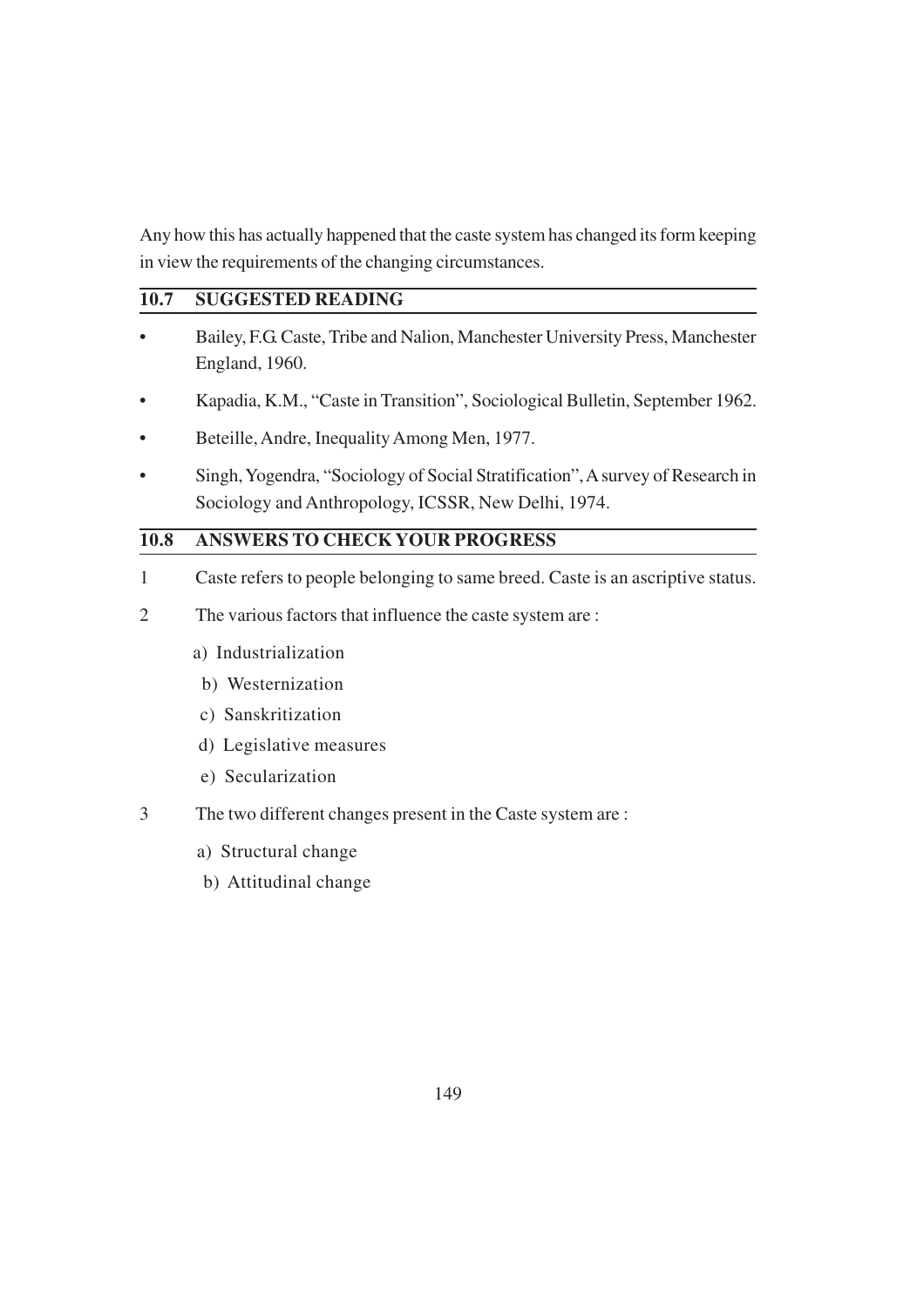# Lesson No. 11 **CHANGING DIMENSIONS** Unit-III **OF CLASS STRUCTURE**

## **STRUCTURE**

- 11.1 Introduction
- 11.2 Objectives
- 11.3 Meaning & Definitions of Class in India
- 11.4 Rural an Urban Class Structure and Changing Dimensions in Post-Independent India.
	- 11.4.1 (i) Social classes in Indian towns and cities.

11.4.2 (ii) Social classes in Rural India

- 11.5 Let Us Sum Up
- 11.6 Suggested Readings
- 11.7 Answers to Check your Progress

# **11.1 INTRODUCTION**

The stratification as the division of the society into several ranks on the basis of superordination and subordination is a characteristic feature of most of the social systems. Social scientists use class as the most powerful concept of stratification for explaining social organisation, social movements and power structure. A social class is a stratum with a definite identity recognised by its members and others. It is concerned with a group of individuals which cuts across castes and religion. "Many men many minds" is optly applicable to the class phenomenon. In our society classes are distinguished by their 'Position" and "status". Some classes are privileged while others are underprivileged.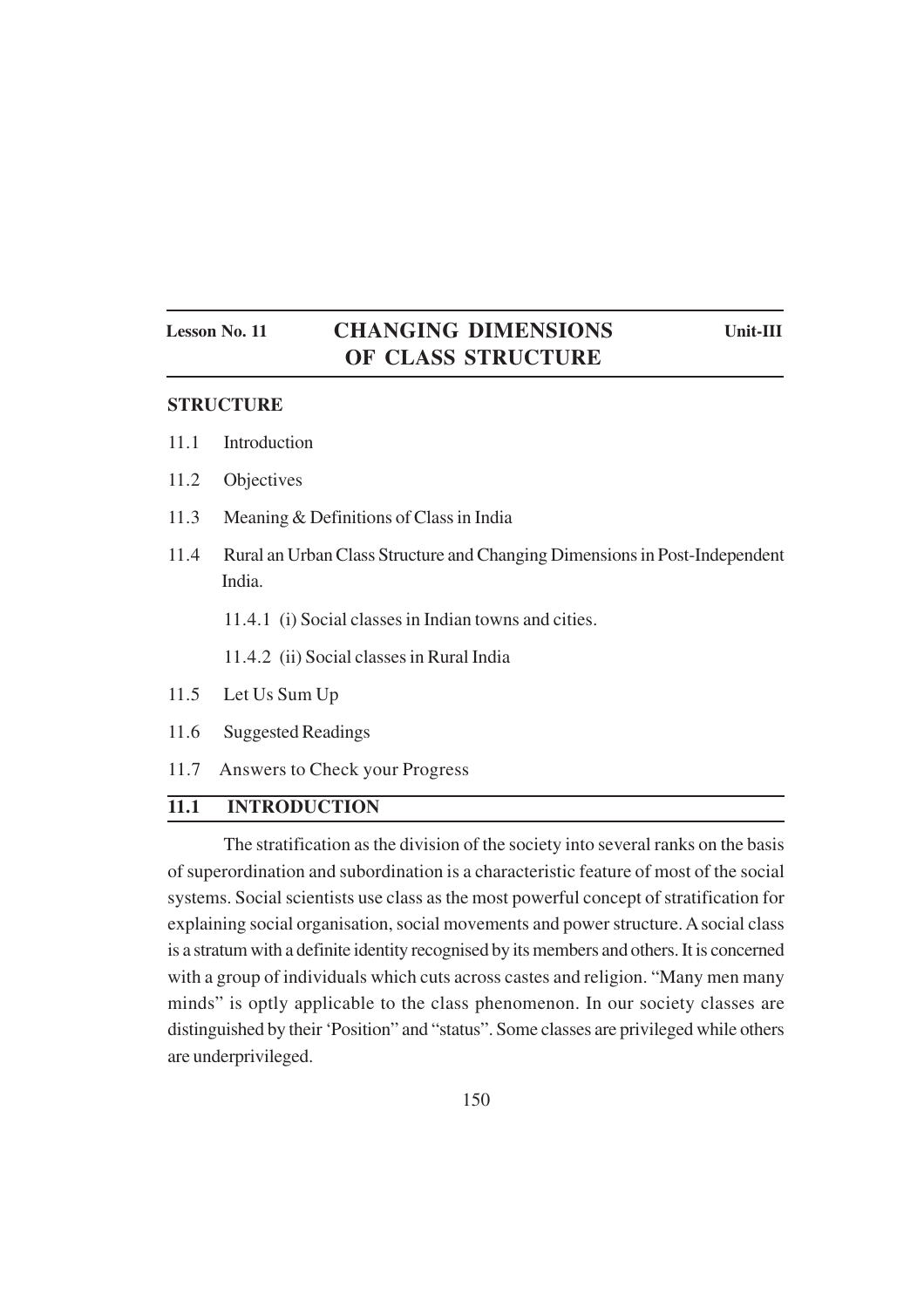## **Meaning of Class**

A social class may be interpreted in a couple of ways.

**First,** it may be defined in terms of some objectives, normally economic terms.

According to Karl Marx, classes are large groups of people who differ from another by their relation to their role in the social organisation and labour and consequently by the mode and dimension of acquiring the share of social wealth of which they dispose.

Thus, while accepting such explanations social scientists and political thinkers have tried to analyse the presence of classes in the industrial setting and the agrarian social structure in India.

Some social scientists being inclined towards Marxists understanding of class, have gone to the extent where they suggest the existence of classes in India even during the ancient period yet, the Marxian explanation of class after lacks in conceptualizing the social reality as such in rural India.

Maxweber defined class as group of persons having the same "life chances" or social opportunities. He, thus, added the "status" dimension to determine one's class. By status, weber meant social honour or social esteem and this, he said, "normally" stands in sharp opposition to the pretentions.

Thus a class for weber is composed of all persons, in the same economic situation, who have about the same probability of procuring goods, gaining a position in life, and gratifying their wants, in so for as their probability rests on the control of goods and services and the access to opportunities within the given economic system.

# **11.2 OBJECTIVES**

In this lesson the students will be able to :

- Explain various definitions of class
- Discuss class structure in British India.
- Describe class structure in Independent India.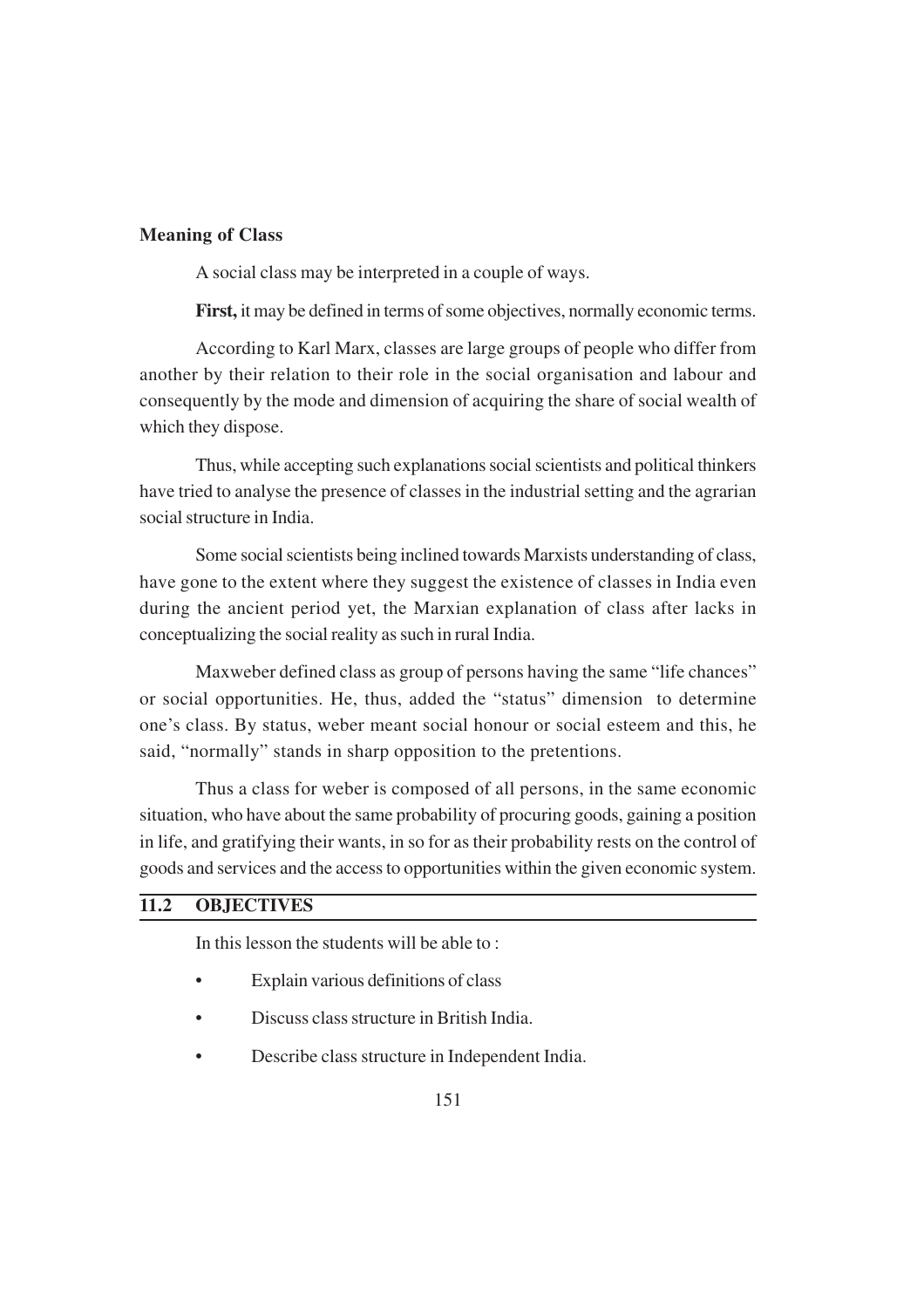• Explain rural and urban class structure

# **11.3 CLASS IN INDIA**

In the Indian context, in general terms, we link caste with the rural society and regard class as an urban phenomena, existing in towns, cities and industrial centres. But, in real terms, both villages and towns have castes as well as classes. The Indian society has always been caste ridden. Nevertheless, the changes in the economic spheres, initiated by the various legislative measures of the British government including permanent settlement, opening of new markets and expansion of communication within the country brought social classes existence in India. Simultaneously, the newly formed classes continued to have their caste affiliation.

The main gainers of the British land policy in India were the higher castes like the Brahmins and the Rajputs and some middle ranking castes in the northern part of the country. In the south, Nairs, vellalas, Kammas etc. were the main beneficiaries along with Brahmins. The zamindars and the ryots became well-entrenched groups during the British regime.

Another distinctive category was the class constituted of the supervisors who assisted the Zamindars. They belonged to an intermediary class. The Zamindar's system flourished in North India. On the country, Ryotwari system prevailed in South India. Also during this period, another landless class emerged owing to the takeover of land by the land lords. The Landlords had to take such actions in order to settle the debts etc.

Gradually market expanded under the British rule and many cities in India became very busy commercial centres. This gave rise to a large merchant class who sold and bought goods. In course of time, this merchant class became a powerfull wealthy class in India and most of them invested their capital in Industrial enterprises. Even in post-independence India the growth of private sector in engineering, chemicals, textiles etc can be attributed to the founding of these trading groups.

The colonial administration also demanded the services of modern professionals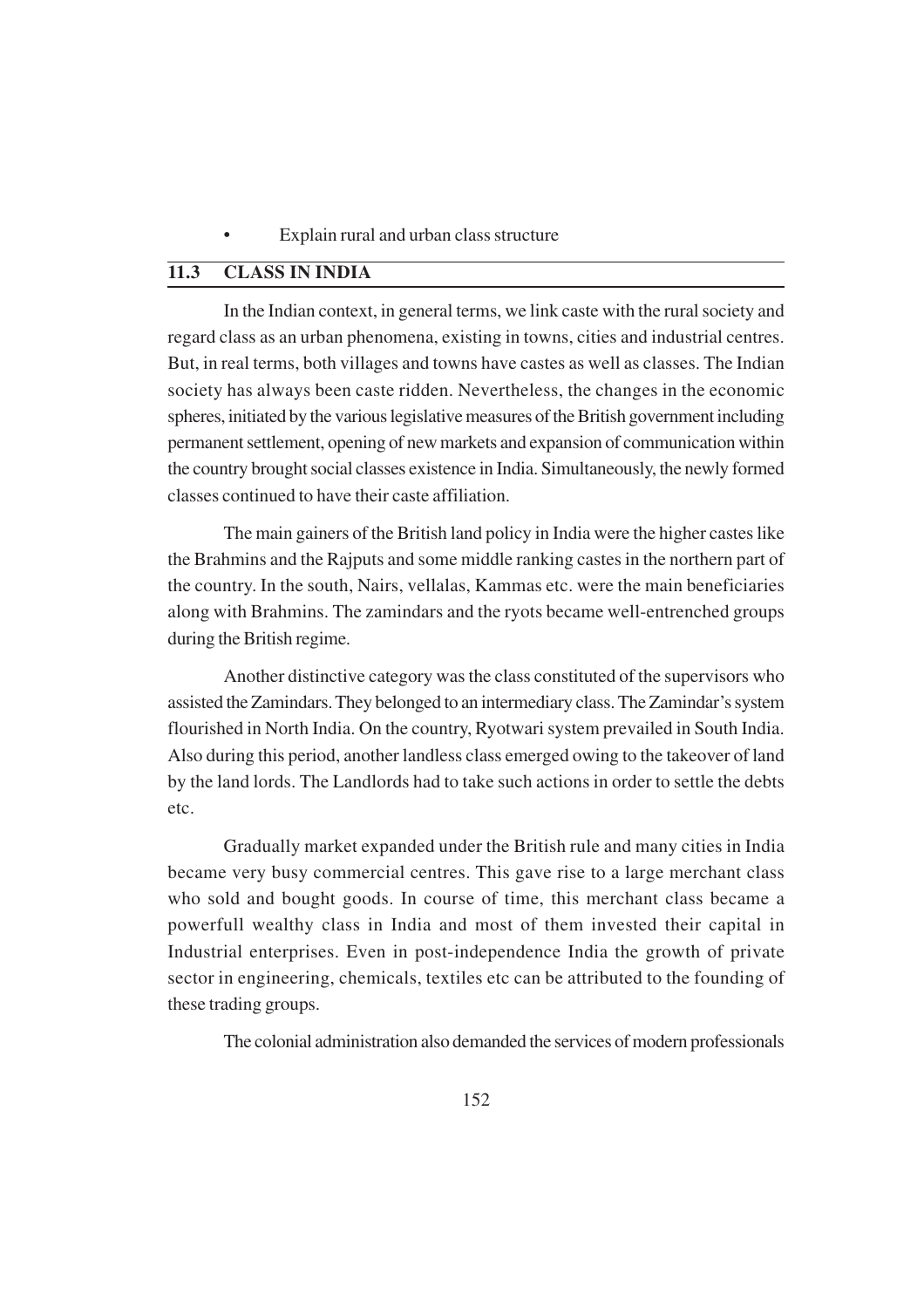like doctors, engineers, lawyers and journalists. Schools and colleges started imparting legal, commercial and general education, to meet the requirement of a changing society. Thus the professionals constituted a particular class in free India.

# **CHANGING DIMENSIONS OF CLASS STRUCTURE**

## **Nature of Social Class**

 Each social class possesses certain particular privileges and responsibilities. Classes have also special powers and positions. Social classes came into existence due to social stratification and represent horizontal division of society. These represent different occupations. Members of a social class have not only feeling and sympathy for one another but also a sort of class consciousness. Members of one social class have more or less the same living standard and try to follow the same occupation. They have more or less same attitude and behavior and a sense of superiority to other classes. Social position of a social class determines its social prestige. Among themselves their members treat each other as equal and usually try to associate themselves with each other. In other words we can say that a social class is a society within society.

Members of a social group use almost same type of dress and also the means and methods of recreation. They also struggle against those who try to put obstacles on their way of living and thinking. They are also not prepared to give up their rights and privileges at any cost and use every possible means and methods to settle that. Members have both internal and external unity. External unity is represented by dress, customs and language whereas thoughts and ideals represent internal unity.

### • **Marxian Theory of Class Consciousness**

 In his philosophy Marx laid maximum stress on class consciousness. That is the outcome of his stress that he said in his communist Manifesto that "workers of the world unite." He was very firm in his opinion that unless the workers united and were conscious of their rights they could not achieve their purpose. According to him the society was divided into the 'haves' and 'have not's i.e. those who owned the means of production and distribution and those who had no such resources. He also said that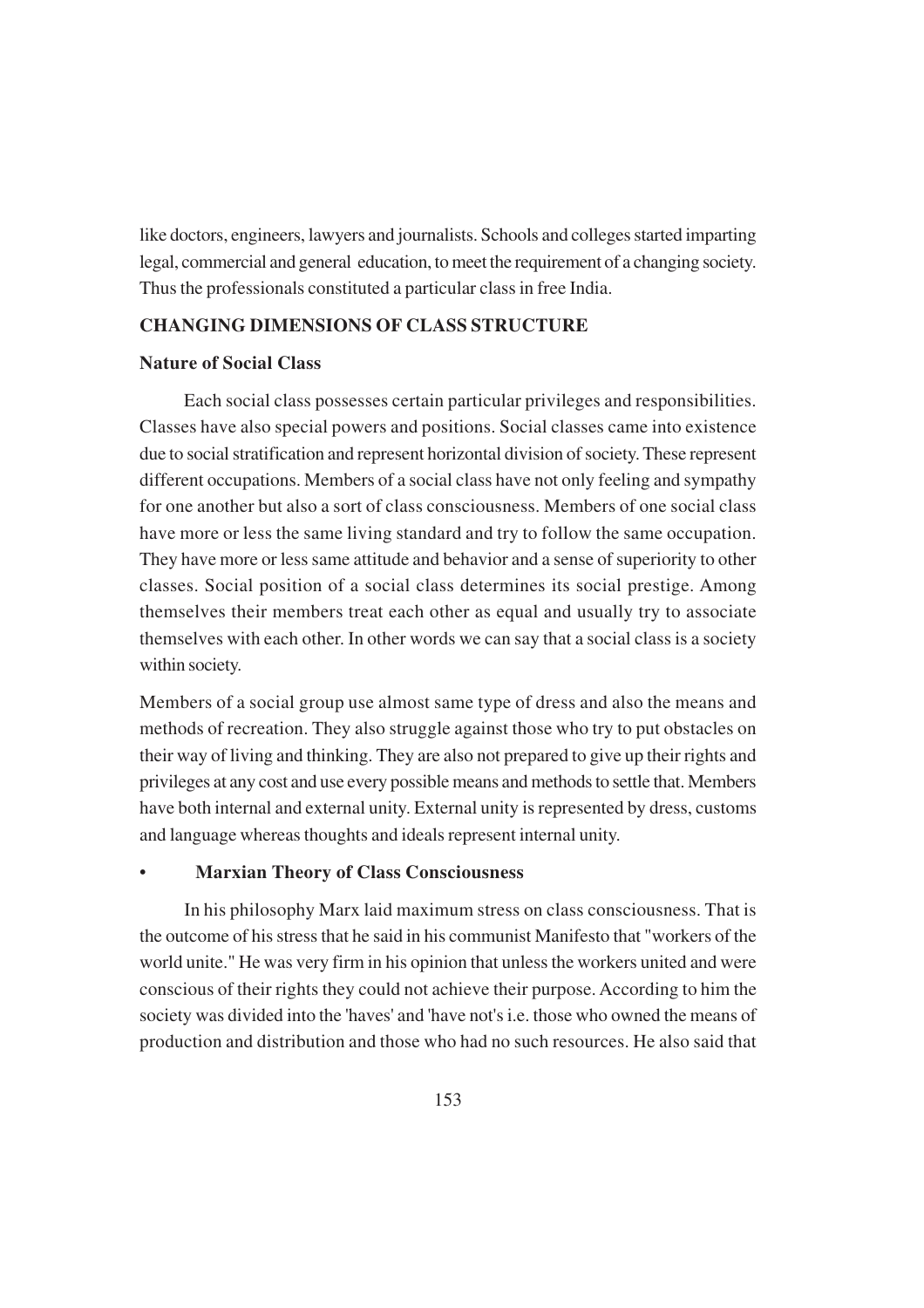whereas the propertied people had inherited consciousness from the feudal society, the working classes had not inherited any such consciousness for which specific and concerted efforts will have to be made. he also said that the propertied class could only be overthrown when property less class had become class conscious and according to his viewpoint class consciousness in propertied class in itself will generate similar consciousness in non-propertied class. But for Marx class consciousness among the non-propertied class. But for Marx class consciousness among the non-propertied class was a condition precedent for the overthrow of propertied class which was very much class conscious.

 Marx also felt that economic reasons were the basis for the creation of class and as such he felt that the interests of the owners and workers were quite different from each other in a capitalist economy. According to him unless both were conscious of their rights, the exploitation was bound to continue and progress.

### • **Max Weber's Theory of Social Class**

 Max Weber, though not in complete agreement with Marx has defined class as the people in the same class situation, when their occupation or ownership of property under the conditions of commodity or labor market gave then a similar chance, however, large or small, to obtain some of the things valued in a society, such as : materials goods; physical health. education; travel; leisure; and exposure to a wide range of highly prized social experiences. Some people have goods to sell to others, and it is this that determines their life chances. Other people sell their skills or labor on a labor market to available employers. Still other such as professionals, offer highly valued and relatively scarce services to a clientele. Each of these constitute a different "class situation" this specific definition is: "We may speak of a 'class' when (1) a number of people have in common a specific causal component of their life chances, in so far as (2) this component is represented exclusively by economic interests in the possession of goods and opportunities for income, and (3) represented under the conditions of the commodity or labour market".

 He recognized the ways in which the possession of property or goods by those who "do not necessarily have to exchange them" gave then an advantage in the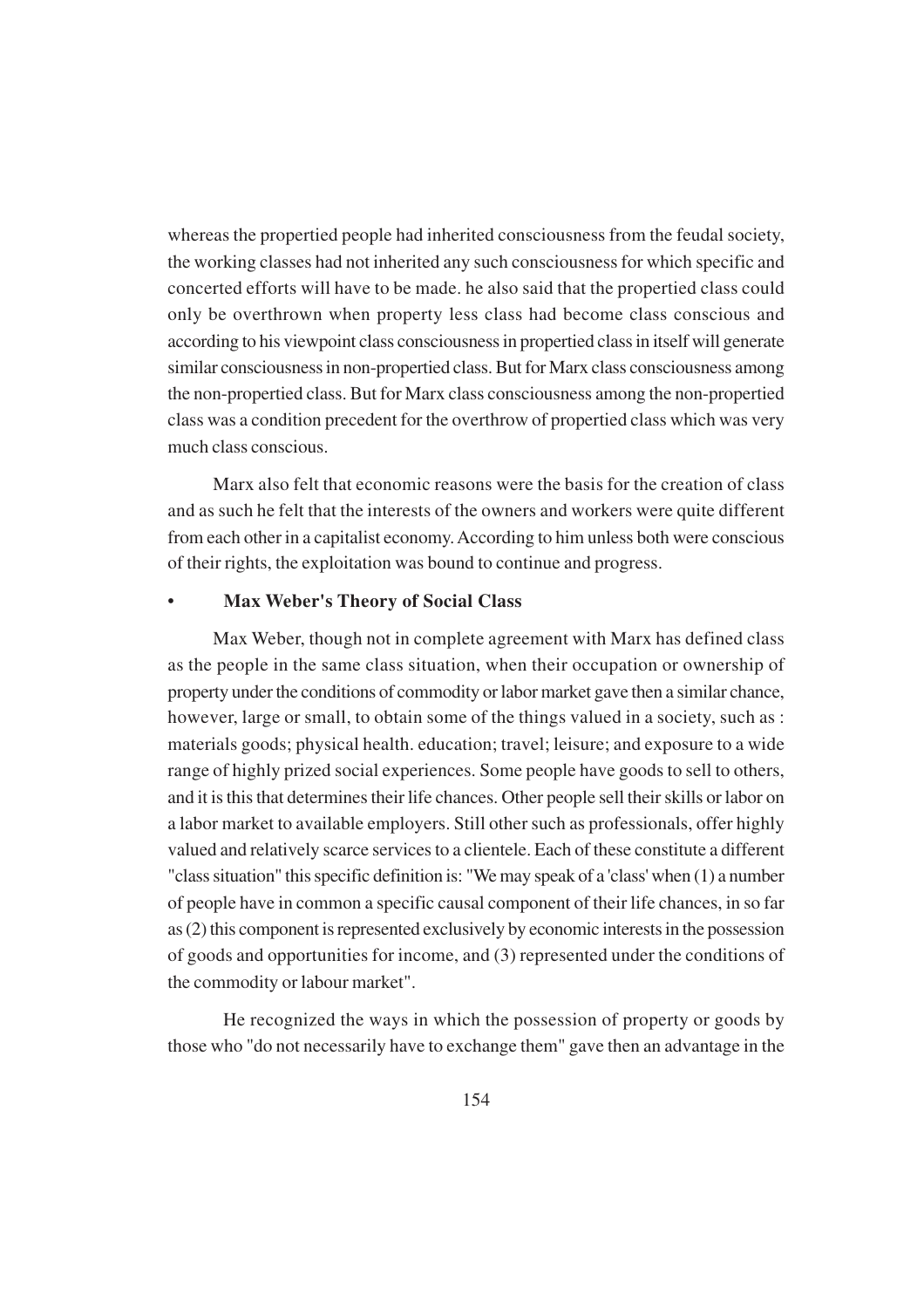market over those who had to sell their goods to survive or who had no goods but only their "services in native form". Weber was very close to Marx, when he said: 'property' and 'lack of property' are, therefore, the basic categories of all class situations". Thus to Weber, class is such a collectivity which has a common set of life chances; and these are described from their property, occupation and income.

## **• Veblen's Theory of Social Class**

 Veblen provides another conceptual analysis of class system. It is generally known as the theory of "Leisure class". He interprets the origin and growth of this class in terms of leisure, which some could get as they had the necessities of life in ample measure. They made no contribution in terms of social production. They ploughed no land, spun no yarn and worked at no craft. Not to work was their characteristic. Others worked for them. They had wealth, to enjoy their leisure. This 'koi hai' class was in medieval Europe, and in the Nawbi India. Its influence is not that completely dead. Industrialization has not mitigated it and democracy has not eliminated it. it is apparent in the disdain that some have for the manual labor, and in the behaviour of the neo-democrat and the neo-rich.

 In certain respect as a reference group it may be said to have served some purpose: but as a class it makes the insects of the have nots.

## **• W. Llyod Warner's Theory of Social Class**

 Warner, an anthropologist has carried out several studies on the subject. He considers class as a 'multi-factored' phenomenon. Though, he began with the economic factor as being fundamental to social stratification, his research analysis brought him to what he described as the 'evaluated participation' belief. By this he means the way in which an individual participates in community life, and the manner his equals in the community evaluate him. "Such a criterion stresses knowing manner his equals in the community evaluate him."Such a criterion stresses knowing the right people, knowing how to spend money, belonging to the kind of associations, the area in which one resides, how long one's family has been in the community, and the like". Warner developed a six fold classification by taking the familiar terms, upper, middle, and lower, and dividing each of them into an upper and a lower. Thus there is an upper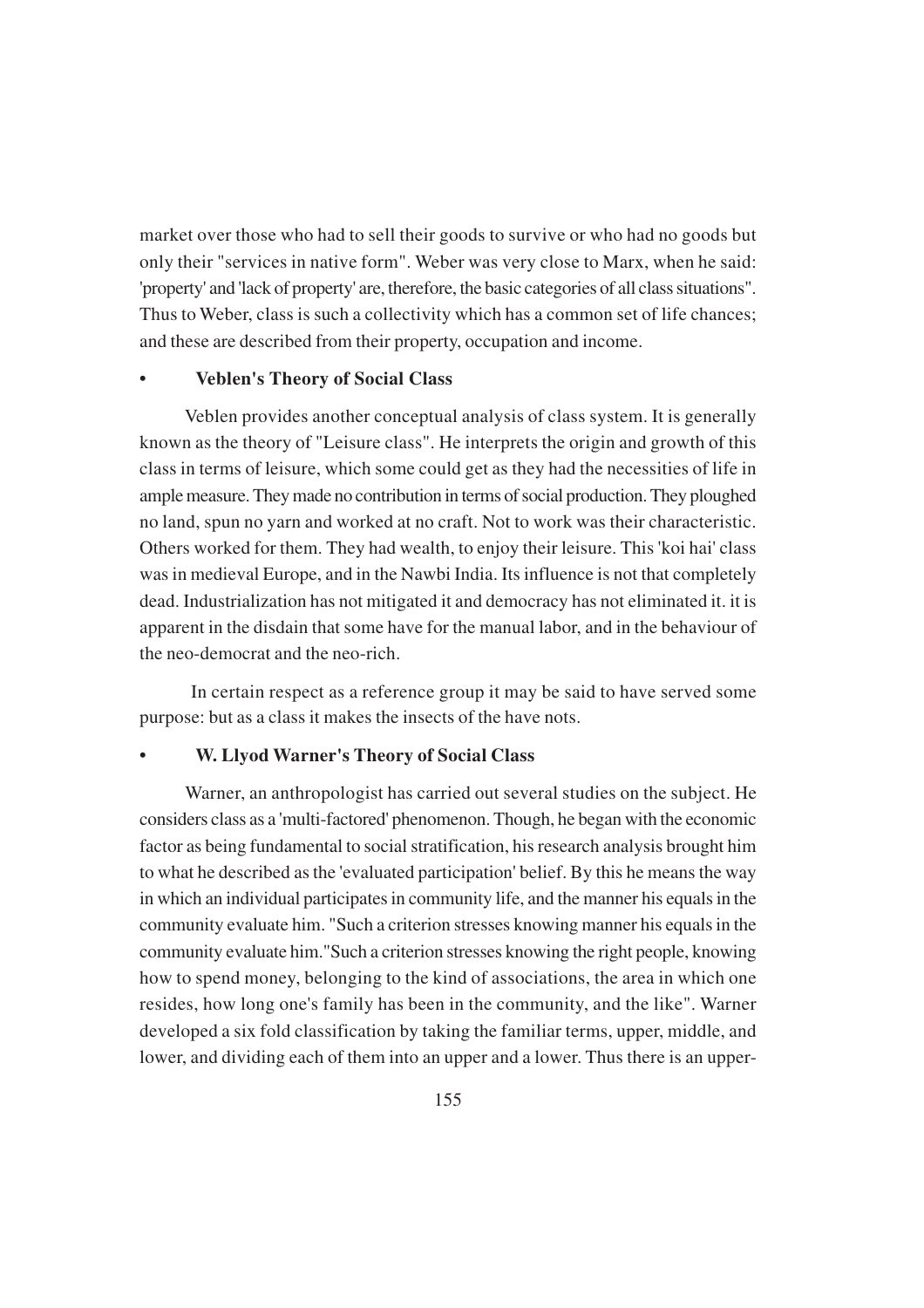upper class, composed of the community's elite of long-standing, its old ruling families of high prestige, and a lower-upper class of rising families with newly-won wealth, eager to win social acceptance. The upper middle class constitutes the established business and professional people, and the lower-middle class is made up of varied white-collar people, small businessmen, and skilled workers. The upper-lower class is made up of skilled and other workers who are "respectable" though poor and hardworking, whereas the lower-lower class includes the most economically depressed whose way of life is not respected by other members of the community.

# **11.4 RURAL AND URBAN CLASS STRUCTURE AND CHANGING DIMENSIONS IN POST INDEPENDENT INDIA**

The Indian society is divided between the villages and the towns and cities. The structure and shape of the rural society differ from those of the urban society.

# **11.4.1 Social Class in Indian Towns and Cities**

Due to western relation with the western countries, industrialisation, urbanisation, novel economic system political condition of the country etc. in the post Independence India new class structure have sprung up in the Indian towns and cities. Three types of class have been identified in the Urban areas.

- **a) High Class:** The people of this class are powerful in the economic, social and political fields. They hold the highest place in the social ladder. They are the owner of big firms and industries and consume the items of luxury . A major portion of the national income is closed in their iron chest. This class influences the party in political power also. Their political and economic grasp in very strong.
- **b) Middle class:** The doctors, engineers, teachers and traders constitute this class. The people of this class are associated with the people of the High class. This class serves as the organizers for the high class. They are found indifferent to physical labour and they don't have greater control on the means of production. They can only save a little after meeting their requirements.
- **c) Labour class :** This class work on the basis of physical labour. The workers in factories, industries, mines and on machines constitutes this class this class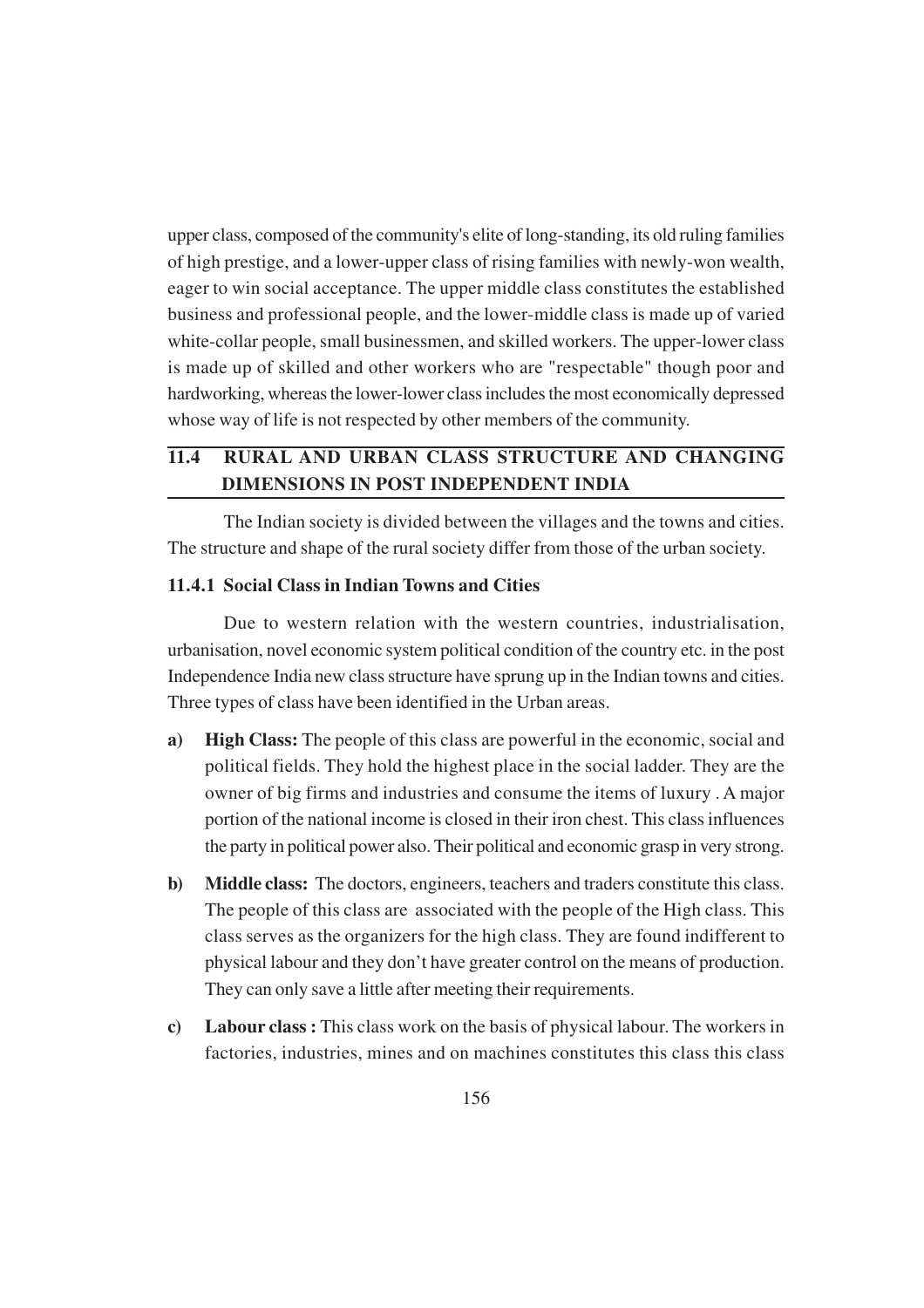depends and lives on limited and scanty income. It can hardly met its both ends. These pepole mostly lack resources and even sell their flesh to earn their daily bread.

# **11.4.2 Social classes in Rural India**

If we analyse the class structure in rural India in post-independence period, we find the following major class:

- **a) The owner and the rich class :** The highest class in rural life belongs to those who are known as owners, landlords and Sahukars. They enjoy the supremest position in the rural areas. They are the owners of the maximum area of land in the village. All of them may belong to the high castes. There are peoples of backward classes at certain places e.g., Ehoomihar and Jats etc. Who represents the Sahukars in the rural areas. They get their land cultivated by labourers. They work like the Sahukars and remain busy in other industries and trades. This is the most influential group of the village.
- **b) Peasants (Agriculturalists):** In the village, the second class belongs to the peasants. They own tiny pieces of land. They cultivate their own lands. Sometimes they take the land from the landlords on hire and cultivate the same. Their standard of life is slightly higher than that of the class of peasants who serve as landless labourers.
- **c) Landless Farmers and Labouring class:** They hold the lowest position in the rural social hierarchy. They put in their labour in other fields and somehow earn their living. The people of this class are in large number but their income is quite nominal.

## **Check your Progress**

**Note :-** (a) Write your answers in the space given below.

- (b) Check your answers with those given at the end of the lesson.
- (i) Discuss briefly about the different social classes found in rural India ?

 $\frac{1}{\sqrt{2}}$  ,  $\frac{1}{\sqrt{2}}$  ,  $\frac{1}{\sqrt{2}}$  ,  $\frac{1}{\sqrt{2}}$  ,  $\frac{1}{\sqrt{2}}$  ,  $\frac{1}{\sqrt{2}}$  ,  $\frac{1}{\sqrt{2}}$  ,  $\frac{1}{\sqrt{2}}$  ,  $\frac{1}{\sqrt{2}}$  ,  $\frac{1}{\sqrt{2}}$  ,  $\frac{1}{\sqrt{2}}$  ,  $\frac{1}{\sqrt{2}}$  ,  $\frac{1}{\sqrt{2}}$  ,  $\frac{1}{\sqrt{2}}$  ,  $\frac{1}{\sqrt{2}}$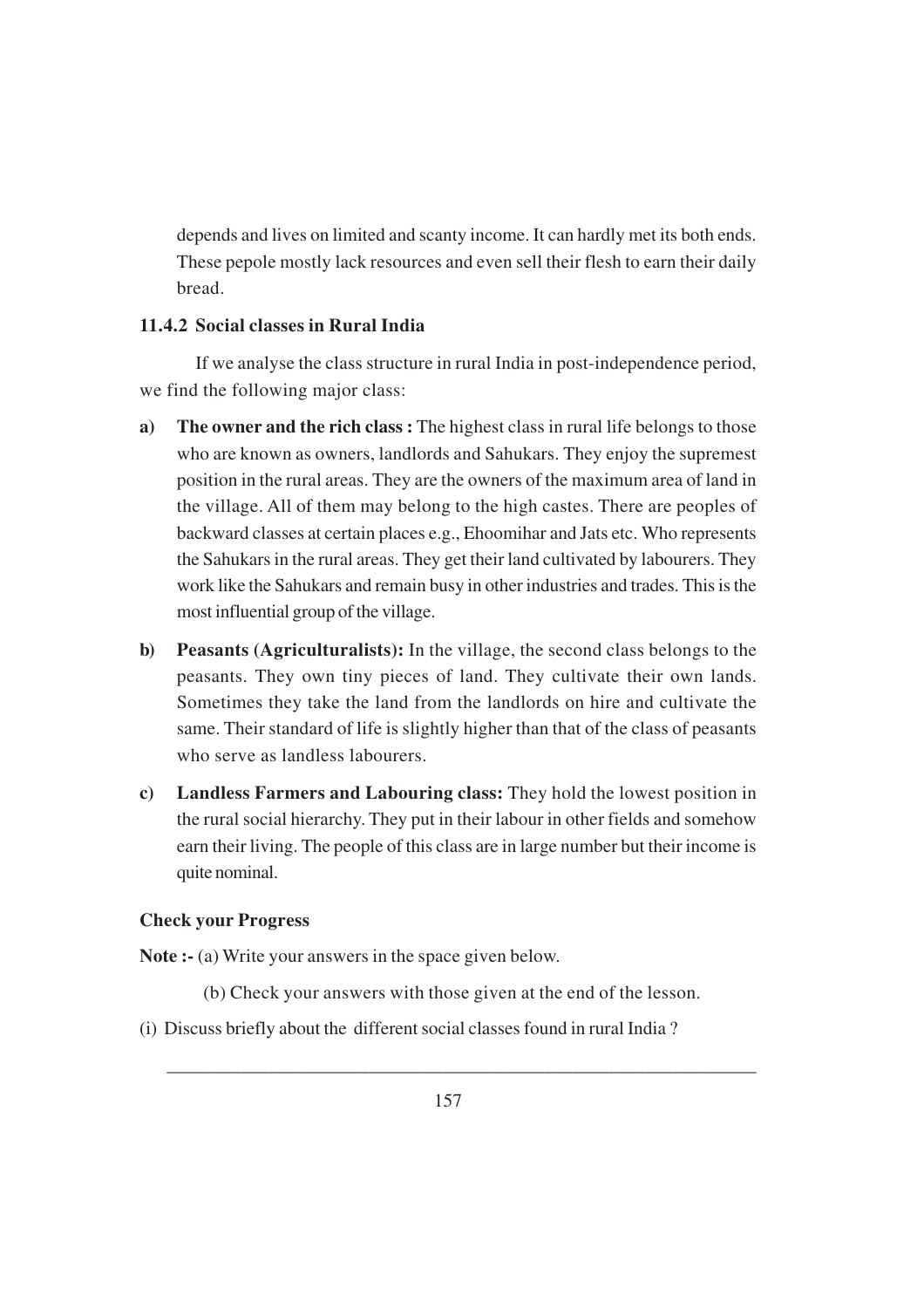(ii) Discuss in short the different classes found in town and cities ?

# **11.5 LET US SUM UP**

So, in conclusion we can say that in Pre-British India stratification was mainly based on caste system, the class character emerged in India only when Britishers introduced land tenure system in 1793 A.D in order to extract more and more revenue.

\_\_\_\_\_\_\_\_\_\_\_\_\_\_\_\_\_\_\_\_\_\_\_\_\_\_\_\_\_\_\_\_\_\_\_\_\_\_\_\_\_\_\_\_\_\_\_\_\_\_\_\_\_\_\_\_\_\_\_\_\_\_\_

\_\_\_\_\_\_\_\_\_\_\_\_\_\_\_\_\_\_\_\_\_\_\_\_\_\_\_\_\_\_\_\_\_\_\_\_\_\_\_\_\_\_\_\_\_\_\_\_\_\_\_\_\_\_\_\_\_\_\_\_\_\_\_

 $\frac{1}{2}$  ,  $\frac{1}{2}$  ,  $\frac{1}{2}$  ,  $\frac{1}{2}$  ,  $\frac{1}{2}$  ,  $\frac{1}{2}$  ,  $\frac{1}{2}$  ,  $\frac{1}{2}$  ,  $\frac{1}{2}$  ,  $\frac{1}{2}$  ,  $\frac{1}{2}$  ,  $\frac{1}{2}$  ,  $\frac{1}{2}$  ,  $\frac{1}{2}$  ,  $\frac{1}{2}$  ,  $\frac{1}{2}$  ,  $\frac{1}{2}$  ,  $\frac{1}{2}$  ,  $\frac{1$ 

In the post-independence India, with the adoption of Industrial policy resolution and the launching of five year plans, industrialisation has taken a gigantic stride. The public as well as private sectors are now busy in setting up heavy industries. They are providing and expanding the scope of employment opportunities for the technical personnels, skilled, semi-skilled and unskilled workers. As such a sizeable chunk of India's population comprises the working class.

In, the agrarian sector, the agricultural labourers and landless farmers also constitute a peasant class like the aforesaid proletariat segment of industrial classes. Barring a few states in India, such as U.P, West Bengal and Kerala, the agricultural labourers else where in the country are largely unorganised.

# **11.6 SUGGESTED READINGS**

- Desai, A.R. peasant Movement in India (Rev. ed.), The Indian Society of Agricultural Economic, Bombay, 1959.
- Dhanagare, D.N., "The Model of Agrarian classes in India" in Desai, A.R., Peasant Movements in India, Oxford University Press, Delhi, 1983.
- Tharner, Daniel, Agrarian structure, Allied publishers, Delhi, 1956.

# **11.7 ANSWERS TO CHECK YOUR PROGRESS**

1 The different social classes found in Rural India are :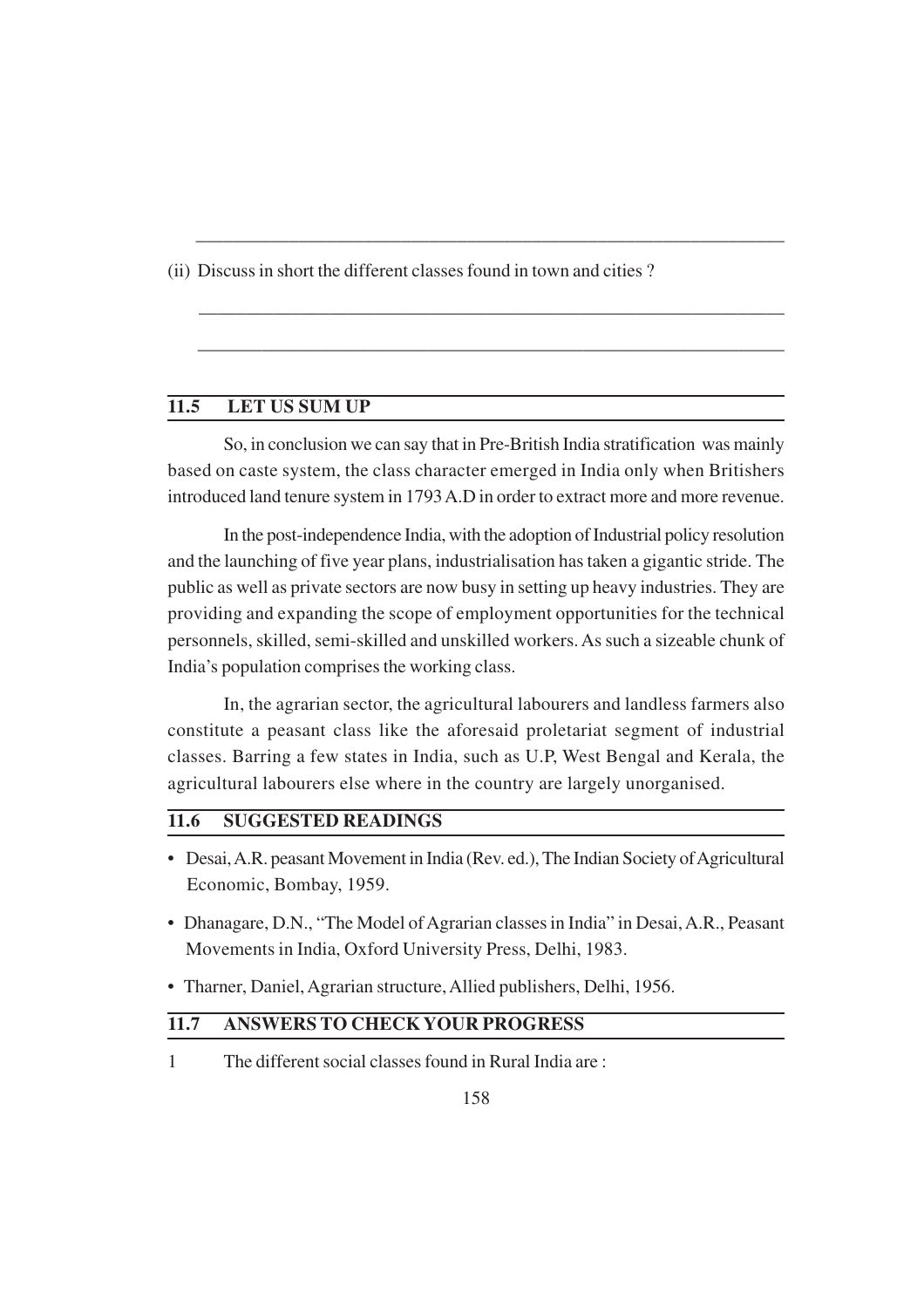- a) The owner and rich class
- b) Peasants (Agriculturalalists)

2 The different social classes found in cities and towns are :

- a) High class
- b) Middle class
- c) Labour class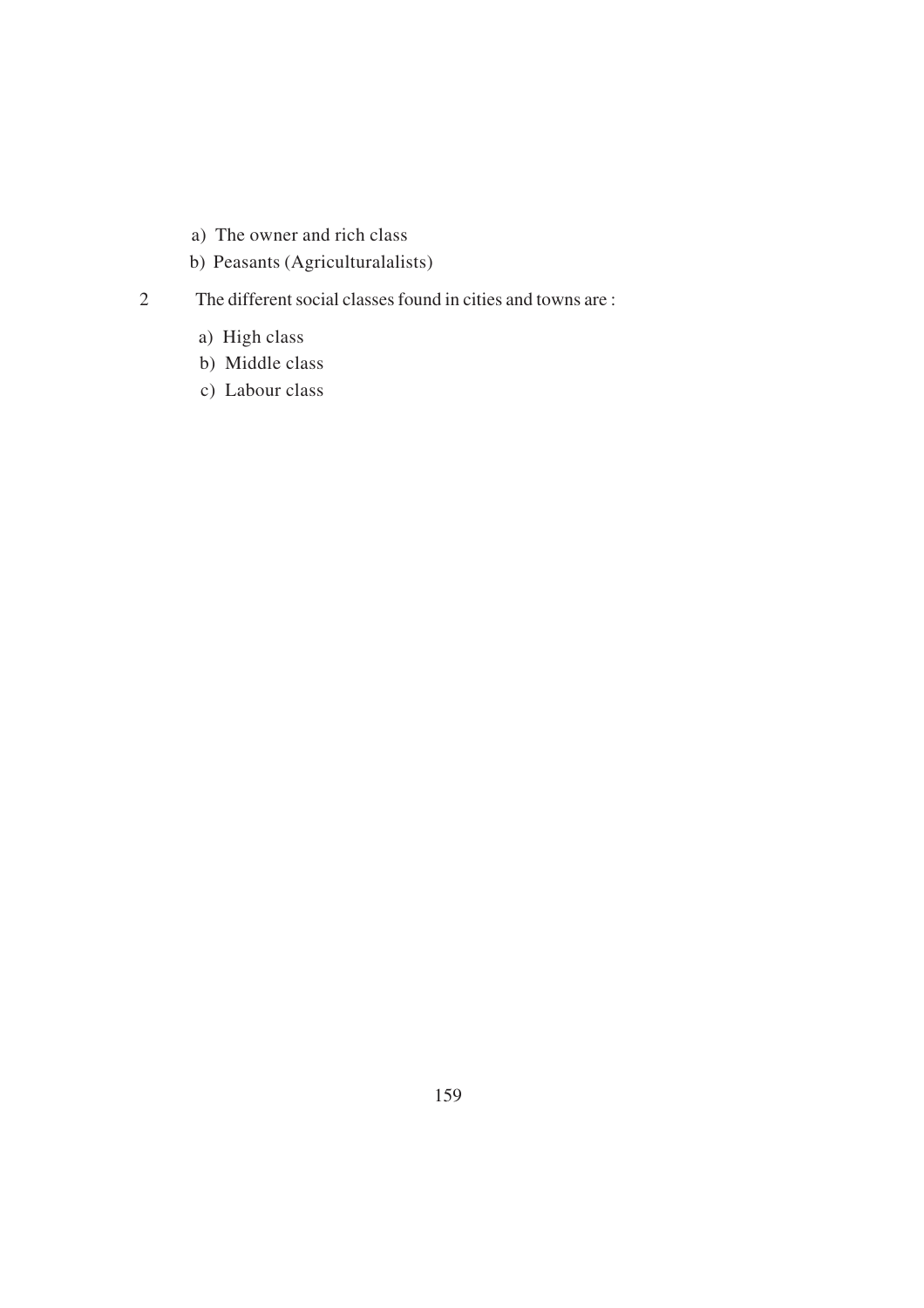# Lesson No. 12 CHANGING DIMENSIONS OF Unit-III **POWER STRUCTURE**

### **STRUCTURE**

- 12.1 Introduction
- 12.2 Objectives
- 12.3 Meaning & Definitions of Power
- 12.4 Changing Dimensions of Power Structure in Indian Society.
- 12.5 Changing Power Structure in Rural India.
- 12.6 Trends/Factors Responsible for Changing Power Structure in Indian Society.
- 12.7 Let Us Sum Up
- 12.8 Suggested Readings
- 12.9 Answers to Check your Progress

# **12.1 INTRODUCTION**

As a traditional basis of stratification caste is a distinctive category in the Indian Social system. As a universal aspect of social interaction, social power plays a significant role in shaping affinity among the members of a group. Power differences are found among occupants of various statuses, father and child, employer and employee, etc.. etc. "Power" is ability to get one's wishes carried out inspite of opposition if any. By saying that someone has more power than some one else, we usually imply his ability to influence the behaviour of others. But influence is not equivalent with power in group. If need not be considered equivalent with influence without regard to the situation of its occurance.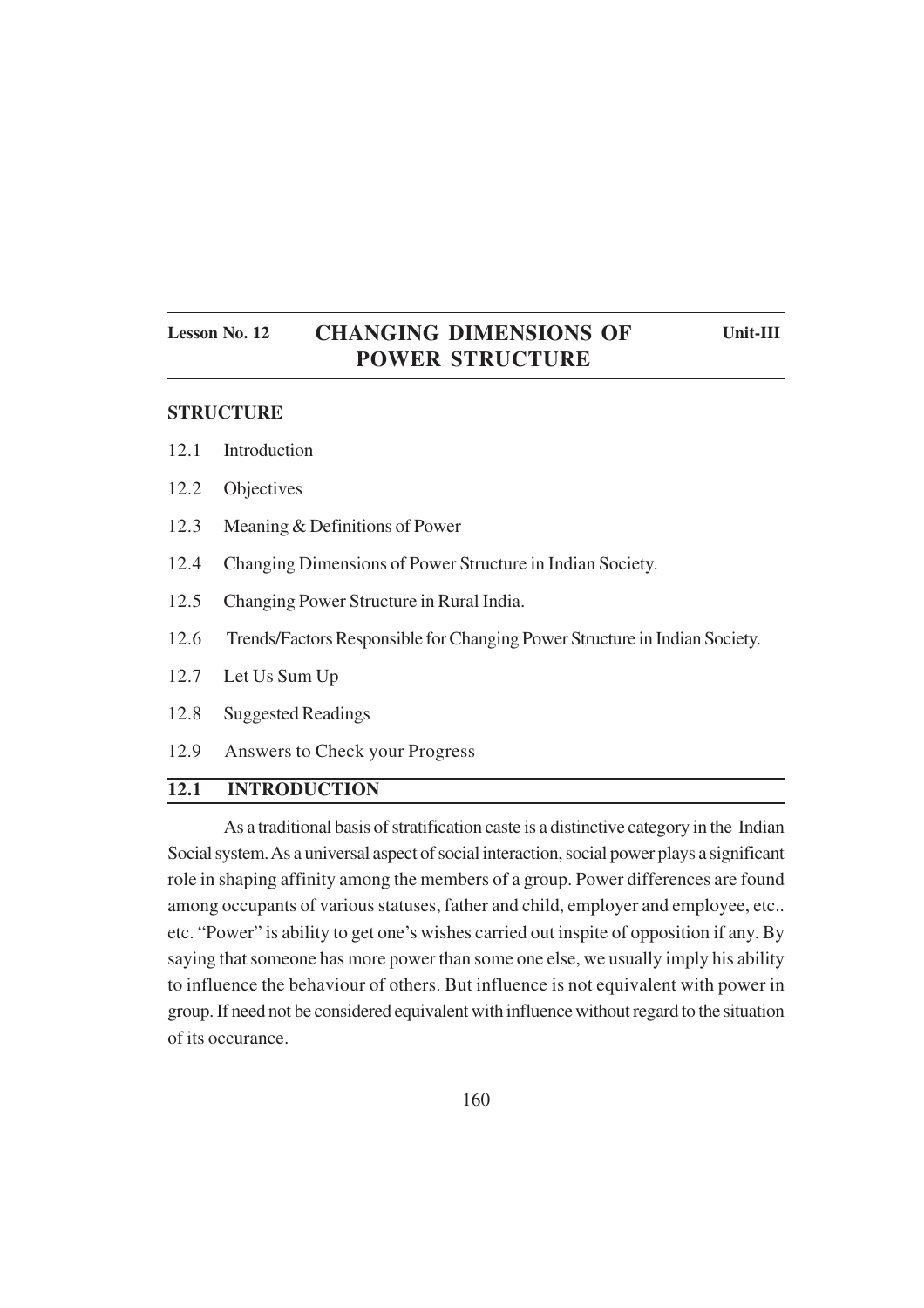# **12.2 OBJECTIVES**

In this lesson the students will be able to :

- Discuss various definitions of power.
- Explain traditional power structure of Indian society.
- Describe emerging power structure in Indian society.
- Explain factors responsible for changing power structure.

# **12.3 DEFINITIONS**

- 1. Maxweber defined power as the probability that an actor has with in a social relationship in a positin to carry out his own will despite resistance, regardless of the basis on which this probability rests.
- 2. Kingsley Davis, "power is the determination of the behaviour of others in accordance with one's own ends."

Power is a relative matter. A man who has power in one-situation will not be necessarily be powerful in all the situations. Thus power differes from situation to situation.

The extent of one's power may determine the status of the person exercising power. It is viewed from two angles.

- a) How many persons have been influenced by person exercising power ?
- b) How many times their behaviour has been influenced ?

A person may exercise power because of his status and position which he enjoys in the social structure. Usually the entire social structure is viewed as a legitimate power system.

# **12.4 CHANGING DIMENSIONS OF POWER STRUCTURE IN INDIAN SOCIETY**

Caste, class and power are the three major dimensions of stratification in Indian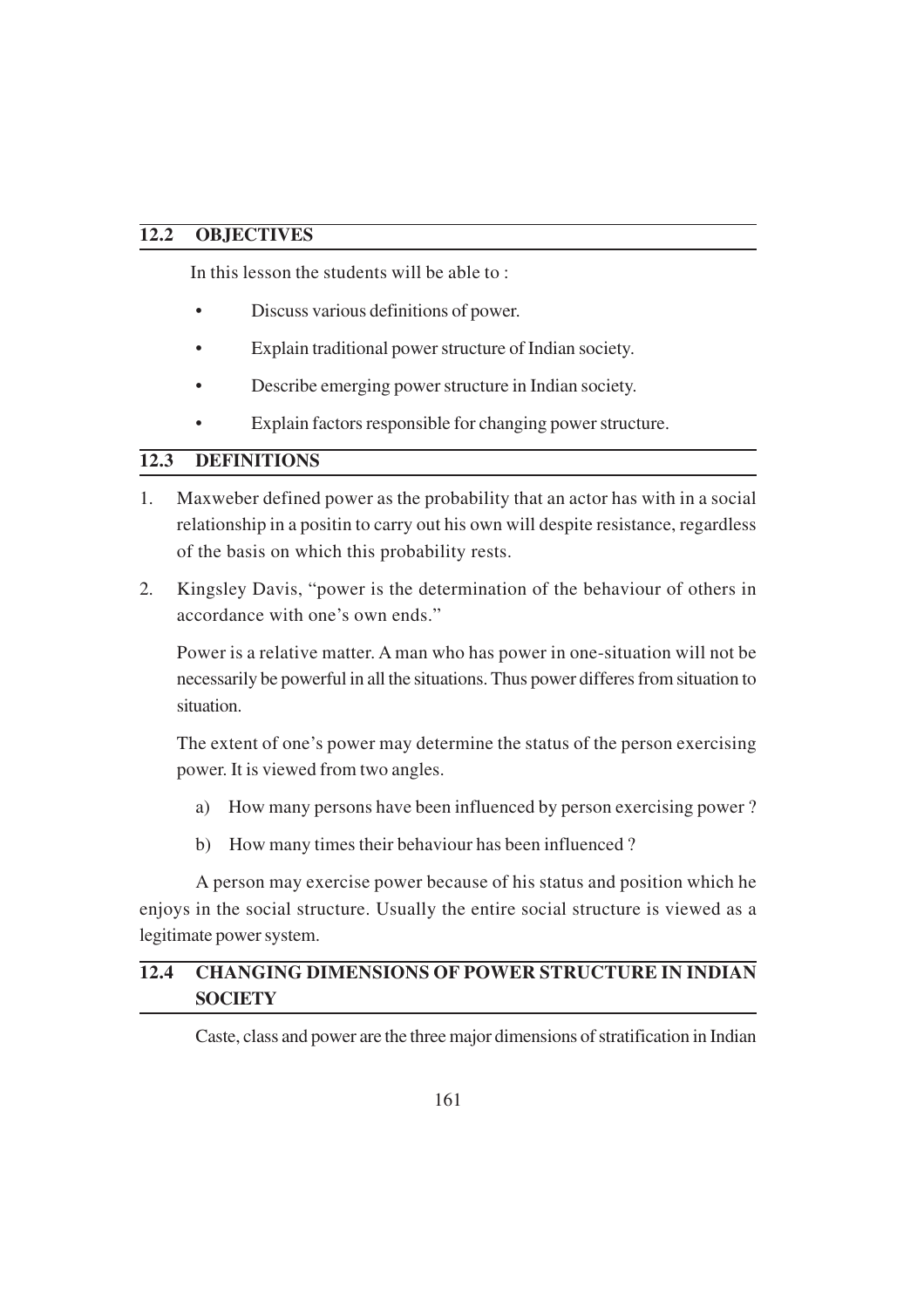society. Because of the introduction of democracy land reforms and many other measures, change has been an important feature of this relationship over the last few decades. The distribution of power has acquired a very dynamic character over the last two decades. In some ways the traditional relationship between caste and power has been reversed. Where as in the past power was concentrated in the hands of Brahmins, today the village panchayat is controlled by non-Brahmins and the traditional elite is being pushed into the background. Thus the traditionally dominated higher castes now face new challenges to the power they used to hold.

In the study of Sripuram village, Andre Beteille observed that power has also become independent of class to a greater extent than in the past. Ownership of land is no longer the decisive factor in acquiring power. Numerical support and strategic position in the party machinery play an important part. A new process into the village society has been introduced by panchayati Raj and adult Franchise. The struggle for power has become all pervasive mainly due to accessibility to power by common men than was ever the case in the past.

"Mobility in the caste system has always been an Extremely slow and gradual process. To acquire land and move up in the hierarchy of class also takes a generation or two.Shift in the distribution of power under the new set up are, by comparison, quick in nature. Since the traditionally dominant higher castes have lost their power, they now try to motivate the lower castes to capture power in the power structure, gram panchayats at the grass root level assemblies at the state level and Parliament in the national level, through elections. This has been possible in some villages where some numerically smaller castes still hold their traditional power alongwith economic ones in the face of numerical strength of the lower castes. But the situation is just the reverse in other villages where the lower castes have become successful in uitlising their numerical strength, have entirely changed the traditional pattern in the power structure.

# **CHANGING DIMENSIONS OF POWER STRUCTURE**

## **Power structure in India: Institutional**

The functions of a government are multifarious. However a close analysis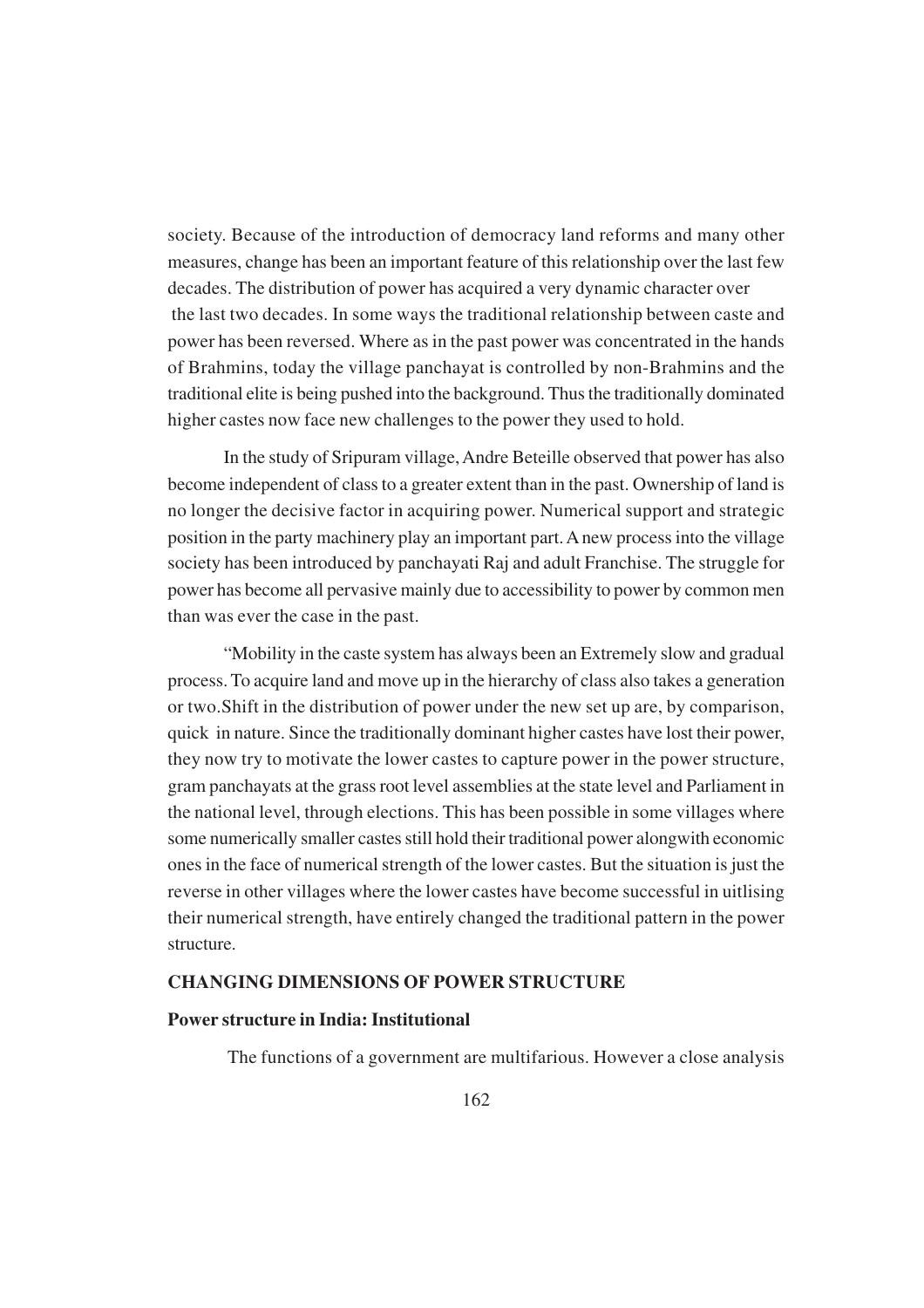of the nature of government functions reveals that these functions can be broadly classified under three categories, viz, legislative, Executive and Judiciary. On this basis the governmental organization may be divided into three different organs, each performing one of the three functions mentioned above. We shall examine them individually.

# • **Legislature**

 Legislature is that branch of government which primarily concerns itself with the business of law-making. The task of making law is as old as the origin of the State. Even under despotic and autocratic regimes the functions of making law was assigned to a body of persons. But representative legislatures which are regular and permanent organs of government are of comparatively recent origin. Perhaps the first legislature in the modern sense originated in England. When English kings were in need of money, they asked the rich land owners to sends their representatives to assemble in a place and agree to taxation to be imposed. Thus the early legislatures did little of law making. These were mere assemblies to consider proposal of taxation by the kings.

 The British Parliament is said to be "the mother of Parliaments". It is the oldest legislature in the world. In the beginning it was unicameral structure. There was gradual bifurcation of the British Parliaments. Representatives of nobles and clergies came together in on body known as the House of Lords. The common people formed a separate assembly known as the House of Commons. Early legislatures expressed their views in the form of petitions addressed to the king.

# **• Unicameralism and Bicameralism**

 A common controversy about the structure of legislature is whether it should be unicameral or bicameral. A bicameral system is one in which the legislature consist of two chambers of houses. In a unicameral system, the legislature consists of a single chamber. In India, England, and the U.S.A. and in most of the countries of the world, bicameralism has been adopted. Wherever the bicameral system is in vogue the relative powers enjoyed by both the chambers vary. For instance, in England the lower chamber, that is the House of Commons, is supreme. In India the Lok Sabha which is the lower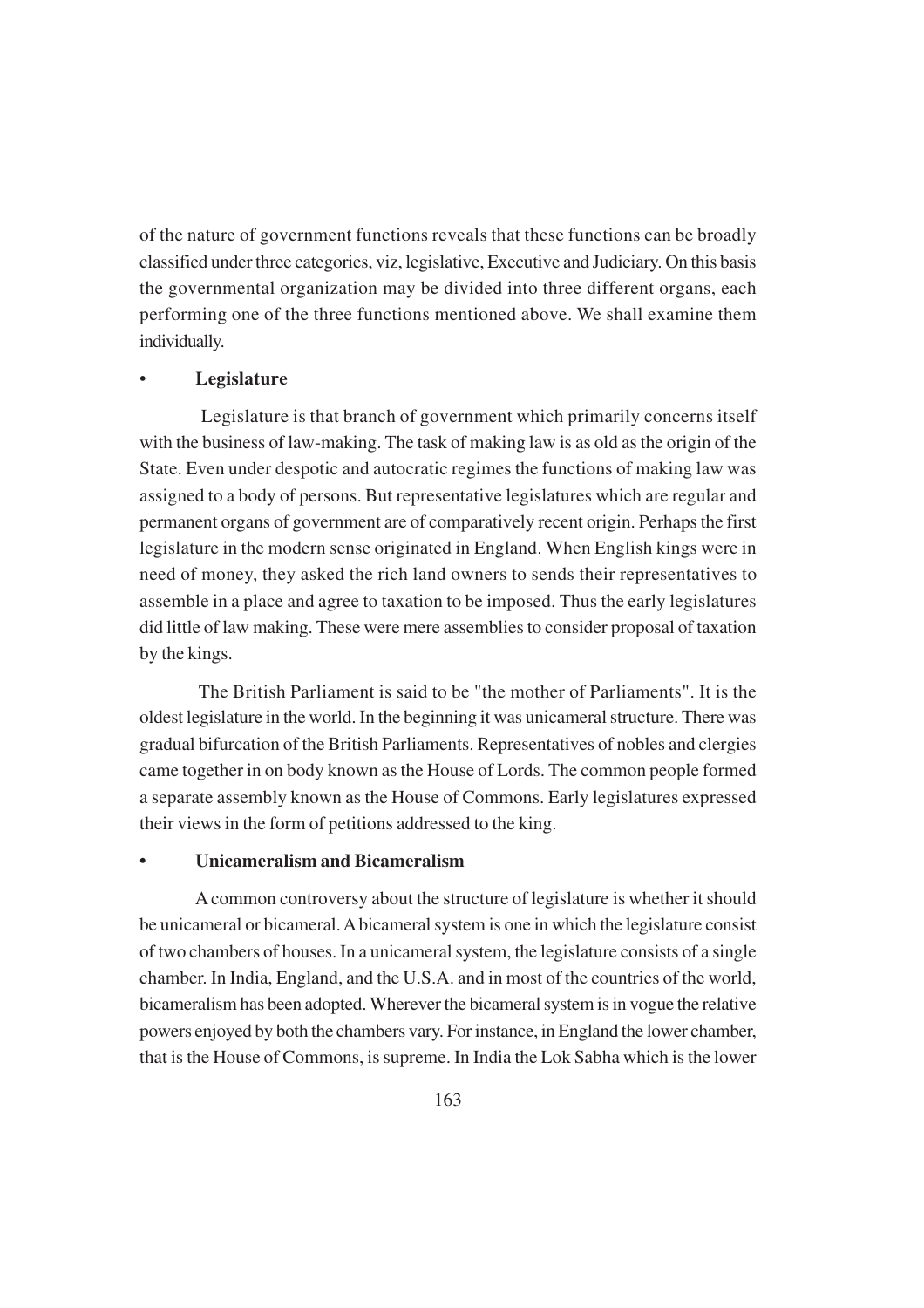chamber, is more powerful than the Rajya Sabha. The bicameral system is the product of history. We have already discussed how the English Parliament was bifurcated into the House of Common and the House of Lords Unicameral system or a single chamber legislature was quite fairly favored towards the close of the eighteenth century and during the early part of the nineteenth century. This was due to the democracy. It was indivisible and hence only a single chamber could represent their will. "The law", said Sieyes, "is the will of people, they cannot at the same time have two different will on the same subject; therefore the legislative body which represents the people ought to be essentially one."

 But is could not last and many countries, which had adopted unicameral legislature originally abandoned them in favor of the bicameral systems. It was generally held that single chambers "were characterized by instability, violence and passion and that their actions were unbalanced and impulsive." It was consequently thought necessary to have bicameral system.

## • **Composition of the Legislature**

 In England the House of Lords which is the upper house, consists of primarily hereditary Lord Members. It is the most undemocratic principle. However the upper chamber in England is so powerless that there are no serious objections to the continuance of this principle. In America the members of the Senate are directly elected. In India the members of the Rajya Sabha are indirectly elected.

 The legislature unquestionably occupies a supervisor place. In fact, the primary and the most important function of the State is legislative. Law must exits before a judgment can be given or the executive executes it. Every executive or judicial act involves primarily an enactment made by the legislature, Gilchrist compared the relation to the legislative, executive and judicial departments to the major and minor premises and conclusion of a syllogism. He writes, "The legislative authority forms the major premises, the judiciary the minor and the executives, the conclusion. As the major premise is more important than the minor and conclusion, so the legislature is more important than the executive or judiciary."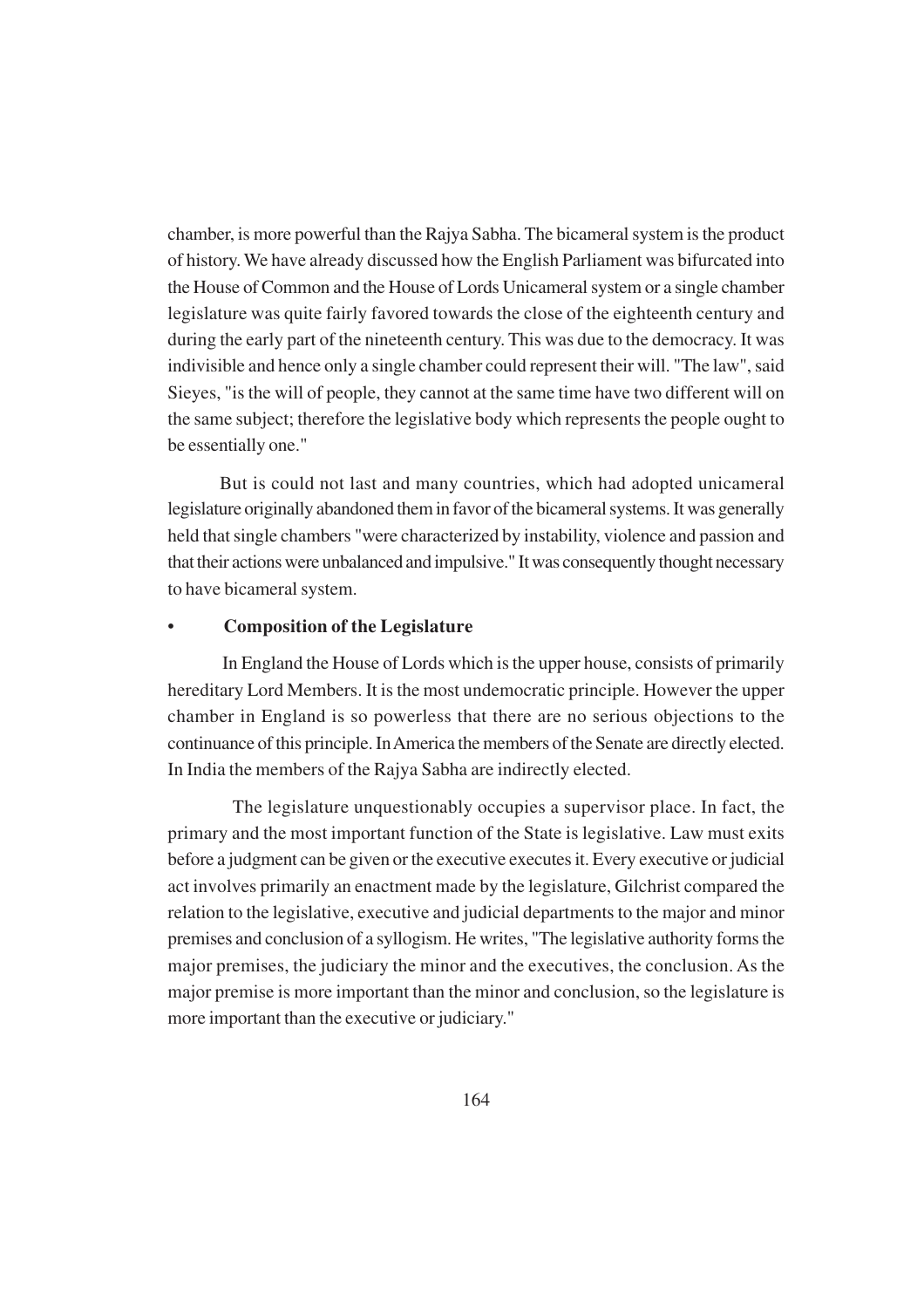## • **Functions of the Legislature**

 The functions of the legislature are not identical in every country. They fully depend upon the form of government. If the pattern is unlimited monarchy, as it was in Czarist Russia, the executive for all practical purposes. Under a bureaucratic type as it existed in the provinces of India before 1937, and persisted at the Centre till India became independent in August 1947 the legislature is completely subservient to the executive. A dictator like Hitler or Mussolini pays little attention to the existence of a legislature. Both Hitler and Mussolini suppressed the powers of the legislatures. But in a democracy the legislature occupies an important place. Although as the name implies, the primary function of the legislature is law-making, most of the modern legislatures perform the following categories of functions.

## • **Legislative Functions**

 Firstly, the law-making power of legislature includes power to formulate new laws and the power to repeal obsolete laws is important, as legislation must be adapted to the changing social environment or modern life. The power of law-making also includes deliberative functions of legislature. Parliament, while deliberating on bills is molded by the sum total of the thinking forces of the nation. In course of parliamentary deliberations the contents the ends of the law are discussed.

## **Expression of Public opinion**

 Secondly, one of the most important but extra-legal or informal functions of the legislature is the molding of public of public opinion. On the other hand, legislature is the form through which the public opinion is expressed. Legislatures in a democracy represent, as far as possible, all shades of opinion of a country and quite naturally the deliberations and discussions in a legislature reflect the public opinion. On the other hand, the legislature is an effective agency that formulates and stimulates public opinion. When the debates, and discussions, which take place in the legislature, are publicized, the general public is in a position to view the political, economic and social problems from all possible perspectives. Thus legislatures provide leadership in the development of public is in a position to view the political, economic and social problems from all possible perspectives. Thus legislatures provide leadership in the development of public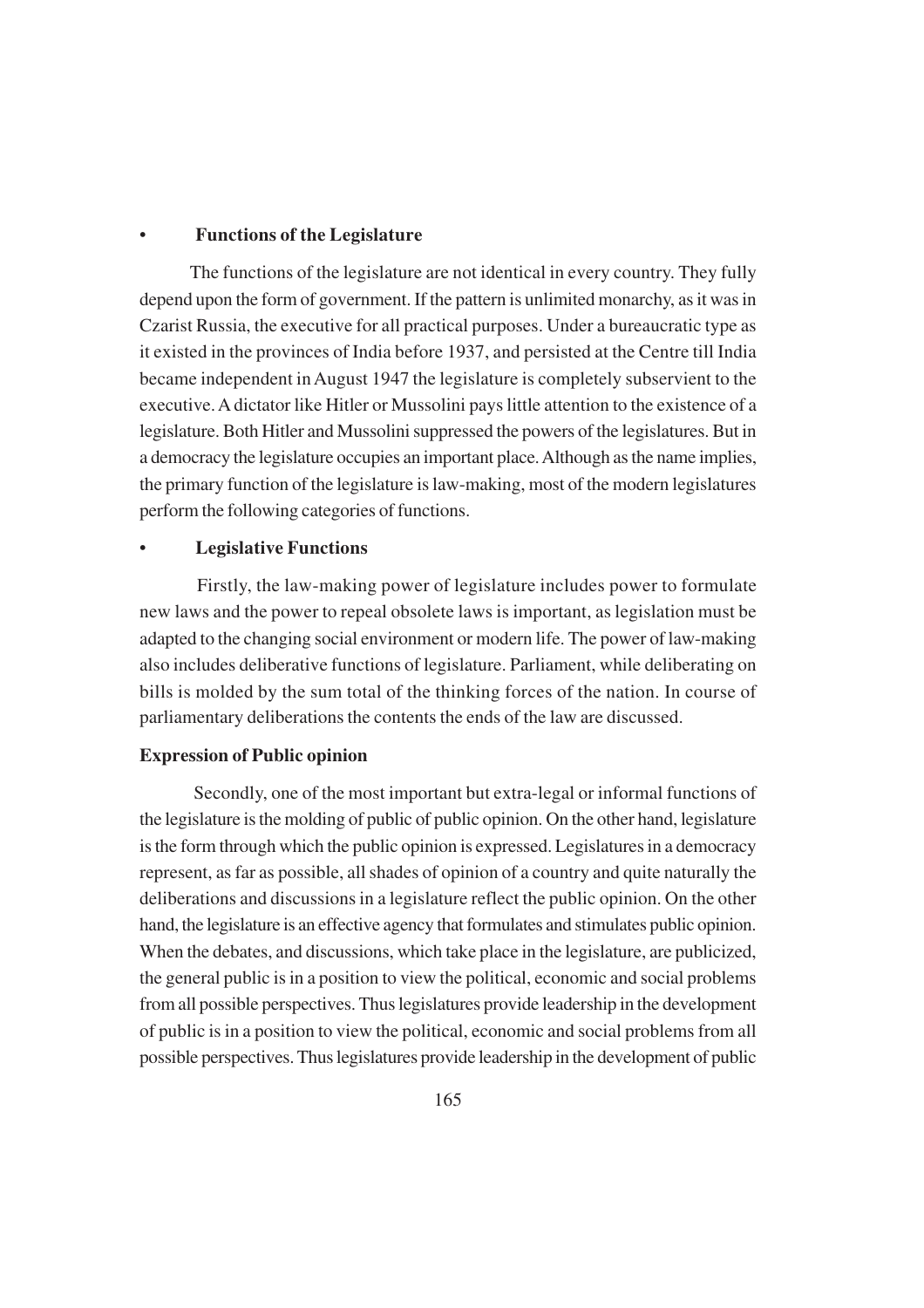support for some polices and in stimulating opposition to others.

# **• Constituent Function**

 The third category of functions performed by the legislature includes constituent power or the power to amend the Constitution. Legislatures in most of the countries share this function with other bodies. In India major parts of the Constitution may be amended solely by the Union Parliament. On the other hand, in Switzerland, constitutional amendments are subjected to ratification by the people at a referendum.

# **• Financial Functions**

 Fourthly, an important function of all modern legislatures is that they exercise control over national finance. All proposals for taxations must bear the concurrence of legislature in order to be effective. All appropriations too must be authorized by the Parliament. The India Parliament exercises full control over our national finance.

# **• Control over Foreign Policy**:

 Fifthly, legislatures do influence and direct the foreign policy of the State through their financial power and the power to ratify treaties made by the executive. The foreign policy of a nation is approved in the legislature.

# **• Judicial Functions**:

 Sixthly, legislatures in some countries perform judicial functions too. In England the highest court of justice is the House of Lords. In India, the Parliament is empowered to impeach the President. Similar power is enjoyed by the U.S. Senate. In India an adverse parliamentary resolution results in the removal of Chief Justice and other judges. The legislature also its own rules of business.

# **• Electoral Functions**

 Not only do legislatures generally elect their own officers, but they may also elect some executive officials. The elected members of both Houses of Parliament in India form a part of the Electoral College for the election of the President. Both the Houses also elect the Vice-President of India. Legislatures of other countries more or less perform this function.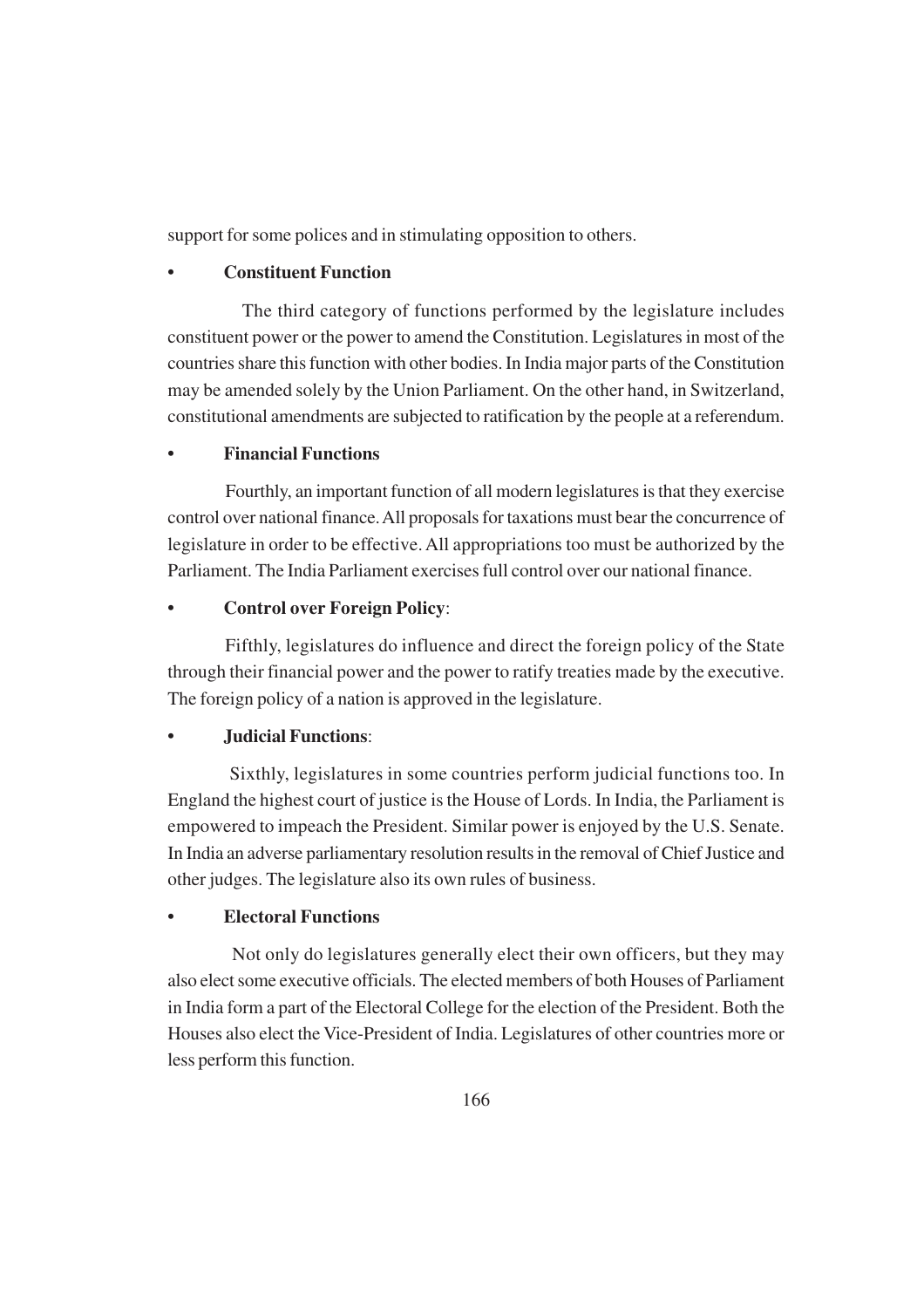## **• Decline of the Legislature**

 Modern legislature is losing their power and prestige. Legislation has become a technical job. There is also are enormous increase in the bulk of modern laws. Hence the legislatures possess neither the time nor the requisite qualification to undertake this task. The consequence is delegation of legislative functions to the executive. This executive legislation is growing in bulk every day. The executive is becoming more powerful at the cost of legislature. Similarly, the rigidity of the party system in legislature has reduced the debates to a mechanical level. Members of the legislature do not enjoy complete freedom of speech in face of rigid party discipline.

## **• Executive**

 The executive is that branch of government which executes or carries out the will of the State as expressed and formulated in terms of law. According to Garner, the executive "is that out the State will as expressed by the legislature, constitution and the judicial decisions." The executive constitutes the most vital part of government.

The executive branch of the government includes the Chief Executive and the entire array of civil servants, who execute the laws made by the legislature. The Chief Executive may be a president, whose position is nominal or he may be exercising real powers like the American President. But his status is of a political character. On the other hand, the civil servants who are also responsible for the execution of law are appointed on a permanent basis. So the executive branch of the government may be divided into the political executive and the non-political Executive.

## **• Parliamentary and Presidential**

 The executive may be parliamentary or presidential on the basis of relationship of the executive to the legislature. Parliamentary type of executive gives responsibility to the legislature. Under this form, the legislature and the executive are unified and coordinated under the control of same persons and they always work in harmony it is also called a responsible government, because the cabinet which carries on the administrative function of the State is always responsible to the legislature and it remains in office, so long as it retains the confidence of the legislature.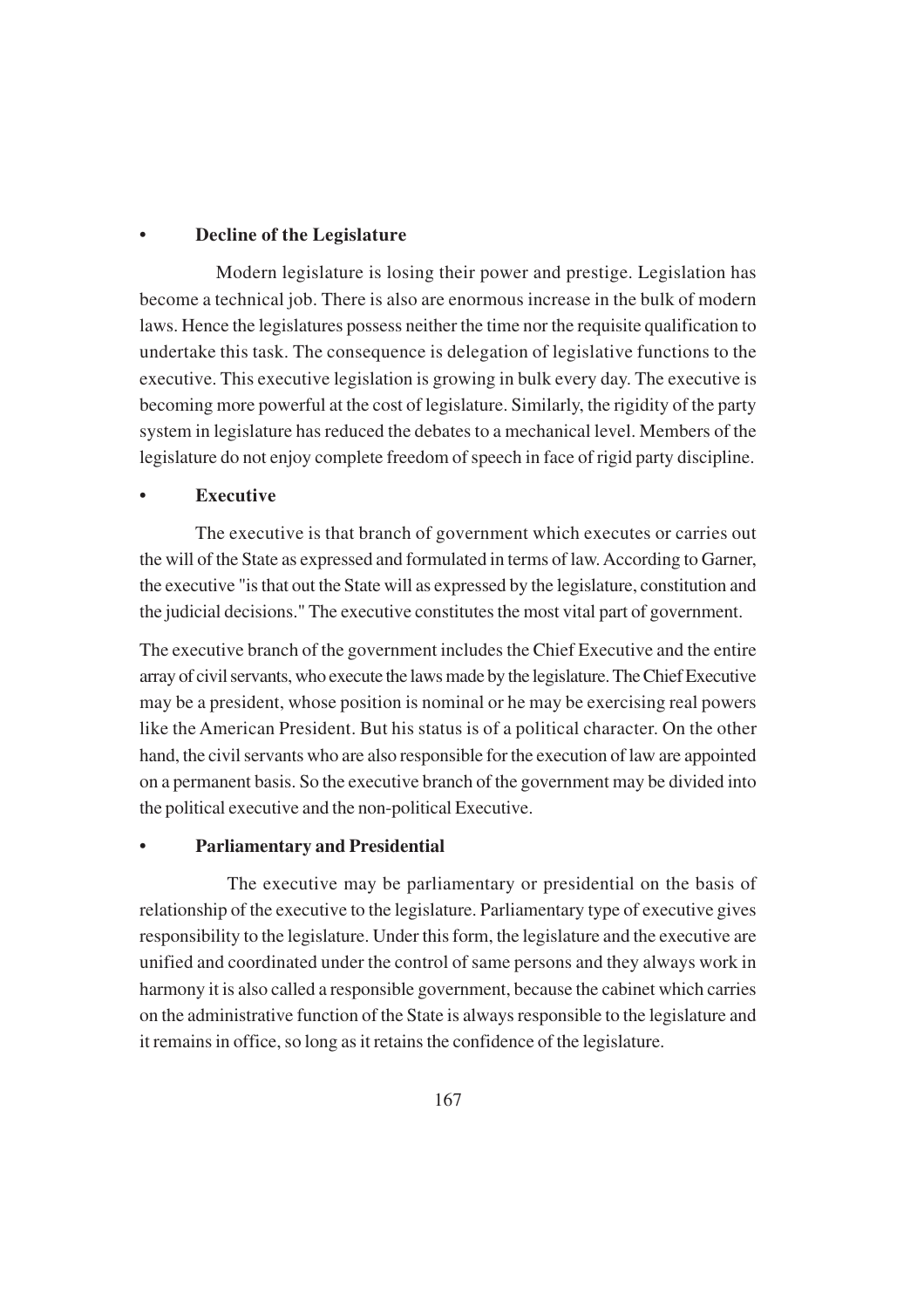The presidential executive is organized in conformity with the theory of separation of powers and in this system the executive (including both the head of the State and his ministers) is constitutionally independent of the legislature in respect to the durations of his or their tenure and irresponsible to it for his or their political". The independence of the legislative and executive powers is the specific quality of Presidential Government just as combination of the legislative and executive powers is the principles of Cabinet Government. The outstanding example for his type of executive is afforded by the national government of the United States of America. We may examine the features as well as merits and demerits of the Parliamentary and the Presidential executive in details.

## • **Parliamentary Executive: Its Features**

 Parliamentary and Presidential executives are identified with the respective form of Government. Cabinet or Parliamentary form first originated in Great Britain. It was the product of an evolutionary process that was characterized between the successions of hereditary monarch and a bicameral Parliament. The Parliamentary government that is found at present in Great Britain is the product of the first half of the 18th century. This pattern of government spread to the continent of Europe and to various countries. It is now found not only in Great Britain but also in other State, such as Canada, Australia, Belgium, Holland, Denmark, India, Sweden and Japan. Although there are certain special characteristics of some Parliamentary system, yet their mode of operation and general features are common.

The following are the main characteristics of the Parliamentary executive:

- (1) In a Parliamentary form of government a clear distinction is made between the nominal and the real executive. The chief executive or the head of the State whether hereditary or elected, possesses only nominal powers. He is the titular head of the State and his authority is de jure. Legally, he possesses all the powers which the constitutions may confer upon him but in practice he exercises none of these. The real executive powers rests with the cabinet.
- (2) All the members of the ministry and the cabinet are normally the members of the same political party. Generally, they are drawn from the majority party in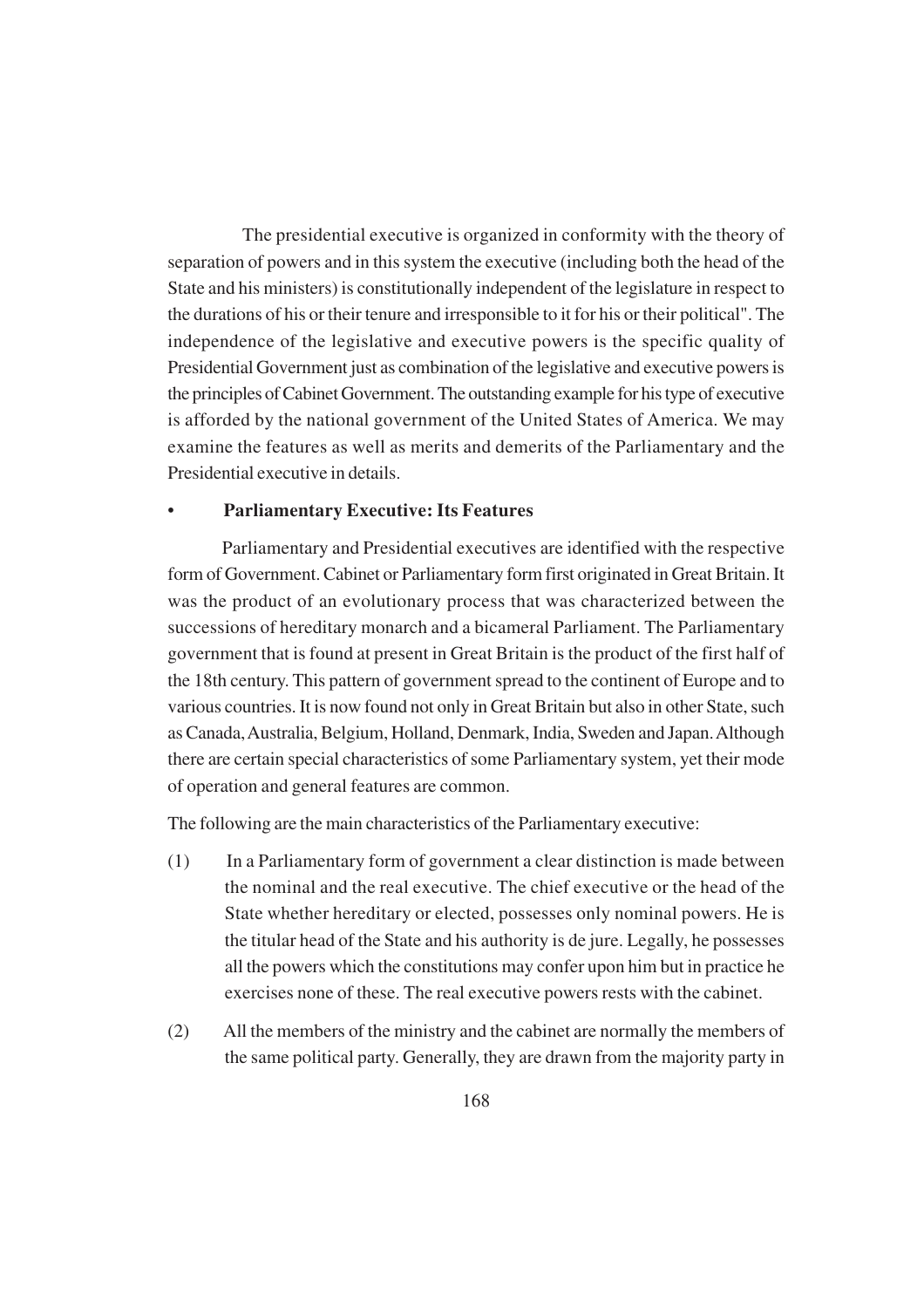the legislature. In other words, there is political homogeneity in this form of government.

- (3) There is harmonious co-operation between the executive and the legislature. the ministers are both the leaders of the legislature and heads of the executive. Hence there is absence of strict separation of powers.
- (4) There is collective responsibility which means that all policy decisions are collectively taken. All the ministers swim or sink together. For the wrong policy of a particular minister, the entire cabinet may be responsible. This is enforced in Parliamentary through various methods like the votes of no-confidence, votes of censure, refusal to pass government bill, etc.
- (5) There is leadership of Prime Minister. He is the captain of the cabinet team. He is the leader of the majority party. He determines the composition of his ministry and supervises and co-ordinates other minister. The titular heads of the State appoints other minister on his recommendation.

## **Functions of the Executive**

 Although the primary function of the executive is enforcement of law, such a view is not comprehensive. The complexity of the modern State assigns a variety of functions to the executive. These functions have been briefly described below.

## • **Direction and Supervision of Administration**

 Executives in all states are responsibility for the over-all direction and control of administrative machinery. Political executive does not enforce law directly. it is the civil service of the permanent executive which enforce the law in accordance with the policy laid down by the political executive. But the political executive is responsible for the supervision of administration. In order to assert this power the political executive is assigned the function of appointment, promotion, removal and suspension of administrative personnel. However, in most of the modern states administrative personnel are recruited on merit basis. As such independent statutory bodies like the Public Service Commission in India, recommend the names of suitable candidates for the purpose of appointment. Even then these recommendations are of advisory nature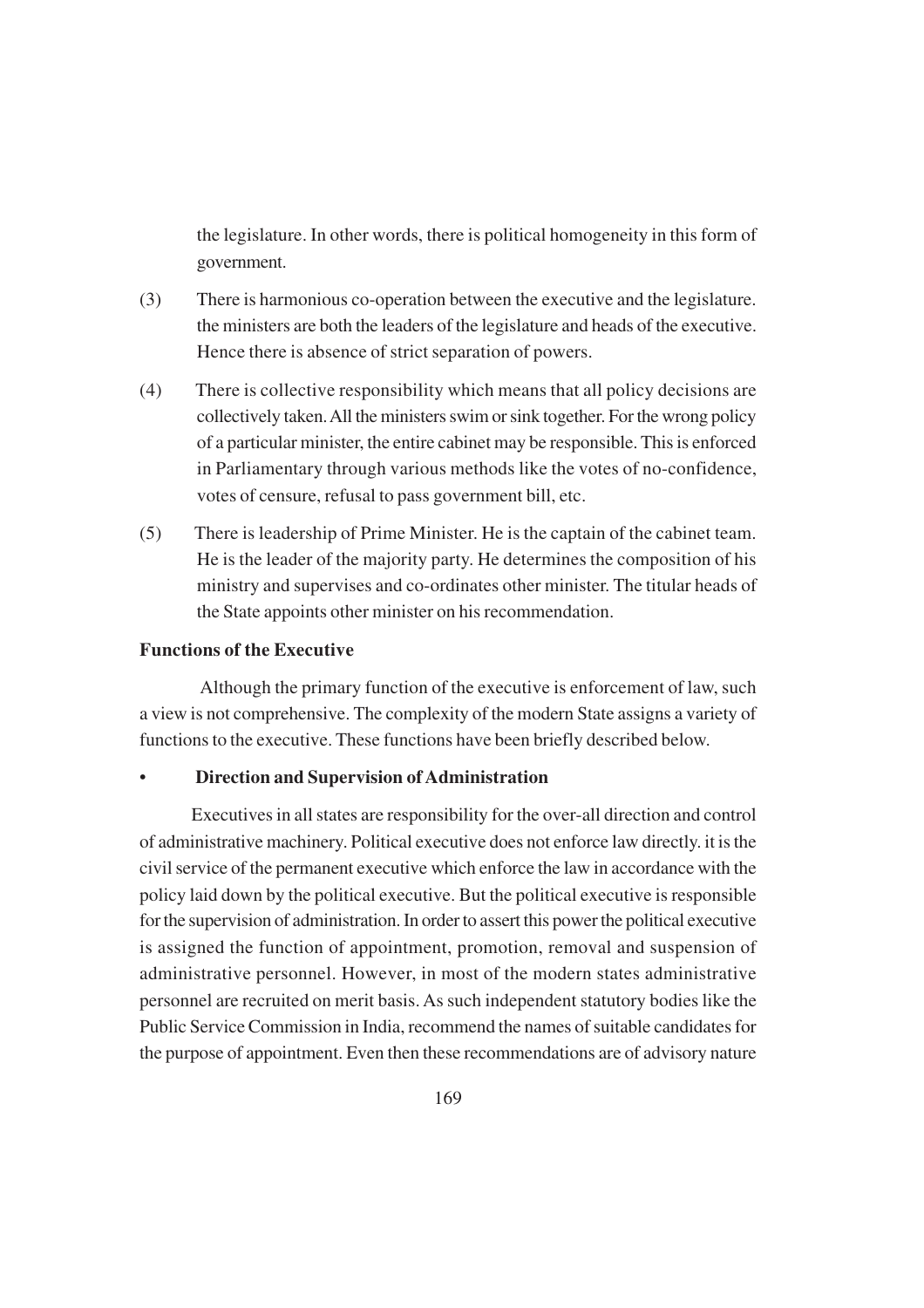are not mandatory on the part f the executive. An important power of the executive under this category is the power to issue such regulations as may be necessary to prescribe the manner in which administrative officials to proceed in the enforcement of laws.

## **• Functions in relation to foreign affairs**

 Under this category the functions of the executive include power to make treaties with other states, power to accredit ambassadors and delegates to foreign countries, the international conference, etc. Broadly speaking, executive is assigned to the tasks of conducting the foreign relation on behalf of the state. However, in most of the states, the treaty making power of the executive is subjected to the approval by the legislature. In the U.S. A. constitution, there is an express provision that all treaties may be signed by the President but these will be effective only after their ratification by the Legislature.

# **• Military Functions**

 In the most of the State the political executive has supreme control over the Armed forces of the State. Thus the essential functions of the State to protect the country against external aggression are assigned to the executive. Waging war or maintaining peace is the task of the executive. However, in some states power to declare war is vested in the legislature. In the U.S.A., Congress alone can declare the war. But the American President's power to mobilize the armed forces provides ample opportunity for the President to create circumstances when the Congress would be compelled to declare war. Moreover in these days undeclared wars like the Bangladesh Liberation, the Sino-Indian war, the China- Russia border conflict, are common. Such wars are often conducted by the executive without any approval from the legislature.

## **• Financial Functions**

 Fiscal functions relating to public finance are important. Although in most of the modern states, it is the legislature that control the public purse, functions of the executive in relation to public finance are important. Budget or the annual financial statement is prepared by the executive and is presented to the legislature for approval. Such provision exists not only in parliamentary system like India but also in presidential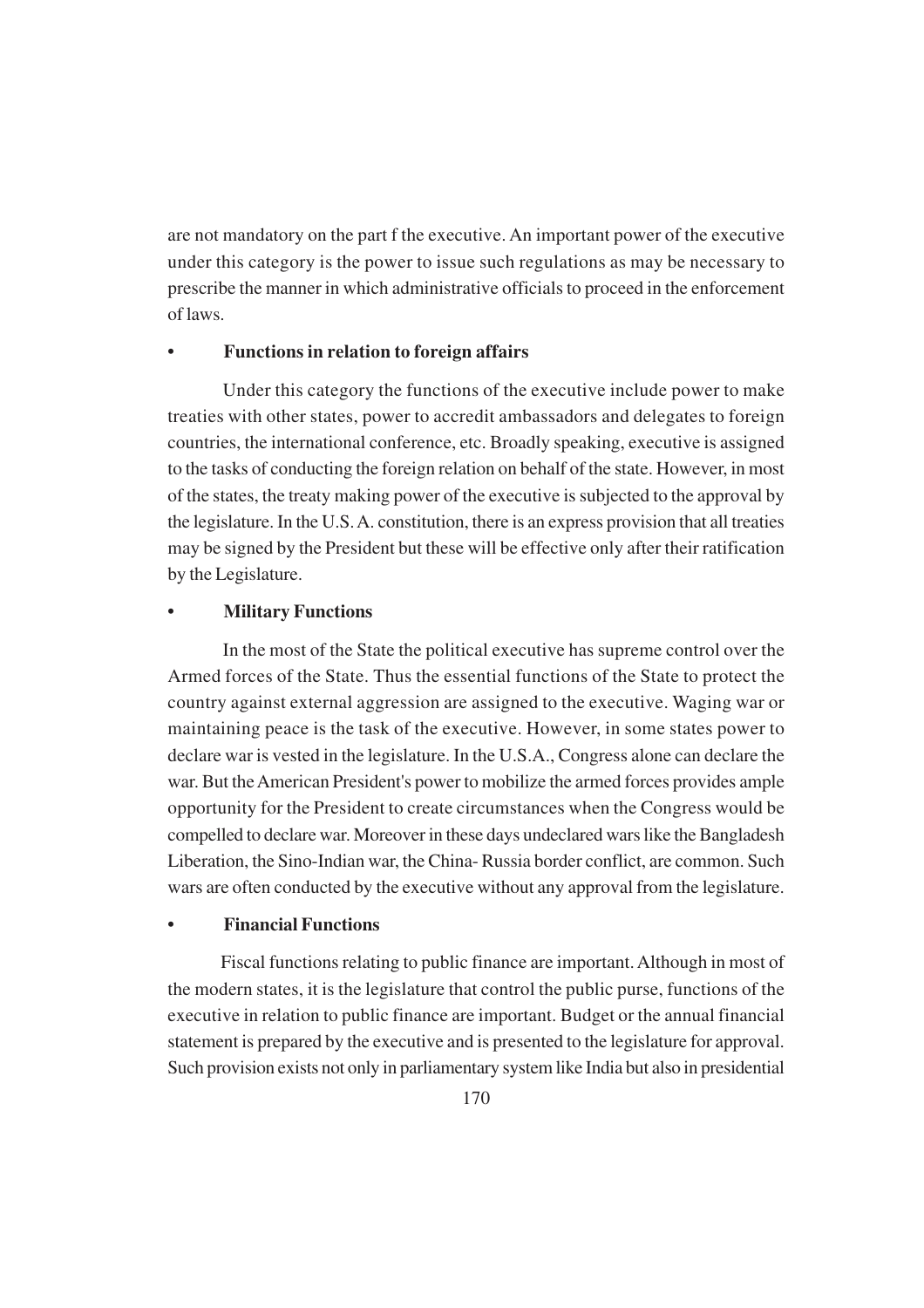countries like the U.S.A. The executive also controls the execution of budget as a safeguard against wasteful, unwise and illegal expenditures by civil services.

## **• Judicial Functions**

 The executive in most of the States also performs certain types of judicial functions. Right to grant pardon, reprieve and remission are some of the quasi-judicial power enjoyed by the executive. These powers are exercised with due caution and only when exceptional circumstances arise. These powers ought not to be used to protect a criminal. In some countries the top executive makes appointment of judges. Moreover, some administrative cases are also decided by the executive. This is known as 'administrative adjudication'.

## **• Legislative Functions**

 In almost all the States the chief executive is authorized to summon, prorogue and adjourn the legislature. In parliamentary system like India and U.K. the chief executive is also empowered to dissolve the legislature, in order to enable the cabinet to seek as fresh mandate from the electorate. In these States, the chief executive also recommends legislative proposals through speeches delivered in the Parliament. In the U.S.A. Presidential message to the Congress embody proposals for absolute) enjoyed by the executive also amounts to a check over undesirable legislation. Ordinance-making power is also a legislative power of the executive.

 Lastly, the advent of the welfare State has assigned to the executive a new group of legislative function. Activities of the welfare States are too large. Hence all details of laws cannot be incorporated in laws or statutes. Thus the legislatures in modern States have resorted to a device known as 'Delegated Legislation'. Legislature only passes the laws in broad outlines. The details are filled in the executive but rules and regulation framed by the executive in accordance with the spirit of the original statute. Thus the executive has acquired law-making power indirectly. This delegated legislation, however, is subject to legal and legislative security.

# **• Growth of Executive Powers**

From an analysis of the above power and functions enjoyed by the executive,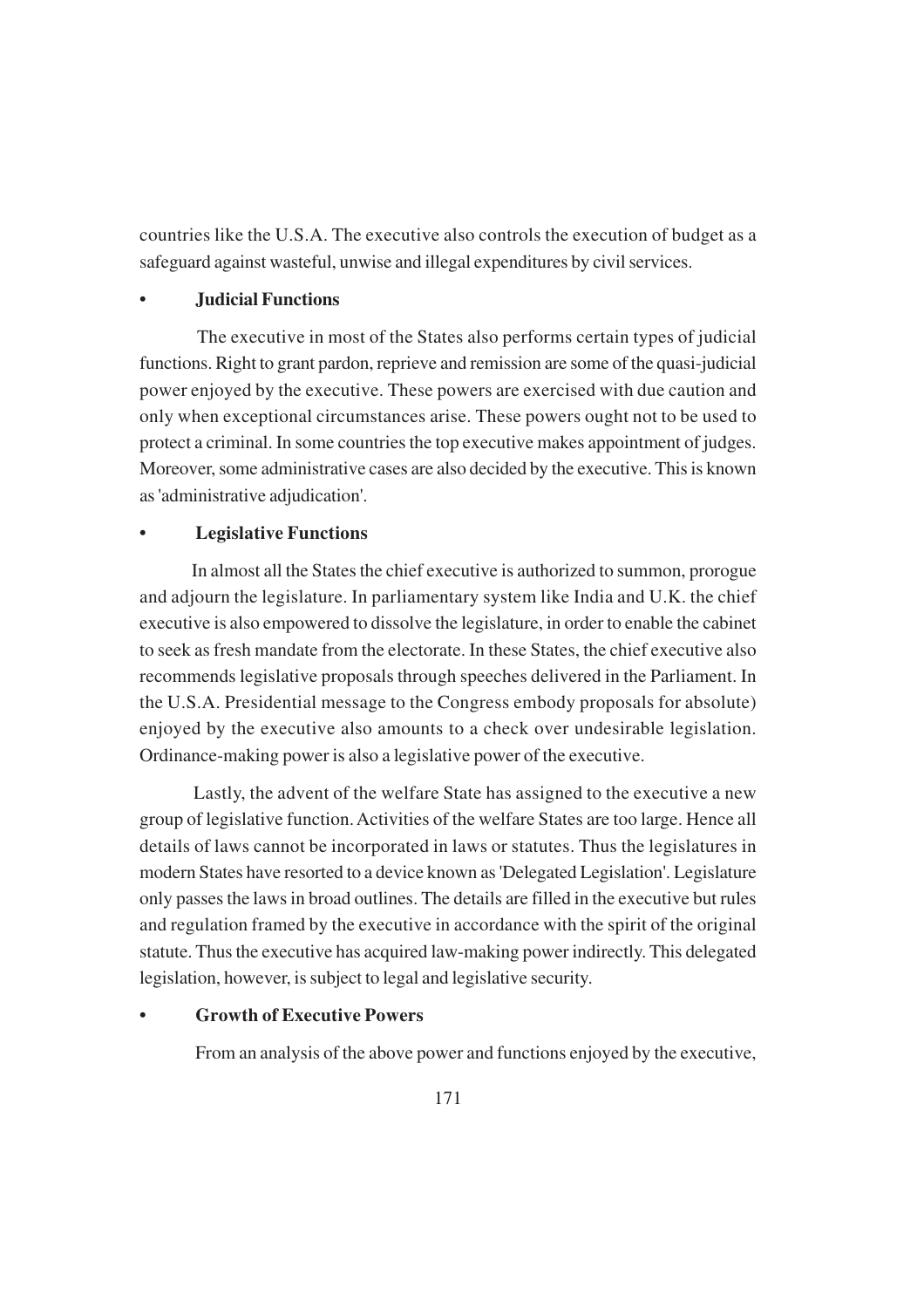it is clear that executive branch of government provides national leadership in these days. Commenting on this Bruke says, "Growth of the executive organ, in consequence of the extension of rights and the corresponding extension of services which mostly fall to the lot of the executive is the notable features of the 20th century".

 The modern executive is becoming powerful at the cost of the legislature and the judiciary. These developments are primarily due to the change of our ideas about the functions of the State. Formerly, the sole functions of the State were the function of a policeman that is to protect us against encroachment on our safety. But modern States are welfare States. Hence the functions of the executive have become multilateral, consequently, a large number of legislative and judicial functions have been entrusted to the executive. The alarming growth of executive powers has involved serious criticism from all quarters. Lord Hewart, in his book entitled 'The New Despotism' has raised a stout against these developments. Never before in the history of the mankind the fate of so many is controlled by so few.

 However, growth in the powers of the executive is necessity for the contemporary society. As Corry observes, "the essence of Government is an executive. The legislature and judiciary are merely the instruments constitutionalising it". Unless we discard the philosophy of welfare State the powers and functions of the executive are bound to increase. Hence, what we require is certain checks or control over the omnipotent executive and not an attempt to diminish the powers and functions of the executive.

## **• Judiciary**

 The judicial functions of the government continue since time immemorial. In ancient days executive and judicial functions were combined in the Monarch or the Emperor. The Kings himself was the executive as well as the fountain of justice. In spite of this combination, ever in ancient time, a set of subordinate courts with qualified judges were maintained. In modern times, as a result of the influence of the "Theory of the Separation of powers" propounded by Montesquieu, the governmental structure in most of the civilized states. All over the world, the judiciary possesses the power of interpreting the constitution and Acts of the legislature. Laski has rightly said that "*Act*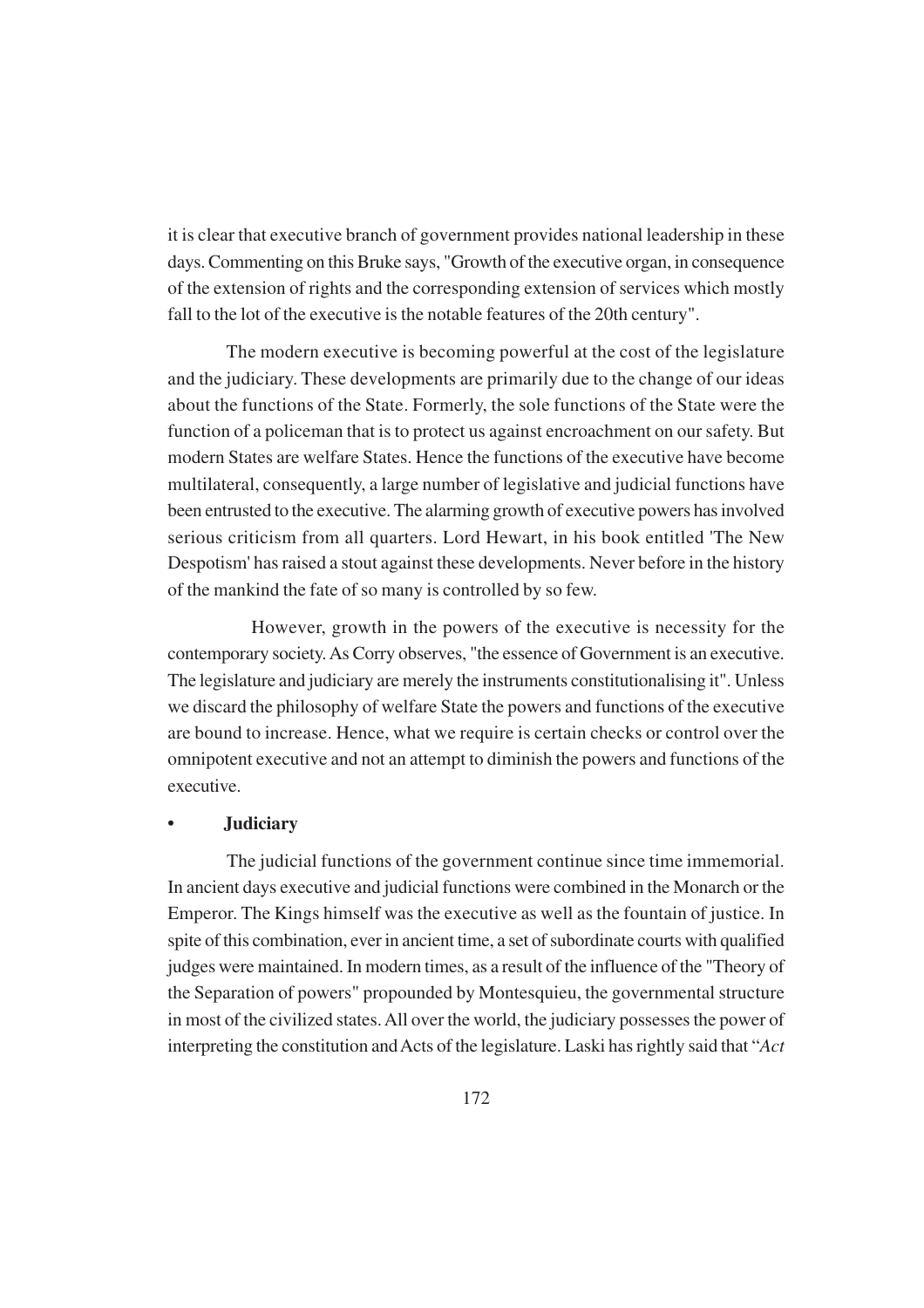*of Parliament is not self-operative.*" According to Hamilton, "Laws are like a dead letter without fears or favor. Bryce rightly stated, "If the lamp of justice goes out in darkness, how great is that darkness!" Hence arises the necessity of judiciary.

## **• Functions of Judiciary**

 A ministration of justice is the prime function of the judiciary. However, the judiciary performs certain other functions too. These functions may be judicial in character but some of these functions are non-judicial in nature. Following are some of judicial and non-judicial functions performed by the judiciary.

## **• Judicial Functions**

 Firstly, when a dispute is brought before a court, it is the responsibility of the court to 'determine the facts' involved. The usual manner in which the courts determine the facts is though evidence given by the contestants. Once the facts have been established, the court proceeds to decide what law is applicable to a particular controversy of circumstance. Thus the judiciary becomes the interpreter of laws which is the prime function of the judiciary. So the major task o the judiciary is to 'determine' the facts of laws and to apply them to particular circumstance.

# **• Law-making functions**

 Secondly, the judiciary while interpreting the existing laws also performs the role of a law-maker. It may sound surprising, but "judge-made" laws are common to all systems of jurisprudence. Such occasions arise when the provision of the existing laws may be ambiguous, or sometimes two or more laws of a particular government appear to conflict under a given circumstance. Herein the judiciary plays an important role in determining what the law is and when two laws apparently conflict, which shall prevail. For instance, the enunciation of the 'Doctrine of implied powers' by the U.S.A. judiciary proved conducive to the growth of the federal government's power. But the phraseology of the original U.S.A. constitution did not provide such enormous power of the Federal Government. In this context we realize the prime importance of the judiciary.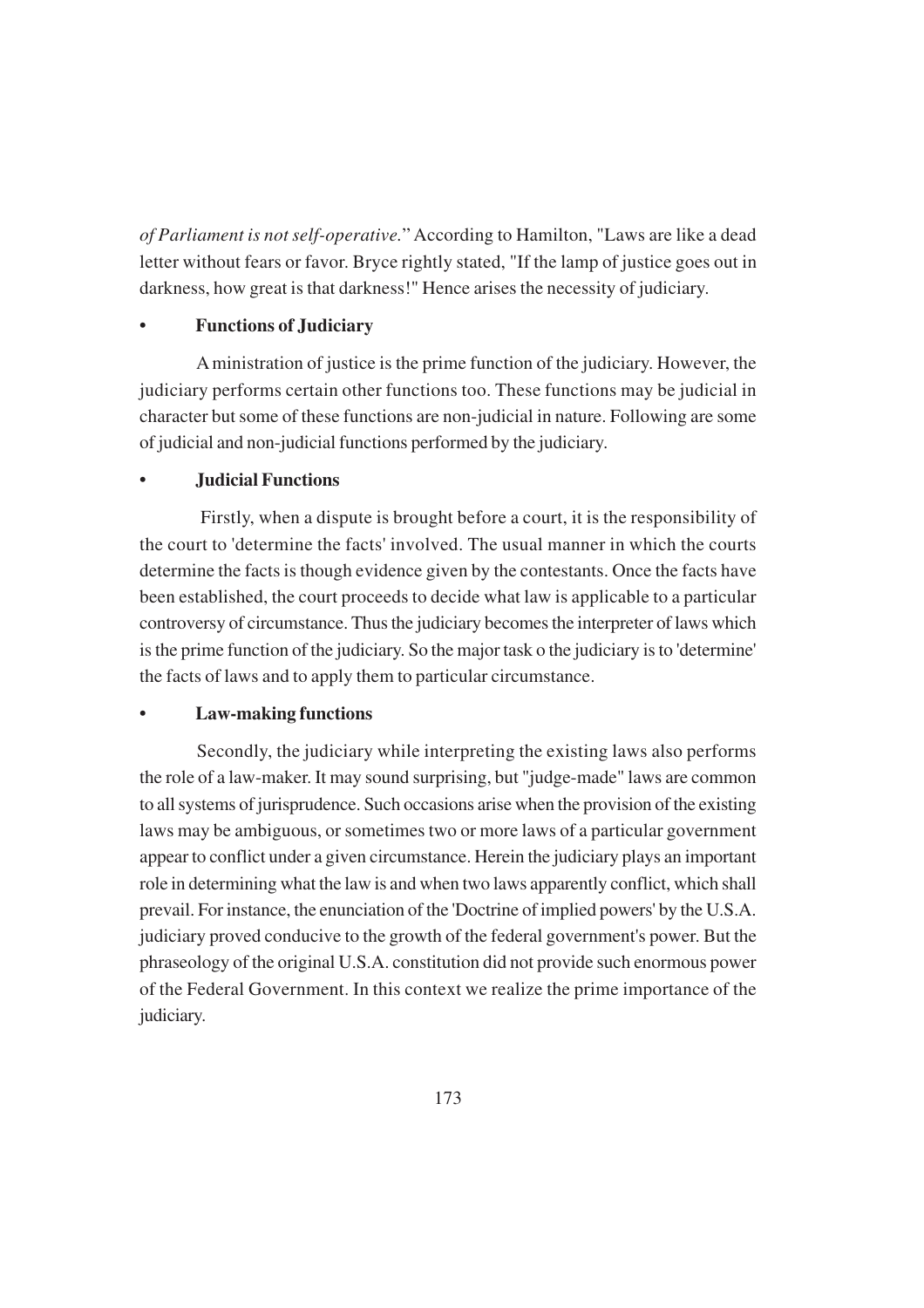## **• Guardianship of the constitution**

 Thirdly, in federal States like India, the U.S.A. and Switzerland, the judiciary is the guardian of the constitution. Chief justice Hughes of America once said, "We are under a constitution but the constitution is what the judges say if is". In federal states conflict in jurisdiction and authority frequently occurs as there are several law-making and executive authorities, each owing its power to the constitution. Under the circumstance the judiciary becomes the umpire and regulates the legal action of the State and Central Government. In case the laws made by any of these law-making bodies conflict with the constitutional provision, the judiciary in the legislation as illegal. Indian courts on several occasions have declared laws of the Union as well as the States laws illegal.

## **• Advisory Jurisdiction**

 Fourthly, some national judiciaries possess advisory jurisdiction. For instance, the President of India may seek the advice of the Supreme Court of India on any proposal legislation. However, there is no such provision in the U.S.A. The Canadian Supreme Court is also obliged under constitutional provisions to tender advice to the Governor-General.

## **• Protector of the Fundamental Rights**

 Fifthly, the judiciaries also act as the defender of the individual's rights. Such role of the judiciary is important as it prevents the individual's rights from being violate. An individual need not wait till harm is done to him. If he had sufficient reasons oblige that attempts would be made to violate his rights, he could approach the courts for protection. Then the courts would issue prohibiting such attempts till the rights of the parties were determined. Judiciary is the watchdog of rights and liberties of people. In India, the Supreme Courts is empowered to protect the Fundamental Rights of the citizens.

## **• Supervisory Function**

 Sixthly, higher courts are often assigned the task of supervision over the lower courts. The India High Courts are responsible for the supervision of the respective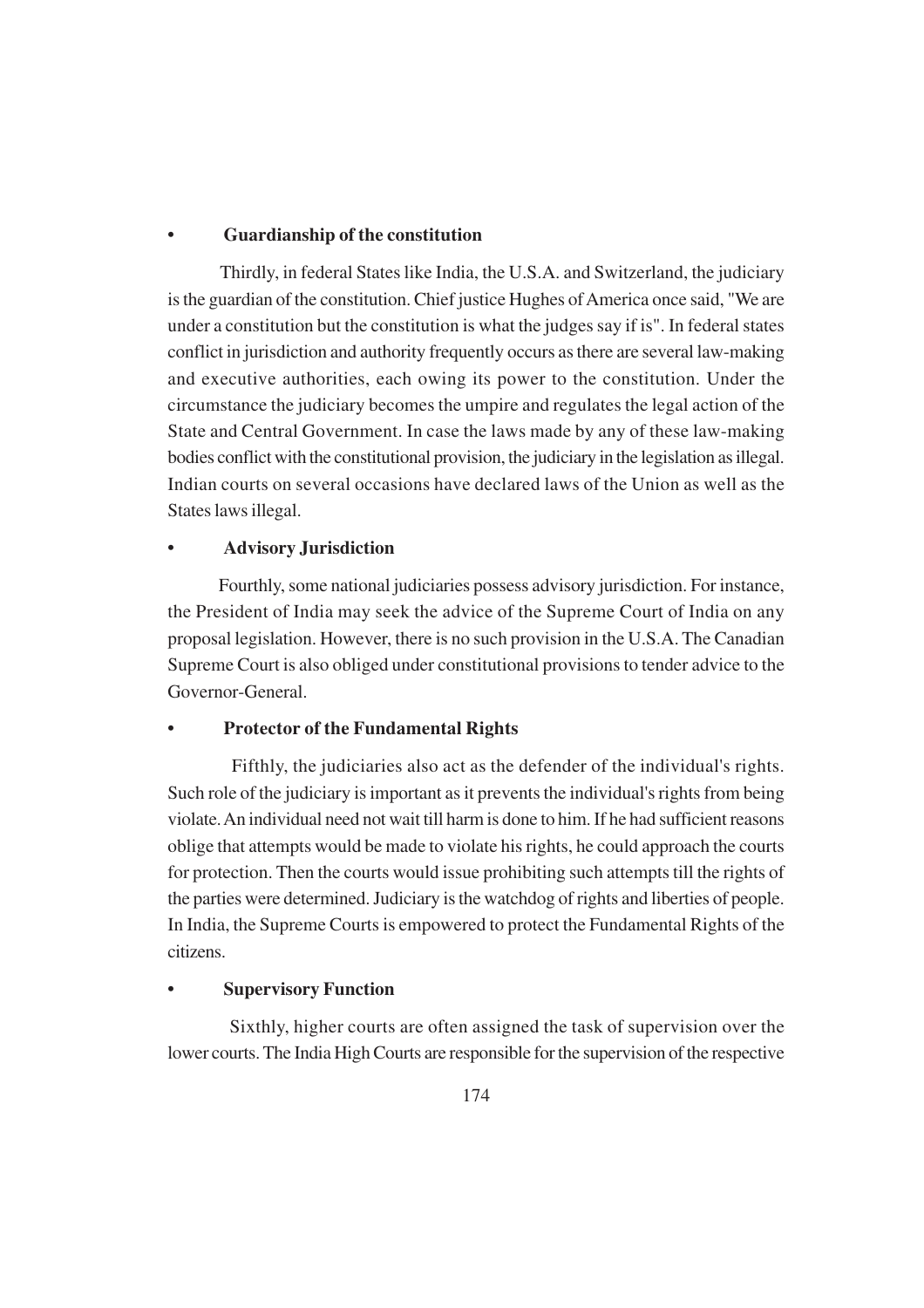judicial.

#### **• Non-Judicial Functions**

 Lastly, the judiciary in some countries may perform a number of non-judicial functions. Courts may undertake the administration of property in cases where the ownership of property in question is in dispute. Courts also assume responsibility for handling the affairs of minor children or lunatics courts also may be authorized to issue and cancel certain licenses. Courts also may be authorized to grant citizenship to aliens.

## **12.5 CHANGING POWER STRUCTURE IN RURAL INDIA**

In the Indian rural society the power holders may be classified in four groups

- (a) Those who have power based on the ownership and control of land.
- (b) Those who have power based on their caste
- (c) Those who have power based on numerical strength, and
- (d) Those who have power because of the positions they hold, e.g. in Panchayats etc.

In the traditional power system the main dimensions of power system were : The Zamindari system, The caste system, and the village panchayat.

The villagers referred their social, economic and other problems eithers to the zamindar or to their caste leader or to the village panchayat. In a state like Rajasthan, traditional power structure was feudalistic. In other states also, Zamindari was hereditary. The Jagirdari and Zamindari system were in fact land revenue systems. The kings granted lands to their favourite chosen men like ministers, courtiers and military commanders etc. The Jagirs were bigger estates than the zamindaris. The jagirdar was intermeditary between the tiller of the soil and the state but he behaved pratically as the owner of the land in respect of peasants. He collected revenue from peasants for their support and also of the military force which he maintained.

The Zamindars were big landlords but possesed no title. The jagirdars levied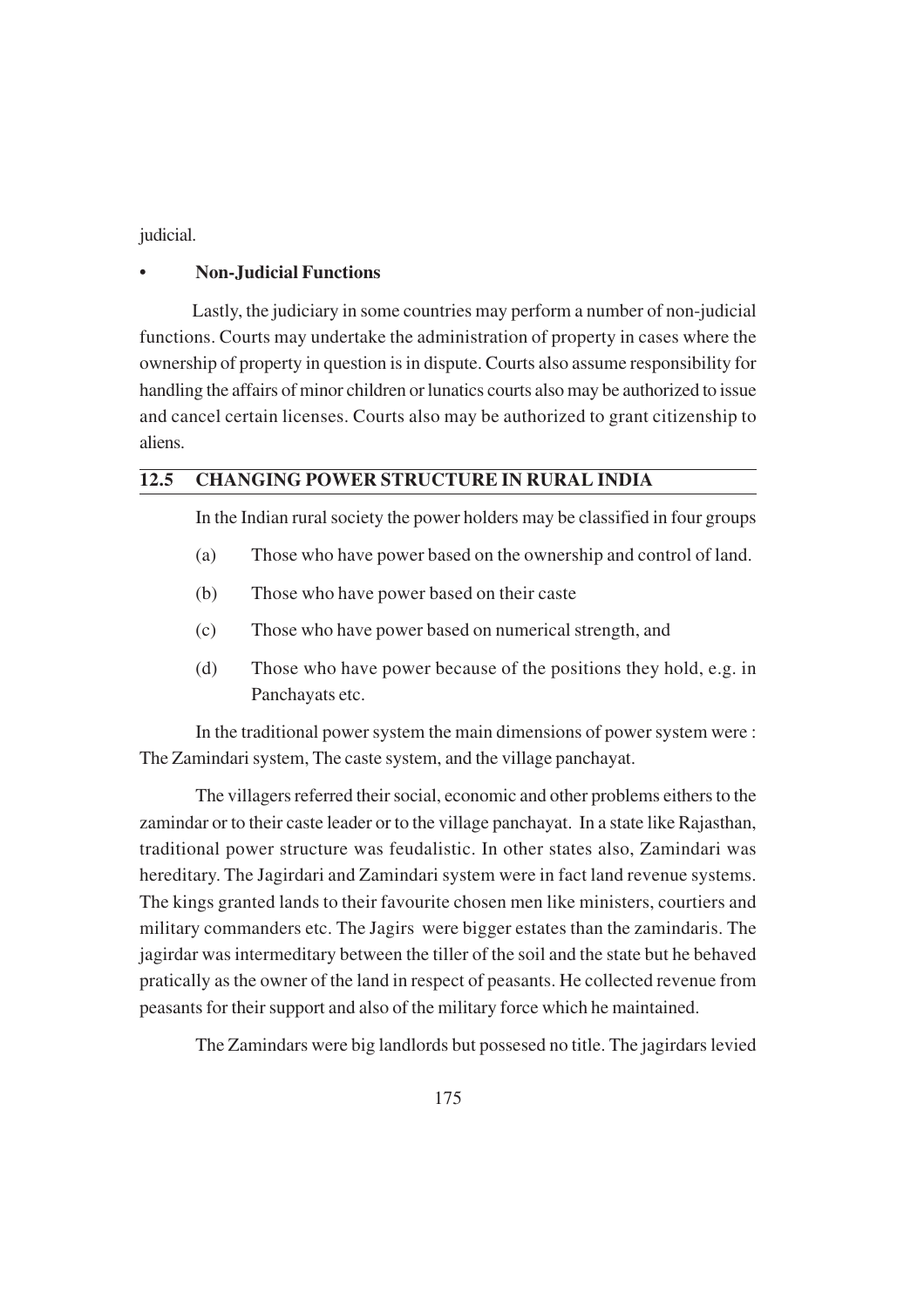numbers of taxes and took a great portion of the produce as land revenue. They dicouraged reforms and social awakening. The zamindars were those who were assigned land by the feudal chiefs and had to pay tribute to the ruler. They used to give their land to tenants whom they exploited in every respect. Thus, ownership of land and this economic status were the fundamental sources of jagirdars and zamindars power in a village.

The caste leaders had social status in a village. Since, caste councils were very powerful through severest sanctions, they could even throw out defaultiers from the caste. The leaders enjoyed great power over members. The village elders from amongst all the major castes in the village. These were informal organisations. The members gathered whenever issues involving the interests of the village were to be decided.

After independence, the Jagirdari and zamidari systems were abolished and money land reforms were introduced which weakened the traditional power structures and created a new power structure. In Place of hereditary and caste leaders, elected persons with political backing became leaders. Individual merit and not caste or class become an important factors in leadership.

Yogendra Singh in his study of changing power structure in U.P. villages concluded that the power systems has a tendency to incline in favour at the groups which fulfill the economic expectations of the people in the village. Some studies in Haryana and Rajasthan villages conducted in the 1970's and 1980's have also shown that linkages with politicians and officals have strengthened the already privileged position of the upper classes in rural stratification. Andre Betille noted in his study that power has become independent of class to a greater extent than in the past ownership of land is no longer the decisive factor in acquiring power. A.R. Hiraman has pointed out that the distribution of power and authority in the village does not show any correlation with land holding or caste. Iqbal Narain and P.C. Mathur's study in Rajasthan (1969) concluded that the upper class continues to have a monopoly of leadership but new leadership of younger age group has also emerged at the village level Sirsikar (1970), Carrass(1972), Inamadar (1971) and Yogesh Atal also studied the impact of elections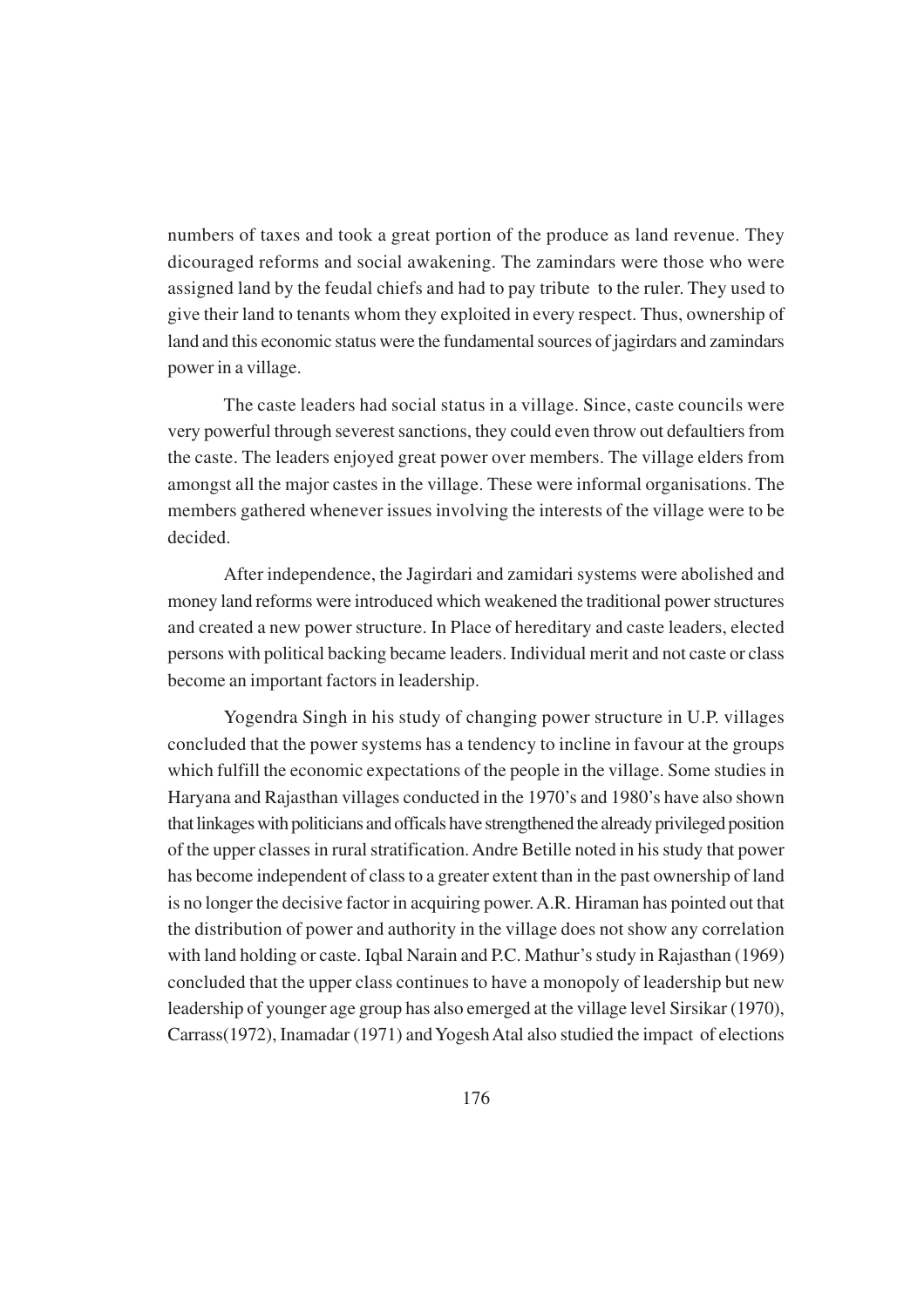on finding base by the political parties in the villages and the introduction of Panchayati Raj institutions.

On the nature of change in leadership pattern in the villages. Oomen also pointed out the influence of decentralised decision making process on rural leadership and the character of the village community power structure.

# **12.6 FACTORS RESPONSIBLE FOR CHANGING POWER STRUCTURE IN INDIAN SOCIETY**

After independence, the patterns of power structure of Indian society have undergone major changes. The westernization, industrialisation and resultant urbanization, improved communication, introduction of panchayati Raj and community development operating at the cross roads of the social relationship, have made their impact felt on the traditional power structure of the Indian society. The pattern of power structure on leadership as it exists today reflects a transition from individual to collective from the heriditary to elective and from descriptive to functional type of leadership.

The numerical preponderance of castes in assuming increasing importance in this era of adult franchise. This means today an effective village leader has, by necessity, to belong to the caste group that has its largest share in the village population. The backward castes have came to dominate the panchayats as well as other instituions in the vilage. The upper-castes have been relegated to a second place in the power hieraarcy.

Economic Power an important determinant of status in the past, has ceased to be defective in direct elections. The panchayats and others institutions have been captured by the lower income groups.

Education, having become profession oriented and serving as an important agency of social control is assuming great importance in the present context with the massive drive for literarcy and education in recent times, educated persons get advantage over the illiterates, as a consequence of which the literate dominates the rural community.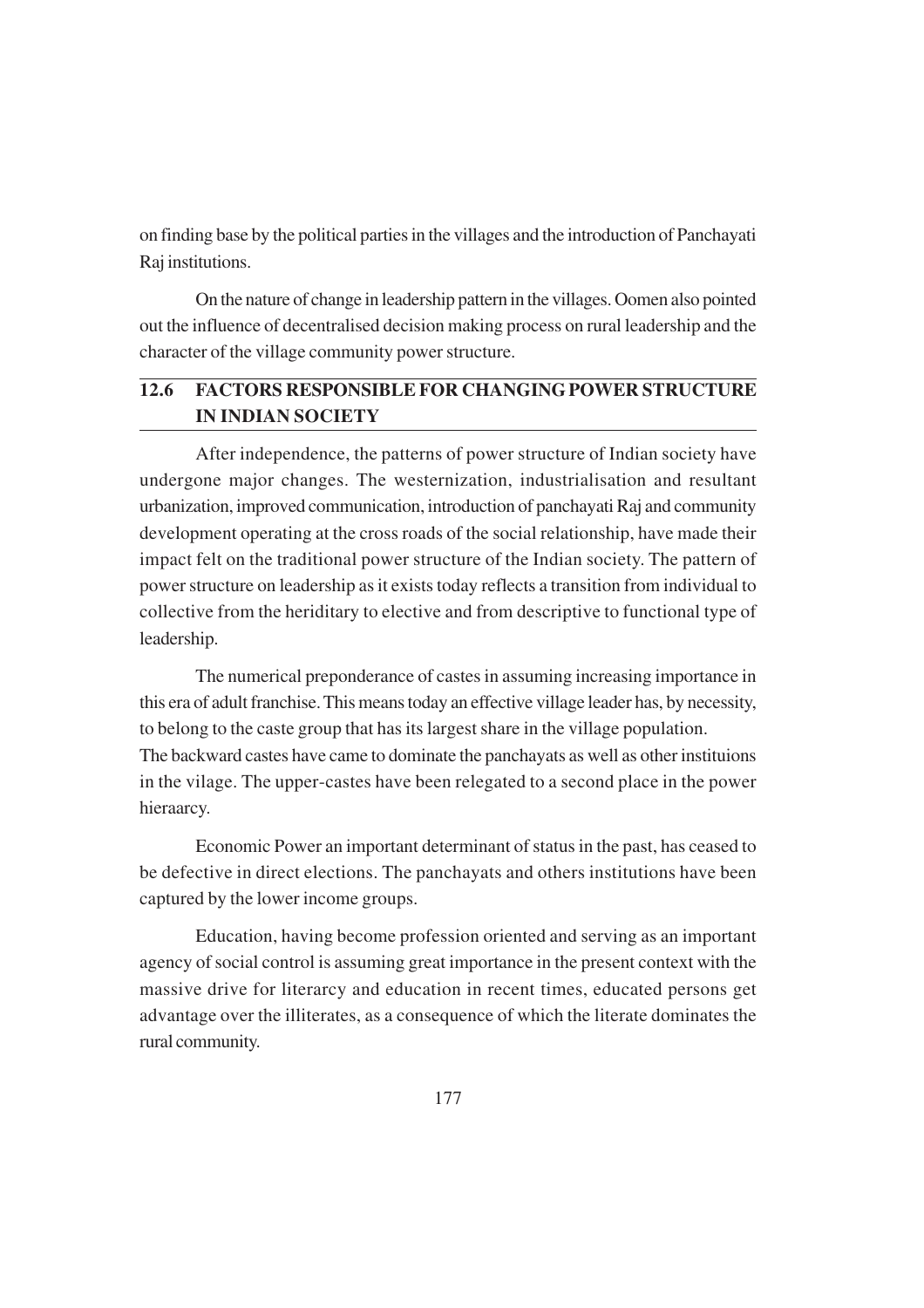#### **Check your Progress**

**Note :-** (a) Write your answers in the space given below.

(b) Check your answers with those given at the end of the lesson.

- (i) Give a short note on power difference ?
- (ii) What are the various factors responsible for the changing power structure in India Society ?

\_\_\_\_\_\_\_\_\_\_\_\_\_\_\_\_\_\_\_\_\_\_\_\_\_\_\_\_\_\_\_\_\_\_\_\_\_\_\_\_\_\_\_\_\_\_\_\_\_\_\_\_\_\_\_\_\_\_\_\_\_\_\_

 $\mathcal{L} = \{ \mathcal{L} = \{ \mathcal{L} \} \cup \{ \mathcal{L} \} \cup \{ \mathcal{L} \} \cup \{ \mathcal{L} \} \cup \{ \mathcal{L} \} \cup \{ \mathcal{L} \} \cup \{ \mathcal{L} \} \cup \{ \mathcal{L} \} \cup \{ \mathcal{L} \} \cup \{ \mathcal{L} \} \cup \{ \mathcal{L} \} \cup \{ \mathcal{L} \} \cup \{ \mathcal{L} \} \cup \{ \mathcal{L} \} \cup \{ \mathcal{L} \} \cup \{ \mathcal{L} \} \cup \{ \mathcal{L} \} \cup$ 

 $\frac{1}{\sqrt{2}}$  ,  $\frac{1}{\sqrt{2}}$  ,  $\frac{1}{\sqrt{2}}$  ,  $\frac{1}{\sqrt{2}}$  ,  $\frac{1}{\sqrt{2}}$  ,  $\frac{1}{\sqrt{2}}$  ,  $\frac{1}{\sqrt{2}}$  ,  $\frac{1}{\sqrt{2}}$  ,  $\frac{1}{\sqrt{2}}$  ,  $\frac{1}{\sqrt{2}}$  ,  $\frac{1}{\sqrt{2}}$  ,  $\frac{1}{\sqrt{2}}$  ,  $\frac{1}{\sqrt{2}}$  ,  $\frac{1}{\sqrt{2}}$  ,  $\frac{1}{\sqrt{2}}$ 

\_\_\_\_\_\_\_\_\_\_\_\_\_\_\_\_\_\_\_\_\_\_\_\_\_\_\_\_\_\_\_\_\_\_\_\_\_\_\_\_\_\_\_\_\_\_\_\_\_\_\_\_\_\_\_\_\_\_\_\_\_\_\_

## **12.7 LET US SUM UP**

The foregoing analysis clearly shows that leadership pattern in the Indian society has registered a major shift. The traditional determinants of leadership and power structure have been eroded to a great extent. The authority of the people, old age, the three survey of upper castes, the near supreme domination of the landed and rich classes, all these have been rendered less effective in varying degrees. The development programmes initiated by the state, require efficient and dynamic leaders and such leadership can only be provided by the younger generation. The newly created instituions like the panchayats that are formed on the basis of universal adult franchise have offered unprecedented opportunities to numerically propondrant and socially backward castes and classes. So, the emerging pattern of power structure and leadership pattern present a picture of an amalgam of new trends and traditional elements though it is evident that the older forces appear to fight a losing battle.

## **12.8 SUGGESTED READINGS**

1) Yojana, Special Issue on "Could We Break their Shackles", Vol.31 No.8, May 1-5,1987.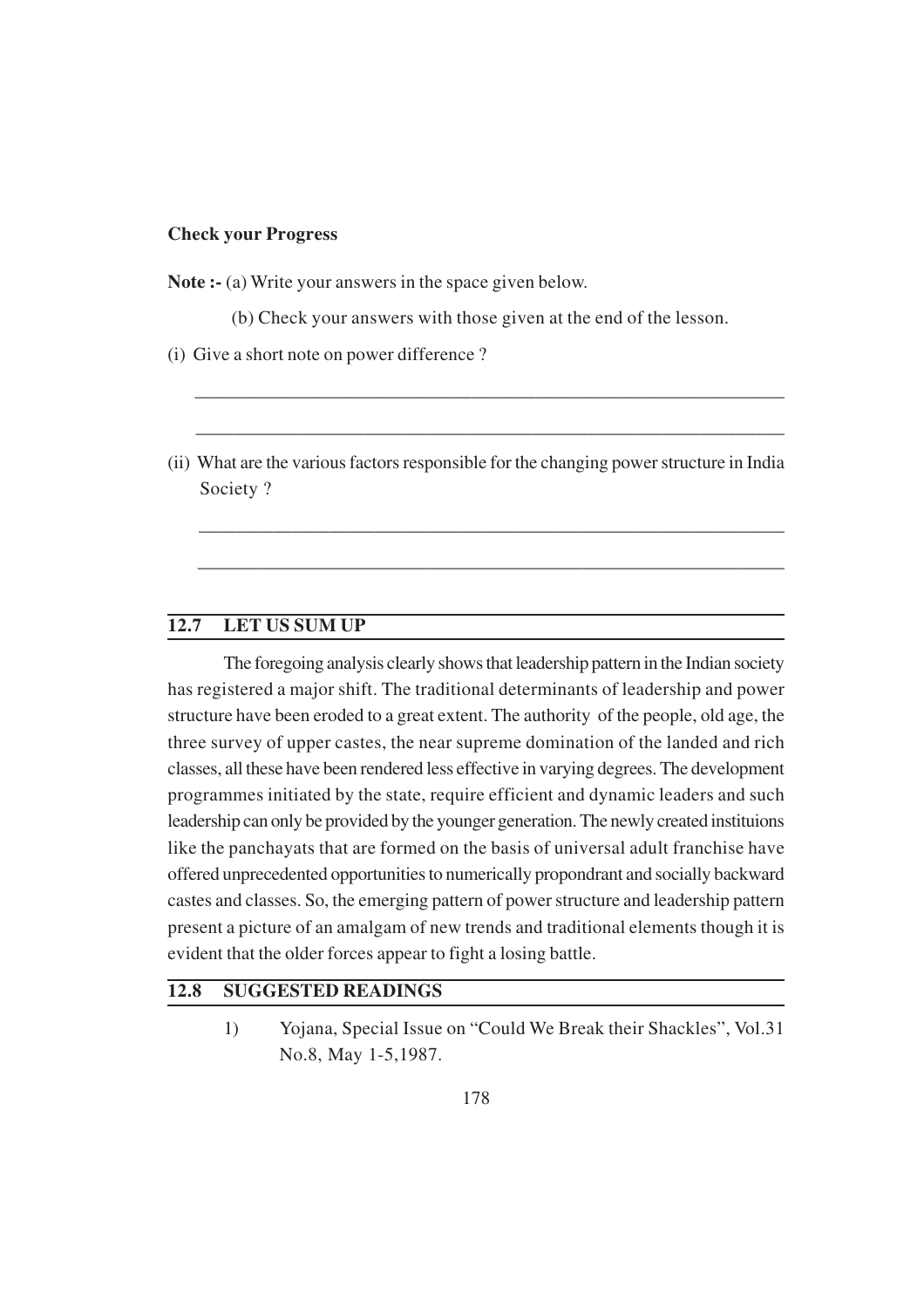- 2) Mathew, George, Panchyats Raj from Legislation to Movements Concept publishing, Co.1994.
- 3) Mishra, Sweta, Democratic Decentralisation in India, Mittal Publications, New Delhi, 1994.
- 4) Beteille, Andre, Cast, class and power; Changing pattern of stratification in a Tanjore village, univiersity of california press, Berkeley, 1965.

## **12.9 ANSWERS TO CHECK YOUR PROGRESS**

- 1 Power differences are found among occupants of different statuses. Power is the ability to get one's wishes carried out inspite of opposition if any.
- 2 The various factors responsible for the changing power structure in India are :

 Westernization, Industrialization, Urbanization, Improved communication, Community development programmes etc.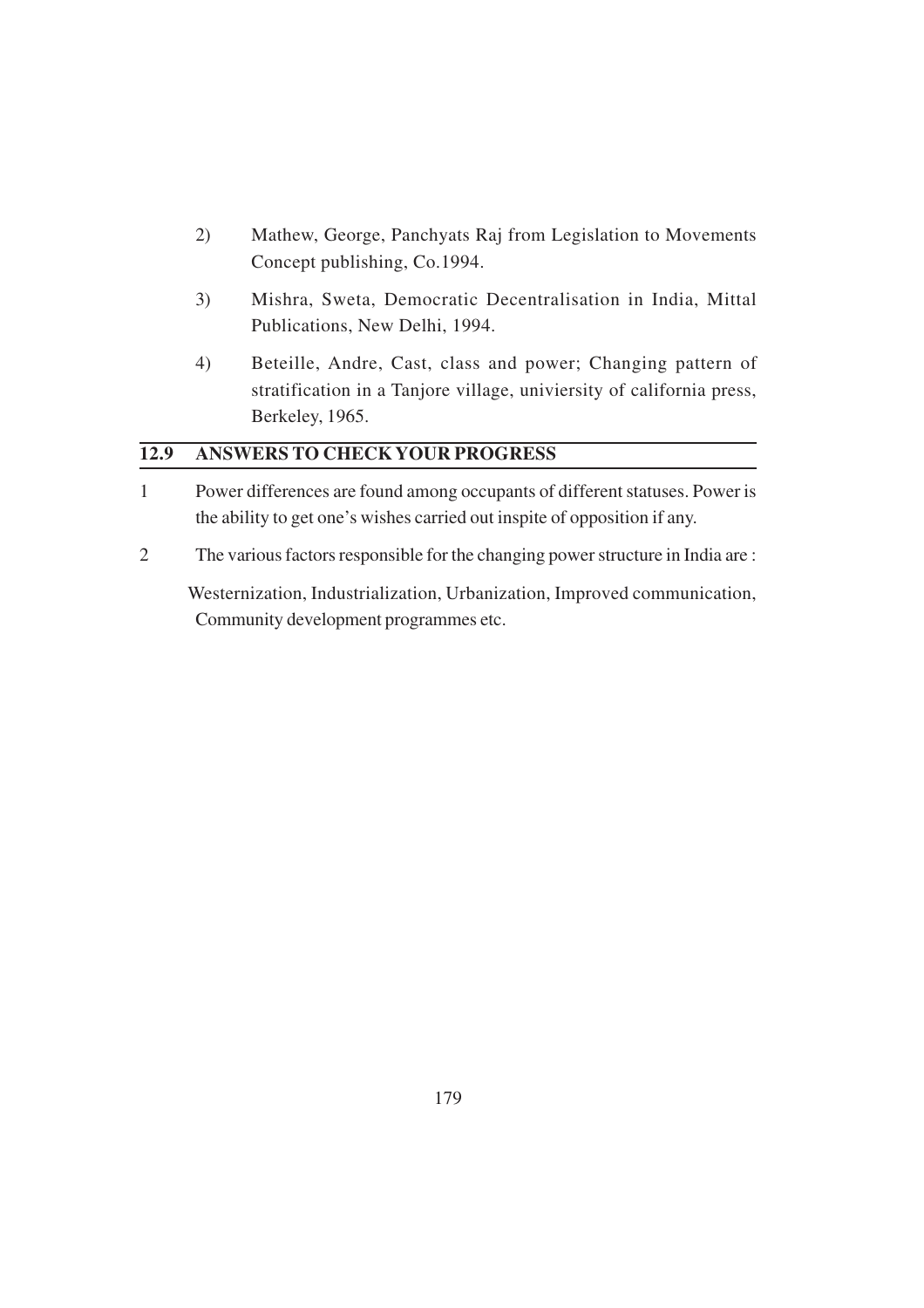# Lesson No. 13 CHANGE IN THE FAMILY SYSTEM Unit-III **(FROM JOINT TO NUCLEAR)**

#### **STRUCTURE**

- 13.1 Introduction
- 13.2 Objectives
- 13.3 Distinctive Features of the Family
- 13.4 Indian Joint Family : Dimensions and Issues
- 13.5 Changes in Joint Family System
- 13.6 Functional & Dysfunctional Aspect of Change
- 13.7 Let Us Sum Up
- 13.8 Suggested Readings
- 13.9 Answers to Check your Progress

## **13.1 INTRODUCTION**

Family is the basic and universal social structure of human society. It fulfils needs and performs functions which are indispensable for the continuity, integration and change in the social system. A considerable body of sociological literature has appeared in recent decades regarding the effects of modern forces on the extended and nuclear family, both in rural and urban areas in different parts of the world. The changes brought about by industrialization, urbanization and other modern forces have raised questions in the minds of sociologists and anthropologists and other researches over the status of the "isolated nuclear family" and the viability of joint or extended family networks in India.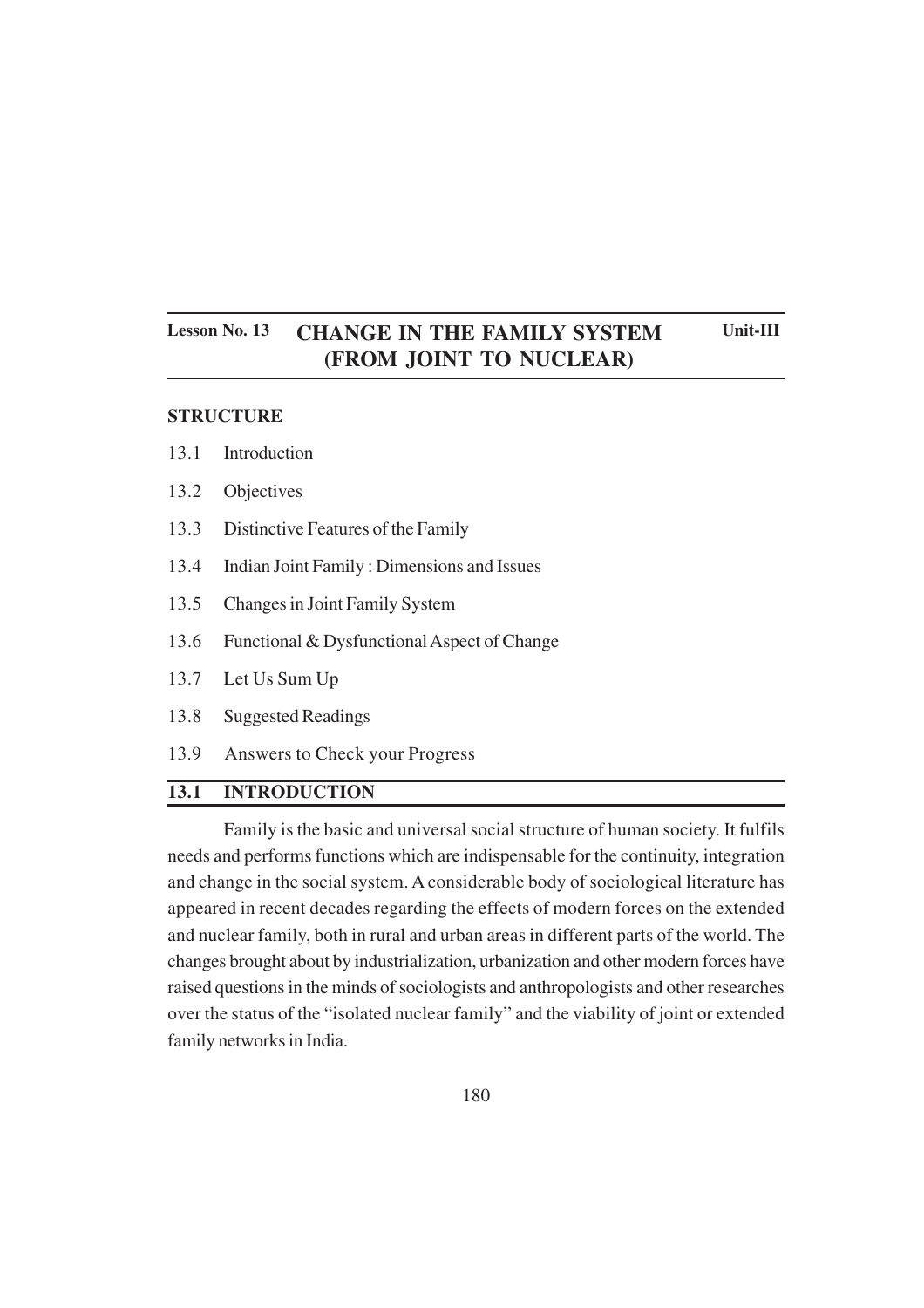This chapter aims at facilitating a better understanding of the changing structure and functions of the family. Before going in detail about the changing aspects of family, let us first understand the basic features of the family.

## **13.2 OBJECTIVES**

In this lesson the students will be abe to :

- Discuss different views on functions and characteristic of family
- Explain the concept of Indian joint family
- Discuss various studies of joint family system
- Describe changes in the joint family system
- Explain positive and negative aspects of changes in joint family.

## **13.3 DISTINCTIVE FEATURES OFTHE FAMILY**

The family is, in the first instance, characterized by some form of institutionalized mating, i.e., some type of marriage. Secondly, there is some mode of reckoning descent by having a nomenclature. Thirdly, family is an economic unit, particularly so far as the mother and the infant are concerned. Finally, a family is always associated with a common habitation for all its members.

The family has the following distinctive features, as listed by Maciver.

- **1. Universality :** In view of the fact that all the aspects of an individual's life are considerably influenced and made possible by the family grouping, family is found all over the world and at all levels of culture.
- **2. Emotional Basis :** The integrative bonds in is family are mutual affection and blood ties. The emotional basis of the family makes it ideally suited to perform the all important role of early education, which makes it an institution of considerable importance as a transmitter of culture.
- **3. Educative Role :** The most plastic years of every individual's life, i.e., his childhood, are spent in his family. It is here that he gets the earliest and the most fundamental lessons in socialization.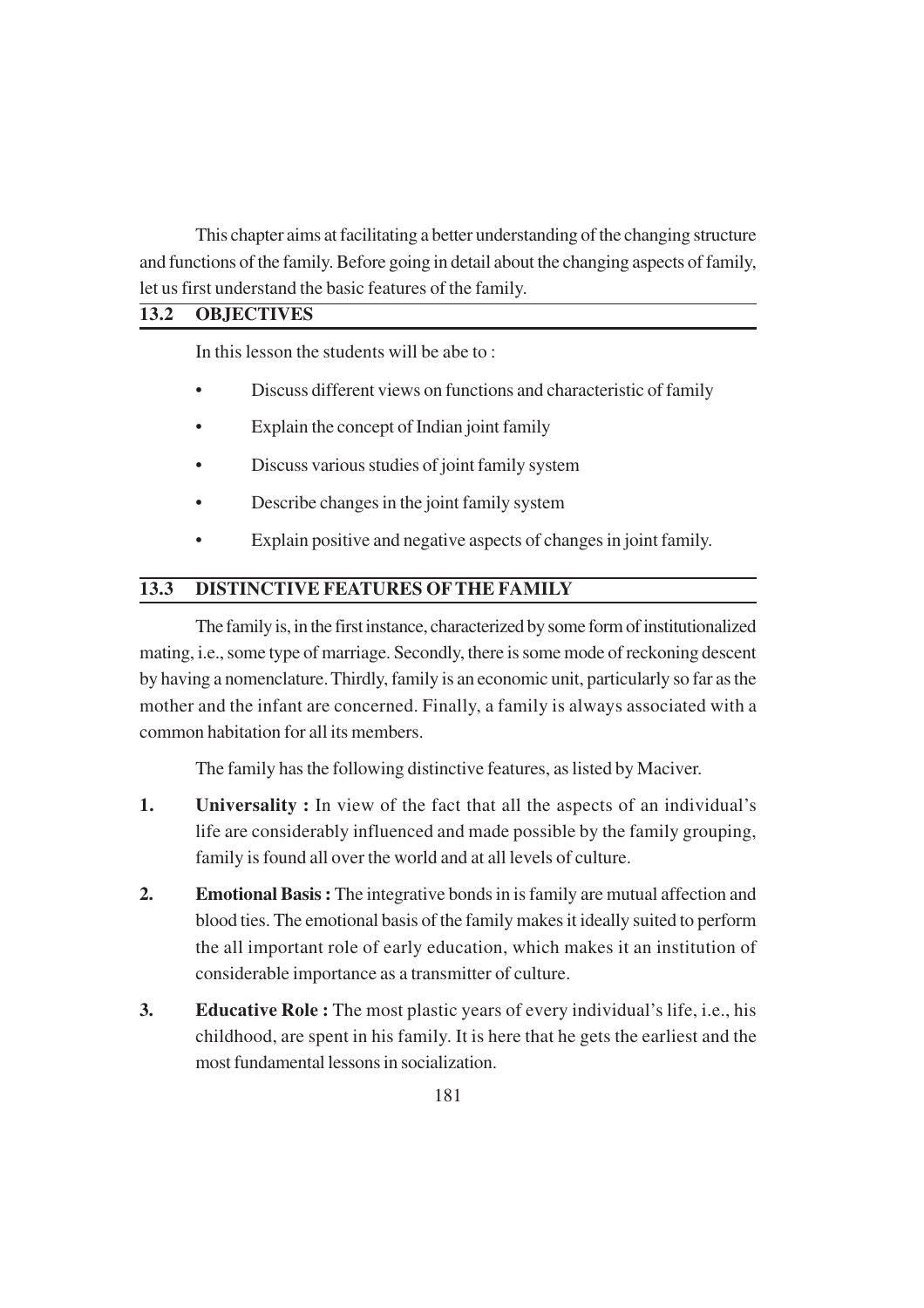- **4. Limited Size :** The family, throughout the world, is characterized by its precision as compared to other types of groupings, like the sib or class.
- **5. Nuclear Position :** With regard to all the different types of groupings, the family plays an important role in so far as it prepares the individual for participation in all the secondary groups.
- **6. Sense of responsibility among members :** A sense of responsibility among its members in relation to each other is an aspect which is more rational than emotional one. This feeling of personal responsibility towards each other is very important to ensure the smooth functioning of the familial grouping.
- **7. Social Regulation :** Society, that is the collectively, keeping the collective and wider view in mind, has to ensure, by evolving moves and folkways, that the individual members in a family do perform all those functions towards each other on the basis of which the wider network of social relationship is dependent for its success.
- **8. Persistence and change :** Whereas the family as an institution is the most permanent and universal one in human societies, as an association it is subject to constant change in composition and structure, even within the same society.

## **13.4 INDIAN JOINT FAMILY : DIMENSIONS AND ISSUES**

Family sociologist of India mostly agree that joint family continues to be the norm but the range of Kinship within it has narrowed. Various process of change because of modernization are at work apart from the normal demographic changes.

A review of the literature on the Indian family shows that the discussion mostly centres around the structure changes in the institution of the joint family in consonance with the coming of modernising forces into India. Two view points are prevalent in this regard. The First group asserts that nuclearisation of the joint family structure is taking place in India in tune with the global trend, and that one of the inevitable consequences of industrialization and urbanization is the transition of the family from the joint to the nuclear type. Another view point is that nuclearisation of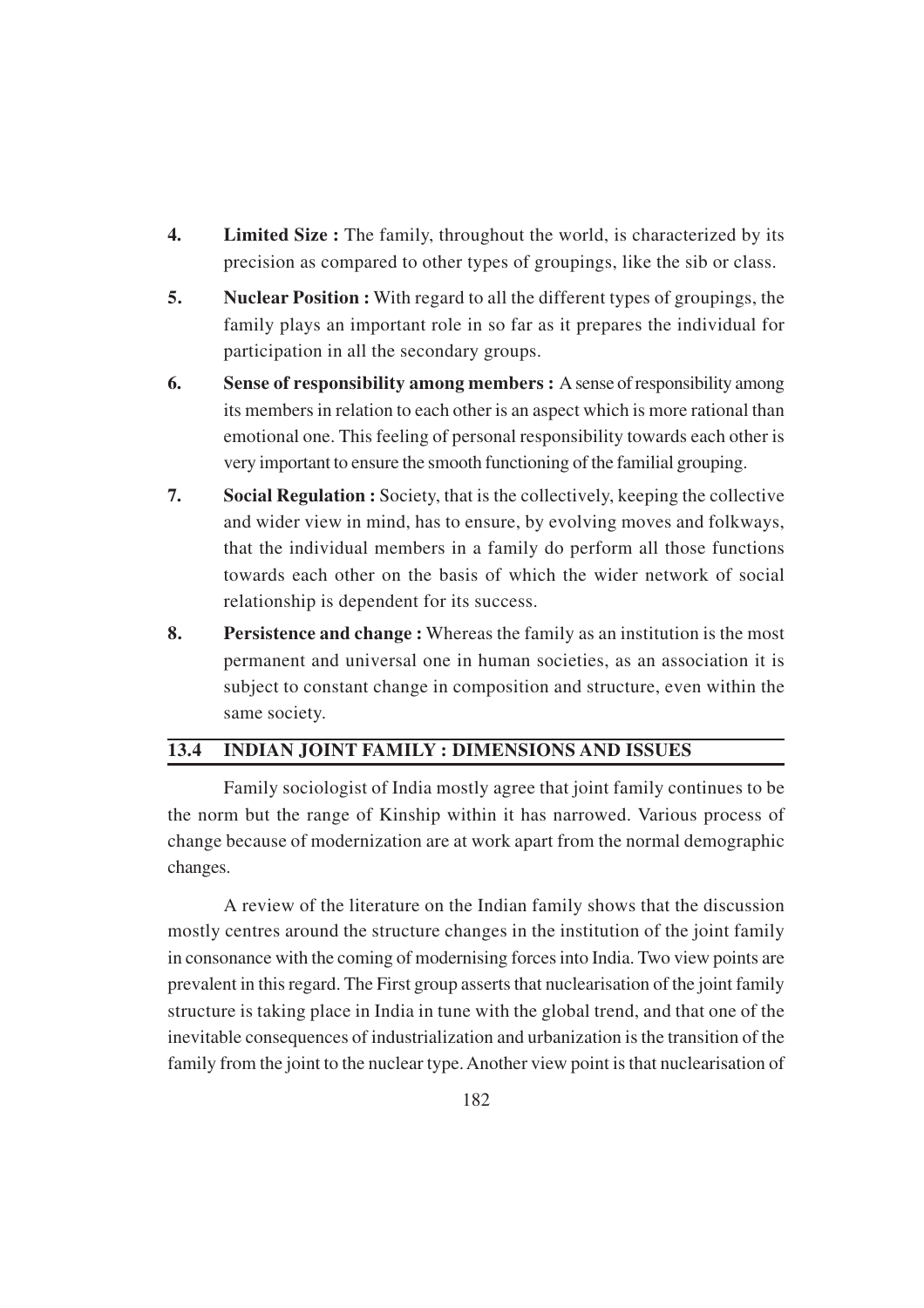the joint family structure is not taking place as the Indian social and cultural conditions are very much different from those in the West, and there is no necessary correlation between industrialization and nuclearisation of the family structure.

The concept of jointness in the term "joint family" has varied with different scholars. When some scholars (like I. Karve) regard 'coresidentiality' as important in jointness, others (B.S. Cohn, S.C. Dube, Harold Gould, Pauline Kolenda, R.K. Mukherjee) regard co-residentiality and commensality as essential ingredients of jointness; yet others (F.G. Bailey, T.N. Madan) give importance to fulfilment of obligations towards Kin, even if residence is separate and there is no common ownership of property. "Fulfilment of obligations" refer particular family, rendering financial and other kinds of help and following joint family norms.

According to **Inavati Karve (1953),** the ancient family in India was joint in terms of residence, property and functions. She terms this family as traditional family or joint family. She has give five characteristics of traditional joint family : common residence, common kitchen, common property, common family worship and some kinship relationship. She defines joint family as "a group of people who generally live under one roof, who eat food cooked at one hearth, who hold property in common, who participate in common family worship, and who are related to each other as some particular type of kindered."

**Desai (1956)** however, feeds that we cannot place undue emphasis on coresidence and a common kitchen as dimensions of jointness, because doing so would be failing to recognize the joint family as a set of social relationships and a functioning unit. According to him, it is the relationships between the members of a household among themselves and with those another household that determines the type of the family of that household. What distinguishes nuclear family from joint family is the difference in the role relations and the normative pattern of behaviour among different relatives. He thinks that when two families having kinship relationships are living separately but function under one authority, it will be a joint family. He calls it functional joint family.

**Rama Krishna Mukherjee (1962)** while giving five types of relations– conjugal, parental–filial, intersibling, linear, and affinal–has maintained that a joint family is one which consists of one or more of the first three types of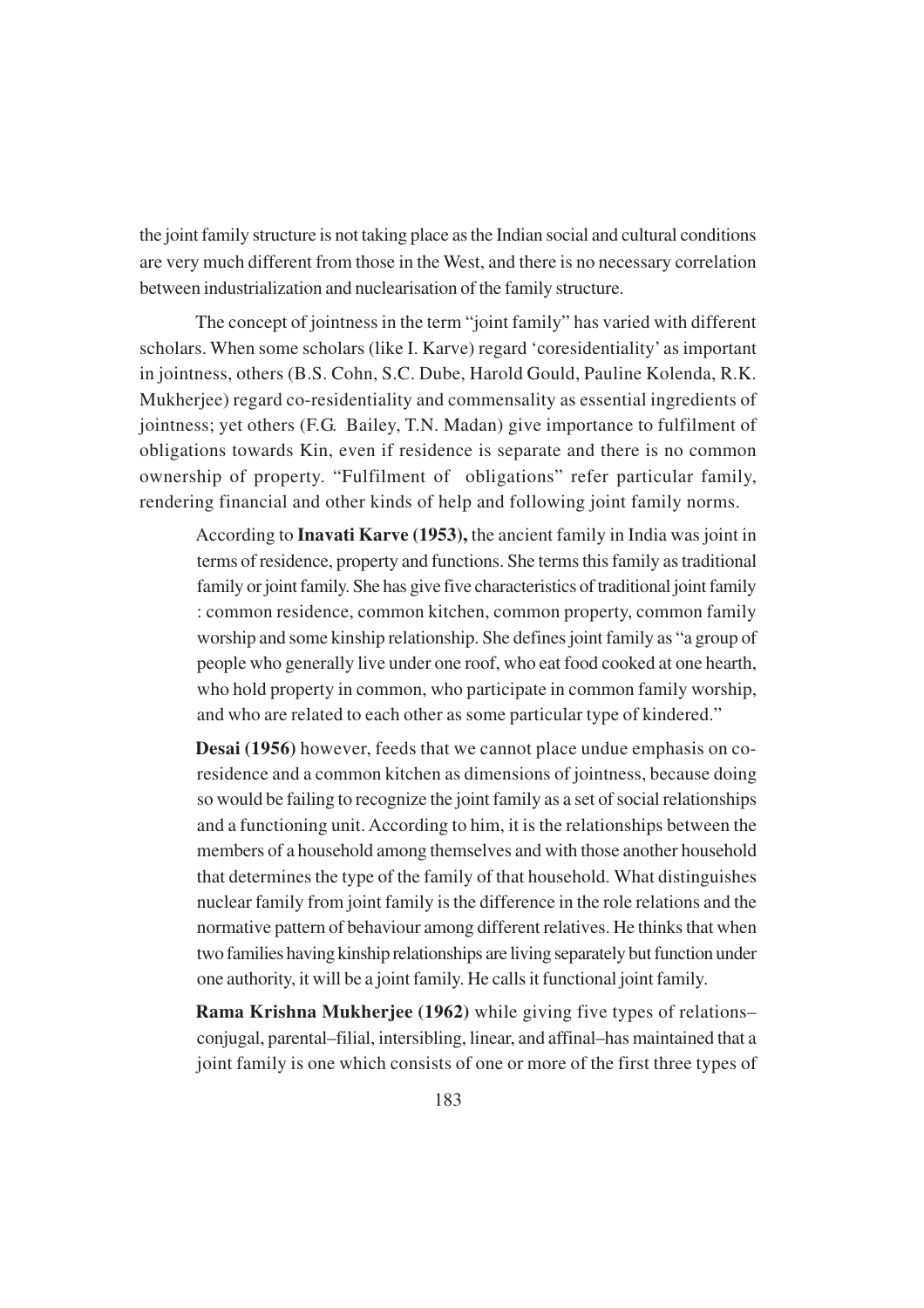relations and either linear or affinal relations among the members.

**T.N. Madan (1993)** admits that Hindu joint family generally operates at four different levels— (i) as a household; (ii) as a grouping of households constituting a property group; (iii) as a still wider grouping of households incorporating the co-that parcenary which defines the outer limits for allodial and obligatory ritual purposes; (iv) as an all-encompassing dispersed grouping defined genealogically rather than in terms of active interaction.

The root of the 'joint-family controversy' lies, therefore, in the problem of defining the joint family which still generates many confusion and controversies. Hence, while defining and clarifying the 'joint-family' nothing should be taken for granted. "Jointness" cannot be assumed to be a static concept. The features and indices of the joint family are to be such as empirically observable and measurable, and also meaningful for analyzing our family system from a sociological point of view.

## **13.5 CHANGES IN THE JOINT FAMILY SYSTEM**

Within the past century, the people of India have been strongly affected by the worldwide tides of social change. Such change has occurred as a result of the establishment of the British rule in India, the impact of Christianity, social movement, modern education, western values, the impact of industrialization, a share in the view economic opportunities and the modern political ideas. Modern forces such as industrialization, urbanization, education, occupational differentiation, do seem to correlate with an increasing proportion of nuclear families and many studies have emphasized the effects of these forces on the family structure and functions. Beals (1955) study showed a trend towards reference for nuclear families as a result of modern education, new urbanindustrial occupations, development of market cash economics and changes in the family law dealing with joint property. In this connection Kapadia (1951) stated that "the net result of the administration of the Hindu law by British courts were the disintegrating of the joint family organization and the assertion of the individuals inherent right in the property held by the head of the family." Beals (1955) supported this theory in his research in South India. He argued that the change in the legal position of the joint family, and the use of law courts, explains why all but are of large families divided after 1920. By 1953 it has become almost customary for families to divide as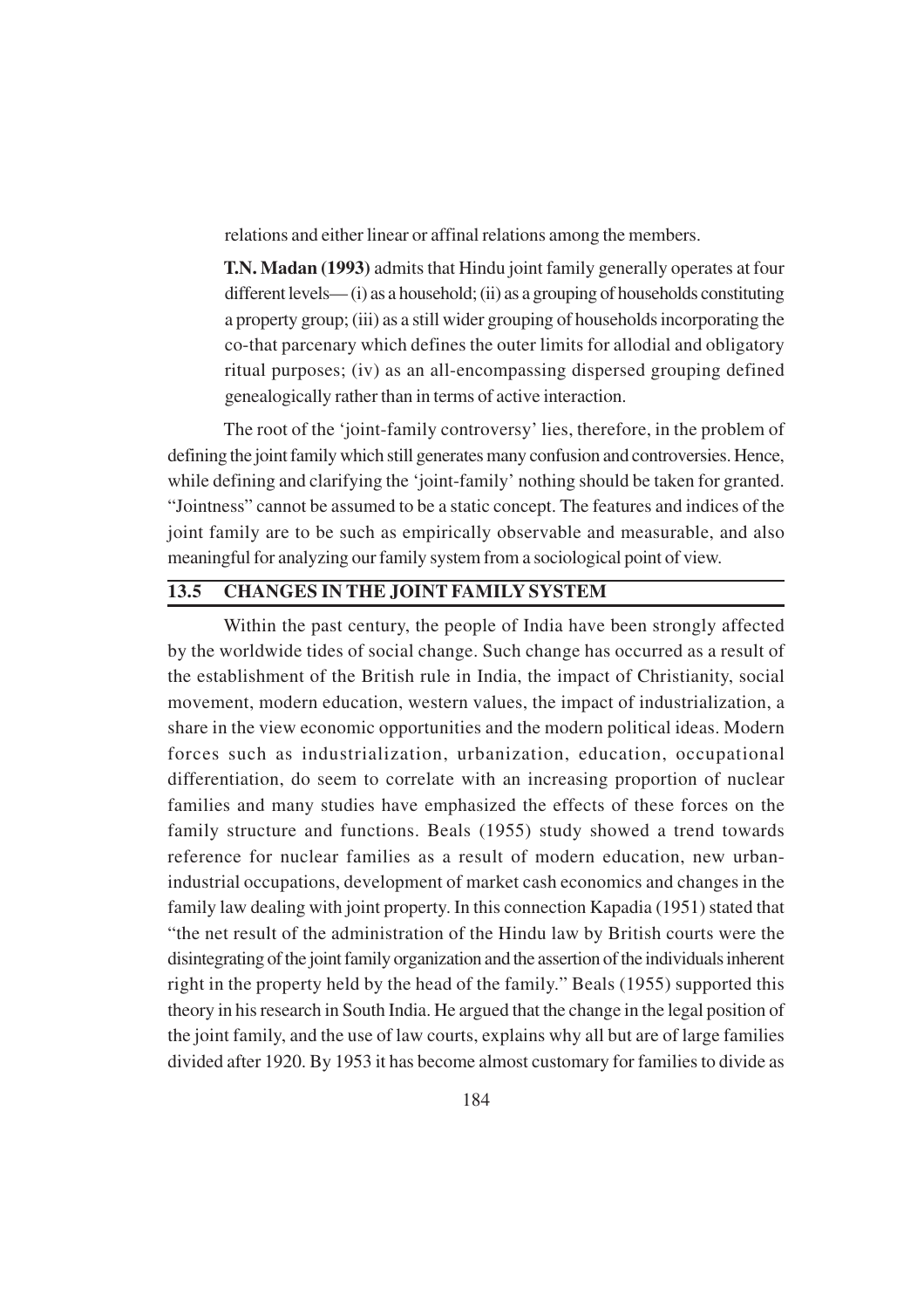soon as the children reached maturity.

The rural to urban migration because of population pressure on land also added to the weakening of the joint family. Bailey (1957), in his account of an Orrisa village, emphasized that changes have been brought about in the villages by the arrival of political administration and the development of commercial economy. He argued the breakdown of the joint family system in the village was due to diverse occupation. Morrison (1959) also observed in his study of Badlapur that the greater acceptance of nuclear families among rural people was a response to the impact of modern education, urbanization, industrialization and modern values. He indicated that only 6% of the total sample was living in joint families, 8% of the total was quasi-joint families and 85% of the total were nuclear families. He noted that although the nuclear family was found in all status levels, it was more so among upper and middle classes. Orenstein's (1960) research of 59 villages in Poona provided further evidence of this. He examined the relationship of agricultural technology to family type. He founded that families with more technological advances in agriculture were much less likely to have joint families. A study conducted by Desai (1964) in Mahuva, a town in South Gujarat showed that of 423 families surveyed, about 95% of the families practised some kind of jointness. Further those people having non-traditional occupations have slightly lesser degree of jointness than those do with the traditional types. Desai indicated that common ownership of property was the main factor, which helped to maintain jointness. Robb (1961) research among the traditional middle and upper class urban Hindu family in Bangalore, provided further evidence of the impact of industrialization on the family. She discussed how the various factors such as increased pressure on land, modern education, western influence, new techniques of mass communication, increased employment opportunities in towns and cities have contributed to break up the traditional large joint family and how these factors have affected the role relationships within the family and wider kinship network. Gore (1968) investigated whether industrialization and urbanization led to greater acceptance of nuclear family norms. His sample was based on 399 Aggarwal families from urban fringes and rural areas in Delhi who followed their traditional occupation such as bankings and commerce. He also obtained information from 100 additional families of professionals who do not follow traditional occupations. These families showed less favour for joint family living and were more eager to change than those followed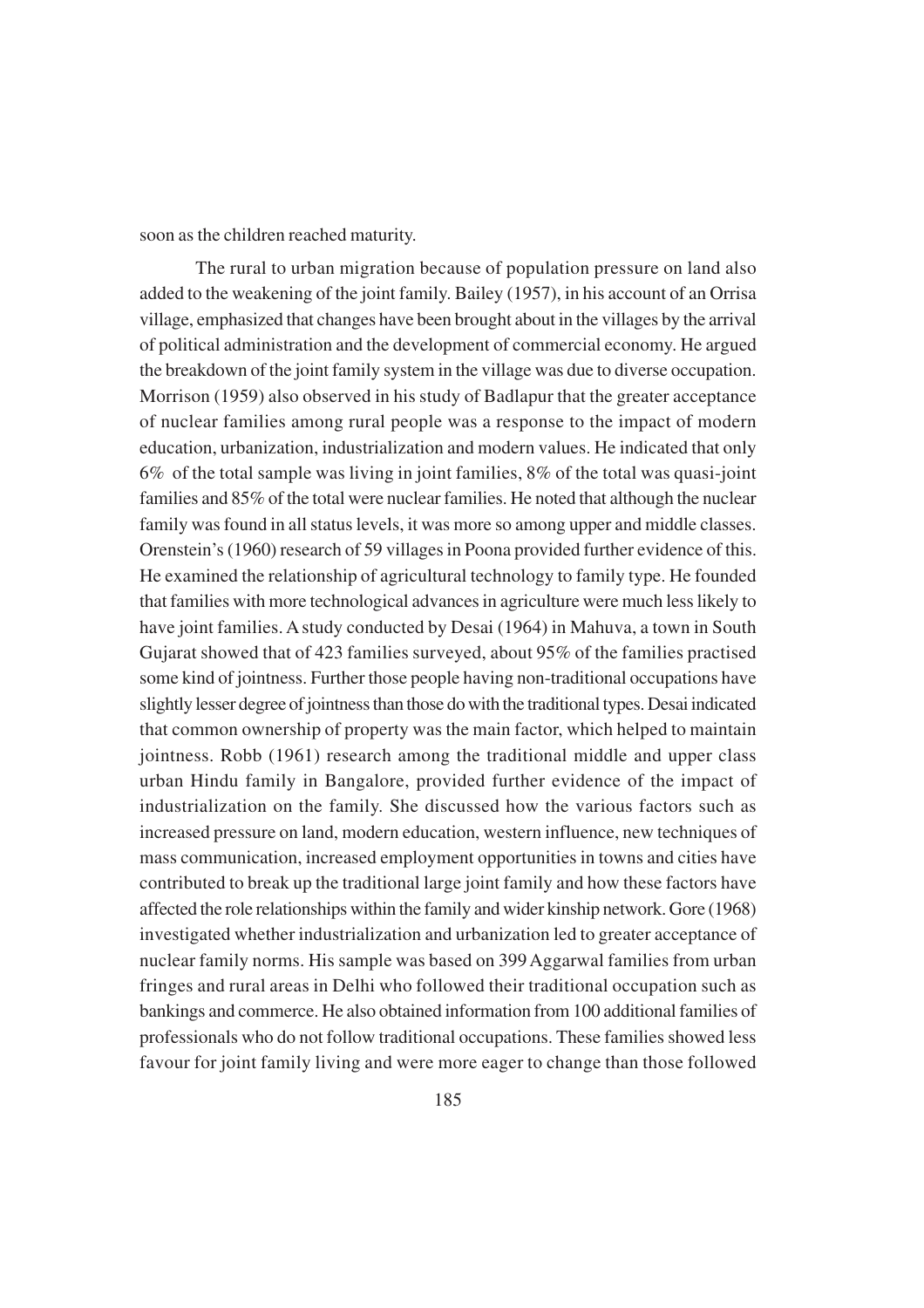traditional occupations.

## **13.6 FUNCTIONAL & DYSFUNCTIONAL ASPECT OF CHANGE**

The change in the structure from traditional to fissioned or nuclear family is both functional and dysfunctional. It is functional, first because joint families creates parasites. Some members do not work thinking that other family members are there to support them. Even if a person does not earn anything, he, his spouse and his children get the same attention from the family head as the children of earning members get. Therefore, even if these non-earning members try to get some job, the efforts are half-hearted. This leads to suspicious, misunderstanding and quarrels affecting the harmonious relations of members and the organization of family. Second, joint family curbs individualism. Third, joint family is a hot bed of narrow-minded, suspicious, conservative, jealous, superstitious, and quarrelsome women. The uneven distribution of burden of work among women, the upbringing of children, and the differentiation in treatment of women by the elders also becomes frequent source of trouble. Finally, joint family adverself affects the status of women, they feel repressed and suffer from emotional strains.

The change in traditional joint family is dysfunctional first, because it leads to the fragmentation of landholdings, which affects the agricultural production and national income of the country. Second, the disintegration of the residential jointness has negatively affected us in the sense that joint family was an asylum for the old and weak. Third, in the emerging residential nuclear family, an individual is not able to develop the value of love, faith and sacrifices as he was able to do in a joint family. Such training in integrative processes provided us the required experience of life, developed our social maturity and thus contributed much to our personality development.

#### **Check your Progress**

**Note :-** (a) Write your answers in the space given below.

- (b) Check your answers with those given at the end of the lesson.
- (i) Discuss in short about the different characterstics of family as given by Maciver ?

 $\frac{1}{\sqrt{2}}$  ,  $\frac{1}{\sqrt{2}}$  ,  $\frac{1}{\sqrt{2}}$  ,  $\frac{1}{\sqrt{2}}$  ,  $\frac{1}{\sqrt{2}}$  ,  $\frac{1}{\sqrt{2}}$  ,  $\frac{1}{\sqrt{2}}$  ,  $\frac{1}{\sqrt{2}}$  ,  $\frac{1}{\sqrt{2}}$  ,  $\frac{1}{\sqrt{2}}$  ,  $\frac{1}{\sqrt{2}}$  ,  $\frac{1}{\sqrt{2}}$  ,  $\frac{1}{\sqrt{2}}$  ,  $\frac{1}{\sqrt{2}}$  ,  $\frac{1}{\sqrt{2}}$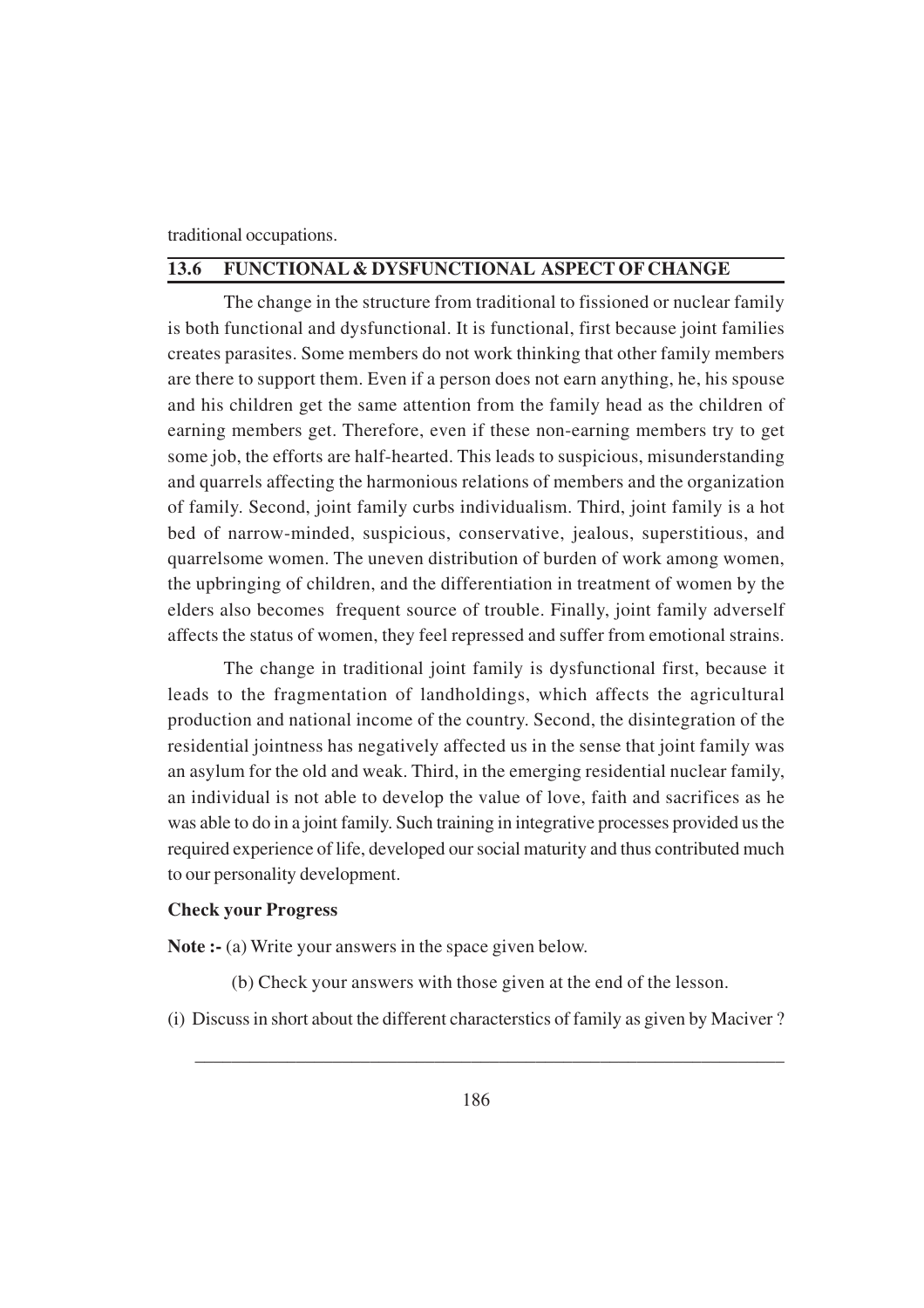(ii) Write in short about the five types of family relation given by Rama Krishna Mukherjee in 1962 ?

\_\_\_\_\_\_\_\_\_\_\_\_\_\_\_\_\_\_\_\_\_\_\_\_\_\_\_\_\_\_\_\_\_\_\_\_\_\_\_\_\_\_\_\_\_\_\_\_\_\_\_\_\_\_\_\_\_\_\_\_\_\_\_

 $\frac{1}{2}$  ,  $\frac{1}{2}$  ,  $\frac{1}{2}$  ,  $\frac{1}{2}$  ,  $\frac{1}{2}$  ,  $\frac{1}{2}$  ,  $\frac{1}{2}$  ,  $\frac{1}{2}$  ,  $\frac{1}{2}$  ,  $\frac{1}{2}$  ,  $\frac{1}{2}$  ,  $\frac{1}{2}$  ,  $\frac{1}{2}$  ,  $\frac{1}{2}$  ,  $\frac{1}{2}$  ,  $\frac{1}{2}$  ,  $\frac{1}{2}$  ,  $\frac{1}{2}$  ,  $\frac{1$ 

\_\_\_\_\_\_\_\_\_\_\_\_\_\_\_\_\_\_\_\_\_\_\_\_\_\_\_\_\_\_\_\_\_\_\_\_\_\_\_\_\_\_\_\_\_\_\_\_\_\_\_\_\_\_\_\_\_\_\_\_\_\_\_

## **13.7 LET US SUM UP**

Thus to conclude Indian joint family is based on coparcenary, coresidentiality, and commensal practices. However because is of modern means there is a shift in joint family towards a nuclear family. This change has its own positive and negative implications on society. The changes that led to shift from joint family system to nuclear family are :- Modernization, Westernization, Modern Education and Urbanization etc.

## **13.8 SUGGESTED READINGS**

- Chakraborty, K; 2002; Family in India, Rawat Publication, Delhi.
- Ahuja, Ram, 1977; Indian Social System, Rawat Publication, Delhi.
- Singh, Y. 1996 ; Modernization of Indian Tradition, Rawat Publication, Delhi.

## **13.9 ANSWERS TO CHECK YOUR PROGRESS**

- 1 The different characterstics of family as given by Maciver are :
	- a) It is universal
	- b) It has limited size
	- c) It has educative role
	- d) Social Regulation
	- e) There is sense of responsibility among members.
- 2 Rama Krishna Mukherjee gives fives types of family relations (1962) and they are as follows :
	- a) Conjugal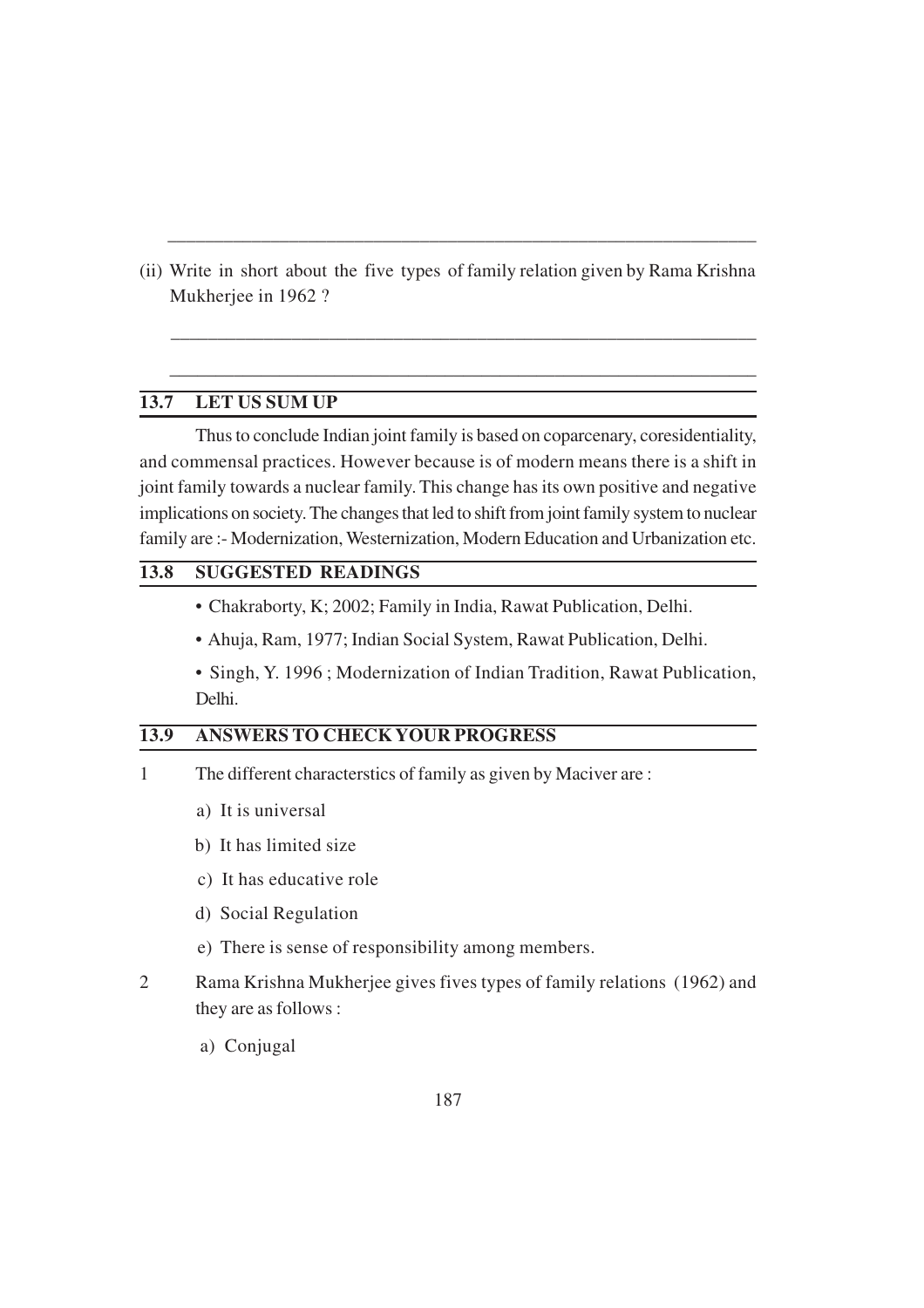- b) Linear
- c) Affinal
- d) Intersibling
- e) Filial (parenting)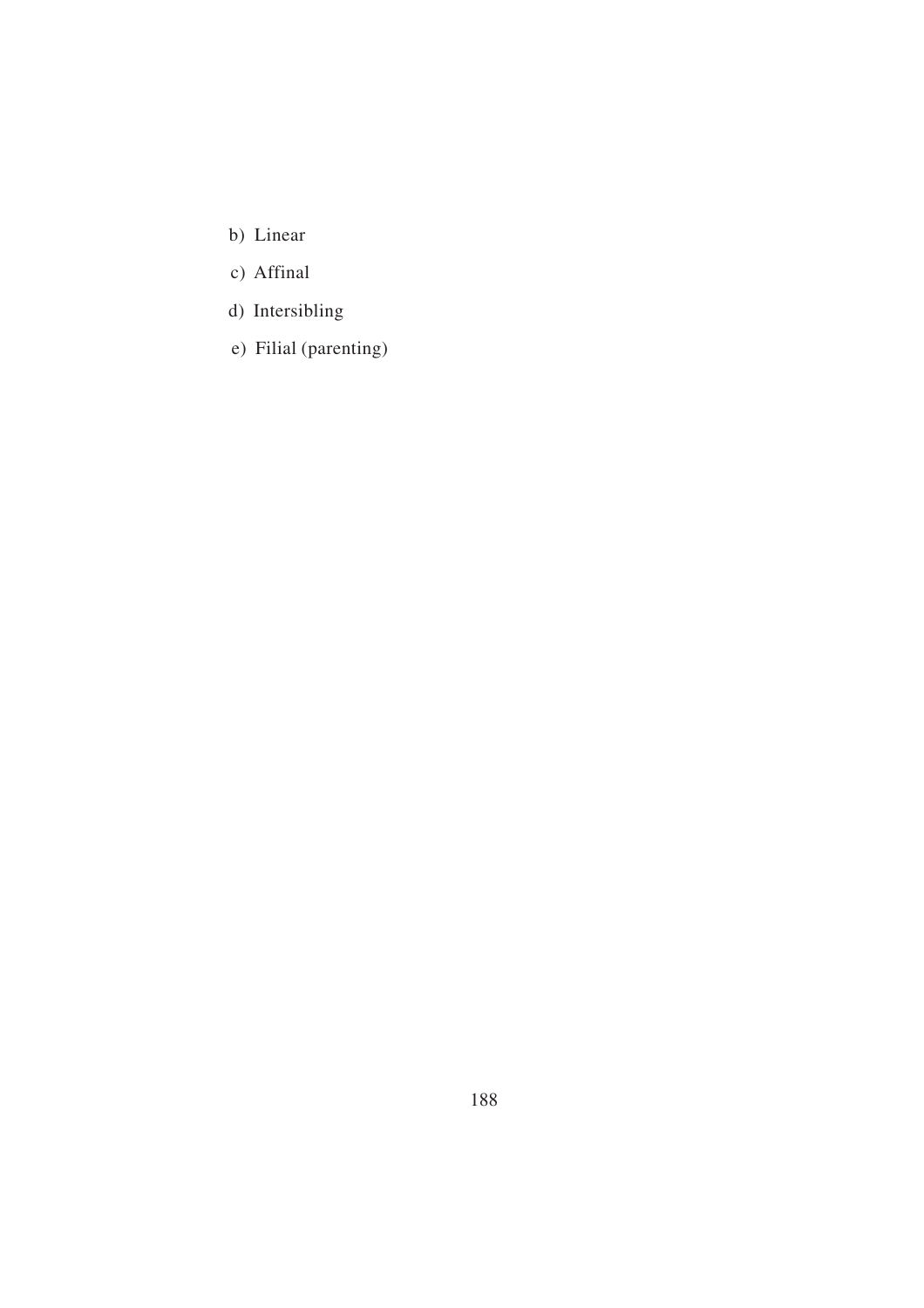# **Lesson No. 14 FAMILY IN THE URBAN AND** Unit-IV **INDUSTRIAL SETTING**

#### **STRUCTURE**

- 14.1 Introduction
- 14.2 Objectives
- 14.3 Idea of Family
- 14.4 Trends and Patterns of Family in Urban Setting
- 14.5 Family in an Industrial Setting
- 14.6 Let Us Sum Up
- 14.7 Suggested Readings
- 14.8 Answers to Check your Progress

## **14.1 INTRODUCTION**

Family is the basic and universal social structure of human society, it fulfils needs and performs functions which are indispensable for the continuity, integration and change in the social system. The forms and functions of family have undergone adaptive changes with change in the technological and economic superstructure of society. One way to characterize this change is to associate nuclear forms of family with relatively modernized or industrial society and extended or joint types of families with traditional-agrarian and pre-industrial societies.

### **14.2 OBJECTIVES**

The major objectives of the present chapter is to :

Discuss the concept of family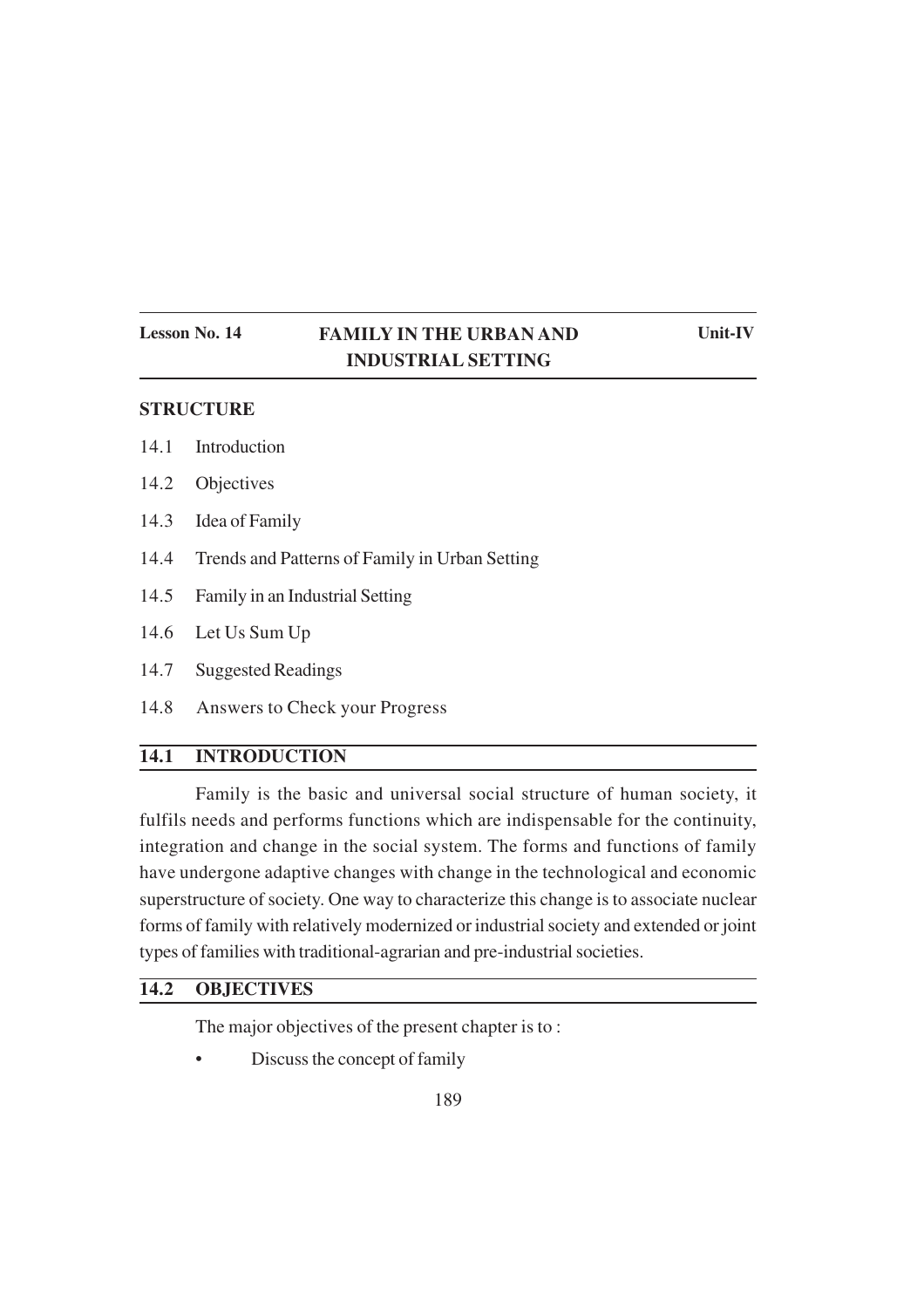- Describe the changing dimensions of family
- Explain the role of urbanization in changing family
- Explain the role of industrialization in changing family

## **14.3 IDEA OF FAMILY**

Family in its most broadest sense refers to the group comprising parents and children. Thus parents & children staying together and assisting each other mutually or cooperating with each other while staying under common shed is referred to as family.

In same places although it may also refer to a patrilineage or matrilineage or to a group of cognates, that is, person descended from the same ancestor while in other cases it may refer to a group of relatives and their dependants forming one household. All members of a family have reciprocal rights and duties towards each other.

## **14.4 TRENDS AND PATTERNS OF FAMILY IN URBAN SETTING**

Various trends and patterns in the family have changed a lot due to urbanization and industrialization. Due to urbanization, more & more people are shifting out of villages and are setting in towns & cities. Thus number of town & city dwellers is on constant rise. The urban families differ from rural families not only in position but in ideology too. Nuclear family in urban areas is somewhat smaller than the non-urban nuclear family and the urban dweller is more likely to choose nuclear family than rural dweller. Urban families show a shift away from joint family norms in their attitudes, role perceptions, and in their behavior. For example : in the area of decision making, unlike rural families, in the urban families parents rather than the eldest males take decisions about their children. Similarly, urban people who favour the idea of brothers living together after the death of parents are fewer than the rural people with the same attitude. Thus, in urban areas the trend is more likely towards nuclear families. Urbanization as such may not result in the break up of the joint family system. But there exist a significant relationship between the duration of the stay of the family in the urban area and traditional jointness i.e., longer the duration of stay of family in the urban area, lower will be the degree of jointness. And jointness tends more among the 'very old' and 'old families' than in the 'new ones'.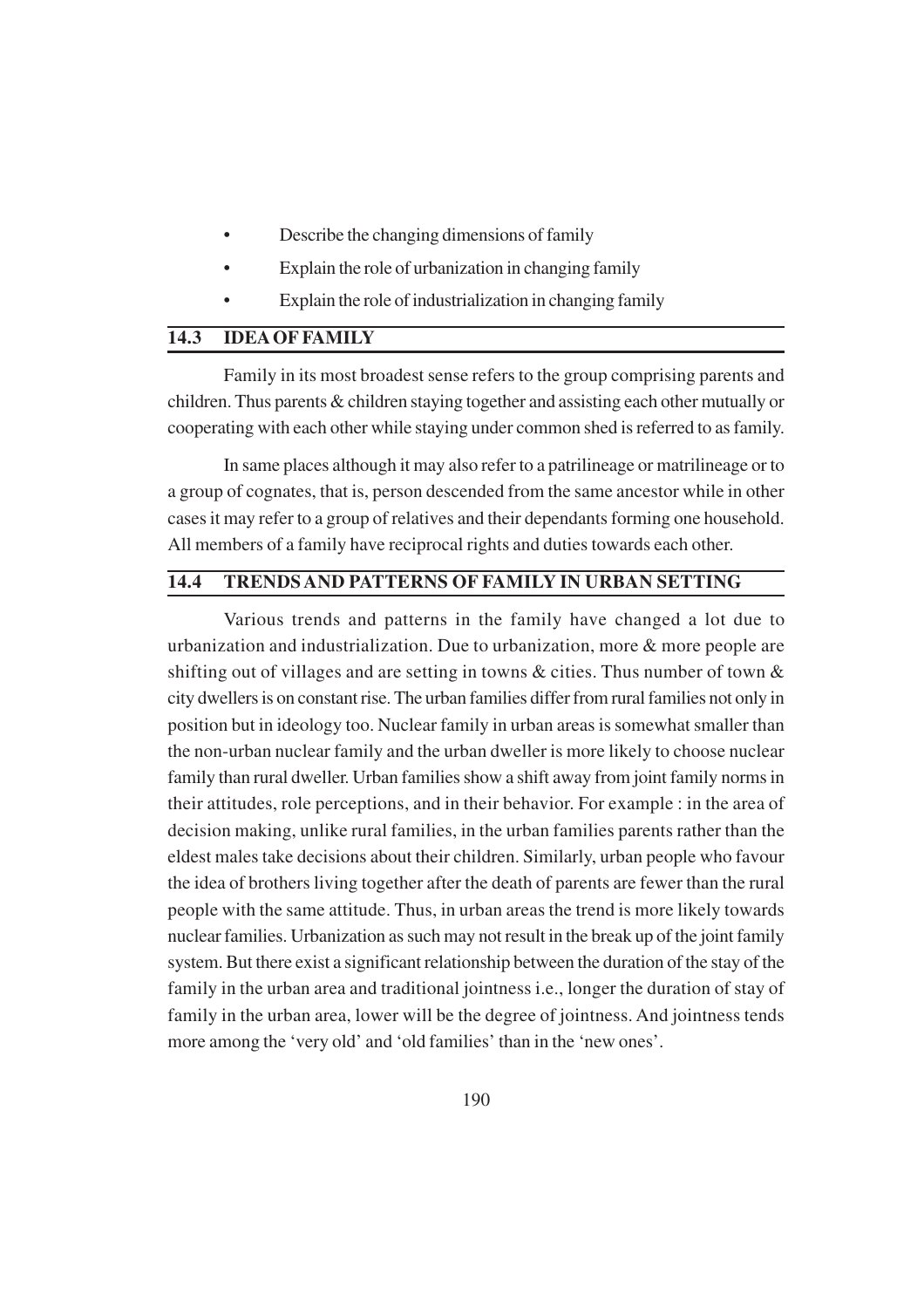Urban living weakens joint family pattern and strengthens nuclear families. Cities provide increasing opportunities for new occupations and higher education. These who deviate from the traditional family occupation and take to new professions, show a greater shift in their attitudes than those who follow traditional occupations. Similarly, educated persons in urban areas are less in favour of, if not less conforming to joint family norms. Change in attitude has direct relationship with length of stay in the city. Cities provide opportunities to females also for gainful employment & when women starts earning, she seeks freedom in many spheres. She tries to break away more & more from her husband's family orientation. Urban residence thus seems to introduce a measure of variation in family pattern in our society.

## **14.5 FAMILY IN AN INDUSTRIAL SETTING**

In earlier society trend was mostly towards an agrarian society. Thus the whole family had the same occupation. All the family members used to work together jointly on their common piece of land. By working together towards a common goal & motive, they developed similar interest and preferred & stay as a joint single unit. But with urbanization and industrialization, different family members showed different interest & choices which led to their drifting aparts & forming a nuclear family.

Industrialization got under way in India in last quarter of nineteenth and first half of the twentieth century cities grew around the new industries. Before industrialization, we had :

- i) agrarian non-monetized economy
- ii) a level of technology where the domestic unit was also the unit of economical exchange.
- iii) a non-differentiation of occupations between father and son and between brothers and brothers, and
- iv) a value system, where authority of elders of the sancity of tradition were both supported as against the criterion of 'rationality'.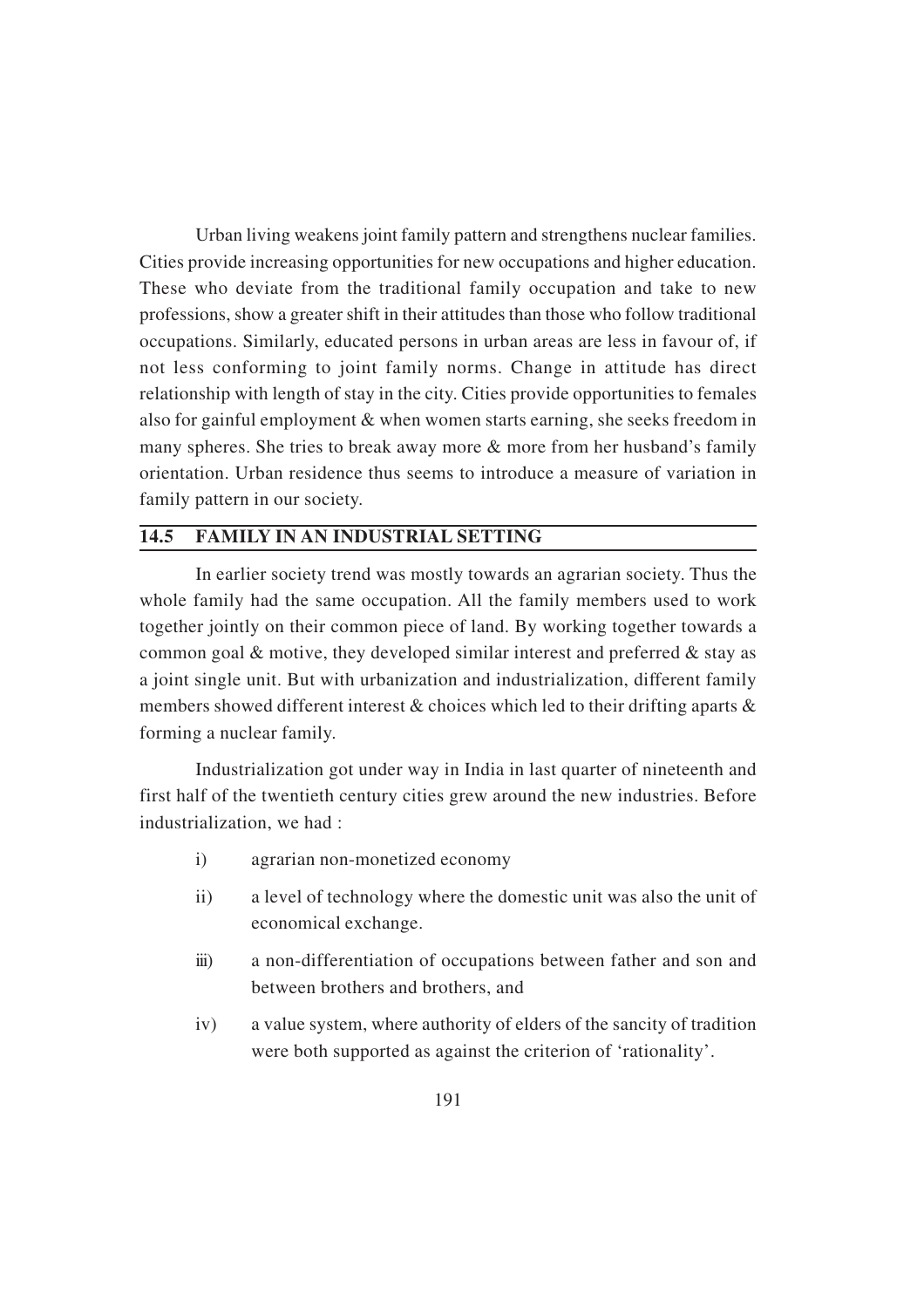But the industrialization has brought the economic and socio-cultural changes in our society in general and family in particular. In the economic field, it has resulted in the specialization in work, occupation mobility, monetisation of the economic, and a breakdown of link between kinship and the occupational structures, in the social field, it has resulted in the migration of people from rural to urban area spread of education, and a strong centralised political structure, in the cultural field, it has brought secularisation of beliefs. There have been three important effects of industrialization on family organization. First, the family which was a principal unit of production has been transformed into a consumption unit. Instead of all family members working together in an integrated economic enterprise, a few male members go out of the home to earn the family's structure of the joint family but also the relations among the members. Second, factory employment has freed young adults from direct dependence upon their families. As their wages have made them financially independent, the authority of the head of the household has weakened further. In the city, in many cases along with men their wives also have started working and earning. This has affected intrafamily relations to some extent. Finally, children have ceased to be economic assets and have become liabilities. Although in few cases, the use and abuse of child labour has also increased, law does not permit children to work. At the same time, educational requirements have increased, lengthening dependence upon parental support. Accomodation in the cities is expensive and child care is demanding. Thus, work and home have become separated due to industrialization.

Some sociologists have, however recently challenged the theory of emergence of nuclear families due to industrialization. This challenge is based on the results of empirical studies and documentation of variety of family systems in different parts of the world. Jointness is more preferred and prevalent in business communities, and many nuclear families maintain widespread kin ties. Several recent researches in the industrialized west have also emphasised the supportive role of kin and their function of acting as a suffer between the family and impersonal wide world. Social historians too have shown that the nuclear family was prevalent as a cultural norm in Europe and the United States even before industrialization. However, it has to be noted that the supportive role of kin does not have compulsory character which is found in family obligations of the Indian nuclear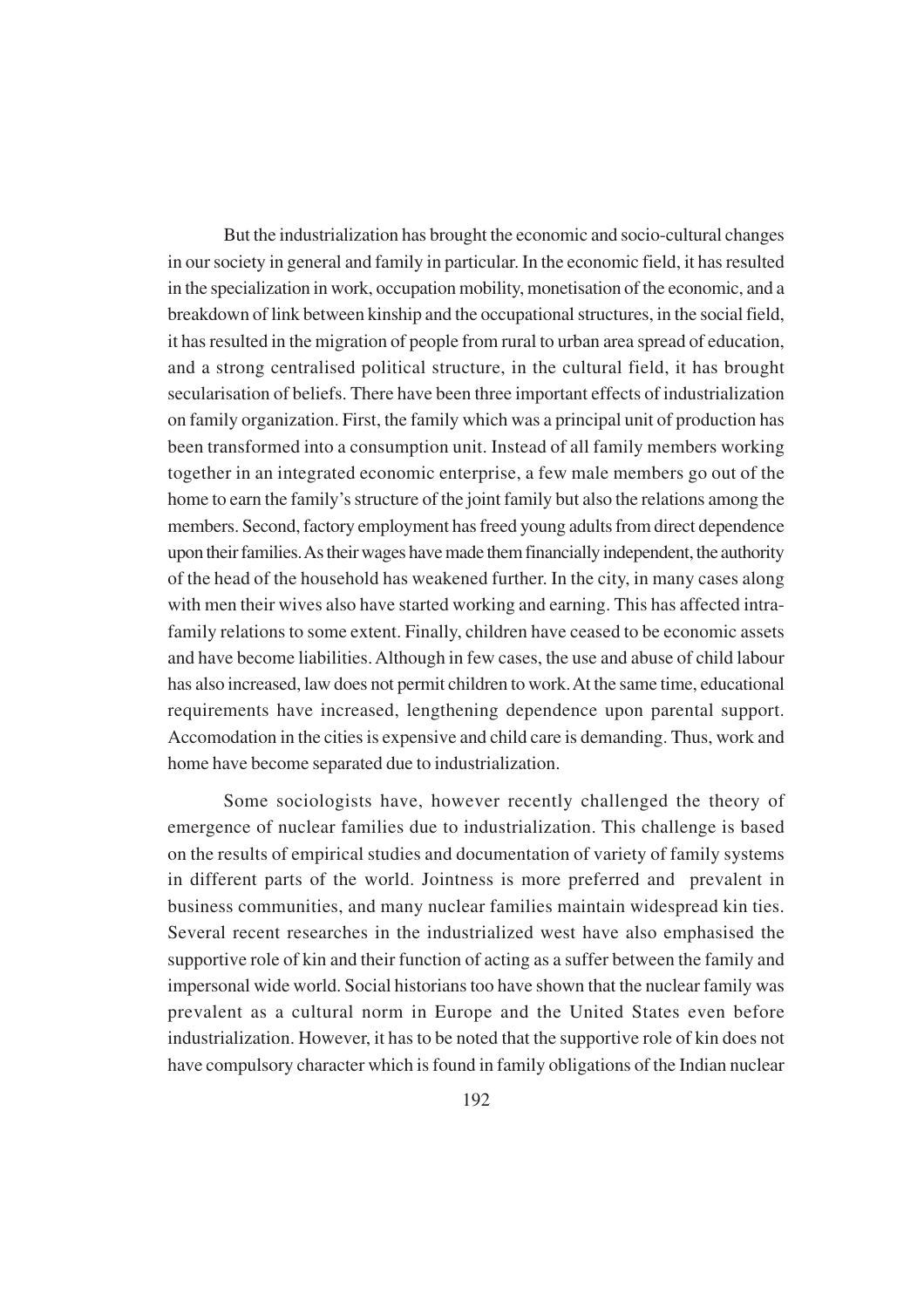family. The youngsters in the nuclear family still willingly follow the norm of responsibility towards the primary kin such as sense of unity of the family even though living in separate households. All these changes have modified our family system while population movement from the rural to the urban areas has led to decline in authoritarian power, growth of secularism has developed a value system which emphasize individual initiative and responsibility. Individuals now function without any reconstrictive familial controls. Formerly, when man worked in the family and all family members helped him in the work, there was more intimacy among the family members but now since he works in the industry away from the family, the intimacy in the relations has been adversely affected. The effect of industrialization on the pattern of family relationship is also evident from the decline in self sufficiency of the family, and attitudinal changes towards family. Industrialization has thus contributed markedly to the creation of new social & psychological settings in which survival of the early joint family with its authoritarian familistic organization has become very difficult.

## **FAMILY IN THE URBAN AND INUSTRIAL SETTING**

### **Urbanization - The Social Impacts of Urbanization**

It is now widely accepted that urbanization is as much a social process as it is an economic and territorial process. It transforms societal organizations, the role of the family, demographic structures, the nature of work, and the way we choose to live and with whom. It also modifies domestic roles and relations within the family, and redefines concepts of individual and social responsibility.

• **Fertility Rates:** Initially, the societal shift from rural to urban alters rates of natural population increase. There are no recorded examples of where this has not been true. Contrary to public perception, however, it first reduces the death rate, despite the often appalling living conditions in many cities, as in, for example, nineteenthcentury Europe and North America and in present-day cities in the developing world. Only later does urbanization reduce the birth rate (i.e. the fertility rate). The time lag between declining death and birth rates initially means rapid urban population growth; subsequently, fertility rates drop sharply and the rate of growth of urban populations declines.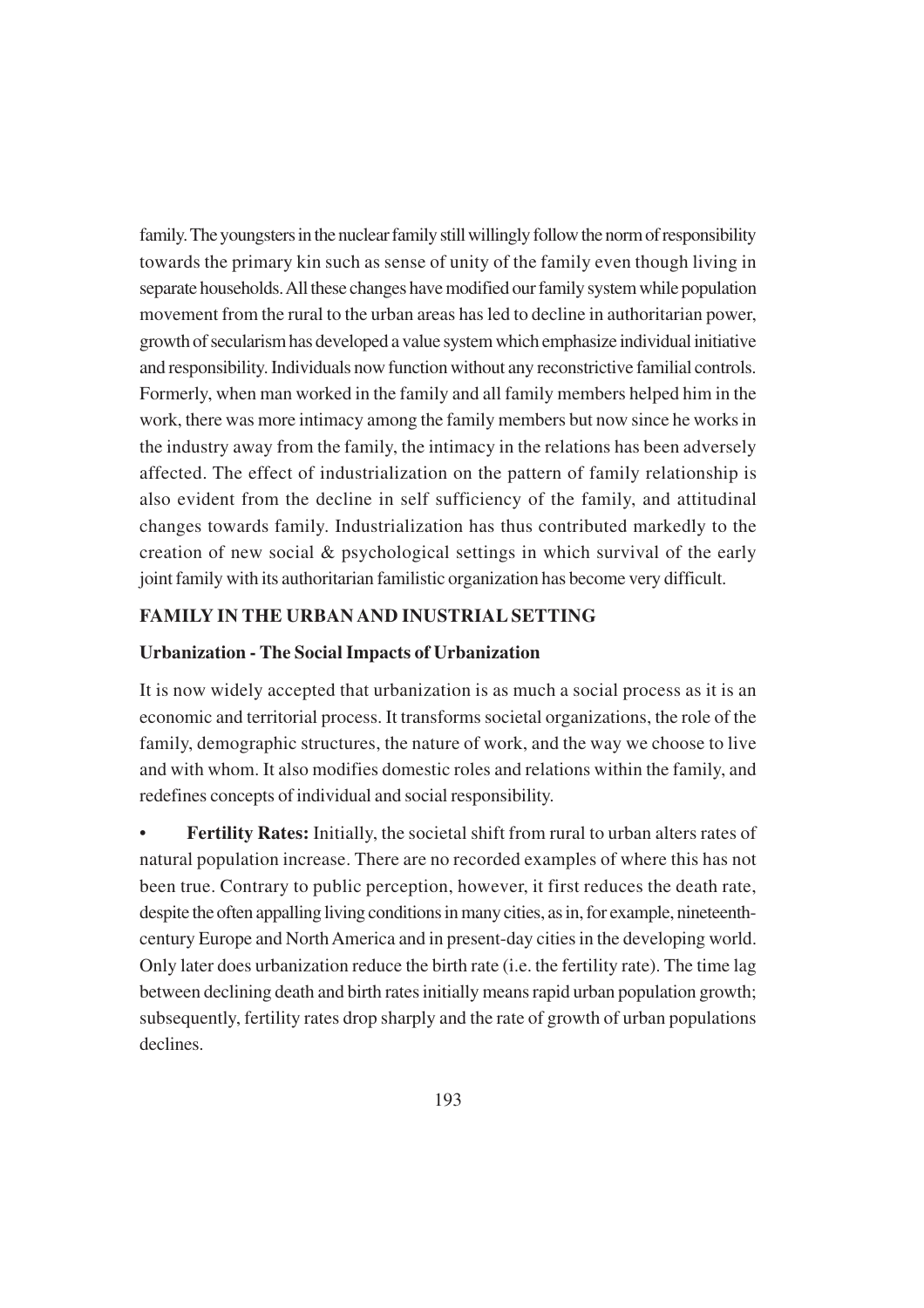As a result, families become smaller relatively quickly, not only because parents have fewer children on average, but also because the extended family typical of rural settings is much less common in urban areas. Children are clearly less useful in urban settlements, as units of labor and producers, than in rural settings, and are more expensive to house and feed. In fact, fertility levels in developed countries have dropped so low that cities are seldom capable of reproducing their own populations. They grow, if at all, largely through in-migration from other cities or from rural areas-the latter is now a largely depleted source of population in Western countries-and increasingly through immigration.

Ironically, overpopulation in the Third World and historically low fertility levels in developed countries have combined to produce a massive immigration into those cities in the latter countries that serve as contemporary immigrant gateways or world cities. Those cities, in turn, have been transformed, in social and ethno-cultural terms, as a result of this immigration

• **Families and Living Arrangements:** The evolution to an urban society is also frequently equated with a decline in the status of the family, and with a proliferation of nontraditional family forms and new types of households. By nontraditional we mean those families without two parents and/or without children. This trend is in part a reflection of an increasing diversity in "choices of living arrangements." This concept is used in the scholarly literature to refer to the myriad of ways in which individuals in an urban society combine to form collective units (i.e., households). Those combinations may follow from marriage, the traditional arrangement, or from any other association of individuals within the housing system whether those individuals are related by marriage or blood, or are unrelated.

Historically, of course, living arrangements in the past or in rural areas were never as homogeneous or traditional as the literature would have us believe. Nevertheless, the last half-century, notably in the Western countries, has witnessed an explosion in rates of household formation and a sharp increase in the diversity of household and family types. For most of the period since World War II, rates of household formation-that is, the propensity to establish a separate household-has been much higher (indeed 50% higher) than the rate of population growth, and the rate of nonfamily household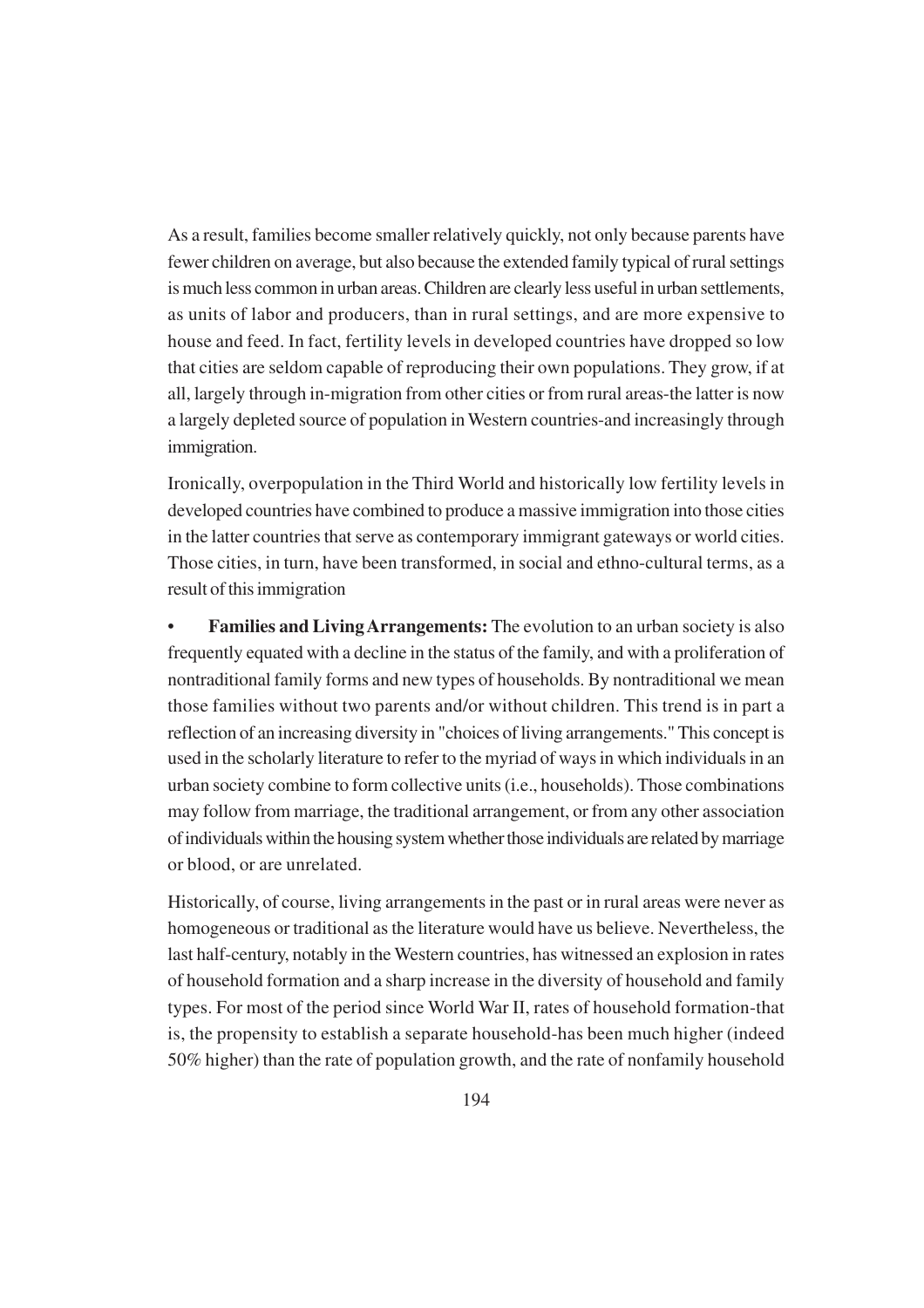formation (whose members are not related by blood or marriage) has been higher still. This proliferation has many causes, including rising incomes, higher divorce rates, lower marriage rates, and alternative life styles.

The highest propensities to form separate households, however, have been within two principal groups: the young and the elderly. The former includes single parents, the most rapidly growing household type in Western cities; the growth of the latter has been facilitated by increased longevity and improved health and social benefits. In previous generations, and in most rural societies, many of these individuals would have shared accommodation, often as part of extended family groupings. The result, again with respect to Western countries, is that average family size is now fewer than four persons, while average household size is fewer than three. In many older central cities, in fact, average household size is below two persons. This is in part a sign of success, reflecting improvements in housing and in our ability to afford to live alone, but it also reflects dramatic changes in how we choose to live and in our attitudes to marriage, family life, and social responsibility.

• **Links to Labor Markets:** This diversity in living arrangements and family composition in urban societies is also closely linked to shifts in the world of work-in the urban economy and in occupations. Not only does urbanization involve obvious changes in employment and working life, it alters the relationships between households (the collective units of consumption) and labor markets (the production sector). Individuals work and earn wages, but it is households (and families) that spend those earnings. Thus, the composition of families and households influences the changing well-being of the individuals in those households as much as the occupational status of its members.

Two countervailing processes are at work here in reshaping the linkages between living arrangement and work. One is that over the last half century the proportion of the population in the labor force-that is, the participation rate-has increased, especially among married women. Historically, of course, women always had full-time jobs in pre-urban societies, but through the process of urbanization much of that work became marginalized as "domestic" (and unpaid) work. Second, the decline in average household size has tended to fragment the incomes of consuming units, usually meaning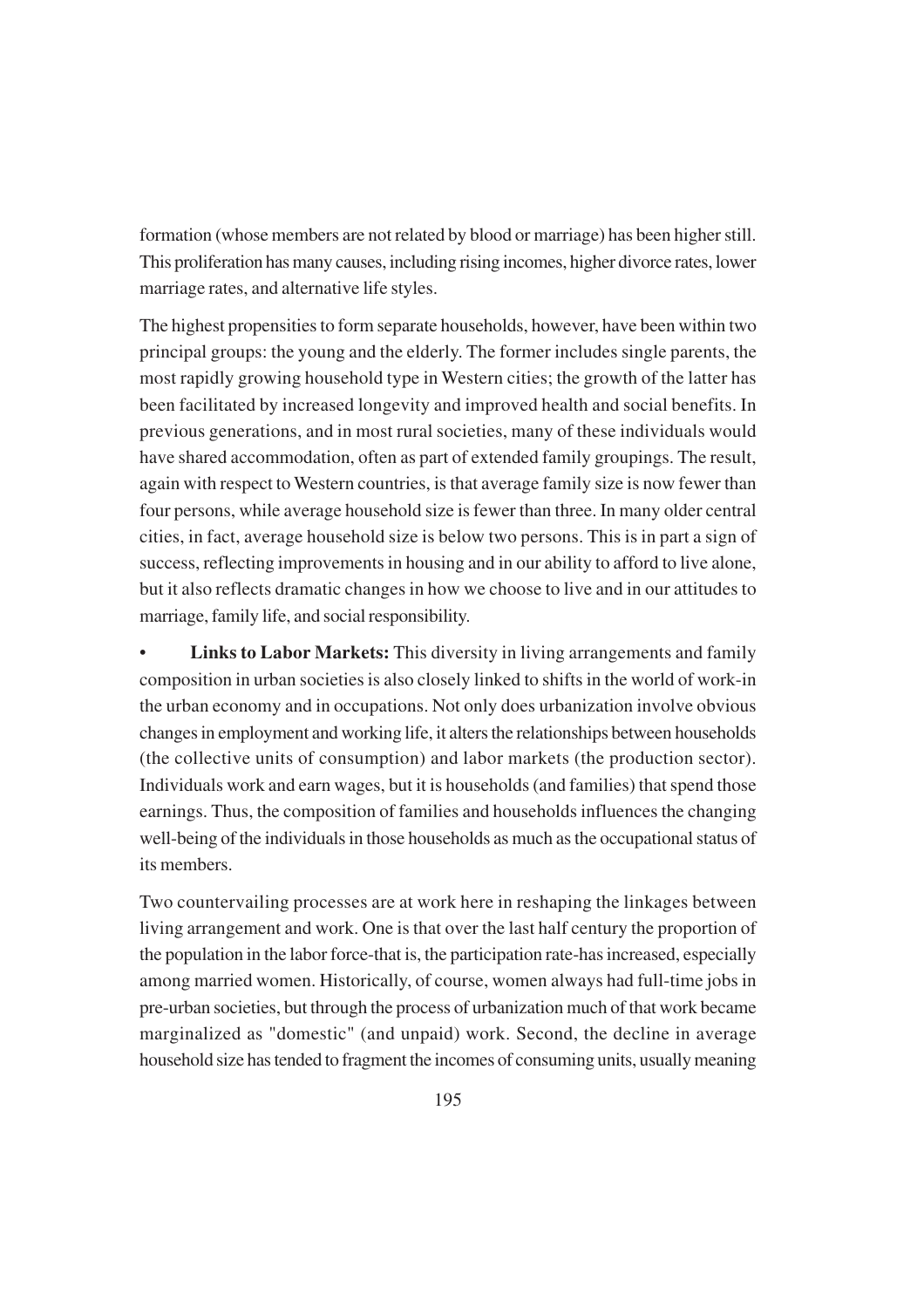fewer wage earners per household. One rather obvious result of this intersection of changes in family composition and the labor market has been a deeper polarization in economic well-being among urban populations, which is especially marked between households with two or more workers and those with none.

• **Domestic Relations:** Such labor market changes are also interrelated, as cause and effect, with shifts in domestic relations inside the household and family. The impact of these changes have been most obvious for married women. Not only has their involvement in the formal (paid) labor market increased, but so too has their economic position within the family. This gives women more autonomy in decision making, but it has not been without drawbacks. For many women the challenges of balancing work, domestic responsibilities, and the imperatives of everyday urban life, have increased, not decreased. Smaller families, and the dispersion of extended families in contemporary urbanized societies, have in combination also reduced the level of kinship support systems available to these women.

#### **Check your Progress**

**Note :-** (a) Write your answers in the space given below.

(b) Check your answers with those given at the end of the lesson.

 $\frac{1}{\sqrt{2}}$  ,  $\frac{1}{\sqrt{2}}$  ,  $\frac{1}{\sqrt{2}}$  ,  $\frac{1}{\sqrt{2}}$  ,  $\frac{1}{\sqrt{2}}$  ,  $\frac{1}{\sqrt{2}}$  ,  $\frac{1}{\sqrt{2}}$  ,  $\frac{1}{\sqrt{2}}$  ,  $\frac{1}{\sqrt{2}}$  ,  $\frac{1}{\sqrt{2}}$  ,  $\frac{1}{\sqrt{2}}$  ,  $\frac{1}{\sqrt{2}}$  ,  $\frac{1}{\sqrt{2}}$  ,  $\frac{1}{\sqrt{2}}$  ,  $\frac{1}{\sqrt{2}}$ 

\_\_\_\_\_\_\_\_\_\_\_\_\_\_\_\_\_\_\_\_\_\_\_\_\_\_\_\_\_\_\_\_\_\_\_\_\_\_\_\_\_\_\_\_\_\_\_\_\_\_\_\_\_\_\_\_\_\_\_\_\_\_\_

\_\_\_\_\_\_\_\_\_\_\_\_\_\_\_\_\_\_\_\_\_\_\_\_\_\_\_\_\_\_\_\_\_\_\_\_\_\_\_\_\_\_\_\_\_\_\_\_\_\_\_\_\_\_\_\_\_\_\_\_\_\_\_

 $\frac{1}{2}$  ,  $\frac{1}{2}$  ,  $\frac{1}{2}$  ,  $\frac{1}{2}$  ,  $\frac{1}{2}$  ,  $\frac{1}{2}$  ,  $\frac{1}{2}$  ,  $\frac{1}{2}$  ,  $\frac{1}{2}$  ,  $\frac{1}{2}$  ,  $\frac{1}{2}$  ,  $\frac{1}{2}$  ,  $\frac{1}{2}$  ,  $\frac{1}{2}$  ,  $\frac{1}{2}$  ,  $\frac{1}{2}$  ,  $\frac{1}{2}$  ,  $\frac{1}{2}$  ,  $\frac{1$ 

- (i) Give a short definition of family ?
- (ii) What are the various causes or factors that weakens the family bond ?

## **14.6 LET US SUM UP**

Thus, industrialization & urbanization have influenzed many changes in the family system.

Contemporary familial trends are more towards a nuclear family set up, and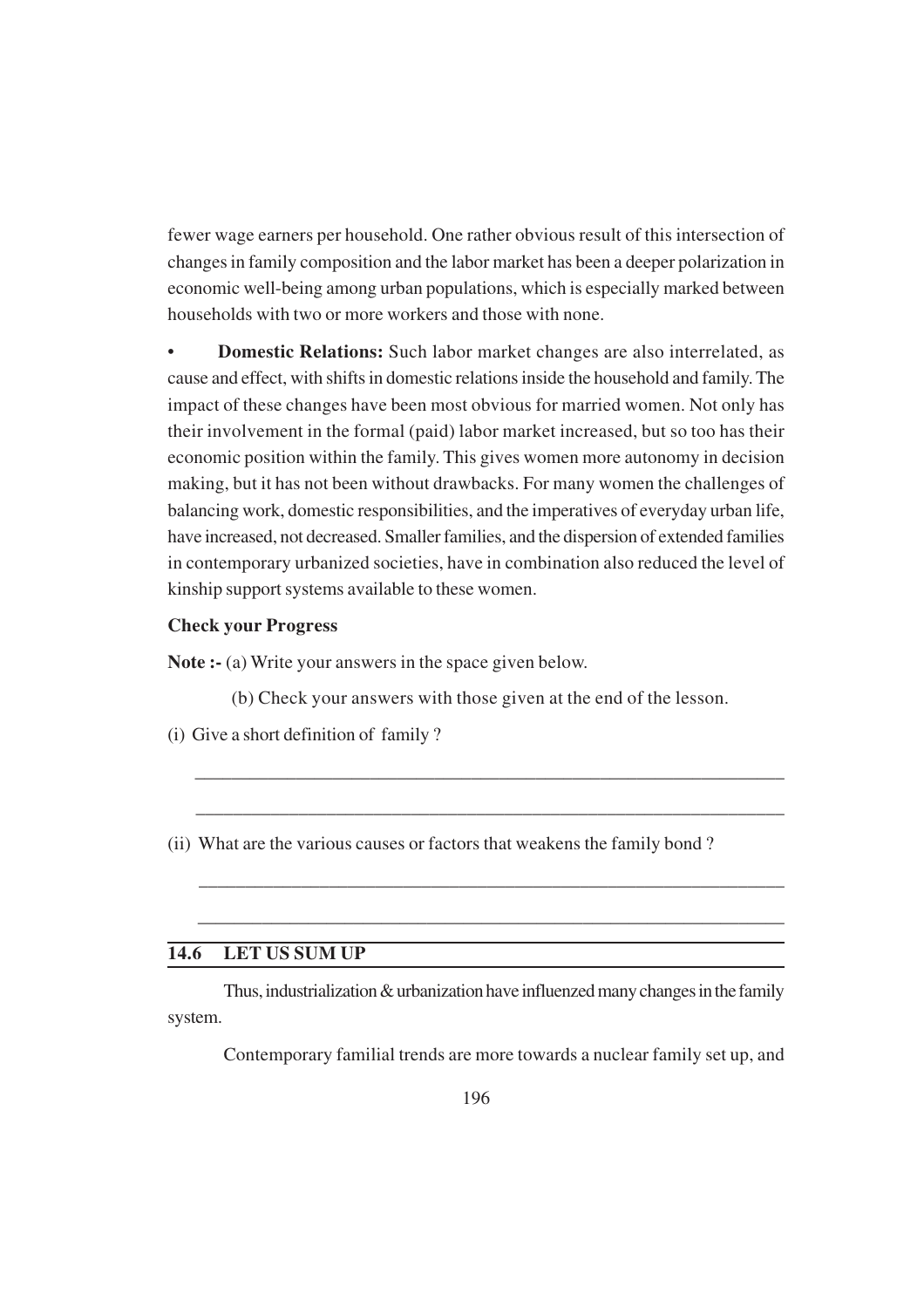towards the self sufficiency of each members of the family. The transition from extended family based society to nuclear family based society is thus, in essence, an example of structural change, since this involves systematic changes in role structure through processes of differentiation.

## **14.7 SUGGESTED READINGS**

- Singh, Y. 1996; Modernization of Indian Tradition, Rawat Publication, Jaipur.
- Dube, S.C. 1995; Tradition and Development, Vikas Publication, Delhi.
- Ahuja, Ram; 1997; Indian Social System, Rawat publication, Jaipur.
- Ross, A.D. 1961; The Hindu Family in its Urban Setting, Oxford University Press, Toronto.

## **14.9 ANSWERS TO CHECK YOUR PROGRESS**

- (i) Family is define as parents and children staying together and assisting each other mutually or cooperating with each other while staying under common shed is refered to as family.
- (ii) The factors that weakens the family bond are as follows :
	- a) Industrialization
	- b) Urbanization
	- c) Occupational Mobility
	- d) Specialization in Work
	- e) Westernization.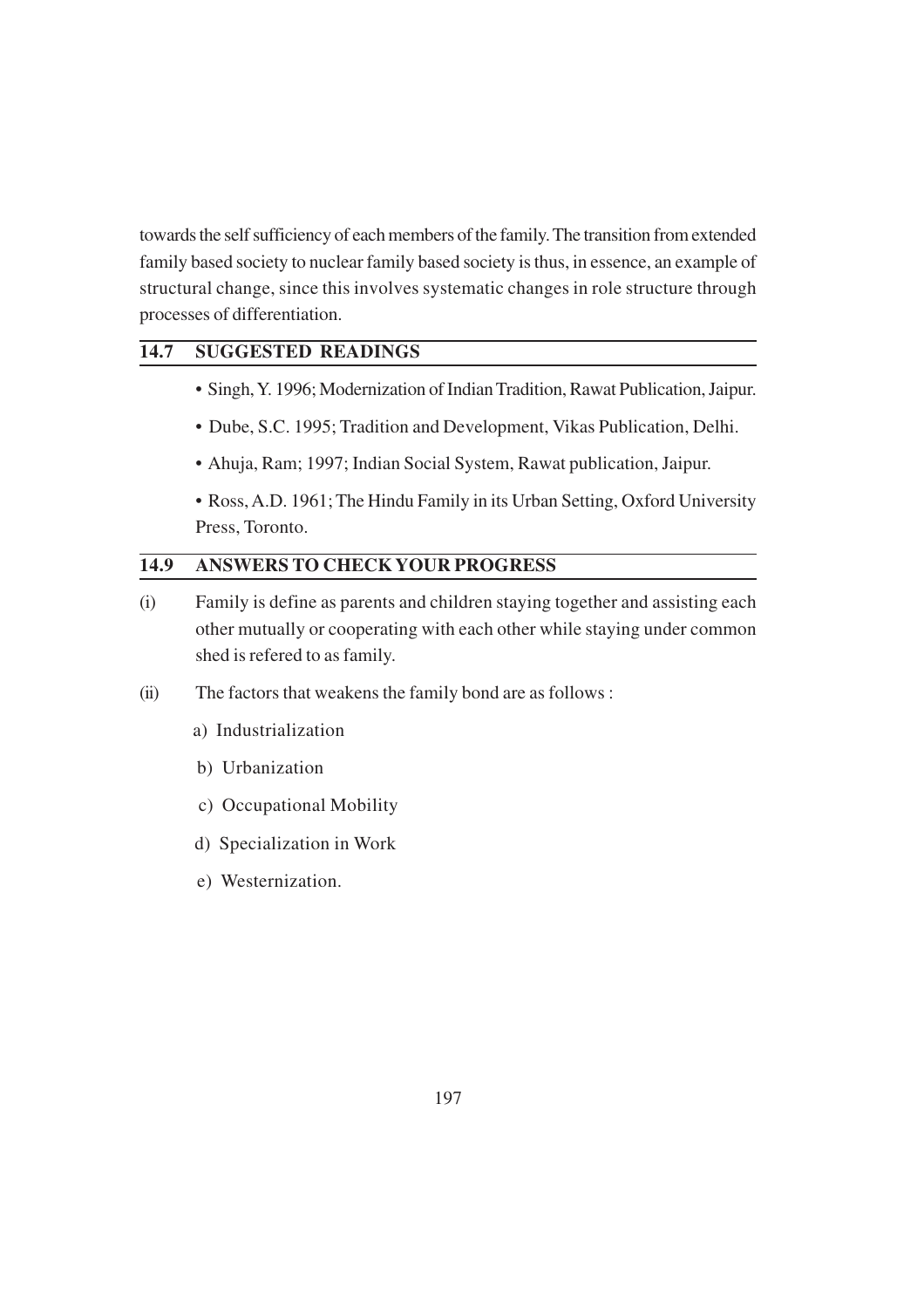# Lesson No. 15 **CHANGING MARRIAGE** Unit-IV **PATTERN**

#### **STRUCTURE**

- 15.1 Introduction
- 15.2 Objectives
- 15.3 Meaning of Marriage
- 15.4 Characteristics of Marriage
- 15.5 Distinctive Functions of Marriage
- 15.6 Types of marriage
- 15.7 Changing Marriage pattern
- 15.8 Let Us Sum Up
- 15.9 Suggested Readings
- 15.10 Answers to Check your Progress

#### **15.1 INTRODUCTION**

All societies impose limitation and restriction on sexual activities as it is allowed in certain clearly defined directions. Marriage is a social institution, machinery by which society enables people to satisfy their biological needs in an orderly way. It is a relatively more universal and major social institution because it fulfills the one of the most important function of a society i.e. reproduction with some degree of social regulation over sex relationship. In contemporary world, it is impossible to find out any society in which marriage, in any form is entirely absent.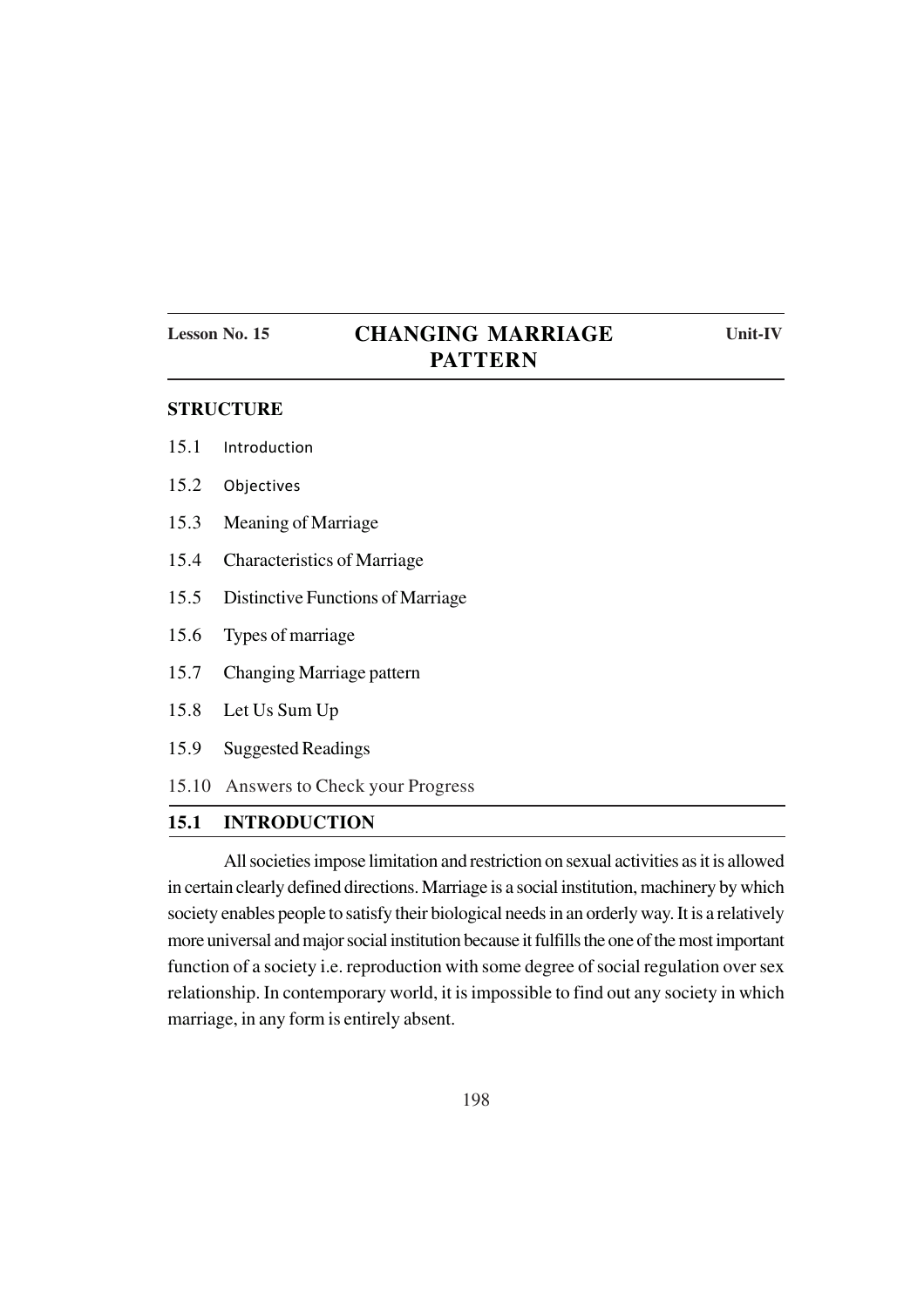## **15.2 OBJECTIVES**

In this chapter you will be able to :

- Explain the meaning and characteristics of marriage
- Discuss various types of marriage
- Describe various functions of marriage as an institution
- Explain changing pattern of marriage

## **15.3 MEANING OF MARRIAGE**

Like family, marriage is another important social institution. Marriage and family are two aspects of the same social reality i.e. the bio-psychic and social instincts of man. Marriage is one of the most ancient, important, universal and indispensable social institution which has been in existence since the inception of human civilization. Marriage is a ritual union between a man and a woman such that the children born to the women are the legitimate offspring of both the parents.

- (1) According to **Encyclopedia Britannica**, "Marriage is a physical, legal and moral union between man and woman in complete community life for the establishment of a family."
- (2) According to **Malinowski**, "Marriage is a contract for the production and maintenance of children."
- (3) **Edward Westermarck** in his famous book 'History of human marriage' defined, "Marriage is a relation of one or more men to one or more women which is recognized by customs or law and involves certain rights and duties both in case of parties entering into the union and in the case of children born of it."
- (4) According to **Lowie**, "Marriage is relatively permanent bond between permissible mates."
- (5) According to **Horton and Hunt**, "Marriage is the approved social pattern whereby two or more persons establish a family."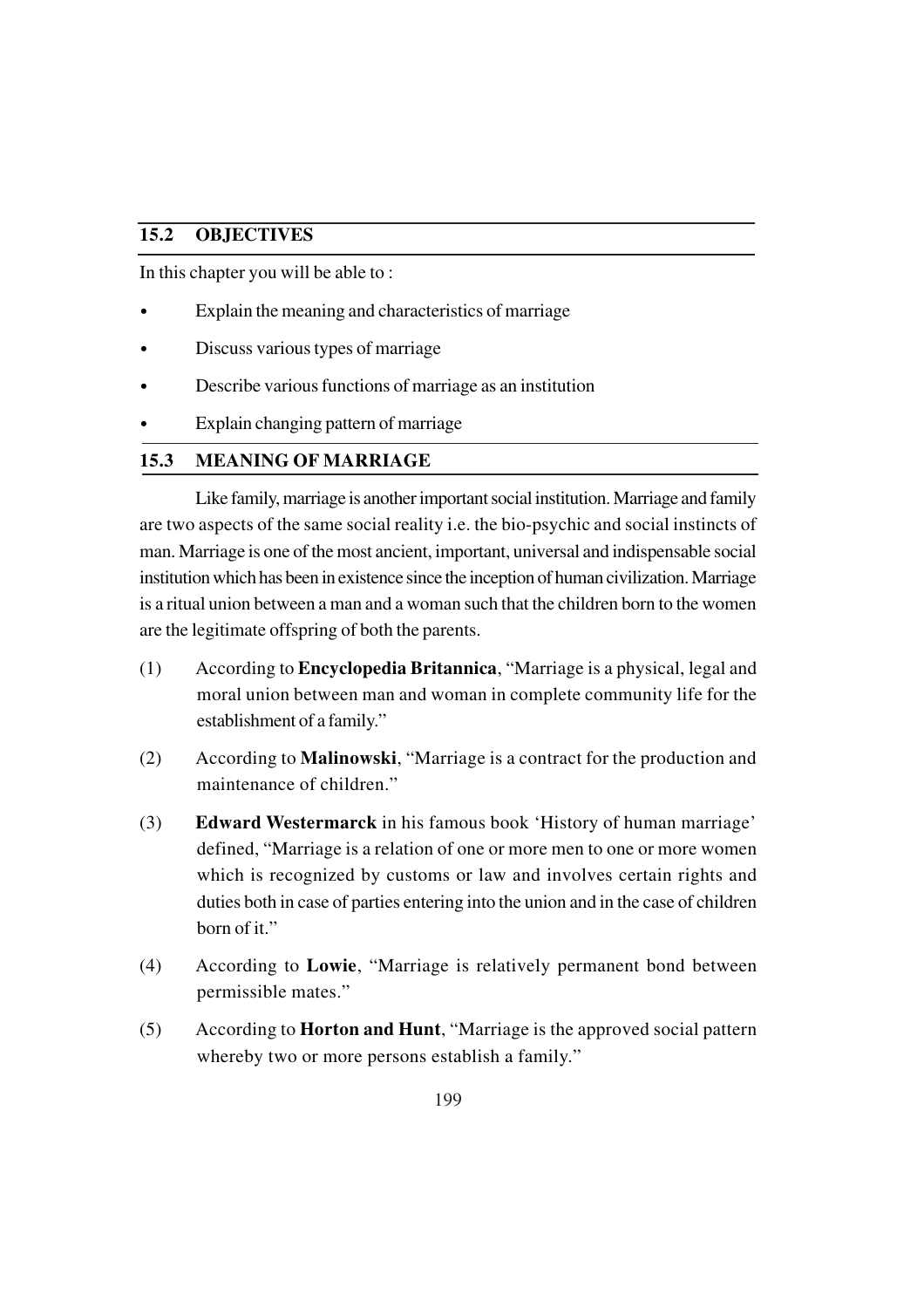- (6) According to **Hoebel**, "The complexes of social norms that define and control the relations of a mated pair to each other their kinsmen, their offspring and their society at large."
- (7) According to **Rivers** (1914), "Marriage is a union between two opposite sex for regulation their sexual relationship. It is an organized institution for regulating sex relationships."
- (8) **D.N. Majumdar and T. N. Madan** (1955) defines, "It involves the social sanction generally in the form of civil and/or religious ceremony authorizing two persons of opposite sexes to engage in sexual and other subsequent and correlated socio-economic relations with one another."

## **15.4 CHARACTERISTICS OF MARRIAGE:**

Marriage may have the following characteristics.

- (1) Marriage is a universal social institution. It is found in almost all societies and at all stages of development.
- (2) Marriage is a permanent bond between husband and wife. It is designed to fulfill the social, psychological, biological and religious aims.
- (3) Marriage is a specific relationship between two individuals of opposite sex and based on mutual rights and obligations. Relationship is enduring.
- (4) Marriage requires social approval. The relationship between men and women must have social approval. Without which marriage is not valid.
- (5) Marriage establishes family. Family helps in providing facilities for the procreation and upbringing of children.
- (6) Marriage creates mutual obligations between husband and wife. The couple fulfills their mutual obligations on the basis of customs or rules.
- (7) Marriage is always associated with some civil and religious ceremony. This social and religious ceremony provides validity to marriage. Though modern marriage performed in courts still it requires certain religious or customary practices.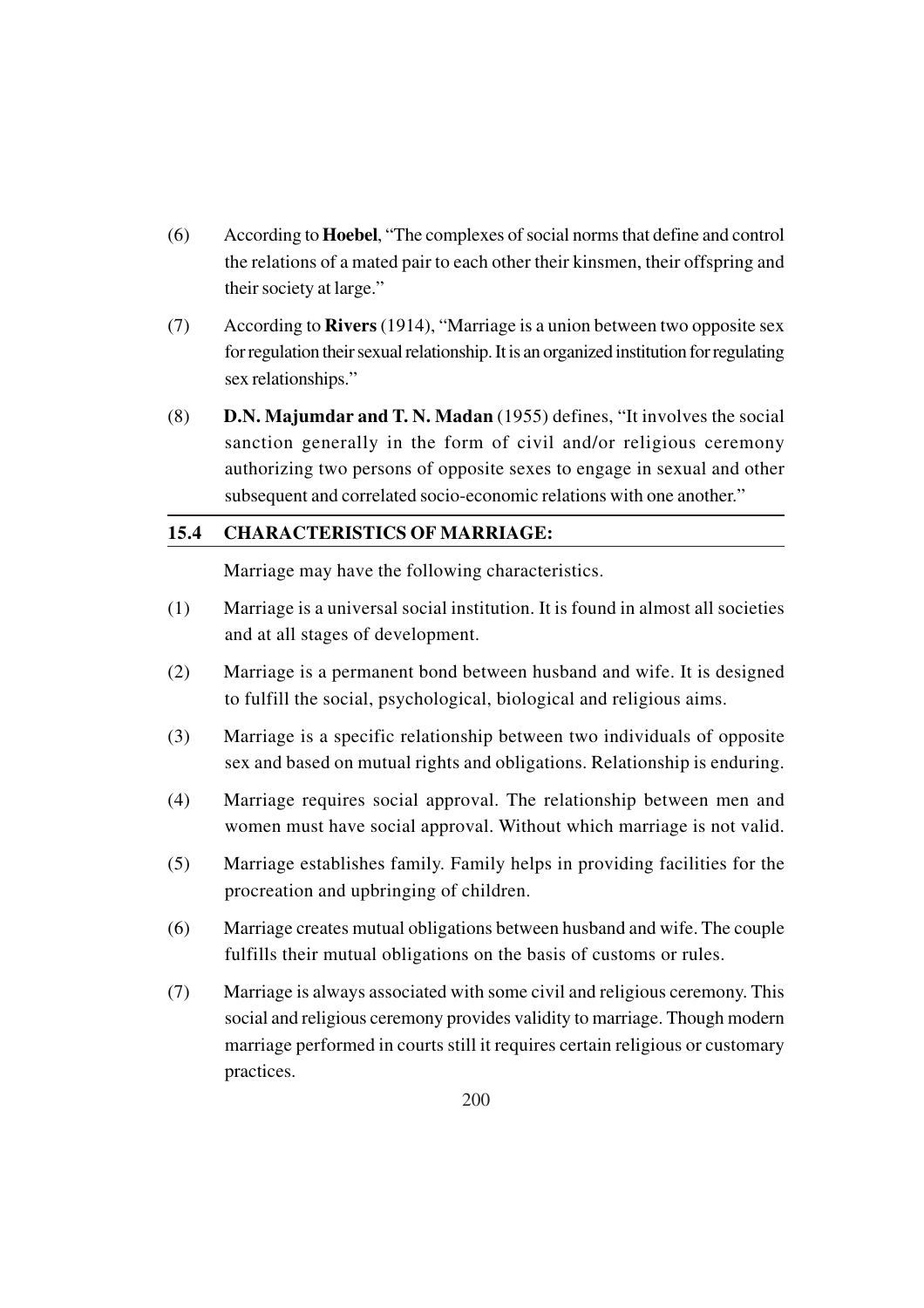- (8) Marriage regulates sex relationship according to prescribed customs and laws.
- (9) Marriage has certain symbols like ring, vermillion, special clothes and special sign before the house etc.

## **15.5 DISTINCTIVE FUNCTIONS OF MARRIAGE**

- **1. Social Regulation:** Marriage gives social regulation to all sexual relationships, which otherwise would have many social problems. Marriage alone makes the society accept the relationship of boy and girl, as husband and wife.
- **2. Procreation of Children:** Then other function of marriage is to have legitimate children. The children born as a result of socially recognized marriage are accepted by the society as legitimate and legal heirs to the property and other assets of the family.
- **3. Sense of Sympathy:** After the marriage alone the husband and wife and their children develop a sense of sympathy for each other and they begin to share each other's joy and sorrows. They sacrifice for the sake of each other.
- **4. Basis of Family:** As we all know that after marriage family comes into being and with that the virtues of all the family life emerge in the society.
- **5. Stability in Relationship:** After marriage alone relationships come into being e.g. the relationship of husband and wife, son or daughter, father in law or mother in law or that of grandfather and grandmother etc. These relationships get stabilized with the passage of tie but only after marriage and not before marriage.

## **15.6 TYPES OF MARRIAGE**

As a universal social institution marriage is found to exist in all societies and at all stages of development. Types or forms of marriage vary from society to society. Types or forms of marriage in different communities, societies and cultural groups differ according to their customs, practices and systems of thought. In some societies marriage is a religious sacrament whereas in others it is a social contract. However, there are several types of marriage which is classified on different basis.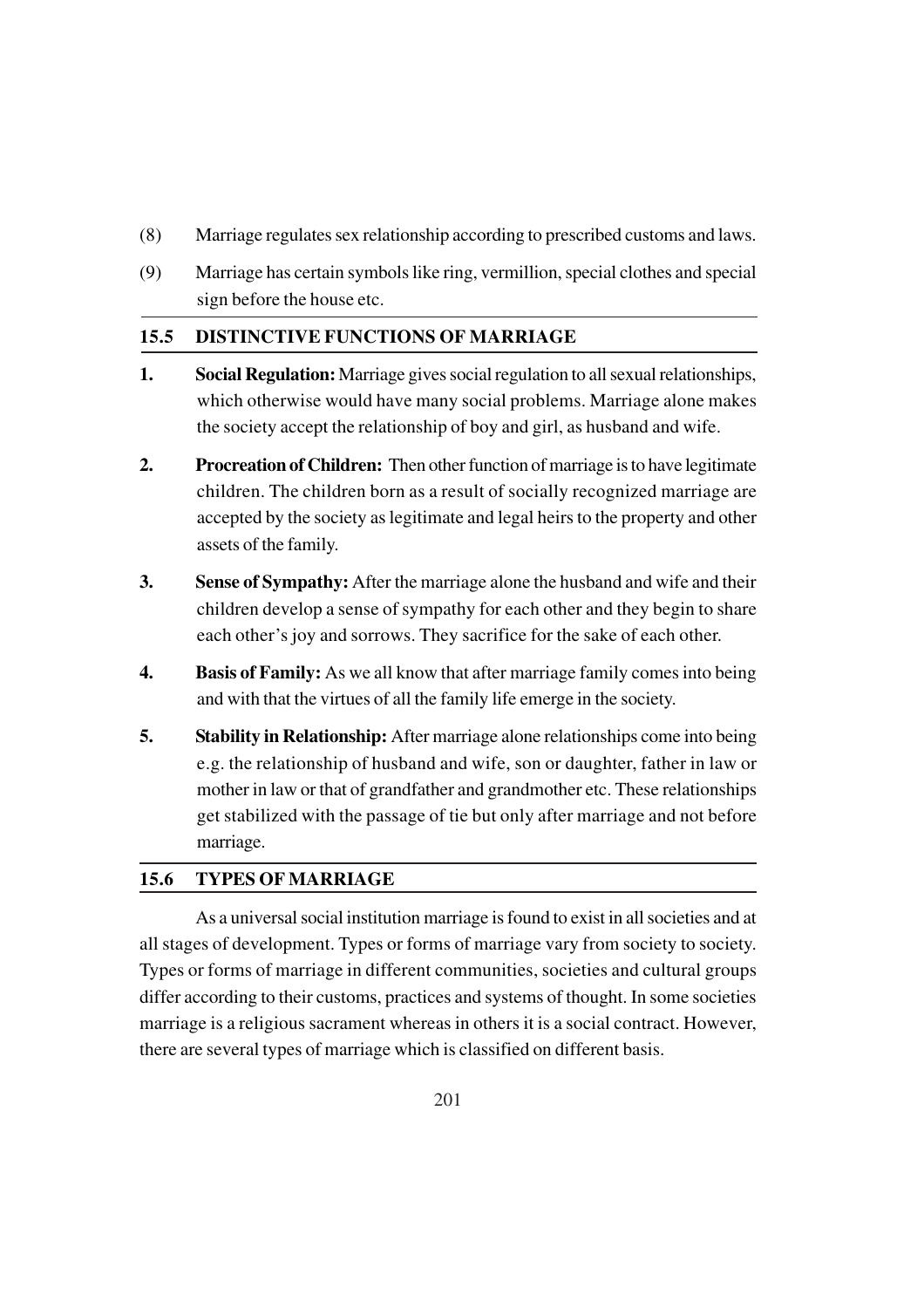#### **(A) On the basis of number of mates:**

On the basis of number of mates marriage may be classified into three types such as Monogamy, Polygamy and Endogamy or group marriage. This can be known from the following diagram.



#### **(1) Monogamy :**

Monogamy is an ideal, widespread and rational type of marriage. It is found in all civilized societies. Monogamy refers to a marriage of one man with one woman at a time. This type of marriage is normally unbreakable in nature. It continues till death. Today the principle of monogamy i.e. one husband and one wife is practiced and emphasized throughout the world. Monogamy is of two types such as serial Monogamy and non-serial Monogamy.

#### **(1.1) Serial Monogamy:**

In serial Monogamous marriage the possibility of remarriage exists in case of divorce or death. In spite of his remarriage he remains to be monogamous.

#### **(1.2) Non-serial Monogamy:**

In case of non-serial monogamy the question of remarriage does not arise by either of the couple. Here a spouse has the same single spouse throughout his life.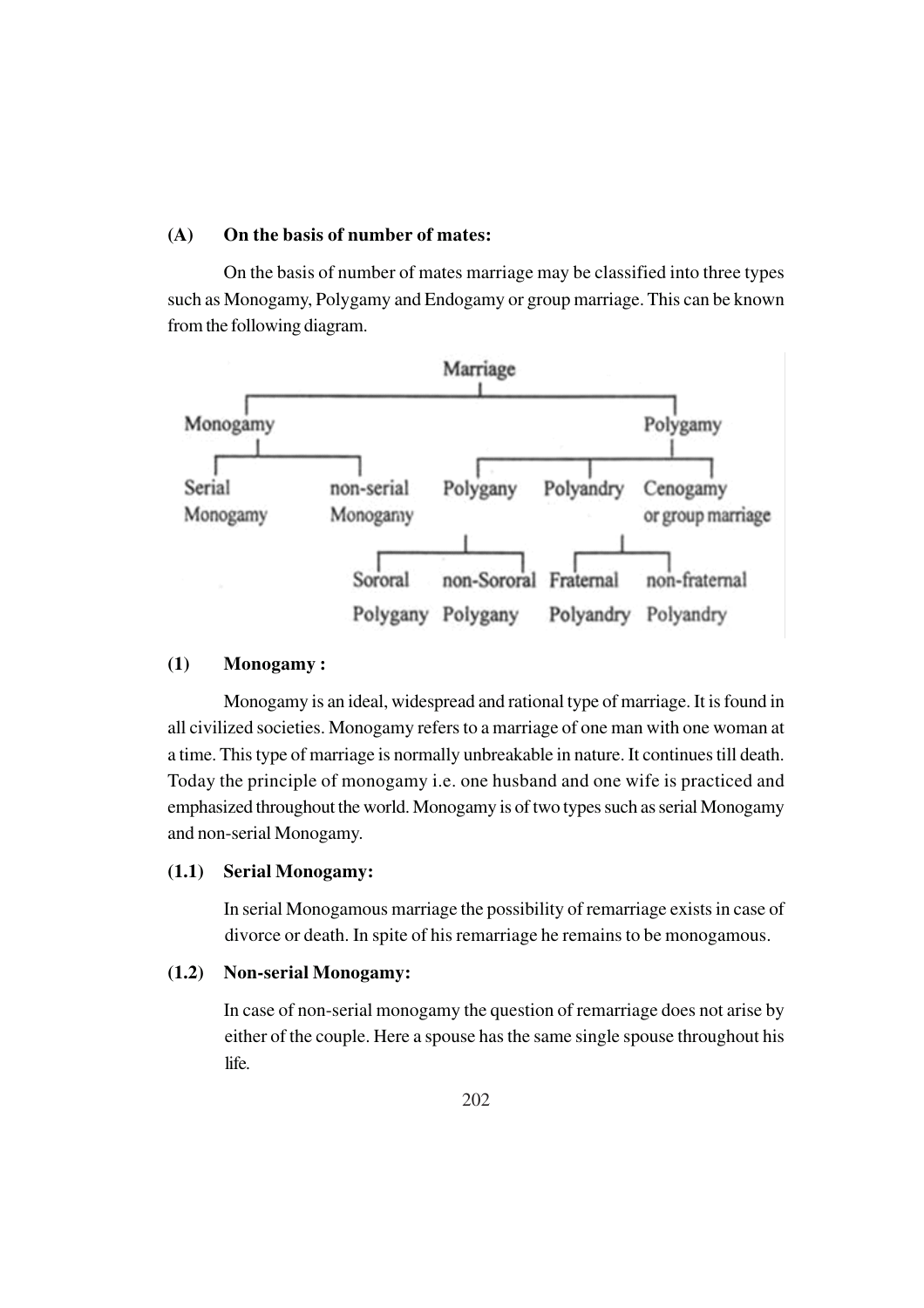However, Monogamy is an ideal or best form of marriage because of its different advantages which are as follows:

- (1) It is suitable for all society and for all levels of people.
- (2) It provides better sex satisfaction to both husband and wife.
- (3) It promotes better understanding between the spouses.
- (4) It minimizes jealousy, hatred and quarrels in the family.
- (5) It upholds gender equality and provides equal status to men and women.
- (6) It provides stable sex-life and stable family life.
- (7) Children are taken proper care by parents.
- (8) It facilitates easy rules of inheritance and succession.

Because of the above advantages Monogamy is considered as the best form of marriage and is practiced everywhere. The only disadvantage of Monogamy is divorce which is resulted due to the monogamous boredom.

## **(2) Polygamy:**

Polygamy is a type of marriage in which there is plurality of partners. It allows a man to marry more than one woman or a woman to marry more than one man at a time. Polygamy is of three types such as polygyny, polyandry and endogamy or group marriage.

### **(2.1) Polygyny:**

Polygamy is a type of marriage in which a man marries more than one wife at a time. In this type of marriage each wife has her separate household and the husband visits them in turn. It was a preferred form of marriage in ancient Indian society. But now it was not in practice among majority of population.

But it is now found among few tribals such as Naga, Gond and Baiga. Economic and political cause was mainly responsible for polygamy. Besides man's taste for variety, enforced celibacy, Barrenness of women more women population etc. are some of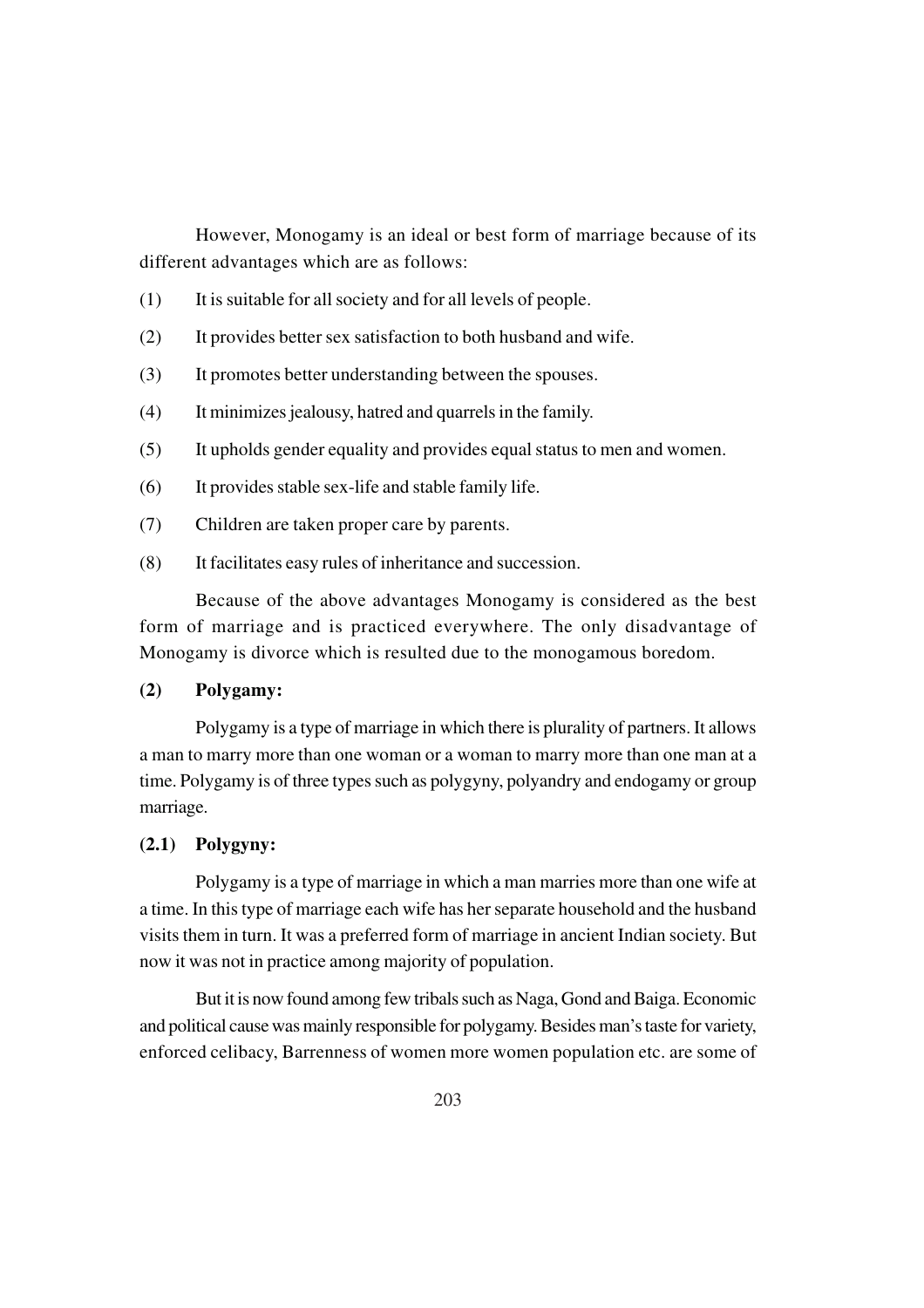the cause of polygamy. Polygamy is further divided into two types such as sororal polygyny and non- sororal polygyny.

## **(a) Sororal Polygyny:**

Sororal polygamy is often called as surrogate. The term surrogate comes from the Latin word 'sorer' which means sister. Accordingly it refers to a marriage practice in which a man marries the sisters of his wife at a time or after the death of his wife.

## **(b) Non-sororal Polygyny:**

It is just opposite of the sororal polygamy, when a man marries several women at a time who are not necessarily sister to each other it is known as non-sororal polygamy.

## **(2.2) Polyandry:**

Polyandry is a very rare type of marriage in present day. In this type of marriage a woman marries several men at a time. In the words of K.M. Kapadia, "Polyandry is a form of union in which a woman has more than one husband at a time or in which brothers share a wife or wives in common. At present it is found among some of the tribes like toda, khasi and nayars. Polyandry is divided into two types such as fraternal polyandry and non-fraternal polyandry.

## **(a) Fraternal Polyandry:**

When several brothers share a common wife it is called as fraternal polyandry. Draupadi's marriage to Pandabs is fine example of fraternal polyandry. The determination of father is associated with some rituals. At present time this type of marriage is practiced by some tribal's like toda and khasi.

## **(b) Non-fraternal Polyandry:**

It is just opposite of fraternal polyandry. In this type of marriage husbands of a woman is not necessarily brother to each other. This type of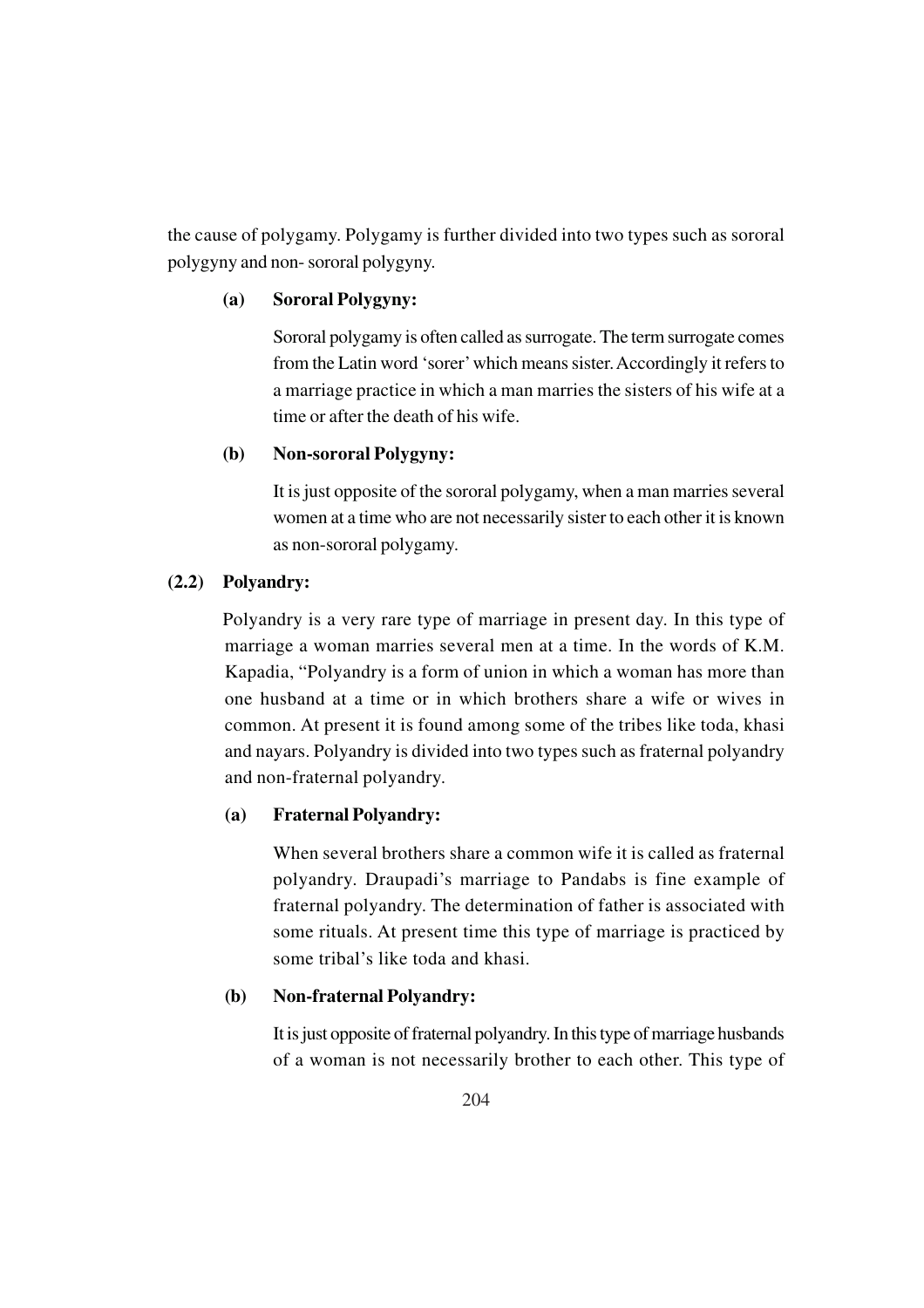marriage is found among the Nayars of Kerala, Wife goes to spend some time with each of her husband. So long as a woman lives with one of her husbands, the others have no claim on her. This mainly happens due to scarcity of women.

## **(2.3) Endogamy or Group Marriage:**

Endogamy is otherwise known as group marriage. In this type of marriage a group of men marry a group of women at a time. Every woman is the wife of every man belonging to the particular groups. Sociologist, like Dr. Rivers call it as a kind of sexual communism. This type of marriage is found among some tribes of New Guinea and Africa,

### **(B) On the basis of choice of mate or on the basis of rules of mate selection:**

Marriage may be divided into two types i.e. endogamous and exogamous marriages on the basis of choice of mate or on the basis of the rules of choice of mate. Endogamy is divided into four sub types such as caste, sub-caste, varna and tribal endogamy. Similarly exogamous marriage may be divided into four sub-types such as Gotra, Pravar, Sapinda and village exogamy. All this can be presented in the following diagram.



#### **(1) Endogamy or endogamous marriage :**

Endogamy or endogamous marriage refers to the marriage within one's own group such as within one's own caste, sub-caste, varna and tribe. In other words there are several types of endogamous marriage such as caste endogamy, sub-caste endogamy, varna endogamy and tribal endogamy.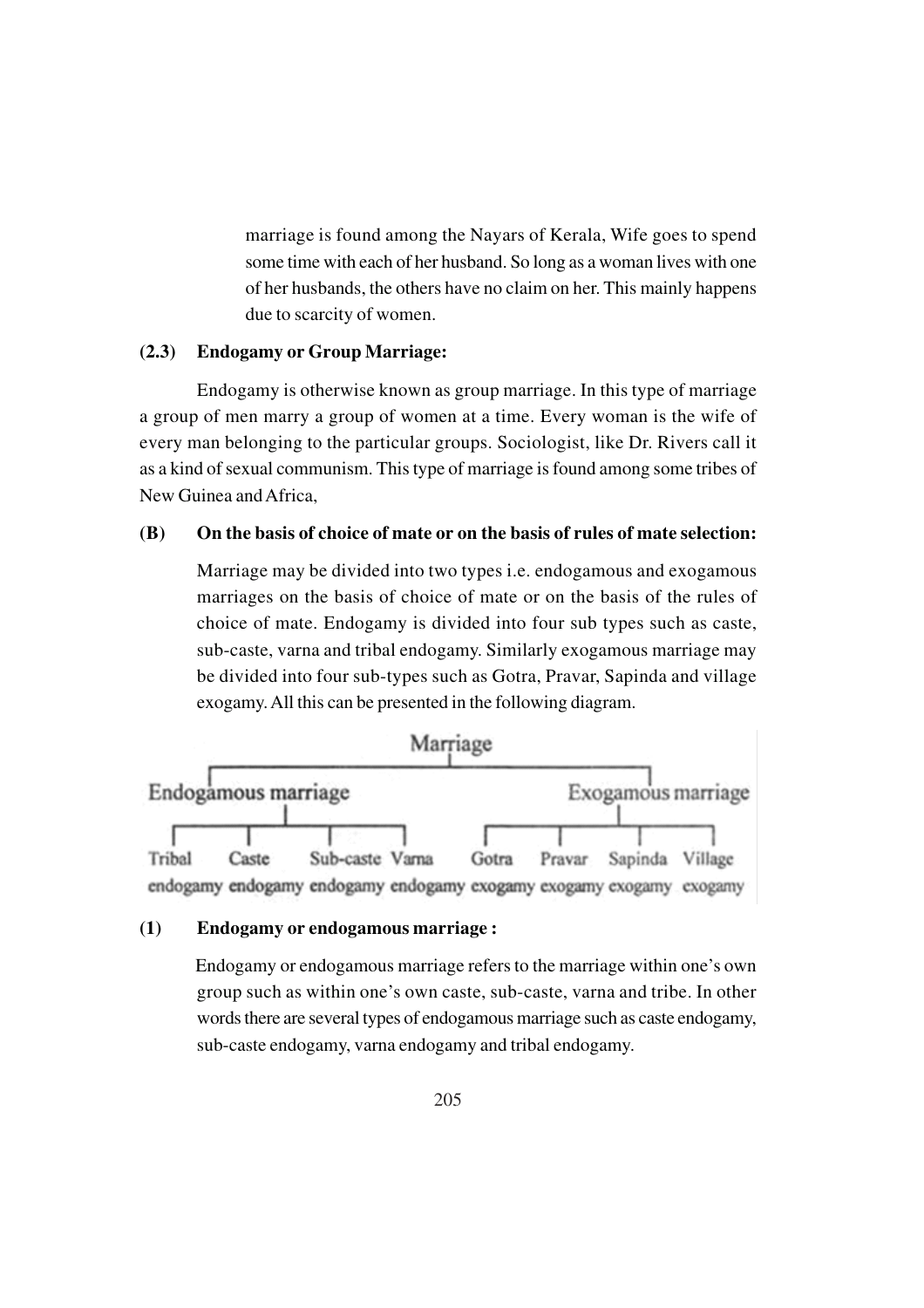Caste endogamy is a type of endogamous marriage in which marriage takes place within one's own caste. In a caste based society endogamy is strictly followed. Members of each caste marry within its own caste group.

## **(b) Sub-caste endogamy:**

It is another type of endogamous marriage. In a caste based society each caste is divided into many sub-castes. Like caste each sub-caste is also an endogamous unit. In sub-caste endogamy marriage takes place within one's sub-caste only.

## **(c) Varna endogamy:**

Varna endogamy is another type of endogamous marriage. In the traditional Indian Society we found the existence of four varnas such as Brahmin, Kshatriya, Vaisya and Sudra. In varna, endogamy the choice of mate is restricted to one's own varna only.

## **(d) Tribal endogamy:**

Tribe is a territorial group. Tribal endogamy is a type of endogamous married in which the choice of mate is restricted to one's own tribal group. Like caste tribe is also an endogamous unit.

## **(ii) Exogamy or Exogamous marriage:**

It is just opposite to the endogamy or endogamous marriage system. It refers to a system of marriage in which an individual has to marry outside one's own group such as gotra, pravara, sapinda or village. This is a sound marriage system which leads to the creation of healthy and intelligent children. However there are several forms of exogamy such as:

## **(a) Gotra exogamy:**

Gotra refers to clan. Members of a particular gotra or clan supposed to have close blood relation among themselves. Hence according to gotra exogamy one has to marry outside one's own gotra.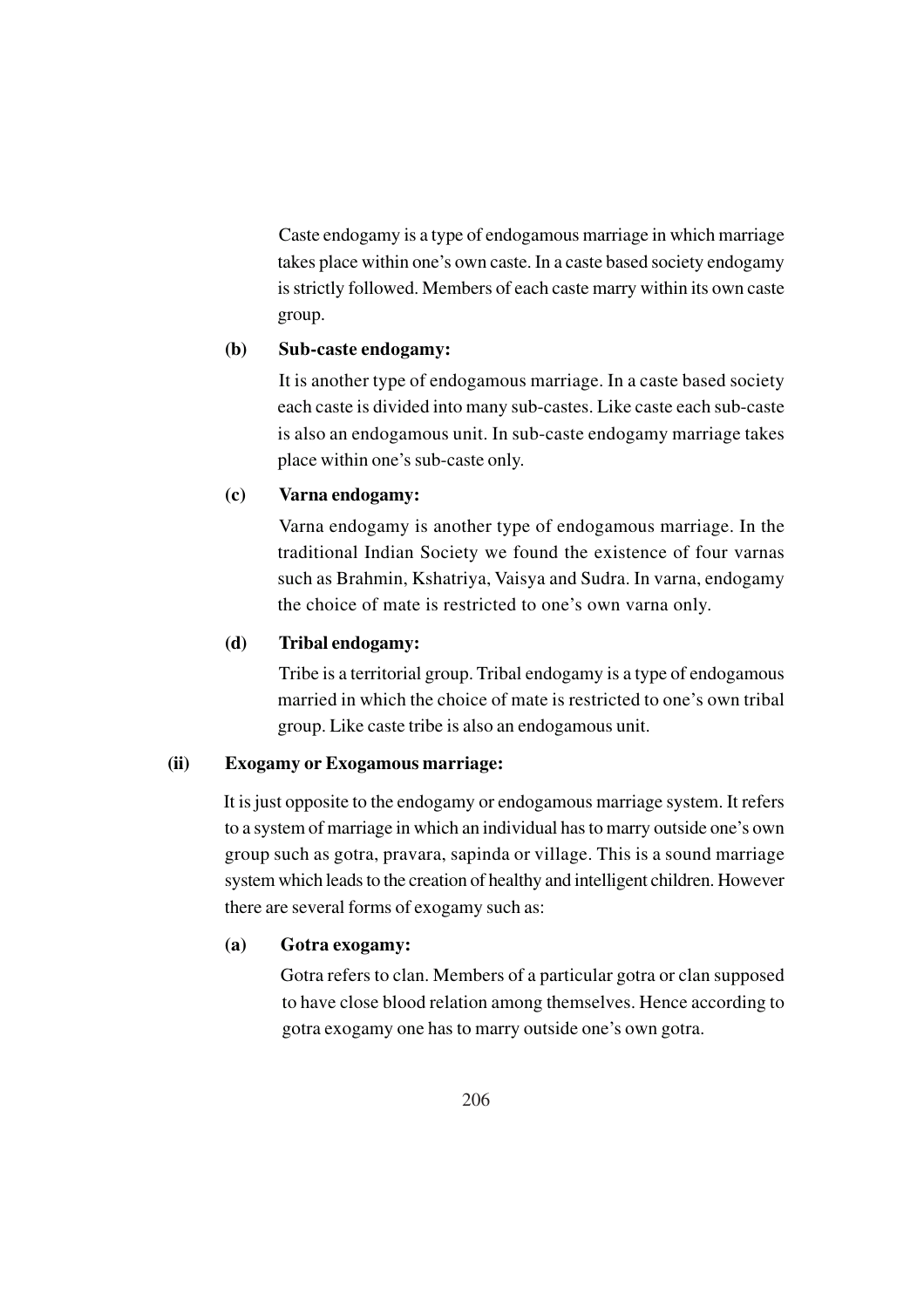### **(b) Pravara exogamy:**

Pravara means siblings. People originating from a common saint are said to belong a particular Pravara. According to Pravara exogamy one has to marry outside one's own pravara. Marriage within pravara is forbidden.

## **(c) Sapinda exogamy:**

Sapinda means- lineage. People belonging to five generations from father side and three or seven generation from mother side are known as sapindas. They believed they belong to a particular sapinda. Hence according to sapinda exogamy marriage within one's own sapinda is forbidden. They are supposed to marry outside one's own sapinda.

## **(d) Village exogamy:**

According to this principle marriage within one's own village is forbidden each and every society prescribes certain rules relating to marriage. Some societies put several restrictions on marriage among kins whereas some other societies allow marriage between a limited numbers of kins.

Hence in those societies marriage is sanctioned on the basis of preference or priority. Accordingly socially sanctioned marriage among kins is known as preferential marriage.

# **(C) In other words on the basis of preference marriage may be divided into four types such as cross-cousin marriage, parallel cousin marriage, levirate and surrogate.**

## **(i) Cross-cousin marriage:**

When marriage takes place between one's mother's brother's daughter/ son with father's sister's son/daughter we called it as cross cousin marriage. The marriage of Abhimanyu with Sashikala is an example of this cross-cousin type of marriage. This type of marriage supposed to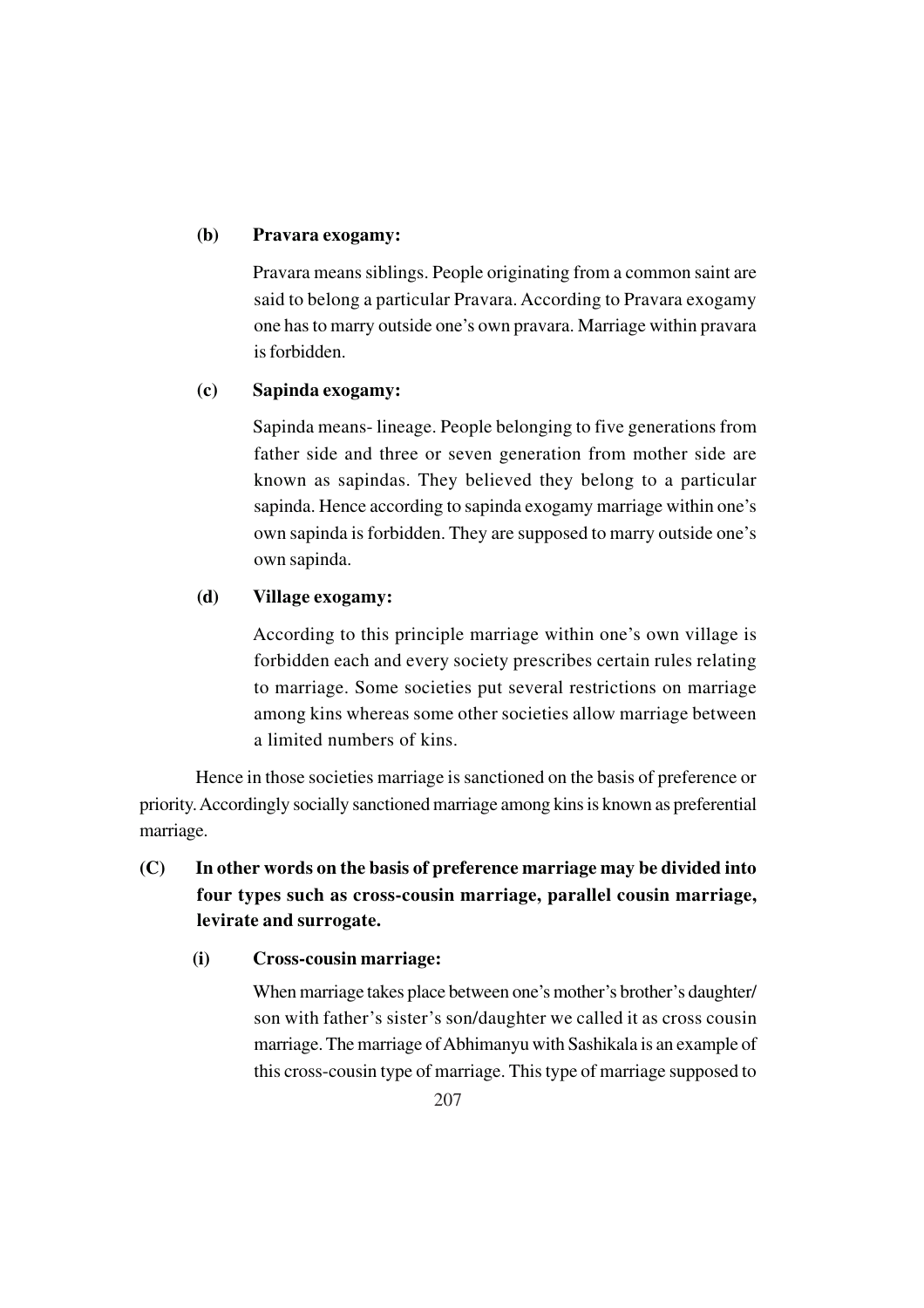be practiced in some part of Orissa, Rajasthan, and Maharashtra etc. This type of marriage occurs to avoid payment of high bride price and to maintain one's family property.

## **(ii) Parallel Cousin marriage:**

When marriage takes place between the children of either two sisters or two brothers it is known as parallel cousin marriage. This type of marriage is mostly found among Muslims.

## **(iii) Levirate:**

It is otherwise known as 'Devar Vivaha'. When a woman marries her husband's brother after the death of her husband it is known as levirate. This type of marriage is found among some tribes like the Gond, the Munda or the Santal the oran and the Toda etc

## **(iv) Sororate:**

It is otherwise known as 'Sali Vivah'. When a man marries his wife's sister after the death of his wife or even when the wife is alive it is called as sororate. This type of marriage is found among some tribes like the Kharia and the Gond.

## **Other forms include:**

Sociologists have classified marriage into Anuloma or Pratiloma.

- **Anuloma**
- **Pratiloma:**

## **(1) Anuloma marriage or Hypergamy:**

When a man of higher caste or varna marries a woman of lower caste or varna it is called as Anuloma or Hypergamy marriage. In traditional Indian society hypergamy is known as Anuloma. This was in practice among the nobles in the past. In Bengal it was found in the form of Kulinism.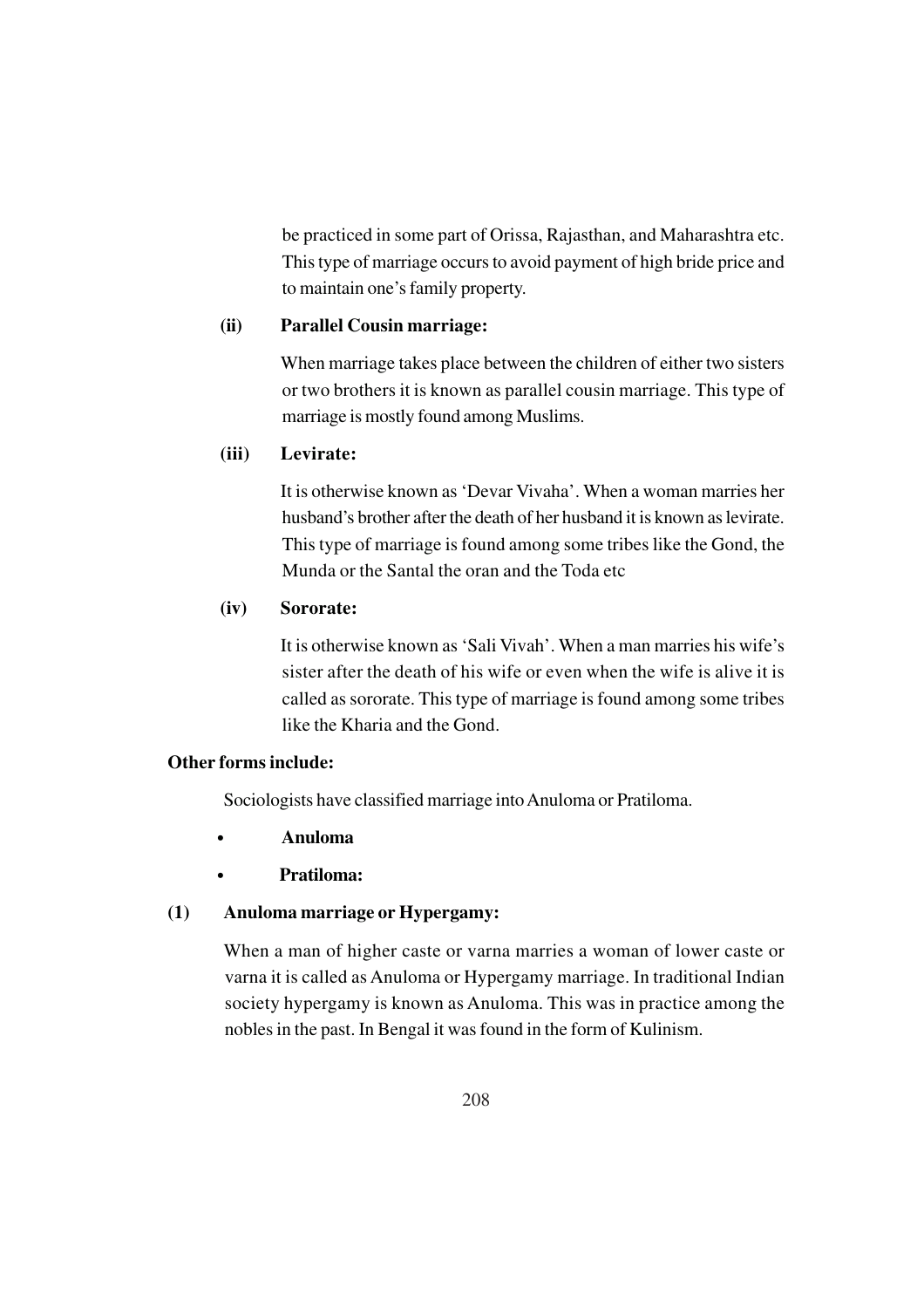## **(2) Pratiloma marriage or Hypogamy:**

Pratiloma or hypogamy marriage is just opposite of Anuloma or hypergamy. When a man of lower caste or status marries a woman of higher caste or status it is known as pratiloma or hypogamy marriage. This is not an approved form of marriage. Ancient Hindu law giver a man a lower caste or status marries a woman of higher caste or status it is known as pratiloma or hypogamy marrieage. This is not an approved form of marriage. Ancient Hindu law giver Manu denounced Pratiloma is still it practice among the people.

Like family, marriage is another important social institution. Marriage and family are two aspects of the same social reality i.e. the bio-psychic and social instincts of man. Marriage is one of the most ancient, important, universal and indispensable social institution which has been in existence since the inception of human civilization.

## **15.7 CHANGING MARRIAGE PATTERN**

Like the other social phenomenon, the institution of marriage has also been experiencing profound changes. The practice of monogamy has largely been followed by all sections of society. Taking consent of the children for their marriage, declining stability of the marriage coupled with enhanced greed of the bridegroom's family are some of the perceptible changes occurring in the institution of marriage. An economic development, arrival of technology, increased materialism in the life; legislative efforts are some of the important factors responsible for generating changes in the institution of marriage. New social phenomenon such as gay/lesbian relations, cohabitation, DINK Syndrome are emerging in this modern age which were not part of traditional Indian society. Even if, the new trends are emerging yet importance of marriage has not diminished. The world is changing; it has reached to industrial society from pre-industrial societies. The advancement in technology, urbanization, industrialization, law and education is leading to change in patterns of marriage throughout the world.

#### **1. Change in the form of Marriage:**

Due to the advancement and development, the traditional form of marriage are not practiced (Polygamy, Polyandry) or strictly prohibited. Peoples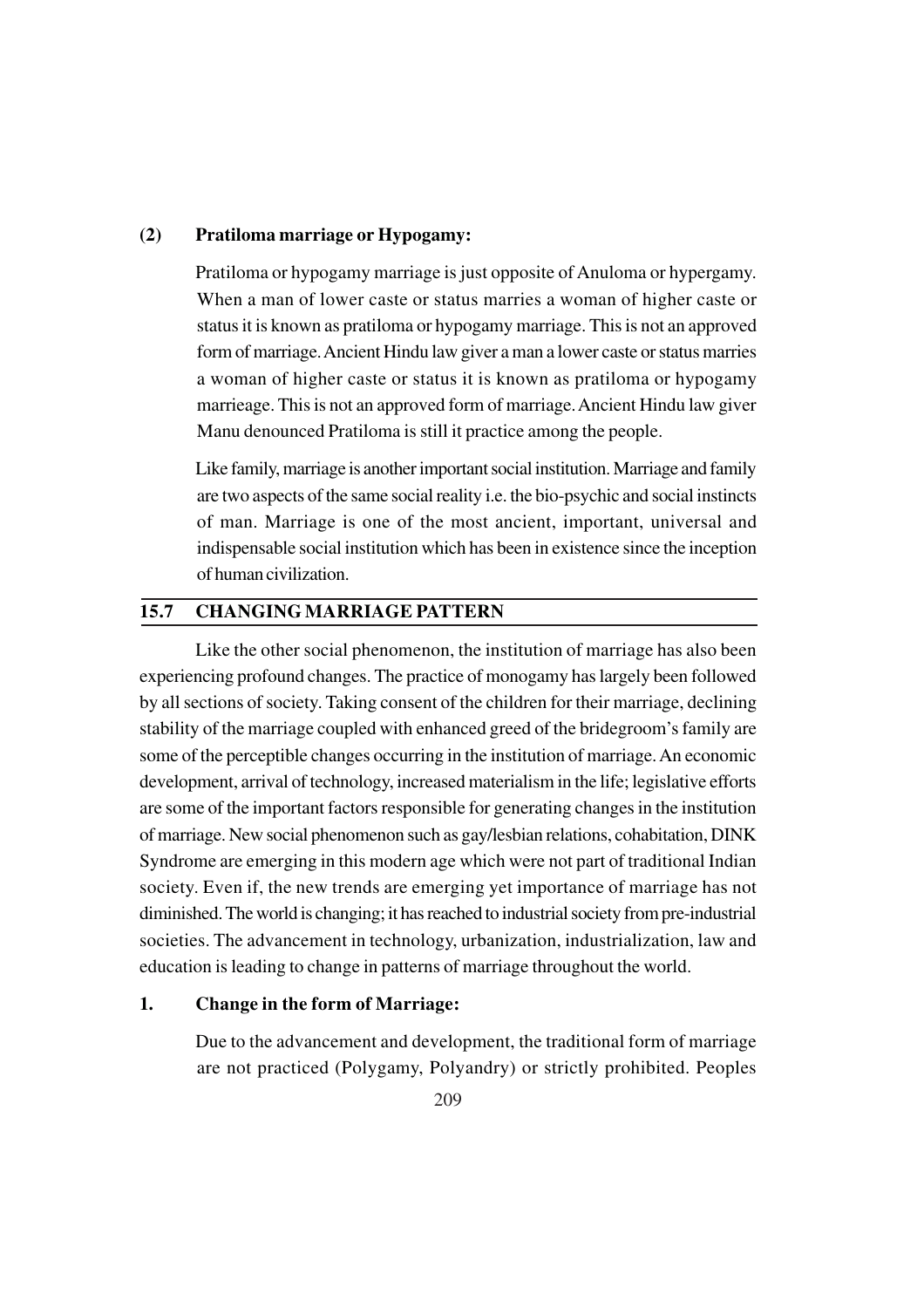are giving priority to monogamous marriages as they have lots of advantages and are universally practiced.

## **2. Change in the Economic role of Women:**

In earlier societies women do not have much economic role as they were dependent in their families. But, today women have achieved a great economic independence i.e. they have become property owners, got a qualitative education, become leaders leading to change in the pattern of marriage.

## **3. Change in the age of marriage:**

In earlier societies, there were no so much laws, rules and regulations which lead to child marriage as there was no particular age for marriage. But today child marriage was completely forbidden by law and a boy below 21 years and a girl below 18 years cannot marry without their parent's consent.

## **4. Remarriage:**

Nowadays, we can see lots of case of divorce leading to remarriage. Males seem to remarry more often as compared to the females and widower or divorced men often marry women considerably younger than they are.

## **5. Delayed Marriage:**

Nowadays, people do not become hurry for marriage. Firstly, they want to get good education and want to make their career good, and then only they think of marriage. In earlier societies, women were expected to marry after completing their high school but nowadays women's are exploring themselves. Because of this people generally marry late.

## **6. Cohabitation:**

A compared to earlier societies, nowadays people seem to very practical regarding the issue of marriage. Cohabitation is a situation or we can say contract in which a couple live together involving in emotional as well as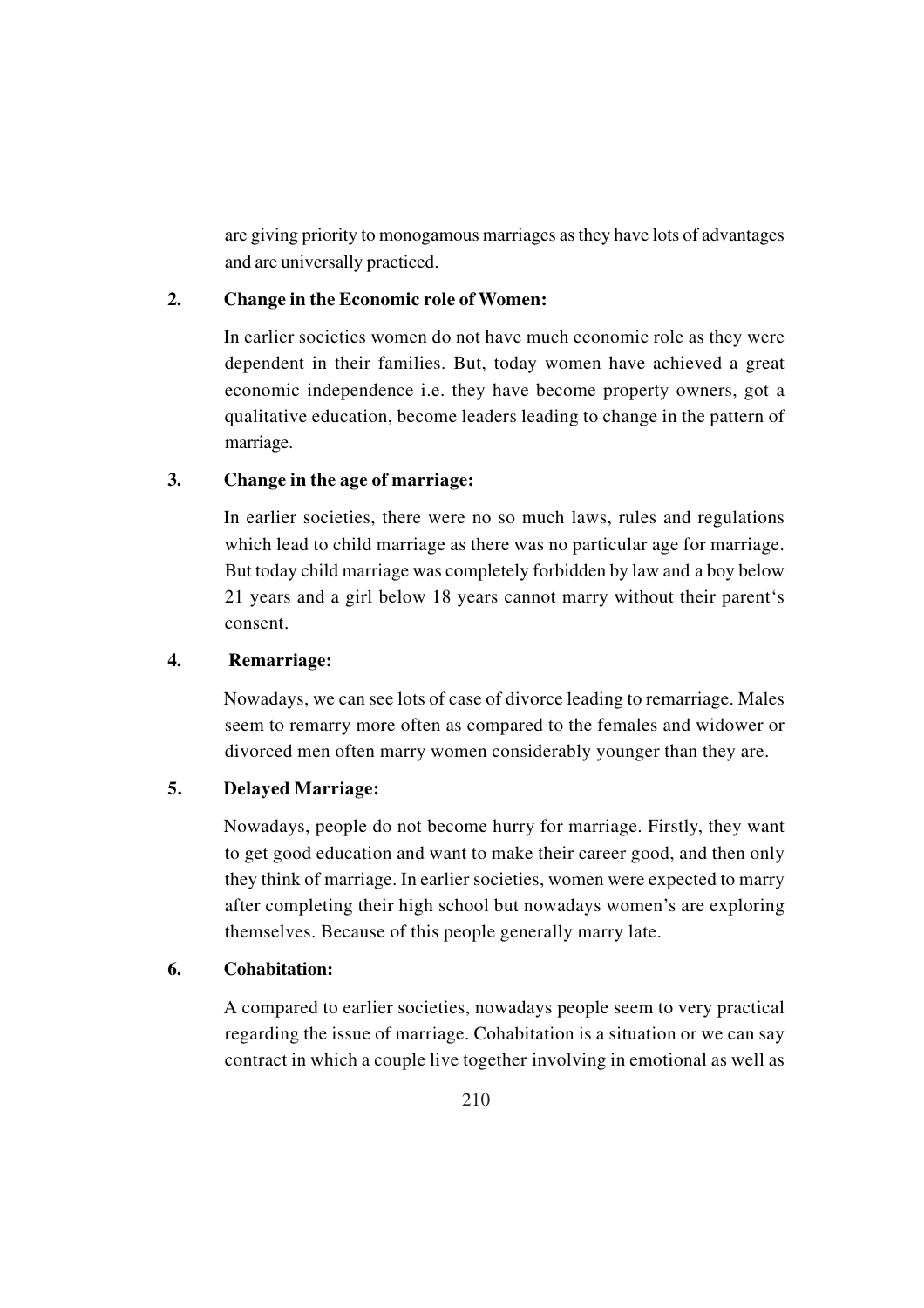sexual intimate relationship without officially getting married. If they are compatible with each other they will get married in future and if not compatible they will not. For e. g. Living relationship.

#### **7. Material Conditions**

The material condition of industrial-capitalist society is the main cause of change in the family. Greater affluence, geographical and occupational mobility and economic independence of (some) women are the main contributing factors for the change in patterns of residence and family life.

### **8. Global Factors**

The global factor (technology and industrial change) is nearly encom-passing everything. Since it is everything, naturally it causes everything. Industrial change or industrialization includes not merely machines, but the science and engineering that produced them, the secular attitudes of the modern era, anti-traditionalism, job placement on the basis of competence, an open-class system, high geographical mobility and urbanization.

**9.** The growth of romanticism, the high premium on individual attachment along with individualistic and liberal values of industrial-capitalist society encourages people to change their partners as they want. In this connection, Giddens (1997) observed, 'for many in the West commitment is "for now," not necessarily "forever".

## **Check your Progress**

**Note:** (a) Use space given below for your answers.

- (b) Use separate sheet if needed.
- Define the term Family and also discuss its characteristics briefly?

 $\overline{\phantom{a}}$  ,  $\overline{\phantom{a}}$  ,  $\overline{\phantom{a}}$  ,  $\overline{\phantom{a}}$  ,  $\overline{\phantom{a}}$  ,  $\overline{\phantom{a}}$  ,  $\overline{\phantom{a}}$  ,  $\overline{\phantom{a}}$  ,  $\overline{\phantom{a}}$  ,  $\overline{\phantom{a}}$  ,  $\overline{\phantom{a}}$  ,  $\overline{\phantom{a}}$  ,  $\overline{\phantom{a}}$  ,  $\overline{\phantom{a}}$  ,  $\overline{\phantom{a}}$  ,  $\overline{\phantom{a}}$ 

\_\_\_\_\_\_\_\_\_\_\_\_\_\_\_\_\_\_\_\_\_\_\_\_\_\_\_\_\_\_\_\_\_\_\_\_\_\_\_\_\_\_\_\_\_\_\_\_\_\_\_\_\_\_\_\_\_\_\_\_\_\_\_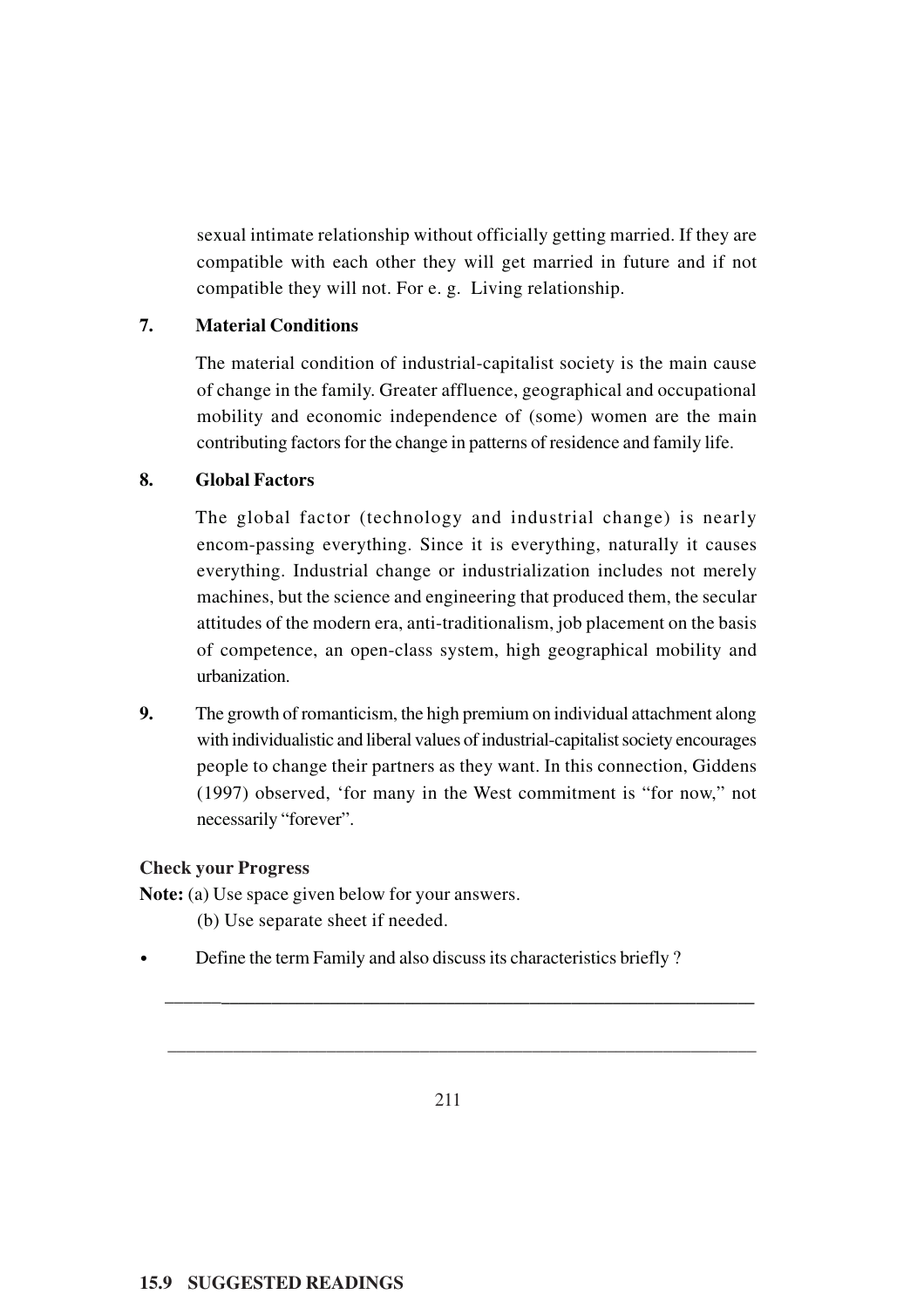- What are the different functions of marriage?
- Discuss changing pattern of Marriage system?

### **15**.**8 LET US SUM UP**

Thus to conclude the situation in India and other traditional societies is bit different where the institutions of marriage is still rooted in. Baring a few metropolitan cities, people still do not resort to divorce as a common remedy for the ills of marriage. So the marriage patterns are changing due to the different forces of changes like : Industrialization, Urbanization, Modernization, Education, Mass-media etc.

\_\_\_\_\_\_\_\_\_\_\_\_\_\_\_\_\_\_\_\_\_\_\_\_\_\_\_\_\_\_\_\_\_\_\_\_\_\_\_\_\_\_\_\_\_\_\_\_\_\_\_\_\_\_\_\_\_\_\_\_\_\_

 $\frac{1}{2}$  ,  $\frac{1}{2}$  ,  $\frac{1}{2}$  ,  $\frac{1}{2}$  ,  $\frac{1}{2}$  ,  $\frac{1}{2}$  ,  $\frac{1}{2}$  ,  $\frac{1}{2}$  ,  $\frac{1}{2}$  ,  $\frac{1}{2}$  ,  $\frac{1}{2}$  ,  $\frac{1}{2}$  ,  $\frac{1}{2}$  ,  $\frac{1}{2}$  ,  $\frac{1}{2}$  ,  $\frac{1}{2}$  ,  $\frac{1}{2}$  ,  $\frac{1}{2}$  ,  $\frac{1$ 

 $\frac{1}{2}$  ,  $\frac{1}{2}$  ,  $\frac{1}{2}$  ,  $\frac{1}{2}$  ,  $\frac{1}{2}$  ,  $\frac{1}{2}$  ,  $\frac{1}{2}$  ,  $\frac{1}{2}$  ,  $\frac{1}{2}$  ,  $\frac{1}{2}$  ,  $\frac{1}{2}$  ,  $\frac{1}{2}$  ,  $\frac{1}{2}$  ,  $\frac{1}{2}$  ,  $\frac{1}{2}$  ,  $\frac{1}{2}$  ,  $\frac{1}{2}$  ,  $\frac{1}{2}$  ,  $\frac{1$ 

\_\_\_\_\_\_\_\_\_\_\_\_\_\_\_\_\_\_\_\_\_\_\_\_\_\_\_\_\_\_\_\_\_\_\_\_\_\_\_\_\_\_\_\_\_\_\_\_\_\_\_\_\_\_\_\_

#### **15.9 SUGGESTED READINGS**

- Ahuja, Ram. 1977. "Indian Social System". Rawat Publications, Delhi.
- Singh, Y. 1996. "Modernization of Indian Tradition". Rawat Publication, Delhi.
- Madan. 1985. An Introduction to social Anthropology. Mayor Paperback, Noida.

## **15.10 ANSWER TO CHECK YOUR PROGRESS**

(1.) Marriage is a ritual union between a man and a woman such that the children born to the women are the legitimate offspring of both the parents. The various characteristics of marriage are as follows: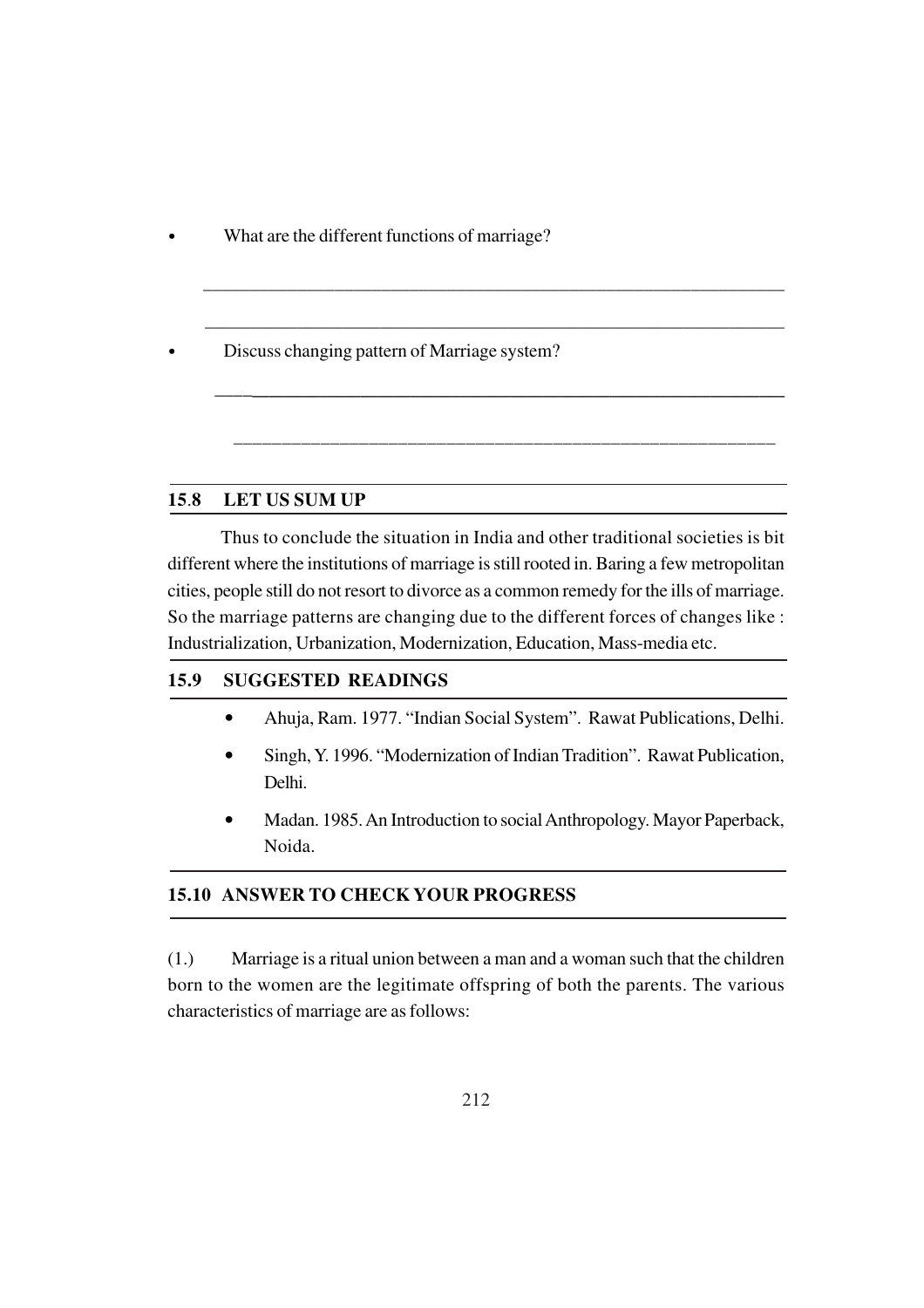- Marriage is a specific relationship between two individuals of opposite sex and based on mutual rights and obligations. Relationship is enduring.
- Marriage requires social approval. The relationship between men and women must have social approval. Without which marriage is not valid.
- Marriage establishes family. Family helps in providing facilities for the procreation and upbringing of children.
- (2.) The different functions of marriage are as follows:
	- Sense of Sympathy: After the marriage alone the husband and wife and their children develop a sense of sympathy for each other and they begin to share each other's joy and sorrows.
	- Basis of Family: As we all know that after marriage family comes into being and with that the virtues of all the family life emerge in the society.
	- Stability in Relationship: After marriage alone relationships come into being e.g. the relationship of husband and wife, son or daughter, father in law or mother in law or that of grandfather and grandmother etc.
- (3.) The advancement in technology, urbanization, industrialization, law and education is leading to change in patterns of marriage throughout the world.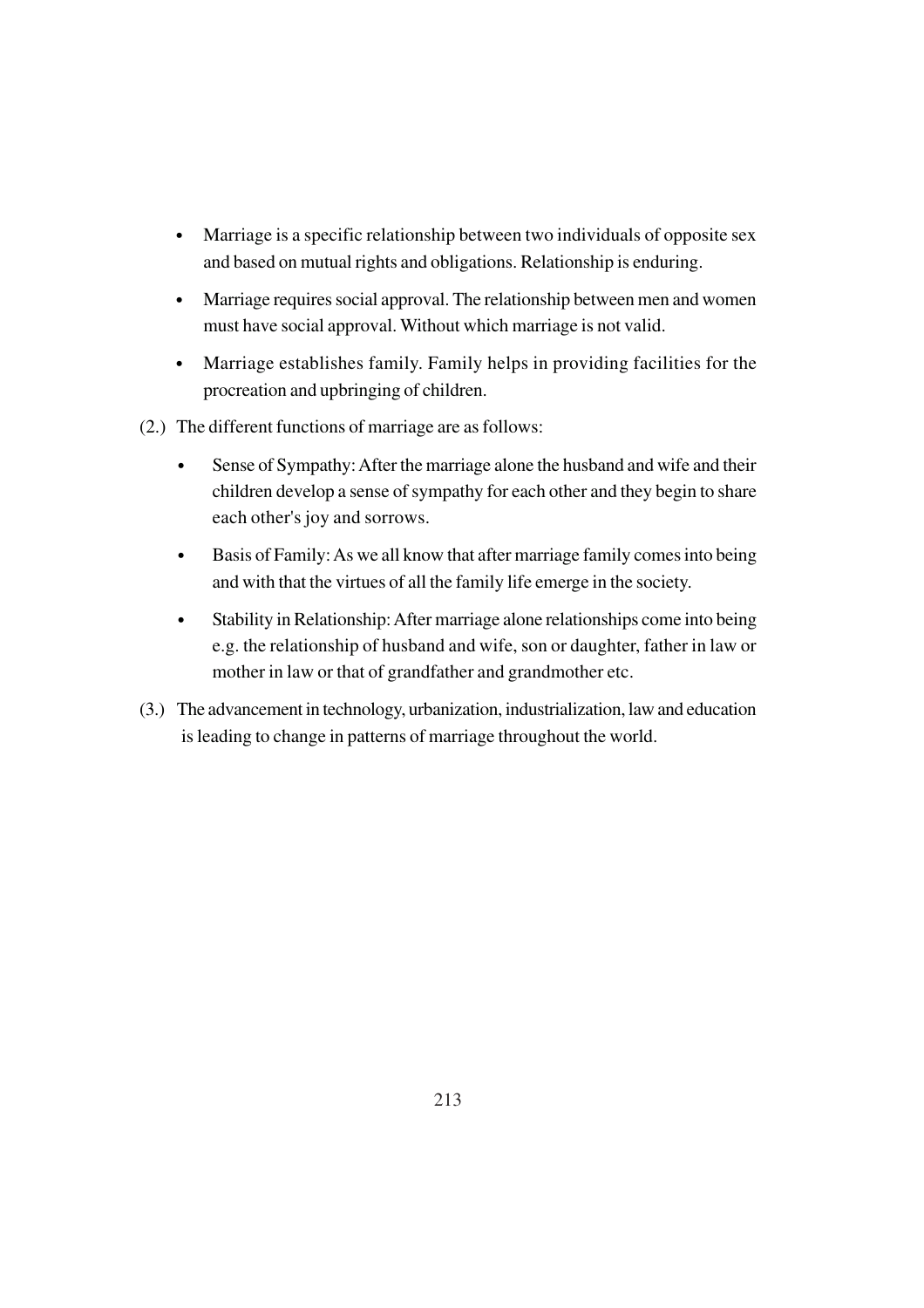# **Lesson No. 16 REGIONAL VALUATION OF Unit-IV KINSHIP SYSTEM**

#### **STRUCTURE**

- 16.1 Introduction
- 16.2 Objectives
- 16.3 Rules of Descent
- 16.4 Range of Kinship
- 16.5 Kinship Terms
- 16.6 Features of Kinship in Northern and Central India
- 16.7 Kinship Structures in South India
- 16.8 Comparison of Kinship System of North and South India
- 16.9 Kinship organization in Eastern India
- 16.10 Let Us Sum Up
- 16.11 Suggested Readings
- 16.12 Answers to Check your Progress

## **16.1 INTRODUCTION**

The bond of blood or marriage which binds people together in group is called kinship. In order to understand kinship, we may start with a familiar biological fact: men and women have sexual intercourse and as a result, women bear children. We may also consider a second fact: given the nature of human memory and language, blood ties are held in mind and recognized by special terms of relationship: mother,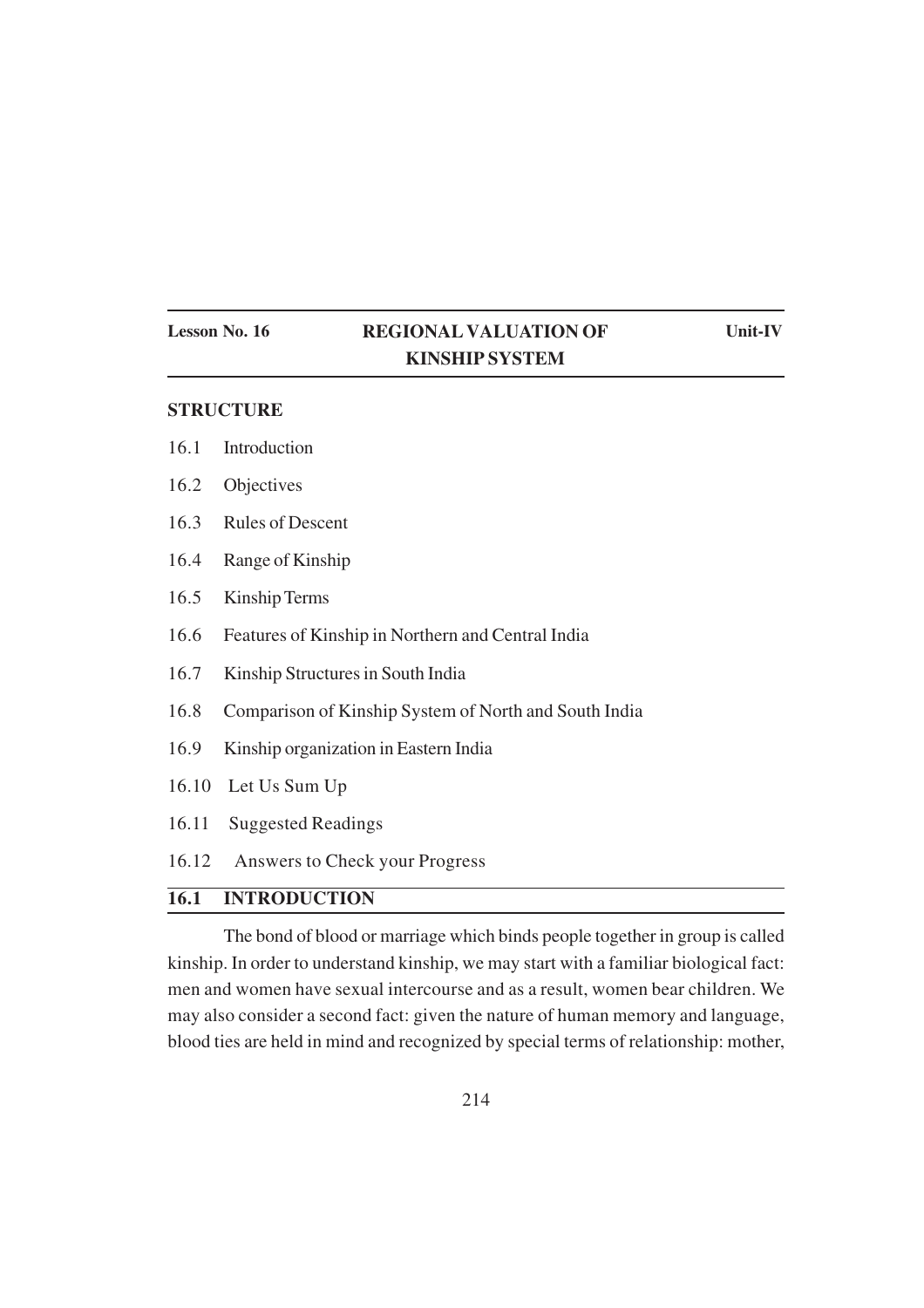child, father, mother's brother etc. the relationship based on blood ties is called consanguineous kin.

The desire for reproduction gives rise to another kind of binding relationship: the bond between spouses and their relatives on either side. This kind of bond, which arises out of a socially or legally defined marital relationship, is called affinal kinship, and the relatives so related are called affinal kin. The affinal kins are not related to one another through blood.

- Kinship may be defined as a social relationship based on ties of blood or on ties based on marriage.
- A kin group may be defined as a group bound together by ties of blood or marriage. Some of the definitions of kinship are as follows:

**Robin Fox:** "kinship is simply the relations between 'kin' that is person related by real, putative or fictive consanguinity".

**Aberchrombie and others:** "The social relationships deriving from blood ties (real and supposed) and marriage are collectively referred to as kinship".

**A.R. Radcliffe Brown:** kinship is "a system of dynamic relations between person and person in a community, the behavior of any two persons in any of these relations being regulated in some way, and to a greater or less extent by social usage".

Kinship system may be described as "the customary system of statuses and roles that govern the behavior of people who are related to each other through marriage or descent from a common ancestor."

## **16.2 OBJECTIVES**

In this lesson the main emphasis is to :

- Discuss the concept of Kinship.
- Describe the various rules of descent.
- Explain the features of Kinship in Northern and Central India.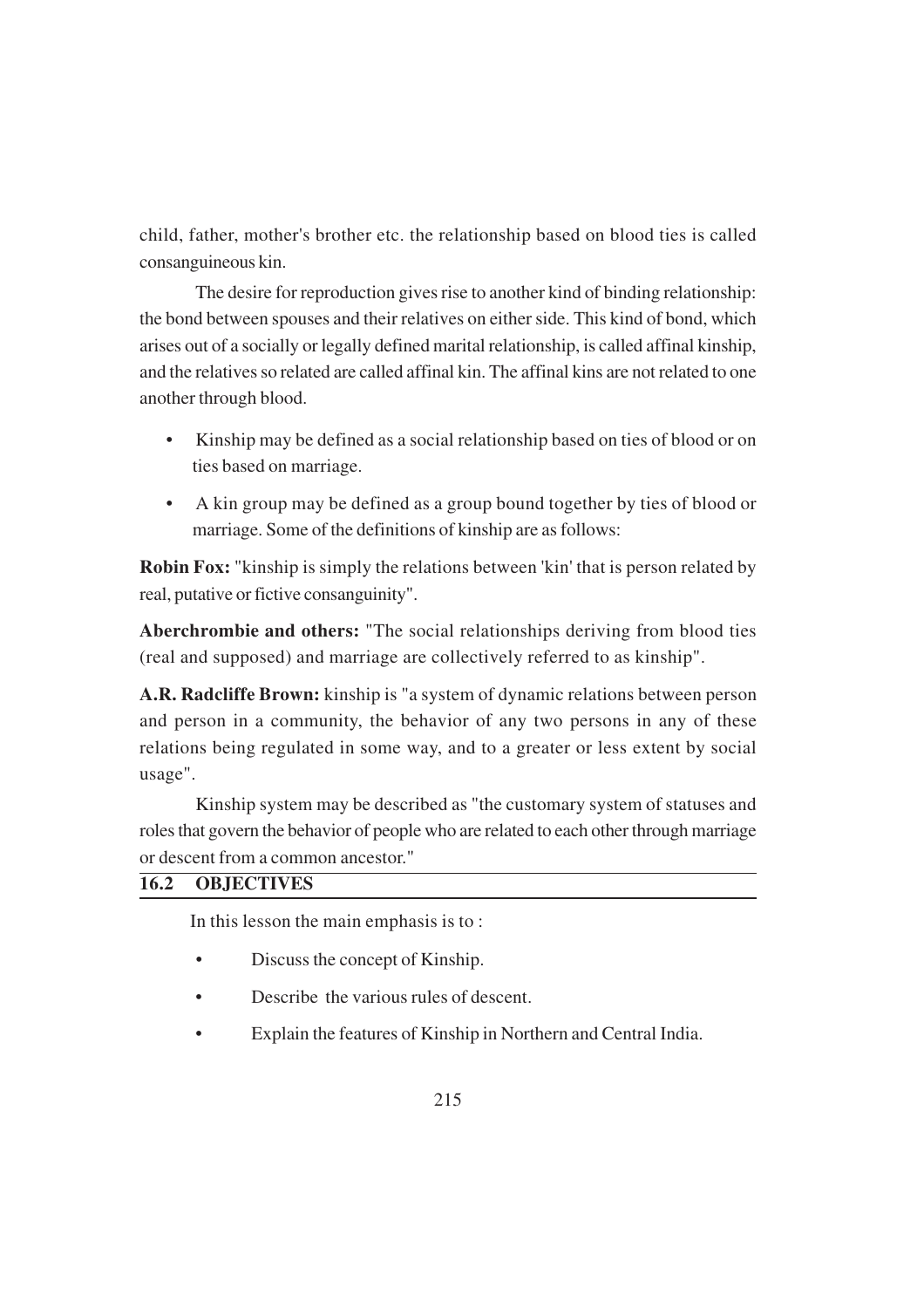#### **16.3 RULES OF DESCENT**

The principle set of principles by which one's relatives are determined is known technically as the rule of descent. There are three basic rules of descent: patrilineal, matrilineal and bi-lateral or bi-lineal.

In patrilineal descent each individual automatically becomes a member of any consanguineal kin group to which his father belongs, but not of those to which his mother belongs.

In matrilineal descent an individual joins the consanguineal kin group of his mother but not those of his father.

In bi-lateral descent, an individual inherits some but not all of his father's consanguineal relatives and also the corresponding consanguineal relatives of his mother.

Strictly speaking, probably no society is perfectly bi-lateral. No society is perfectly unilineal either, if that term implies total neglect of one side in favor of the other.

If a common ancestor binds a group of people together, they are called cognates. If their common ancestor is a male, they are called agnates or agnatic kin or patrilineal. The descendants of common female ancestress, on the other hand, are called uterine kin or matrilineal kin.

Those kin who are related to one another directly through descent are called lineal kin and those who branch out from the main group, like uncles and cousins, are called collateral kin.

#### **Kinship Categories**

On the basis of nearness or distance, kins are classified into

- (i) Primary kins,
- (ii) Secondary kins,
- (iii) Tertiary kins

Those who belong to one's nuclear families of orientation are called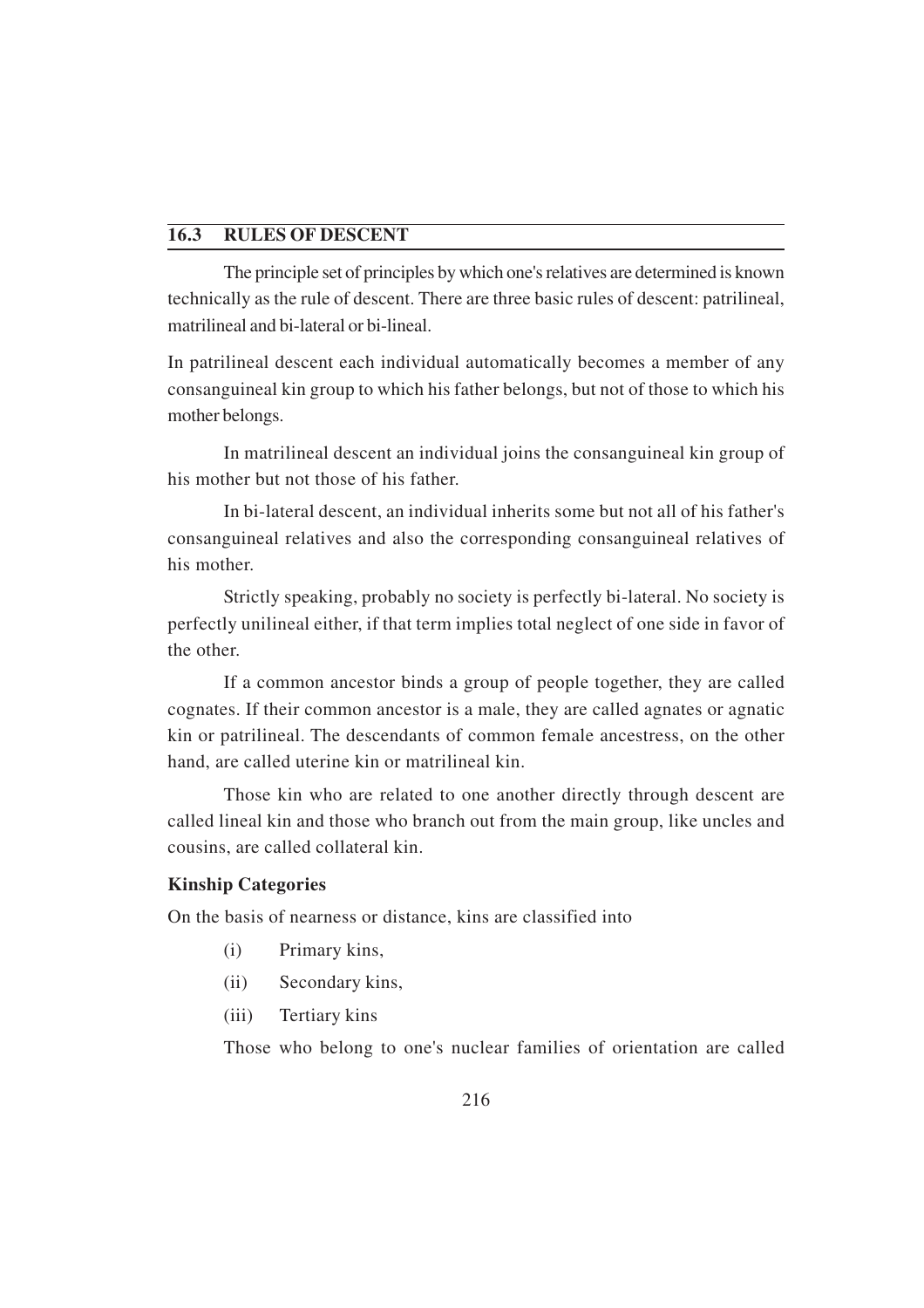primary kins.

There are eight primary kins: Husband-wife, father-son, mother-son, fatherdaughter, mother daughter, youngest brother-elder brother, younger sister-elder sister, sister-brother.

Our secondary kins are primary kins of our primary kins. For example, father's brother, sister's husband, brother's wife, are our secondary kins. Anthropologists have identified altogether thirty-three secondary kins.

Our tertiary kins are secondary kins of our primary kins. For example, brother of sister's husband is our tertiary kin. Anthropologists have identified 151 tertiary kins.

The primary kins of tertiary kins are called distant kins.

# **16.4 RANGE OF KINSHIP**

A kinship group is called a broad-range or a narrow-range one according to the number of persons it includes. The modern kinship system is a narrowrange system, whereas the primitive clan or sib is a broad-range system which includes people scattered over relatively large areas among whom it is not possible to trace relationship without bringing in a mythical common ancestor.

### **16.5 KINSHIP TERMS**

Kinship terms are used in designating kins of various types. The first significant contribution to the study of kinship terms was made by Morgan. He studied kinship terms used in various parts of the world. For the two broad categories of kinship terms he coined the nomenclature classificatory and descriptive systems of kinship terms.

Under a classificatory system, several people, linear as well as collateral and even affinal are referred to by the same term of designation. Thus, 'uncle' or 'aunt' is classificatory terms. Such terms refer more to personal relationships rather than to kin.

The 'descriptive' terms of designation, on the other hand, describes the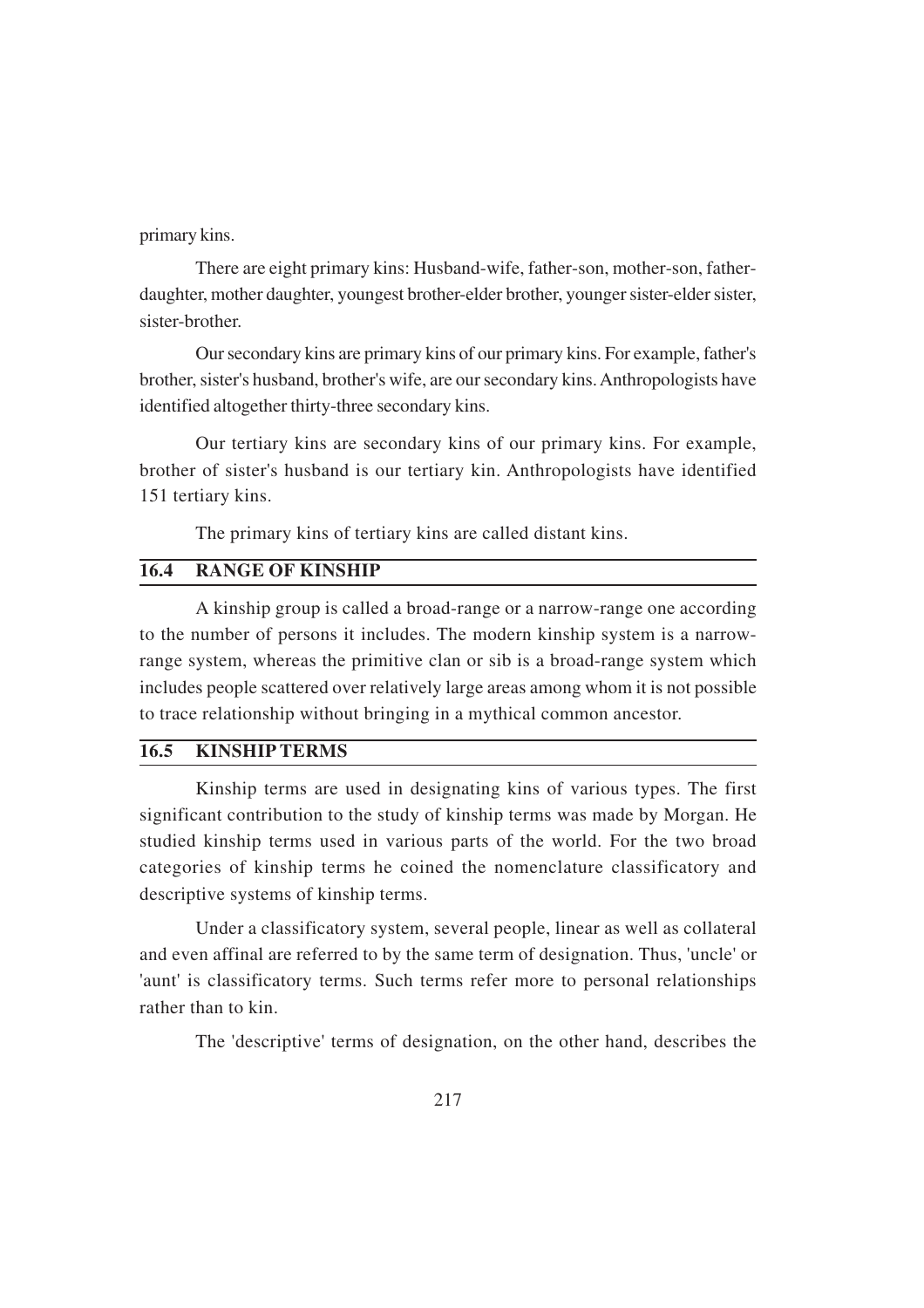ego's exact relation towards the alter who is being addressed by the term. Thus, 'father' is a descriptive term.

We may note, however, that there is no place in the world where either the pure descriptive or the pure classificatory system of nomenclature is used. Morgan was of the view that as we move forward from primitive societies, we move away simultaneously from classificatory descriptive kinship terms.

### **16.6 FEATURES OF KINSHIP IN NORTHERN AND CENTRAL INDIA**

Iravati Karve discussed the kinship features of Indian society in 1930s, 1940s and 1950s by dividing the country in four zones-northern, southern, central and eastern-on the basis of differences in languages spoken, that is, Sanskrit, Indo-Aryan languages, Dravidian languages and Austic or Mundari languages. The difference between the northern and the central zones was made in terms of plain and hilly regions. In terms of present reorganized states, the northern zone consisted of eight states (Uttar Pradesh, Bihar, West Bengal, Assam, Punjab, Haryana, Kashmir, and Meghalaya), the central zone consisted of six states (Rajasthan, Maharashtra, Gujarat, Madhya Pradesh, Himachal Pradesh and Orissa), the southern zone consisted of four states (Andhra Pradesh, Kerala, Karnataka and Tamil Nadu), and the eastern zone consisted of two states (Nagaland, Mizoram) and parts of Bihar, Bengal, Assam and Orissa.

Though kinship behavior in the northern zone changes slightly from region to region and within each region from caste to caste, yet the comparative study shows that it is possible to talk of an 'ideal' northern pattern referring to the practices and attitudes found mostly common among a majority of the castes.

The important features of kinship organization of the northern zone are:

- (1) Kins junior to Ego are addressed by their personal names and senior to Ego by the kinship term.
- (2) All children in ascending and descending generations are equated with one's own sibling group (brothers and sisters) and all children of one's sibling group are again equated with one's own children.
- (3) The principle unity of generations is observed (for example great-grandfather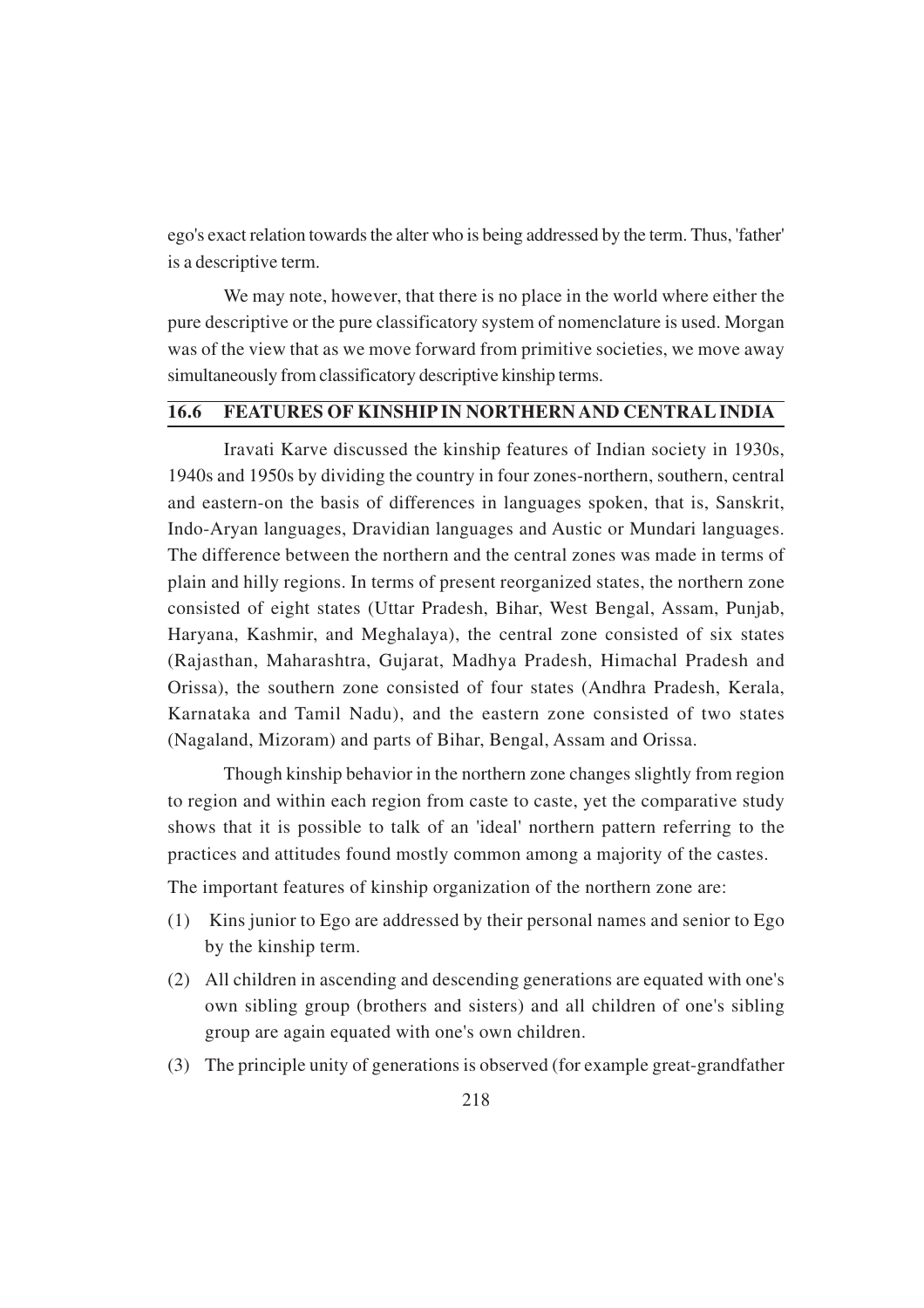and grandfather are given same respect as father).

- (4) Within the same generation, the older and the younger kin are kept distinct.
- (5) The duties and behavior patterns of the members of three generations are strictly regulated.
- (6) Some of the ancient kinship terms having Sanskrit origin have been replaced by new terms; for example pitamaha is replaced by pita. Suffix 'ji' is added to kinship terms used for kin older than the speaker. In Bengal, instead of 'ji', suffix 'moshai' is added.
- (7) Marriage among close kin is not permitted.
- (8) After the marriage, a girl is not expected to be free with her parents-in-law, but when she becomes a mother, she achieves the position of respect and power and restrictions on her are lessened.
- (9) The family is so structured that children, parents and grand-parents either live together or social kinship obligations toward them are clearly met.
- (10) Apart from the joint family which represents a person's intimate and nearest circle of relations, there is always a larger circle of kin who play a part in his life. This kindred represents the circle of his patri-kin or matri-kin who may stand by him and help him when the immediate family no longer suffices.

The salient features of kinship organization of Central India are not much different from those of North India. The important features of kinship in Central India are:

- (1) Every region follows northern practices of marriage, that is, consanguinity is the main consideration which rules marriage.
- (2) Many castes are divided into exogamous clans. Among some castes, the exogamous clans are arranged in hypergamous hierarchy.
- (3) The kinship terminology shows intimacy and closeness between various kins. The relations between kins are governed by the custom of "neota-gifts", according to which cash-gifts is given equivalent to cash-gift received. The neota-registers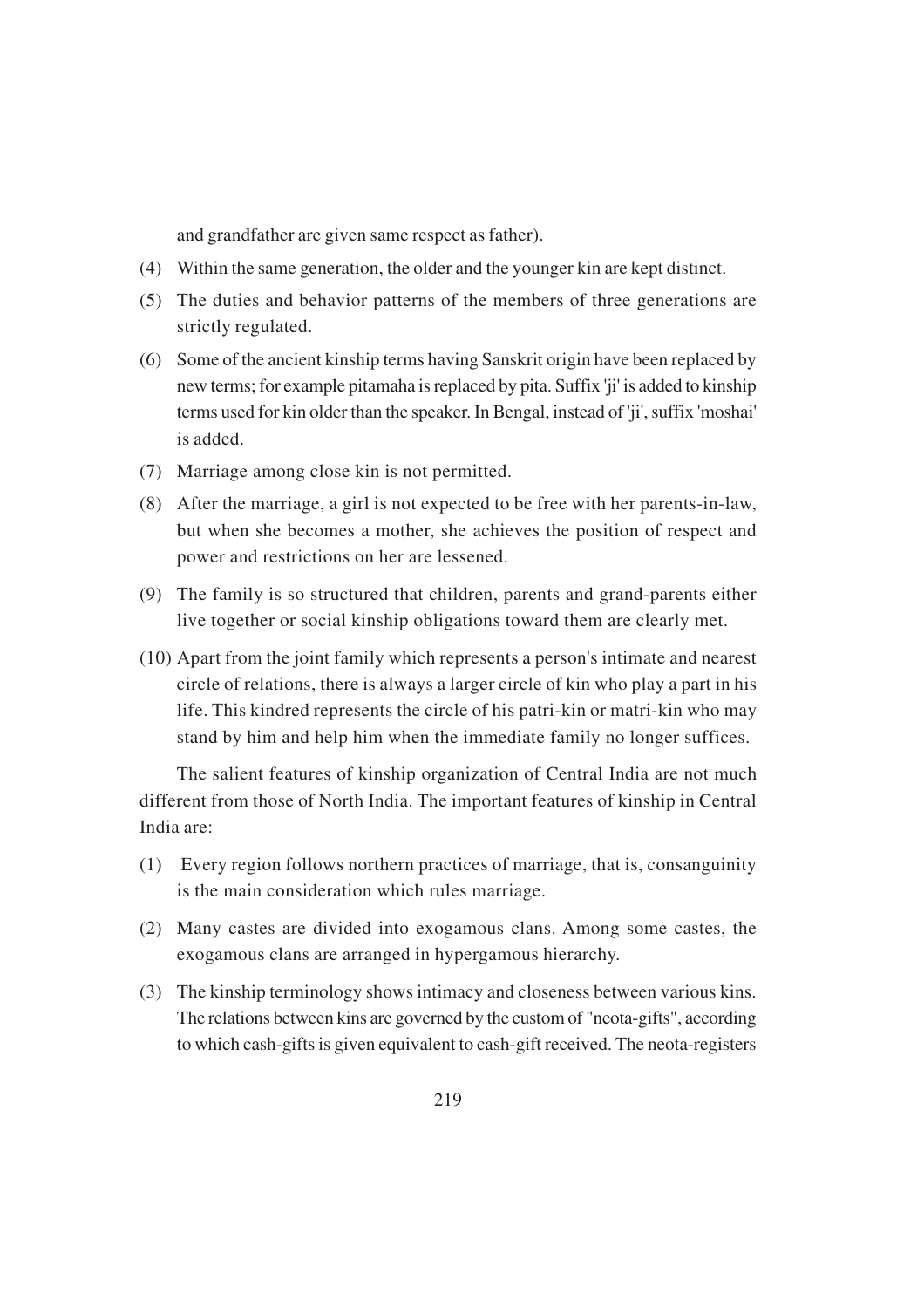are maintained and preserved for generations.

- (4) In Gujarat, mamera-type of cousin marriage and levirate are practiced by some castes.
- (5) The custom of periodic marriages in Gujarat has led to child marriages as well as unequal marriages. But such marriages are practiced in modern India too.
- (6) In Maharashtra, there is impact of both northern and southern zones in kinship relations. For example the clan organization of the Marathas is similar to that of the Rajputs, but the clans are arranged in a manner of concentric circles unlike those of Rajputs which are arranged in a ladder manner. Clans are grouped into divisions and each division is named according to the number of clans it comprises; for example panch-kuli, sat-kuli, etc. The clans are arranged in hypergamous order, the highest being the panch-kuli, followed by the sat-kuli, etc. The panch-kuli can marry among themselves or can take a girl from the sat-kuli, etc. but do not give their daughters outside the panch-kuli.
- (7) Some castes like Marathas and Kunbis in the central zone practice brideprice too, though the dowry custom also exists among them.
- (8) Though the family system in Maharashtra is patrilineal and patrilocal, but unlike the north where a wife permanently stays with her husband after gauna and rarely goes to her father's house, in castes like Marathas, she moves to and from her father's house very frequently. Once she goes to her father's house. This shows the impact of the south on relations with kins.
- (9) Though the kinship terms are mostly northern but some terms are borrowed from the Dravidians in the south, for example, use of the term anna and nana for brother along with the term dada. Similarly, use of the term akka, tai and mai for sister.
- (10) The kinship system of the tribals in Rajasthan and Madhya Pradesh is somewhat different from that of the caste Hindus. The difference exists in terms of kinship terminology, marriage rules, inheritance system, and the clan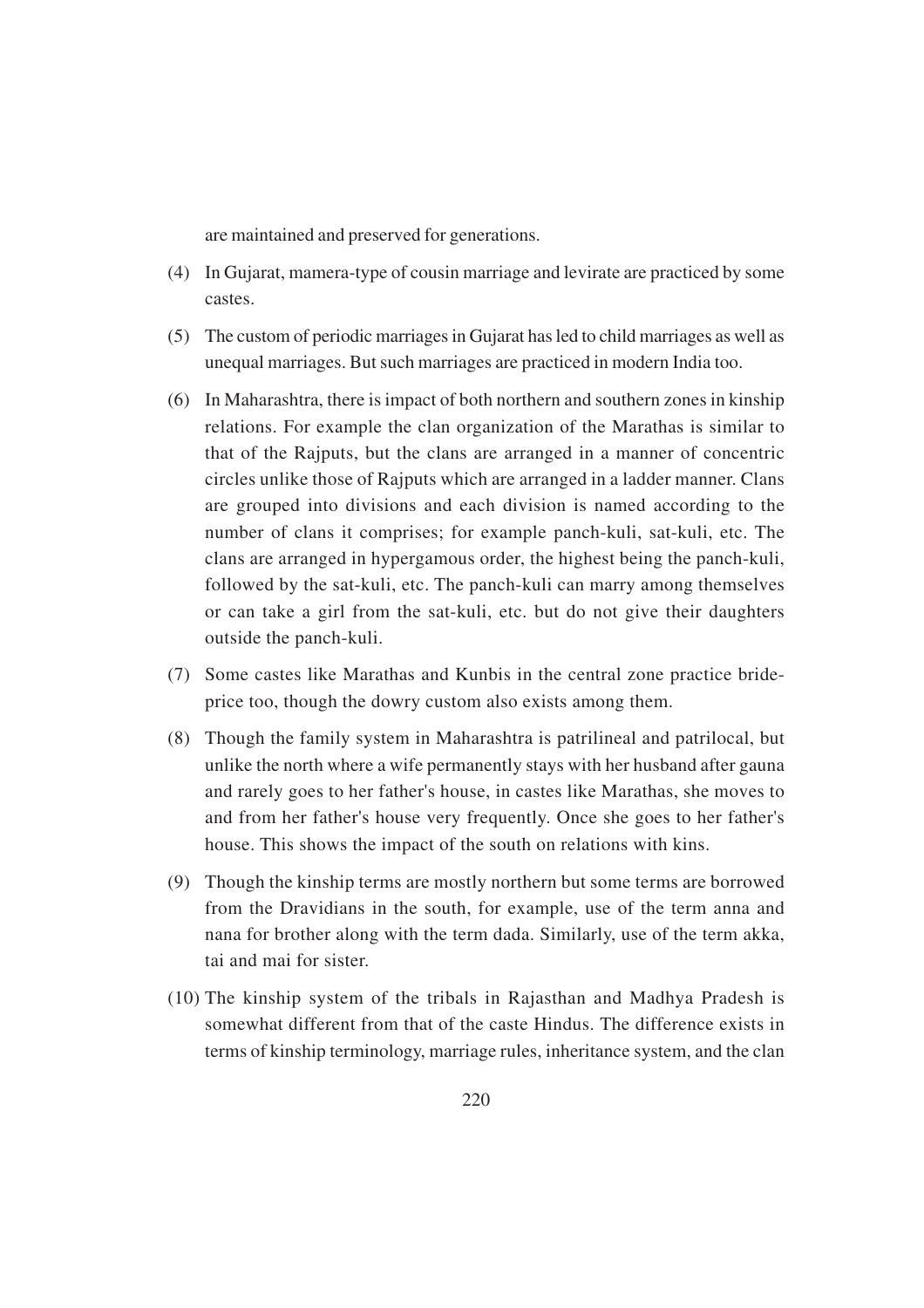obligations.

Thus, it may be stated that though the kinship organization in the northern and central zones is almost similar, yet it can be described as a region of transition from the north to the south. State like Maharashtra is a region of cultural borrowings and cultural synthesis.

### **16.7 KINSHIP STRUCTURES IN SOUTH INDIA**

The southern zone presents a complicated pattern of kinship system. Though patrilineal and patrilocal family is the dominant family type for the greater number of castes and communities, there are important sections of population which are matrilineal and matrilocal, and also a quite number whose systems possess features of both patrilineal and matrilineal organizations. Similarly, there are some castes/tribes who practice only polyandry and yet others, who practice both polygyny and polyandry. Then there are polyandrous patrilineal groups and also polyandrous matrilineal groups and polygynous patrilineal groups but no polygynous matrilineal groups. Similarly, there are patrilineal joint families and also matrilineal joint families. All this shows varied patterns in kinship organization in southern zone. Let us examine some of these organizations/ patterns.

#### **Matrilineal Family**

How is matrilineal family organized?

In the example of a matrilineal family, what is the kinship relationship of women to one another? It is that of a daughter, mother, sister, mother's mother, mother's sister, and sister's daughter. What is the kinship relationship of women with men? Males are related to women as brother, son, daughter's son, and sister's son. What is the kinship relationship of males to one another? It is that of brother, mother's brother and sister's son. All these kinship relationships are based on blood. There are no relations by marriage. This is because husband visits the family occasionally. We, therefore, find: (i) absence of companionship between husband and wife and between father and children; and (ii) there is complete independence of women as regards their livelihood from the earnings of their husband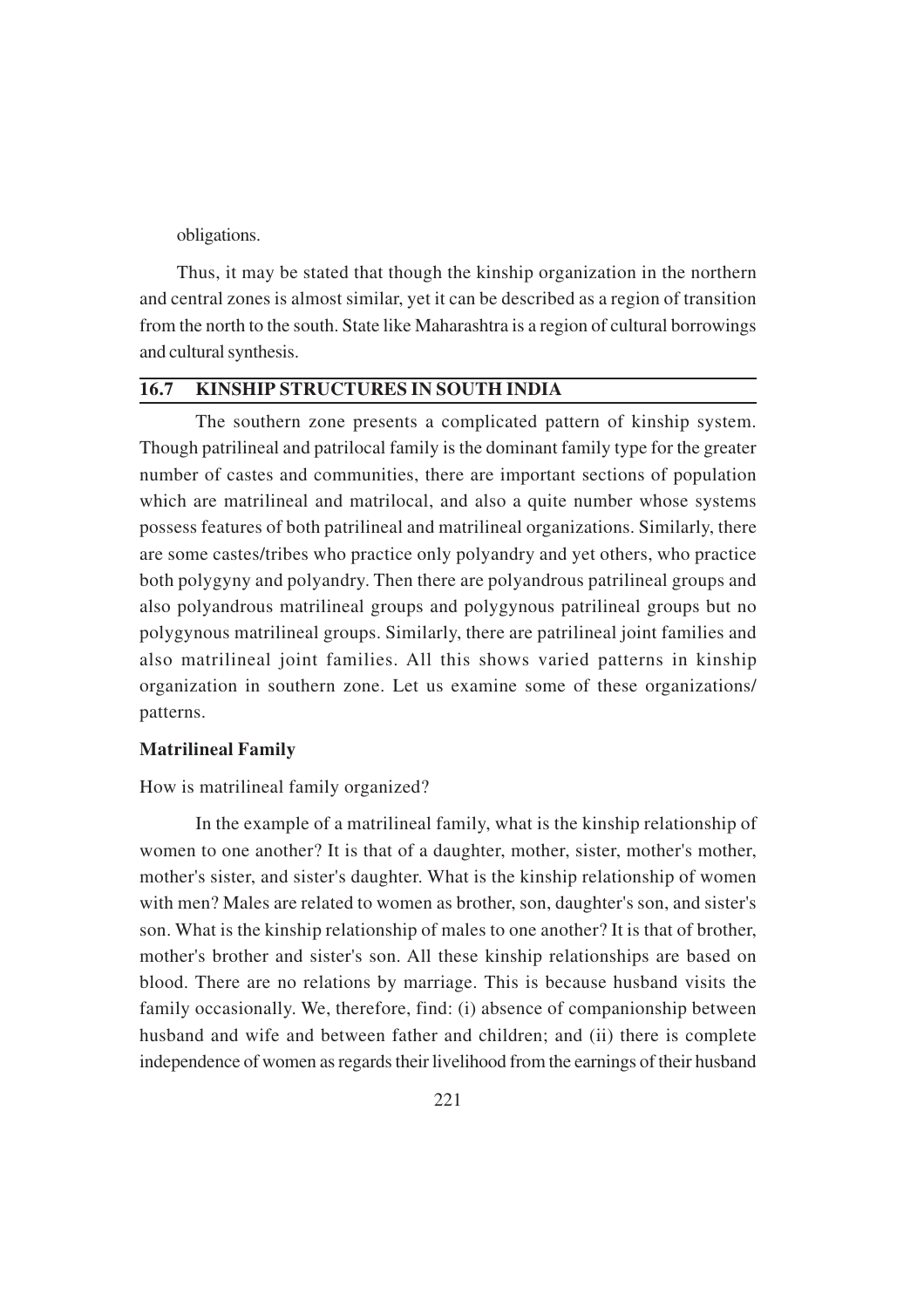is concerned. This is how some southern families differ from the northern families.

#### **Matrilineal Joint Family**

Matrilineal joint family, called Tarwad, is found amongst the Nairs at Malabar in Travancore and a few other groups. The important characteristics of Tarwad are:

- (1) The property of Tarwad is the property of all males and females belonging to it.
- (2) Unmarried sons belong to mother's Tarwad but married sons belong to their wife's Tarwad.
- (3) Manager of Tarwad property is oldest male member in the family, called Karnavan.
- (4) Karnavan is an absolute ruler in the family. On his death, the next senior male member becomes Karnavan. He can invest money in his own name, can mortgage property, can give money on loan, can give land as gift, and is not accountable to any member in respect of income and expenditure.
- (5) When Tarwad becomes too large and unwieldly, it is divided into Tavazhis. A Tavazhi in relation to a woman is "a group of persons consisting of a female, her children, and all her descendents in the female line". Tarwad before and after 1912 are two different things:
- (a) Before 1912, Tarwad property was indivisible, but now it can be divided;
- (b) Before 1912, Karnavan was the absolute ruler of Tarwad, but now his authority has become limited;
- (c) Before 1912, members of Tarwad were not entitled to maintenance unless they lived in the family house but now members have become entitled to maintenance outside the ancestral house;
- (d) Before 1912, ancestor worship of Karnavan was common, but now it is longer common;
- (e) Before 1912, relations between husband and wife were formal, but now the relations have become informal and personal and more close and intimate;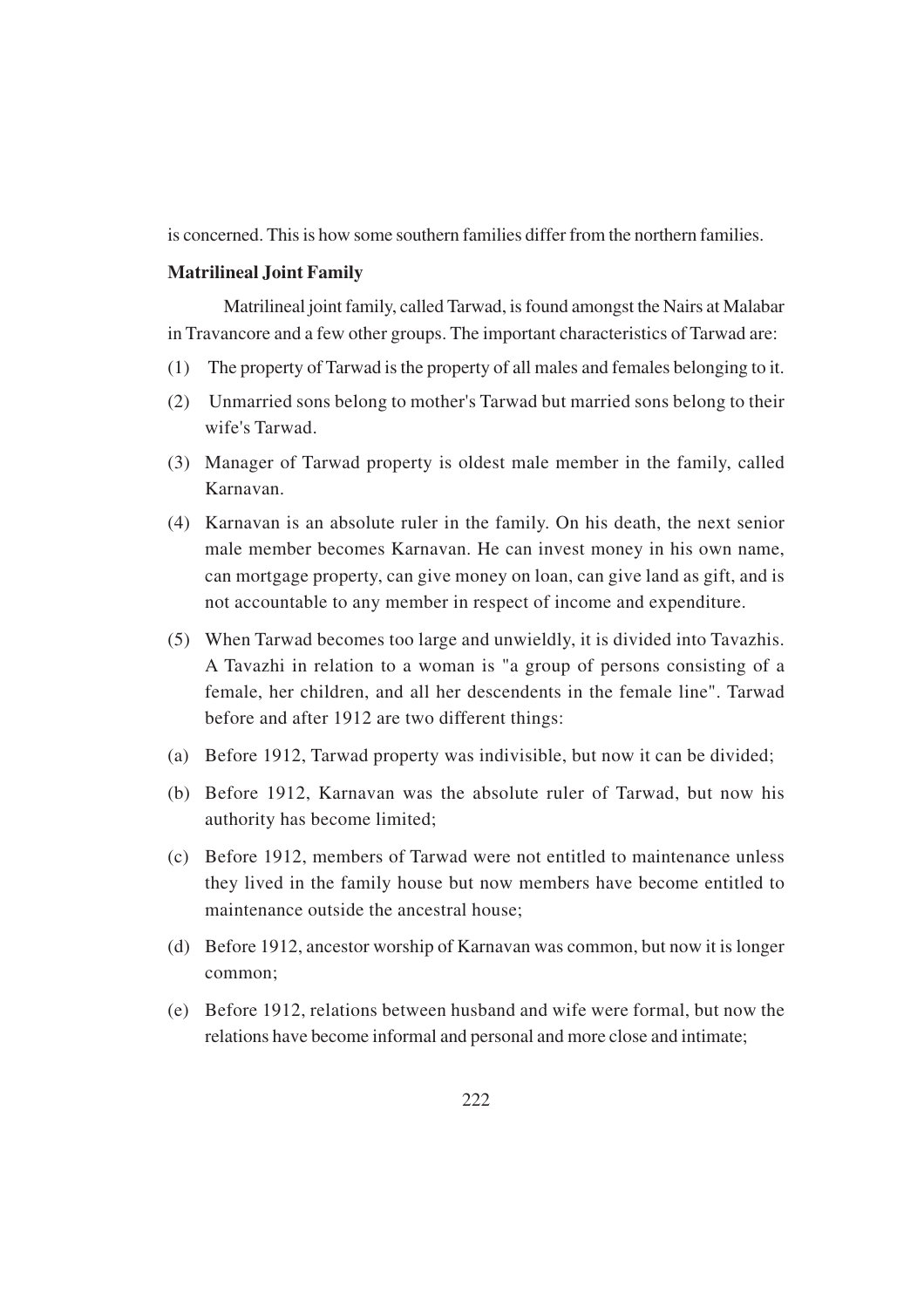(f) Before 1912, the self-acquired property of a member of a Tarwad went to Tarwad after his death, but now it goes to his widow and children, and in their absence to mother and mother's mother.

Thus, Tarwad of Nairs has now disintegrated after the enactments of 1912 Act (Travancore), 1920 Act (Cochin), 1933 Act (Madras), and 1958 Act (Kerala). Woman's property now goes to her sons and daughters and then to her father and husband. Kapadia has also written that the fact that more than 90 per cent of veedus (houses) have only one Tavazhi shows the extent of atomization of Tarwads in the last few decades.

#### **Clan organization and Marriage Rules**

How clans of a caste organized and what are are the rules of marriage obligations?

The important characteristics of clan organization are:

- (1) Each clan possesses a name of some animal or a plant or some other object.
- (2) A person from one clan can seek a spouse from any other clan except his own. However, this choice is theoretical because of the rule of exchange of daughters.
- (3) In marriage, there is not only the rule of clan exogamy but also of family exchange of daughters. Thus, a man belonging to family 'B' of clan 'B' will seek daughter only from families A1 and C1 of clans 'A' and 'C' and from clans 'D' and 'E'. this rule makes the field of selection limited.
- (4) Because of the marriage rule of exchange of daughters, many kinship terms are common. For example the term used for nanad is also used for bhabhi; the term used for sala is also used for Bahnoi; the term used for sasur is also used for bhabhi's father.
- (5) Marriage between maternal parallel cousins, that is, between children of two sisters, is not permissible.
- (6) Sororate marriage (that is, marriage with wife's younger sister) is practiced. Also, two sisters can marry two brothers in one family.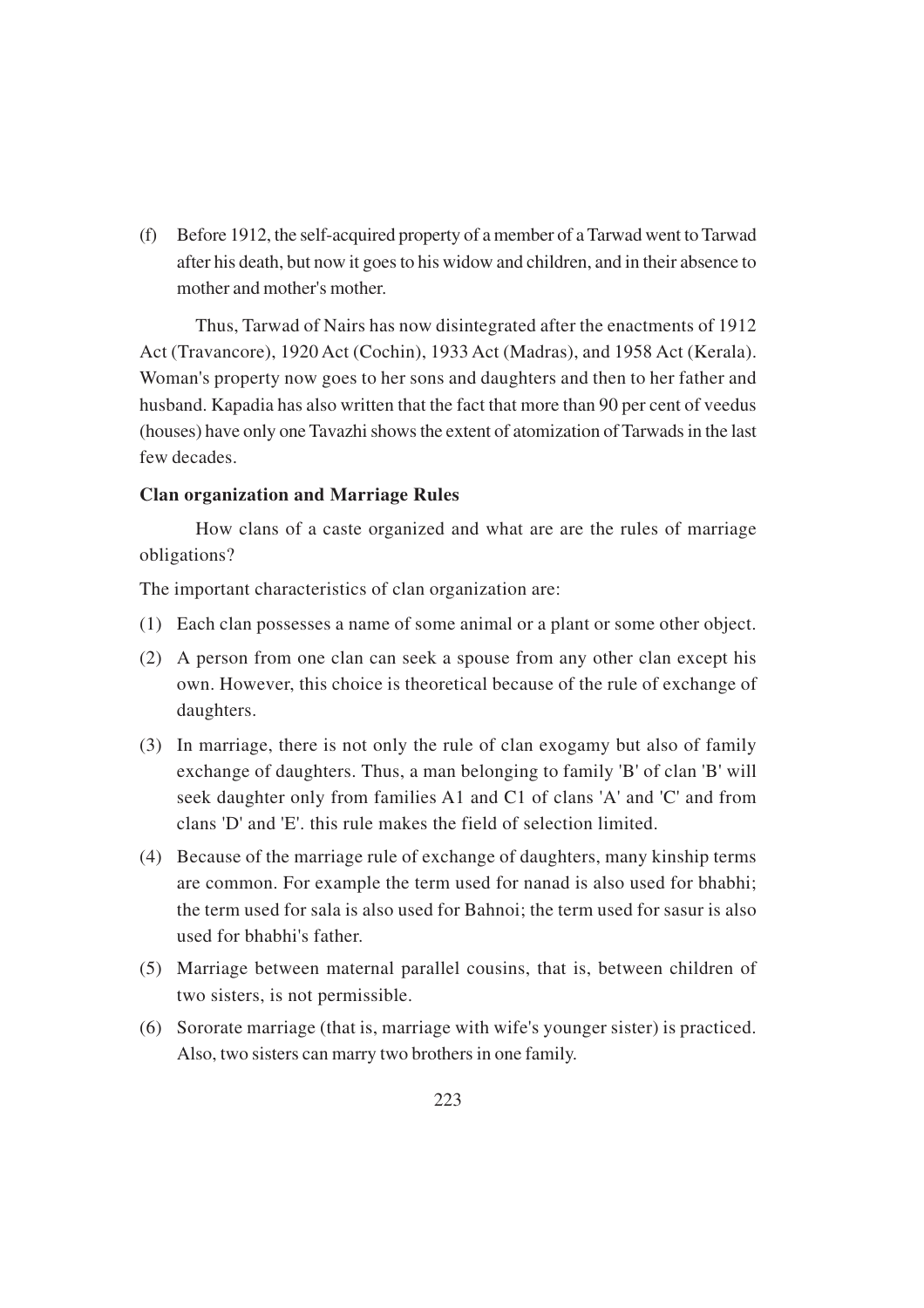- (7) There is a sytem of preferential mating in the south. In a large number of castes, the first preference is given to elder sister's daughter, second preference to father's sister's daughter, and third preference to mother's brother's daughter. However, today cross-cousin marriage and specially the Uncle-neice marriage is beginning to be considered as outmoded and a thing to be ashamed of among those groups which have come in contact with the northern Indians on with western culture.
- (8) The taboos prescribed for marriage are: a man cannot marry his younger sister's daughter; a widow cannot marry her husband's elder or younger brother (that is, levirate is a taboo); and a man cannot marry his mother's sister's daughter.
- (9) Marriage is dependent on the chronological age differences rather than the principle of generational divisions as in the north.
- (10) Yet, another feature of marriage and kinship in the south is that marriage is not arranged with a view to widen a kin group but each marriage strengthens already existing bonds and makes doubly near those people who were already very near kins.
- (11) A girl has to marry a person who belongs to the groups older than her, that is, tam-mun, and also to the group younger than parents that is, she can marry any of her older cross-cousins. A boy must marry in a tam-pin group and who is a child of a group of tam-mun.
- (12) The dichotomy of status and sentiments expressed in such northern terms like kanya (unmarried girl), bahu (married girl), pihar (mother's house) and sasural (husband's house) are absent in south. This is because in south, a girl after marriage does not enter the house of strangers as in north. One's husband is one's mother's brother's son and so on. Marriage in the south, thus, does not symbolize separation from father's house for a girl. A girl moves freely in her father-in-law's house.

# **16.8 COMPARISON OF KINSHIP SYSTEM OF NORTH AND SOUTH INDIA**

(1) In the southern family, there is no clear-cut distinction between the family of birth (that is, family of orientation) and family of marriage (that is, family of procreation)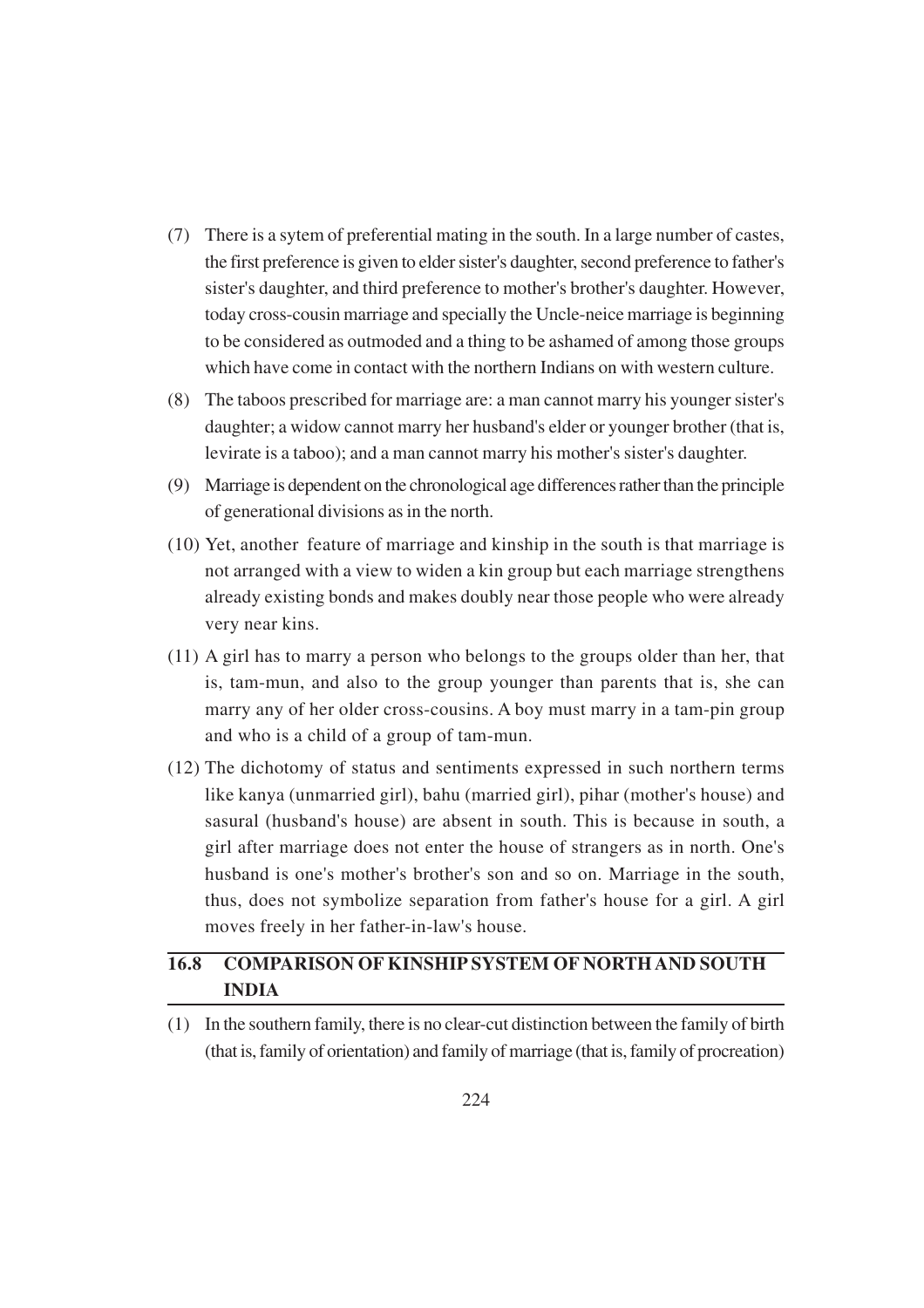as found in the northern family. In north, no member from Ego's family of orientation (that is, of father, mother, brother and sister) can also become a member of his family of marriage, but this is possible in the south.

- (2) In the north, every kinship term clearly indicates whether the person referred to is a blood relation or an affinal kin but this is not so in the south.
- (3) In the south, an Ego (person under reference/study) has some kin who are his blood relatives only and others who are his blood relatives and affinal kin at the same time.
- (4) In the south, organization of kin is arranged according to age categories in the two groups, that is, older than Ego (tam-mun) and younger than Ego (tam-pin) (tam is 'self', mun is 'before' and pin is 'after'). In the north, kin are organized according to the nature of relationship.
- (5) In the south, kinship organization is dependent on the chronological age differences while in the north, it is dependent on the principle of generational divisions.
- (6) No special norms of behavior are evolved for the married girls in the south whereas in the north, many restrictions are imposed on them.
- (7) Marriage does not symbolize woman's separation from father's house in the south but in the north, a woman becomes a casual visitor to her parent's family.
- (8) In the north, marriage is to widen the kinship group while in the south it is to strengthen already existing bonds.

## **16.9 KINSHIP ORGANIZATION IN EASTERN INDIA**

There are more tribes than caste Hindus in eastern India (consisting of parts of Bengal, Bihar, Assam and Orissa). The important tribes are: Khasi, Birhor, Hos, Mundas and Uroan. The kinship organization here has no pattern. People speaking Mundari languages have patrilineal, patrilocal families. However, joint families are rare in this zone. Cross-cousin marriages are practiced seldomly though bride-price is common. Woman is addressed as dual (you two), referred to as dual (she, the two)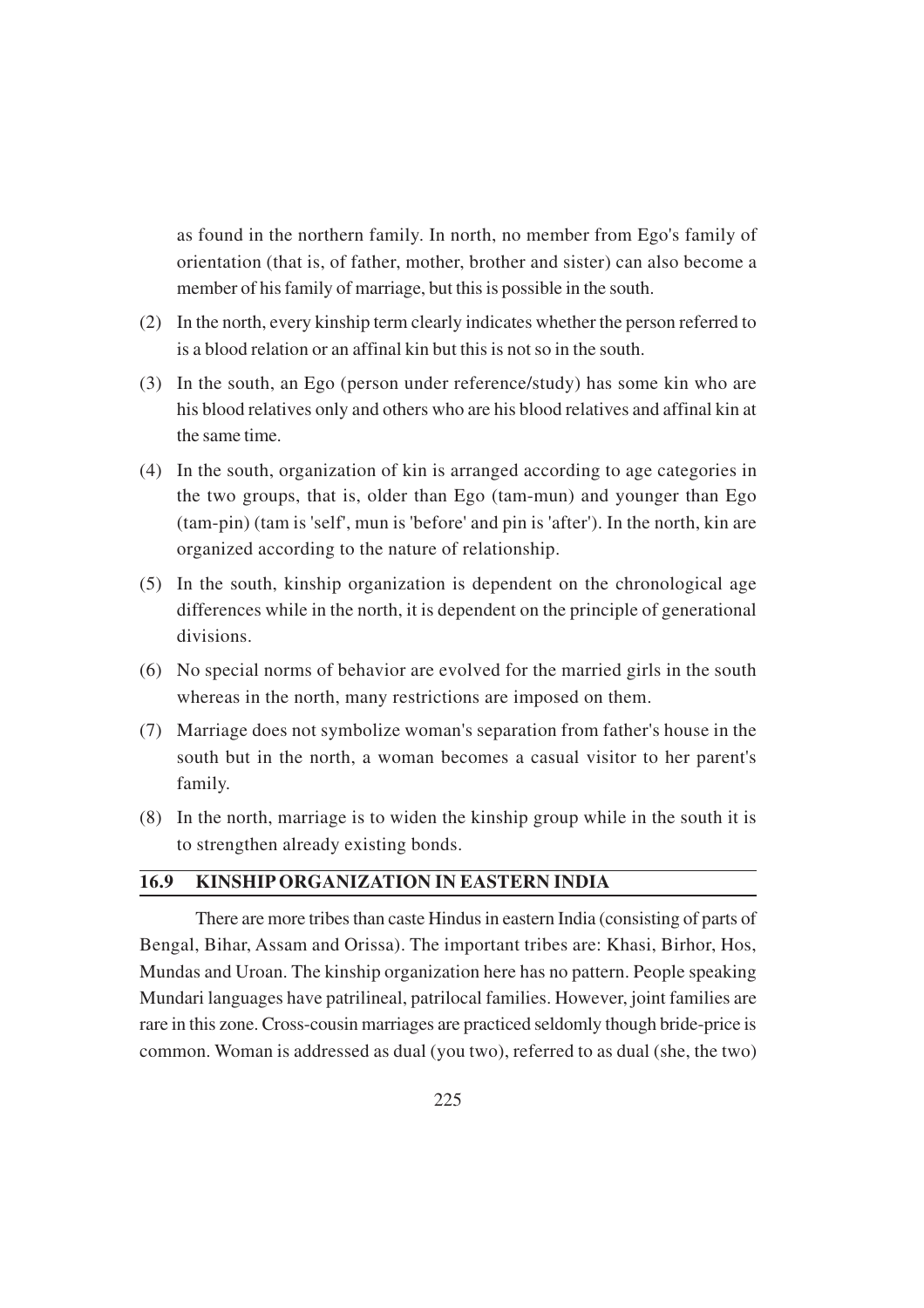and speaks as dual (1, two). Kinship terminology is borrowed both from Sanskrit and Dravidian languages. Khasis and Garos have matrilineal joint family system (like Nairs in the south). After marriage, a man rarely lives with his parents and establishes a separate house.

#### **Check your Progress**

**Note :-** (a) Write your answers in the space given below.

(b) Check your answers with those given at the end of the lesson.

 $\frac{1}{\sqrt{2}}$  ,  $\frac{1}{\sqrt{2}}$  ,  $\frac{1}{\sqrt{2}}$  ,  $\frac{1}{\sqrt{2}}$  ,  $\frac{1}{\sqrt{2}}$  ,  $\frac{1}{\sqrt{2}}$  ,  $\frac{1}{\sqrt{2}}$  ,  $\frac{1}{\sqrt{2}}$  ,  $\frac{1}{\sqrt{2}}$  ,  $\frac{1}{\sqrt{2}}$  ,  $\frac{1}{\sqrt{2}}$  ,  $\frac{1}{\sqrt{2}}$  ,  $\frac{1}{\sqrt{2}}$  ,  $\frac{1}{\sqrt{2}}$  ,  $\frac{1}{\sqrt{2}}$ 

\_\_\_\_\_\_\_\_\_\_\_\_\_\_\_\_\_\_\_\_\_\_\_\_\_\_\_\_\_\_\_\_\_\_\_\_\_\_\_\_\_\_\_\_\_\_\_\_\_\_\_\_\_\_\_\_\_\_\_\_\_\_\_

\_\_\_\_\_\_\_\_\_\_\_\_\_\_\_\_\_\_\_\_\_\_\_\_\_\_\_\_\_\_\_\_\_\_\_\_\_\_\_\_\_\_\_\_\_\_\_\_\_\_\_\_\_\_\_\_\_\_\_\_\_\_\_

 $\frac{1}{2}$  ,  $\frac{1}{2}$  ,  $\frac{1}{2}$  ,  $\frac{1}{2}$  ,  $\frac{1}{2}$  ,  $\frac{1}{2}$  ,  $\frac{1}{2}$  ,  $\frac{1}{2}$  ,  $\frac{1}{2}$  ,  $\frac{1}{2}$  ,  $\frac{1}{2}$  ,  $\frac{1}{2}$  ,  $\frac{1}{2}$  ,  $\frac{1}{2}$  ,  $\frac{1}{2}$  ,  $\frac{1}{2}$  ,  $\frac{1}{2}$  ,  $\frac{1}{2}$  ,  $\frac{1$ 

\_\_\_\_\_\_\_\_\_\_\_\_\_\_\_\_\_\_\_\_\_\_\_\_\_\_\_\_\_\_\_\_\_\_\_\_\_\_\_\_\_\_\_\_\_\_\_\_\_\_\_\_\_\_\_\_\_\_\_\_\_\_\_

 $\mathcal{L} = \{ \mathcal{L} = \{ \mathcal{L} \} \cup \{ \mathcal{L} \} \cup \{ \mathcal{L} \} \cup \{ \mathcal{L} \} \cup \{ \mathcal{L} \} \cup \{ \mathcal{L} \} \cup \{ \mathcal{L} \} \cup \{ \mathcal{L} \} \cup \{ \mathcal{L} \} \cup \{ \mathcal{L} \} \cup \{ \mathcal{L} \} \cup \{ \mathcal{L} \} \cup \{ \mathcal{L} \} \cup \{ \mathcal{L} \} \cup \{ \mathcal{L} \} \cup \{ \mathcal{L} \} \cup \{ \mathcal{L} \} \cup$ 

(i) Briefly categorize the kinship relations ?

(ii) Define the term "Range" ?

(iii) Give a brief explanation of the term kinship ?

## **16.10 LET US SUM UP**

It may be concluded that the kinship organization in India is influenced by caste and language. In this age of sharp competition for status and livelihood, a man and his family must have kin as allies. The caste and the linguistic groups may help the individual from time to time but his most staunch, trustworthy and loyal supporters could not be his nearest kins, it is, therefore, necessary that a person must not only strengthen his bonds with kin but should also try to enlarge his circle of kins. Cousin marriages, preferential mating, exchange rules and the marriage norms which circumvent the field of mate selection need to be changed so that kinship relations through marriage may be extended and a person is able to get their help in seeking power and the status-loft that power can bring.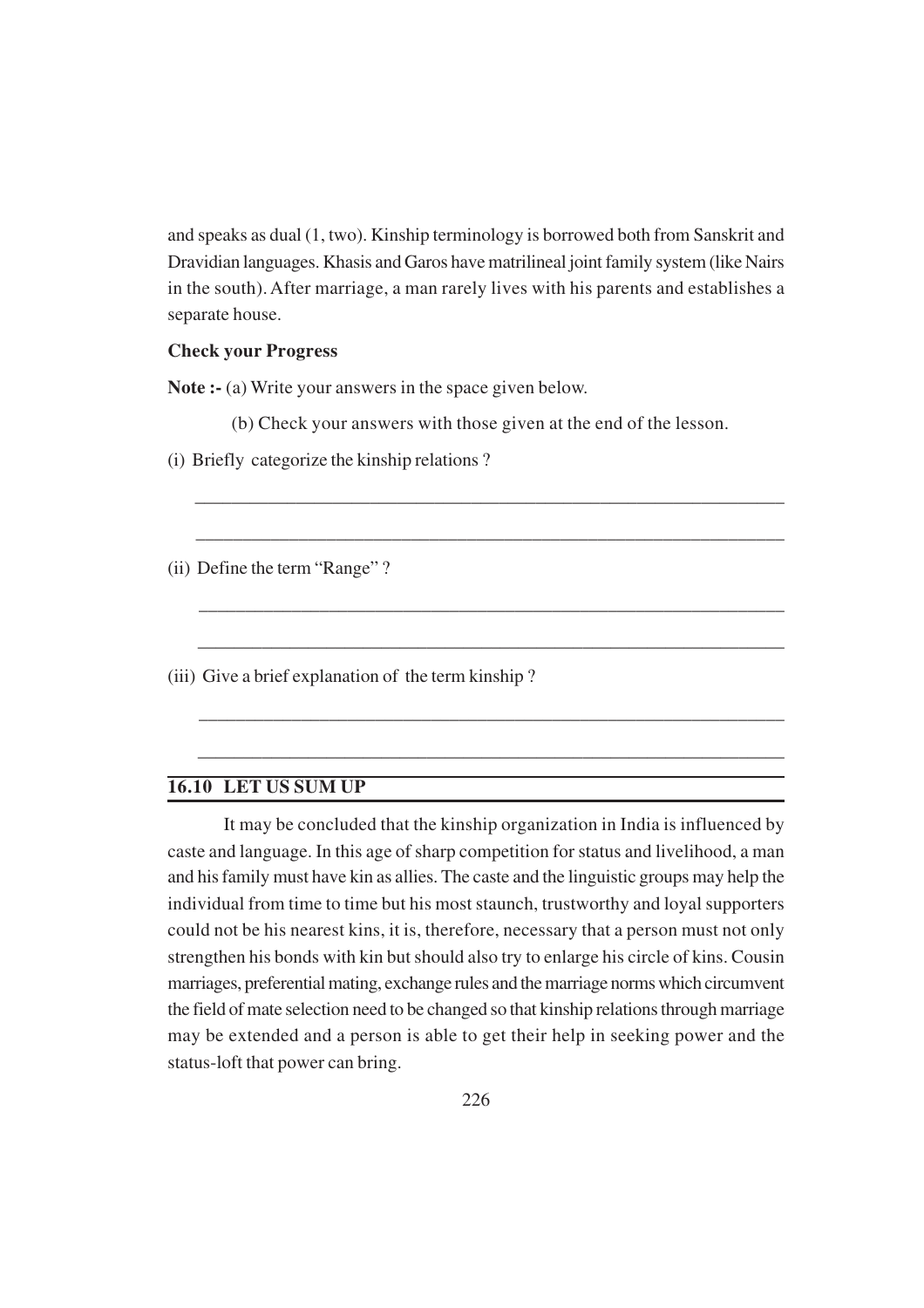## **16.11 SUGGESTED READINGS**

- Kar, B. Parimal. 1994. "Society" : A Study of Social Interaction. New Delhi, Jawahar Publishers.
- Singh, Y. 1996. "Modernization of Indian Tradition." Rawat Publication, Delhi.
- Dube, S.C. 1995. "Tradition and Development." Vikas Publishing House, Delhi.

## **16.12 ANSWERS TO CHECK YOUR PROGRESS**

- (i) The kinship relations are broadly categorize into three main categories :
	- a) Primary kins
	- b) Secondary kins
	- c) Tertiary kins
- (ii) Range is define as total number of persons in a group. The range is broadly divided into two categories i.e. Narrow range and broad Range.
- (iii) Kinship is define as the bond of blood or marriage which binds people together in a group.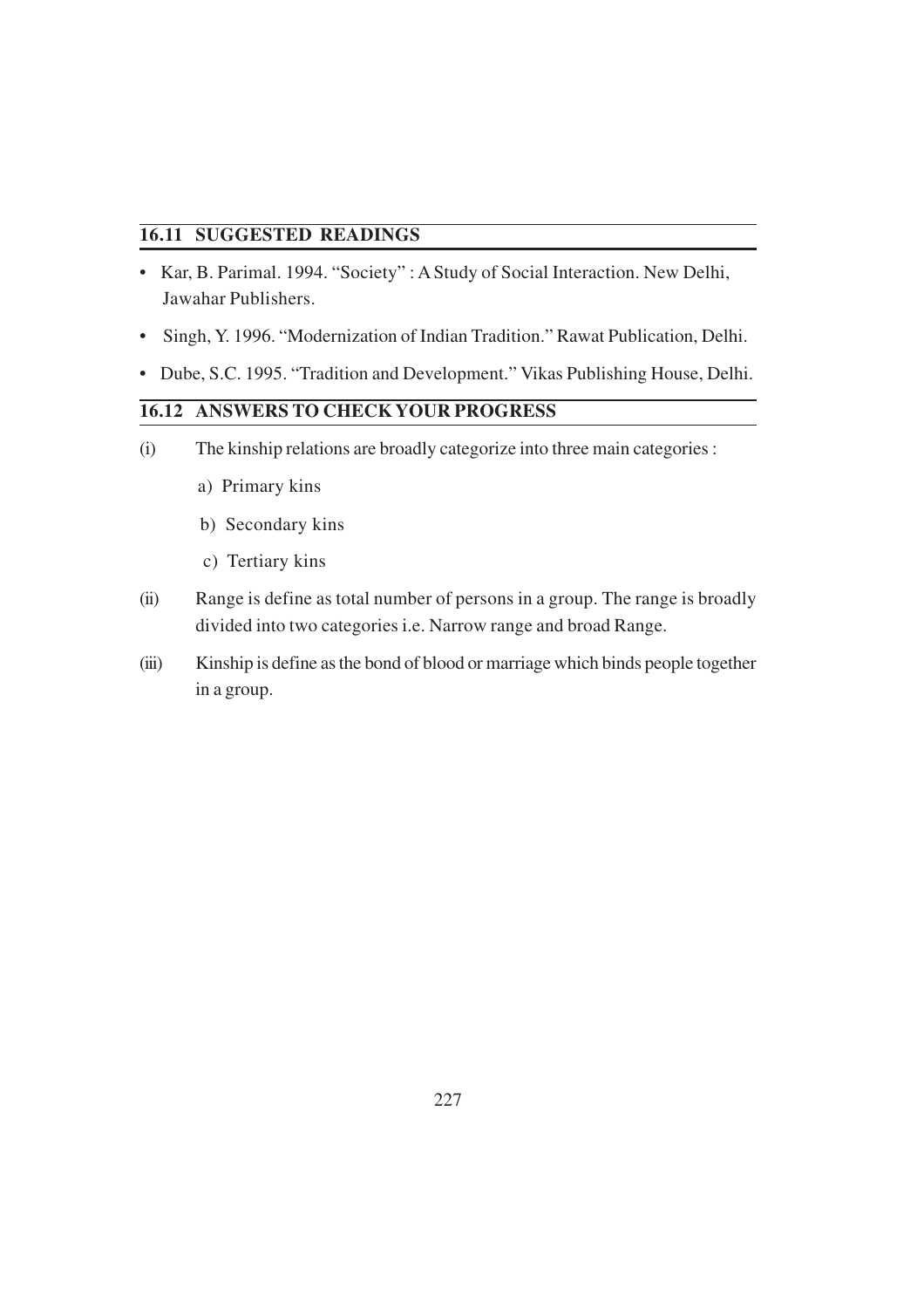# **Lesson No. 17 DEVELOPMENT SCHEMES FOR** Unit-IV **SCHEDULED CASTES / BACKWARD CLASSES**

#### **STRUCTURE**

- 17.1 Introduction
- 17.2 Objectives
- 17.3 The Scheduled Castes.
- 17.4 Constitutional Measures for Upliftment of SC's
- 17.5 Other Welfare Measures for Upliftment of SC's
- 17.6 Let Us Sum Up
- 17.7 Suggested Readings
- 17.8 Answers to Check your Progress

### **17.1 INTRODUCTION**

The Scheduled Castes (SC) occupy the lowest rung of the social ladder. They form a part of the backward or depressed classes. They are generally regarded as 'untouchables' and popularly known as Harijans. They are those untouchable castes which are subject to some disabilities in every walk of life — social, religion, educational, economic and political.

The total number of SC in 1935 was estimated as 227 with a population of 50.1 million. In 1981, their population increased to 104.75 million. The scheduled castes comprised 15.7 % of the country's total population in 1981 but in 1991, this percentage increased to 16.73 %.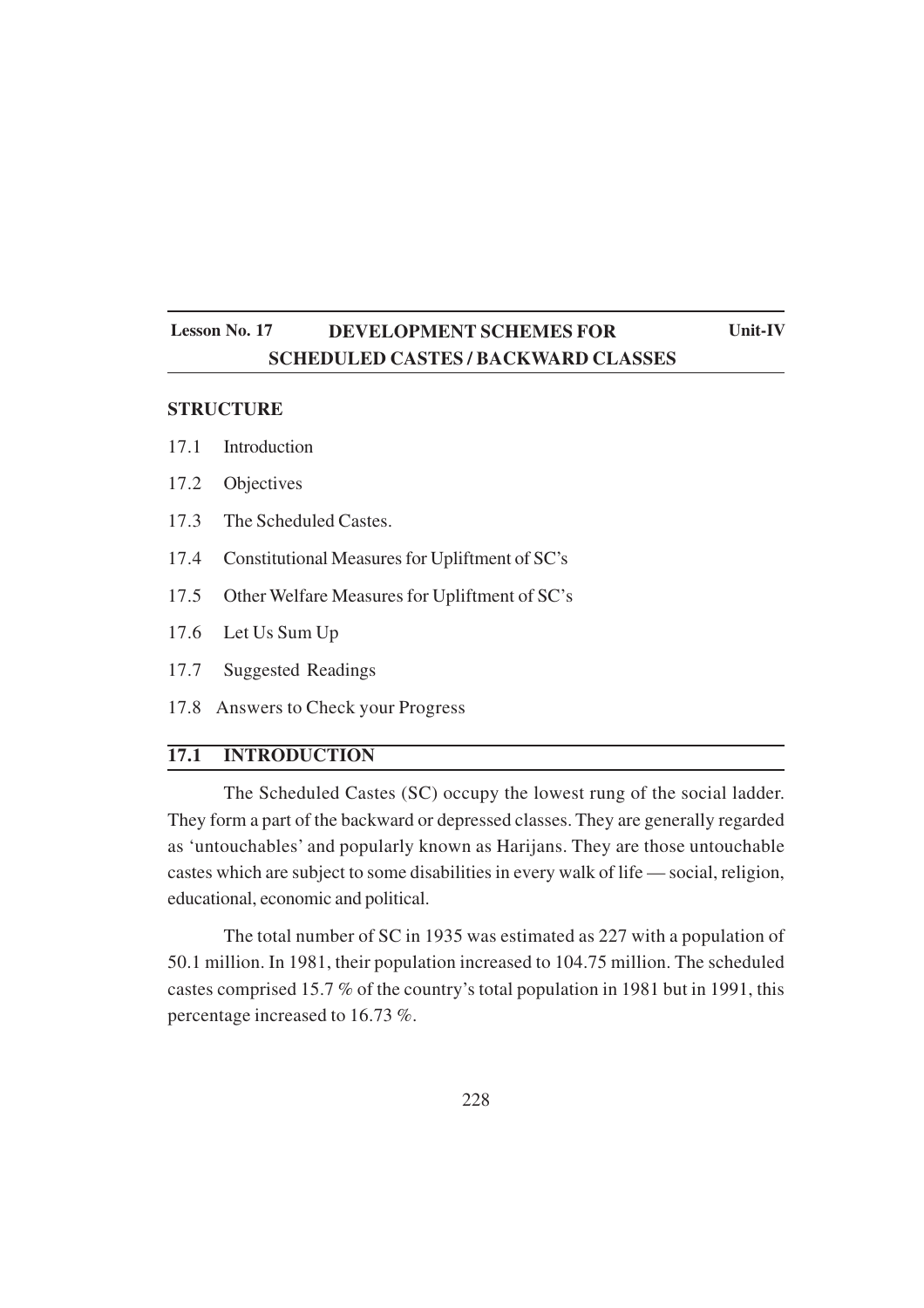## **17.2 OBJECTIVES**

In this lesson students will be able to :

- Discuss the concept of Scheduled Castes.
- Describe various constitutional measures for their upliftment.
- Explain the role of other agencies and welfare measures for the upliftment of their status.

#### **17.3 THE SCHEDULED CASTES**

The term scheduled caste was coined by the Simon Commission in 1935 which came to be used for the people described as untouchables. According to Ambedkar, in early India, they were known as 'broken men' or 'outcastes'. The British described them as 'depressed classes'. In 1931 census, they were classified as 'exterior castes'. Mahatama Gandhi designated these classed as 'Harijans'—the children of God, the educated persons among the untouchable castes did not take to this nomenclature. Kindly as they thought that to single them out as the children of God merely means that attempts were being made to make their conditions tolerable rather than destroy the system which bred inequality.

The Simon Commission prescribed thirteen tests for including a caste in the scheduled list. Some of these tests were :

- 1. whether caste in question pollutes high castes by their touch or proximity.
- 2. whether caste in question is denied entry into temples.
- 3. whether caste in question is denied the use of public places like schools, wells, etc.
- 4. whether caste in question can be served by Brahmins as purohits.
- 5. whether caste in question can be served by tailors, barbers, washerman, water carrier etc.
- 6. whether caste in question is one from whose hands a Hindu caste can take water.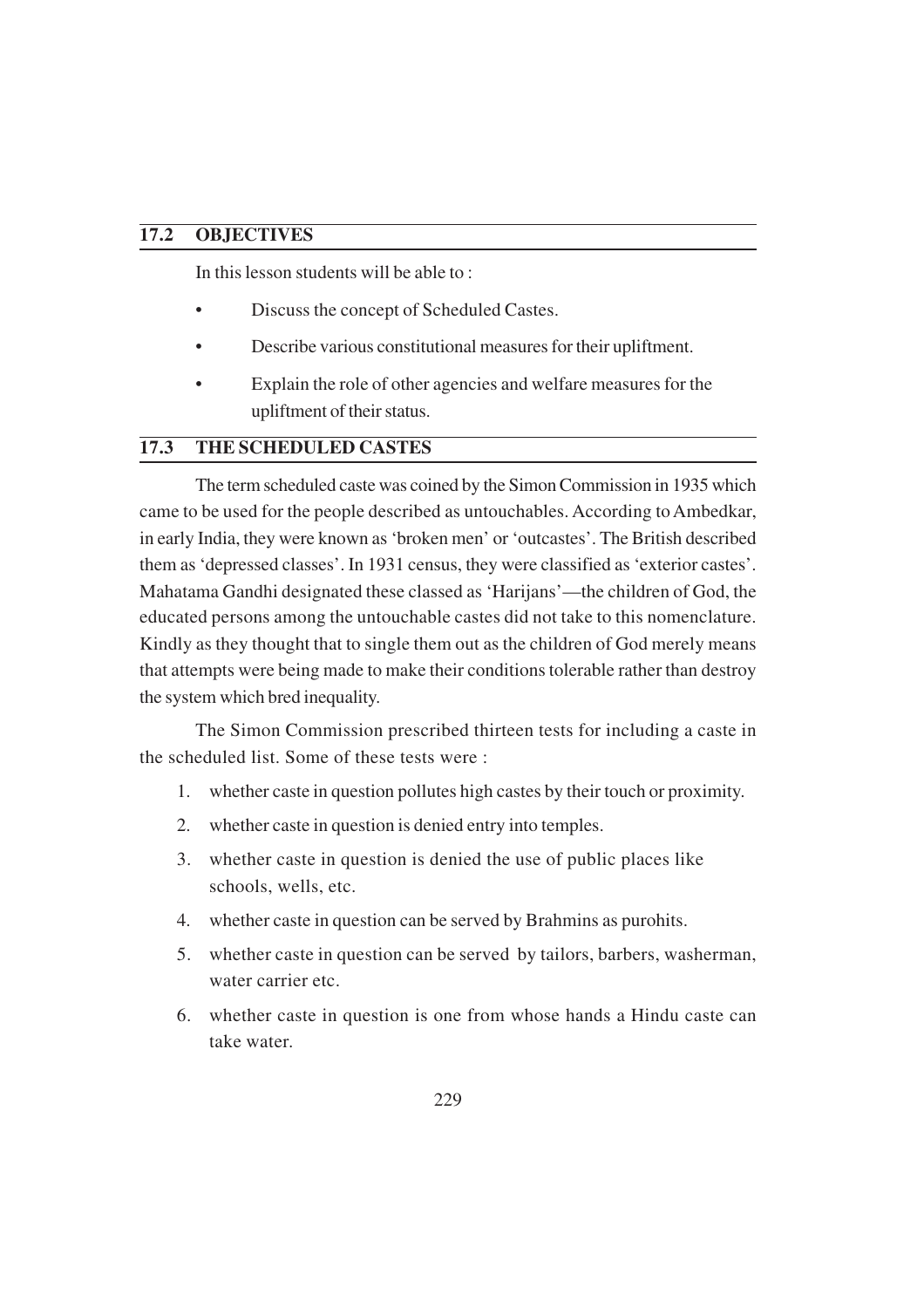- 7. whether in ordinary social intercourse, a well educated member of the caste in question will be treated as an equal by high caste man.
- 8. whether caste in question is 'depressed' on account of the occupation followed.

Some of the important castes includes in the scheduled caste list are :— chuhra, Bhangi, Chamar, Dom, Pasi, Raigar, Mochi, Rajbansi, Dosadh, Paraiyan & Kori.

## **17.4 CONSTITUTIONAL MEASURES FOR UPLIFTMENT OF SC's**

- i) The preamble of the constitution of India declares that it assures equality, promotes fraternity, guarantees liberty and ensures justice to one and all.
- ii) Art 15 prohibits discrimination on the grounds of religion, caste, race, sex or place of birth.
- iii) Art 17 abolishes untouchability. It is further provided that the enforcement of any disability arising out of untouchability shall be an offence punishable in accordance with law.
- iv) Art 46 promotes educational and economic interests of scheduled castes.
- v) Art 330 reserves representation for scheduled castes in the House of the people.
- vi) Art 335 mentions the claims of scheduled castes to services and posts.
- vii) Art 339 empowers the President to appoint a commission to report on the administration of the scheduled areas.
- viii) Art 341 empowers the President to specify the castes, races or tribes deemed as scheduled castes in a particular State or Union Territory.

#### **17.5 OTHER WELFARE MEASURES FOR UPLIFTMENT OF SC's**

**i) Appointment of a National Commission for the Welfare of the Scheduled Castes :–**

A national Commission for the SC's has been set up by the Central Government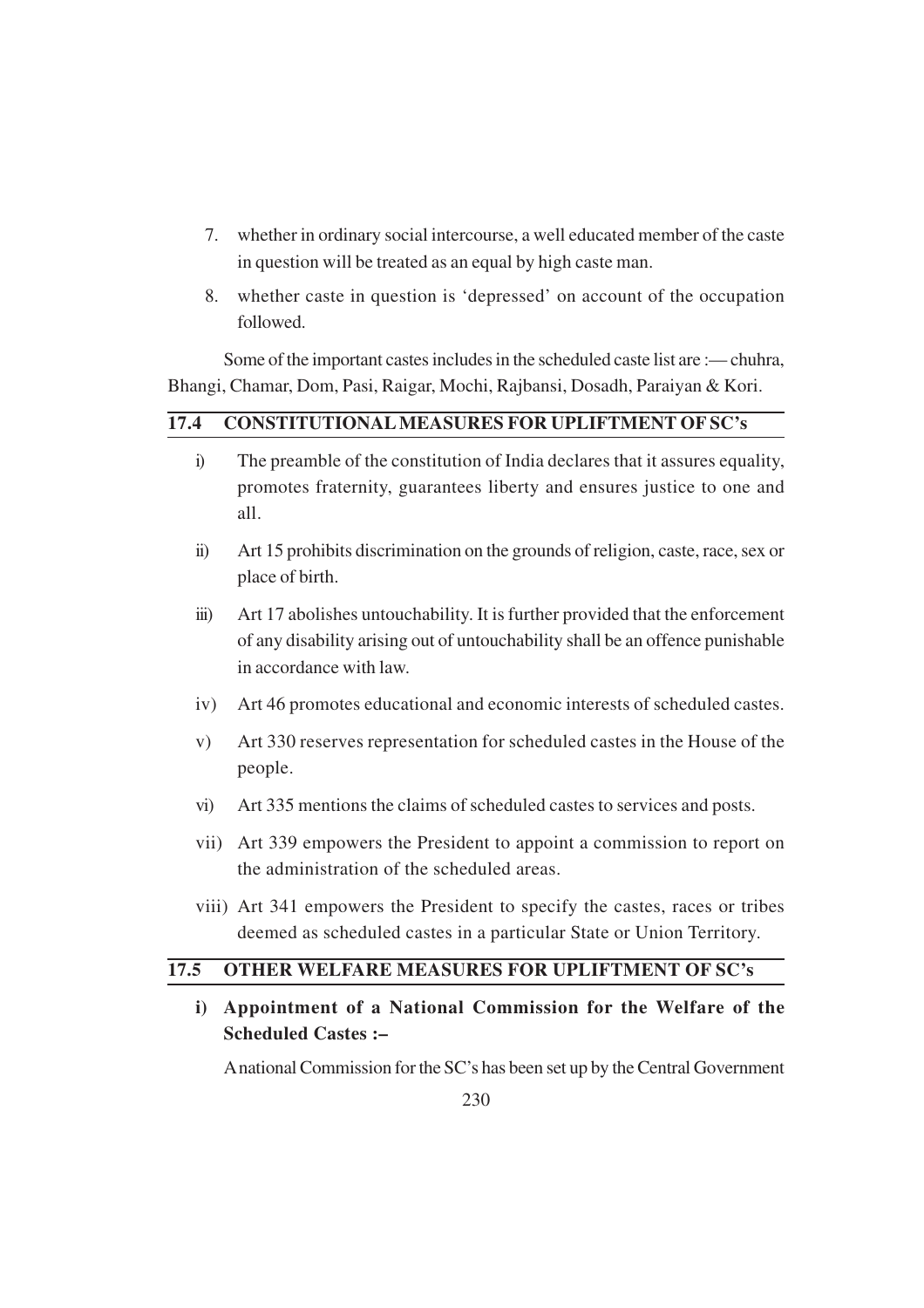to safeguard the interests of the SC's. It functions as an advisory body on issue and policies related to the development of the SC's. The state governments have separate departments to look after the welfare of the SC's.

#### **ii) Educational Opportunities :–**

Free education, free distribution of books, stationery, uniform etc, giiving scholorships, banking loan facilities, providing mid-day meal, arranging for free boardings and lodging facilities, reserving seats for SCs in all the government and government aided institutions etc. are some of the concrete steps which the government has taken in this regard.

There are some centrally sponsored schemes also for the educational benefits of SCs — (i) Free coaching and training for various competitive examinations (IAS,IPS, etc.); (ii) Post matric scholarships (iii) Construction of hostels (iv) Providing text books to those studying in medical and engineering courses (v) Financial assistance to those SC students going to reputed research institutes for research work (vi) Scholarships.

#### **iii) Expansion of Economic Opportunities :–**

Government has taken up economic programmes also for the benefit of SC. e.g. : Landless SC labourers are alloted land. Poor SC farmers are supplied with seeds, agriculture implements, fertilizers, interest-free loans, pair of bullocks, subsidy for developing dairy farming, piggery, animal husbandary, handicrafts. The 'loan-mela" programme of Rajiv Gandhi Government also provided smaller loans for the poorer section to help them to earn money through some secondary sources as toy-making, agarbati, tailoring etc.

#### **iv) Expansion of Employment Opportunities & Reservation :–**

The constitution has provided for the reservation in services. Reservation of jobs operates in the all India services, Central Governments, State Governments and government owned and managed public sector units and institutions. In government services special quotas are also alloted to them. The reservations are also extended to promotions to higher positions to facilitate their adequate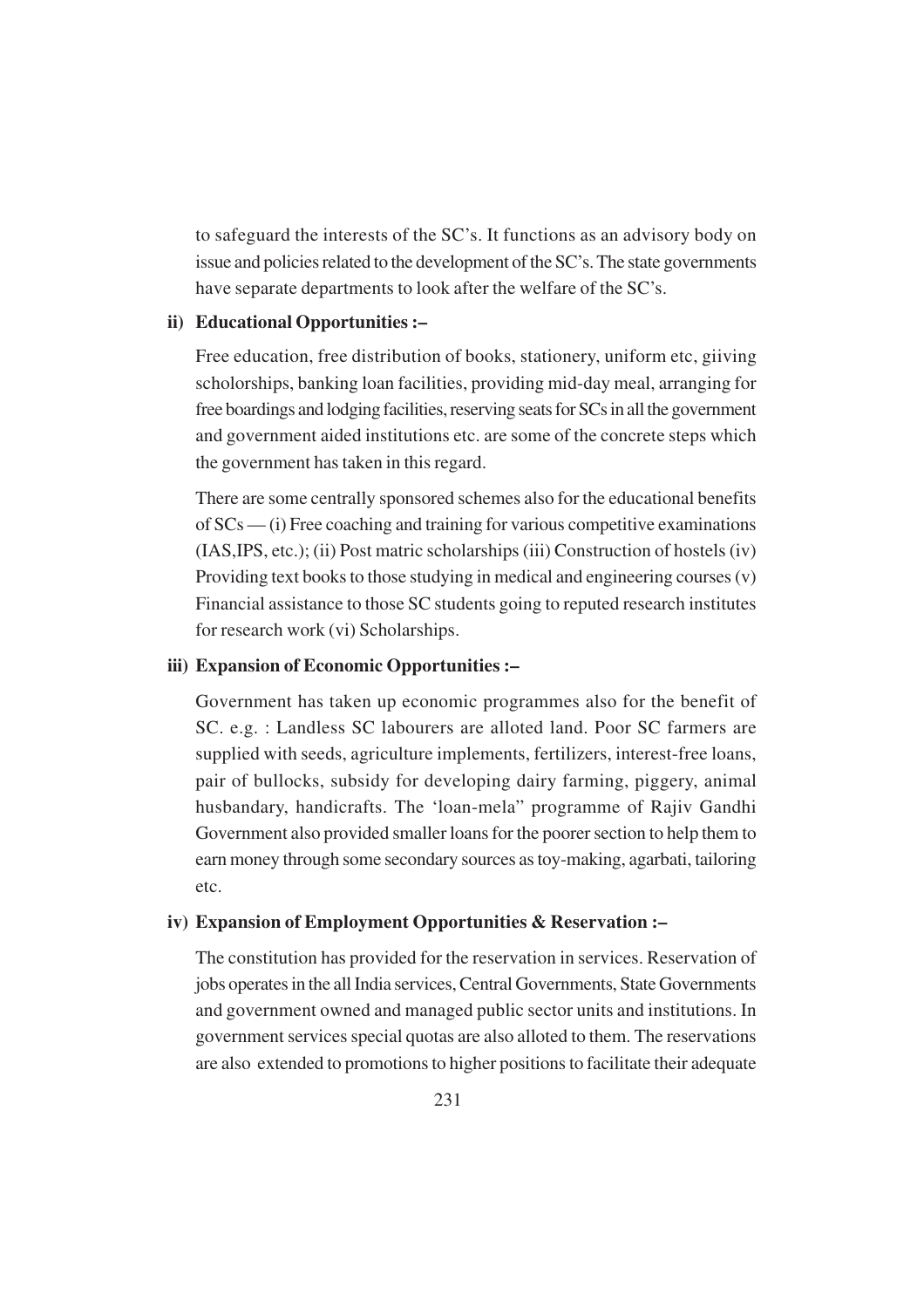representations. Concessions such as relaxation of the qualification and experience have also been provided to them.

## **v) Upliftment of SCs through Five Year Plan :–**

The welfare of the SCs has been given special attention in the five year plan. The size of investment on the special programmes has been increasing from plan to plan.

#### **vi) Other Welfare Programmes :–**

Drinking water facility, medical facility, janata houses, liberation of bonded labourers, Sulab Sauchalaya Scheme—are some other steps taken for welfare of SC.

#### **vii)Voluntary Organisation :–**

In addition to the Governmental schemes and instruments, some of the voluntary organisations are also playing an important role in promoting the welfare of the SCs. Example : (i) Harijan Sevak Sangh (New Delhi); (ii) Servants of Indian Society (Poona); (iii) India Red Cross Society New Delhi); (iv) "Ishwara Sharana Ashrama", Allahabad. The Central Government has been giving financial assistance to these organisations for their Harijan Welfare activities. Some other organisations (Hindu Seva Prathisthana, Dalit organisation etc.) which are not getting any financial help from the Govt. are also rendering Yeomen service to the SCs.

#### **Check your Progress**

**Note :-** (a) Write your answers in the space given below.

(b) Check your answers with those given at the end of the lesson.

 $\frac{1}{\sqrt{2}}$  ,  $\frac{1}{\sqrt{2}}$  ,  $\frac{1}{\sqrt{2}}$  ,  $\frac{1}{\sqrt{2}}$  ,  $\frac{1}{\sqrt{2}}$  ,  $\frac{1}{\sqrt{2}}$  ,  $\frac{1}{\sqrt{2}}$  ,  $\frac{1}{\sqrt{2}}$  ,  $\frac{1}{\sqrt{2}}$  ,  $\frac{1}{\sqrt{2}}$  ,  $\frac{1}{\sqrt{2}}$  ,  $\frac{1}{\sqrt{2}}$  ,  $\frac{1}{\sqrt{2}}$  ,  $\frac{1}{\sqrt{2}}$  ,  $\frac{1}{\sqrt{2}}$ 

\_\_\_\_\_\_\_\_\_\_\_\_\_\_\_\_\_\_\_\_\_\_\_\_\_\_\_\_\_\_\_\_\_\_\_\_\_\_\_\_\_\_\_\_\_\_\_\_\_\_\_\_\_\_\_\_\_\_\_\_\_\_\_

(i) Why Scheduled Caste is denotified as untouchable Caste ?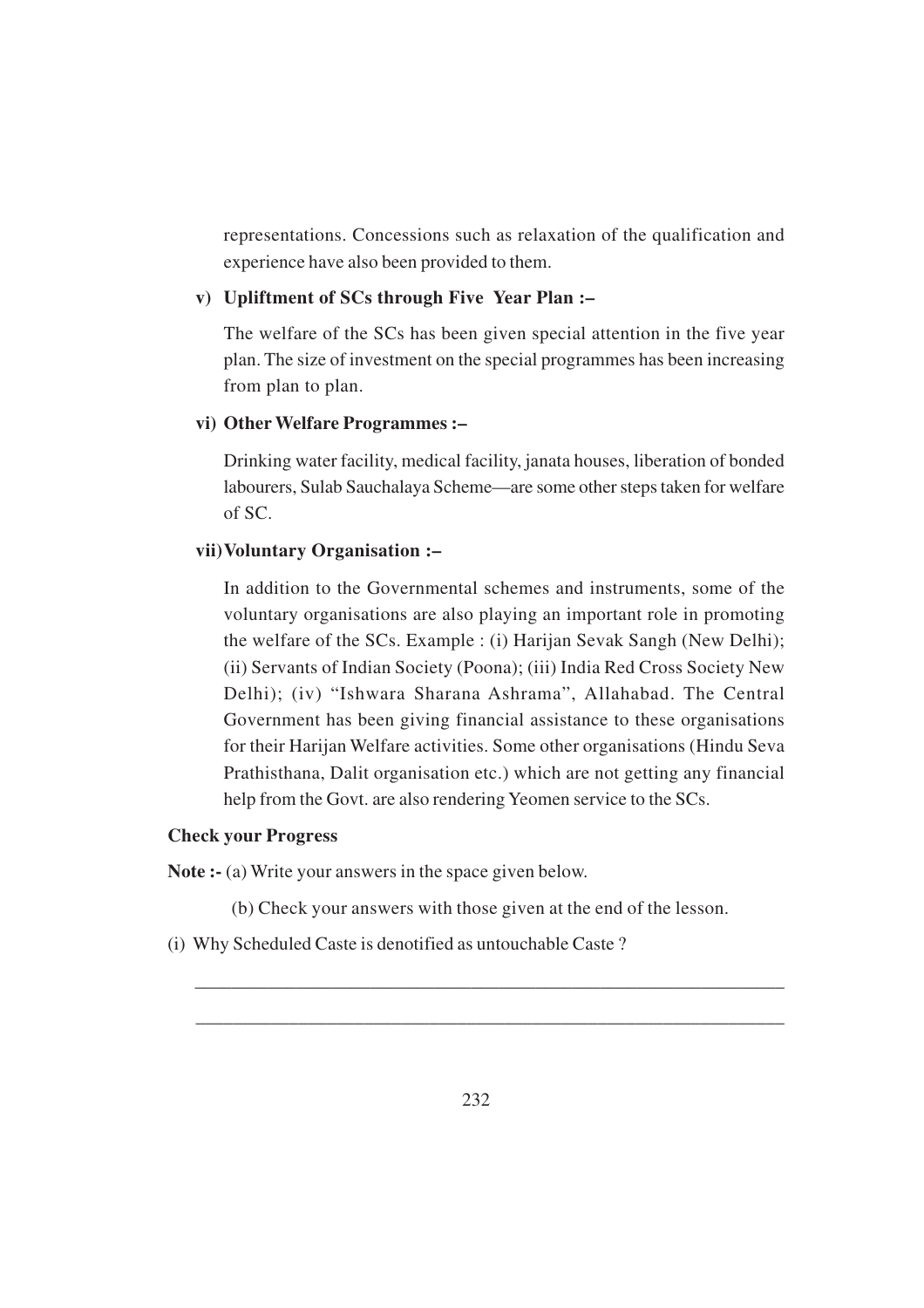(ii) Briefly explain Article 15 as one of the constitutional measures ?

\_\_\_\_\_\_\_\_\_\_\_\_\_\_\_\_\_\_\_\_\_\_\_\_\_\_\_\_\_\_\_\_\_\_\_\_\_\_\_\_\_\_\_\_\_\_\_\_\_\_\_\_\_\_\_\_\_\_\_\_\_\_\_

 $\frac{1}{2}$  ,  $\frac{1}{2}$  ,  $\frac{1}{2}$  ,  $\frac{1}{2}$  ,  $\frac{1}{2}$  ,  $\frac{1}{2}$  ,  $\frac{1}{2}$  ,  $\frac{1}{2}$  ,  $\frac{1}{2}$  ,  $\frac{1}{2}$  ,  $\frac{1}{2}$  ,  $\frac{1}{2}$  ,  $\frac{1}{2}$  ,  $\frac{1}{2}$  ,  $\frac{1}{2}$  ,  $\frac{1}{2}$  ,  $\frac{1}{2}$  ,  $\frac{1}{2}$  ,  $\frac{1$ 

\_\_\_\_\_\_\_\_\_\_\_\_\_\_\_\_\_\_\_\_\_\_\_\_\_\_\_\_\_\_\_\_\_\_\_\_\_\_\_\_\_\_\_\_\_\_\_\_\_\_\_\_\_\_\_\_\_\_\_\_\_\_\_

 $\frac{1}{2}$  ,  $\frac{1}{2}$  ,  $\frac{1}{2}$  ,  $\frac{1}{2}$  ,  $\frac{1}{2}$  ,  $\frac{1}{2}$  ,  $\frac{1}{2}$  ,  $\frac{1}{2}$  ,  $\frac{1}{2}$  ,  $\frac{1}{2}$  ,  $\frac{1}{2}$  ,  $\frac{1}{2}$  ,  $\frac{1}{2}$  ,  $\frac{1}{2}$  ,  $\frac{1}{2}$  ,  $\frac{1}{2}$  ,  $\frac{1}{2}$  ,  $\frac{1}{2}$  ,  $\frac{1$ 

(iii) What is Article 46 of The Indian Constitution ?

## **17.6 LET US SUM UP**

The Scheduled Caste population are highly discriminated by the high caste people in various spheres. They are supported by the government and nongovernment agencies for uplifting their status. Reservation in education, employment and political system will help them to uplift socially, economically and politically.

## **17.7 SUGGESTED READINGS**

- Ambedkar, B.R., 1948. "The Untouchables." Amrit Book Co., New Delhi.
- Ghurye, G.S. 1957. "Caste and class in India." Popular Book Depot. Bombay.
- Sachidananda, 1977. "The Harijans Elite." Thomson Press, Faridabad.
- Ahuja, Ram; 1977. "Indian; Indian Social System." Rawat Publication, Delhi

## **17.8 ANSWERS TO CHECK YOUR PROGRESS**

- (i) The scheduled caste is identified as untouchable caste because they occupy the lowest rung of the social ladder and considered as backward class because of their social impurity.
- (ii) Article 15 prohibits discrimination on the grounds of religion, caste, race, sex or place of birth.
- (iii) Article 46 promotes educational and economic interests of the scheduled castes.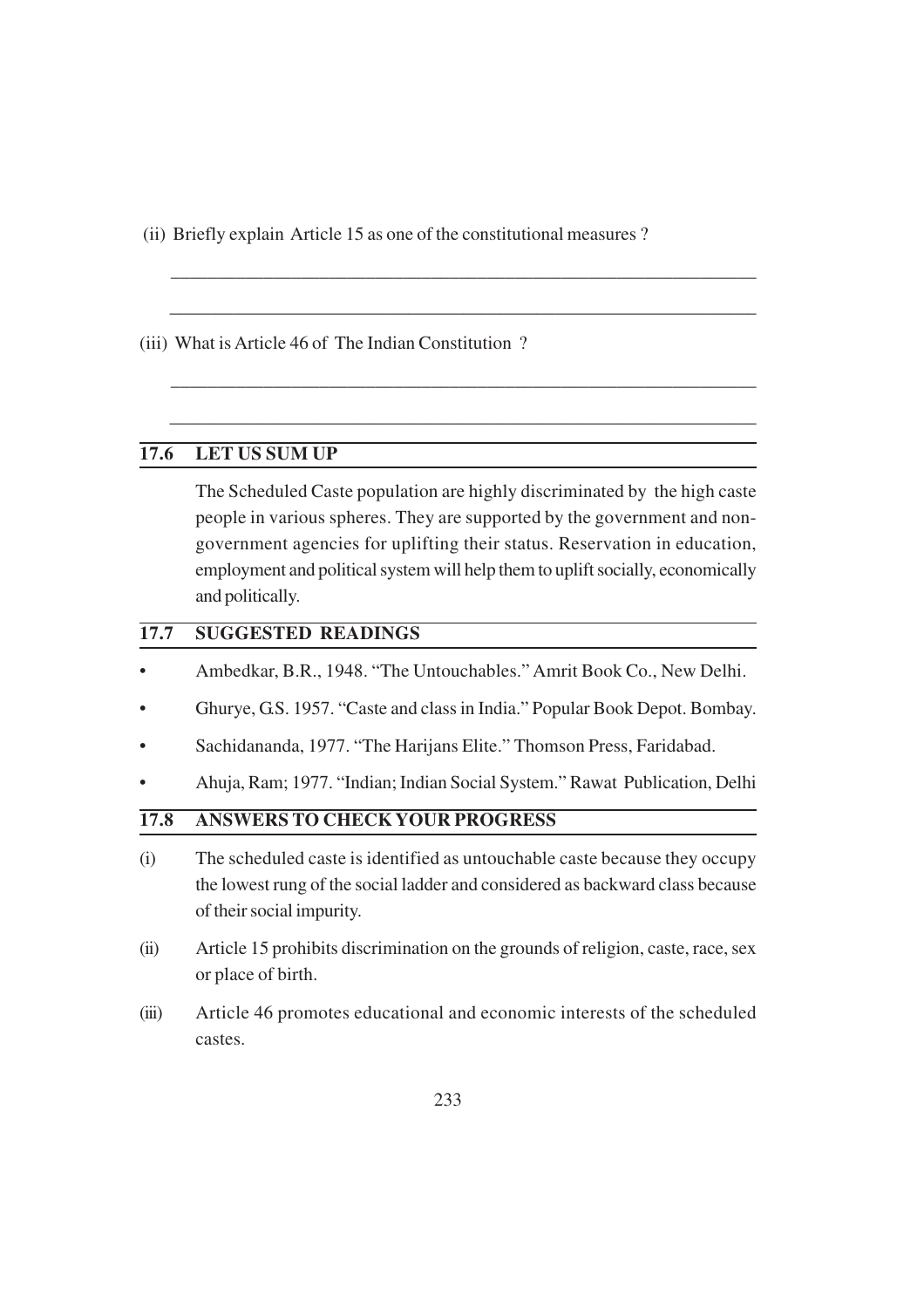# Lesson No. 18 **DEVELOPMENT SCHEMES FOR** Unit-IV **SCHEDULED TRIBES**

#### **STRUCTURE**

- 18.1 Introductio
- 18.2 Objectives
- 18.3 Idea of Scheduled Tribes
- 18.4 The Changing Tribal India
- 18.5 Social and Cultural Changes in Tribal India
- 18.6 Development Schemes for Scheduled Tribes
- 18.7 Let Us Sum Up
- 18.8 Suggested Readings
- 18.9 Answers to Check your Progress

## **18.1 INTRODUCTION**

The tribal society is considered to be a marginal community. Due to isolation they have been deprived from many benefits but with the advancement of time they have been drifting to the mainstream. The different development have accelerated their pace of absorbtion into the mainstream. Let us try to see their development.

### **18.2 OBJECTIVES**

In this lesson the students will be able to :

• Discuss various changes in tribal India.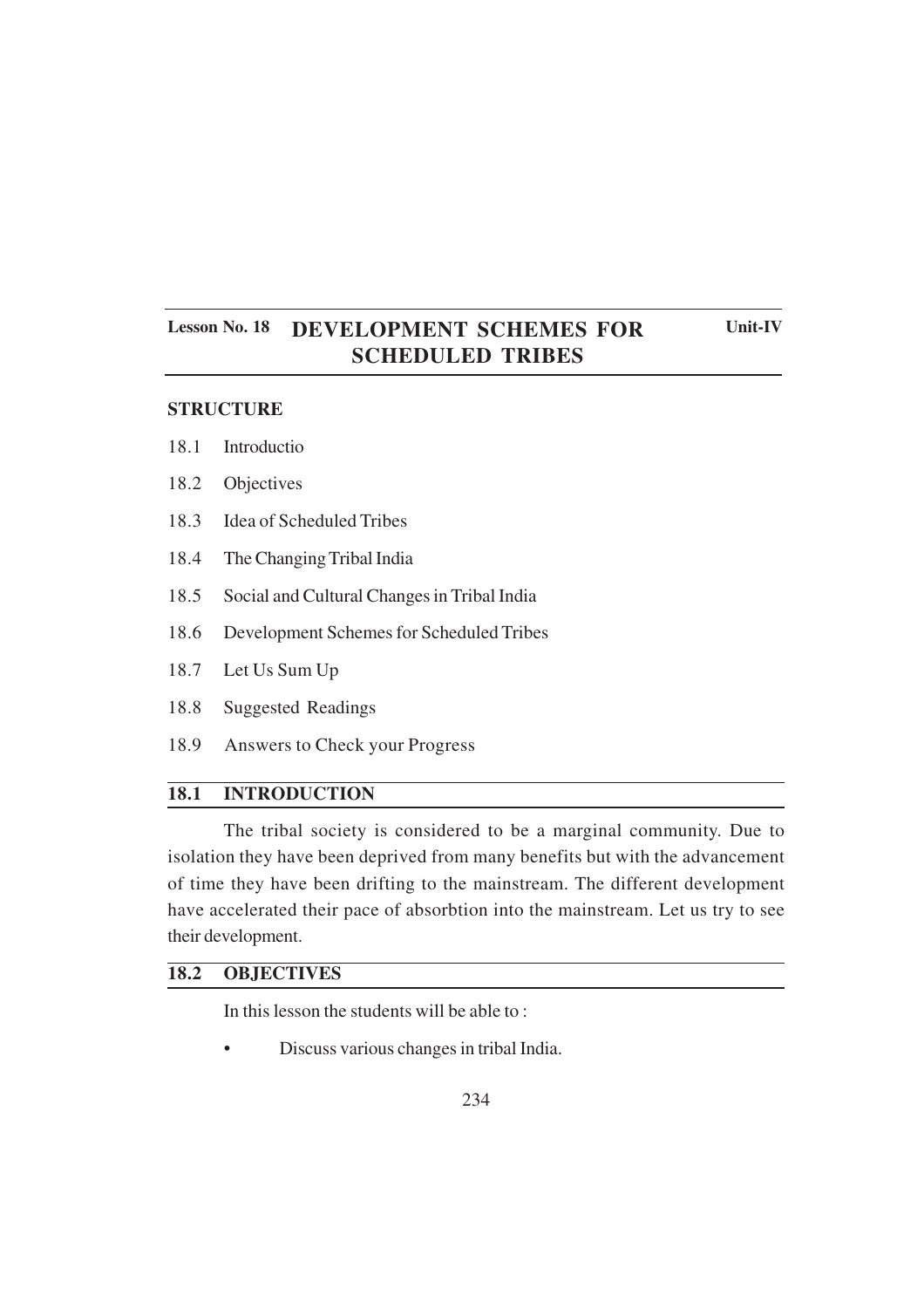- Explain the concept of scheduled tribe.
- Describe various Development Schemes for the upliftment of the scheduled tribes.

### **18.3 IDEA OF SCHEDULED TRIBES**

Second largest group of the backward classes of the unprivileged second consists of about 7.42 Crores of Scheduled Tribes who constitute 8.8 of the total population (1991 Census Report). The scheduled tribes, generally called tribal people, survived with their unchanging ways of life for centuries. They are known by various names such as primitive tribes, animists, jungle people, adivasis, aboriginals & so on. Gandhi Ji called them 'Girijans'. The constitution of India has referred to them as the "Scheduled Tribes".

According to the scheduled tribe lists modification order 1956, there are 414 different tribes in the various states of India.

According to Gillin & Gillin "A tribe is a group of local communities which lives in a common area, speaks a common dialect & follows a common cuenire."

The tribal population is divided into three zones, namely, North-Eastern zone, the central zone and the southern zone.

Article 366 (25) of the constitution of India has defined scheduled tribes as "such tribes or tribal communities or parts or groups within such tribes or tribal communities as are deemed under Article 342 to be ST for the purpose of this constitution".

In the people of India project K.S.Singh has registered 461 tribal communities in India. Out of the total groups 172 are segments. The total population of the ST in the country stands at 6,77,58,000 (1991 census).

## **18.4 THE CHANGING TRIBAL INDIA**

The pangs of social change which tribals are experiencing are not new. Methodologically, we should be very clear that like other sections of society the tribals also change. In the process of massive social change tribals thus have experienced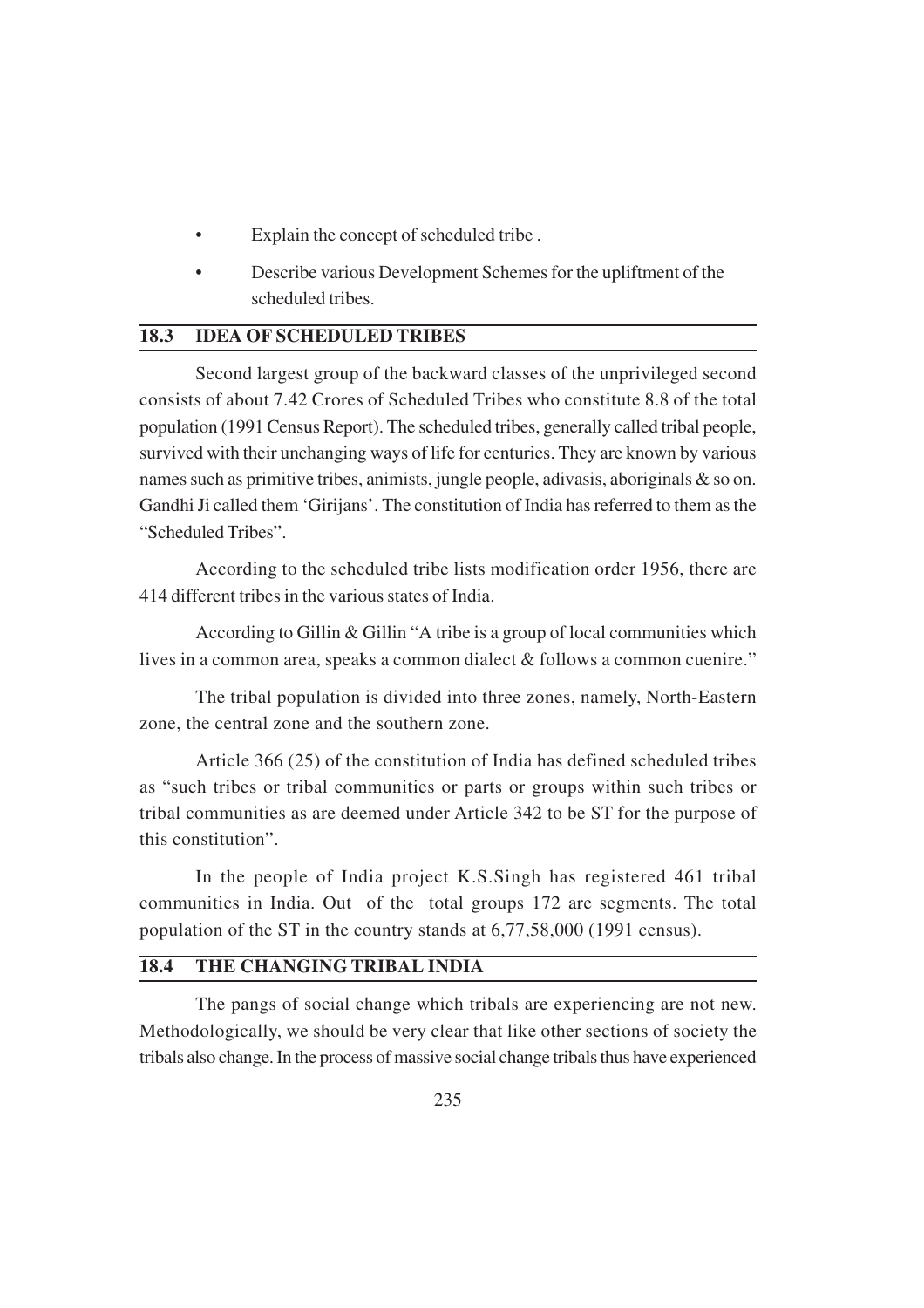vast transformation. Malinowski studied the Argonauts of the western pacific in 1922 & declared that these tribals would experience social change very soon.

In Malinowski's Trobrianders, these people have largely adopted to processes of modernization on their own terms. Another case is that of Azandes of Africa studied by Evans Pritcharal, these people have taken to wage earning in cotton. The Nuers have also witnessed the some social change. It Azandes, Argonauts & Nuers have changes considerably, the Indian tribes e.g. Bhil, Gond & Toda have also experienced social change.

#### **Social change and official Tribal Policy**

Historically, the Government of India has not been able to resolve the ethnic relation's between the tribal society & caste Hindu society. The farmers of our constitution have not entered into this controversy. They have, in a straight forward way, administratively defined ST for the purpose of Governance.

If we analyze the tribe caste relations during the British Period, we find an uncertain situation. For instance, Hulton maintains that "caste system and many cultural traditions of Hinduism have organic links with the tribal culture". Ghurye also holds similar views. However, O'Malley and Elwin believe that the tribal and the Hindu traditions are separate.

#### **Official Policy**

The attitude of the Government towards tribal problems and social change emerges from the constitution. The Government wants that the tribals should be given benefits of development & protective safe guards.

Yet another approach to the tribal people can be seen in the statements made by Pandit Jawahar Lal Nehru in his foreword to Verrier Elwin's book when Pandit Nehru wrote the foreword to the second edition of Elwin's book, he laid down five fundamental principles also known as Pasnchsheel. These are as follows :–

1) People should develop along the lines of their own genius & we should avoid imposing anything on them. We should try to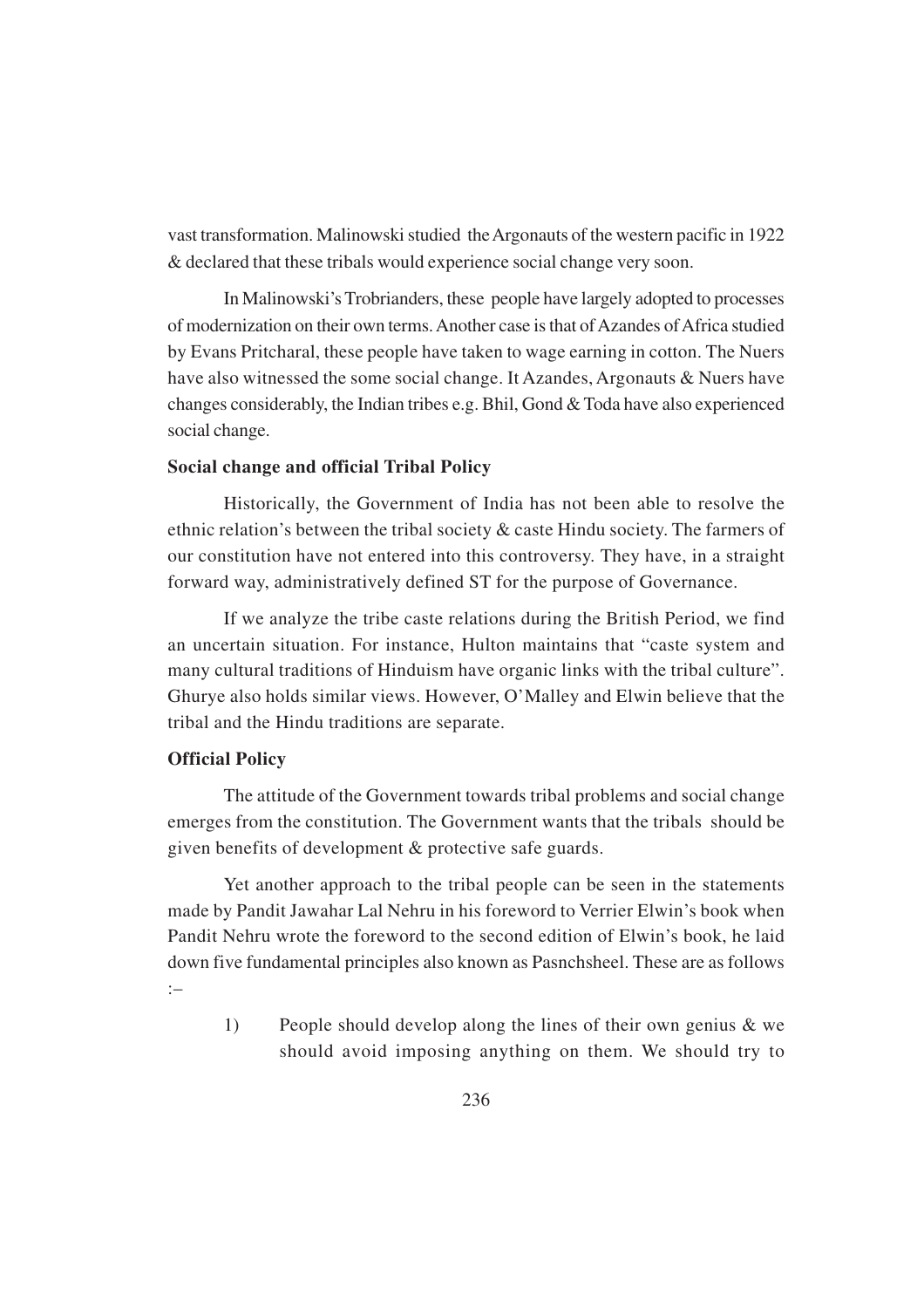encourage in every way their own traditional arts & culture.

- 2) Tribal rights in land & forest should be respected.
- 3) We should try to avoid train & build up a term of their own people to do the work of administration & development. Too many outsiders should avoid into tribal territory.
- 4) We should not overadminister these areas or overwhelm them with a multiplicity of schemes.
- 5) We should judge results not by statistics or the amount of money spent, but the quality of human character their is evolved.

The Panchsheel or Five principles of tribal development were given in 1958.

## **18.5 SOCIAL AND CULTURAL CHANGES IN TRIBAL INDIA**

At the empirical level we find that the tribals have become conscious of the tact that their ethnic identity is invaded by Christianity & Hinduism. We find this not only as manifested in their political demands, but also in their movements. Such as "return to tribal religion", despite their religion of conversion.

With these introductory observation we give below some of the social  $\&$ cultural changes observed among the tribals over the years.

**1) Changing Social Stratification : From Tribe to Class :** Enough literature is present in social anthropology which indicates that tribals have attained the status of class from that of ethnicity. S.D. Badgaiyan informs social stratification become complex in Chotanagpur & the Mundas of this area have formed themselves into classes.

Reporting about the tribal situation of South Gujarat, Jan Breman observes that there is today a class stratification among the Chaudhri tribe. Though the class formation among the tribals in this part of the country has developed to the level of Marxian class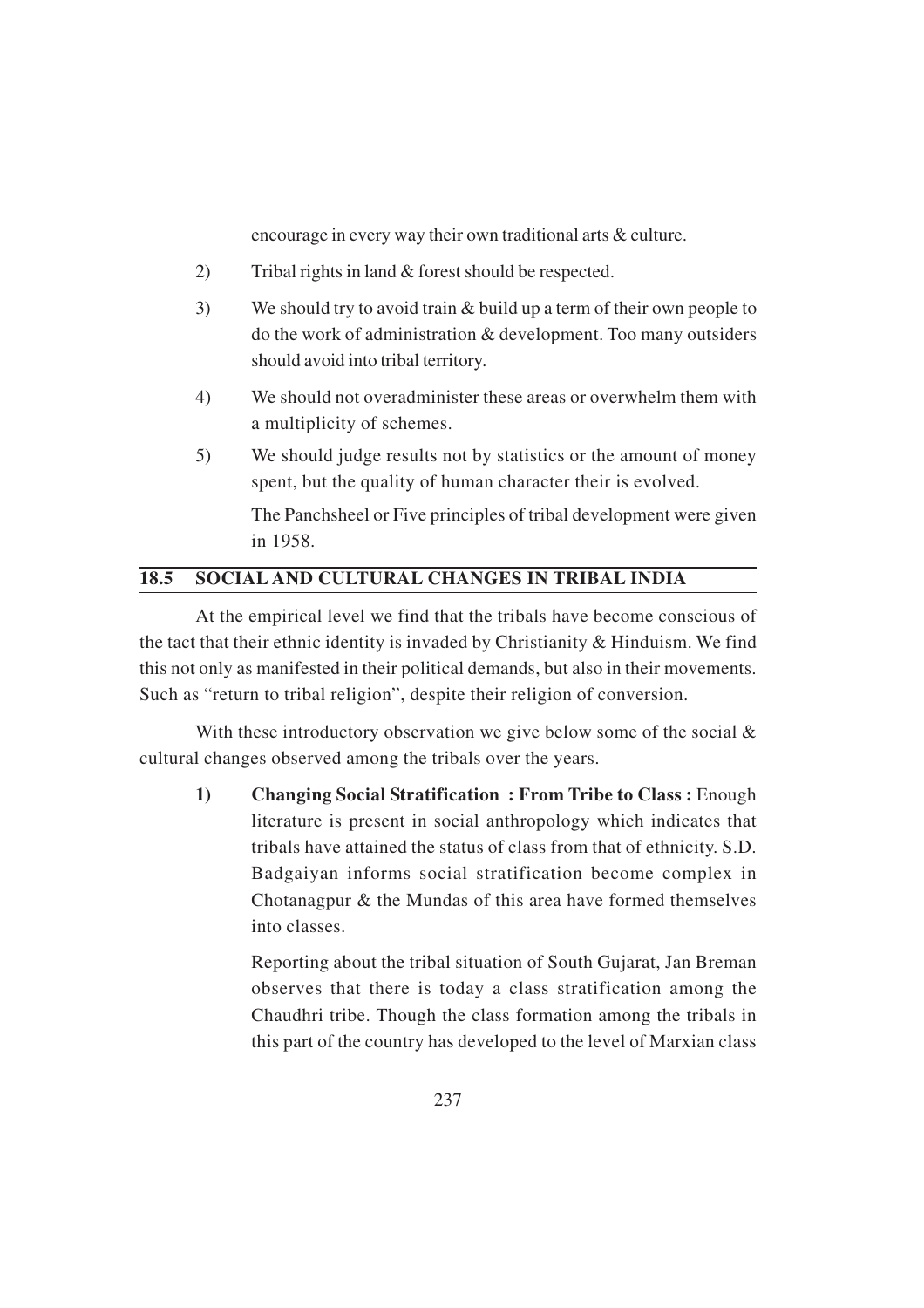consciousness, there has definitely emerged as "agrarian under class, which today comprises 60% of the members of tribal castes which lay behind economically, socially & politically.

**2) Depeasantization :** The tribals took to agriculture sometime during the first quarter of the  $20<sup>th</sup>$  century. At that time, they had enough land, the caste Hindu made their entry into the tribal & then the tribal land slipped into the hands of these non-tribals. As a result, a section of the tribals in Orissa, Bihar & Madhya Pradesh have migrated from their parent villages. This has made them job workers instead of peasants. This taking of non-agricultural occupations is called depeasantization.

> Breman finds new trend among Bardoli's taluka of Surat, that the tribals have not only been depersentized but have also become proletarianized.

- **3) New Ethnic Development :** K.S. Singh, Stephen Fuch & P.K. Bose have very elaborately established that there has appeared an ethnic stratification among the tribals of country. The North-east tribals, Gujarat, Madhya Pradesh, Orissa & Bihar accepted Christainity. The indegeneous tribal religion has split into several reform movement. Bhajanism is the new form of religion accepted by the tribals & this has created an ethnic stratification among these people.
- **4) Migration :**Traditionally, Social Anthropologists have defined tribals as an immobile stock of people. Today, these tribals are working as migrant groups outside their parent village. Government jobs have also encouraged them to move. Migration thus had emerged as a powerful factor for the transformation of tribals.
- **5) Political Socialization :** Rajni Kothari has analyzed the political forces which work among the Indian tribes. He says that the universal right for voting, party functioning, social activism have all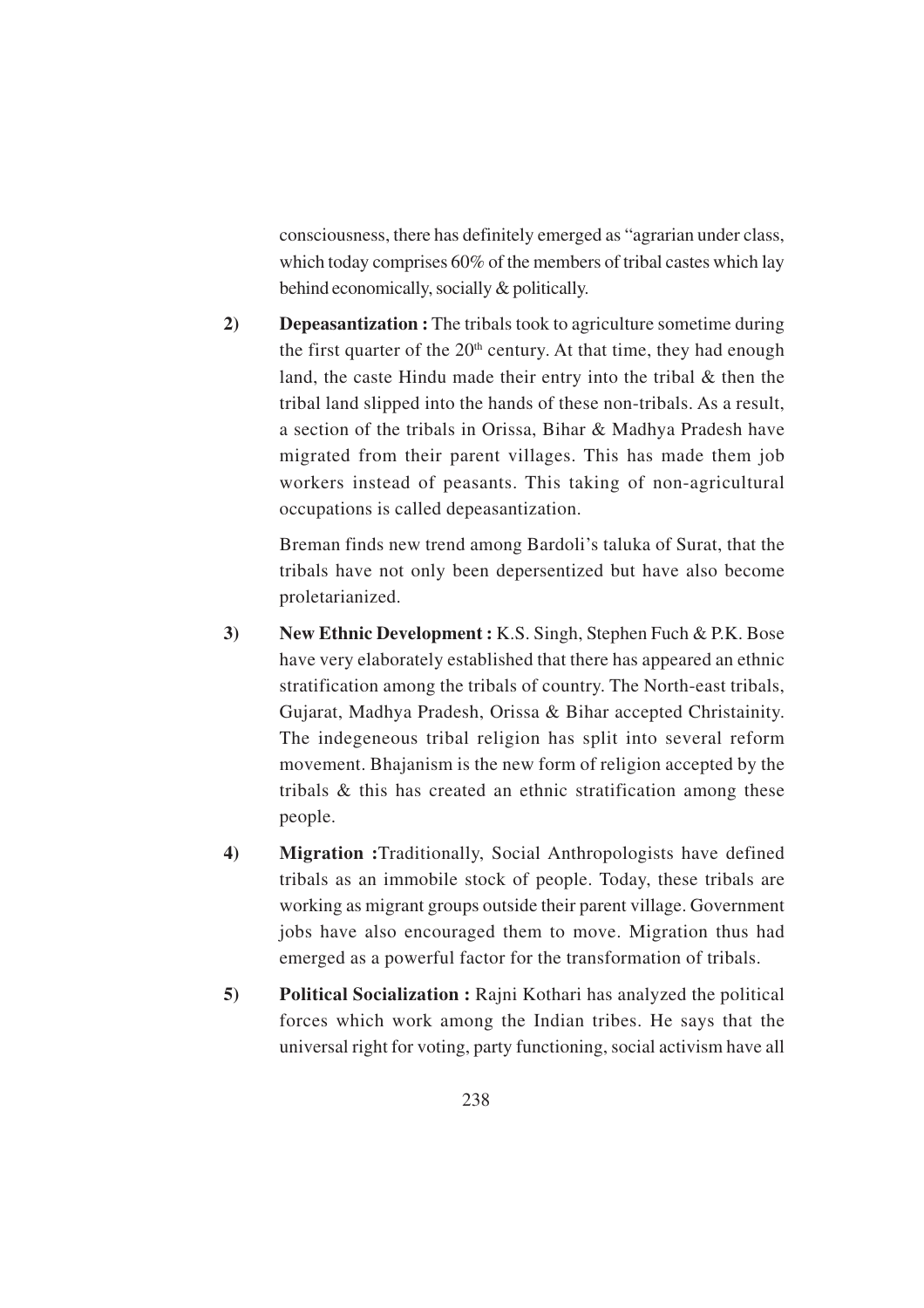initiated a strong process of political socialization among the tribals.

- **6) Diversified Economy :** The tribal subsistence economy now has become diversified. Their traditional occupation was related to forest & forest produce. But they do not have any hereditary occupations, this has enabled them to take to any occupation they may find suitable.
- **7) From Local to Global (Erikson) :**According to him, in the present era of globalization, the tribals cannot be kept isolation. The small places i.e. tribal homelands are linked with the region, state, nation & world. The tribals are no longer an encapsulated mass of people restricted to hills & forests. They have become a part of the larger process of globalization.

## **18.6 DEVELOPMENT SCHEMES FOR SCHEDULED TRIBES**

Though the Indian constitution has not defined clearly the term 'tribe', Art 336 (25) of the constitution says that scheduled tribes are the tribes or tribal communities or parts of or groups within such tribes or tribal communities which the Indian President may specify by public notification under Art 342 (1).

The tribals constitute a sizeable proportion of the total population of India. The tribals are also the citizens of India and hence promotion of their welfare is of equal importance. Not only the Central and the State Governments have undertaken various steps in this regard, but also various voluntary organisations have evinced interest in this task.

#### **(1) Constitutional Safeguards :**

- i) Art. 15 provides equal rights and opportunities to all the citizens of India (including the tribals) without any discrimination.
- ii) Reservation in employment is made for the tribals under Art. 16(4), 320 (4) and 335.
- iii) Seats have been reserved for them in the legislature (in Lok Sabha and State Vidhana Sabhas) under Articles 330, 332, and 334.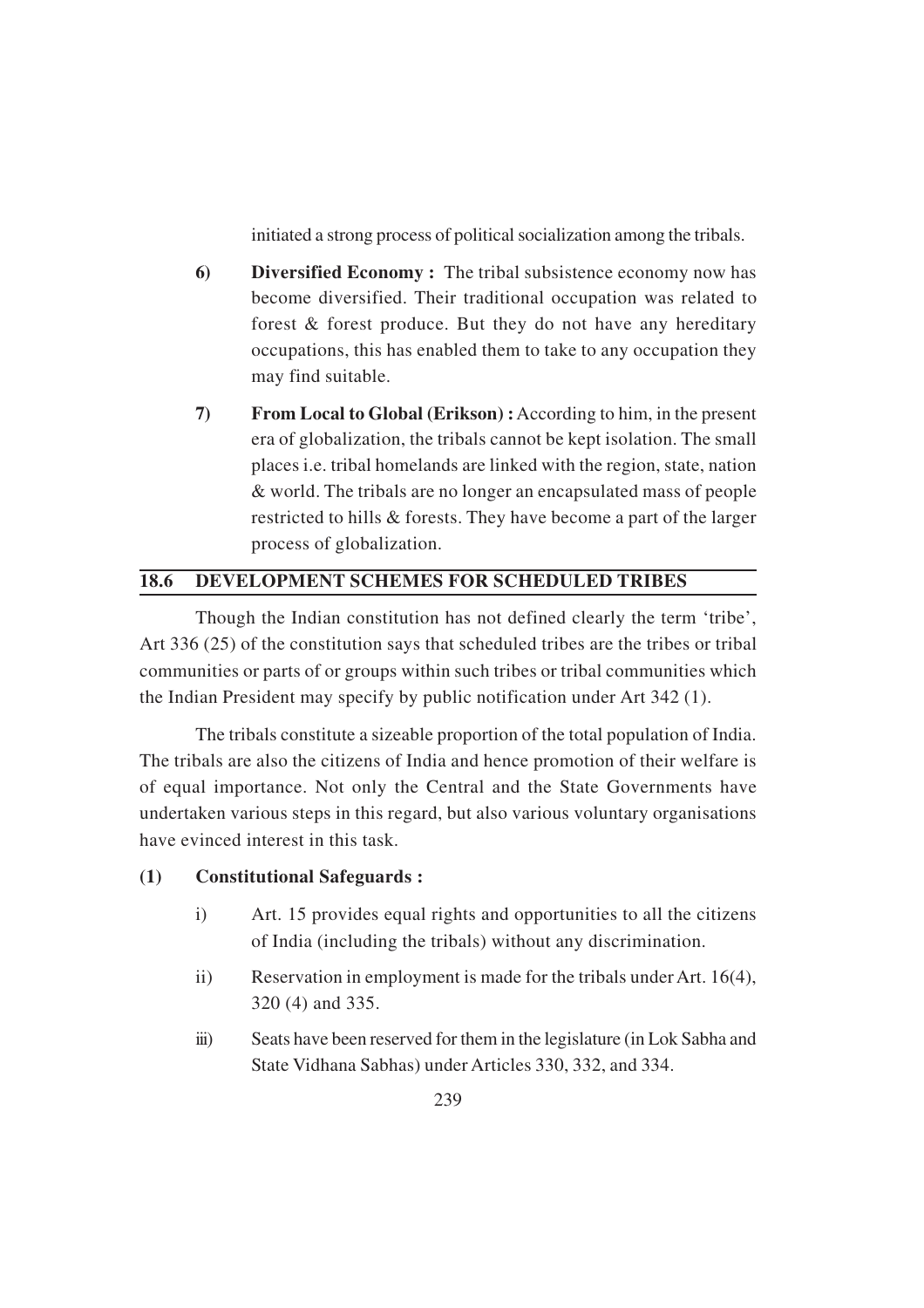- iv) Under Art. 339 (2) the Central Government can give directions to the States in the formulation and execution of tribal welfare plans, projects and programmes.
- v) Under Art. 275 (i) the centre is required to give grants-in-aid to the states for approved schemes of tribal welfare.
- vi) Art. 46 consists of the provisions that protect the economic and educational interests of the tribals.
- vii) Art. 224 gives instructions to the administration to take special care to protect tribals interests in the "Scheduled Tracts" or "areas".
- viii) According to Art. 275 a large amount of money can be taken from the consolidated fund of India to be spent on tribal welfare activities.

### **(2) Economic Programmes and Facilities :**

- **i) Development through five-year plan :–** The government spent Rs. 30 crores, Rs. 80 crores, Rs 101 crores, Rs 172 crores and Rs 257 crores on tribal welfare activities during the  $I<sup>st</sup>$ ,  $2<sup>nd</sup>$ ,  $3<sup>rd</sup>$ ,  $4<sup>th</sup>$  and 5 th Five Year Plans respectively. The amount allocated for the tribal sub-plans in the  $5<sup>th</sup>$  plan was Rs. 1100 cores and it was Rs. 5,535 crores in the  $6<sup>th</sup>$  plan and in the  $7<sup>th</sup>$  plan it was Rs. 10,500 crores.
- **ii) Establishment of "Lamps" :–** Large-sized Multi-purpose Cooperative societies are established in the tribal areas for giving productive and unproductive loans, for sale of surplus produced and purchase of necessities of life to the tribal people.
- **iii) The 20-point Programme :–** This programme focussed its attention on the development of the scheduled tribes including existing the tribal families economically to enable them to cross the poverty line.
- **iv) Agriculture made Stables :–** The tribals are persuaded to give up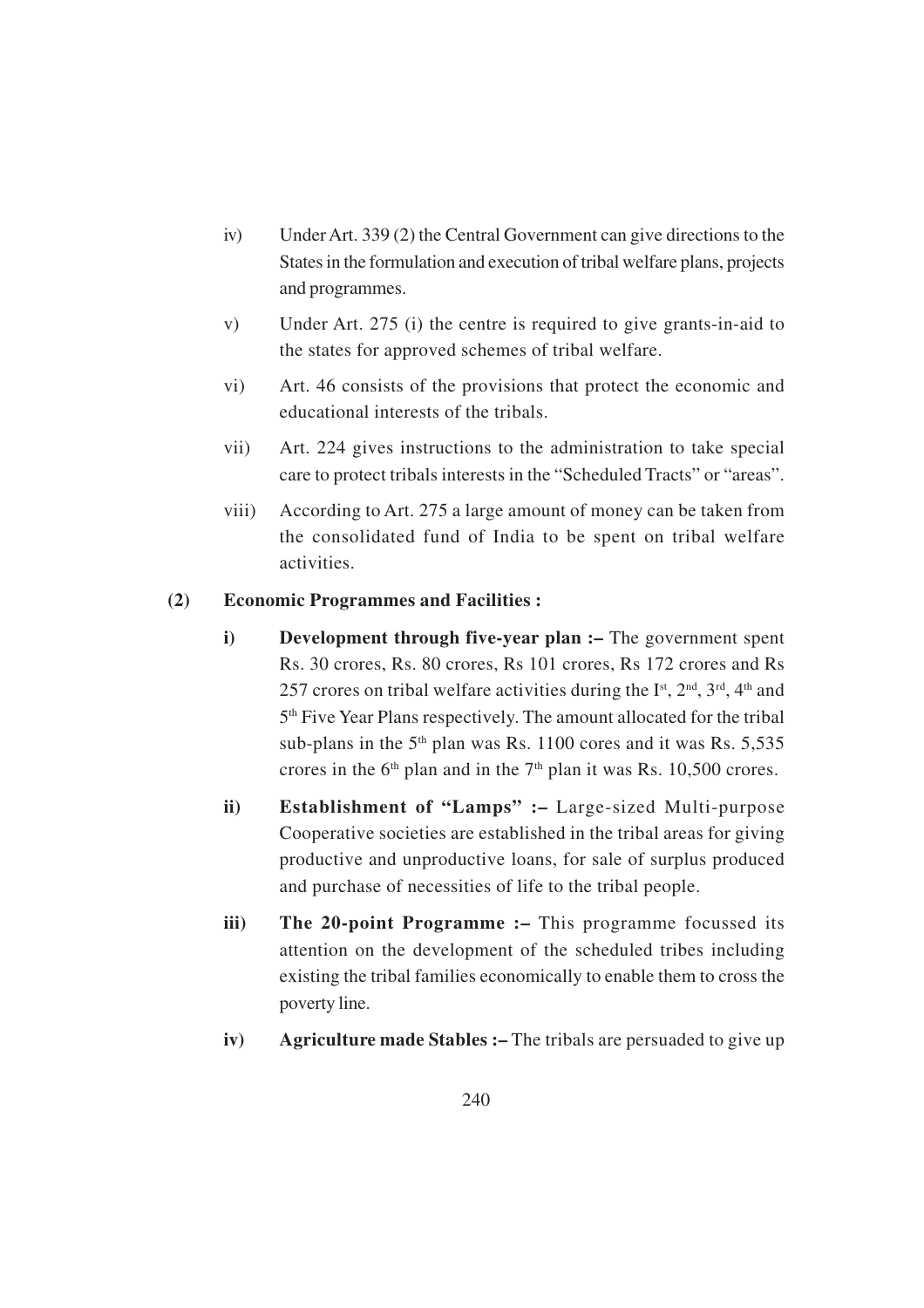their system of "shifting cultivation" and to settle permanently in a place of their selection by making agriculture their profession.

### **(3) Educational Facilities :**

Measures to provide educational facilities to the scheduled tribes have been taken by the Government schools are established in some tribal areas. The students belonging to scheduled tribes are getting various concessions such as free tution, stipends, scholarships, stationary and other equipment. For the Scheduled Tribe and Scheduled Caste 20% of seats are reserved in technical education and relaxation is made in respect of age limit and qualifying marks. There are Ashrama Schools for providing basic education and vocation training for schedule tribes. Pre-examination centres are established to help them to appear for UPSC examinations and for IAS and IPS examination.

### **(4) Medical Facilities :**

In some places, hospitals are established and in many places mobile hospital facilities have been provided. Many preventive and curative measures to combat the diseases are undertaken.

#### **(5) Research Work into the Problems of the tribals :**

Tribal Research Institutes, which undertake intensive studies of tribal arts, culture and customers and problems have been set up in various places.

## **(6) Role of Voluntary Organisations :**

Taakkar Bapu and Gandhiji have shown that individuals and voluntary organisations with social commitment can do a lot for the welfare of the tribals. Organisations as Sri Ramakrishna Mission, Vanavasi Kalyanashrama and a number of Chrishtian Missionary Organisations are already working in this field.

#### **Check your Progress**

**Note :-** (a) Write your answers in the space given below.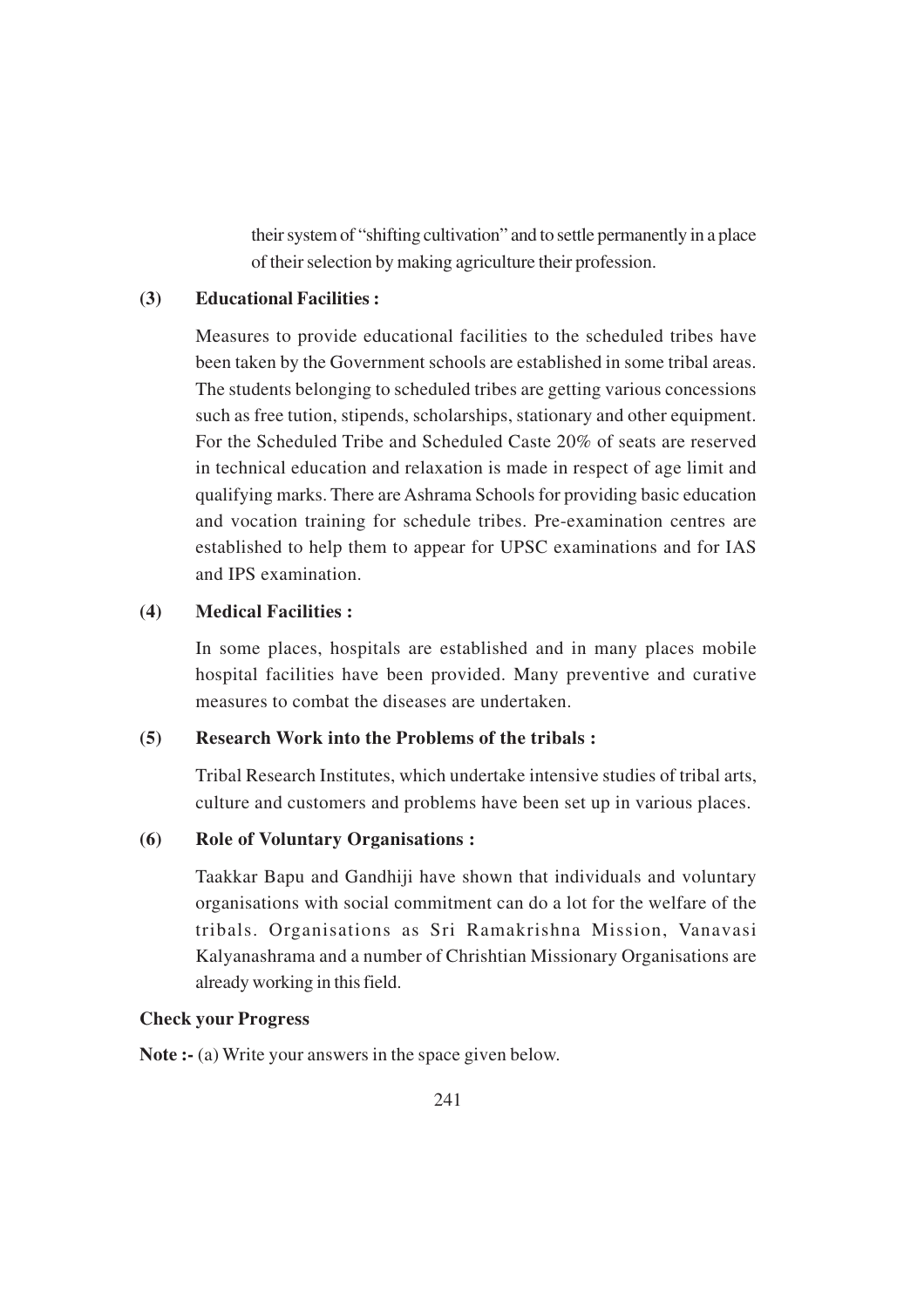(b) Check your answers with those given at the end of the lesson.

(i) Discuss various development schemes for the upliftment of Scheduled Tribes ?

 $\frac{1}{\sqrt{2}}$  ,  $\frac{1}{\sqrt{2}}$  ,  $\frac{1}{\sqrt{2}}$  ,  $\frac{1}{\sqrt{2}}$  ,  $\frac{1}{\sqrt{2}}$  ,  $\frac{1}{\sqrt{2}}$  ,  $\frac{1}{\sqrt{2}}$  ,  $\frac{1}{\sqrt{2}}$  ,  $\frac{1}{\sqrt{2}}$  ,  $\frac{1}{\sqrt{2}}$  ,  $\frac{1}{\sqrt{2}}$  ,  $\frac{1}{\sqrt{2}}$  ,  $\frac{1}{\sqrt{2}}$  ,  $\frac{1}{\sqrt{2}}$  ,  $\frac{1}{\sqrt{2}}$ 

\_\_\_\_\_\_\_\_\_\_\_\_\_\_\_\_\_\_\_\_\_\_\_\_\_\_\_\_\_\_\_\_\_\_\_\_\_\_\_\_\_\_\_\_\_\_\_\_\_\_\_\_\_\_\_\_\_\_\_\_\_\_\_

\_\_\_\_\_\_\_\_\_\_\_\_\_\_\_\_\_\_\_\_\_\_\_\_\_\_\_\_\_\_\_\_\_\_\_\_\_\_\_\_\_\_\_\_\_\_\_\_\_\_\_\_\_\_\_\_\_\_\_\_\_\_\_

 $\frac{1}{2}$  ,  $\frac{1}{2}$  ,  $\frac{1}{2}$  ,  $\frac{1}{2}$  ,  $\frac{1}{2}$  ,  $\frac{1}{2}$  ,  $\frac{1}{2}$  ,  $\frac{1}{2}$  ,  $\frac{1}{2}$  ,  $\frac{1}{2}$  ,  $\frac{1}{2}$  ,  $\frac{1}{2}$  ,  $\frac{1}{2}$  ,  $\frac{1}{2}$  ,  $\frac{1}{2}$  ,  $\frac{1}{2}$  ,  $\frac{1}{2}$  ,  $\frac{1}{2}$  ,  $\frac{1$ 

 $\overline{\phantom{a}}$  ,  $\overline{\phantom{a}}$  ,  $\overline{\phantom{a}}$  ,  $\overline{\phantom{a}}$  ,  $\overline{\phantom{a}}$  ,  $\overline{\phantom{a}}$  ,  $\overline{\phantom{a}}$  ,  $\overline{\phantom{a}}$  ,  $\overline{\phantom{a}}$  ,  $\overline{\phantom{a}}$  ,  $\overline{\phantom{a}}$  ,  $\overline{\phantom{a}}$  ,  $\overline{\phantom{a}}$  ,  $\overline{\phantom{a}}$  ,  $\overline{\phantom{a}}$  ,  $\overline{\phantom{a}}$ 

 $\frac{1}{2}$  ,  $\frac{1}{2}$  ,  $\frac{1}{2}$  ,  $\frac{1}{2}$  ,  $\frac{1}{2}$  ,  $\frac{1}{2}$  ,  $\frac{1}{2}$  ,  $\frac{1}{2}$  ,  $\frac{1}{2}$  ,  $\frac{1}{2}$  ,  $\frac{1}{2}$  ,  $\frac{1}{2}$  ,  $\frac{1}{2}$  ,  $\frac{1}{2}$  ,  $\frac{1}{2}$  ,  $\frac{1}{2}$  ,  $\frac{1}{2}$  ,  $\frac{1}{2}$  ,  $\frac{1$ 

(ii) Write a short note on various medical facilities given to scheduled tribes ?

(iii) What is Article 15 of the Indian Constitution ?

### **18.7 LET US SUM UP**

Thus to conclude the development programmes have really benefitted the tribal society. Different plans have led to their transition in various dimensions like social, economic, political as well as cultural. Not only the Central and the State Government have taken various steps but also many voluntary organization help in the uplistment of the schduled tribe.

## **18.8 SUGGESTED READINGS**

- Madan, S Majumdar,1985. "An introduction to social anthropology." Mayor Paperback, Noida.
- Dube, S.C., 1990. "Tradition & Development." Vikas Publishing House, Delhi.
- Doshi & Jain, 2001. "Social Anthropology." Rawat Publication, Delhi.

#### **18.9 ANSWERS TO CHECK YOUR PROGRESS**

(i) The various development schemes for the upliftment of scheduled tribes are constitutional safeguards, economic programmes and facilities, educational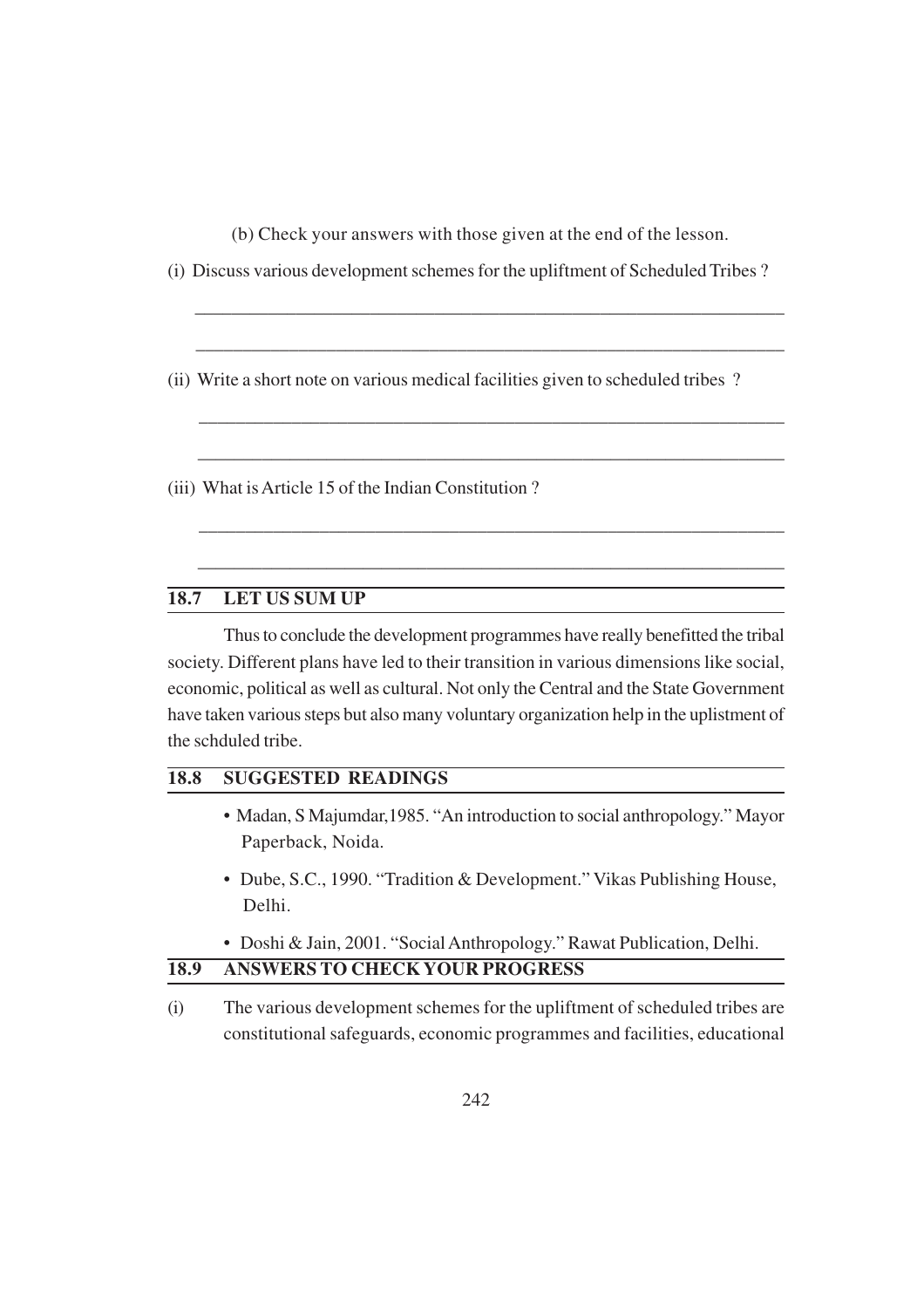facilities and medical facilities etc.

- (ii) The various medical facilities given to scheduled tribes are :- mobile hospitals, disease preventive and curative measures.
- (iii) Article 15 provides equal rights and opportunities to all the citizens of the India (including the tribals) without any discrimination.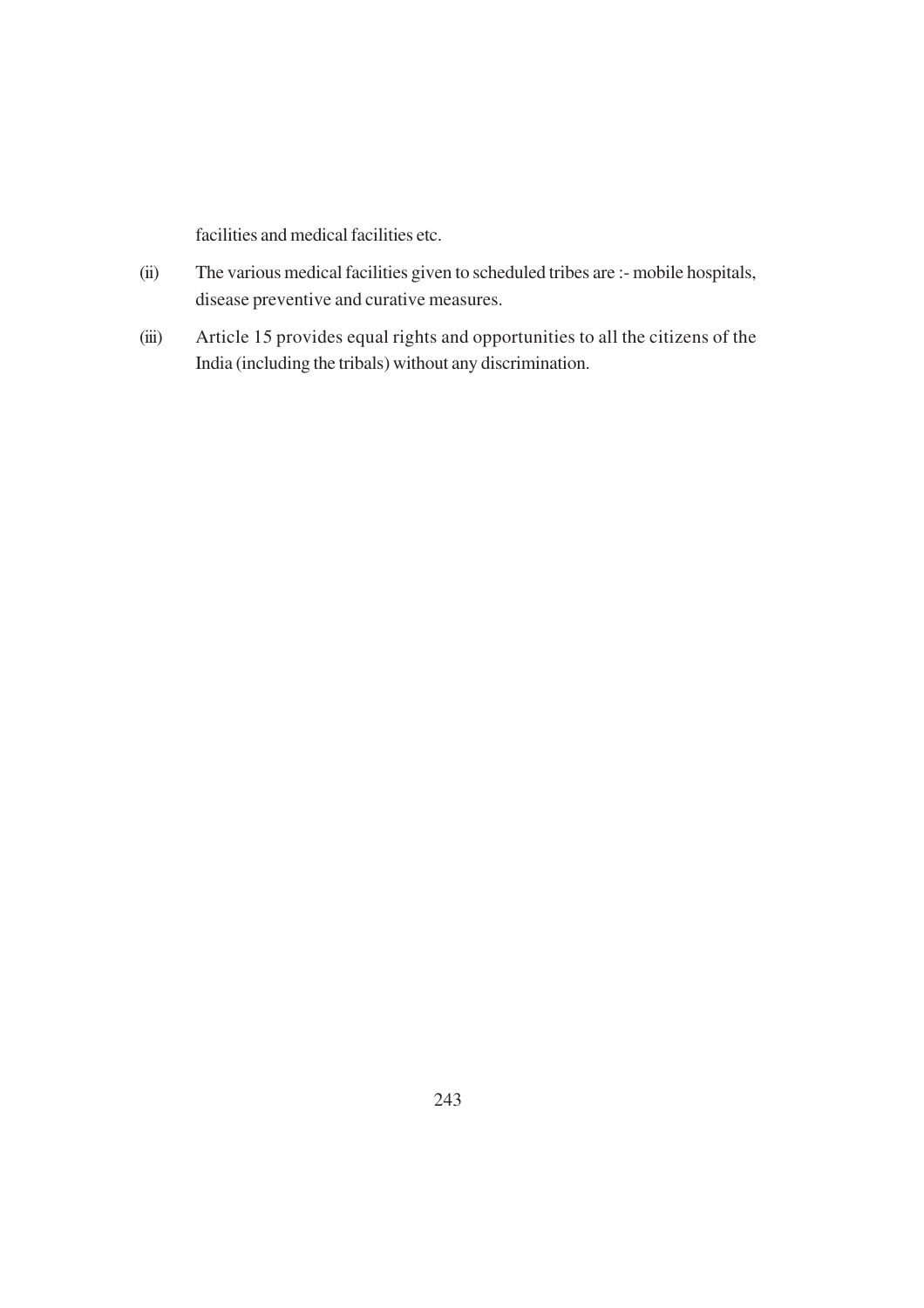# **Lesson No. 19 DEVELOPMENT SCHEMES** Unit-IV **FOR WOMEN**

#### **STRUCTURE**

- 19.1 Introduction
- 19.2 Objectives
- 19.3 Approaches for Women Development
- 19.4 Schemes for Women Welfare & Development
- 19.5 Women in Five Year Plan
- 19.6 Let Us Sum Up
- 19.7 Suggested Readings
- 19.8 Answers to Check your Progres

#### **19.1 INTRODUCTION**

The role of Indian women is full of diversity and contradictions. The status of women in society is the true index of social, cultural, religious and spiritual level. The 19<sup>th</sup> century could well be called an age of women, for all over the world. Their rights and wrongs, their nature, capacitites & potential were the subject's of heated discussion. After independence there had been a rise in the status of women. As India became republic, constitution provided women with equal fundamental rights as to men and also many administrative bodies set up for creation of opportunities for women. Some Acts were passed for women development like.

- Some common Acts are as follows :
	- 1) The Hindu Marriage Act (1955)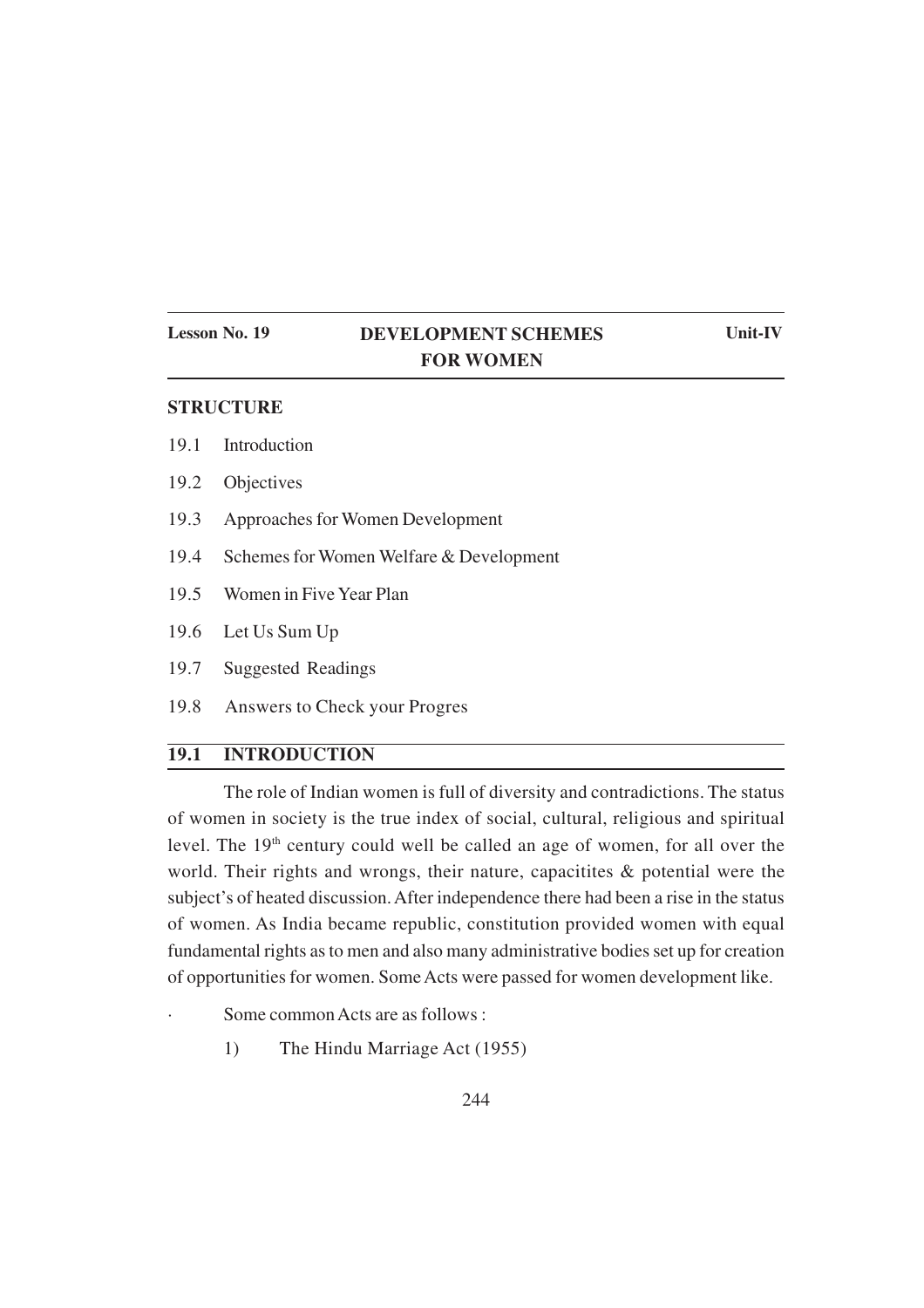- 2) The Hindu Succession Act (1956)
- 3) The Hindu Minority & Guardianship Act 1956.
- 4) Adoption and Maintainence Act 1956.

## **19.2 OBJECTIVES**

The main objectives of this lesson is to :

- Describe various women development approaches.
- Explain the role of women in development process.
- Discuss various development programmes for the upliftment of the women.

## **19.3 APPROACHES FOR WOMEN DEVELOPMENT**

There have been three approaches that seek to intergrate women in development process. They are :

- a) Women in Development (WID)
- b) Women and Development (WAD)
- c) Gender and Development (GAD)

The United Nations Decade for women (1976-85) brought the role of women in social and economic development in third world countries. The main focus of the WID approach was that women contribute positively to economic development and they should be given an equal recognition for the same.

Some agitation which took place for women development :

- 1) Agitation against Dowry Deaths
- 2) The agitation against Rape.
- 3) The agitation against Sati.
- 4) The agitation against Violence (Domestic).

Some organisation which are formed for women development and welfare are :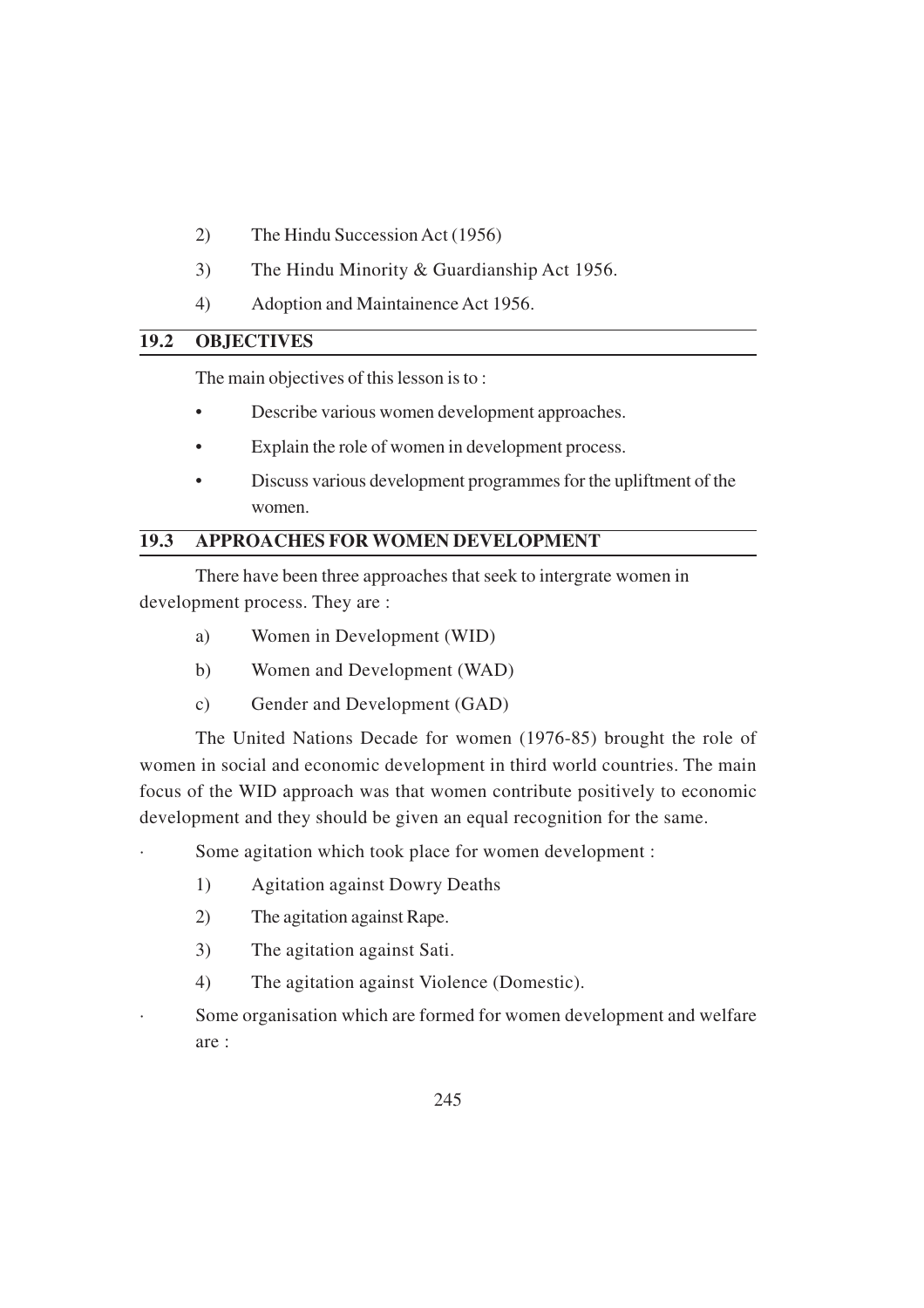- 1) Mahila Atam Raksha Smiti's
- 2) Textile labour Association
- 3) Self employed Women's Association
- 4) Progressive Women's Organisation
- 5) Purogomi Stree Sangathana
- 6) Stree Mukti Sangathaya
- 7) Manushi
- 8) Women Wing of Janata Party
- 9) Women Wing of Communist Party
- 10) Mahila Dakshata Smiti
- 11) Saheli Group
- 12) Music Group

### **19.4 SCHEMES FOR WOMEN WELFARE & DEVELOPMENT**

#### **1) As per Area of Operation :–**

- **a) Scheme in Rural areas :** for eg. welfare extension projects, family and child welfare projects, organizing or Mehila Mandals, framing, schemes for work.
- **b) Schemes in Urban areas :** Welfare extension projects and working women's hostels.
- **c) Other schemes :** Grant-in-aid to voluntary agencies, condensed courses of education for adult women, adult literacy & Social education for women, craft training centre, Socio-economic programmes, nutrition programme, Social defence programme, border area programme, homes for women.

## **2) As Per Nature of Schemes :**

**a) Scheme under statutory obligations :** for eg. SITA (Suppression of Immoral Traffic Act), 1956, Maternity Benefit Act 1961 and other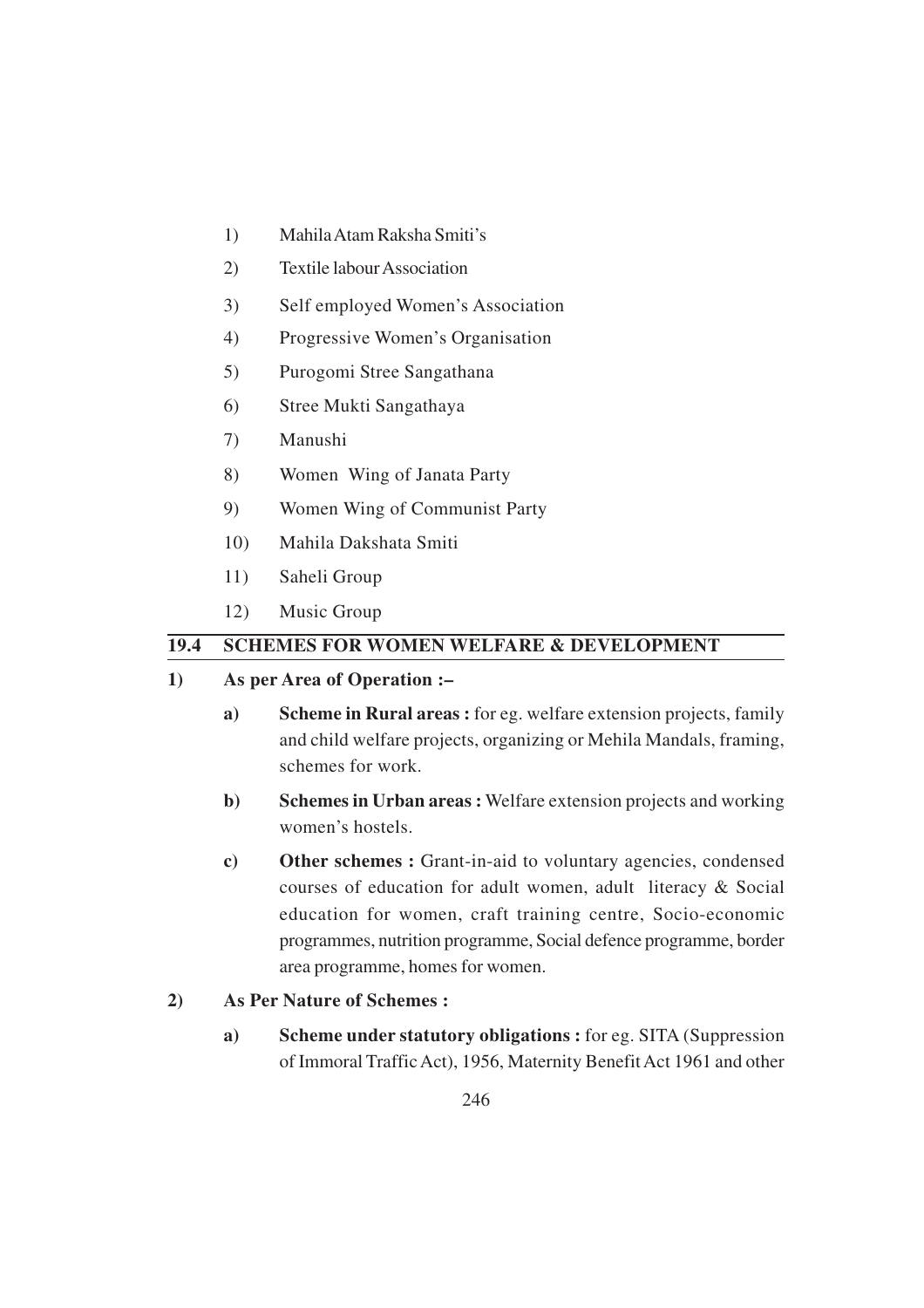protective laws.

- **b) Schemes for development :** Programme providing essential services opportunities to women for development for e.g. education, health, maternity and child welfare, family planning, nutrition, Socio economic plans and certain community organizations programme.
	- **c) Schemes for special group :** for eg. aged, widows, destitutes etc. which vary from state to state.

It has been noted that with every successive scheme as programme unable to deliver what is originally set out to do, success stories become increasingly uncommon, resulting in a radical change in the language of development. Disillusionment with the supply oriented and target driven programmes gave way to planning for demand generation, organizing beneficiaries, education for empowerment, formation of women collective, mobilization and awareness generation programmes.

An observation of various reports and analysis of the scheme for the development of women indicate that there are approximately 82 schemes for the development of women. Out of these 82 scheme, only 80 scheme are exclusively for women while the remaining are both for men and women. The total allocation Rs 575/- crores per year. These schemes fall under the four local categories :–

- 1) Economic Development
- 2) Welfare
- 3) Public good/Services
- 4) Awareness

#### **19.5 WOMEN IN FIVE YEAR PLAN**

The five year plan are also very helpful for the development and welfare of women.

| <b>Plan Period</b>  | <b>Policy for Women</b>                         |  |
|---------------------|-------------------------------------------------|--|
| • First $(1951-56)$ | To fulfil women's legitimate role in the family |  |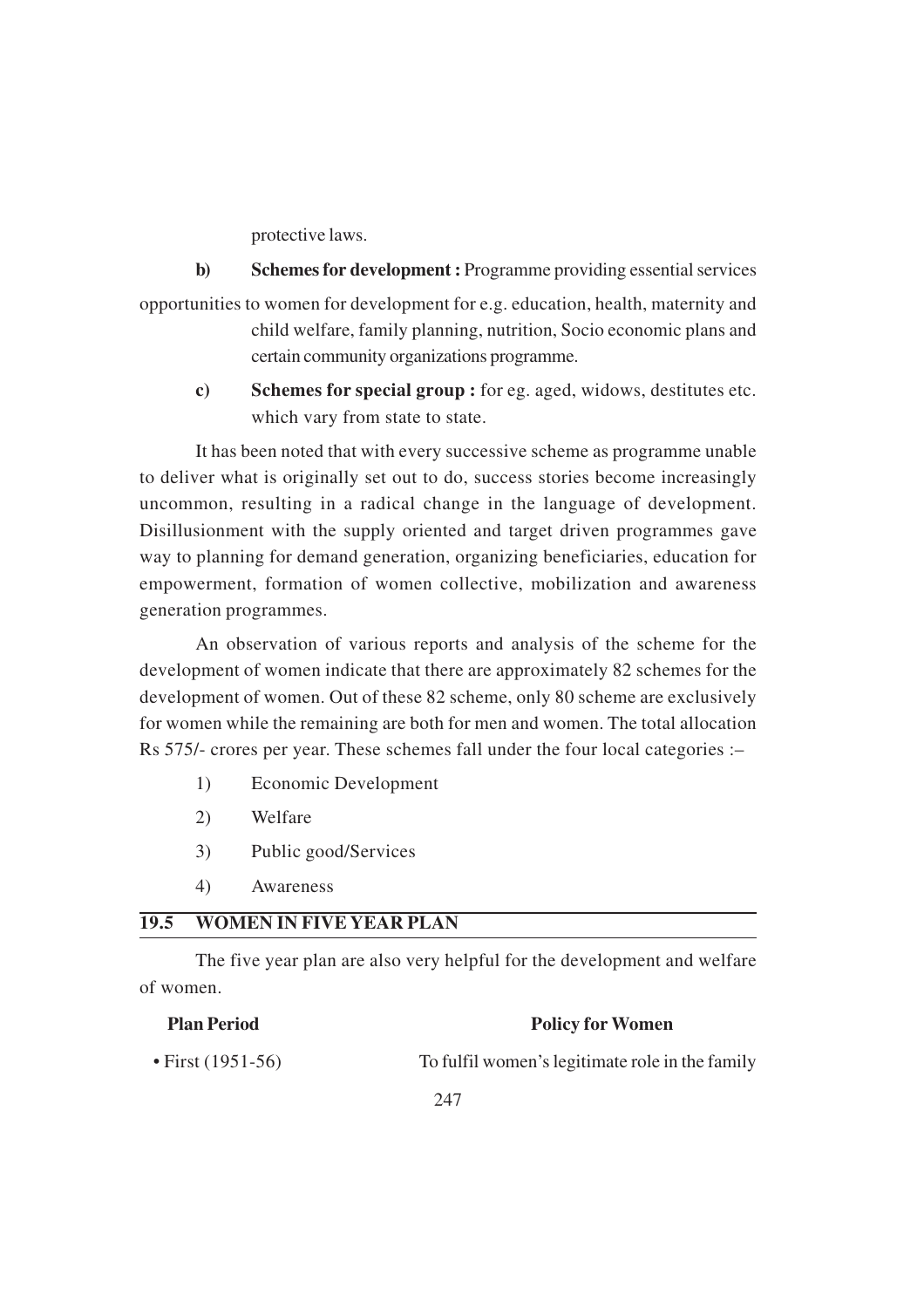and the community adequate service be promoted for her welfare – CDP 1952, women and child development programme 1962, preschool balwadis 1952.

• Second (1956-61) Special attention to problem of women workers, protecting them from injurious work and through training, changes through legislation–yet for welfare SITA Act 1961, Dowry Prohibition Act 1961, Hindu Succession Act 1956, Maternity Benefit and equal pay to women.

- Third (1961-66) Expansion of girl's education, rural welfare services, condensed courses of education for adult women, mother and child health programmes and family planning expansion of physical infrastructure for health care, female education as a major welfare strategy. • Fourth (1966-74) Emphasis on education, programme for both
	- men and women, institutional services to destitute women and women rescued from prostitution, social welfare–women welfare with family as base, Balwadi nutrition programme, setting up CSWI.
- Fifth (1974-79) Functional literacy for women. Equal Renumeration Act 1976, toward Equality report and National plan of Action–creche and day care in rural India, training traditional birth attendants, free legal aid and health of mother.
- Sixth (1980-85) Multi-sectoral approach for women's development, employment opportunities for women, rural women as targets, science and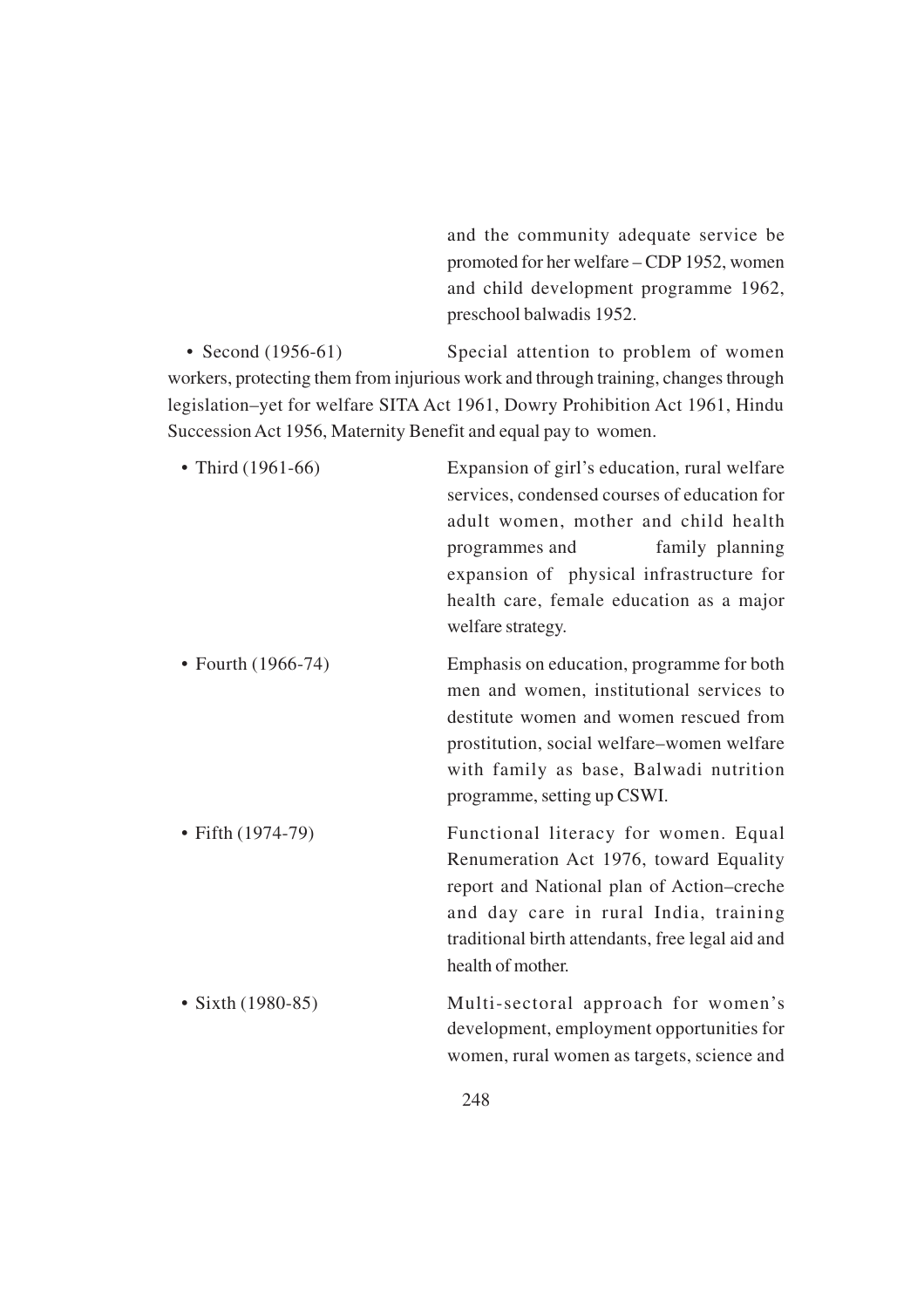technology for women, re-examination of education—DWCRA 1982, total literacy compaign 1990. National Rural Employment Programme 1980. RLEGP 1988, National Health Policy.

• Seventh (1985-90) Identifying invisible areas of women workcollection of fuel, fodder and walls etc. and labour in family from or business, awareness among women, training for economic activity and employment to than, expansion of done paltas to men and women done in sixth plan.

- Eighth (1990-95) Employment Strategy for women integrated with sectional planning, self employment and wage employment, education as critical input, formation of grass roots level women's group to play crucial/participative role in decentralized planning and implementation of plan programme–STEP, IRDP, LIDC.
- Ninth (1997-2002) Empowerment of women & socially disadvantaged group, utilize local skill and resources and provide part time as well as full time work to rural artisians, women and minorities.
- Tenth (2002-2007) Universal access to primary education by 2007. Reduction of maternal mortality rate IMR to 20 percent 1000 live birth by 2007 and to 10 by 2012.

#### **Major Welfare Programme For Women :**

- 1) IRDP :– Intergrated development programme to promote self employment by subscrite credit.
- 2) SSEUY :– Scheme for self employment for educated unemployed youth.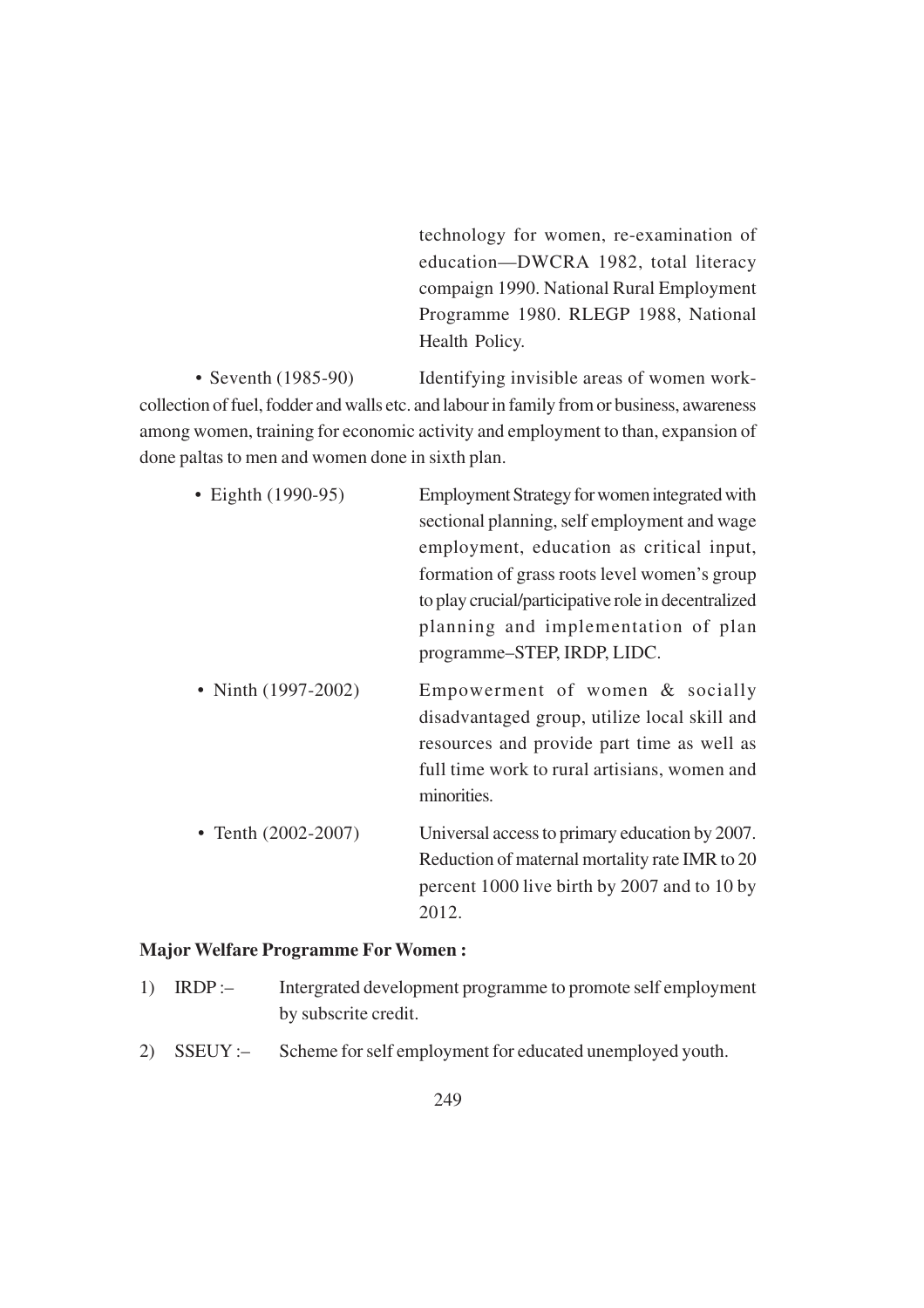- 3) SEPUP :– Self employment programme for the urban poor.
- 4) STEP :– Support to training-cum-employment programme to provide training & employment to women in agriculture & allied activity.
- 5) DWCRA :– Development of women and children in rural areas.
- 6) WDD :– Women development programme run by government of Rajasthan.
- 7) TRYSEM :– Training of rural youth for self employment.
- 8) NREP :– National rural employment programme for rural landless.
- 9) Women's Development Corporations :– This was formulated in 1986 by department of women and child development.

#### **DEVELOPMENT SCHEMES FOR WOMEN**

- **Some Women Empowerment Schemes are as follows:**
- 1. Beti Bachao Beti Padhao Scheme
- 2. One Stop Centre Scheme
- 3. Women Helpline Scheme
- 4. UJJAWALA : A Comprehensive Scheme for Prevention of trafficking and Rescue, Rehabilitation and Re-integration of Victims of Trafficking and Commercial Sexual Exploitation
- 5. Working Women Hostel
- 6. Ministry approves new projects under Ujjawala Scheme and continues existing projects
- 7. SWADHAR Greh (A Scheme for Women in Difficult Circumstances)
- 8. Support to Training and Employment Programme for Women (STEP)
- 9. NARI SHAKTI PURASKAR
- 10. Awardees of Stree Shakti Puruskar, 2014 & Awardees of Nari Shakti Puruskar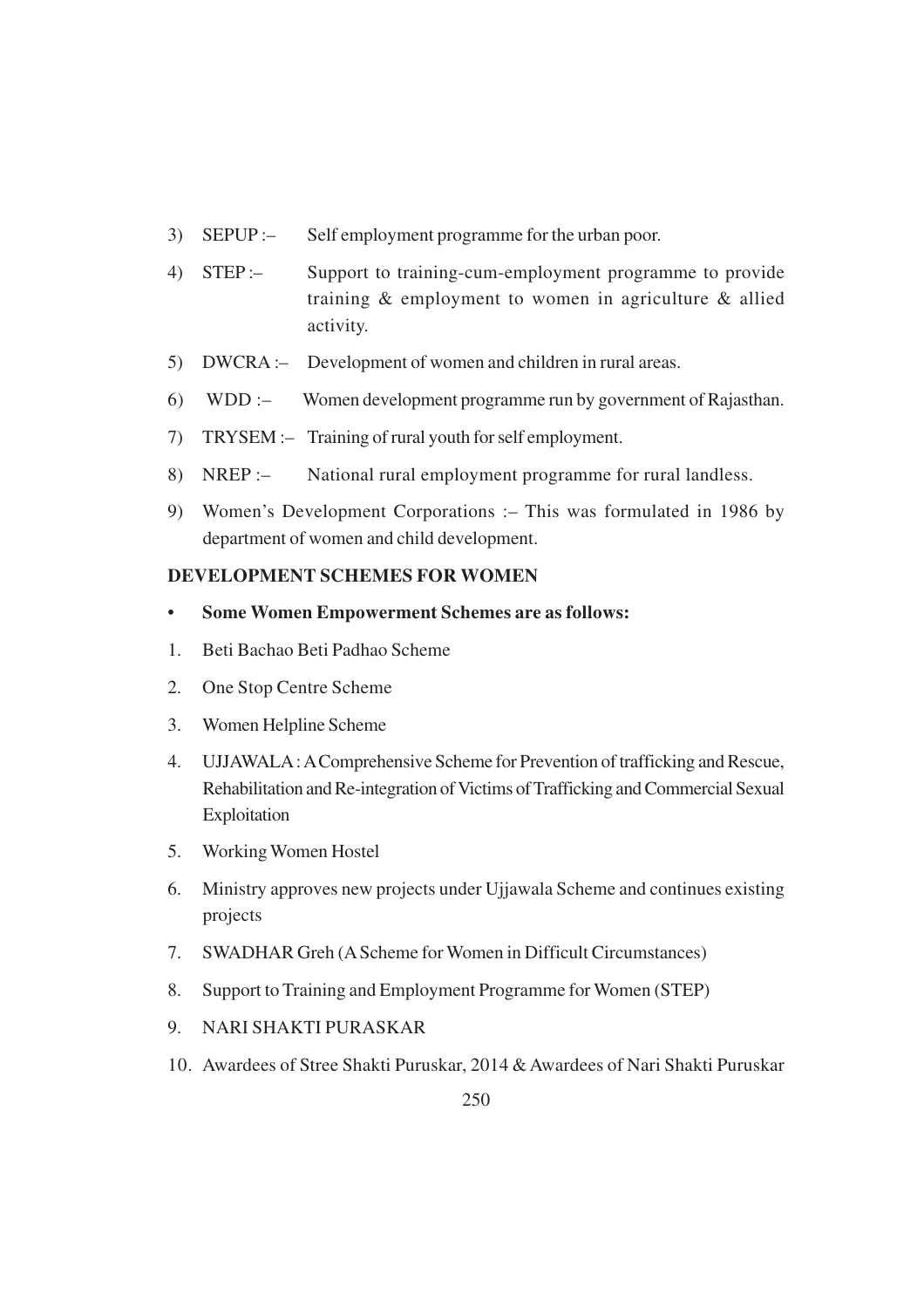- 11. Awardees of Rajya Mahila Samman & Zila Mahila Samman
- 12. Mahila Shakti Kendras (MSK)
- 13. NIRBHAYA
- 14. Mahila police Volunteers
- 15. Mahila E-Haat

#### **Check your Progress**

**Note :-** (a) Write your answers in the space given below.

(b) Check your answers with those given at the end of the lesson.

(i) What are the three development approaches used to integrate women in development process ?

 $\frac{1}{\sqrt{2}}$  ,  $\frac{1}{\sqrt{2}}$  ,  $\frac{1}{\sqrt{2}}$  ,  $\frac{1}{\sqrt{2}}$  ,  $\frac{1}{\sqrt{2}}$  ,  $\frac{1}{\sqrt{2}}$  ,  $\frac{1}{\sqrt{2}}$  ,  $\frac{1}{\sqrt{2}}$  ,  $\frac{1}{\sqrt{2}}$  ,  $\frac{1}{\sqrt{2}}$  ,  $\frac{1}{\sqrt{2}}$  ,  $\frac{1}{\sqrt{2}}$  ,  $\frac{1}{\sqrt{2}}$  ,  $\frac{1}{\sqrt{2}}$  ,  $\frac{1}{\sqrt{2}}$ 

\_\_\_\_\_\_\_\_\_\_\_\_\_\_\_\_\_\_\_\_\_\_\_\_\_\_\_\_\_\_\_\_\_\_\_\_\_\_\_\_\_\_\_\_\_\_\_\_\_\_\_\_\_\_\_\_\_\_\_\_\_\_\_

\_\_\_\_\_\_\_\_\_\_\_\_\_\_\_\_\_\_\_\_\_\_\_\_\_\_\_\_\_\_\_\_\_\_\_\_\_\_\_\_\_\_\_\_\_\_\_\_\_\_\_\_\_\_\_\_\_\_\_\_\_\_\_

 $\frac{1}{2}$  ,  $\frac{1}{2}$  ,  $\frac{1}{2}$  ,  $\frac{1}{2}$  ,  $\frac{1}{2}$  ,  $\frac{1}{2}$  ,  $\frac{1}{2}$  ,  $\frac{1}{2}$  ,  $\frac{1}{2}$  ,  $\frac{1}{2}$  ,  $\frac{1}{2}$  ,  $\frac{1}{2}$  ,  $\frac{1}{2}$  ,  $\frac{1}{2}$  ,  $\frac{1}{2}$  ,  $\frac{1}{2}$  ,  $\frac{1}{2}$  ,  $\frac{1}{2}$  ,  $\frac{1$ 

(ii) Discuss any three welfare programmes made for the upliftment of women ?

#### **19.6 LET US SUM UP**

Thus, we can conclude that there are various Ancient Reform Movement, agitation and scheme were put forward for the welfare  $\&$  development of women and  $8<sup>th</sup>$  March is celebrated as women day throughout the world. These development programme and welfare measures have raised the status of women and to an extent led to the idea of women's empowerment.

# **19.7 SUGGESTED READINGS**

GOI. 1975. "Towards Equality, Ministry of Education & Social Welfare." New Delhi.

Indira, R. 1999. "Gender & Society in India." Manak Publication, Delhi.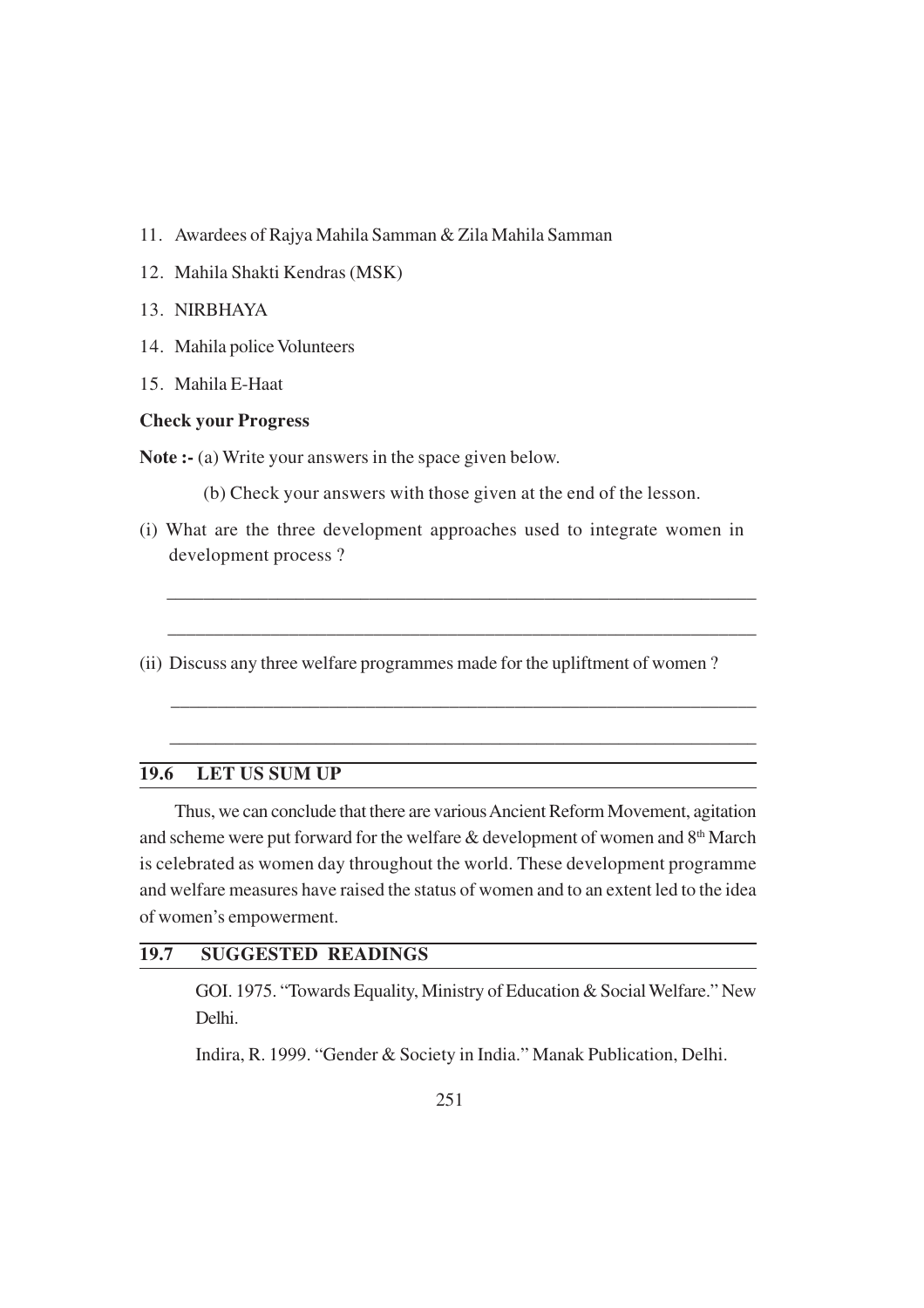Desai, N. & K. Maithreyi. 1969. "Women and Society in India." Ajanta Publication, Delhi.

## **19.8 ANSWERS TO CHECK YOUR PROGRESS**

- (i) The three main approaches used to integrate women in development process are :
	- (a) Women in Development (WID)
	- (b) Women and Development (WAD)
	- (c) Gender and Development (GAD)
- (ii) The three welfare programmes that are made for the uplifement of women are:

(a) DWCRA : Development of Women and Children in Rural Area.

(b) TRYSEM : Training of Rural youth for Self Employment.

 (c) Women Development Corporation : Formulated in 1986 by department of women and child development.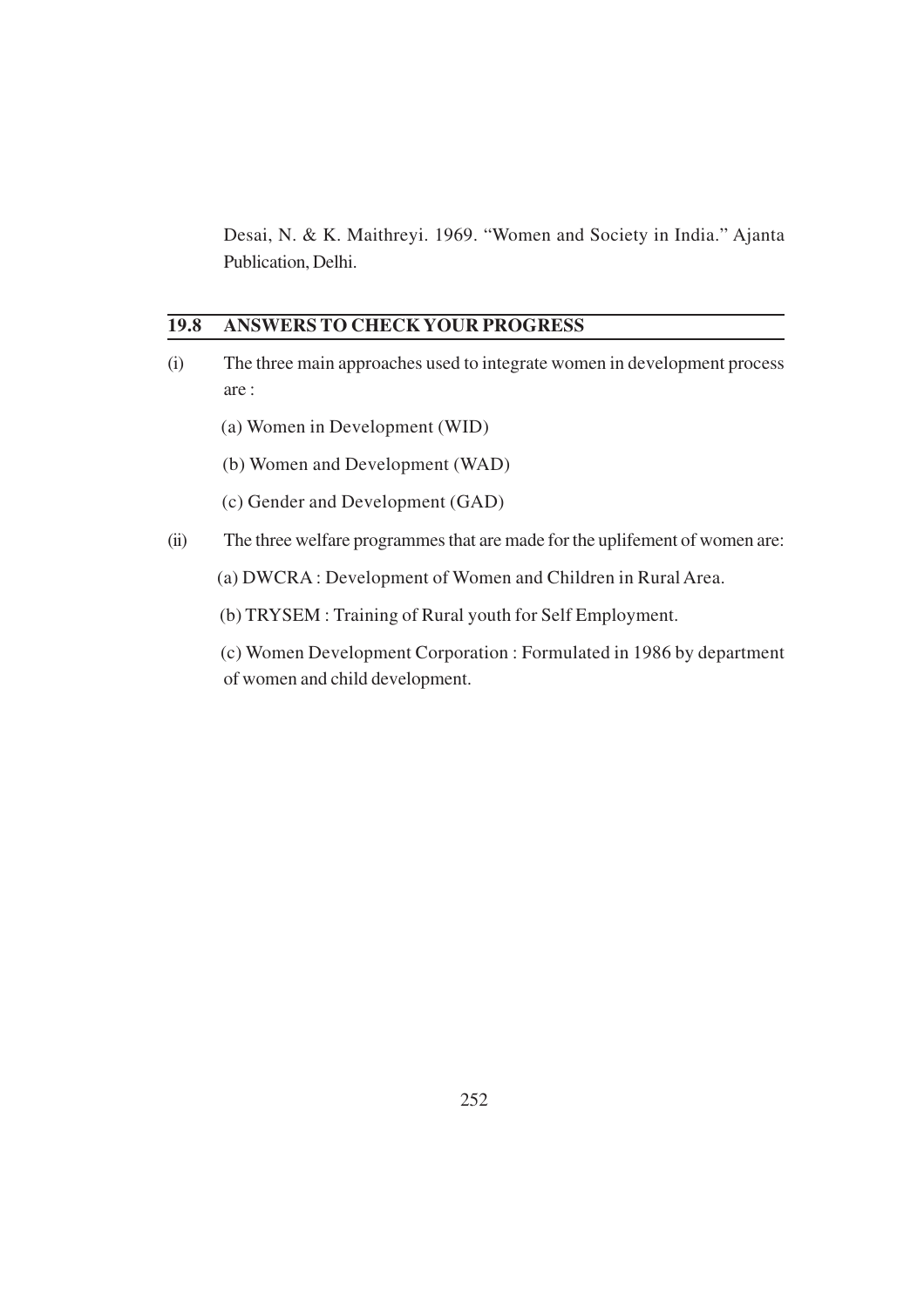# Lesson No. 20 **DEVELOPMENT SCHEMES** Unit-IV **FOR CHILDREN**

#### **STRUCTURE**

- 20.1 Introduction
- 20.2 Objectives
- 20.3 Child Development Scheme
- 20.4 Development Programme for Children
- 20.5 Let Us Sum Up
- 20.6 Suggested Readings
- 20.7 Answers to Check your Progress

## **20.1 INTRODUCTION**

The development and welfare of the child is important for the child itself, for the family and for the society. It is important for the child in the sense that he will be able to perform his duties well when he has a good physique, a good mind and a good personality. His development and welfare is important for the family as he forms an intergrative part of the family, being its members. His betterment is also the betterment of the society, as he is future leader or the "tomorrow" or 'future' of the society itself. The child in the sense is the most important element of society.

As million has rightly said "child shows the man, as morning shows the days". The study team on Social Welfare and development point out "the importance of health of nation is determined largely by the manners in which it is shaped in the early stages".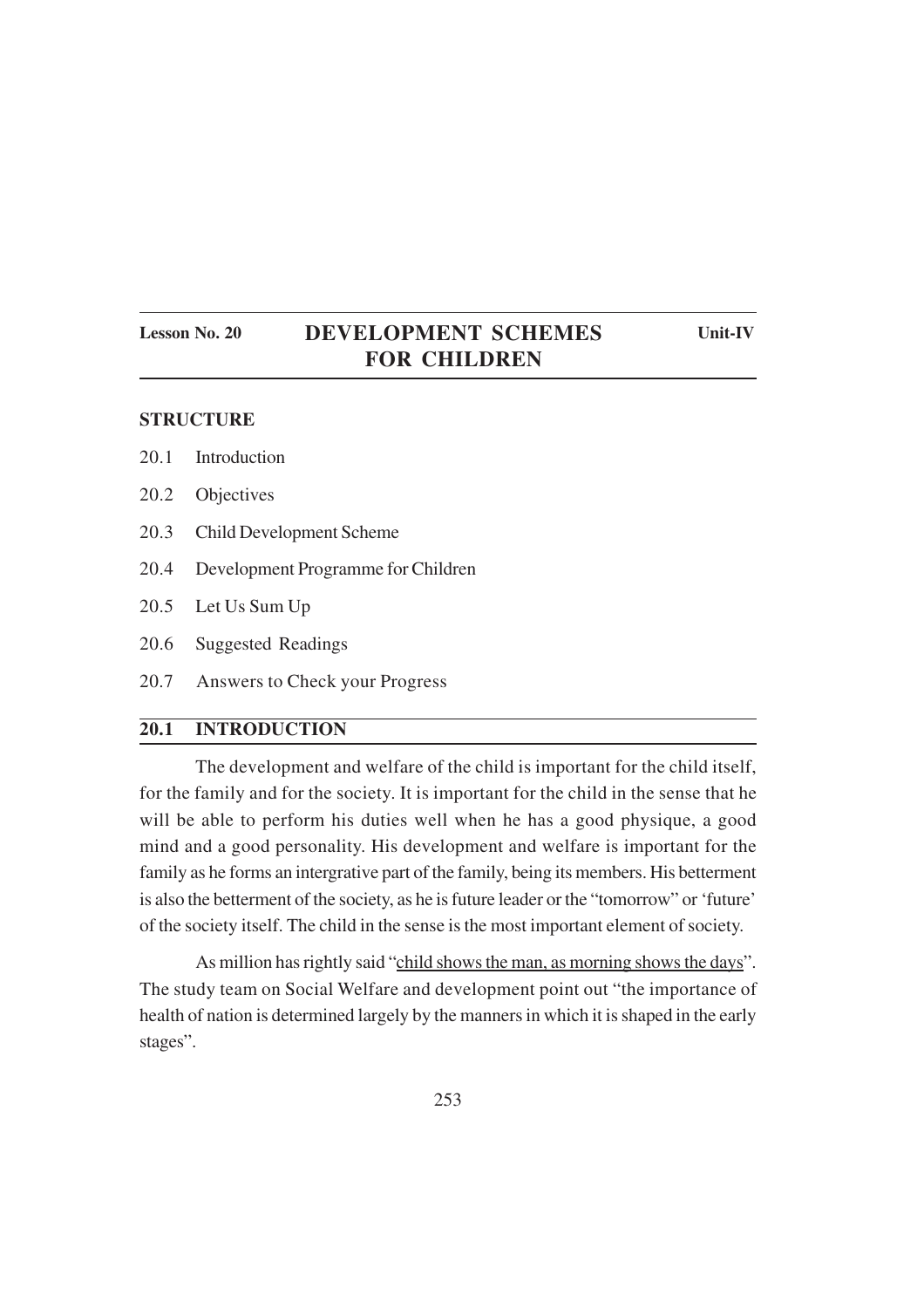## **20.2 OBJECTIVES**

In this lesson the students will be able to :

- Discuss various development schemes for the children in India.
- Explain the development programmes of children.

# **20.3 CHILD DEVELOPMENT SCHEME**

After the declaration of the rights of the child adopted by U.N. General Assembly in 1959, which proclaimed the mankind owes to child the best it has to give, and the child has the rights to enjoy special protection & facility to develop a healthy and normal manners, the GOI have been consistently subscribing to the principles enshrined in the declaration and taken steps to guarantee these rights in consonauce with the availability of resources. But it was found that there was hungers & malnutrition among children in those causing lasting damage and ill effects in them. In 1967, GOI appointed a committee under the chairmanship of Sri Ganga Saran Sinha to go into the full extent of problem facing the children. As result the GOI appointors proclaimed the national policy for children in August, 1974. The declaration said that " the nation's children are a supremely important asset. Their nurture and solocitude are our responsibility".

The policy lays down that the slite shall provide adequate services to children both before and after birth and through the period of growth to ensure their full physical, mental and social development.

The measure suggested for the attainment of these objectives are :–

- 1. a comprehensive health programme.
- 2. nutrition services for remaining deficiencies in the diet of children, expectant and nursing mother.
- 3. nutrition education for mothers.
- 4. free to compulsory education for the children upto the age of 14 years including non formal education for preschool children.
- 5. promotion of physical and recreational activities.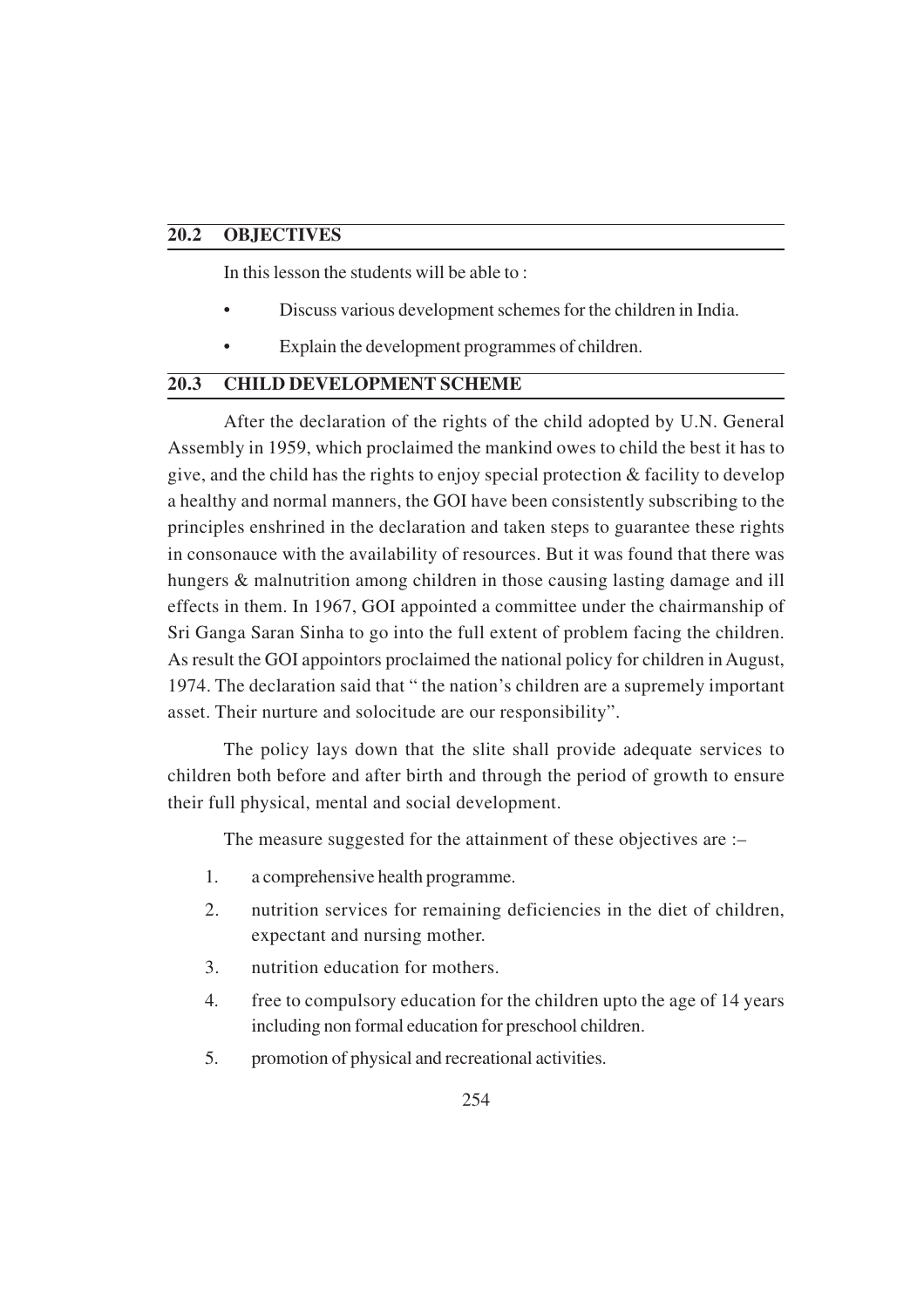- 6. special consideration for the children of weaker section like SCs and STs.
- 7. prevention of exploitation of children of with different types of handicap.

The fifth five years plan point out that child welfare has been accorded the highest priority in the social welfare sector. To ensure healthy growth and development of children, especially those in the age group of 0-6, a scheme for integrated child care services, with emphasis on supplementary, nutrition, immunization, health check up, referral service and nutrition education was launched in the fifth five years plan. But still the available services for children in the need of care and protection are found to be inadequate.

## **20.4 DEVELOPMENT PROGRAMME FOR CHILDREN**

- **1. Integrated Child Development Scheme (ICDS) :** It aims at providing a package of early childhood services to children below 6 years of age and expectant & nursing mother. The package of services consist of supplementary nutrition, immunisation health check up, referral services for children & mother, non-formal education for children in the age group of 3-5 years & nutrition health education for the mothers. The services are provided by Anganwadis.
	- **a) Special Scheme forAdolescent Girls using ICDS Infrastructure:** It focuses on school dropout adolescent girls in the age of 11-18 years and attempts to meet the nutrition, heal nutrition and health education, recreational and skill development needs. It attempt to make the adolescent girl a better future mother and tap her potential as a social animator.
	- **b) Maternal & Child Health Services :** Immunisation to expectant or pregnant women against tetanus and even supplements like folic acid tablets etc. are provided under ICDS. A prophylaxis programme against blindness due to Vitamin A deficiency is implemented.

# **NUTRITION PROGRAMME INCLUDES :**

a) Special Nutrition Programme for pre-school children in the age group of 0-6 years, pregnant and nursing mothers in Urban slums,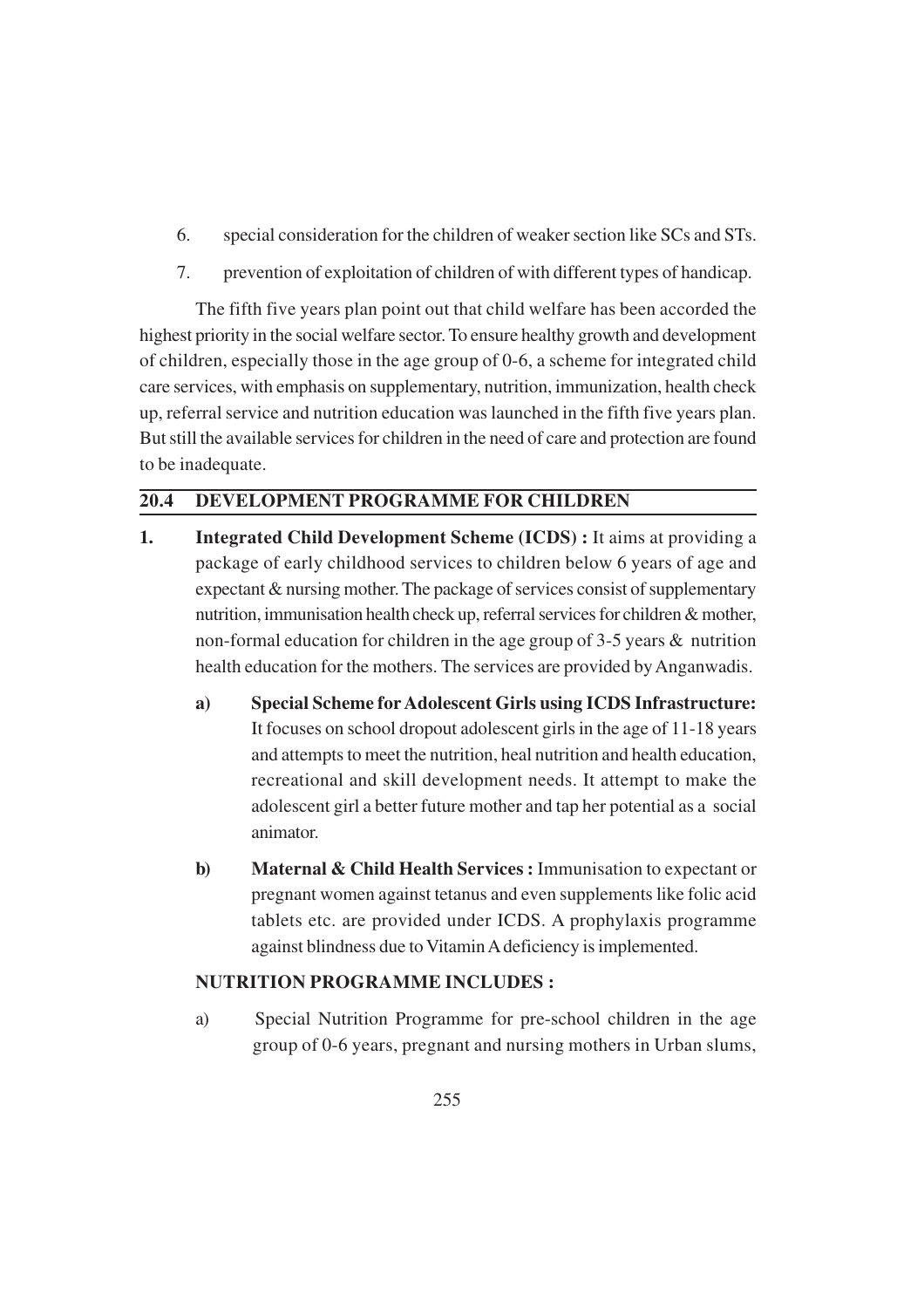tribal drought prove rural and hill areas.

b) Mid-day Meals Programme (MDM) for school children in the age group of 6-11 years belonging to weaker sections of the society.

> The main objective in the field of Nutrition education aimed at making a community conscious of balanced nutrition by bringing change in the food & dietary habits.

- **2) Welfare of Children in Need of Care and Protection :** With the break up of joint family system, under the pressure of modernization, two important problems cropped up i.e. increase of children of working mothers. Two scheme have been initiated to tackle this problem i.e.
	- a) One is the scheme for the welfare of children in need of care and protection.
	- b) Creches for children below 5 years of mothers who are working or ailing.
- **3) Special Measures for Children in Difficult Circumstances or Working Children :** To enforce the ongoing legal labour and other remedial cum rehabilitators measures to elimate child labour by strengthening various instruments that prevent the problem of child labour and also ensuring their effective implementation.

To organize suitable literacy/vocational training programme & recruitional facilities after working hours for over all development of working children.

- **4) Child Sex Workers :** To curtail the social evil of child prostitution, caution will be initiated to bring forth specific amendments in the Immoral traffic Act 1956 (amended in 1956) with stringent punishment for those involved in it.
- **5) Street Children :** To curb the growing problem of street children the Juvenile Justice Act 1986 will be enforced more effectively.

Special priority to non-institutional services so as to restore the children either back to their own families or place them with foster families.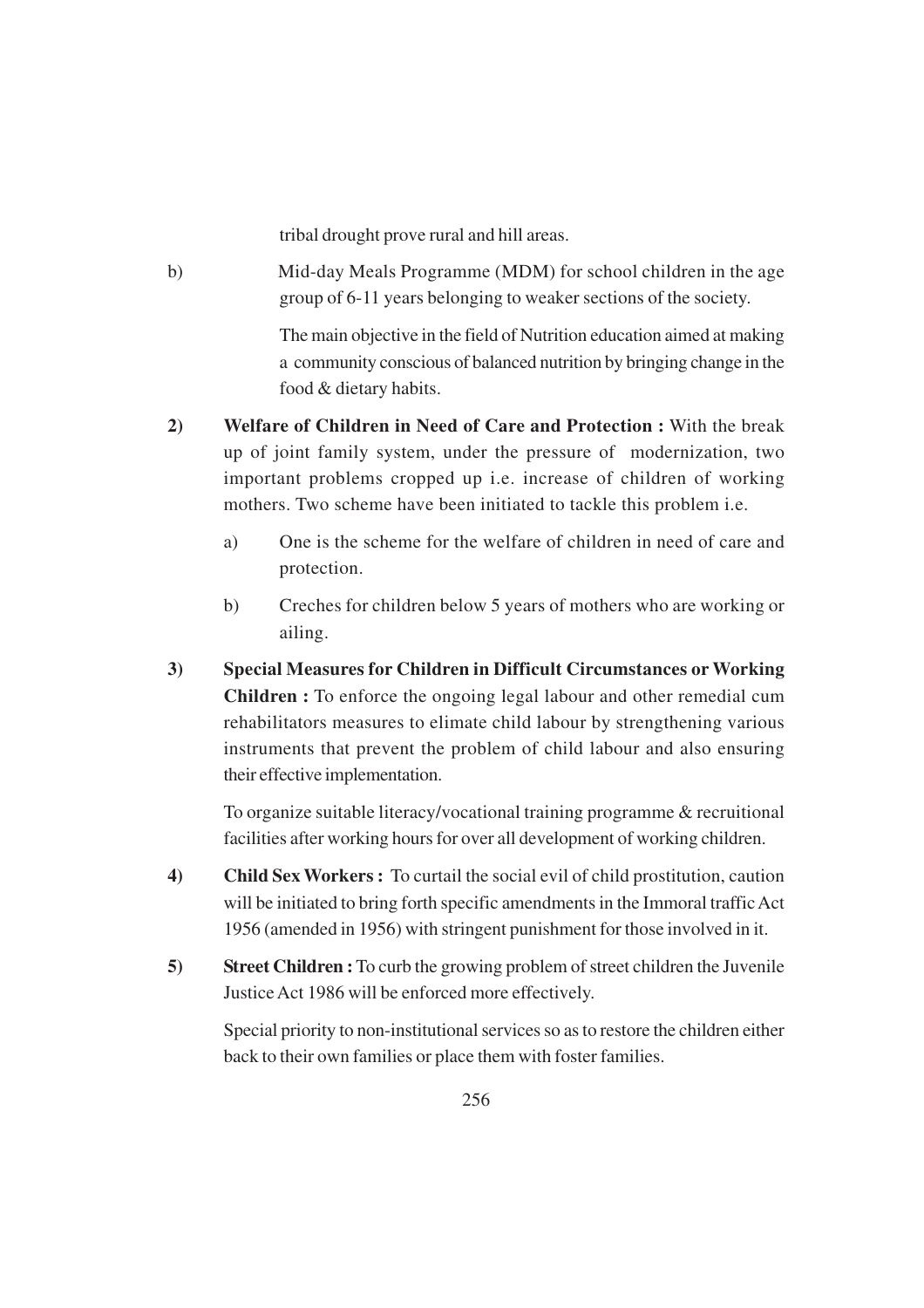# **DEVELOPMENT SCHEMES FOR CHILDREN**

#### • **Central Government Child Schemes in India**

In this section we will create a list of all child schemes that the central government launched from time to time to ensure that Indian children can enjoy a better future. Whether these schemes really worked or not are something debatable and we will deliberately skip that debate part. So, lo and behold all the child schemes launched by government of India. You get to see a table!

| <b>Scheme Name</b>                                      | <b>Target Group</b>                                                      | <b>Purpose</b>                                                                                                                                                                                                              |
|---------------------------------------------------------|--------------------------------------------------------------------------|-----------------------------------------------------------------------------------------------------------------------------------------------------------------------------------------------------------------------------|
| <b>Scheme of National</b><br><b>Child Labor Project</b> | Children under the age of 14<br>years who are involved in<br>child labor | Withdrawing and rehabilitating<br>children involved in child labor<br>under hazardous conditions.                                                                                                                           |
| <b>Scheme for Grant in</b><br><b>Aid on Child Labor</b> | Non-governmental<br>involuntary organizations                            | Providing financial aid to such<br>organizations to come up with<br>several schemes to aid with child<br>labor prohibition in<br>areas/districts where central<br>government has not reached<br>effectively.                |
| <b>Integrated Child</b><br><b>Development Services</b>  | Children between the age<br>group of 0 and 6                             | Improve health, provide proper<br>nutrition, reduce school<br>dropouts, reduce morbidity and<br>mortality, lay foundations for<br>proper social, physical and<br>psychological development of<br>children.                  |
| <b>Grant in Aid on Child</b><br>Development             | Non-governmental<br>involuntary organizations                            | Providing financial assistance to<br>such organizations so that they<br>can extend welfare services<br>towards child development<br>where government has not<br>reached effectively but urgent<br>intervention is required. |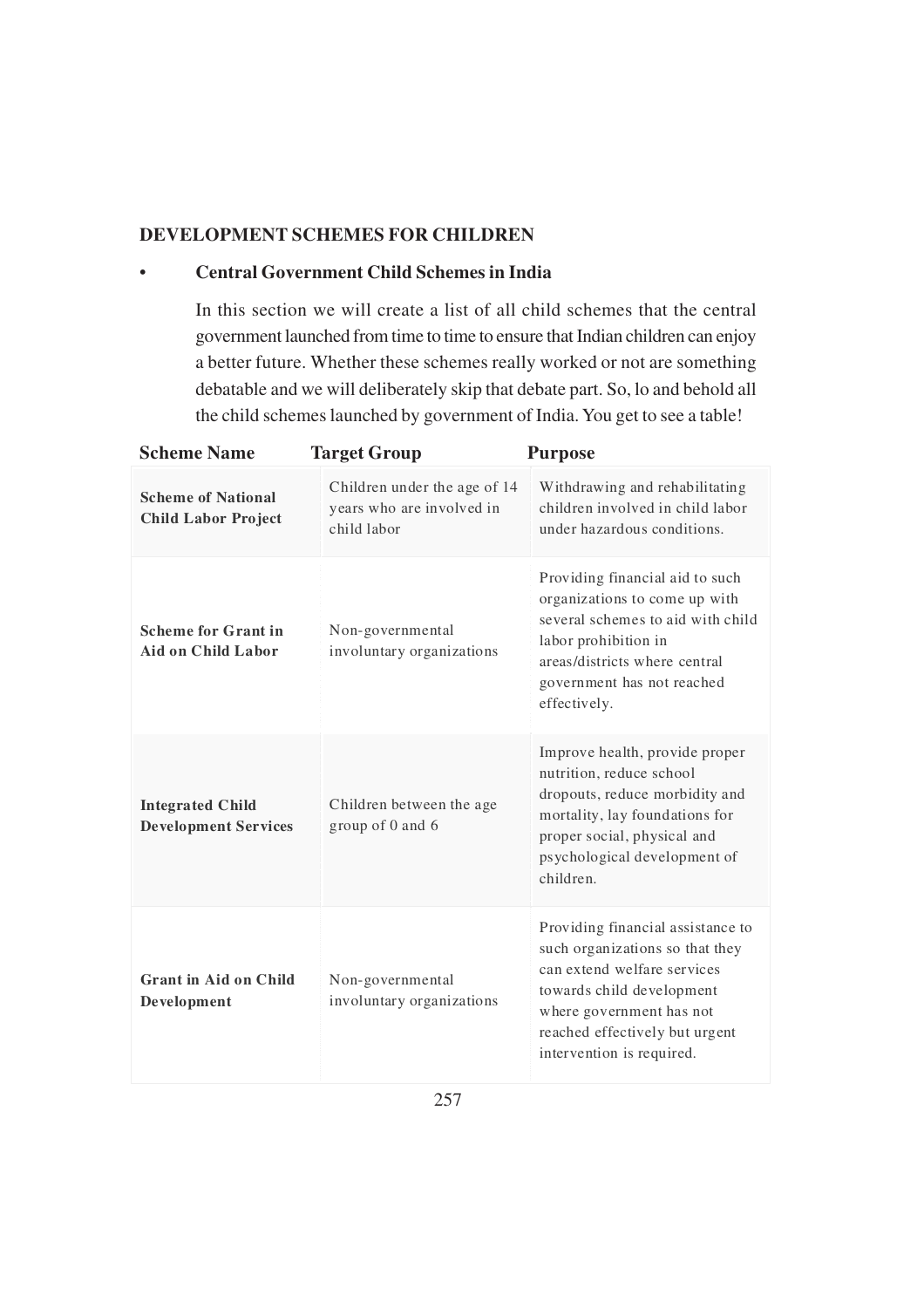| Balika Samriddhi<br>Yojana                                                                             | Female children born on<br>August 15, 1997 or later and<br>belong to Below Poverty<br>Line families                         | Change negative attitude towards<br>girl child among community and<br>family members, retaining girl<br>children at school, raising the age<br>for marriage of girl child, help<br>the girl child to take part in<br>activities for income generation. |
|--------------------------------------------------------------------------------------------------------|-----------------------------------------------------------------------------------------------------------------------------|--------------------------------------------------------------------------------------------------------------------------------------------------------------------------------------------------------------------------------------------------------|
| <b>Early Childhood</b><br><b>Education for Children</b><br><b>Belonging to Age Group</b><br>3 to 6     | Non-governmental<br>involuntary organizations                                                                               | Provide financial assistance to<br>such organizations like public<br>trusts, voluntary societies and<br>non-profit making companies so<br>that they can assist with the<br>objective of early childhood<br>education.                                  |
| <b>Pre-Matric Scholarships</b><br>to the Children of those<br>engaged in Unclean<br><b>Occupations</b> | Children of all people who<br>are engaged in unclean<br>occupations like Flaying,<br>Tanning and Scavenging                 | Provide 100% financial<br>assistance to state governments<br>and UT administrations to cover<br>up the expenditures of the<br>scheme so that pre-matric<br>scholarship can be provided to<br>target group.                                             |
| Ujjawal0a                                                                                              | Women and children who<br>are vulnerable to and<br>victims of human trafficking<br>aimed towards commercial<br>exploitation | Rescuing, rehabilitating and re-<br>integrating women and children<br>who are vulnerable to and<br>victims of human trafficking<br>through various agencies who<br>have prior experience in the field<br>of trafficking.                               |
| <b>Integrated Child</b><br><b>Protection Scheme</b>                                                    | Vulnerable children living in<br>difficult circumstances                                                                    | Integrate different child<br>protection schemes under a<br>single umbrella and help to<br>protect children from harm<br>through various interventions at                                                                                               |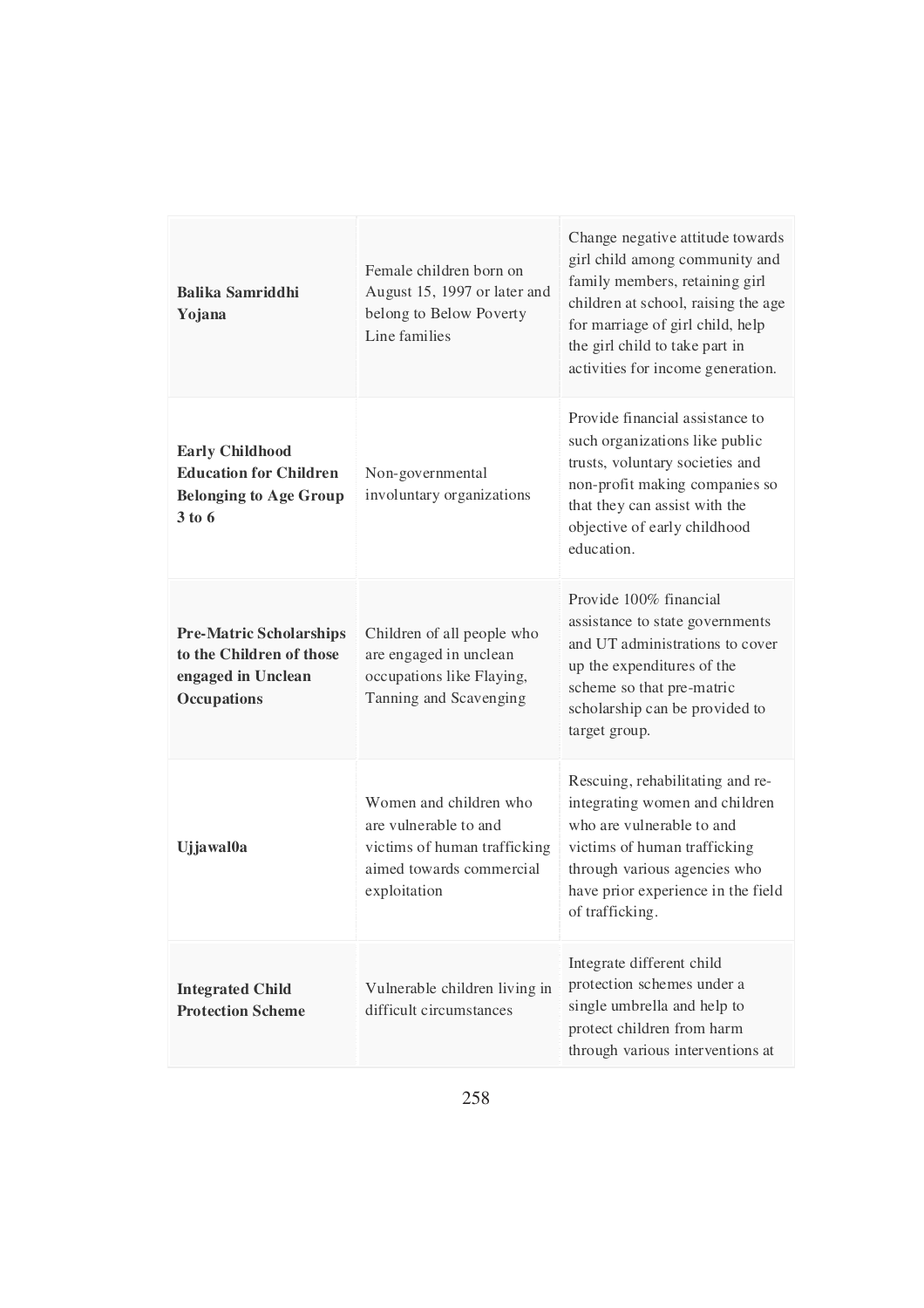| Rajiv Gandhi National<br><b>Creche Scheme for the</b><br><b>Children of Working</b><br><b>Mothers</b> | Children belonging to age<br>group 6 months and 6 years             | Generating provisions for daycare<br>facilities for children, ensuring<br>that emotional development of<br>children, ensuring that social<br>development of the children.<br>Physical and cognitive<br>development of the children are to<br>be ensured. Also providing proper<br>education to parents and<br>caregivers so that the provide<br>better childcare. |
|-------------------------------------------------------------------------------------------------------|---------------------------------------------------------------------|-------------------------------------------------------------------------------------------------------------------------------------------------------------------------------------------------------------------------------------------------------------------------------------------------------------------------------------------------------------------|
| Beti Bachao, Beti<br>Padhao Yojana                                                                    | Female children                                                     | Prevention of killing of girl child<br>or even female feticide, equipping<br>the girl child for survival,<br>ensuring protection of the female<br>child and ensuring continued<br>education of girl child.                                                                                                                                                        |
| Sukanya Samriddhi<br>Yojana (part of Beti<br>Bachao, Beti Padhao<br>Yojana)                           | Female children between<br>the age group $0$ years and $6$<br>years | Promote savings for girl child for<br>her future education and<br>marriage.                                                                                                                                                                                                                                                                                       |

# **Check your Progress**

Note :- (a) Write your answers in the space given below.

- (b) Check your answers with those given at the end of the lesson.
- (i) Discuss in short about the special schemes started for the street children in 1986 ?

 $\frac{1}{\sqrt{2}}$  ,  $\frac{1}{\sqrt{2}}$  ,  $\frac{1}{\sqrt{2}}$  ,  $\frac{1}{\sqrt{2}}$  ,  $\frac{1}{\sqrt{2}}$  ,  $\frac{1}{\sqrt{2}}$  ,  $\frac{1}{\sqrt{2}}$  ,  $\frac{1}{\sqrt{2}}$  ,  $\frac{1}{\sqrt{2}}$  ,  $\frac{1}{\sqrt{2}}$  ,  $\frac{1}{\sqrt{2}}$  ,  $\frac{1}{\sqrt{2}}$  ,  $\frac{1}{\sqrt{2}}$  ,  $\frac{1}{\sqrt{2}}$  ,  $\frac{1}{\sqrt{2}}$ 

\_\_\_\_\_\_\_\_\_\_\_\_\_\_\_\_\_\_\_\_\_\_\_\_\_\_\_\_\_\_\_\_\_\_\_\_\_\_\_\_\_\_\_\_\_\_\_\_\_\_\_\_\_\_\_\_\_\_\_\_\_\_\_